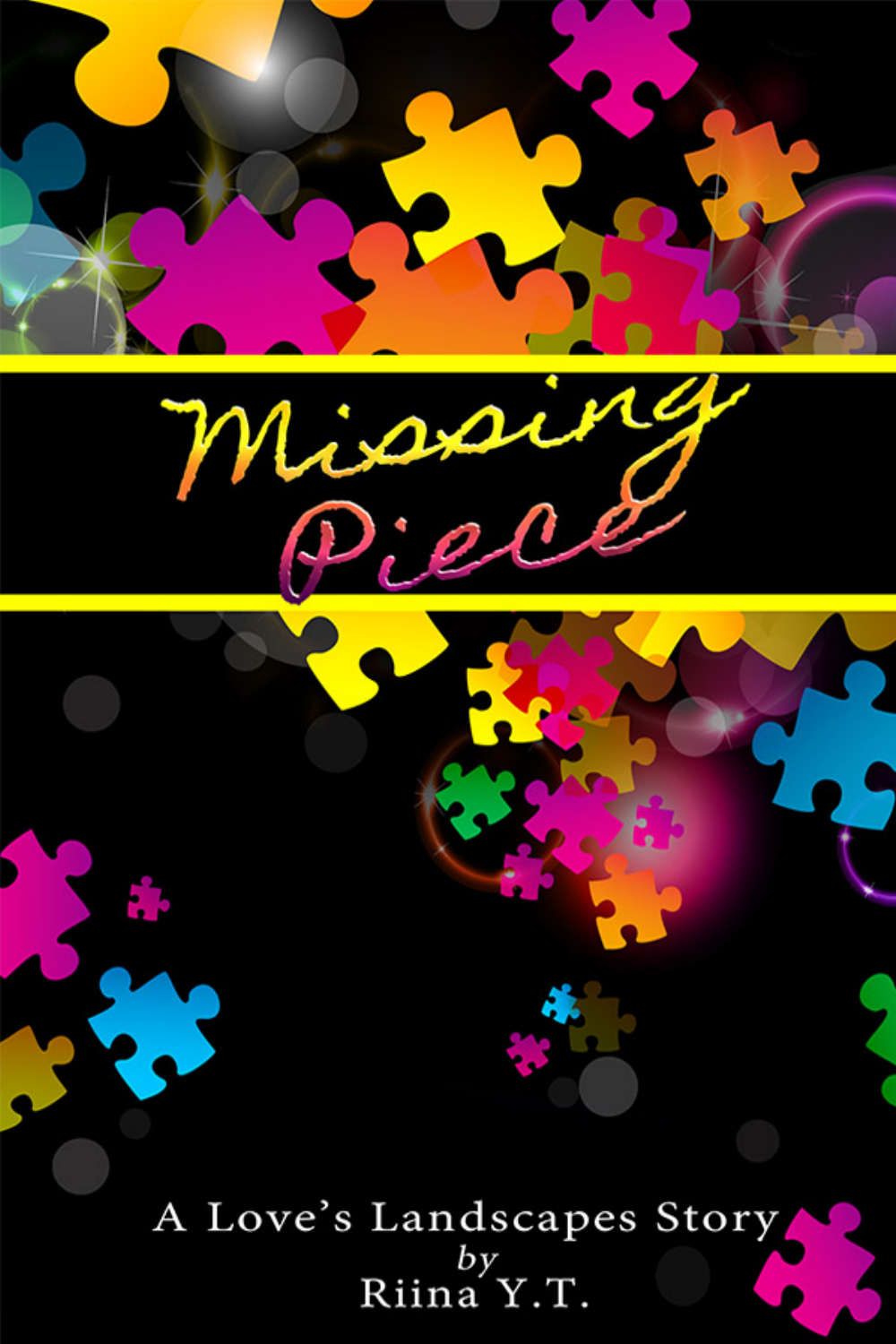# **Table of Contents**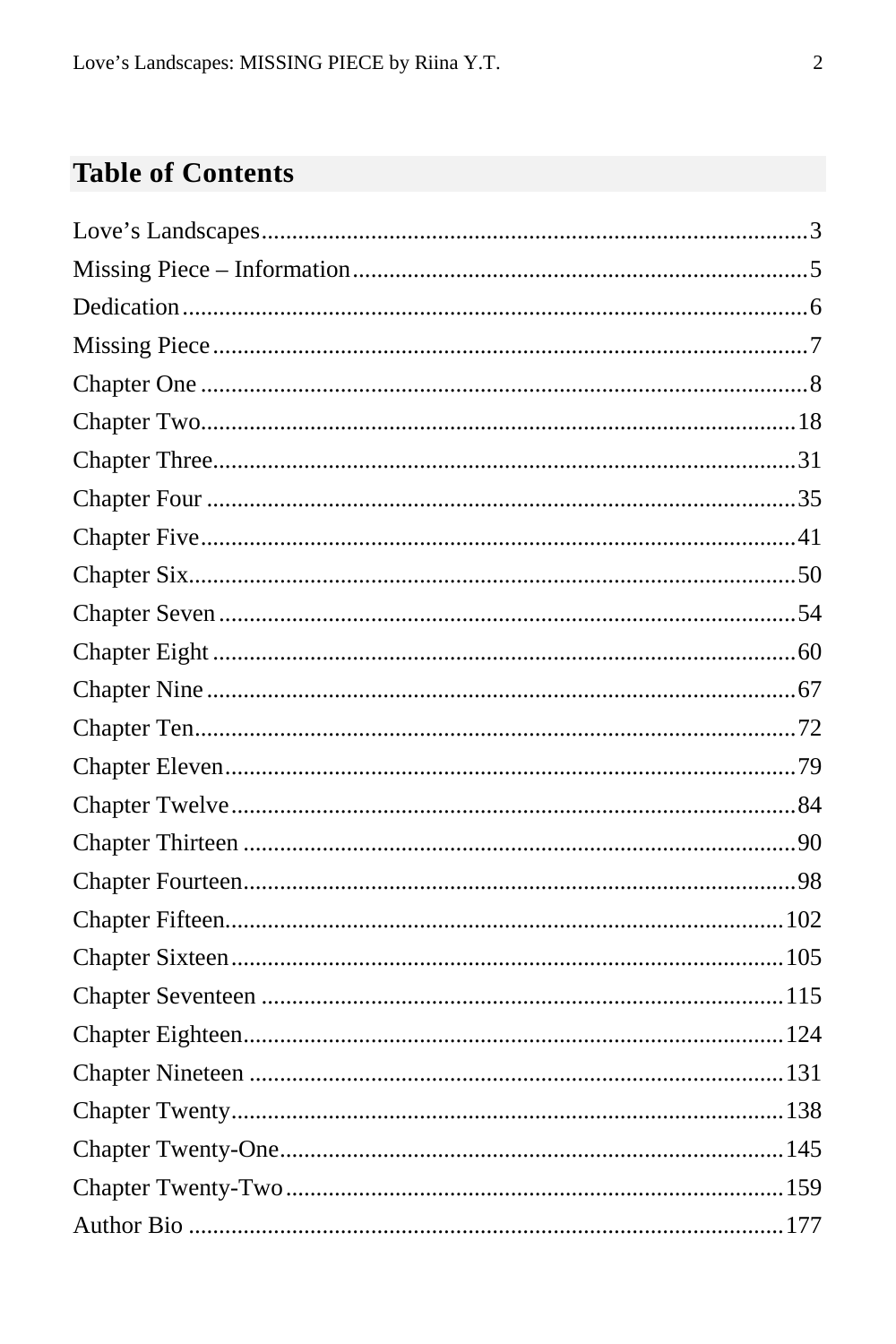# <span id="page-2-0"></span>**Love's Landscapes**

*An M/M Romance series*

# **MISSING PIECE**

# **By Riina Y.T.**

# **Introduction**

The story you are about to read celebrates love, sex and romance between men. It is a product of the *Love's Landscapes* promotion sponsored by the *Goodreads M/M Romance Group* and is published as a gift to you.

# **What Is Love's Landscapes?**

The *Goodreads M/M Romance Group* invited members to choose a photo and pen a letter asking for a short M/M romance story inspired by the image; authors from the group were encouraged to select a letter and write an original tale. The result was an outpouring of creativity that shone a spotlight on the special bond between M/M romance writers and the people who love what these authors do.

A written description of the image that inspired this story is provided along with the original request letter. If you'd like to view the photo, please feel free to join the [Goodreads M/M Romance Group](http://www.goodreads.com/group/show/20149-m-m-romance) and visit the discussion section: *Love's Landscapes*.

No matter if you are a long-time devotee to M/M Romance, just new to the genre or fall somewhere in between, you are in for a delicious treat.

## **Words of Caution**

This story may contain sexually explicit content and is **intended for adult readers.** It may contain content that is disagreeable or distressing to some readers. The *M/M Romance Group* strongly recommends that each reader review the General Information section before each story for story tags as well as for content warnings.

This story is a work of fiction. Names, characters, places and incidents are the products of the author's imagination or are used fictitiously. Any resemblance to actual events, locales, or persons, living or dead, is entirely coincidental.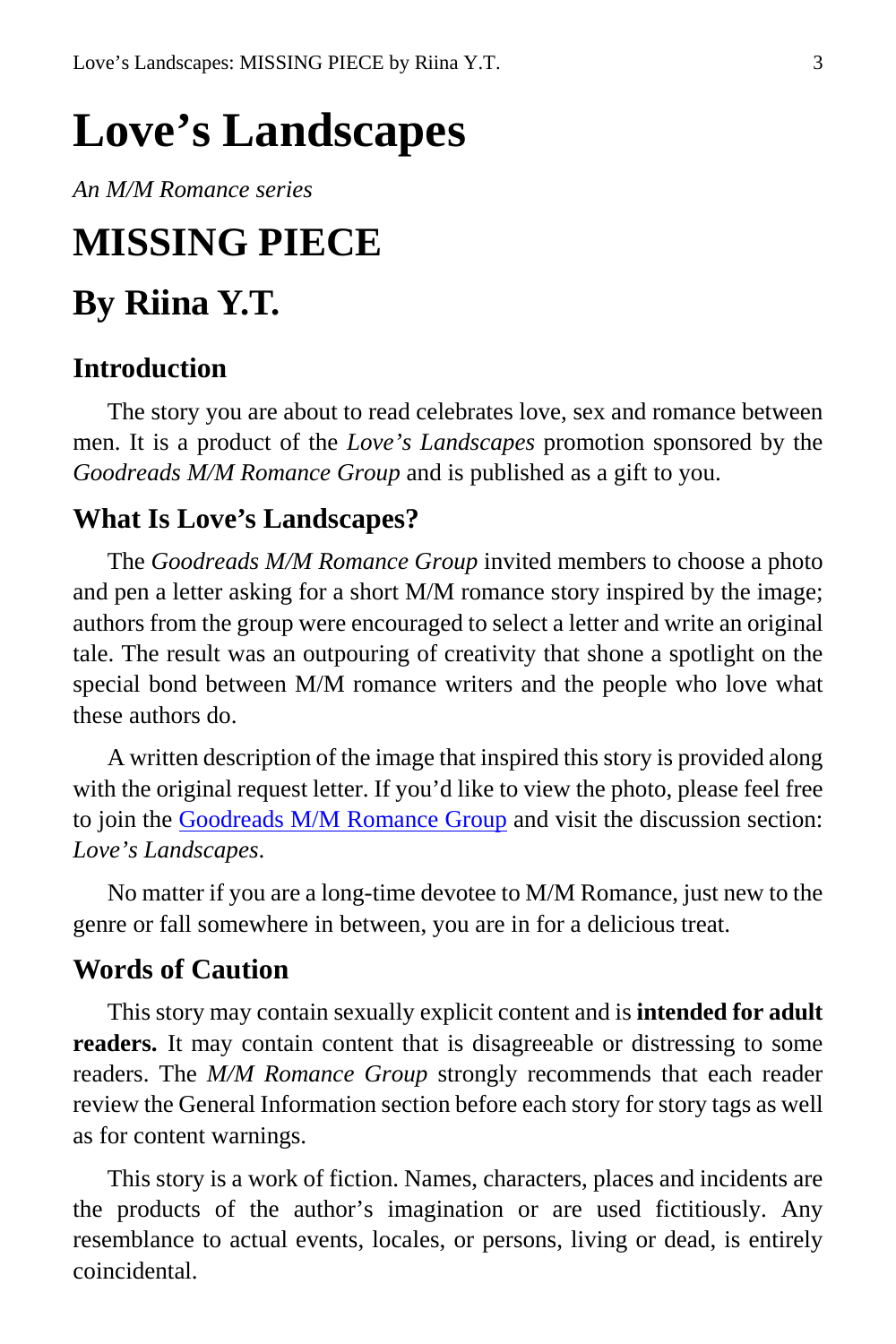All rights reserved worldwide.

This eBook may be distributed freely in its entirety courtesy of the Goodreads M/M Romance Group. This eBook may not be sold, manipulated or reproduced in any format without the express written permission of the author.

Missing Piece, Copyright © 2014 Riina Y.T.

Cover Art by Riina Y.T.

This ebook is published by the *M/M Romance Group* and is not directly endorsed by or affiliated with Goodreads Inc.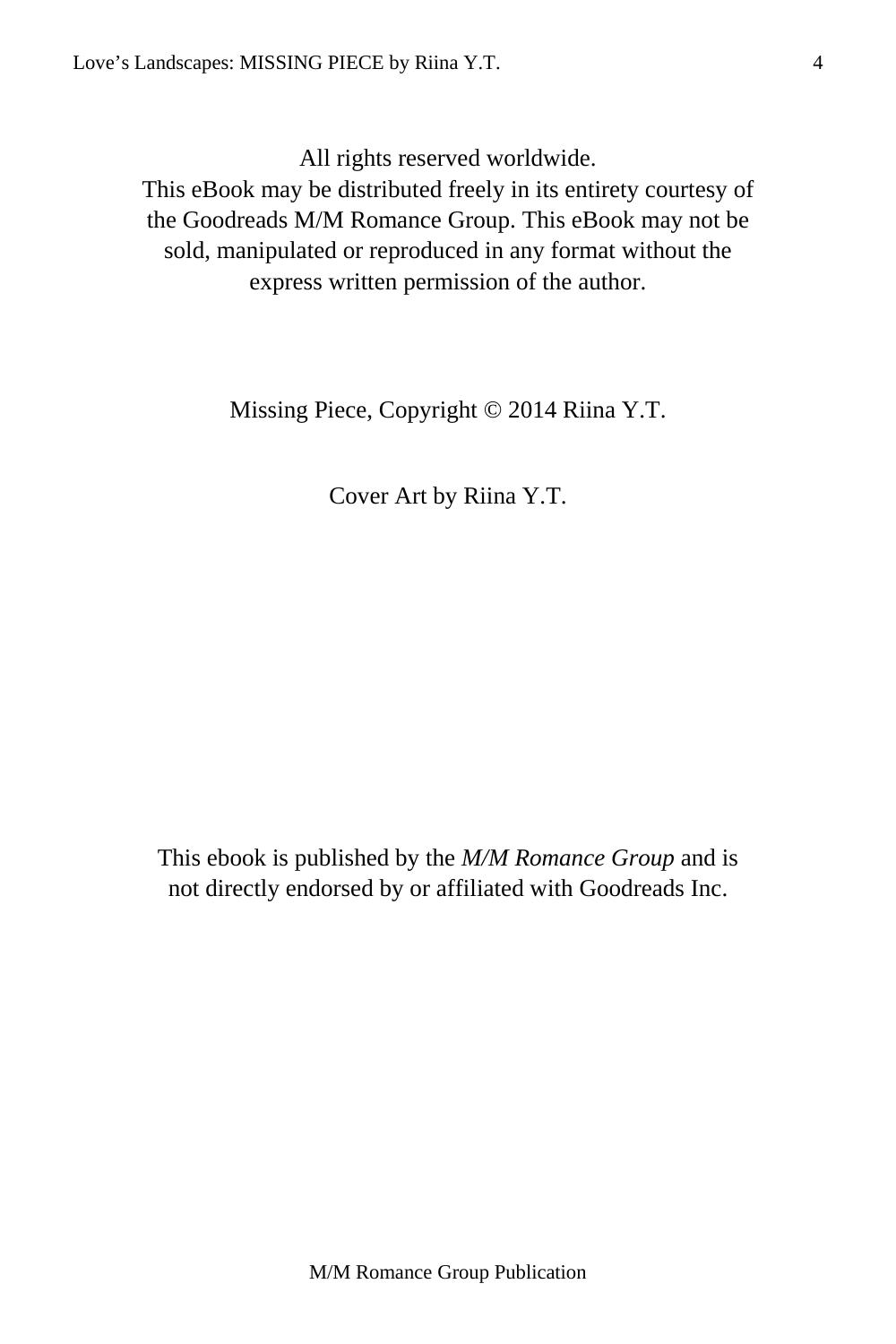# <span id="page-4-0"></span>**MISSING PIECE By Riina Y.T.**

# **Photo Description**

The photograph shows a close-up of two young men from behind. Both are wearing white tank tops. One of them is holding the other close to his chest, kissing the back of his neck.

# **Story Letter**

### *Dear Author*,

*He'd lost everything dear to him in one devastating moment. His family turned their backs on him; his friends no longer took his calls. It was the one moment that he was totally true to himself, the moment he told them that he was in love with another man.*

*With all of that loss you'd think the universe would be at least a little nice to him… no, the man he loved so dearly and risked everything for was on his couch with the twink from downstairs.*

*Is it bad that I had a hard time holding in my elation? I have wanted him from the moment I saw him. Could it finally be my time? Could he ever really want me?*

*Please give us our HEA.*

*Sincerely,*

*Raevyn*

*P.S. Contemporary, please. Some angst is good, but not necessary. I'd like them to work for their love, just not too hard.* :)

# **Story Info**

**Genre:** contemporary

**Tags:** businessmen, friends to lovers, slow burn/UST, cookie addiction, sweet romance, hurt/comfort, angst

**Content Warning:** infidelity/cheating of secondary character

**Word Count:** 65,680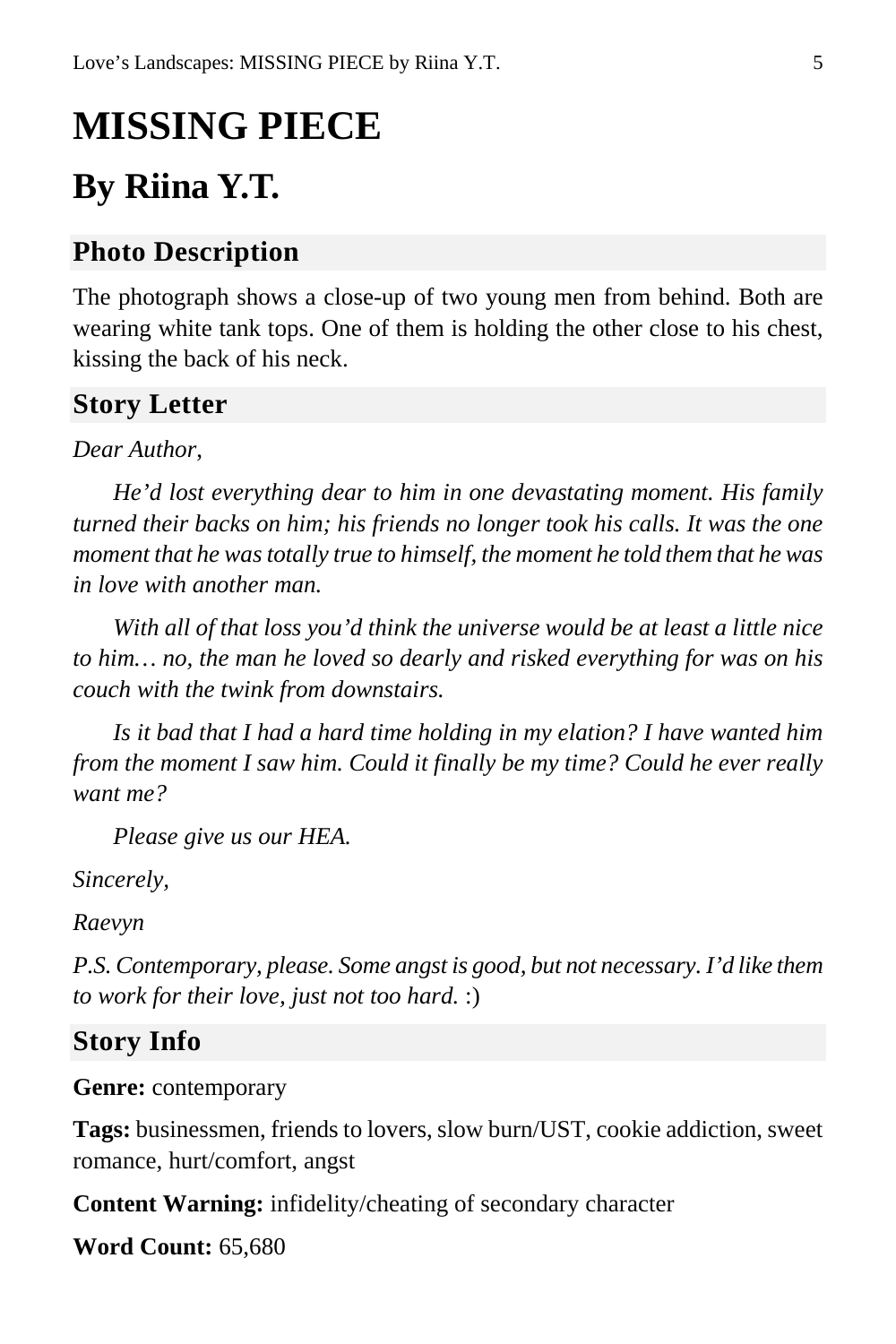# **Dedication**

<span id="page-5-0"></span>Raevyn, big hugs and a story *just* for you! :)

We've only known each other for a very short time, but I can tell you are doing an amazing job for the M/M Romance community and this wonderful event. I appreciate your help on my other writing, and I hope you will have a little fun with this one.

More hugs!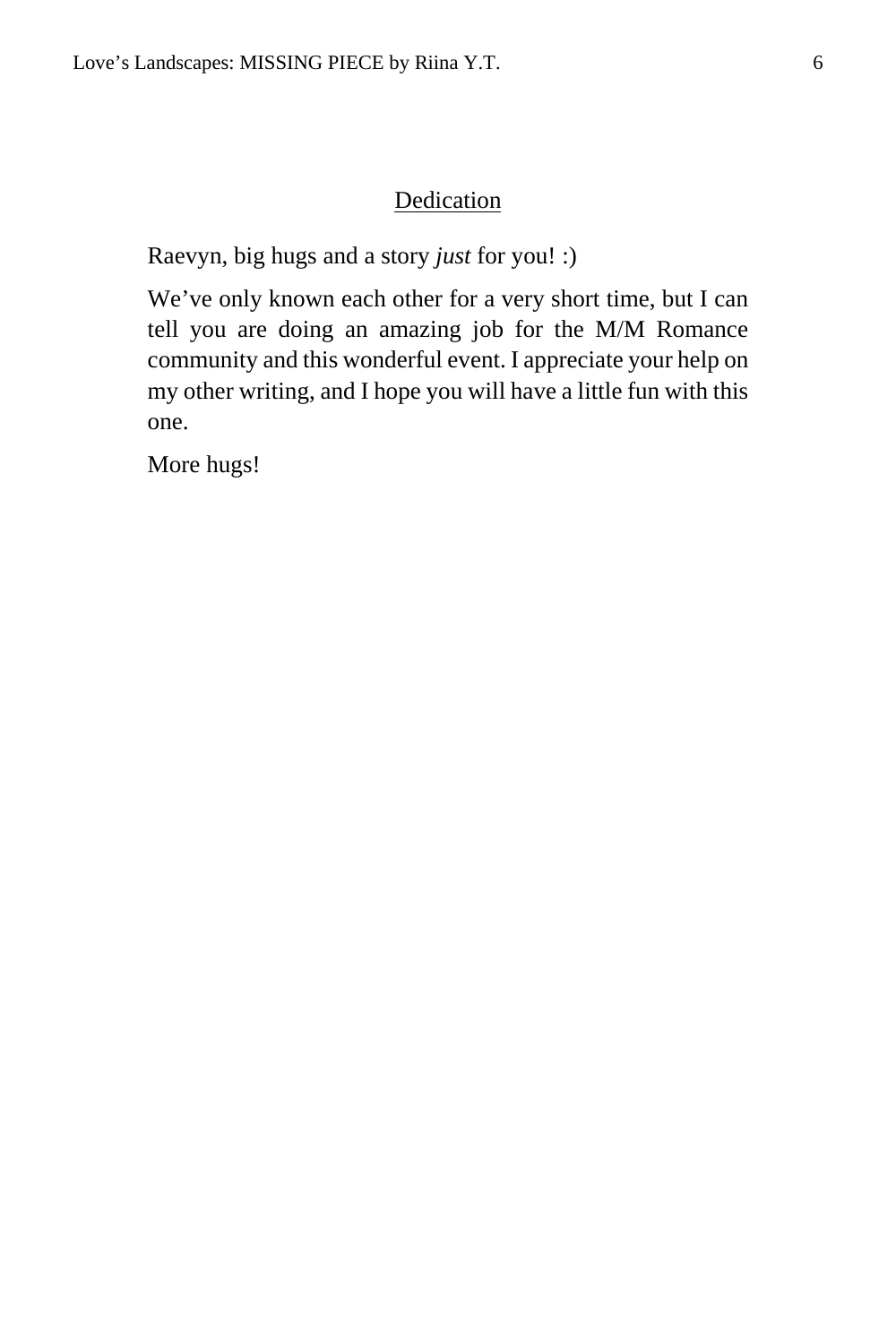# <span id="page-6-0"></span>**MISSING PIECE By Riina Y.T.**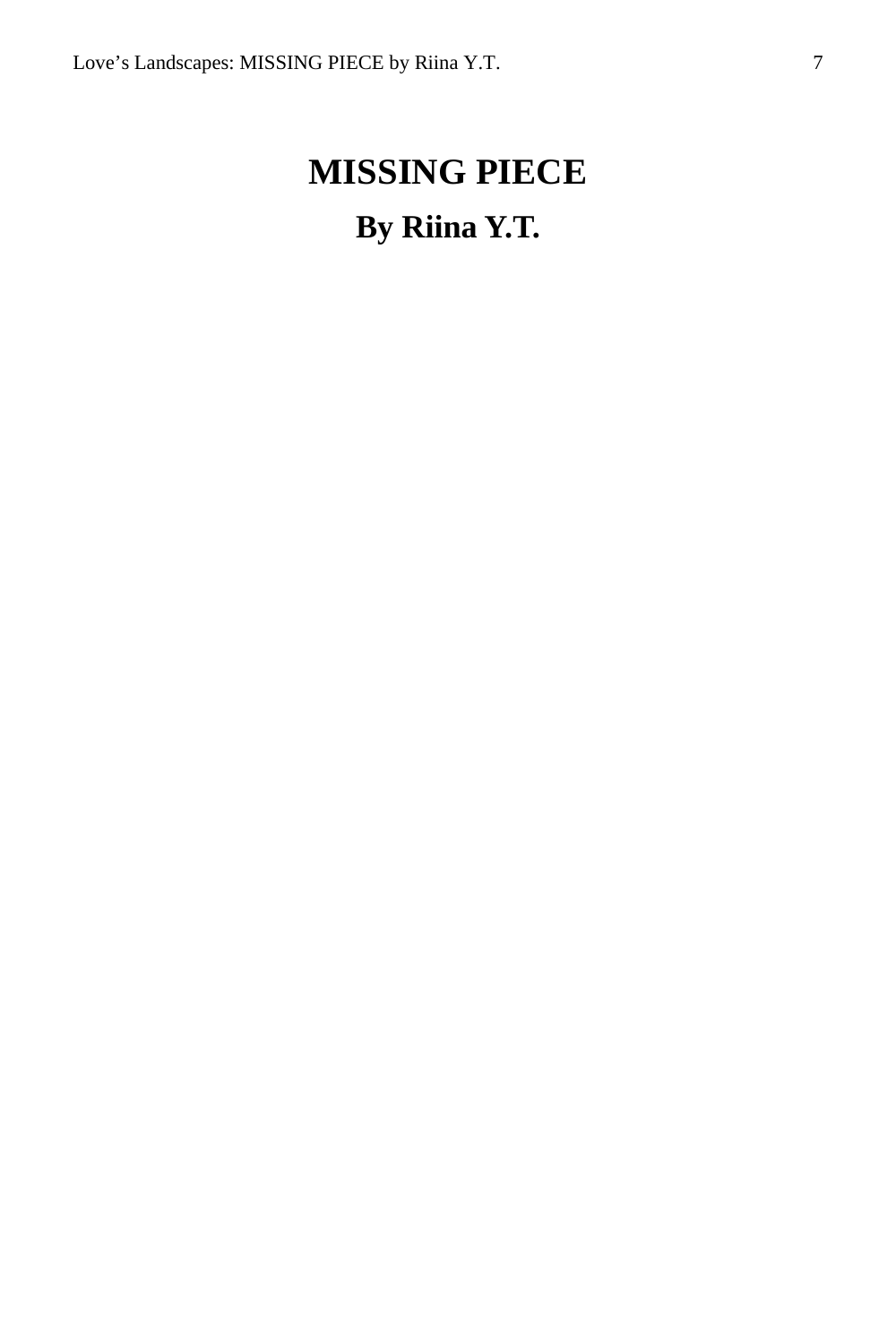# **Chapter One**

#### *Untouchable*

<span id="page-7-0"></span>With an inward groan, Mattia let himself sink into the rather uncomfortable metal chair behind the small glass table, as he gave the slowly filling conference room a quick, all-around glance. He should have gotten here the day before; the early flight had been a lot more hectic, the traffic terrible, and everything just far more exhausting than he had anticipated.

*At last, some room to breathe.* Today, he decided, would be a good day for a change, despite the irritating start. Mattia wanted to leave those recent cumulative *bad* days behind him; he'd had enough of downs lately; he *needed* positive, wanted *exciting.*

Unintentionally, Mattia's gaze locked on a young woman with short honeyblonde hair, wearing a black suit and white blouse, standing near the window with a cell phone pressed to her ear. A gentle smile played on her lipstick-red lips. Mattia imagined her making one last call to her husband, perhaps telling him how much she would miss him this weekend, probably wishing him a good day at work, saying she can't wait until they are reunited. Maybe she isn't married; instead, she might be calling her family. Her mother perhaps, living in another state, Texas maybe, wishing her a happy birthday, or calling to see if she was doing okay. Mattia couldn't help but remember the last phone call he made to his mother. How he wished that one call, and the many unanswered that followed, would have made him smile a warm smile like hers; instead, it only brought him tears.

#### *I just want to forget. Everything.*

The lady finished her phone call, which probably was nothing like he pictured. She most likely just checked in on some last minute changes with a client or something along those lines. After a long moment of bittersweet memories from the past, Mattia's eyes caught sight of a brunet mop of unruly curls, and his stomach tensed, the feeling unfamiliar and far from comfortable. Mattia studied the man's wavy, hazelnut-colored, somewhat perfectly styled hair. If Mattia had to guess, he probably used pomade along the hairline, to give it that sexy, sophisticated, half-slicked-back look.

All of a sudden, nearly forgotten images of Leo, hot summer days, and the freedom of being sixteen years old appeared before his mind's eye. For no reason at all, his lips curved into a thoughtful smile.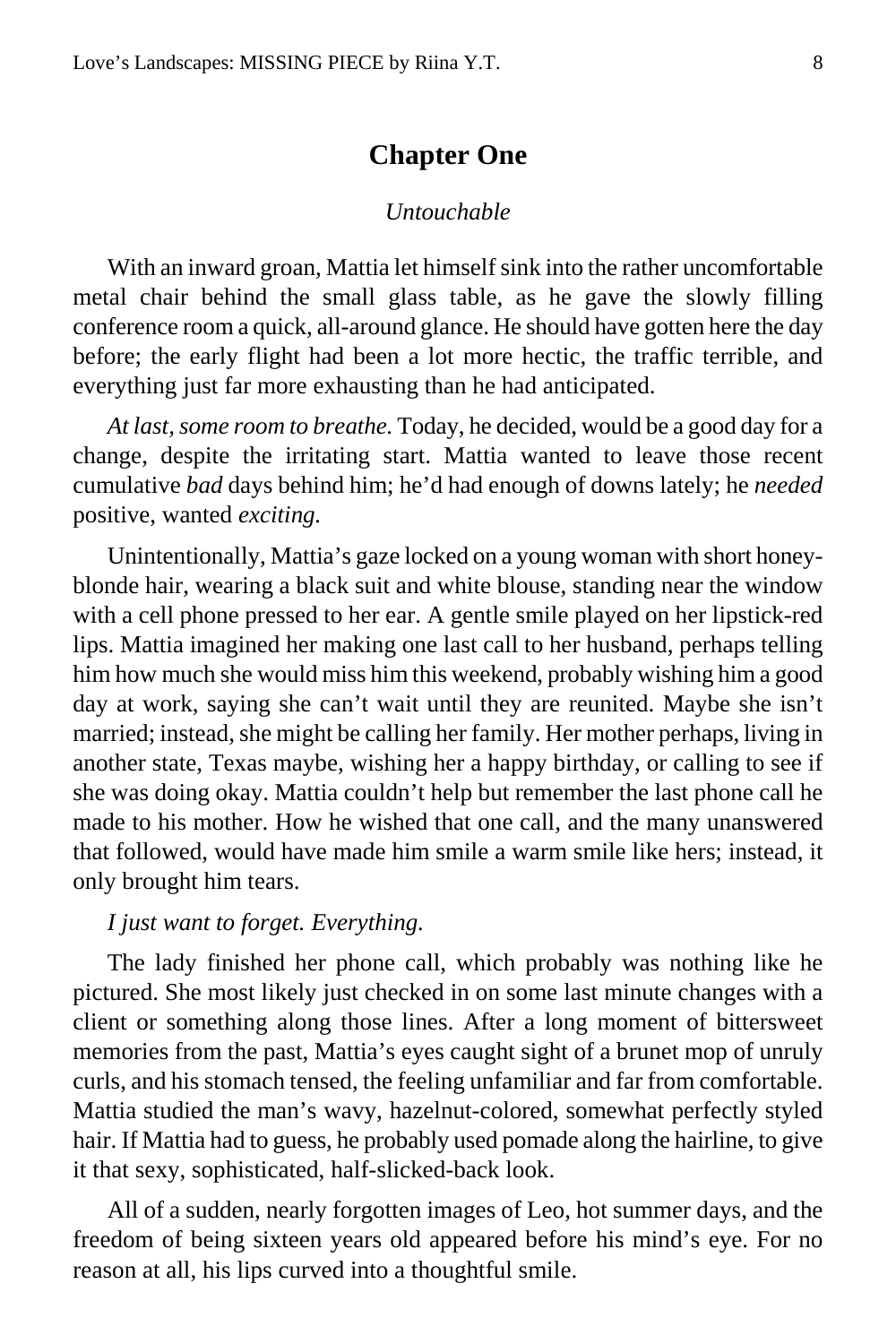#### *Leo.*

With a closer look, Mattia quickly noted that the rest of the man looked quite familiar as well, the soft and gentle features of his face were similar to Leo's, even his skin was as fair and appeared to be just as smooth. Mattia could tell he looked quite delicate, yet definitely masculine. His body must be slim, perhaps strong at the same time. Well, he couldn't really see what was going on underneath the man's dark suit, plus he was seated and—Mattia scolded himself, he really shouldn't be staring at anyone, especially not at this very moment.

#### *It couldn't be Leo.*

*Impossible.*

What were the odds to ever run into Leo again, not to mention out here in Philadelphia of all places?

Mattia dismissed those ridiculous thoughts and returned all of his attention to the people in charge of this weekend. Honey & Sugar, the company he last worked with developing one of his most successful projects to date, hosted a large conference and trade show from Friday afternoon through Monday evening at a ritzy hotel in downtown Philadelphia.

He gave a curt nod toward his easy-going business partner of one year, Mr. Fisher. Next to him stood the rather strict head of the creative division, Paul Sanders, and his friendly assistants, Donna and Clark, whom he'd miss working with the most. They had been highly pleasing clients, and it was rather sad to see their partnership come to an end.

The presentation he had planned for today would *kick ass,* he was certain. This would also be the perfect crowd to find a new project he could lose himself in. After all, he had quite a large array of recently developed applications and software to show off. Mattia hoped his good reputation would precede him. As a self-employed freelancer, he could only invest so much time in each project.

Many of the companies that came to him often had a certain deadline he wouldn't always be able to meet, hence he couldn't take on every job he liked. Some were just too complex, too time consuming; it would be impossible for him to carry them out by himself.

Mattia often thought of expanding, finding a business partner maybe, or starting his own company.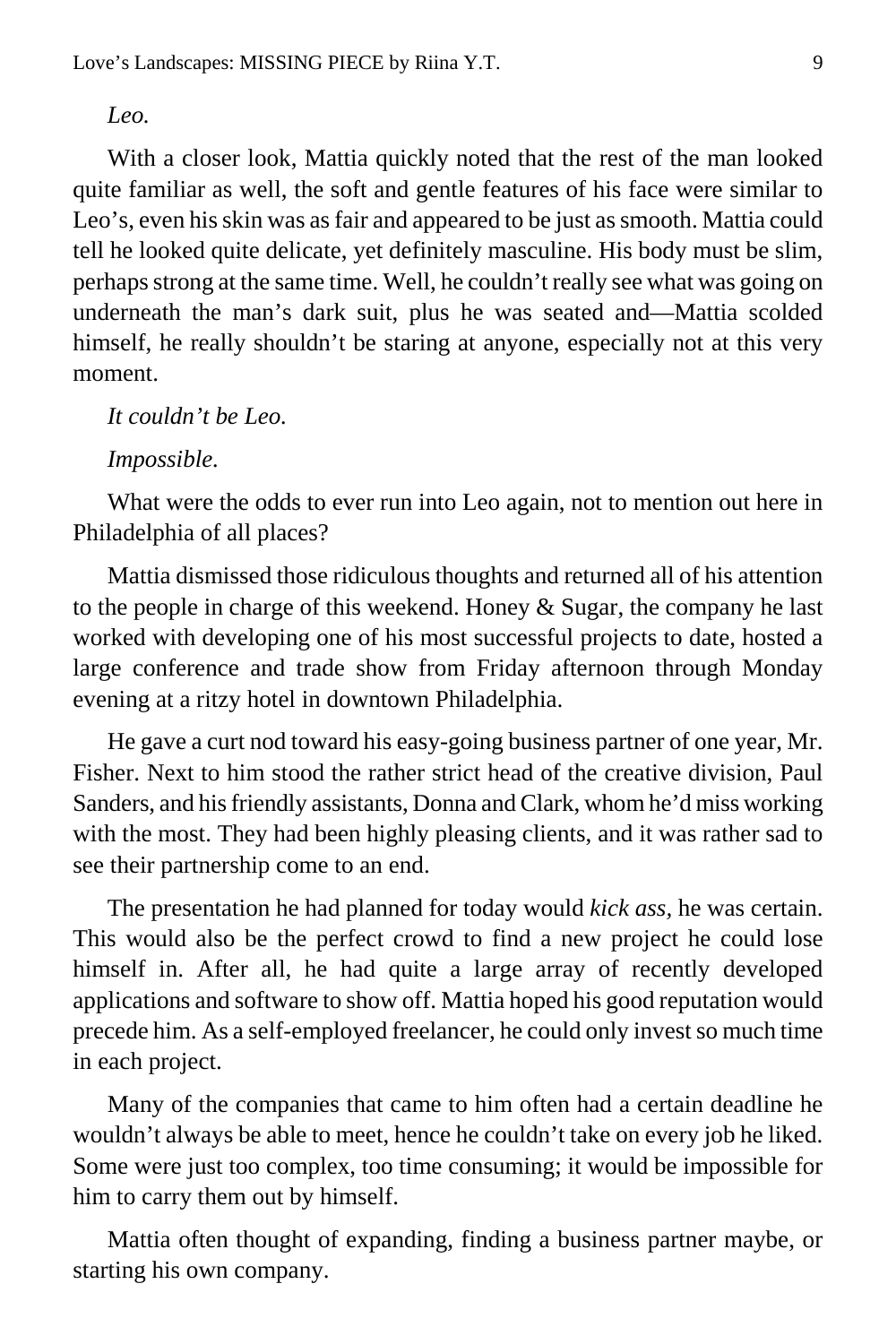One day he would really like that.

\*\*\*\*

"Morning Leo, taking notes already?"

The familiar voice, rich and deep, tore him out of his daydreams. *Gee,* he hadn't realized he'd been drifting off again. The conference had already begun, but he failed to concentrate on anything; the hotel coffee was way too weak and tasted like hot water over gravel. *Yuck.* Perhaps he should get his hands on a snack or better coffee soon, before that taste made him sick. Maybe he could ask Miguel if he had any gum on him. The dark-haired man who sneaked up behind him, and was now seated comfortably next to Leo, nudged his shoulder.

Leo turned and forced a smile. "Hey, Miguel." He greeted his colleague as chipper as he could muster. For some odd reason, he felt anything but awake, and his usual cheerfulness wasn't anywhere to be found today. *Ugh.* Talk about bad days.

Miguel leaned in closer. "D'you wanna get together after dinner tonight?" he whispered, as close as he dared without touching, a seductive smile playing on his full lips. His hand rested on Leo's thigh, feeling warm and oddly soothing.

#### *Oh, he wants us to get together again.*

Leo considered the handsome Puerto Rican, with his expressive eyes and neatly trimmed beard. *Mh-hm.* Miguel sure was gorgeous, sort of his type as well, so it really didn't make a lot of sense that Leo hadn't been anticipating spending the night, any night, with Miguel recently. He was nice enough company for one night of *no-strings-attached* distraction. But, to be honest, Leo knew very little of the man, other than his position in the company they shared and what *position* he preferred in the bedroom. Come to think of it, Leo wasn't even sure how old Miguel was.

#### *Ah, what the hell.*

"Yeah, of course," Leo assured Miguel with a small smile. He wondered briefly how he would get through today without his typical amount of strong coffee and sugar. What he'd give for a Mars Bar or some chocolate cookies. Hell, a handful of Smarties would do right now. But the thought of that caramel had his mouth watering. Having a serious sugar addiction, most days Leo would get cranky if he didn't have his fill. Leo was surprised he could be awake, but then, he wasn't really sure he even left the bed this morning. This might be a dream for all he knew.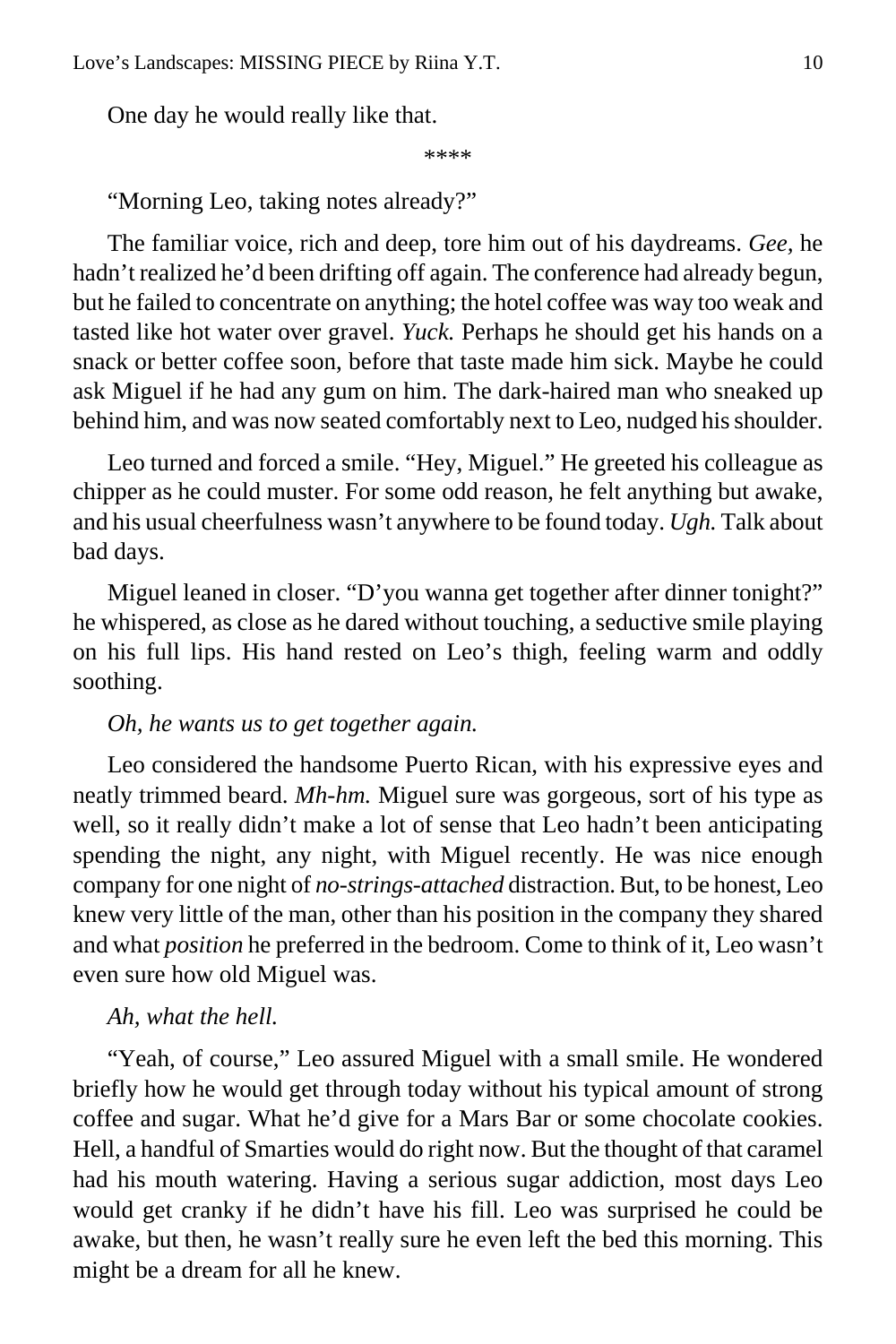Thinking about Miguel's offer, considering this was not a dream, maybe getting together wasn't all that bad an idea. A few shared hours together sounded better than being by himself the entire weekend, after all. Hotels tended to make Leo feel a little uneasy. God knew why.

Miguel nodded, satisfied, and beamed at him with a wicked grin. "Maybe we can have a few drinks at the bar after dinner. I heard they serve a *dirty* martini." He punctuated his last words with a squeeze of Leo's thigh.

What really got Leo's attention were those distracting deep-brown eyes. The way they glowed right back at Leo felt soothing, just like the man's touch. Miguel's eyes, he had to admit, really were beautiful. Leo could drown in them. They were a good shade darker than his own, and while Leo had a lot of green in the mix, Miguel's were just dark brown like sixty percent cacao-chocolate.

"Martinis sure sound good," agreed Leo. His heart felt a little lighter at the prospect of someone's company, after all. He remembered the night they met, during Leo's second Christmas party with MetalWarez. With Miguel being relatively new at the time and in marketing, while Leo was with the department for basic-preliminary development, they hadn't really crossed paths before. Miguel's obvious interest, as he'd brought him a martini and a plate with a few pieces of sushi, had flattered Leo.

Since then, they had been hooking up once a month, give or take, for almost a year now. It was something that hadn't happened before with anyone else, and it wasn't so much because he *liked* Miguel. Sure, Leo liked him all right, but it was just so convenient to have someone you could call up when you felt like it. They were both on the same page on that, and Leo simply didn't do relationships, never had. Random sex encounters were quite enough for him to satisfy his needs whenever he felt like he wanted closer contact with another human being. In his eyes, most guys were simply not worth the hassle, and no one ever got his heart beating faster. Leo was probably just a bit too messed up in the *love* department.

There once had been someone. Someone mysterious and interesting, someone who had pushed all his buttons without trying. It was all kinds of ridiculous to think he was still in love with a guy he never even got a chance to kiss. Leo had only been a kid back then, and yet, the other boy had been all Leo could think of for years afterward. He'd been much too hung up over pointless wishes, fruitless hopes, and dreams he knew would never come true.

What did that say about him? Exactly! He was all kinds of messed up in regards to love, and he didn't feel like trying much anymore. Leo shook his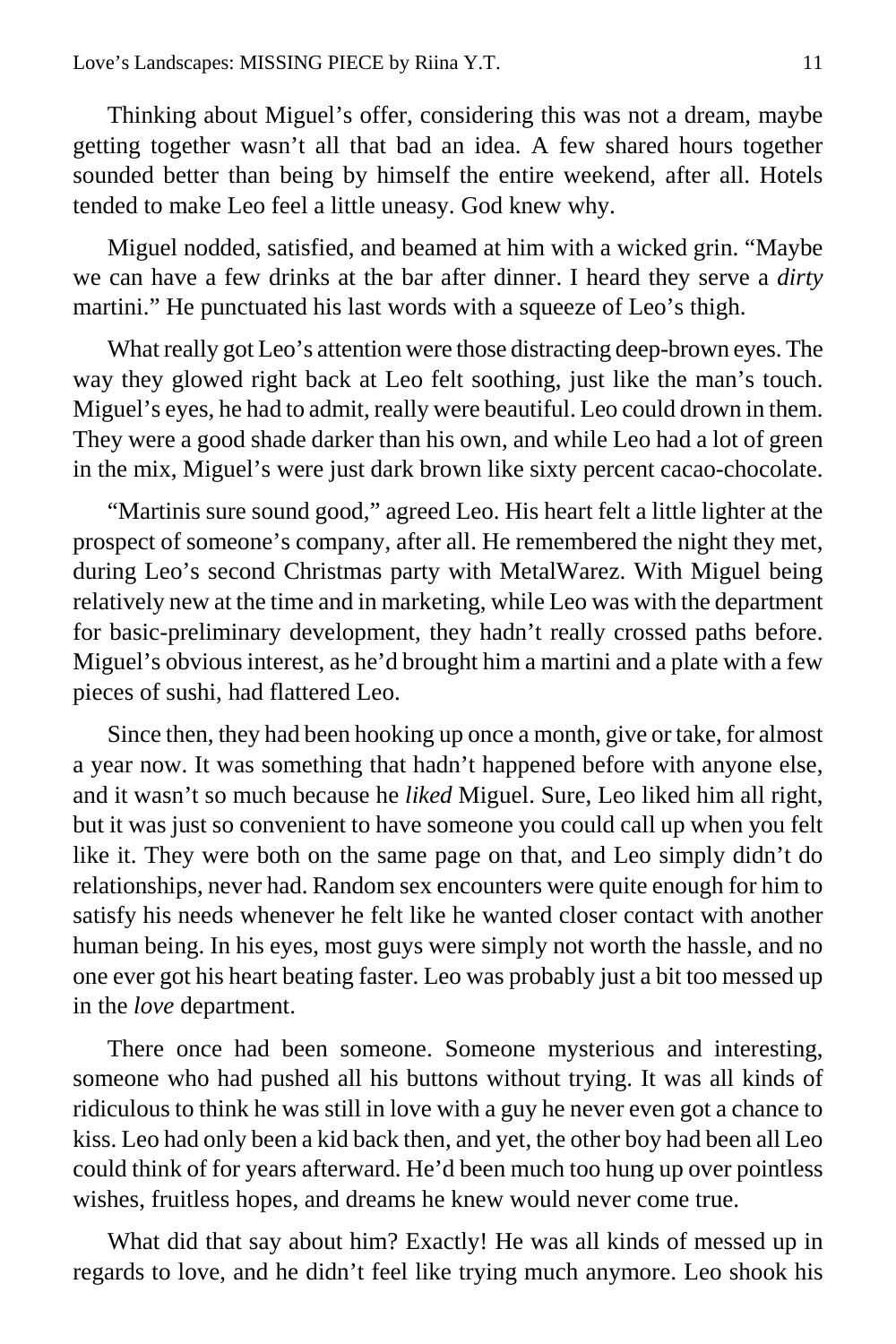head as if it would actually stop his brain from thinking any further about that. He hadn't thought about *him* in a long time. Leo didn't want to go down that road again.

"I take consulting very seriously as there are many very important features to consider depending on device features, offline functioning, discoverability, speed, installation, maintenance, platform independence, and of course, development costs and user interfaces."

The confident voice echoing from the small podium up front drew Leo's attention back to the conference and the reason he was here. Leo was supposed to watch, pay attention, and gather as much information on everyone and everything as he could. Lifting his head in the direction of the speaker, he saw who that gorgeous voice belonged to. There was no way Leo could miss the man's obvious attractiveness. The gelled back, short, midnight-black hair, his tall and lean posture and, *oh,* did he mention the incredibly sexy voice?

The man looked striking in his neat, blue, pinstriped suit. His gaze appeared to be piercing, but that sweet, confident smile gave him a somewhat likable touch. Leo felt like melting inside.

*Geez,* he hadn't seen anyone that gorgeous in a very long time, not outside TV land, at least. If Leo wanted to keep his job, he'd have to do his best and try hard to listen to what the man up front was delivering. It might just be the guy they were looking for. Who knew?

Leo had been working with MetalWarez for the last two years, give or take a few months. He looked forward to continuing for a while longer, if possible. The trade show tomorrow would be perfect to show off some of their recent products, and in addition to that, they were hoping to discover a possible business partner for one of their future products.

The speaker's deep, manly voice sounded somewhat familiar, but Leo couldn't put his finger on it. He wished he had caught the man's name. Now, he might have to wait until they handed out papers, or he got a closer look at him. Leo sat too far in the back to read his name tag.

Leo sighed, watching the handsome man as he continued his speech, operating the PowerPoint presentation all the while. Besides his good looks, he also seemed quite competent and sounded confident. This might actually be a rather fruitful conference after all.

*Just, pay attention, Leo.*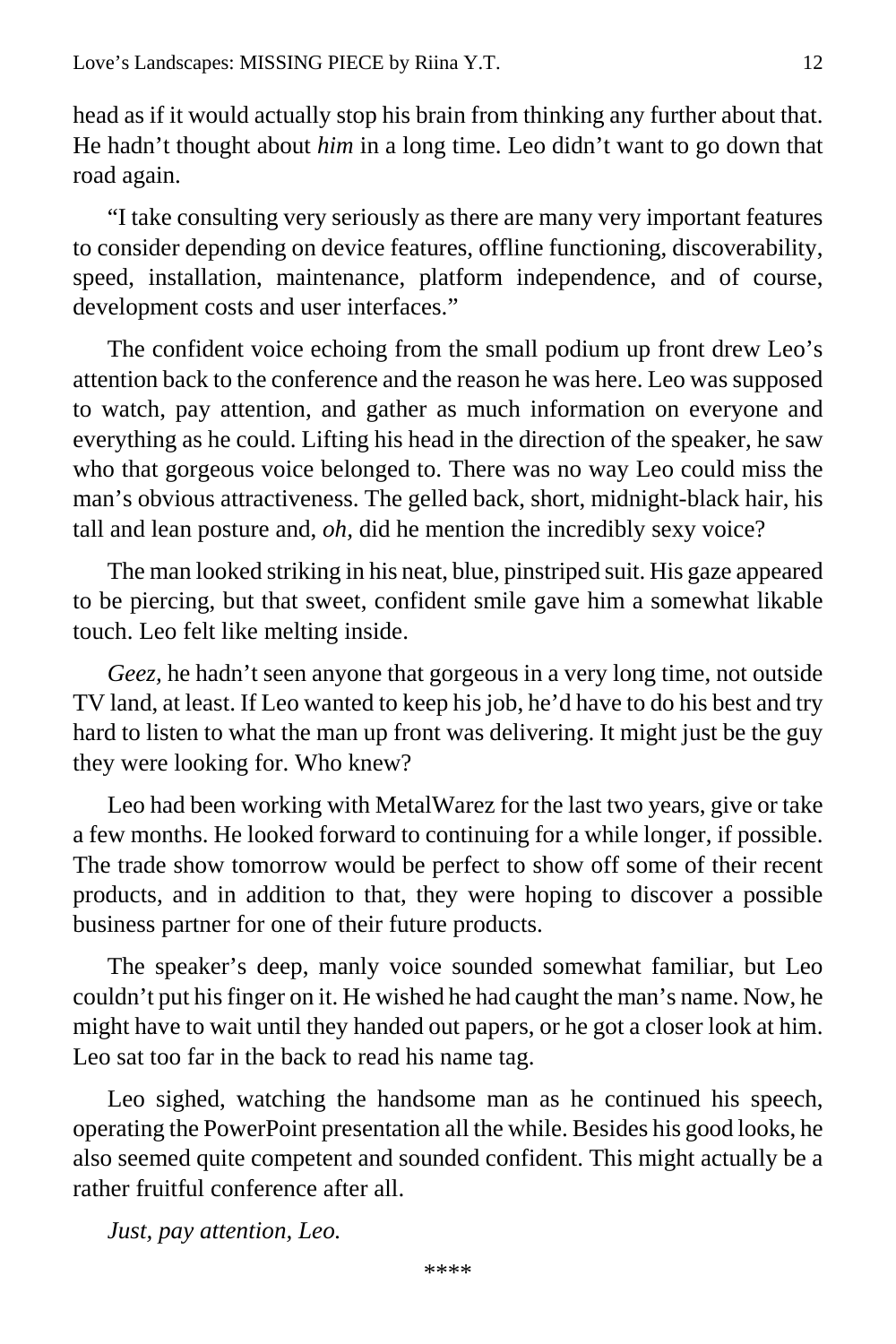"To summarize, native apps, hybrid apps, or web apps are all ways to cater to the needs of the mobile user. There is no unique best solution: each of these has their strengths and weaknesses."

Mattia pressed the little button on his remote and paused long enough for the slide to move on while taking another short moment to breathe in and out. His stomach was fluttering a little, but the satisfied looks on the conference attendees calmed his nerves whenever he caught their smiles.

"The choice of one versus the other depends on each company's unique needs."

He paused long enough for his final words to sink in as he waited for questions he knew were coming. Mattia answered them all with his brightest, most reassuring smile, adding a good amount of confidence.

#### *Shit, my cheeks are already hurting.*

The only thing that had kept him slightly off balance was that curly-haired stranger's eyes on him. It wasn't a look of disapproval, judgment, or anything indecent. He seemed to be genuinely interested, considering Mattia's services for his company, perhaps? It felt as if he watched Mattia's every move, though, as if his gaze was suddenly glued to him.

#### *Stop looking at him, man.*

#### *But he looks so familiar, I can't help it.*

As he hoped, his well-thought-out presentation earned Mattia satisfied and approving looks, welcoming smiles, and a round of applause. He would have to make sure to hand out pamphlets and business cards and thank everyone personally later. Maybe Mattia would be lucky today and someone would consider working with him in the future. He looked forward to doing business with many of the participating companies from all across the country. Many of them probably had small branches in the area, or perhaps, they could meet somewhere in between to discuss their interest in him. He'd done that before. Mattia had also done many Skype conferences in the past. It seemed to be quite a trend lately and always went smoothly for him and everyone involved.

Mattia had to be realistic, though, since he wasn't able to do magic, and he didn't know code that couldn't easily be figured out. Most of his business contacts were within driving distance to his home and office in Chicago. After all, developers were scattered all around the country, and he wasn't anyone special.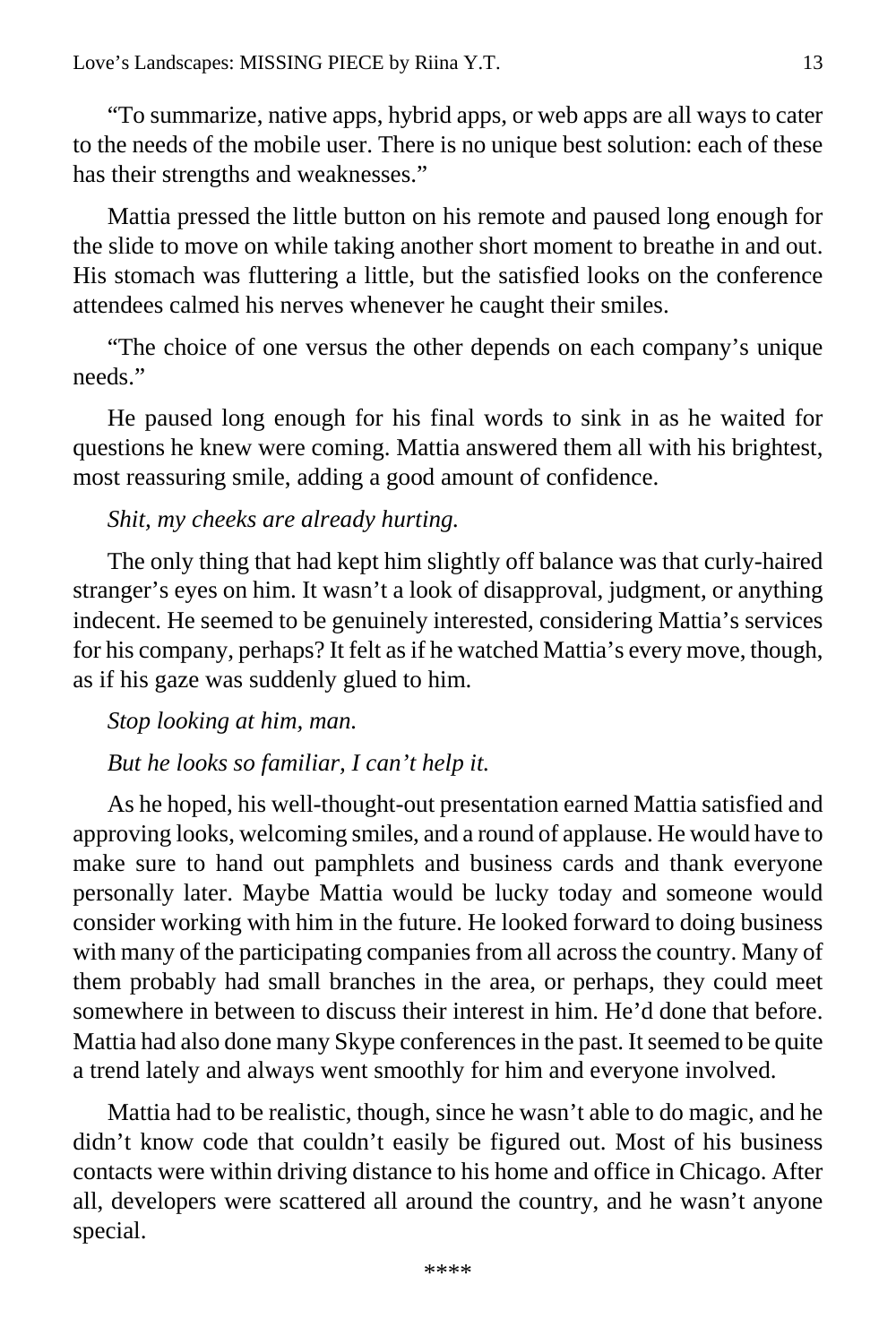At half past two, the conference took a late lunch break, and people started to scatter in all directions. Some formed clusters here and there, getting themselves a snack and coffee, but many headed out for the restroom or fresh air.

Mattia took a quick look around, and instantly he spotted the curly-haired guy he'd seen earlier. He appeared to be quite popular, being surrounded by two tall Asian businessmen in sleek suits and three rather chatty women, all trying to engage him in conversation. The poor fellow seemed to be undecided which of them he should answer first or perhaps whether or not he should excuse himself.

Mattia almost felt sorry for him. He knew how tiring those kinds of gatherings could be.

The morning had been good, but now he really needed a break for fresh air and decent coffee. Mattia nodded to a short, gray-haired man handing Mattia his business card. Making his way toward the exit, he waved his good-bye to the friendly couple he'd given his business card to earlier, and as fast as he dared, without appearing to be in a hurry, disappeared through the glass doors. From there, he headed straight for the stairs and outside toward the nearby Starbucks one block away.

As soon as he'd satisfied his caffeine needs, Mattia slowly strolled back to the building, and once inside, headed directly for the conference room.

#### *Thank God for decent, non-hotel coffee.*

Cradling his silver Starbucks tumbler, still half-filled with the delicious hot brew, he immediately spotted the brunet man from earlier, now seated behind one of the many tables in the far back of the room. Mattia smiled, watching him fuss with papers, an engrossed look on his face.

Why was that man so intriguing?

Mattia never felt quite so drawn to any other man like that. When he'd met his boyfriend, Richard, they hadn't hit it off right from the start, but eventually grew fond of each other. It had been all that he knew, really, and this was so badly unsettling that he wanted to observe the man's every move.

Mattia was in a happy relationship and therefore definitely not *looking*, so why did he feel like he couldn't take his eyes off this guy?

And why did that guy have to remind him so much of Leo?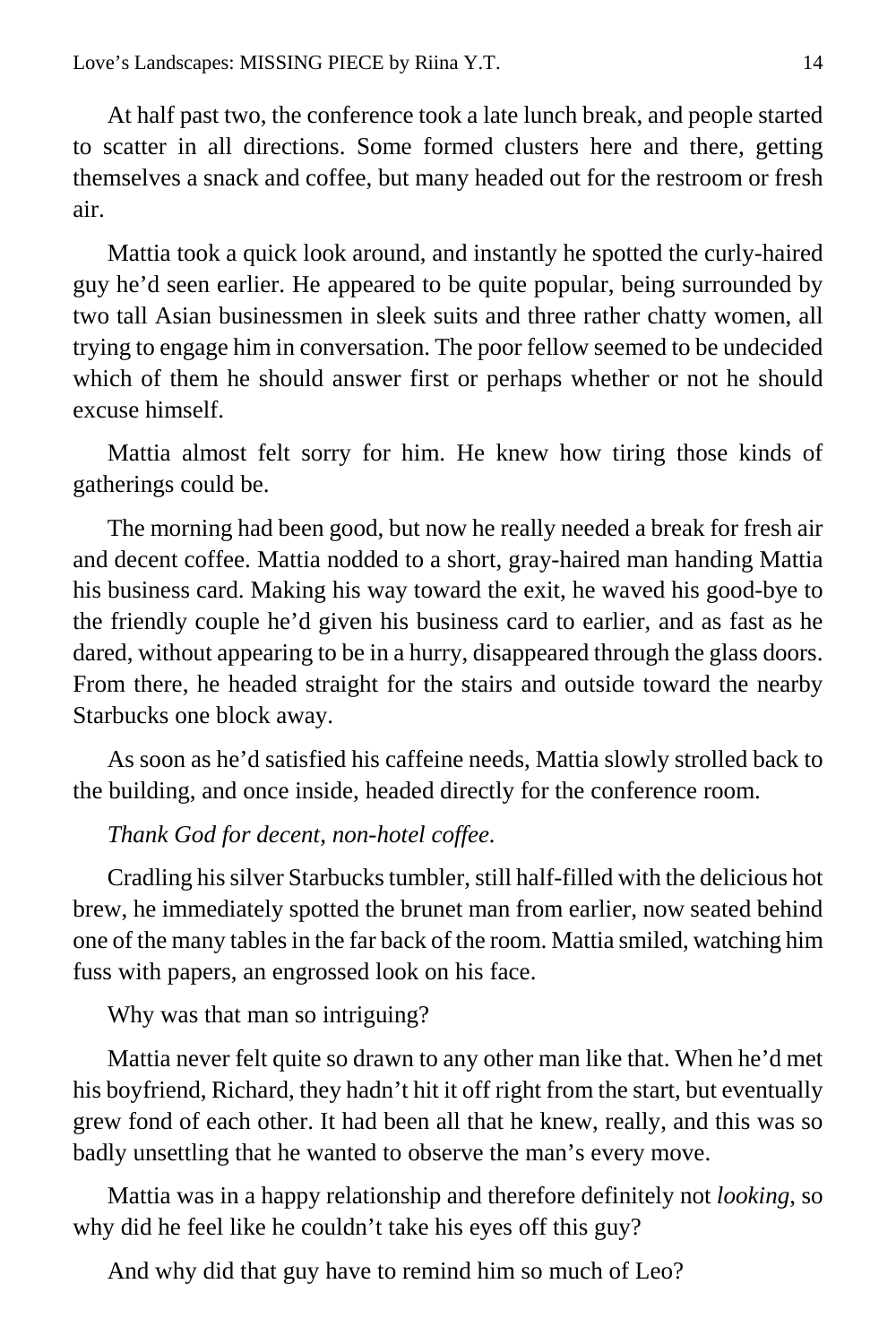After studying the stranger for a few long moments, the guy eventually looked up, as if he sensed Mattia's curious gaze on him. Their eyes met, and in that instant, a strange, unfamiliar fuzziness began to boil low in his belly. Mattia immediately turned around, certain he was flushed, and he was just in time to see the telltale smirk on his colleague's face. Mattia groaned inwardly. Had she been watching him, watching the cute stranger?

"What's with the look, hun? And who is that pretty guy over there?" Her voice, as she spoke, rose and fell in a musical way that always made him cringe a little inside.

As expected, Shirley didn't beat about the bush, and despite him being someone who enjoyed keeping most things private, he found it extremely easy to talk to her. They had hit it off from the day they met. Her lively persona kept their work environment light and fresh, and a few times, it saved him from drowning in charts, numbers and code. Mattia loved his software and programming, but even he needed a reminder, every now and then, that there was the possibility of working yourself to death.

"What guy?" Mattia tried to come across as nonchalant as he knew how, encouraging her with subtle hand movements to walk away. She wouldn't budge.

"Oh, don't try to fool me. You've been checking him out all day," Shirley said in a chiding tone, moving closer to where he stood.

*Crap.* She knew him too well already. They'd only met a few months ago, when Shirley replaced Harald Stone, who had been his closest contact during his last project with Honey & Sugar. She went out of her way to assist him with tasks she wasn't even meant to know about. Mattia *almost* considered her a friend. But because they would soon go their separate ways, having successfully completed the application development just a few weeks ago, he didn't want to get too attached to her.

"I haven't," Mattia insisted. "And I really don't know who he is."

"Hm. Interesting." She eyed him closely then looked over his shoulder to study *Curly Hair* once again before nudging his shoulder, a wicked smile on her full, lipstick-red lips. "I approve of this one. He is pretty cute."

"What are you talking about, Shirley?" Mattia muttered, "I wasn't looking. I am in a serious relationship. You know that."

"Pah. Richard. That douche." She rolled her faded-green eyes dramatically, like she so often did. "Seriously Mattia, you can do so much better than him."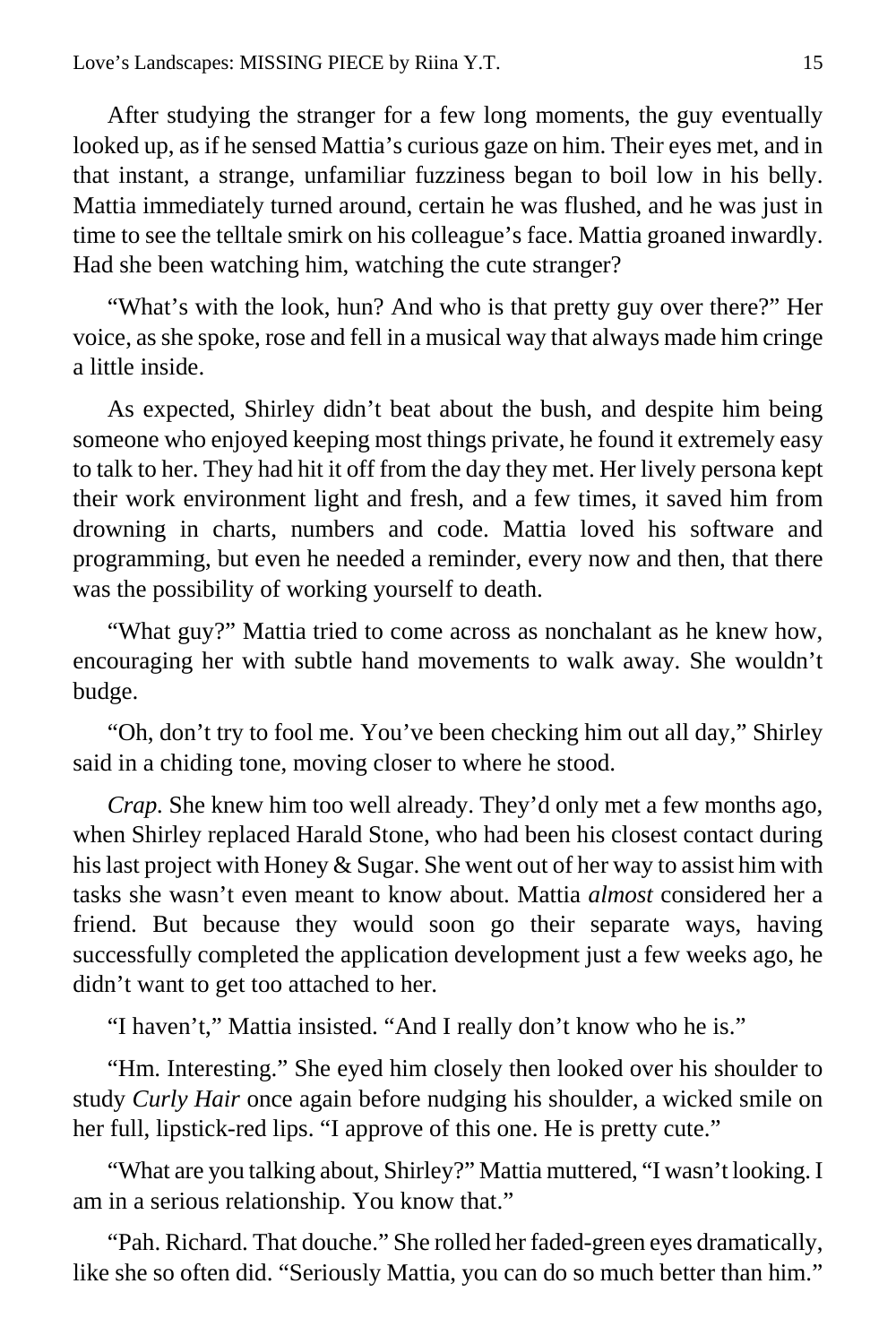"Shirley! For chrissake. Richard is great," he hissed under his breath. "How often do I have to tell you that I love him?"

Shirley made a noise that told him she was unimpressed.

"Just because he had a bad day when we all got together doesn't mean he's always like that." Mattia sighed. It was probably useless to convince her that Richard could be nice and loving.

"Whatever, Mattia." She shook her beautiful hair a little, pointing at the man in question. "Take cutie over there for example, I bet he's a really sweet kid. You deserve someone who treats you nice, hun," she encouraged with a pat on his shoulder.

He knew she only meant well, but he really did love Richard.

Mattia took a chance and looked over his shoulder to see the cute stranger's face again. Just a quick look. Won't hurt right?

#### *Yeah, he is cute, all right.*

But he was definitely no teenager. "Kid?" Mattia regarded her. "He's gotta be at least twenty something. Twenty-four, maybe? Definitely not a kid. And Richard does treat me nice," he complained, still trying to get Shirley to move and stop talking about that guy or Richard.

Mattia wanted to pout and, more than anything, just be finished with today. Somehow, this scene was irritating the hell out of him. Not only was the urge to check on *Curly Hair* too strong, Shirley also began to slightly annoy him. She always found a way to remind him of that day all three of them went out to dinner, when Richard had been rather unfriendly and acted all spoiled and made a drama out of everything. It hadn't been his best move, Mattia had to agree.

Shirley just loved to bring it up again and again and tell him that he deserved someone better, someone who would cheer him up and fix his grumpy moments, instead of enhancing his moodiness with spoiled actions or ruin what should have been a fun night out. Her words, not his. As if Richard always behaved like that. He didn't, really. Only sometimes. And it hadn't been all *that* bad; everyone went home with clean clothes and a smile, more or less. Richard just could be a little… complicated.

"No, seriously, Mattia, he *is* pretty. Just look at those lovely, chestnutbrown locks, the porcelain skin, and those cheekbones!" She swooned. "He totally gives off that *boy-next-door* vibe, don't you think? Not like you, Mattia dear." She gave a loud, mocking sigh, and he rolled his eyes.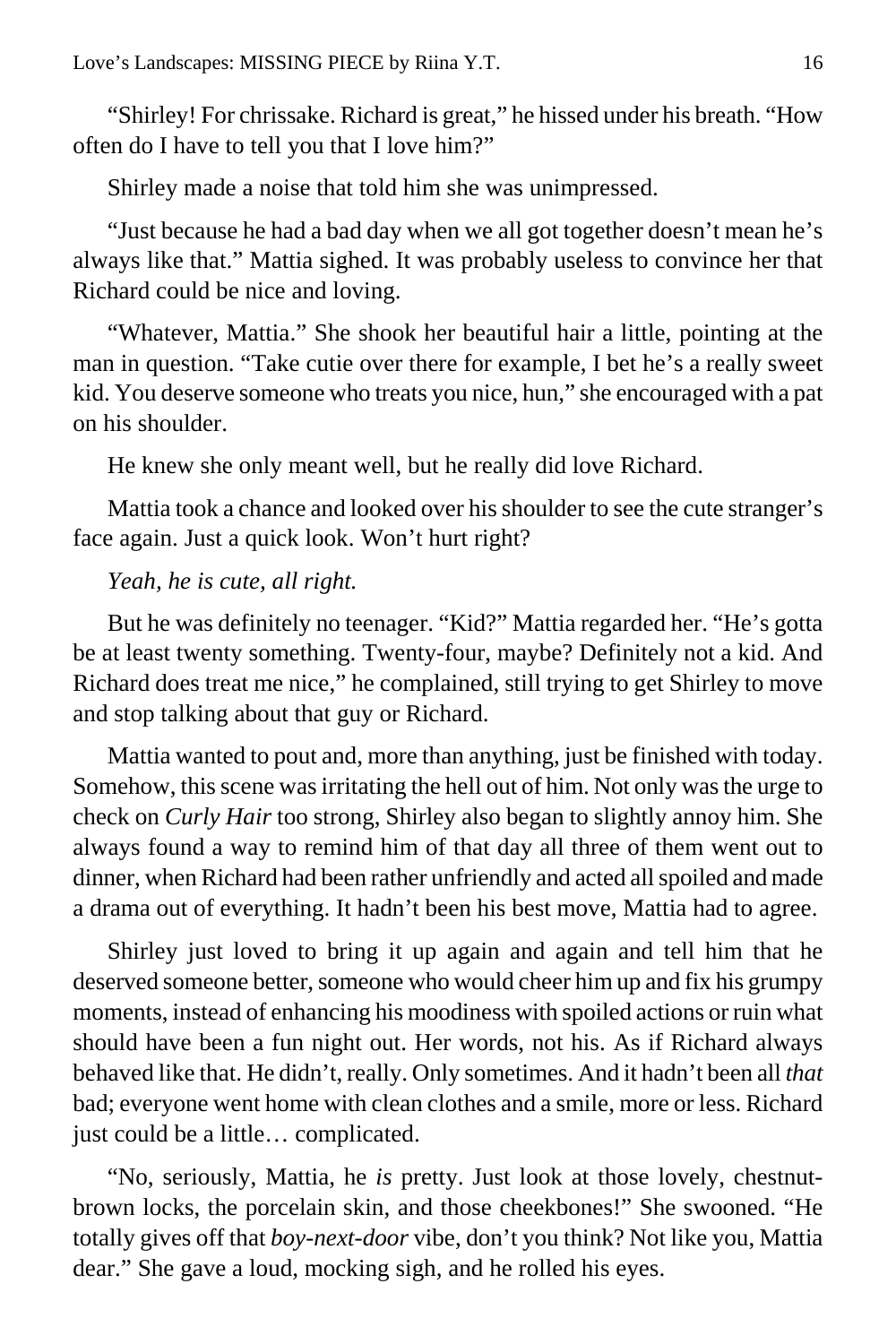"Don't give me that look! You act more thirty-six than twenty-six, Mister. Always so grumpy. You know that doesn't do you any favors." Shirley grinned and punched him for emphasis.

"Okay, okay. Enough of that." He put an arm around Shirley's slender shoulder and tugged her toward the door. "We have about twenty minutes until the last round. Let's get some fresh air, shall we?"

"Don't you wanna ask cutie over there to go with you, instead?" she whispered teasingly, and Mattia thought he felt his stomach drop at the thought of them—*Curly Hair* and him—talking.

What a strange day.

"Maybe you should go and talk to him, Shirl." He squeezed her a little and finally got her moving. "If he is obviously your type, you might hit it off. Who knows?"

Mattia thought Shirley was one of the prettiest and sweetest women he'd had the pleasure to meet. Tall and curvy in all the right places, always dressed fashionably, with shoulder-length, wavy, butterscotch-colored hair, and always a smile on her lips. She was charming and caring, bubbly, and just a bit feisty. A little too much for him, he had to admit at times, as he preferred quiet and conservative over lively and happy-go-lucky. But she was a wonderful person to be with.

Mattia was certain they would make a pretty pair, *Curly Hair* and her, as they appeared to both have the same energetic and charming aura.

"Puh-leeze, darling." Shirley slipped out from his hold while turning her body toward him, her girly curves almost touching him in places he'd rather not have them touch. She gave him one more of her overly dramatic eye rolls and slipped her hand into the crook of his elbow instead, pulling him along towards the glass doors. "Just so you know, *Pretty Guy* so checked *you* out, not me."

#### *Huh? Had he really?*

With one final look over his shoulder, he saw the cute stranger watching them walk away.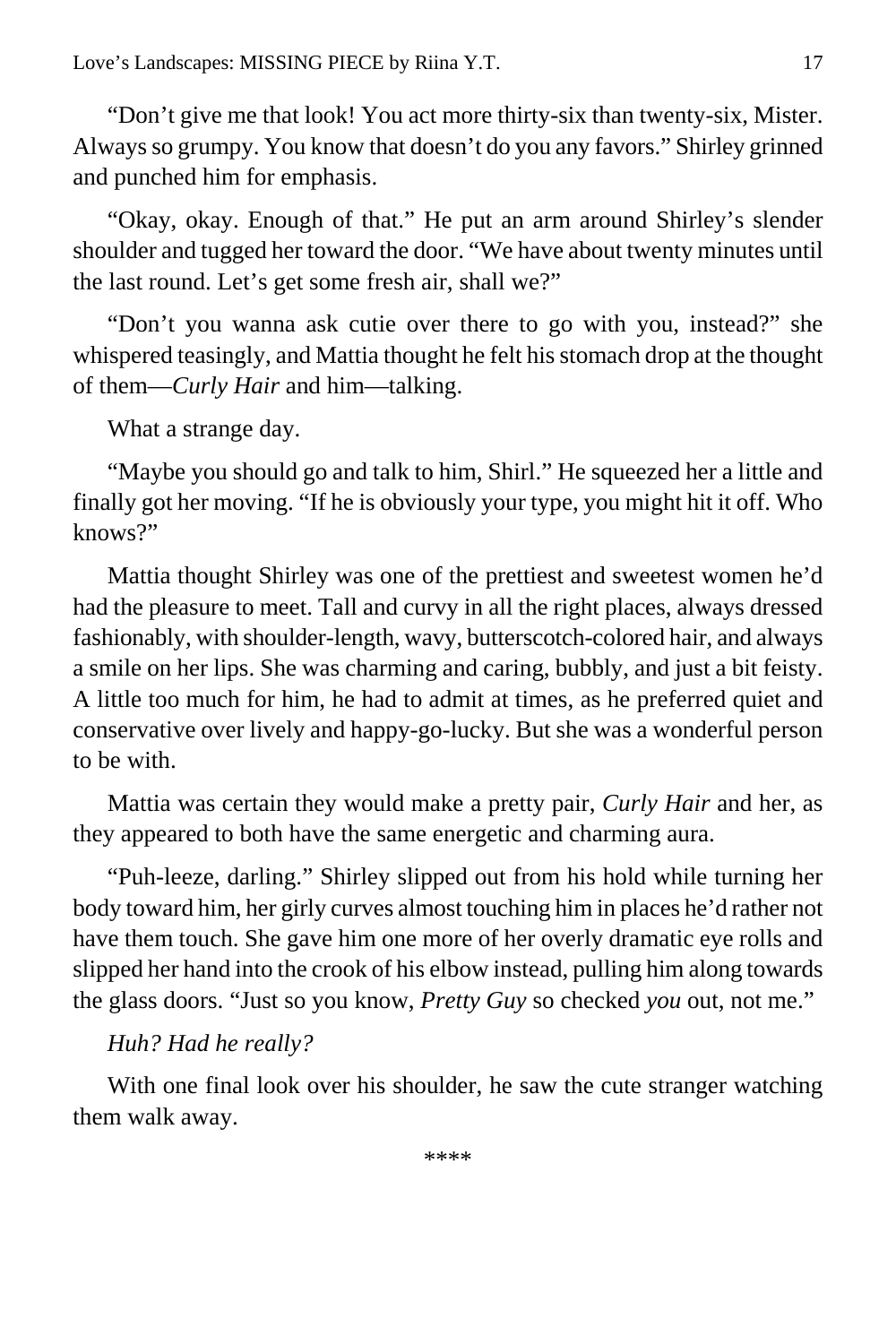# **Chapter Two**

#### *Memories of a Long Ago Summer*

<span id="page-17-0"></span>"We are looking forward to hearing from you again."

Leo let out a deep breath as he watched yet another satisfied visitor walk away with a handful of pamphlets. It was only midday, but Leo felt exhausted to the bone; he just wanted to sit down for a while, somewhere tucked away from everyone's eyes. Leo's cheeks were already hurting from having to smile all morning. He would give anything right now for the bottle of aspirin that stood on his nightstand in his hotel room.

The trade show had been in full swing since the early morning and, so far, a big success. The booth Leo and his colleagues were hosting still buzzed with visitors. He hardly had any time to take a breath or gather his thoughts for a moment or two. Of course, it thrilled Leo that he could contribute to their success, but he'd like it very much if he could get out of here in one piece, preferably sane.

Just when Leo thought he could sneak out for a moment and have one of his colleagues cover for him while he took his break, Leo caught sight of a tall, handsome, raven-haired man walking straight toward his company's stand.

#### *Oh, it's him.*

It had totally slipped his mind to check the man's name yesterday after the conference. The evening before was too busy, with everyone needing something from him, and pulling him here and there before he could get away for his evening with Miguel. And on top of everything else, Leo had hardly managed to get a good night's sleep. Something had been nagging at the back of his mind, and it drove him crazy not knowing what it was that kept him awake.

Watching the stranger's features as he approached, Leo stood there frozen to the spot behind his tall white table. There was a confident, self-assured air about the man; surely he'd remember seeing someone as breathtaking as him. Try as he might, Leo just couldn't shake that feeling that he knew the guy from somewhere other than yesterday's conference.

With each step the man took, his heart pounded faster. The closer he came, the lower Leo's gaze fell, as if it would make him invisible. Something in the man's eyes made him want to crawl under the table and disappear.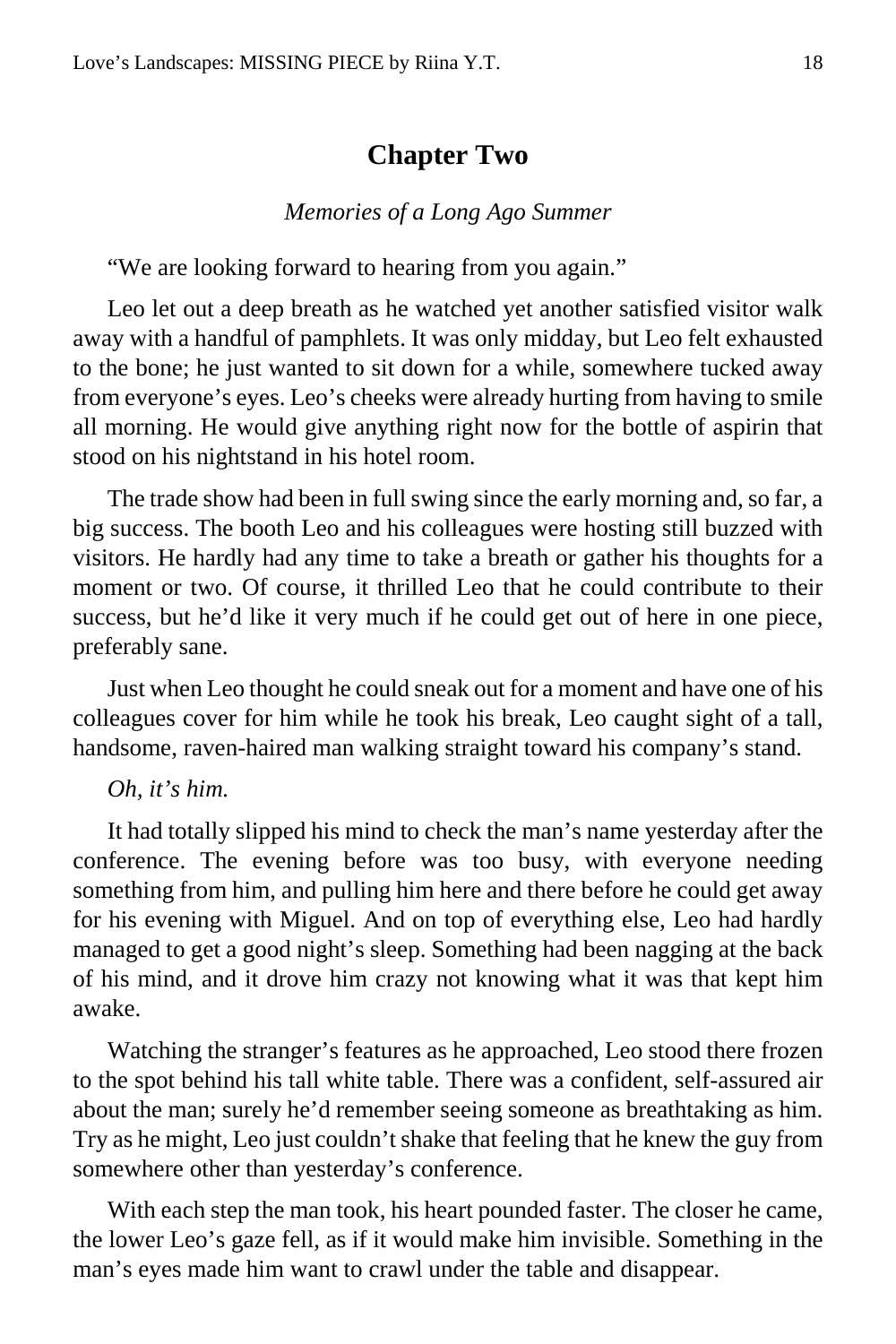"Leo?"

The gravelly voice stopped him from completely making a fool of himself by ignoring the visitor. It would only earn him an earful from his colleagues.

Leo swallowed hard.

He lifted his head when the man spoke, "Leo? It's you, right?"

When Leo looked up at the slightly taller man's face to make eye contact, his eyes collided with the deepest pools of pale gray-blue he'd ever seen. That very moment Leo's stomach dropped low into his belly.

#### *Oh shit.*

He *really* did know that face, that strong jawline and… those mysterious gray-blue eyes. They reminded him of the ocean right before a storm. Leo once knew someone with the same intimidating eyes. Now that he thought about it, it was amazing how much the guy looked like Mattia. How could he not have realized it earlier? But, no, it couldn't possibly be him. *The universe doesn't work that way, right?*

"I thought it couldn't be you, but it is." The guy shook his head as if he didn't believe what or who he was seeing was real. "It's you, Leo, isn't it?"

Leo started. The handsome stranger gave him a warm, funny smile. It irritated him slightly, yet felt somewhat comforting, calming even. Leo had watched the man during the conference the day before, most of all, wondering why he appeared to be so familiar. He'd never been to Philadelphia before; they couldn't have met anywhere else; that would have been pretty crazy, right? Talk about coincidences.

Just how did the man know his name?

*This is starting to freak me out a little.*

"I couldn't sleep until I figured out where I know you from. And I know it sounds insane, but I am pretty sure it's *you,*" he said with firm insistence. The man lowered his gaze and rubbed a hand across his temple, looking at Leo intently.

Leo concentrated and studied the stranger before him. The man's gray-blue eyes locked on his own, as if he tried to make him *see* something telepathically. Not moving an inch from behind the tall white table, Leo admired his strong, masculine features. His clothing didn't give too much away, but he imagined that underneath that business suit the man must be well built, with a muscular chest and well-defined torso.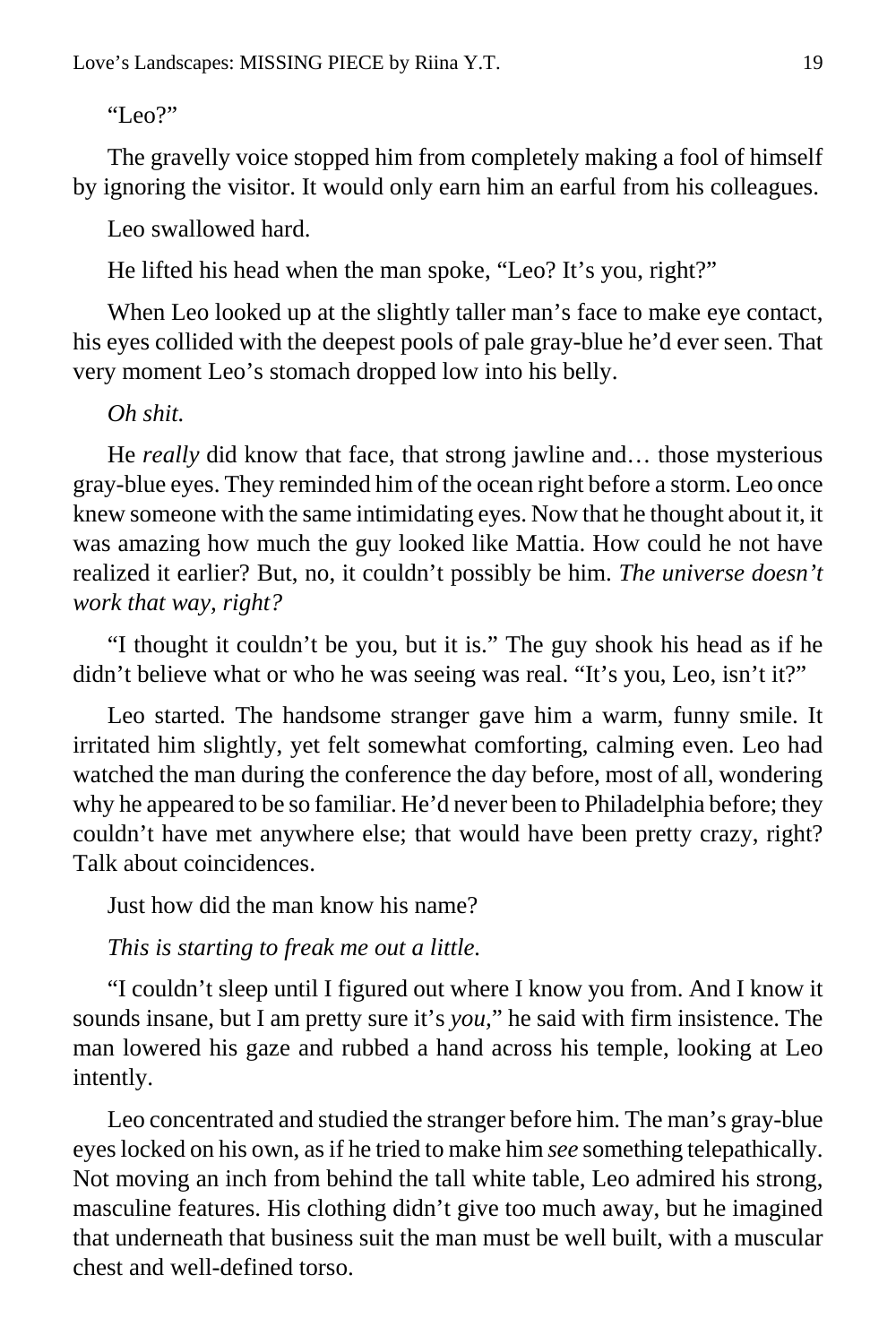Leo loved how his skin seemed to shimmer an interesting shade of olive under the artificial lights. Definitely Italian or Spanish heritage, he thought. There was no denying it, he was drop-dead gorgeous from up-close, and Leo just couldn't shake that feeling of familiarity. It was irritating as hell.

"Oklahoma? Summer 2004. Your grandma." The man before him sighed. "Don't you… remember me?"

#### *Shit. Oklahoma.*

He'd only been to Oklahoma one time in his life.

That could only mean one thing. No way. That was impossible!

But then, suddenly, it all came back to him in a rush. *Mattia.* The guy with the icy-cold gaze of a polar bear and a heart as warm as the summer-like sun. Tall and lean body and hair black like a raven's. He now wore it short and sophisticated, but in his memory, it went down to his shoulders, unruly, and full of wild curls. A lot like it was right now, only much longer.

Leo caught his breath, and his vision blurred for a short moment. It was really him. Mattia. The most irritating and intoxicating guy Leo had ever come across. The boy who now was a man, whom he'd tried to forget so badly it almost worked. Apparently, Leo hadn't managed to erase Mattia from his memories completely; instead, those images had only been pushed far, far back.

"Tia." Leo's voice came out in a whisper. "Huh. It's been a while."

Leo could never forget his first and only crush. *Never.* At some point it had become too difficult to remember, so he just had to *forget*.

*And just look at him now!*

"You do remember."

Mattia smiled, obviously pleased. Leo liked how the simple words lit up Mattia's face like a fireworks display, causing his eyes to glitter like snow melting in the sun, rather than icicles ready to stab you in the heart. The hard wall Leo had built around his memory was momentarily gone, and his look of satisfaction made Leo feel weak-kneed. With his hands reaching for the white table in front of him, Leo gripped it hard, trying not to tremble as all kinds of emotions overcame him.

#### *He is still so damn beautiful.*

Leo felt blinded, his heart racing fast as if the revelation just made Mattia all the more stunning and breathtaking. He let out a nervous chuckle and had to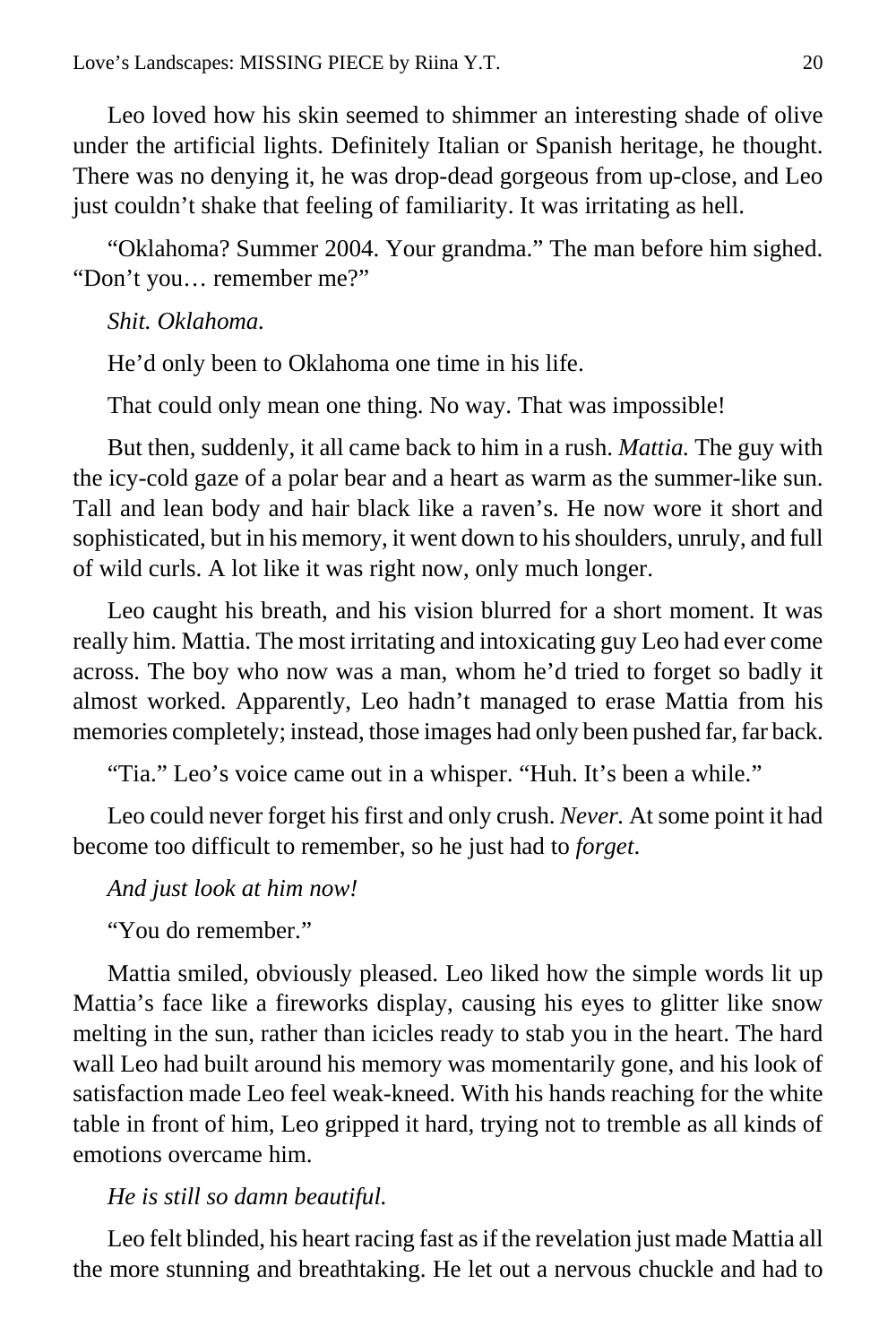look away for a moment. It was ridiculous how the guy could affect him now that he knew it was his old friend. Just like back then, during their last week together, Leo felt dizzy just from standing too close. It had totally thrown him last evening, as they passed each other in the restaurant hallway, and their arms brushed by accident. Miguel had pulled and hurried Leo along, but he'd looked up anyway and gazed right into those deep, cold eyes. He almost tripped over his own feet. Now it all made sense. Mattia used to have that effect on him when they first met.

#### *Mattia.*

Geez, he'd seriously thought he would never see him again.

Leo never fully understood what made him want to be around that guy so much that he hadn't cared about anything else but a single chance to see and talk to him. It had been foolish all those years ago, but his heart seemed to have taken over at the time, and it probably would again if given the chance to befriend Mattia this second time around.

Leo shouldn't have liked Mattia that much; he never should have hoped and dreamed and fantasized. But he had, and Leo knew now, he still would. All the old memories came rushing back, filling his head with both the good and the bad that had happened, leaving him dizzy and just a little breathless.

They were silent for long moments and just stared at each other. Leo felt awkward, and tried to think of something to say, like, *how have you been?* Or, *what are you doing here?* But Leo had seen him yesterday, and from the way he'd held that presentation in front of all those companies, it was obvious that Mattia had been doing very well; and from what he heard, it was also obvious just what he was doing here—making business contacts—as simple as that.

It was Mattia who pulled him out of his thoughts like he used to when Leo would fall into the bad habit of daydreaming or plotting out all kinds of plans as they sat by the lake.

"I almost didn't recognize you without your baggy pants and colorful hair," Mattia said with a shaky laugh.

#### *Really?*

Leo wanted to roll his eyes. He thought the ten years that passed since they'd seen each other might have a little more to do with it. He could hardly contain a snicker. Leo used to be all skater-boy and rebellious, never wearing anything other than brown baggy pants or ripped blue jeans. His closet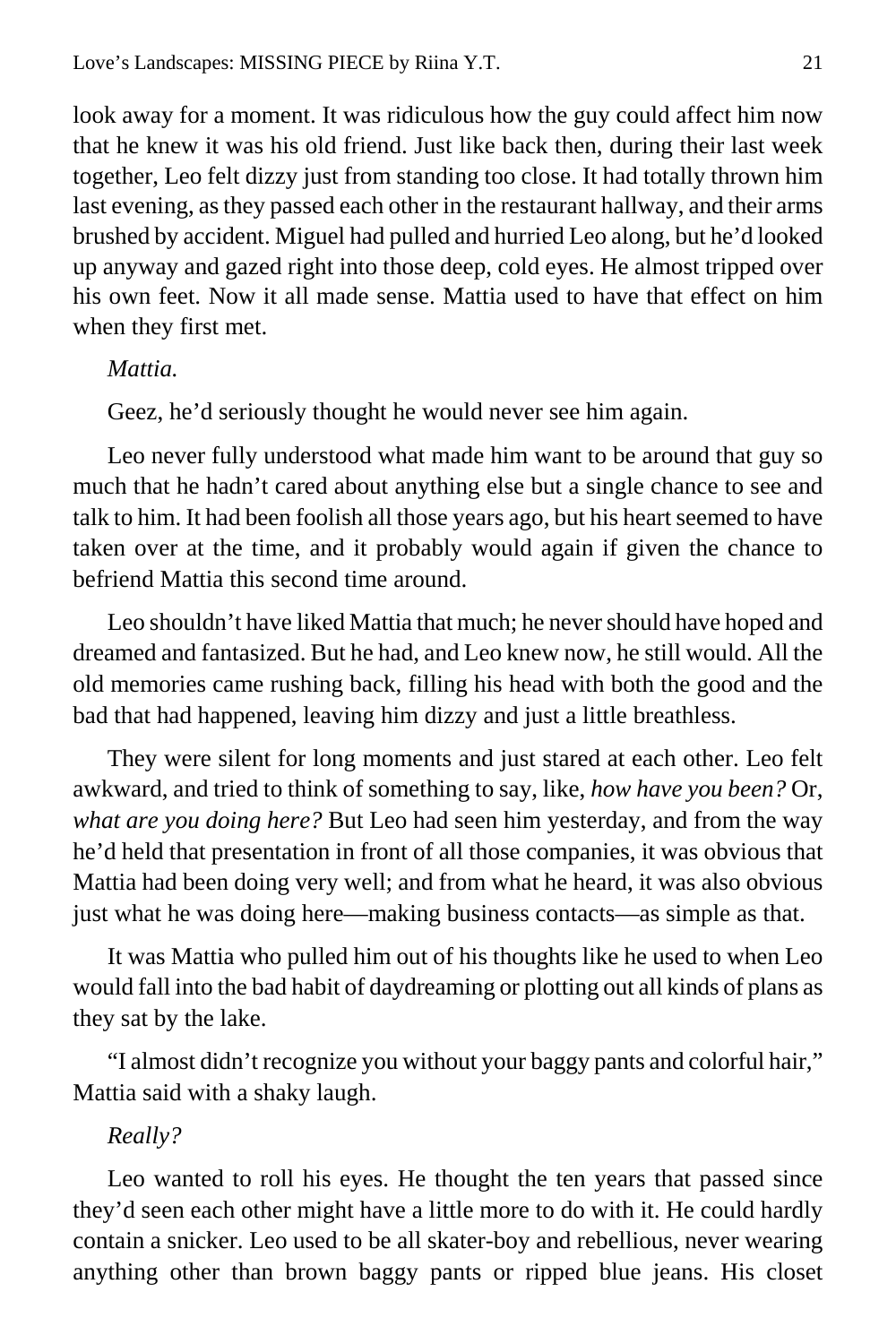consisted of all sorts of crazy T-shirts with cartoon characters or funny quotes. Back then, he also had blue and purple streaks in his hair, which he always straightened with his grandma's flat iron. How he had hated those curls! And, oh boy, there used to be that ridiculous piercing in his nose!

"Well, *you* certainly don't look much like you used to ten years ago," Leo replied with a bittersweet smile.

Sometimes Leo missed those carefree days.

"So, what happened to your style?" Mattia asked curiously, running a hand through his thick hair. Leo couldn't help but watch the slender digits disappear in his black strands. They were so dark and silky. What would it feel like to brush his own fingers through them?

Leo swallowed hard, his mouth going suddenly very dry.

"College happened, and I guess I grew up." He shrugged. "Had to eventually, you know, to make a living, support myself and all that." The words may have left his lips a little unsteadily, despite making a great effort to appear casually calm and relaxed. As a rule, he never managed nonchalant when he was nervous, and today wasn't an exception.

Mattia nodded thoughtfully, and Leo couldn't help but smile just looking at him. It felt great to see him again after all, and maybe just a little less awkward with each minute that passed. Maybe. He couldn't fully wrap his brain around the fact that they were practically standing across from each other, ten years later.

"I'm sorry about your grandma." Mattia regarded him with a sincere smile. "I never got the chance to tell you after you left."

"Thanks." Leo gave him an appreciative smile. For a moment, he remembered the last time he'd seen her. They hadn't been that close since they only saw each other once a year, but Leo remembered her as a loving woman who always did her best to make him feel happy, welcome, and safe. She had been a lot like his mother, whom he loved and adored to bits. Sadly, his grandma passed away the winter of the same year he spent the summer in Oklahoma, while his parents went through a divorce. That summer he also met Mattia.

Their eyes locked over the table, and Mattia shook his head, a gentle smile on his lips. "Man, I can't believe it." His voice was warm and soothing. "It's so good to see you, Leo."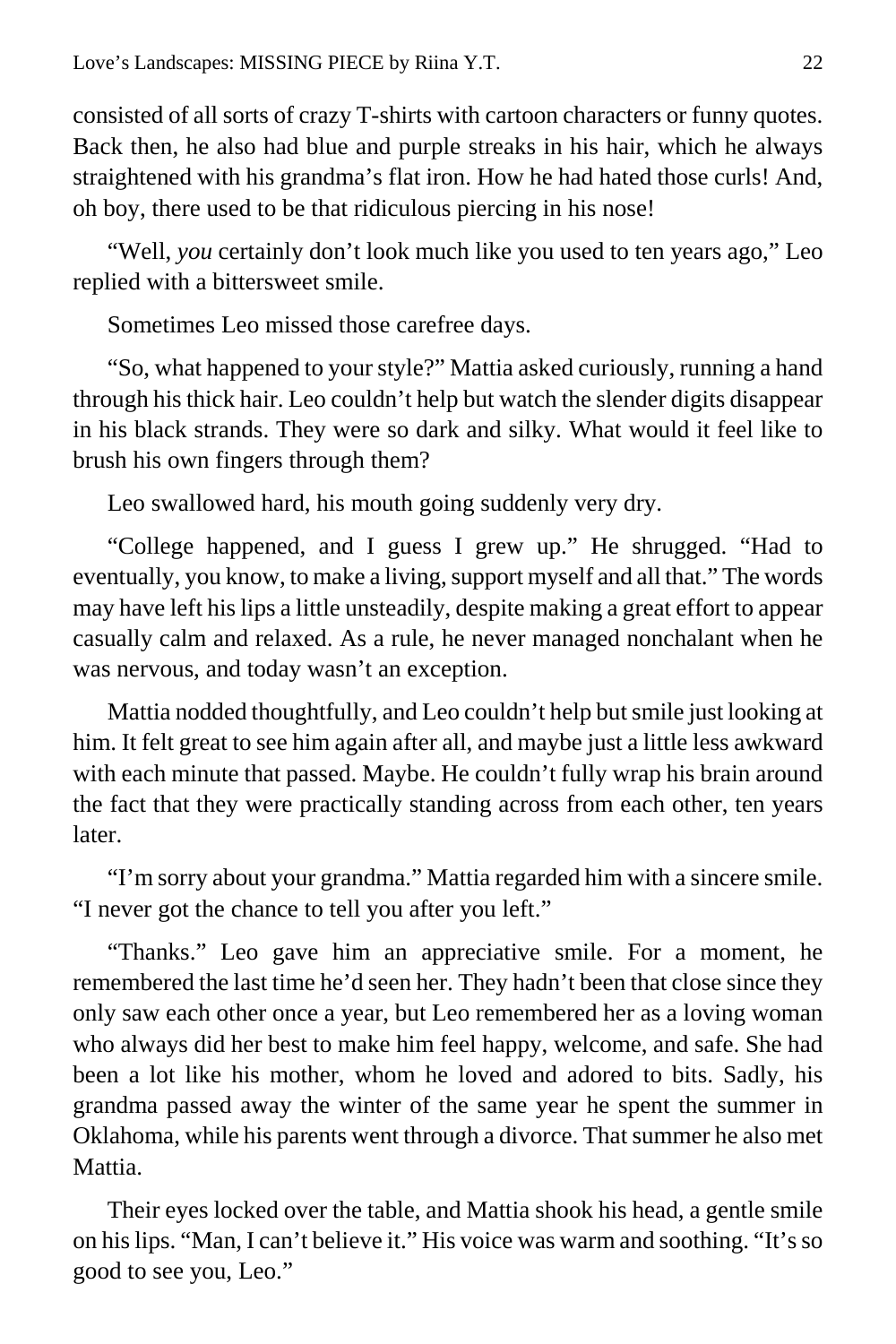Huh, now *that* was a surprise.

Despite everything, Leo didn't quite understand why Mattia was smiling at him as if he had just found his long lost kitten. He looked genuinely pleased. Well, if that wasn't just a *little* weird. Back then, for days, the guy hadn't spared him as much as a second look, always giving Leo the cold shoulder and avoiding him like the plague. He blew hot and cold like nobody he had ever met before or since then.

One day, when he finally gave in to Leo's persistence, they instantly hit it off and then spent four extraordinary weeks together, doing all kinds of stuff, like playing video games or basketball. They often went fishing and swimming at a nearby river, and sometimes just watched TV, while his grandma napped. Most of the time, Leo would ride his beat-up skateboard while Mattia rode on his cool, silver mountain bike next to him. It had been four pretty amazing and eventful weeks.

When Leo kept quiet for a long while, wondering just where they would go from here, Mattia broke the silence once again.

"You disappeared one day, and then you were just gone." He cleared his throat. "I didn't even know your last name, or where your family lived." There was a strange eagerness evident in his voice.

*Yeah well, you wanted me gone, remember?*

Leo shook his head; it didn't matter now. "My mother. I stayed with my mother after I returned home." His throat was so dry, he barely got out the words. "Virginia. I grew up in Virginia."

Why did his voice feel so shaky?

"Well…" Leo began, hoping he could get away for a while to gather his wits. "I was just about to take my lunch break, so if you'll excuse me," he said, fussing with the pamphlets in front of him as he turned to his colleague, a tall, slim and quite beautiful blonde woman in a fitted, white suit, giving him her brightest smile. "Kelly dear, would you please take over for me? I need a few minutes outside."

#### *Air, I need air.*

"Of course, Leo. I was wondering if you weren't taking your break at all."

She patted his shoulder and turned to Mattia who was still a stranger to her, beaming him the same thousand watt smile. "How may I help you, sir?"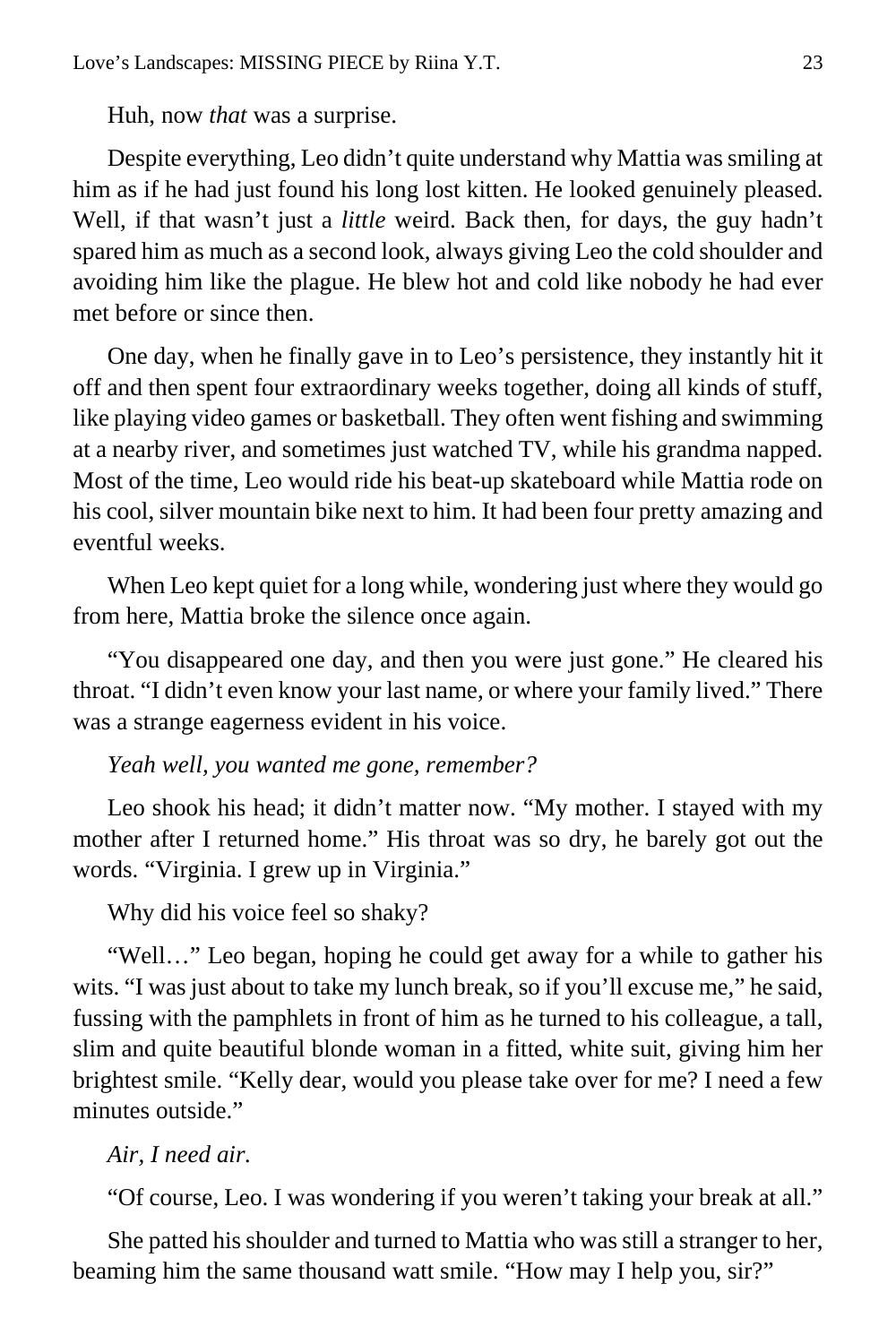"Uh. Thanks. I'm good. If you'll excuse me."

Leo heard the stumbled apologetic voice fade into the background as he wove his way through the throng of people, heading for the staircase at the far end of the ground floor.

"Wait. Leo! Just wait." Mattia sounded a little breathless and looked somewhat nervous as he came up beside Leo, putting a hand on his shoulder to stop him. Leo stared up at him and, for a long moment, forgot where he was. That intense icy gaze made him shiver, and it threw him right back to that one summer ten years ago.

That summer they had shared a lot of laughs and wonderful afternoons in each other's company. Friends. They had been really good friends for four weeks. It was ridiculous how much those days had meant to Leo.

*He remembered it clearly as if it happened yesterday. Leo had been intrigued by the guy from the moment he'd laid eyes on him from across the street of his grandma's house. That day, when he spotted the tall boy with the long raven hair, taking off his red T-shirt, Leo had picked up his skateboard and headed for their front lawn. Standing there uninvited, Leo then watched the boy intently from the other side of the neat, white picket fence. The boy was taller than Leo, but not by much, and Leo guessed he was also probably a little older than him. The boy's black, wavy hair reached his shoulders, and his skin was a good shade darker than Leo's. And those eyes were absolutely breathtaking and so intense; he'd never experienced a look from eyes like those.*

*The unknown boy stood a few feet away from where Leo was, kneeling down in the freshly mown grass and petting a beautiful black Labrador retriever. Leo kicked his skateboard and caught it in his hand, their eyes never unlocking, not even for a second.*

*"You better get away from my house, stranger, or my dog will eat you."*

*The handsome raven-haired boy across from him glared at Leo, and at that moment he fell hard and fast. Leo wanted to get to know him, wanted to be friends. Worse yet, he wanted to* kiss *him. It had been a funny feeling, low in his stomach, a tingling on his skin, and for a moment that stretched too long, he thought he was going to throw up.*

*He had thought about kissing a boy before, many times in fact, but Leo was certain he wouldn't get to kiss* that *boy any time soon, and that was fine. Leo*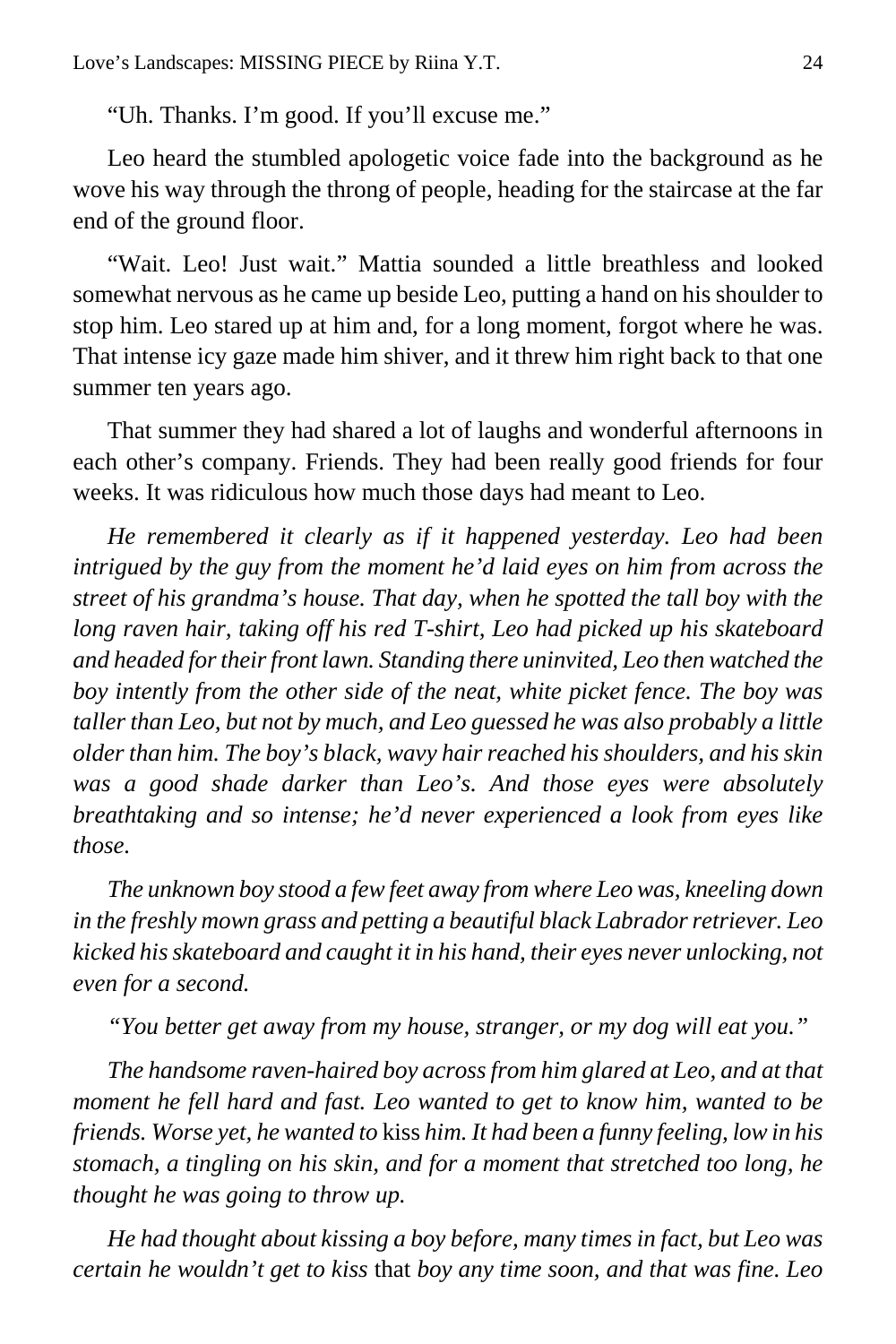*only wanted to be friends, get to know him, and explore those weird feelings, ideas, and possibilities.*

*Somewhat excited and motivated, Leo chuckled, rolled his eyes at the two dog and boy—in the grass beyond the picket fence. Then he rode away on his skateboard.*

*For the next ten days, the same scenario repeated itself. Every day, Leo would observe the house across the street, and whenever he caught sight of the handsome boy and his dog, he would grab his skateboard, dash toward the house, and watch them until he was told to leave. Again and again. The first few times, Leo went away with a smile, and perhaps a bit of regret. Soon, he'd sworn, he wouldn't give up that easily any longer.*

*Leo had promised himself he'd get it right, that they would become friends. Being alone with his grandma hadn't made for the most thrilling summer vacation, and he* was dying *for company around his own age. But, he only wanted the mysterious boy from next door.*

*One morning, not too early, after Leo had a quick breakfast and talked to his grandma for a little while, he heard someone screaming, laughing perhaps, and it sounded a lot like it had been coming from across the street. Not many people lived close enough for them to be heard from a distance.*

*Leo had grabbed his skateboard, dashed out the front door, and immediately spotted his mystery boy and his dog running around in their garden, the boy throwing a small red ball. When Leo reached the house, the kid and dog stopped their game, and their usual staring contest began.*

*Eventually, Leo couldn't take it any longer and asked, "What's your dog's name?"*

*"What do you care?" the boy replied defensively, sitting in the grass and studying him curiously.*

*Leo took a step toward the white fence, placed both hands on the fancy wood, and leaned forward, studying both the boy and his dog closely.*

*"He looks like a Rex," Leo said cheerfully, giving them his brightest smile.*

*"Jupiter." The handsome boy rolled his eyes, and said firmly, "His name is Jupiter."*

*"Cool." Leo grinned, excited that he got the boy to talk to him. "You and Jupiter wanna come throw some balls with me?"*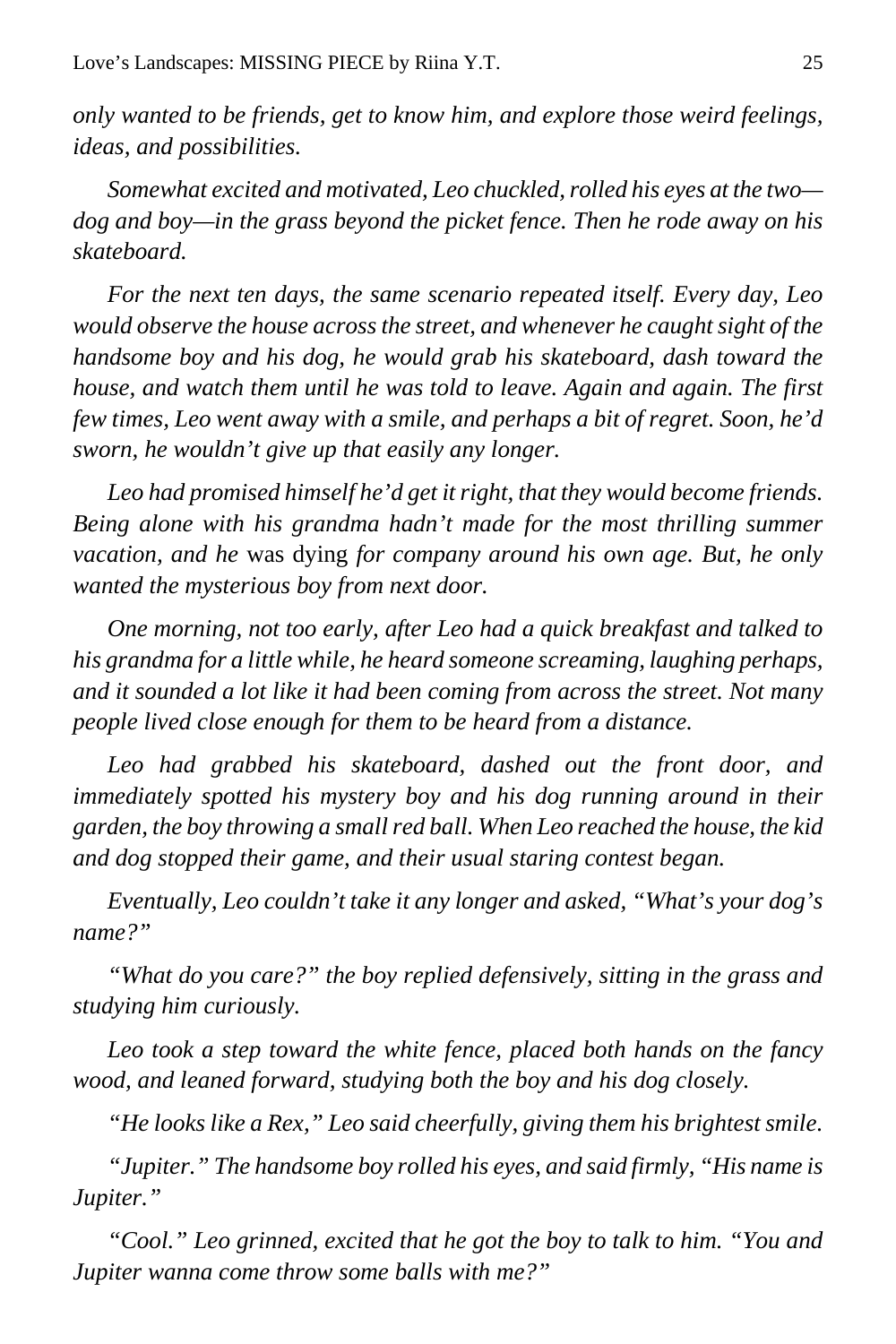*The boy crossed his denim-clad legs and regarded Leo for a long, quiet moment before he answered, "Not really."*

*His voice sounded rather disinterested, and Leo didn't like it one bit. He*  really *wanted to hang out with the kid. It'd been a while since he had anyone fun to be around, and he was becoming restless in his grandmother's house all day.*

*"Oh, come on. I'm bored," Leo pleaded. He reached for his skateboard and placed it on the ground so that he could sit down on it. The raven-haired boy stared at him for a long moment and watched him closely through the bars of the fence before he eventually broke eye contact.*

*He looked over Leo's shoulder and back at him. "You live across the street? I haven't seen you around before," he asked rather curiously, his voice sounding friendlier with every word. Thinking that maybe he would get his new friend soon, Leo felt oddly cheerful.*

*"Just for the summer," Leo answered. He looked around the neighborhood, noticing that it was strangely quiet and mind-numbingly boring so he jumped off his board and walked up to the fence again, staring down at the boy and his dog. "I'm staying with my grandma until school starts."*

*The cute boy nodded, but looked up at him from where he sat in the grass, cross-legged and still petting Jupiter, who lay curled up next to him.*

*"Do you know if there is a skate park anywhere?"*

*Leo smiled to himself, thinking they could take turns on his board, and if the kid didn't know how to skate, Leo could teach him.*

*"No idea." The boy shrugged. "We just moved here this past Christmas."*

*Oh well, he could think of at least sixty-four other things they could be doing instead. "Never mind." Leo chuckled and leaned further across the fence. "Let's find some place to hang out then," he said brightly, and pointed at the black dog. "And bring Juup."*

*"His name is* Jupiter*," the boy muttered, which made Leo smile even brighter. Unexpectedly, the kid then nudged the dog. Jupiter quickly jumped to his feet and sniffed at a squeaky toy duck lying in the grass. It looked a lot like they were going to play, after all. Leo thought he was going to burst with excitement. He'd never played with such a big dog.*

*"I like Juup better," Leo exclaimed with a smirk.*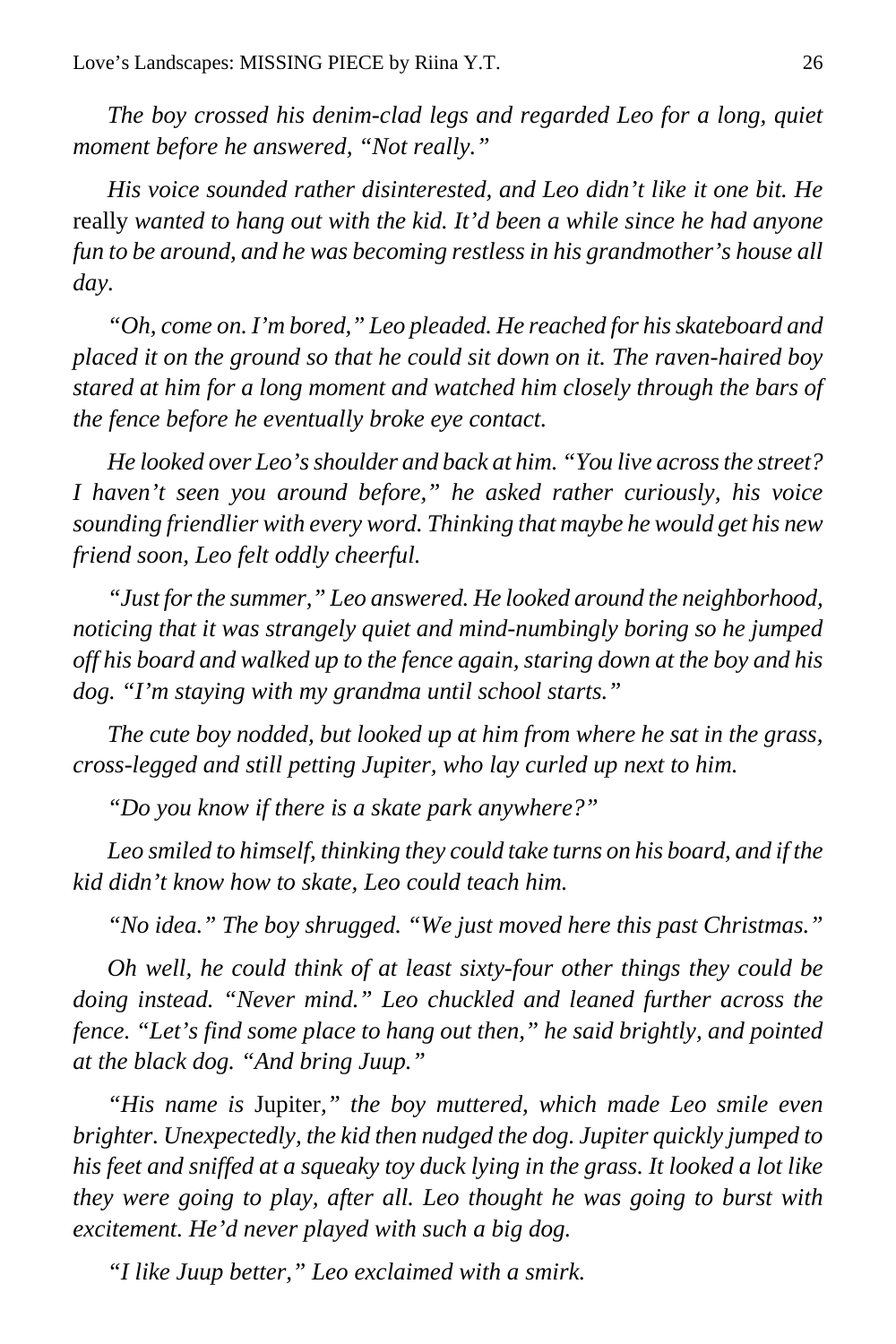*The boy rolled his eyes and stood up, smiling at Leo, and nudging his dog to come along. Leo reached for the animal with the tender eyes and soft-looking fur, patting Jupiter on his rump and smiling at the mad wagging of his tail when he joined them on their first mission together.*

*Suddenly, everything changed as fast as it began. One week before Leo was about to leave Oklahoma to return to live with his mother, Mattia suddenly gave him the cold shoulder and went straight back to ignoring him. First, he'd say something like,* "Sorry I can't hang out today"*, then the next day he told Leo outright to* leave him alone*. He said that he was busy and didn't want to waste his free time with him anymore.*

*The upset look on his face had bothered Leo, and it hurt to be sent away like that, after they had had so much fun during the previous weeks. Two days later, he'd almost gotten his new friend to come out from hiding, but then his father had called Mattia back inside, and that had been the end of it. Leo only saw him one last time—the day he was leaving and came to say good-bye.*

*Leo could tell something had been bothering Mattia, and for whatever reason, he chose to be an ass. He accepted it and tried not to let Mattia's frustrated last words get to him.*

*But they did, and the fierce anger in his friend's usually so cool, gray-blue eyes had hurt.*

*"Don't ever come near me again. Don't. Don't even look at me. I don't want to see you again, Leo. Just go!"*

Even today, those words still echoed in his mind, and memories of a time that appeared to have never happened continued to haunt him, all these years later. Leo had tried, but had never completely gotten over it.

He had genuinely liked Mattia.

Images of a sixteen-year-old Mattia faded when irritating, strange noises became louder, and Leo's head was swimming, feeling like freshly squeezed mush. For a moment, he thought someone was moving him, shoving and pushing him gently back and forth, carefully stirring him awake. Had he been sleeping?

"Leo?"

The deep, gravelly voice made his stomach churn. He blinked a couple of times, but his eyes were just so heavy, it seemed better to keep them shut. Feeling soft fabric beneath his fingers, and something firm hitting his back, Leo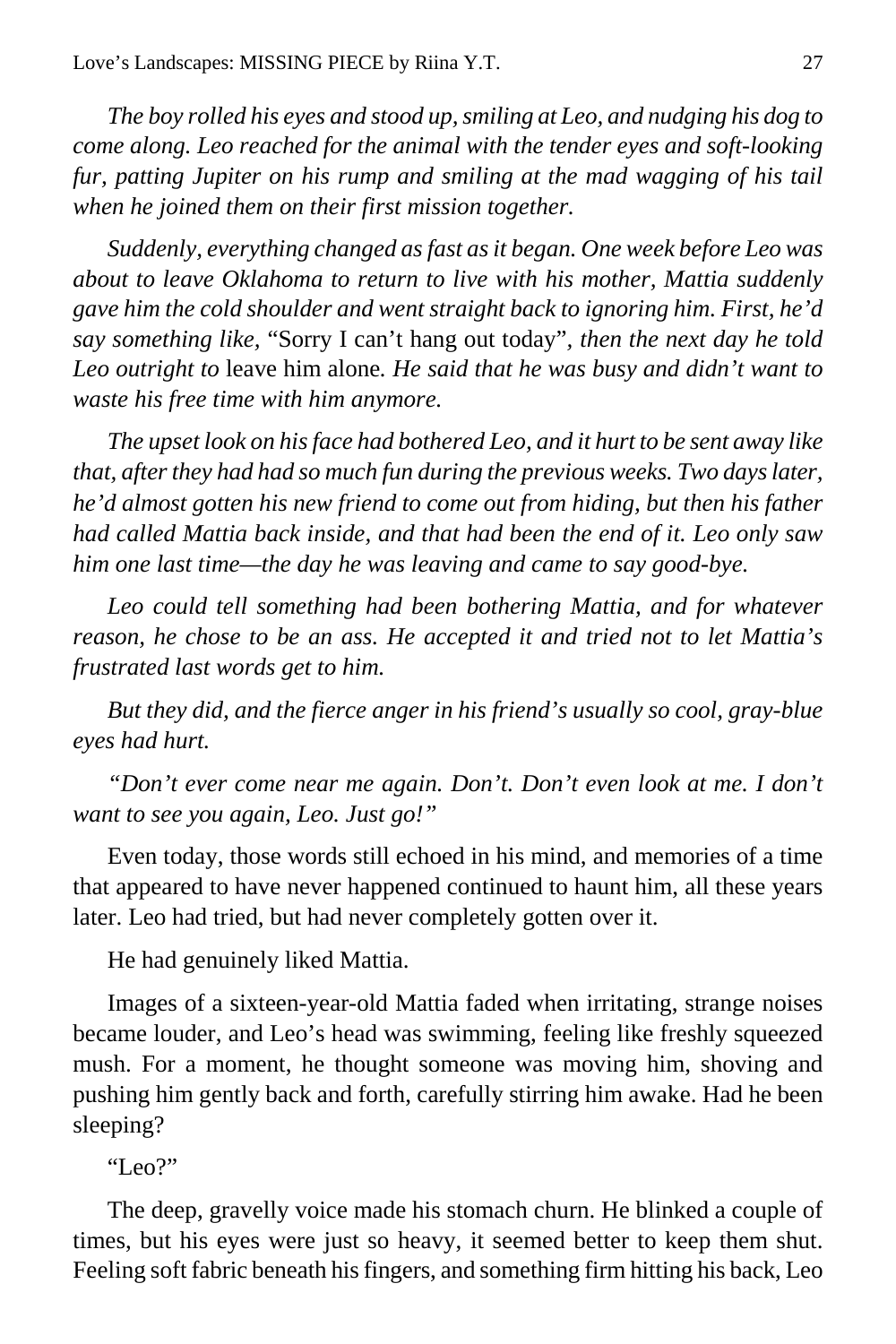realized he was indeed being moved. In fact, Mattia's hand still lingered on his shoulder. The strong fingers holding on to him made Leo feel a little shivery.

"Can you hear me, Leo?"

A soft, unexpected pinch to his side encouraged him to force his eyes open. *Why is it so bright in here?* When his sight finally adjusted, Leo was greeted by a pair of pale-gray-blue eyes, twinkling slightly blue in the light, and a worried look on Mattia's face.

*Crap.* Leo let out a low groan. His brain was disturbingly foggy, and it felt a lot like someone had wiped his memory clean. *How did I get here?*

Leo took a look around and started when he found himself sitting on a large, red satin couch in the hotel lobby. For long moments, he wondered why he was on a sofa in the middle of the frigging hotel lobby when he'd been… oh God, what had he been doing? Leo couldn't remember a thing.

# *What just happened?*

"Good God, Leo," Mattia said, with a note of relief. "You scared the crap out of me."

Leo couldn't remember anything except those sad gray-blue eyes and Mattia staring angrily at him when he was sixteen years old.

"Are you feeling all right? You're still as white as a sheet." Mattia considered him. "Didn't you eat anything?" he asked, concerned, and his expression told Leo that he was truthfully worried.

"Did I pass out?" Leo said in a small, panicky voice. "Oh God, I did, didn't  $I$ ?"

Dammit, he should have eaten something a long time ago.

"Yeah. I thought you had a seizure or a heart attack, or something." Mattia glared at him as if he had lost consciousness for fun. Leo couldn't suppress a low chuckle, studying the worried look on Mattia's face, his full lips pursing together, and those dangerous eyes unblinking. It was sorta cute.

"You think that's funny?" Mattia growled at him. His face was glazed for a split second, and then he frowned. Fury flashed through his normally calm and pleasant demeanor, but Leo wouldn't be intimidated by that.

"No. I'm sorry," Leo said sincerely. "Thank you, for eh, rescuing me?" He beamed an amused smile at Mattia, knowing very well there wasn't anything to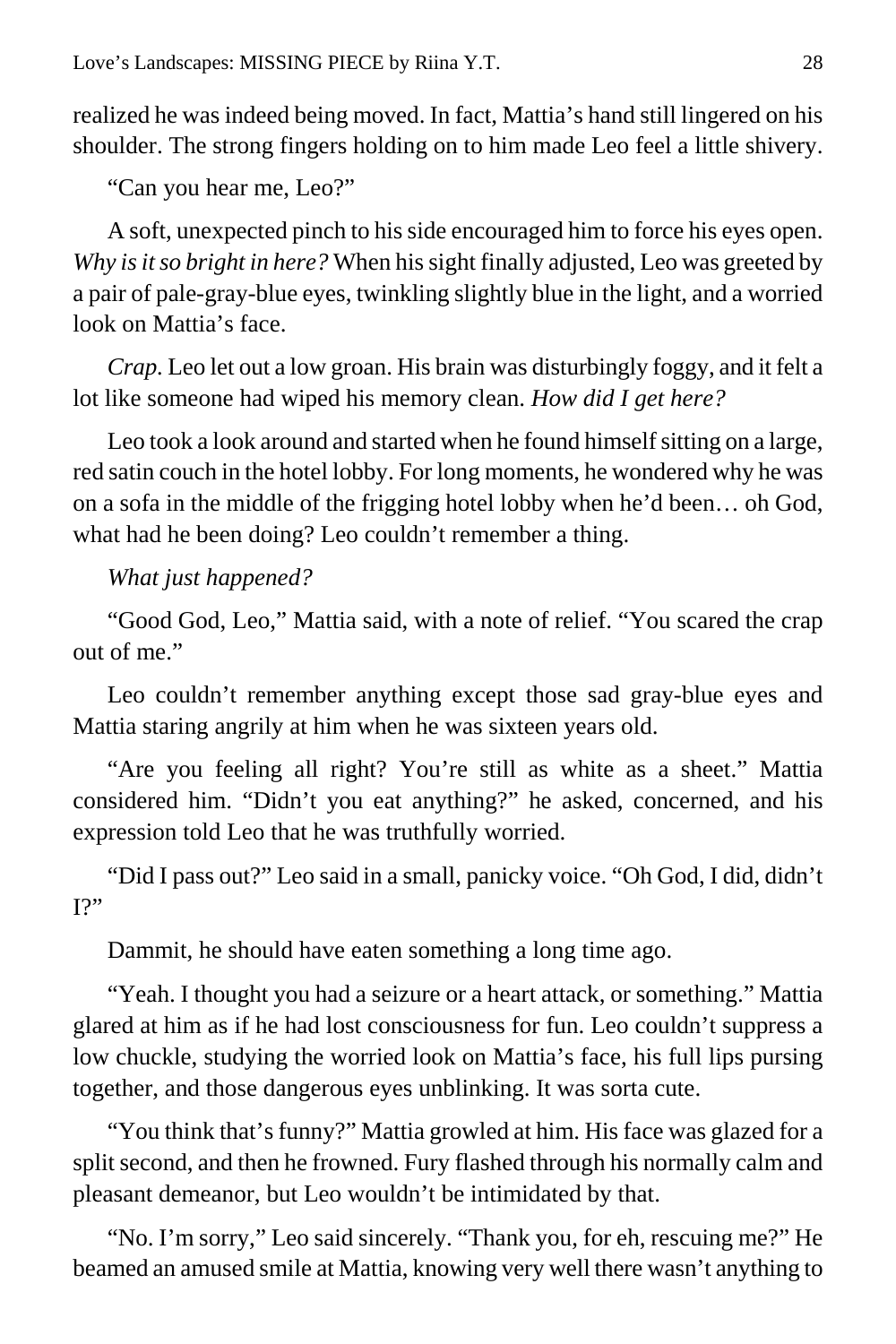be amused at, but he just couldn't help it. For a moment, he forgot all about the embarrassment he should be feeling right now.

"You can send Mr. Watt a *thank you card*," Mattia suggested with a smirk, all of the anger from a moment ago seeming to have left him as well. "Or better yet, you can buy something from his booth." Mattia winked at him, and Leo liked how it made his eyes crinkle.

*Watt?* Leo couldn't remember meeting anyone by that name. The slight confusion must have been evident on his face, because a heartbeat later, Mattia cleared that up as well.

"The kind man who helped me carry you," he answered Leo's unvoiced question.

*Oh.*

He had passed out for real, hadn't he?

Mattia reached in the chest pocket of his navy blue suit and pulled out a business card, which Leo guessed had Mr. Watt's details on it. For long moments, Leo admired Mattia's tall, lean body, acknowledging how incredibly good he looked in a suit, especially in that velvety-soft, shiny fabric which would probably feel terribly nice to cuddle up against. Naked. *Mh-hm.*

"Uh. Yeah, right." Leo dismissed those thoughts as fast as possible. "I will say my thanks for certain," he croaked, and then shoved the business card into the pocket of his gray slacks. When he looked back at Mattia, those gray-blue eyes filled with concern, Leo felt momentarily taken aback.

Then, slowly, the memories of the day returned one by one, and Leo recalled where he was, and that he'd talked to Mattia before he must have lost consciousness. Quickly, he felt the embarrassment return full force. How disconcerting to pass out in front of all those businessmen and women. That could have only happened to him.

"May I take you to lunch?"

Mattia's deep voice interrupted his thoughts, sounding almost cheerful which startled Leo. Ever since Mattia had come up to him earlier, something about him had baffled him. Maybe it was just the frustrating memory of how things ended between them the last time.

"I don't know. We aren't really friends or anything," Leo replied with a gloomy sigh.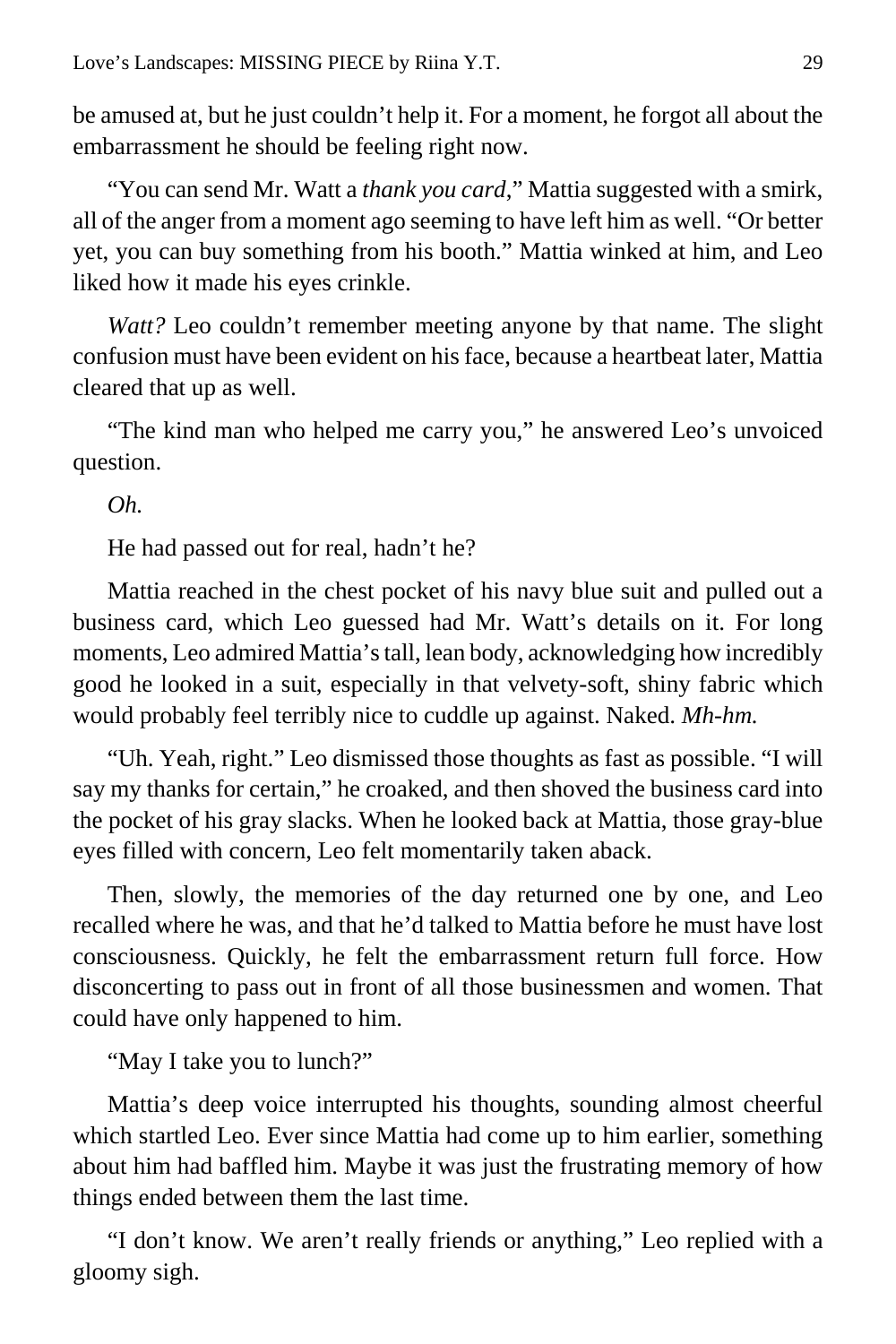*Don't you remember what your last words were to me?*

"It's just lunch, Leo," Mattia pointed out. "I think you need to eat something, and I am starving, myself," he said matter-of-factly, holding his hand out to Leo. "So, let's go."

Leo considered him for a moment or two. He didn't want to have lunch with Mattia, not right now at least. Knowing that he had to eat, Leo eventually gave in and nodded. Mattia's company might not be that bad. After all, they had a lot to talk about.

"Okay," he whispered with a sigh of irritation, taking the offered hand, letting Mattia reluctantly pull him off the sofa. He followed Mattia's lead, almost shoulder to shoulder as they moved off.

If nothing else, Leo could get outside into the welcome fresh air so he could clear his mind.

\*\*\*\*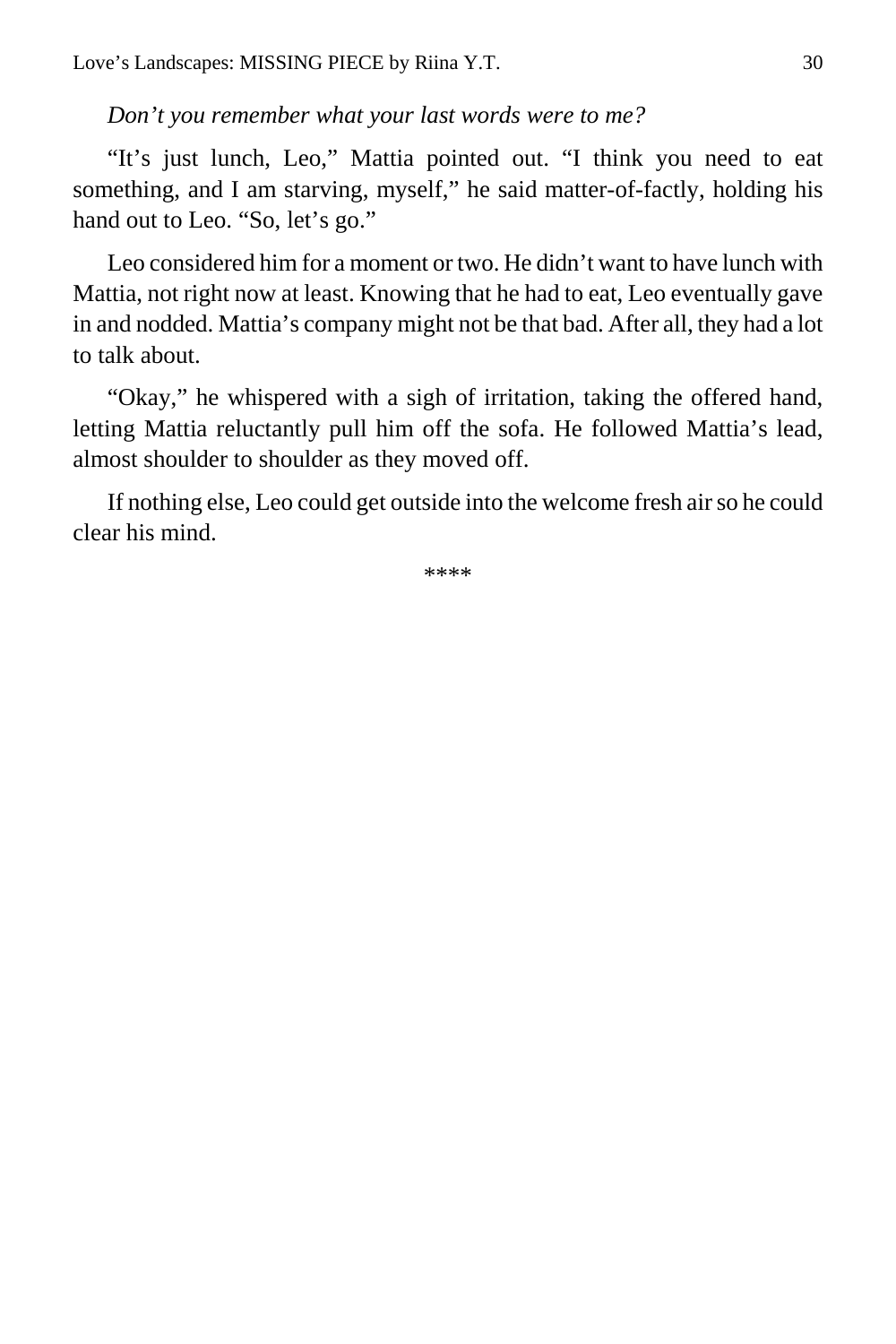# **Chapter Three**

#### *Second Chances*

<span id="page-30-0"></span>"Room service," Mattia called out a second time, followed by another knock. He tried to smile casually when he finally heard movement behind the closed door. Holding up two plastic bags of Chinese takeout boxes made him feel rather silly. Maybe he should have gotten pizza instead. Or better yet, stayed in his room.

After today's quick and quiet lunch with Leo, they had gone their separate ways. He'd hoped they would meet again at the official dinner party at six o'clock in one of the many ballrooms, only Leo was missing. So, here he was now, two hours later, with some randomly chosen takeout, hoping Leo would actually be in his room, preferably alone and awake.

The door cracked open.

"I haven't ordered… Oh, Mattia?" Leo's eyes went wide as he saw him. Clutching his white bathrobe tightly against his chest, Leo made a sound in the back of his throat that sounded just a bit funny*.* He let his gaze travel quickly up and down Mattia's frame, then suddenly burst out laughing. "Boy, this feels like a pretty lousy porn scene."

Mattia rolled his eyes, but he didn't feel like commenting on that. He already had difficulties remembering why this had been a good idea in the first place; he didn't need to think about porn or anything like that.

"What are you doing here?"

"You didn't come to dinner tonight, so I brought you something."

Leo chuckled, "Are you spying on me?" he teased softly, lifting an eyebrow and crossing his arms over his chest to make sure the robe wouldn't fall open.

Mattia forced his eyes away from looking at Leo's fingers where they gripped the soft robe, tightly. Catching the guy straight out of the shower hadn't been his intention. Mattia hadn't even considered the possibility. All he wanted was to see Leo, and maybe get a chance to apologize for being an ass all those years ago. Each time he had thought of bringing it up during lunch, he just chickened out. Looking at Leo made him feel like he was sixteen again and just a little lost and discouraged. He wanted to make it right, and eventually make Leo understand why he had done what he did.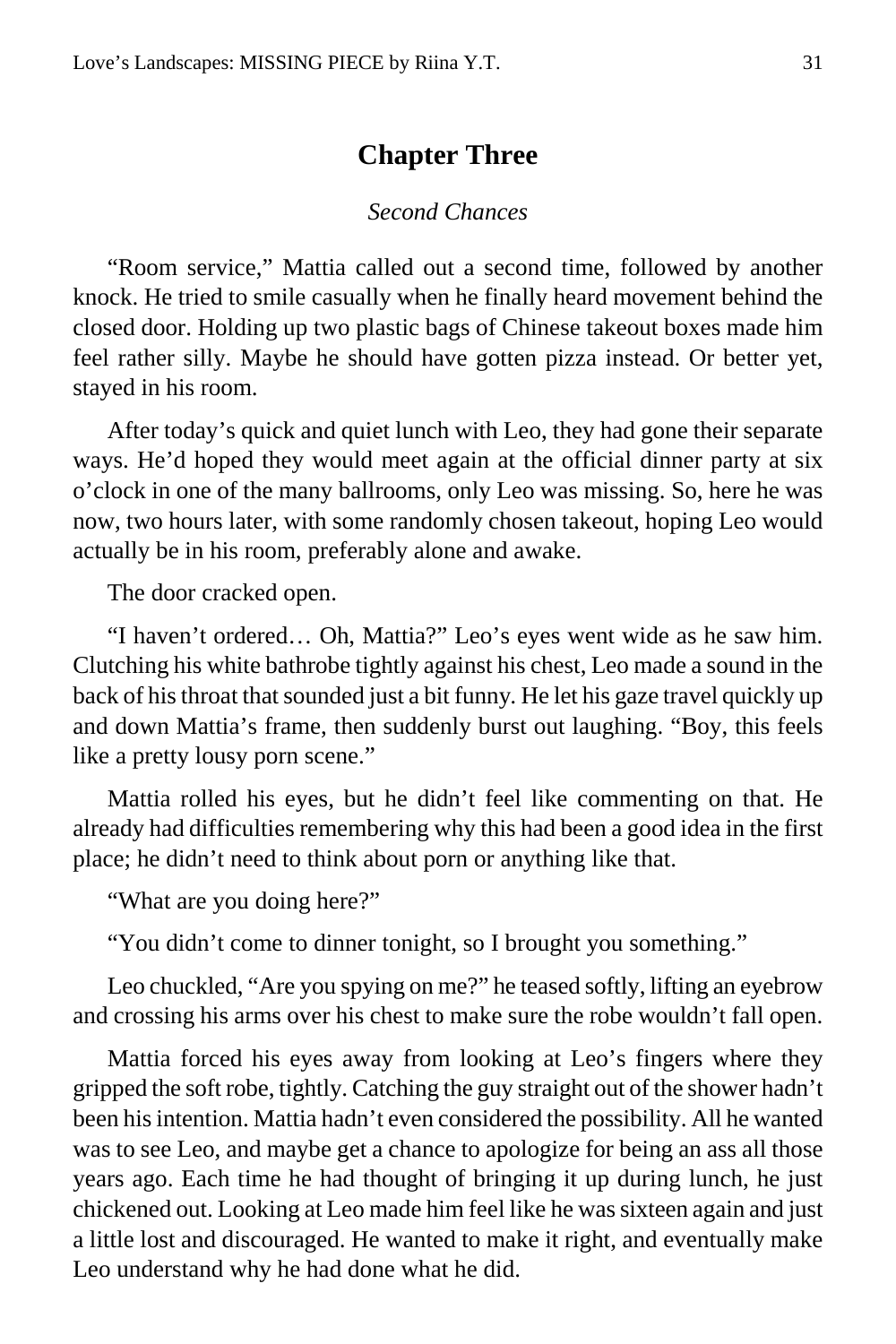Mattia coughed awkwardly. "Not really, just checked with the hotel staff and your company. Nobody had seen you so—I worried a little."

"You did what?" Leo asked with a hint of surprise that kinda stung Mattia. Did he really come across as such a jerk? Did others see him as cold-hearted, like his father had called him?

His mother even accused him of being selfish and arrogant, and Richard sometimes teased him about not being able to show real emotion. He never wanted anyone to think of him like that. Maybe he wasn't used to expressing himself openly, but that didn't mean he had never cared about anyone. In fact, Mattia cared a lot about the people he loved. Even if they didn't love him back anymore.

"Do I look like I'm joking?" Mattia tried to sound playful. "I never joke."

He smiled, hoping to make light of the situation, even though it was most definitely not one of his specialties. He never thought of himself as coldhearted, though, and it hurt whenever someone else did. It wasn't his fault that he didn't give a damn about every person he met.

Still, he did care and worry about his family, whether they loved him or not, and he always gave a damn about the few friends he had, or used to have. Most people simply mistook his reserved behavior for him being an ass. He wasn't really, and only very few could see through the icy wall he involuntarily presented to the world.

"I know." Leo laughed wholeheartedly, waggling his eyebrows. "I think that does count as spying on me, nonetheless."

Leo spoke rather teasingly, in a quiet way, with a beautiful smile that reached his eyes. Mattia somehow liked the sound of his voice just then. Leo seemed to get him, he always had. Despite the short time they spent together when they were young, in the beginning, nothing Mattia said or did could offend or annoy him. How things ended, of course, that's another story.

Back then, he felt mostly perplexed by people's reactions to him. All the other kids found him pretty snobby and didn't want to have anything to do with him. As Mattia got older, he learned quickly to treasure and acknowledge the few people who seemed to genuinely like him. It wasn't easy for him to let someone in, especially if he'd just met that person. Most of the time, Mattia didn't even get the chance to know someone well enough for them to see his personality behind the mask. Nobody was drawn to him like they were to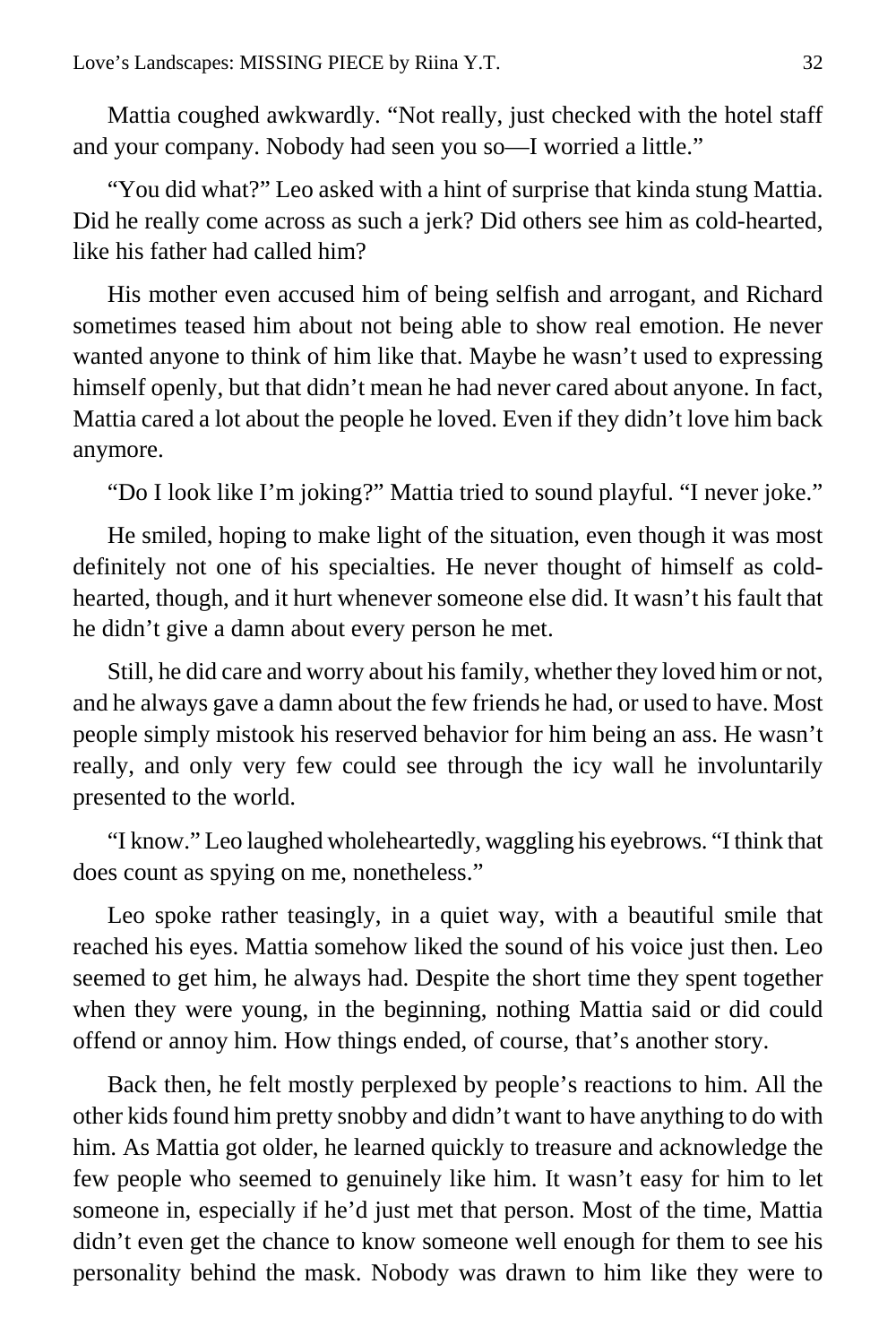Shirley, for example. She was the kind of person everyone loved and adored. Mattia was not.

"It's not spying if one has good intentions, then it's called caring," Mattia said with a swift smile he hoped would go unnoticed. "So, can I come in?"

Leo just shook his head and moved back. "Sure, come on in." He clutched his robe again and waved for Mattia to move inside. "Make yourself comfortable. I'll be right with you."

### *Now who sounds like a bad porn actor?*

Mattia chuckled, watching Leo disappear into the bathroom, the door swiftly closing behind him. He let himself further in, taking stock of what he saw. The room was quite large, a cozy looking queen-sized bed in the center. Boring white hotel sheets but *a lot* of pillows. Did he have more than two pillows in his room? Mattia didn't think so. The beige curtains were drawn, and the otherwise dark space was lit by only two small lamps, one on each side of the bed.

When he spotted a silver tray, probably left behind by actual room service, Mattia picked it up with a grin, set it on a small wooden table close to one side of the wall, and unpacked their takeout dinner onto it. *Perfect.* Slipping out of his shoes, Mattia crawled into the bed and made himself comfortable, taking the tray of food with him.

"Sorry, I didn't get anything to drink, since I don't know what you like," Mattia called into the room, once he heard the bathroom door crack open, and the unmistakable noises of someone opening and closing cupboards could be heard. He picked up the remote control and quickly found something that looked good enough to entertain him until Leo was finished.

"No problem, I've got ginger ale and water," Leo shouted back, his voice muffled by the distance. "If you'd like something else, we'll have to call the actual room service," Leo chuckled.

Leo popped his head around the corner of the open door in the suite to where, Mattia guessed, was an adjoining room. He probably kept his clothes and suitcase there, since everything was tidy and neat here in the room where Mattia sat. He told Leo he'd like a ginger ale, and waited patiently, while watching the latest tennis news on the sports channel. Not that he paid much attention to it. His heart was beating unexpectedly fast, and he couldn't stop from fidgeting.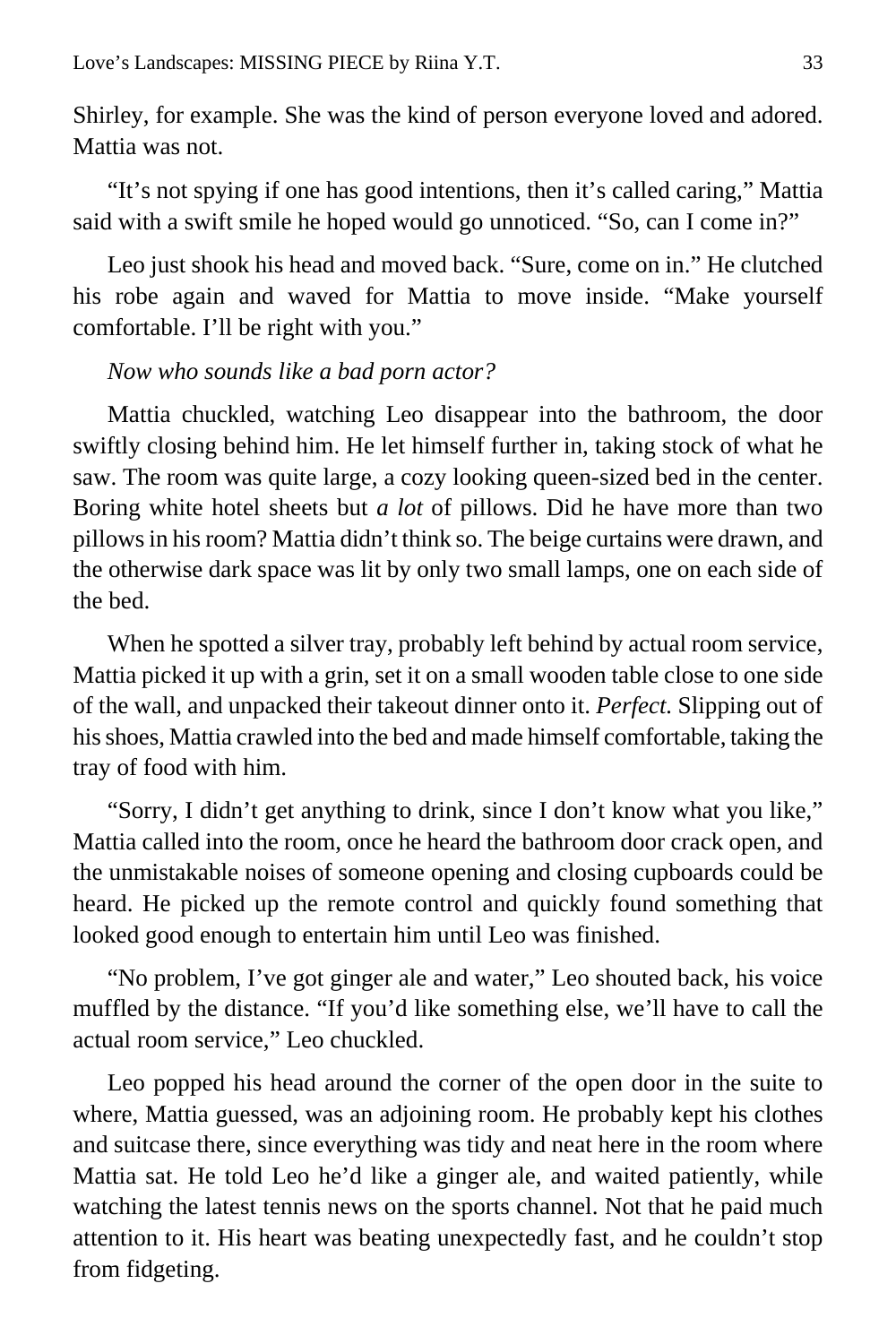When the noises in the other room quieted, Mattia turned in time to see Leo come through the doorway, two drinks and paper towels in hand. His hair was still wet and wavy, making Mattia think of warm summer days and vanilla ice cream by the beach. He didn't even try holding back that smile.

"You look mighty comfortable there." Leo's lips curved into a smile.

He noted Leo had slipped into a pair of black tracksuit bottoms and a white T-shirt, showing a black-and-white print on its front. Mattia squinted his eyes and made out the face of a man in a large black square, some stars and anchors and, well, that was all he could see.

"I am." Mattia couldn't help but grin, patting the spot beside him in invitation. "Food's getting cold."

Leo handed him a tall glass and set his own drink on top of the bedside table. Mattia watched Leo carefully crawl into bed with him, a bright smile plastered on Leo's face. He really had the easiest smile Mattia had ever seen. When they were both sixteen, it had surprised him just how much Leo could, and would, smile at him. That smile was always carefree and full of life. Mattia wasn't one of the funny guys; he had never wanted to make others laugh on purpose, telling jokes and such. It just wasn't his thing, but he appreciated it in Leo.

The moment he watched Leo walk out of his life, he'd realized how different Leo had always made him feel. Normal and accepted. For the first time, Mattia had felt free and unrestrained, like Leo didn't see him the way everyone else did.

\*\*\*\*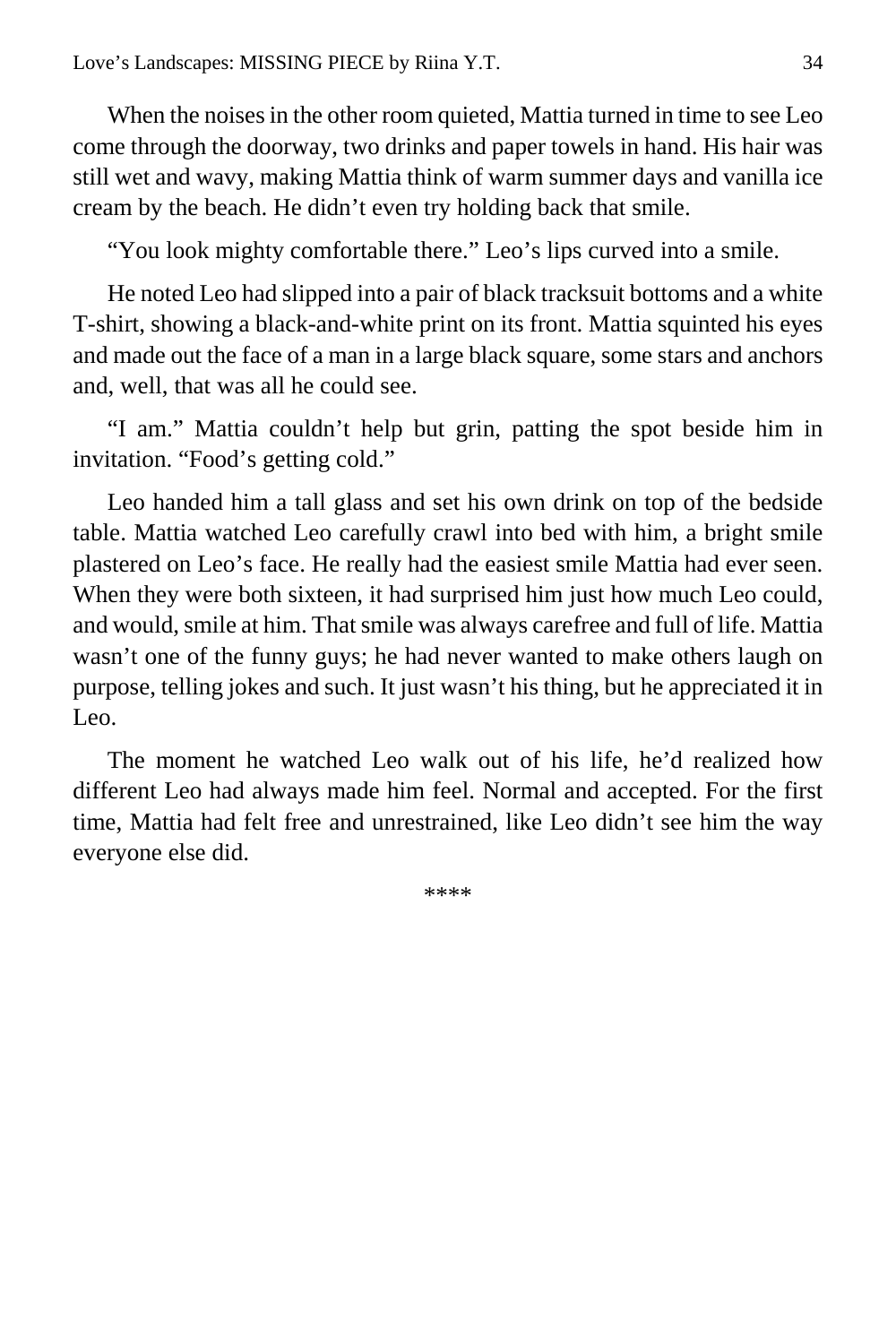## **Chapter Four**

#### *Forgive and Forget*

<span id="page-34-0"></span>With a content smile, Leo sat back against the soft hotel pillow and took in the scene before him. Mattia was stretched out next to him on the bed, hands behind his head, and his jeans-clad legs half-covered by the thick white blanket. Leo would have to be a fool not to notice just how gorgeous Mattia looked in jeans and a plain sweater, one as black as his raven hair. It somehow brought out his unique gray-blue eyes. Leo also noted how relaxed Mattia appeared, and the thought of them being together again, maybe even managing a future friendship, or more, warmed his heart. He had dreamed of a second chance for a long time.

When they were kids, there had been no obvious sign from Mattia, whatsoever, that would indicate that he might like Leo in the same way Leo liked and adored Mattia.

Even now, Mattia gave off the very same *"Don't touch me"* vibe while, at the same time, his eyes would soften whenever he looked at Leo. It made Leo feel welcome and liked now, not like that one day, long ago, when Mattia sent him away. As the years passed, Leo had forgiven him because he couldn't hold a grudge if he tried; he was too fond of the idiot.

The uneasiness he had felt in Mattia's company earlier today seemed to have faded, and what had kept him on edge all afternoon was the constant thought nagging him about whether or not there could finally be more between them. The few hours he'd spent with Mattia made it obvious to Leo that he was still completely and utterly drawn to the handsome man. Leo wanted him, in whatever way possible.

Could Mattia see them together, as more than friends, this time around?

When they were teenagers, Mattia had fascinated him in a way nobody else had. Everyone he met simply had to measure up to Mattia, only nobody ever did. Not on any level, and certainly not where it counted. Mattia somehow managed to crawl under his skin that summer.

Would Mattia now be able to return the feelings Leo had for him?

*What would he do, if I told him?*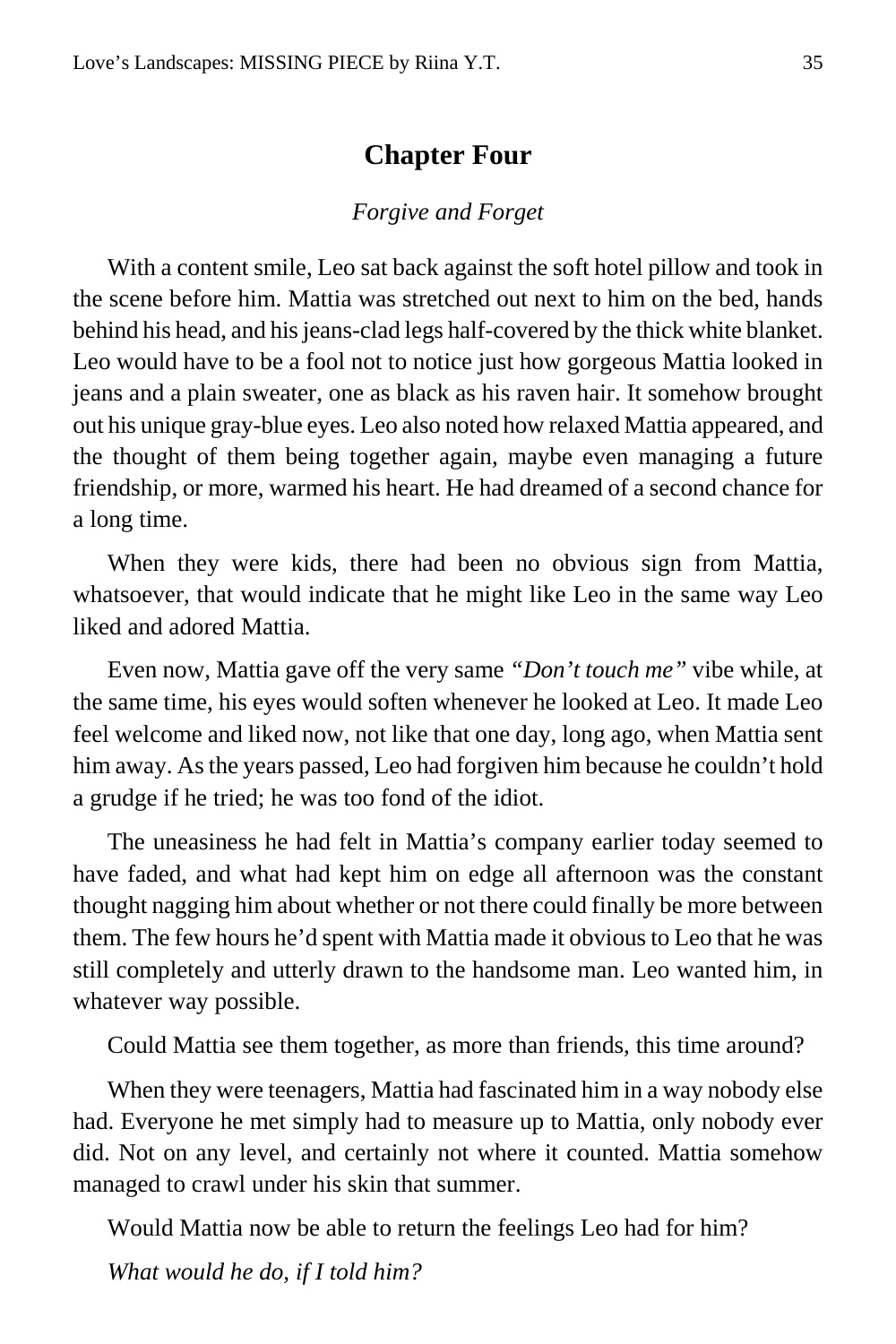Leo gazed at Mattia, his lips forming a smile he couldn't hold back, yet he felt uneasy and frightened at the possibility that they would never get a chance to be more. That he would never get his desired kiss, his friendship and love. Leo took a deep breath. He wanted more, so much more. It would slowly drive him crazy, being that close without knowing if he even had the slightest chance. For all he knew, Mattia could be as straight as they come.

Maybe he should finally find out…

"Tia," Leo whispered, carefully, afraid to startle his friend who seemed to be engrossed in watching some show Leo hadn't paid any attention to at all. The adorable, sleepy look on Mattia's face, as he turned and acknowledged Leo, tugged at his poor, lovesick heart. "Why are you doing this?" he finally asked.

He studied Mattia's surprised expression as Mattia reached for the pillow, adjusting it under his head, so he could look at Leo from a more comfortable angle, he guessed. Due to their lounging on the bed, Mattia's previously perfectly groomed raven hair appeared to be rather disheveled now, and that just made him look all the more adorable. Mattia's eyes softened, and Leo smiled, feeling a little more relaxed. Mattia would probably hurt him if he ever said that out loud.

"Doing what?" Mattia gave him a puzzled look, sounding as if he was trying to feign innocence, but Leo was almost certain he knew what Leo was getting at. He *really* did look adorable, though, all mussed, cozy, and serene in bed, framed by pillows and blankets. Leo's chest began to swell and his heart ache just a little more. How he wished he could freeze that moment in time, even if all he could do was to look at Mattia for all eternity.

He blinked a few times, trying not to be overly sentimental.

"This." He waved a hand toward the tray that held the now empty Chinese noodle boxes. "Bringing me food, sitting on my bed, and watching TV. Just… *This*," he emphasized. "All this… friendly, stuff?" Leo asked, a little baffled himself, hoping Mattia would note that there was no judgment in his words, only pure curiosity.

Mattia squinted at him, and something told Leo that perhaps Mattia wasn't sure, himself, why he was doing it. Was it weird that the thought of that alone made him feel good? Maybe Mattia subconsciously liked him more than he thought? But, they hadn't seen each other in years, so surely Leo didn't mean anything to him anymore, if he ever actually had.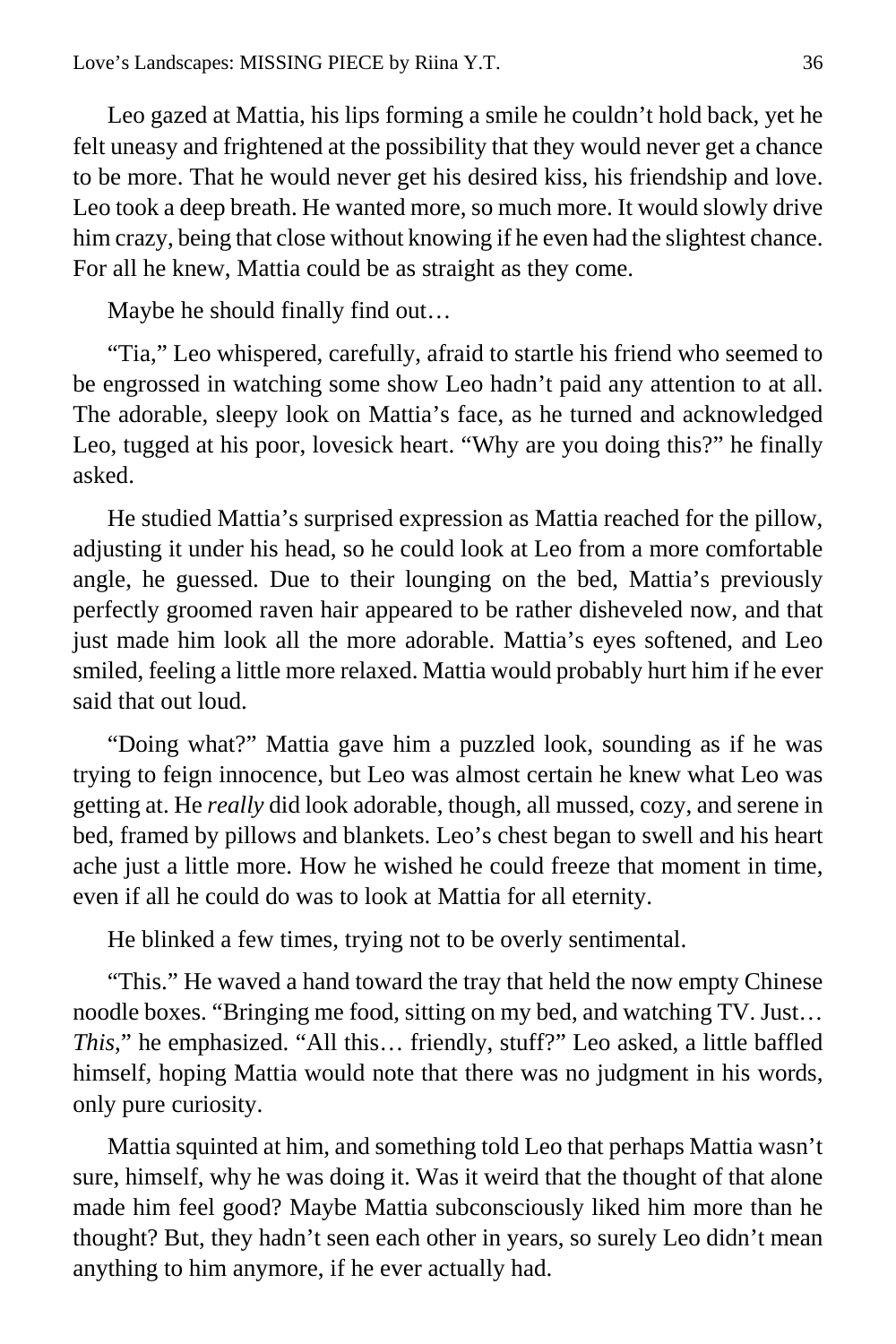Love's Landscapes: MISSING PIECE by Riina Y.T. 37

"Well, you fainted on me today, Leo," Mattia said with a hint of concern. "I just wanted to make sure you were doing okay."

Mattia's words made Leo feel unexpectedly warm and fuzzy inside. Did he mean it?

The thought that he might be able to reach the guy somewhere deep inside felt pretty damn good.

"And I appreciate it. I really do." Leo watched Mattia closely, searching his face for any sign of… he didn't know what. "It's just…" He sighed and chewed on his bottom lip. "I don't know."

Leo had only gotten to know Mattia over the course of four weeks that one summer, but he knew Mattia wasn't likely to just show up unannounced at anyone's door. He wasn't the outgoing kind. Leo had always liked that about him. It made him a little mysterious and safe to be friends with. Like a scared, stray kitten, wanting nothing to do with you, but it would always come back for warmth and food.

It had been almost some sort of challenge, trying to coax the boy with the cold eyes into being his friend. Leo had always enjoyed a good challenge, and something about Mattia back then told him it would be a rewarding experience. As it turned out, his gut feeling had been right. Mattia was all kinds of awesome, fast becoming the best person to hang out with.

Now, seeing how Mattia had practically made himself at home in Leo's hotel room was completely unexpected. Sure, they hung out in his grandma's house, but they were all grown up now—adults. That they would fall back into their old friendship so easily was too good to be true.

Leo felt frustrated; why couldn't he say what was on his mind?

His chest felt suddenly so tight, it was utterly painful. With their eyes locked, Mattia spoke with concern, "I'm sorry, Leo. I didn't realize." He averted his gaze, directing all his attention at the TV they both had been ignoring for the last ten minutes or so. "I must be bothering you."

## *He's getting it all wrong.*

"No, not at all." Leo studied him, watching his profile, unsure of how to word what he was feeling. He reached out and touched the back of Mattia's hand, the slightly chilled skin feeling nice and exciting under his fingers.

"It's just, I guess, a little weird is all."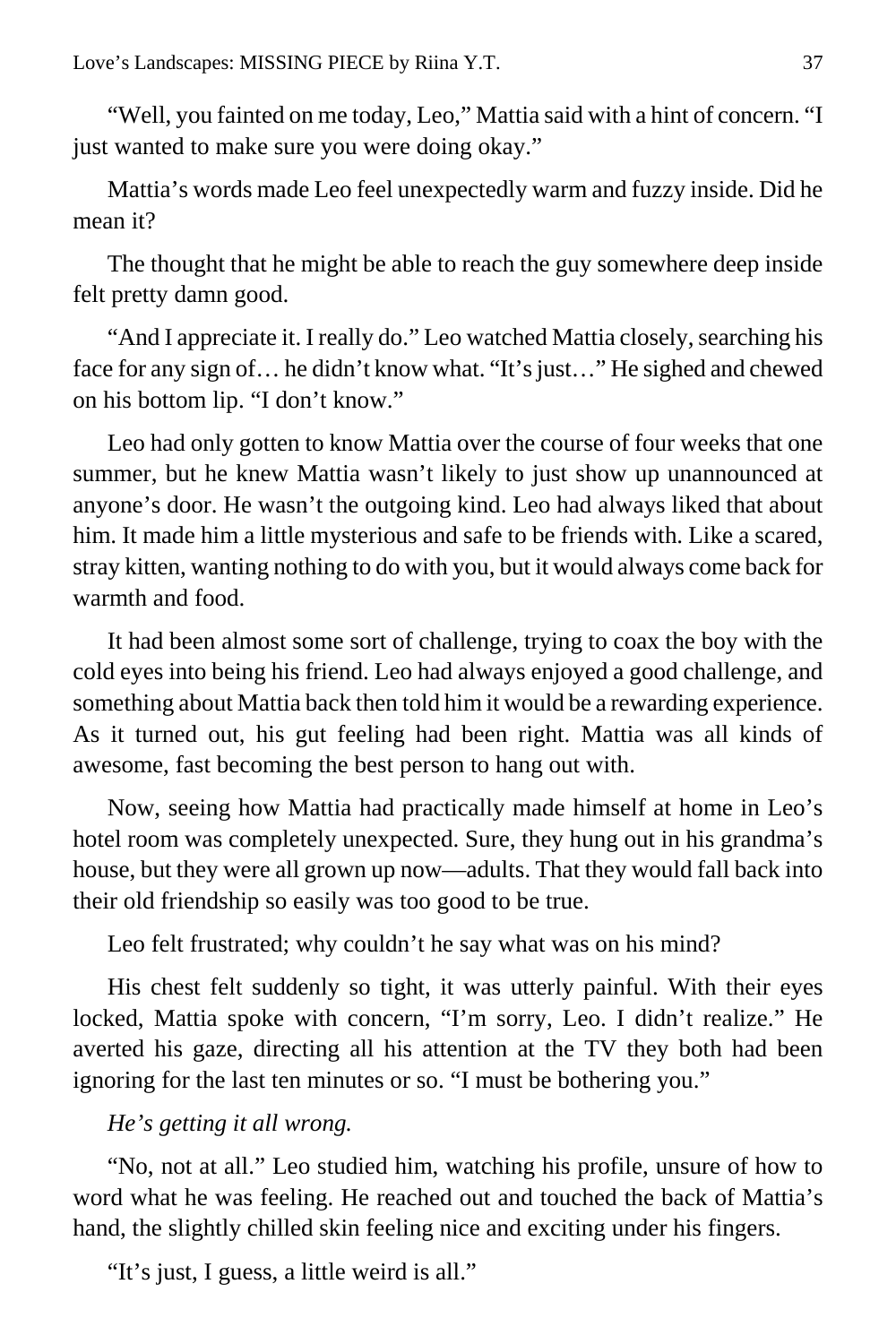It suddenly tingled where his fingertips met Mattia's skin, and Leo sighed. He could feel the goose bumps rising on his neck. Mattia turned back to him, lifting his head completely off the pillow as he moved. With a better view, looking directly at Leo, he asked, "Weird?"

Then he sat up straight, slipping his arm from beneath Leo's touch. The confusion on his face was unmistakable.

*Gee,* Leo knew calling it weird might have been a bit *weird* in itself, but right then he just had no idea how to express his thoughts clearly. All afternoon, he'd been wondering when, or if, they would manage to see each other again to talk properly. After today's ridiculous events, especially the slight fact that he had fainted out in public for the world to witness, Leo hadn't been too motivated to look Mattia in the eye over the conference dinner, so he had skipped the whole affair.

Their brief lunch together had been the most awkward experience Leo could remember, well, right after fainting in front of his biggest crush. And now? They were having a lovely evening together, no doubt about that. Even the worst takeout tasted better in Mattia's silent, but comfortable, company. Leo wasn't sure what to make of all this.

Until now, they hadn't talked about how their friendship had ended that summer. Leo couldn't deny that Mattia's rejection had hurt, but he wouldn't let it stand in the way between them now. He could *forgive and forget* if it meant they would have a chance at a friendship again. Still, a part of him would at least like to know what had caused Mattia's sudden change of heart back then.

Leo felt pretty self-conscious now, as he finally dared to ask, "Well, you do remember how our summer ended, right?"

It had been nagging at the back of his mind all this time. He propped himself up on one elbow and steadied his upper body by reaching around with his other hand, resting it merely inches away from Mattia.

"I do." Mattia nodded, his expression changing from puzzled to wary and something between sadness and embarrassment, perhaps. It was hard to tell, really, but Leo could see that it actually mattered to him, and that alone tugged at his heart.

Leo could hardly breathe.

"What…" He swallowed a huge lump in his throat. "What happened that last day?"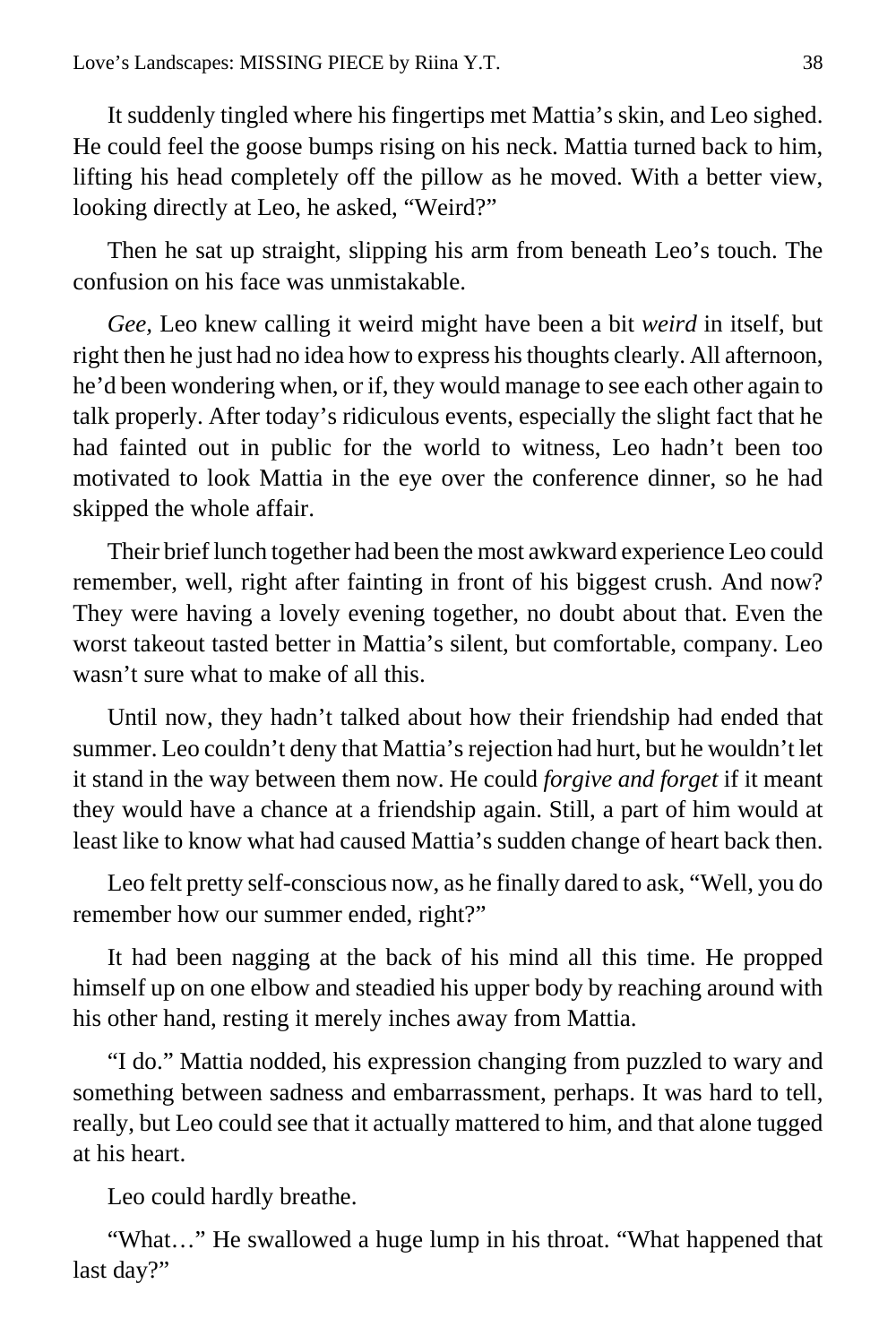There. He said it. Now, did he honestly want to know the answer? Whatever Mattia's reply was, Leo knew it wouldn't change a thing, and somehow, that was okay. It had been ten years, after all.

"It's complicated, Leo." Mattia sighed, tore his gaze from Leo's and let his head fall onto the pillow. He let out a low groan that tugged even more at Leo's heart, before speaking again. "I'm… really, so sorry for what I said to you. It wasn't right and I've wanted to apologize ever since I realized you'd left for good."

Leo nodded, even though he knew Mattia wasn't looking at him, instead, he stared at the ceiling. Leo's throat felt dry; his heart pounded hard within the confines of his chest. After a long moment of silence, Leo cleared his throat, but all he managed to get out was a weak, "Okay."

Funny, it looked like he wouldn't be getting any answers after all now, would he?

Maybe it was for the best. The past couldn't be changed, and Mattia must have had his reasons. If not, he'd just been a dumb teenager, and that was okay too. Leo had had those moments himself, those times when he'd said or done things he'd regretted afterward, especially toward his mom, who never deserved any of his preteen stupidity.

"Is that it?" Leo tried to sound as nonchalant as he could. "Your apology, I mean"

He didn't want Mattia to hear the confusion he still felt. Perhaps it really didn't matter. If Mattia held any regret whatsoever, it would be enough, and Leo would accept whatever apology he'd get. He just couldn't hold a grudge.

"Yes," Mattia told him firmly and turned to look at him again. Their eyes met, breathtaking gray-blue collided with odd brown, and whatever pain Leo had felt inside slowly dissolved. "I can repeat it as often as you like, Leo. I really mean it," he said, his eyes glittering with what appeared to be unshed tears. "I'm sorry, and I hope you can forgive me."

"I already did." Leo gave him a small smile. "It was a lifetime ago. I'm glad if we can move on."

"Move on. Yes, I'd like that." Mattia mirrored his smile, and he was sure it was a hundred percent more breathtaking than his own. He absentmindedly licked those plump lips that Leo wanted to brush his thumb over. "I'd really like that."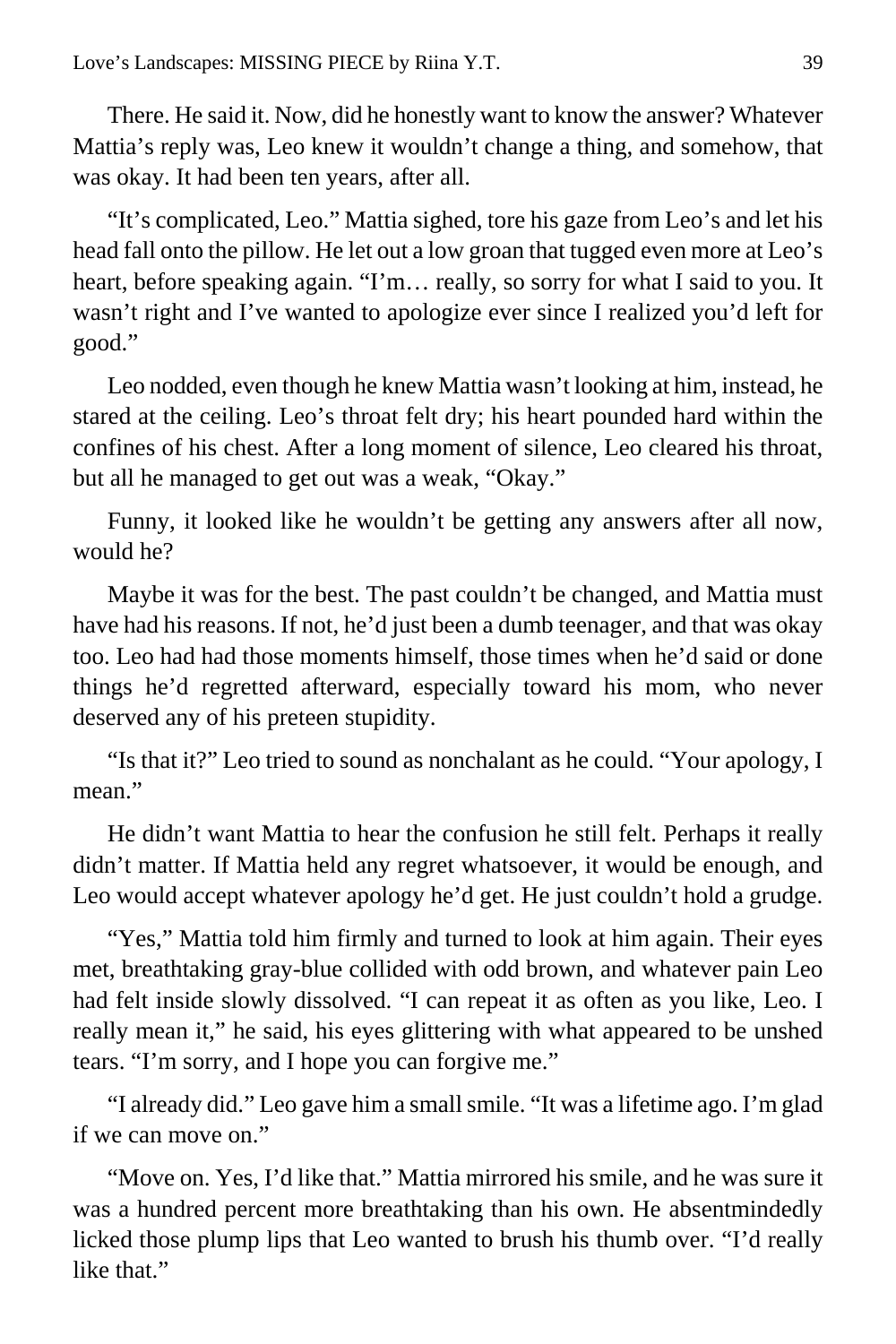Mattia didn't smile as often as Leo, but whenever he did, it was the most beautiful sight in the world. Leo loved the way a simple smile could make Mattia's face appear all warm and gentle, and his eyes look so molten grayblue.

After all these years, Leo couldn't believe they had finally met again. He had given up any hope a long time ago. He'd done all he could to forget about Mattia, the beautiful, quiet boy he fell in love with over one random summer.

It scared the shit out of him, just how much he wanted to hold on to Mattia this time. Keep him in his life. And worse, how badly he wanted to reach out and touch that silky, tan skin, wrap his fingers around his firm bicep, and just *feel.*

Leo would probably never be one of the few people Mattia loved, but that didn't stop him from feeling the terrifying need to become friends with him again. It was probably going to be better if they would take it slow, one moment at a time.

Only one thing was crystal clear: letting Mattia just walk out of his life, after all this time, was simply not an option.

\*\*\*\*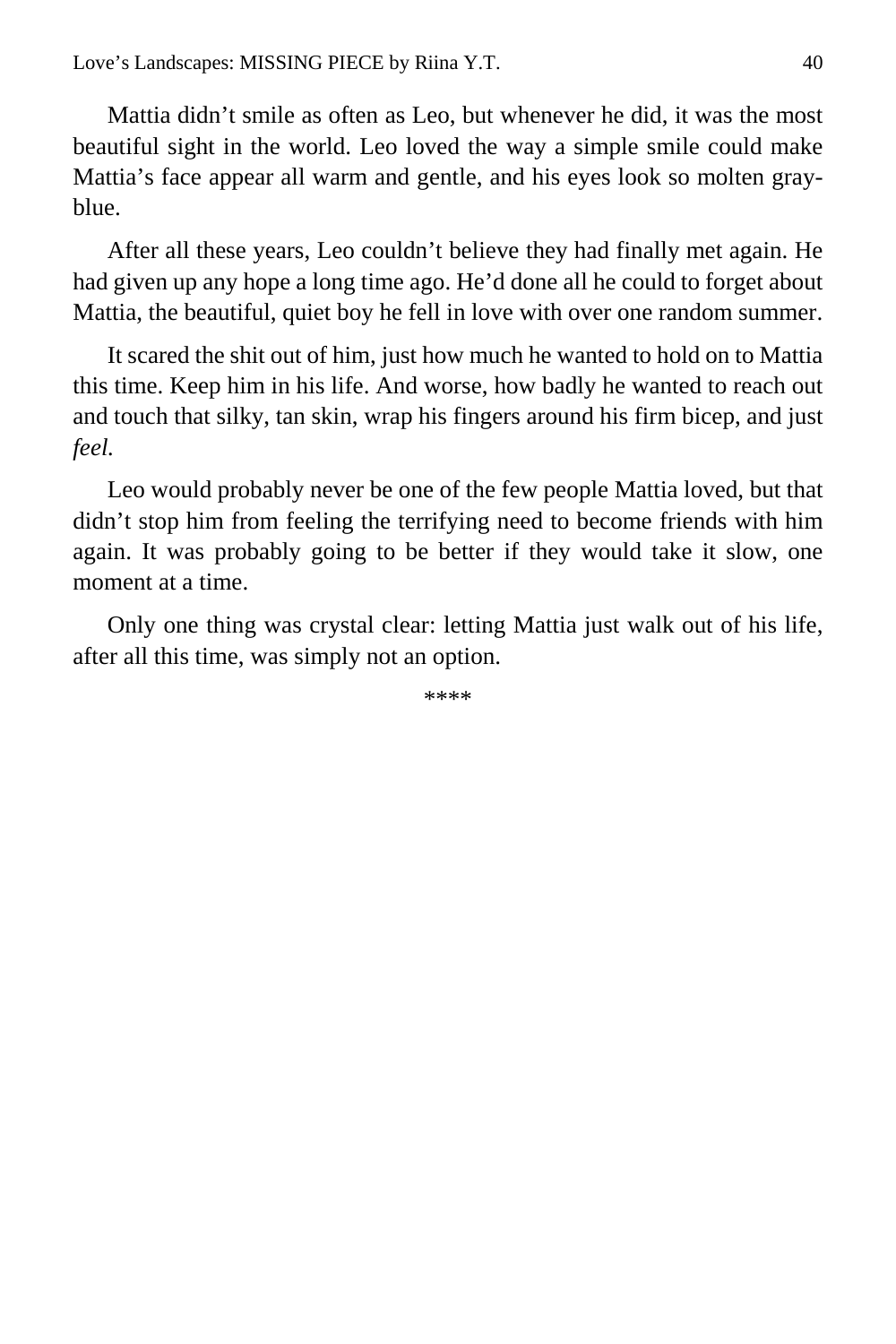## **Chapter Five**

#### *Life is Like a Puzzle*

Mattia tore his gaze from his MacBook Air and tiredly rubbed his eyes, stifled a yawn, and kicked back his rolling chair. God, it had been a long day, and the afternoon just seemed to have passed in the blink of an eye. Mattia swiveled around and looked out the third floor window of his office building. The way the bright, colorful city lights from outside illuminated the room never failed to amaze him. All those intense greens and yellows, beautiful oranges and reds—he loved the city life, especially on a rainy day like today. Chicago's North Side was quite different from his hometown in Ohio. Most of all, Mattia appreciated the liveliness of the area.

A long yawn escaped him. "Uh. Crap." He hadn't noticed the time passing that fast today. Mattia rubbed his eyes once more and stretched in his chair, trying to decide whether he'd get the rest of the macaroni salad from the fridge, or head down the street to that new Indian restaurant, he'd been planning to check out every day since it had opened. He hadn't gotten around to doing just that yet.

Mattia turned around when the smartphone next to his MacBook *pinged* with a reminder to pick up Shirley's clothes from the dry cleaner. Mattia quickly dismissed it; he'd already gotten them this morning after meeting a potential client at the nearby coffee shop. Shirley was moving to New York soon, since she had been promoted, and Mattia had promised her to help wherever he could, considering it a small payback for everything she had done the past six months.

Just as he was about to get up to fill his empty stomach, Mattia remembered he had one last email to reply to before he could call it a night.

*Shit, the guy from T&W is still waiting for my quote.* Good thing he'd already worked it out and only needed to send the file. It would only take five minutes at the most.

As expected, the trade show had brought a few interested companies and possible clients his way, hence, the emails, telephone calls and appointment scheduling kept him occupied all week. The guy he was seeing tomorrow morning promised to offer a pretty interesting deal, and Mattia looked forward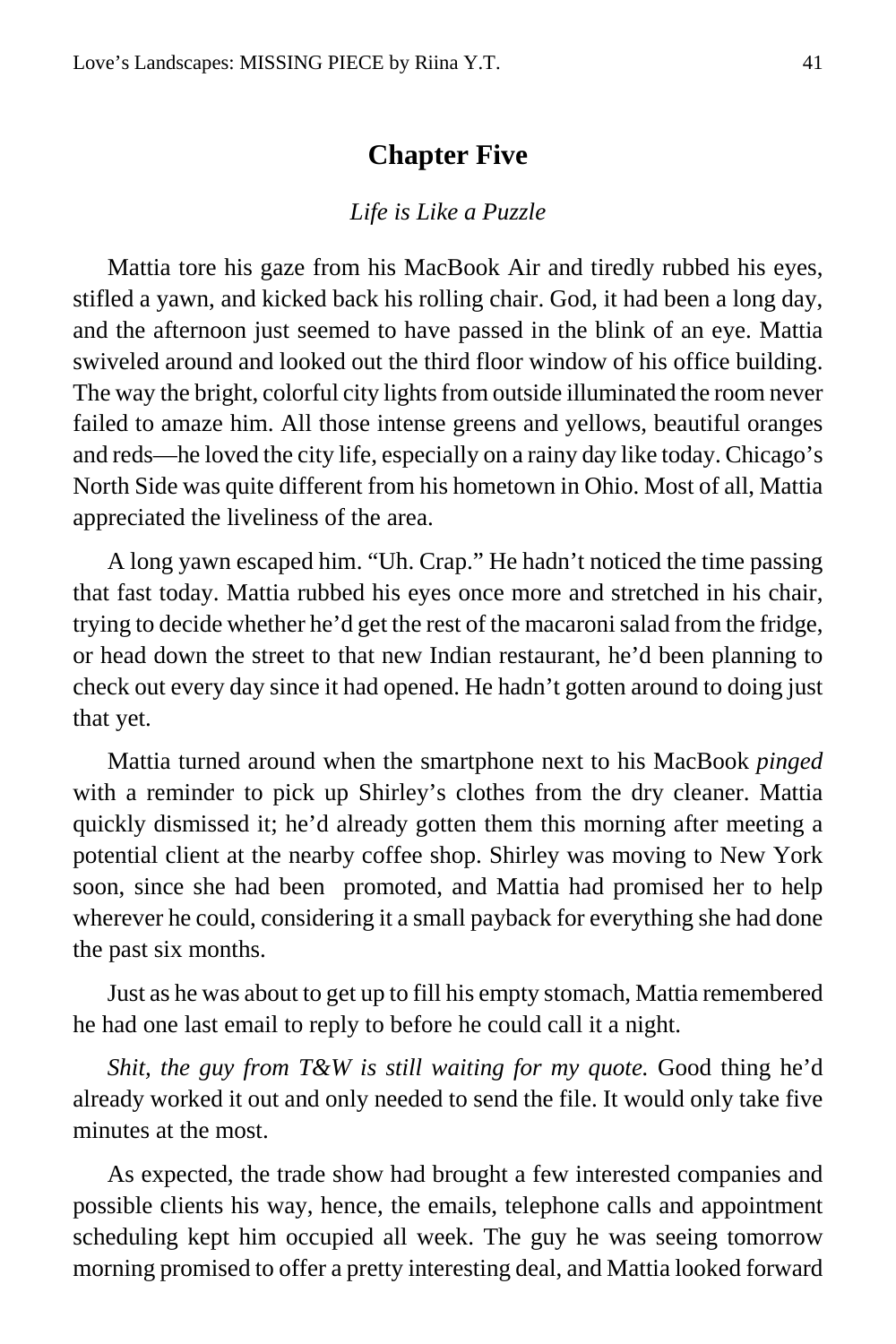to getting all the details on that project. It was a hybrid app for an interactive cookbook that would play videos, like the tutorials found on YouTube these days. The book, or rather the person in the video, would actually talk to you, instead of you having to read the recipe the old-fashioned way. Mattia had to be honest, it sounded pretty interesting.

It was just a shame that Leo's company hadn't gotten in touch with him at all. He would have loved to have had the chance to work for them. But then again, they seemed to only manufacture and sell cutlery, cookware, and coffee machines, so Mattia wondered what they could need an app for, seeing as they already maintained an online shopping application.

Well, that talking cookbook thing would probably be quite fun to do.

A persistent meow caught Mattia's attention, and he looked down to find Prince rubbing just as persistently against his leg. "Are you hungry, little man?" He purred back mockingly and reached down to scratch his beloved cat behind its ears, earning him another loud meow.

"Give me a second." Mattia attached the files needed to his email draft. "Just let me get this out here," he said absentmindedly and clicked *send.*

With a louder and more persistent meow, Prince jumped up into his lap and started pawing the metal-framed display of the MacBook.

"Your highness? What can I do for you?" Mattia asked his cat, teasingly poking his belly.

"Meow."

Mattia chuckled. "Are you telling me it's time to be done already?"

Prince meowed again.

"You are right, buddy, it's too late to still be working, isn't it?"

Mattia yawned and closed his applications. "Let's get some food then, shall we?"

Prince followed him around the office and to the small makeshift kitchenette where he kept his cat's favorite saucy dish. He poured the intensesmelling *CAPTAIN'S CATCH*™ *With Crab in Sauce* into Prince's silver food bowl and served his furry friend.

As they had so often this week, Mattia's thoughts drifted back to Leo while he watched his cat munch on its dinner. He couldn't believe how easily Leo had forgiven him, and he hadn't even explained anything yet. He'd really wanted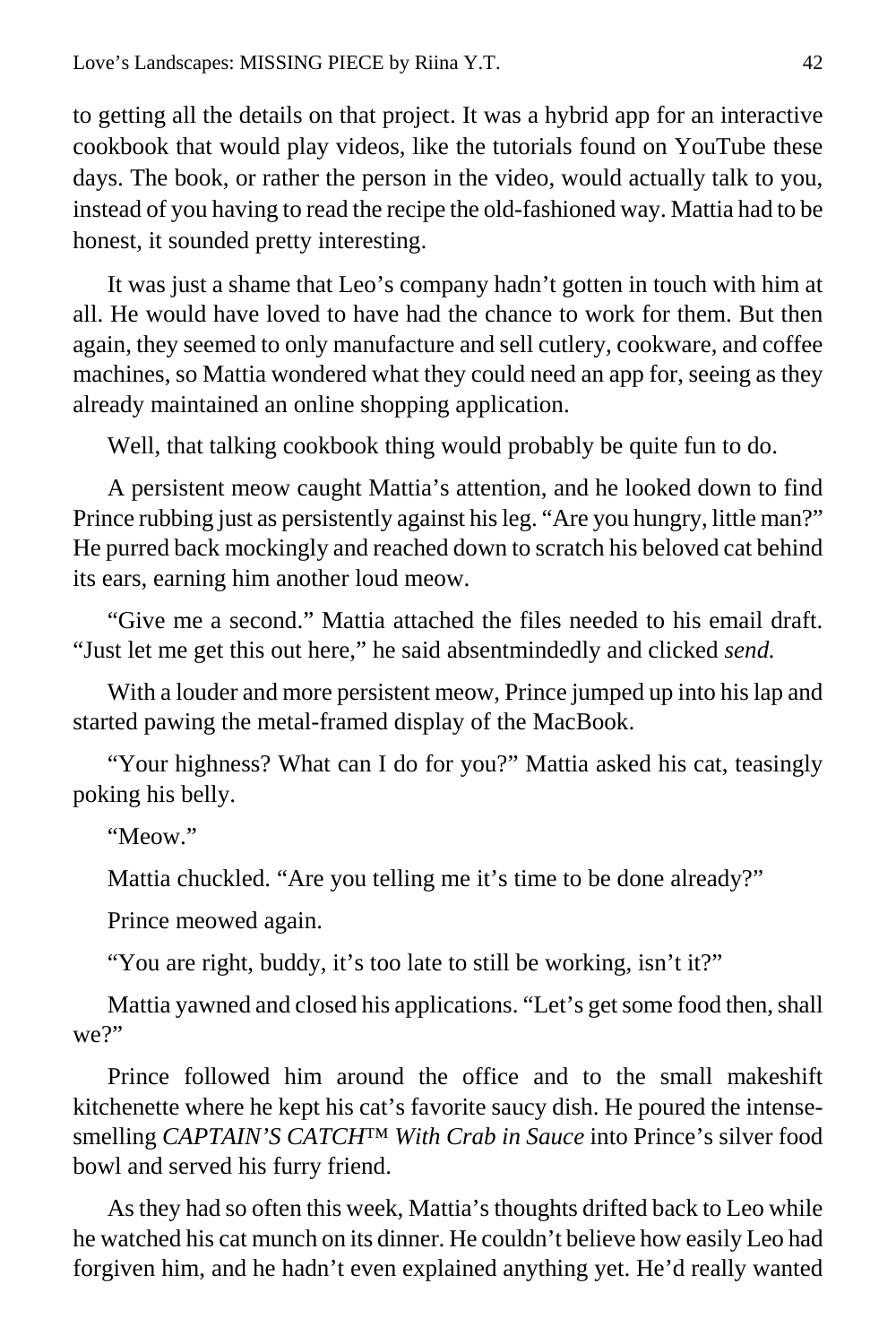to, but he'd chickened out at the last minute. Mattia was afraid if he knew the truth, Leo would turn his back on him like everyone else. Of course, Mattia was thankful that they had gotten it all sorted out and all—he just didn't know how to do this "friends stuff" right. And he *really* wanted to get it right this time.

The few friends he had were from his neighborhood back in Oklahoma. Maybe a handful of kids he grew up with couldn't be called friends, but they were the closest he'd ever gotten to having friends, and they used to be there for him. But since his coming out, none of them wanted anything to do with him anymore. It had been two years, but sometimes the loss still hurt. After moving to Chicago, Mattia had also soon lost touch with everyone he knew from college. For the past year, Mattia hadn't had any contact with anyone who hadn't been business-related, other than Richard. Not that he minded much. Richard was all that he needed, and besides, Shirley had kept him occupied more than any friend ever had.

Mattia wondered whether *he* should take that first step and get in touch with Leo. It was like a blessing having run into him at that trade show; he couldn't just *not* do anything about it.

Maybe he could send him an email. Although he'd much rather call him instead, Mattia didn't have the courage to pick up his phone and dial his number. He had never been the kind of person who was comfortable calling someone, unless it was business-related. Mattia could talk business; he just didn't do personal too well. He knew that there was no reason to feel nervous, but he couldn't help it.

Mattia didn't even know if Leo honestly wanted to do anything together. They had parted after the trade show with a friendly "*see you around"* and "*yeah, please call me",* but that didn't necessarily mean anything, did it?

Leo had left quite the impression on him. Mattia couldn't deny that he'd been instantly attracted to the boy and his rebellious attitude. From the start, he'd been truly impressed by his persistence and that incredibly cool *"I don't care what you think, but I am going to be your friend"* thing he'd been doing for two solid weeks until Mattia caved and eventually gave in to Leo's game. They had then quickly became good friends. Leo had probably been the only person, besides Richard, that Mattia had let in.

The first couple of days had been quite difficult and a bit challenging. Dealing with someone as energetic and exciting as Leo up close had been quite a new experience for him. There had never been a younger or older sibling, and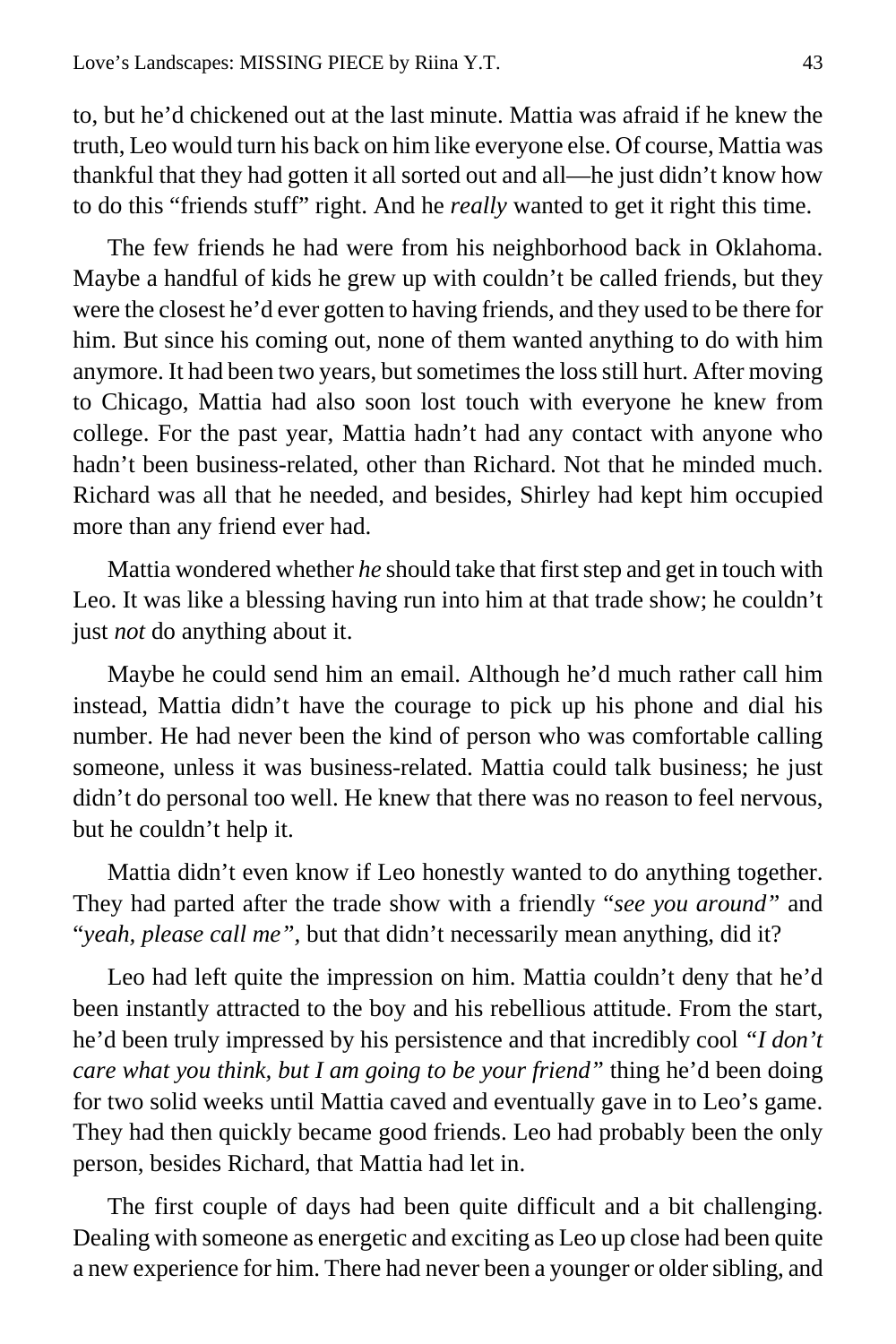when he hadn't been by himself, Mattia spent most of his time with Jupiter, his Labrador retriever. Sport clubs had been out of the picture too, since he never felt athletically inclined whatsoever. Being outdoors, doing stupid boy's stuff with Leo all summer had been exhausting at times, but also inspiring and mood-boosting. It had freed his mind and made him see how much fun he could be having if he just gave others a chance.

Mattia used to think he was better off alone, but Leo had shown him how much fun having a good friend could be.

A persistent knock on his office door, followed by the bell, took him back to the here and now.

## *Huh, who could it be this late?*

Mattia gave Prince a pat on his small head and moved across the room. He opened the door and was startled to look into a familiar face. There he stood, his old friend, the man he had just been thinking about, dressed neatly in a brown suit, matching messenger bag slung around his shoulder, and pretty wavy hair, damp and slightly disheveled.

"Leo? What a surprise to see you!"

Sure, they'd exchanged business cards, but he hadn't expected to see Leo again so soon, especially not showing up out of the blue on his doorstep two weeks later.

Leo beamed him a smile. "I think I owe you dinner," he said, holding up a pizza carton and plastic bag. Leo shook his head slightly, as if to get that errant curl of brown hair out of his eyes.

Mattia felt that Leo didn't owe him anything.

When Mattia did things for others, he never wanted something in return.

"Can I come in?" Leo asked, a mischievous expression on his rather pale face. Mattia wondered briefly if he ever got a tan in the summer. Surely in a warmer place like Hawaii, for example, he wouldn't be that pale all the time. Mattia liked that look on him, though.

"Of course."

Gesturing for him to come inside, Mattia watched Leo walk through the threshold, heading straight for the black leather sofa in the corner of his office. Leo dropped his slightly wet messenger bag onto one of the two matching armchairs when Mattia joined him, collecting two glasses and paper towels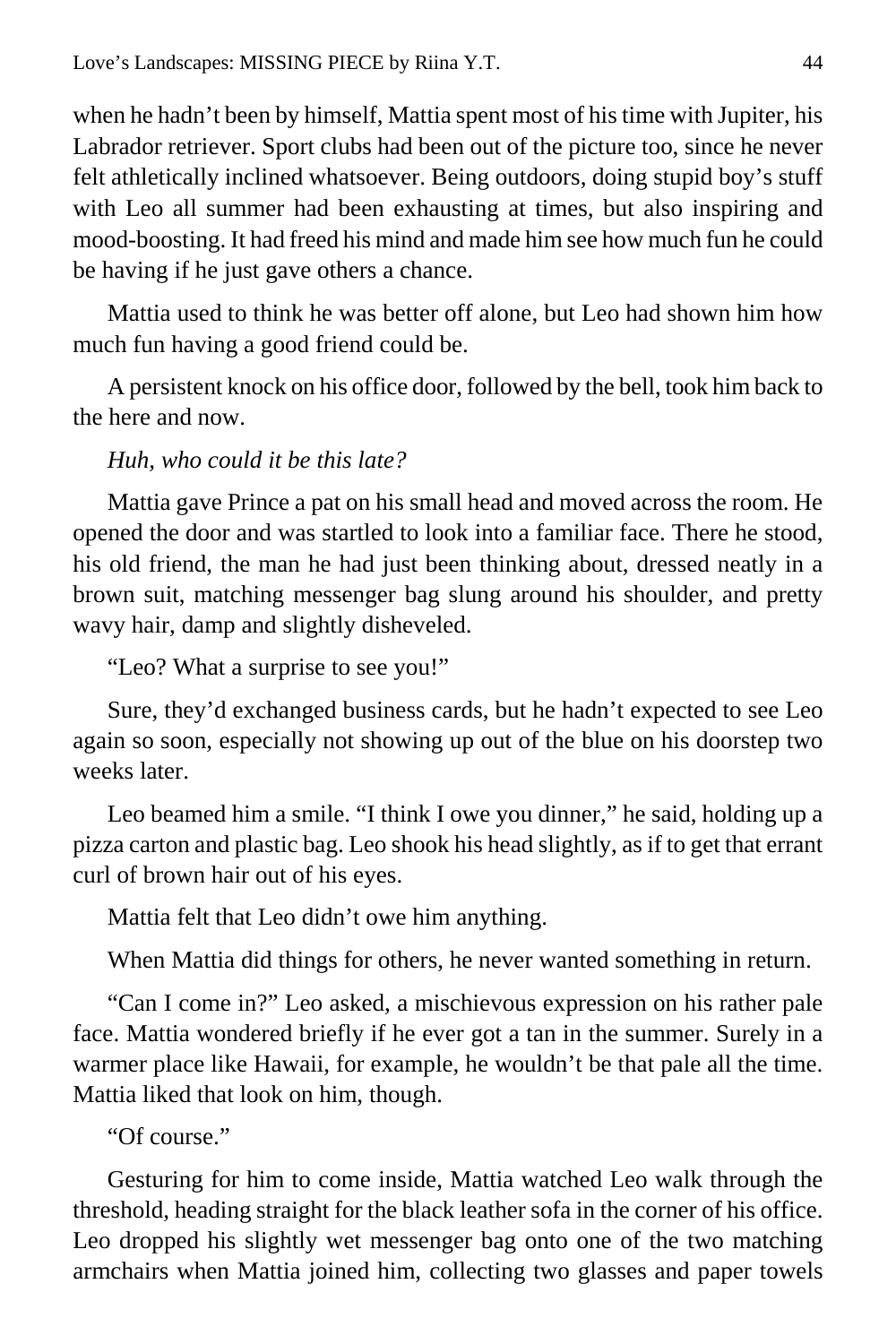from the cupboard to their left. With a smile, Leo removed two cans of ginger ale from the plastic bag and opened the pizza box.

A satisfied Prince walked around the table a couple of times before he decided to jump onto the chair with Leo. With a loud meow, the cat made himself comfortable on his guest's lap and almost instantly began to purr.

"Whoa. Hello there, little friend." Leo grinned at the cat, a little surprised by the sudden assault, but obviously extremely pleased, judging by the way he was petting and ruffling Prince's fur.

"God, she is adorable," Leo squealed delightedly, smiling at Mattia while petting the cat laying on his knees.

"You'd better watch what you're saying. You've got one dangerous *man* in your lap." He laughed as he corrected Leo, "Pleased to introduce you to Prince."

"Royalty, huh? I can see how that fits." Leo chuckled. "*He* is gorgeous."

Their gazes met, and Mattia thought he really liked how Leo's eyes crinkled when he smiled—and it was as if Leo constantly wore a genuine smile on his lips. He was one of the most cheerful people Mattia had ever met. Mattia admired the chocolaty brown of Leo's irises sparkling with life and the way his lips would *always* form the loveliest smile. Just like he had that summer, Leo could be hypnotizing whenever he held your attention.

"I didn't peg you for a cat person, Tia. I remember Jupiter and how much you adored that naughty bastard."

Mattia felt a little shiver go down his spine whenever he heard Leo call him by that nickname, one only he had ever come up with. Hearing it now evoked all sorts of memories. Thinking about Jupiter, too, who passed away a few years back, made him feel a little melancholy.

"After Jupiter passed away, I didn't have the heart to replace him. The big city also isn't the best place for a large dog, especially not living in a small apartment and with the hours I work," Mattia said with a hint of regret. "But I absolutely *love* Prince. He is extremely spoiled and does as he pleases, but maybe that's exactly what makes him so lovable." Mattia chuckled.

"I can imagine." Leo scratched Prince's head, gazing down at the feline on his lap. "You are quite a handful, aren't you?"

Prince appeared to be content where he was, which surprised Mattia a little, considering his cat only ever enjoyed his company. Prince and Richard had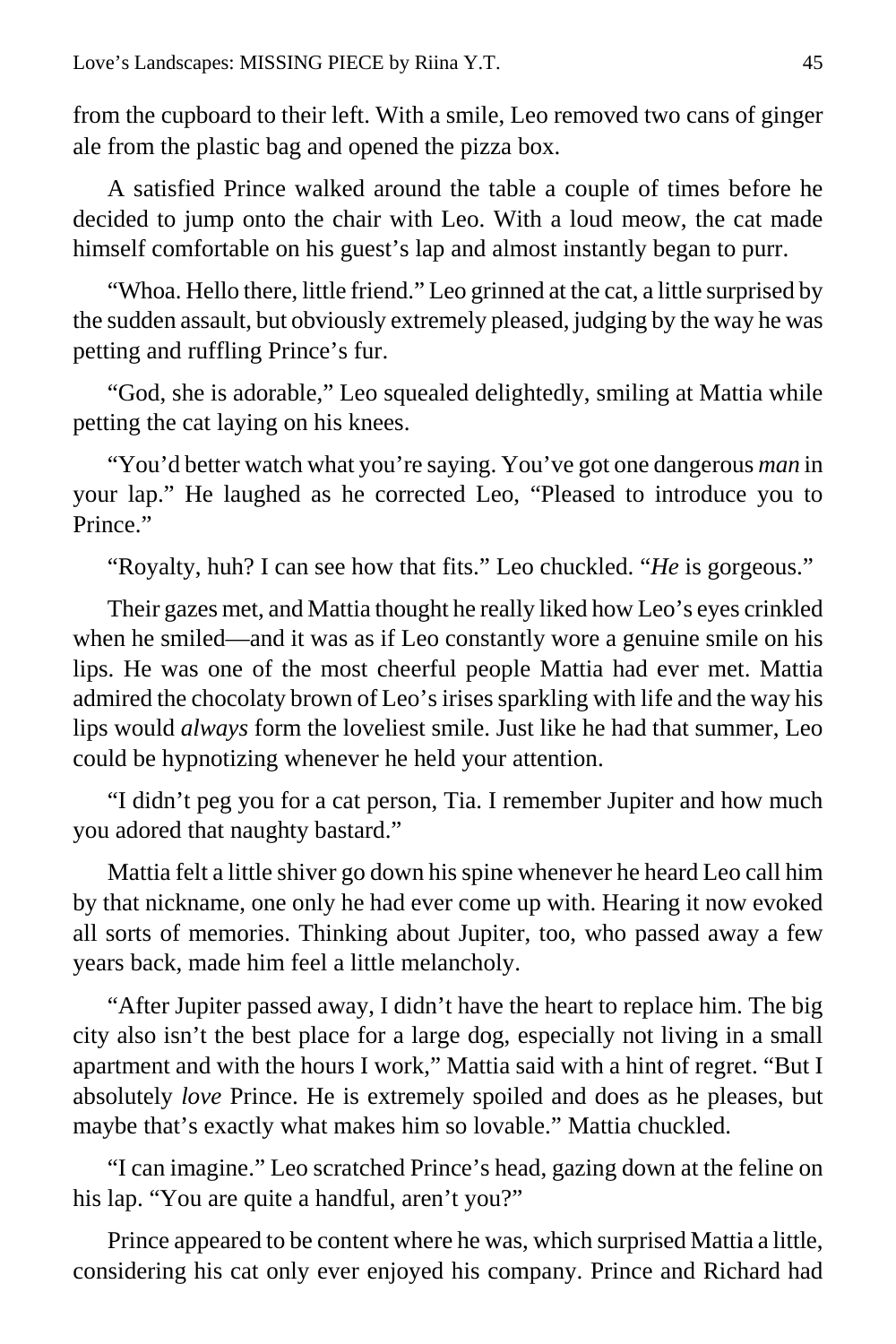never been successful at bonding. The little devil honestly hated his boyfriend and loved to hand out scratches and bite marks wherever, and whenever, he could. Sometimes, it was funny to watch Richard frequently piss off Prince on purpose, which would always earn him a growl and either a hole in his shirt, or bite mark on his shoes. Mattia cheered for the small feline, though. Their fights weren't always fair, considering the difference in size, but nevertheless, Prince always strutted away as the winner.

"Mmm. Leo, where did you get that pizza?" Mattia asked with a mouthful. "It's really *good.* You could stop by more often."

Mattia tried to be as playful as he knew how to be. He wouldn't mind seeing Leo more often, with or without pizza.

"Maybe I could."

The lightness in Leo's voice didn't surprise him, and neither did his statement. Unlike Mattia, he was known for his outgoing, playful attitude, something he'd always admired about Leo.

Mattia shook his head. "I was kidding, Leo." He didn't want him to think he needed the excuse of bringing him pizza just to hang out, and probably his office wasn't the best of places for their bonding. Maybe he should invite him to lunch this weekend. They could do Thai or Indian.

"I wasn't," Leo said after swallowing his bite of pizza. "Actually, I'm here to talk some business with you."

"Is that so?" Mattia asked curiously, leaning back in the chair.

"My bosses were quite impressed with your presentation at the conference, and we would like to present you with one of our current developments. It's something new and innovative, and we have a pretty decent company working for us. All we need is to find someone competent to give us the needed app for it."

Mattia nodded, interested in hearing more.

Leo went on, "Good thing is we are not under time pressure just yet, so I could show you all we've got up until now, and you'd have enough time to get accustomed to the product, if you were willing to work with us."

"Sure thing. Please show me." Mattia grinned excitedly. "I'm curious."

Mattia was glad that he hadn't decided on what would be his next big project yet. The idea that there might be a chance to work with Leo on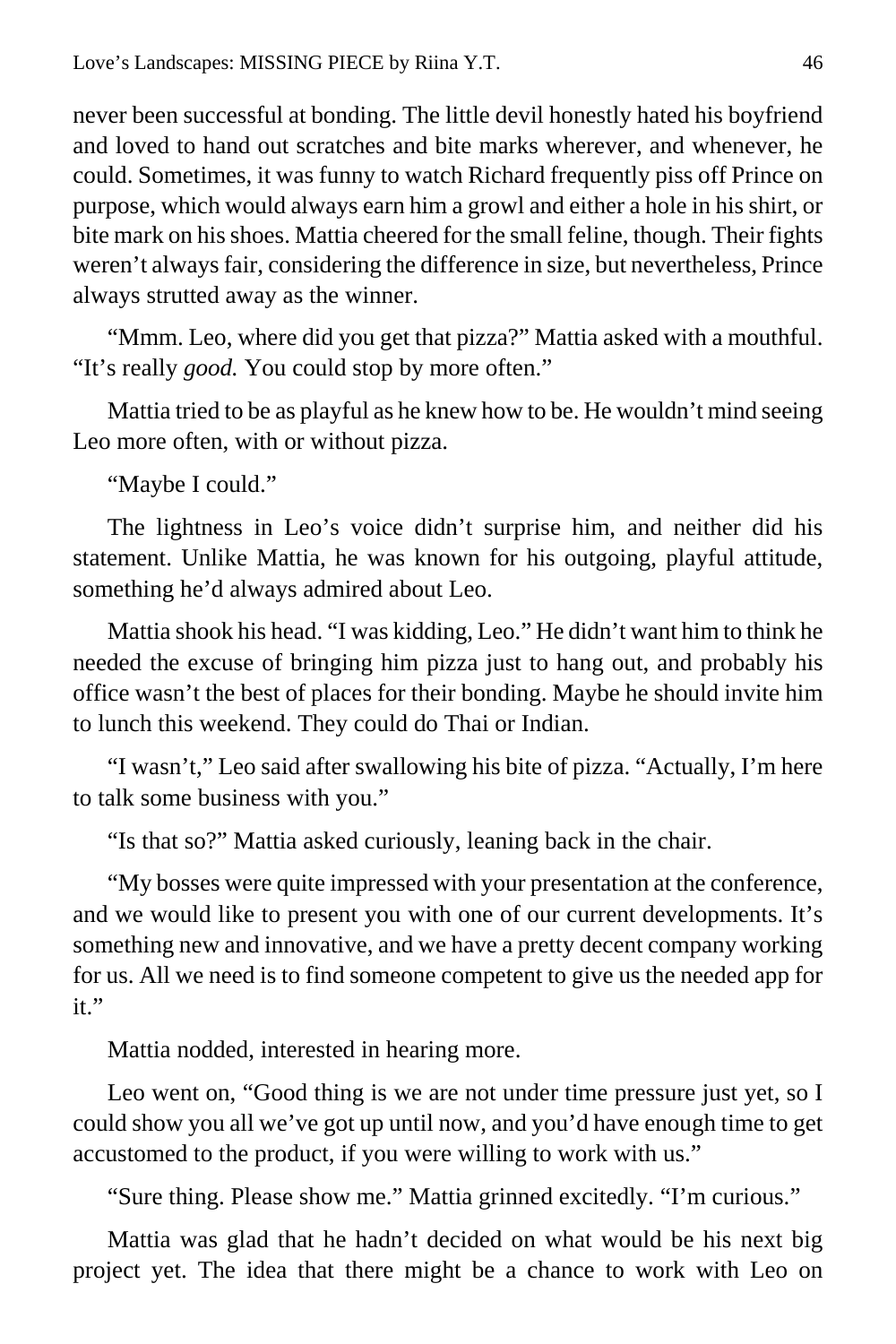something thrilled him. There were still two small side projects he currently had running, but they were almost finished, and Mattia was more than ready for something big again. He didn't have any hard feelings about ditching the talking cookbook thing, not for anything Leo wanted, although the guy from *Waterfall and Rhonda's* might be okay with rescheduling. Maybe Mattia could work with them once Leo's application was successfully finished.

All of that aside, Mattia felt oddly disappointed that Leo only came to talk about a possible business deal, and not to get together over pizza.

Mattia studied Leo closely as he explained what this project would involve, and he was impressed by how thoroughly they had thought it out, as well as by Leo's competence in making a smooth presentation.

"…As you can imagine, the process will involve various tests with the actual steam cooker that we will also provide. We will also need you to update the software every now and then, therefore this deal will entail further contracts, shorter in duration, of course, where we will ask you for your services. You just have to ensure that you can be available whenever we would need such an update."

Mmm. Mattia really liked that prospect of extending their business deal whenever updates were needed. Leo's proposal would take a lot of Mattia's time, and he was happy to contract for it.

Closing the notepad in his lap, Leo gazed at him with a nervous smile. "So, Mr. D'Amore, what do you say?" he asked hopefully.

"It's definitely interesting." Mattia laughed. "I'd be honored to be of help to you and your company."

An application that would literally cook for you? Well, why not? He'd just heard about a talking cookbook, why not an app that tells you when and how to add each ingredient. He was all for innovation and making people's lives easier.

"Are you mocking me?" Leo stared at him with an arched eyebrow and a teasing smile, clutching a notepad to his chest.

Mattia just shook his head. "Of course not," he said, leaning back in his chair, a slight smile tugging at the corners of his mouth. "It is a grand idea, a little, uh, different, but definitely interesting."

"Geez, Tia. You really grew up didn't you?" Leo laughed, and shook his head. "I will need to learn how to read you again."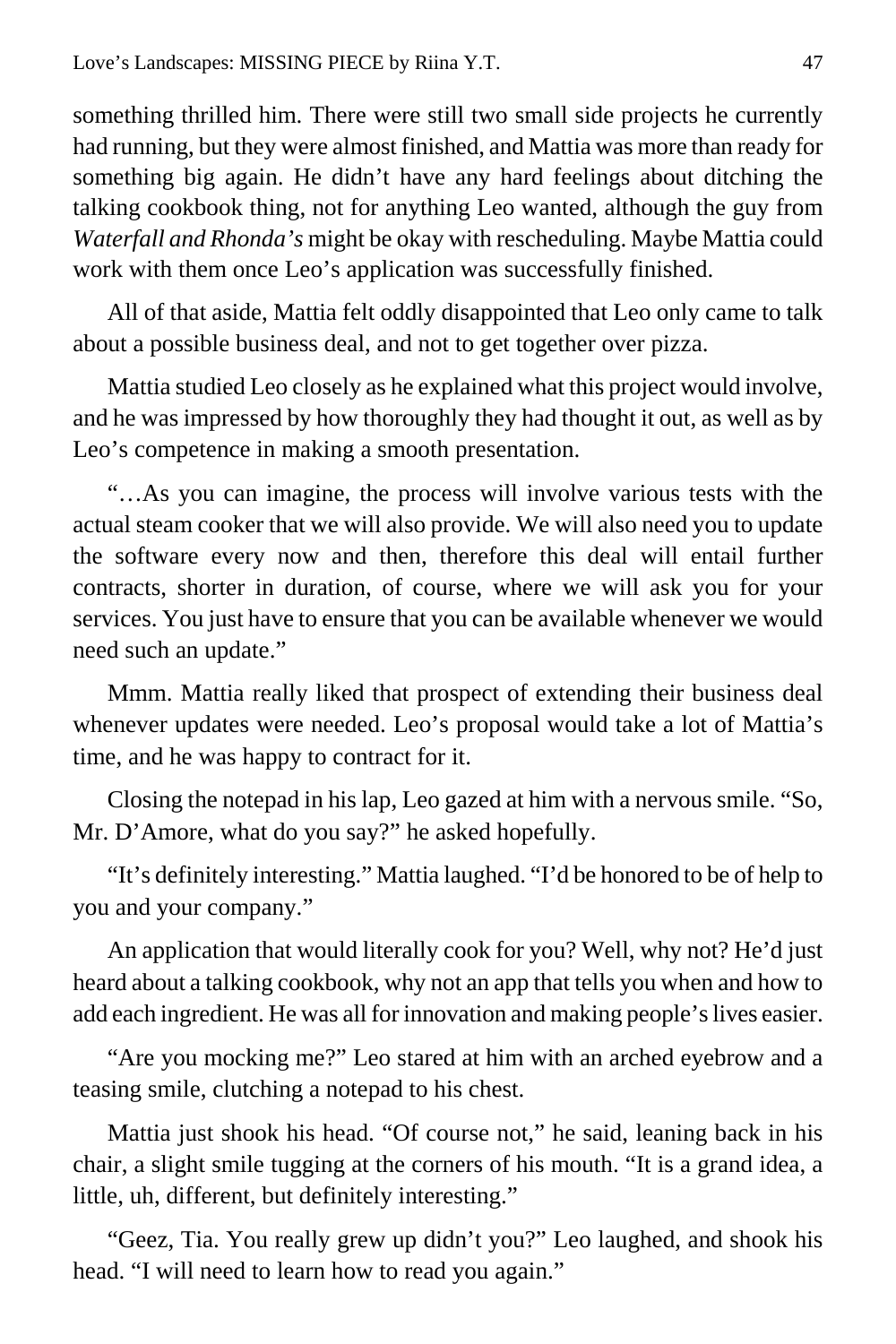Mattia rolled his eyes at his friend and awkwardly searched for something to say to divert the attention away from him.

"Let me get my tablet. I'll show you some of my stuff."

When he was about to get up to get said tablet from his table, the office door flew open and a cheerful woman strolled inside like she owned the place—two cups of coffee in a brown paper tray in one hand, a black-and-gold leather purse in the other.

"Boy, oh boy, you won't believe the guy at the coffee shop—"

Shirley stopped mid-sentence on one of her rants that Mattia was sure would be about how annoying the barista next door could be, chatting her up whenever she went there, which was too often. Old news. Mattia thought the kid looked pretty sweet and seemed like a decent guy. He had no idea why she fussed about him all the time. Mattia'd told her to just let the barista buy her coffee, if nothing else.

"Oh, I didn't know you had company."

Mattia could hear the smirk in her voice. Without looking at his former colleague, he guessed she most likely recognized Leo from the conference, and God knows what thoughts were playing in her head at that very moment. He hadn't felt the need to fill her in on his and Leo's relationship from ten years ago, and definitely had not anticipated this kind of get-together anytime soon, if at all.

"We are talking business, if you don't mind. He's pretty interested in my services."

"Oh, I am sure he is, sweetie." She chuckled.

"Shirl, what have I told you about calling me names at work? Please," Mattia said with a grimace. He never understood why some people felt the need to address others with ridiculous names. Shirley did it all the time.

"All right, all right." Shirley waved her hand through the air. "Don't get your panties in a twist, *Mattia.*"

She came over and set the cups of coffee in the center of the glass table and crouched down next to Mattia on the *too-small-for-two-people* chair. He nudged her side, hoping to make her get up, though she annoyingly refused. Instead, she smiled and held out her hand for Leo to shake.

"Shirley Temple—pleased to meet you. And no, my mother was not a big fan of black-and-white movies. Well, she recently got into those weird *Marvel* films, but that's about it. God knows how they came up with that name."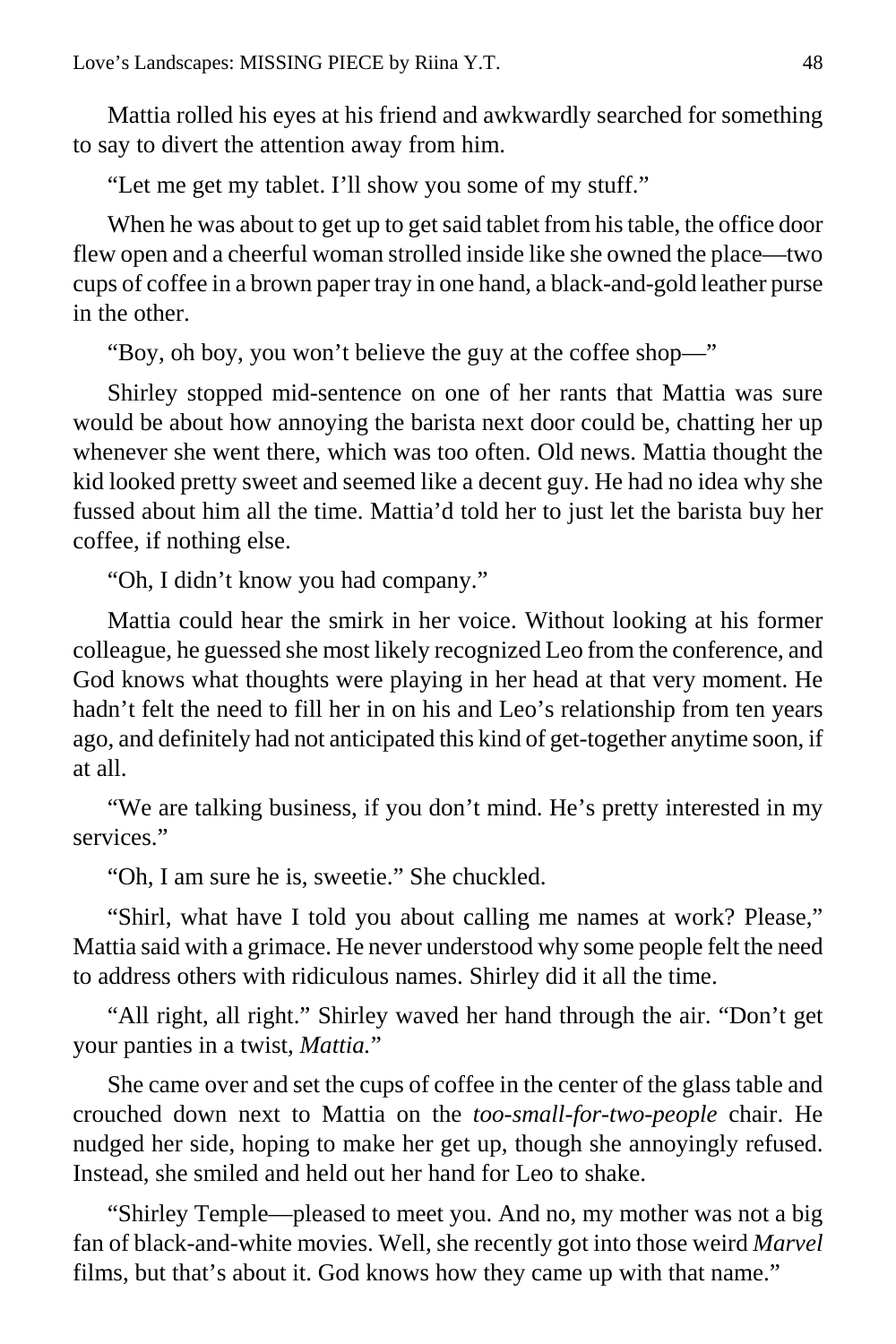The amusement in Leo's face was unmistakable; the guy couldn't hold back any emotion if he tried.

"Leo Brooks—the pleasure is all mine." He beamed a smile at her, and as always, it looked good on him. Mattia could tell Shirley was already smitten with him, but who wouldn't be? The guy could cheer up the dead with one look and one look only.

Shirley turned to Mattia, a teasing smile tugging on her lips. "I'll be on my way then. Please enjoy the coffee, Leo." She smiled at Leo and winked at Mattia as she got to her feet and rounded the sofa.

"Oh no, Shirley, please. I'd feel terrible accepting that."

"I insist." She beamed at Leo. "I shouldn't be consuming caffeine at this time of the night anyway." She then returned all her attention to Mattia. "And I will talk to you tonight, mister."

"Sure, Shirl," Mattia said dismissively. "Don't forget the stuff I picked up for you from the dry cleaners. It's on the table."

Mattia watched her out of the corner of his eye.

"Ah yes, thank you, hun."

She winked at Mattia and blew him a kiss.

"Enjoy it while it lasts. There'll be no next time, *sweetheart*."

Mattia rolled his eyes at her, but Shirley just chuckled, oblivious to his glare, and left without another word. Geez, that woman was exhausting. But, he could hardly say no to her, she had worked many hours overtime just to help him finish his work by the deadline. He had been so grateful for every second she invested in their project, and she always knew what she was doing. A real talent.

\*\*\*\*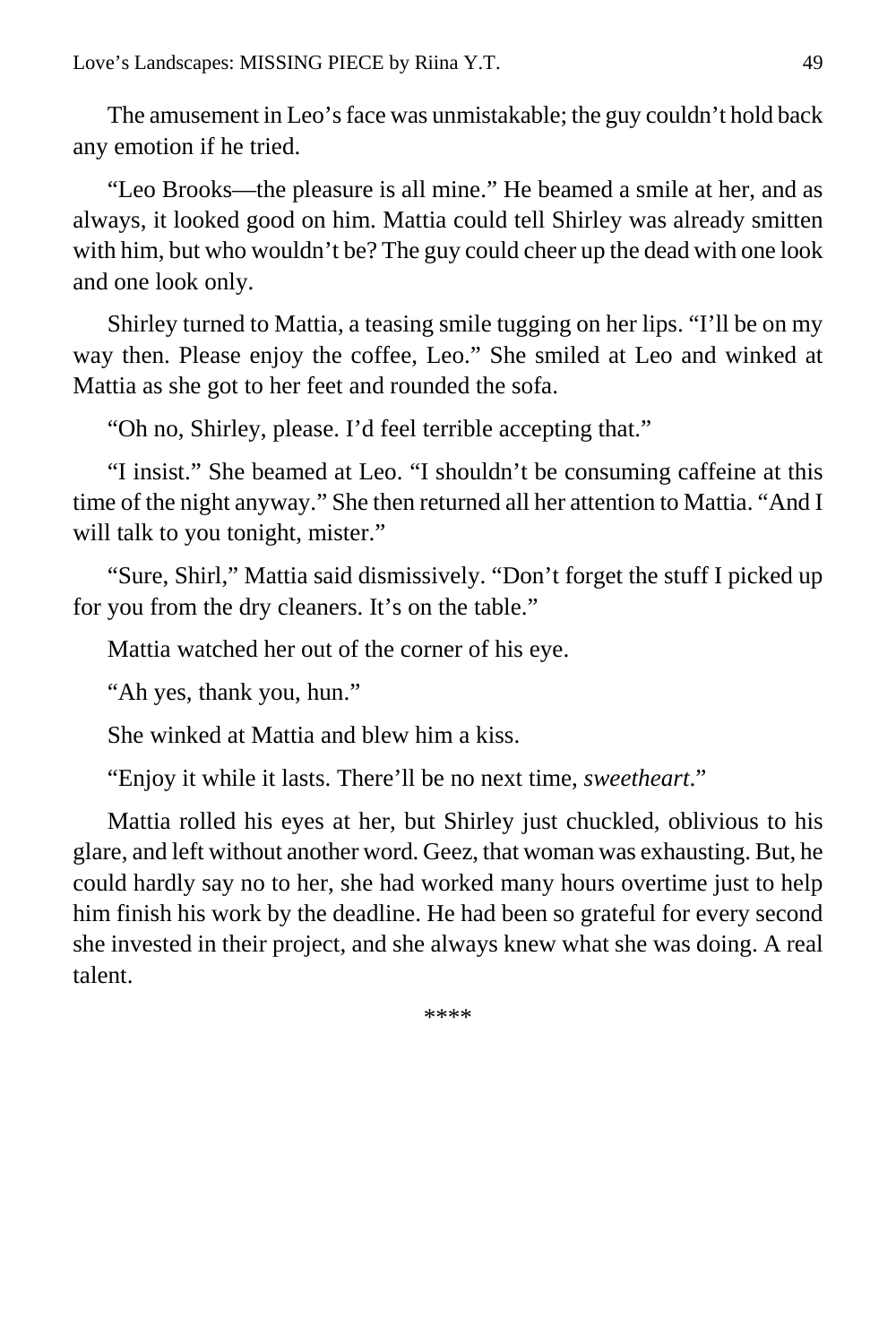# **Chapter Six**

### *I Try to Walk Away*

"She seems great," Leo said low-voiced, absently gathering his writing utensils that lay scattered on the small glass table. A black tail waggled back and forth between his legs and the furniture he sat on. A weak smile crept onto his lips when the cat meowed. Prince was a real cutie; he'd love to see more of the little cat.

"Oh yeah, Shirley's wonderful." Mattia coughed awkwardly. "I could show you my latest projects now if you like? Some were pretty fun, but most are quite basic, fashion shop's apps and a bunch of random games I assisted developing—"

"Actually, I think I should go," Leo said apologetically, and gathered the rest of his things, stuffing them unceremoniously into his brown messenger bag. "It's getting kinda late."

Just what had he been thinking, coming here, proposing a business deal in the hopes of setting another date for lunch or dinner. A real date. Yeah, right… So not going to happen. Of course, Mattia had to be taken, and of course, he was straight. Of fucking course. All those years he'd hoped and wished and dreamed of a reunion, *of fucking course,* it always ended differently in his head. Leo should have known better than to get his hopes up.

"Oh, right," Mattia said apologetically. "I didn't mean to keep you here all night."

Mattia regarded him, his face reflecting confusion and disappointment, maybe. Leo still hoped they could discuss their business deal in greater detail next week. After all, the business part was just as important to him as Mattia's friendship. Well, not exactly of the same value but still important. And they could still be friends, even if Mattia couldn't love him.

Leo only wished it wouldn't sting so much.

"Do you mind waiting for me? I'll walk you out."

Mattia's deep voice broke through his thoughts. He closed his bag, secured the lock into place, and lifted his head to look at Mattia. A sudden chill ran down his spine.

*Everything will be fine, you'll see.*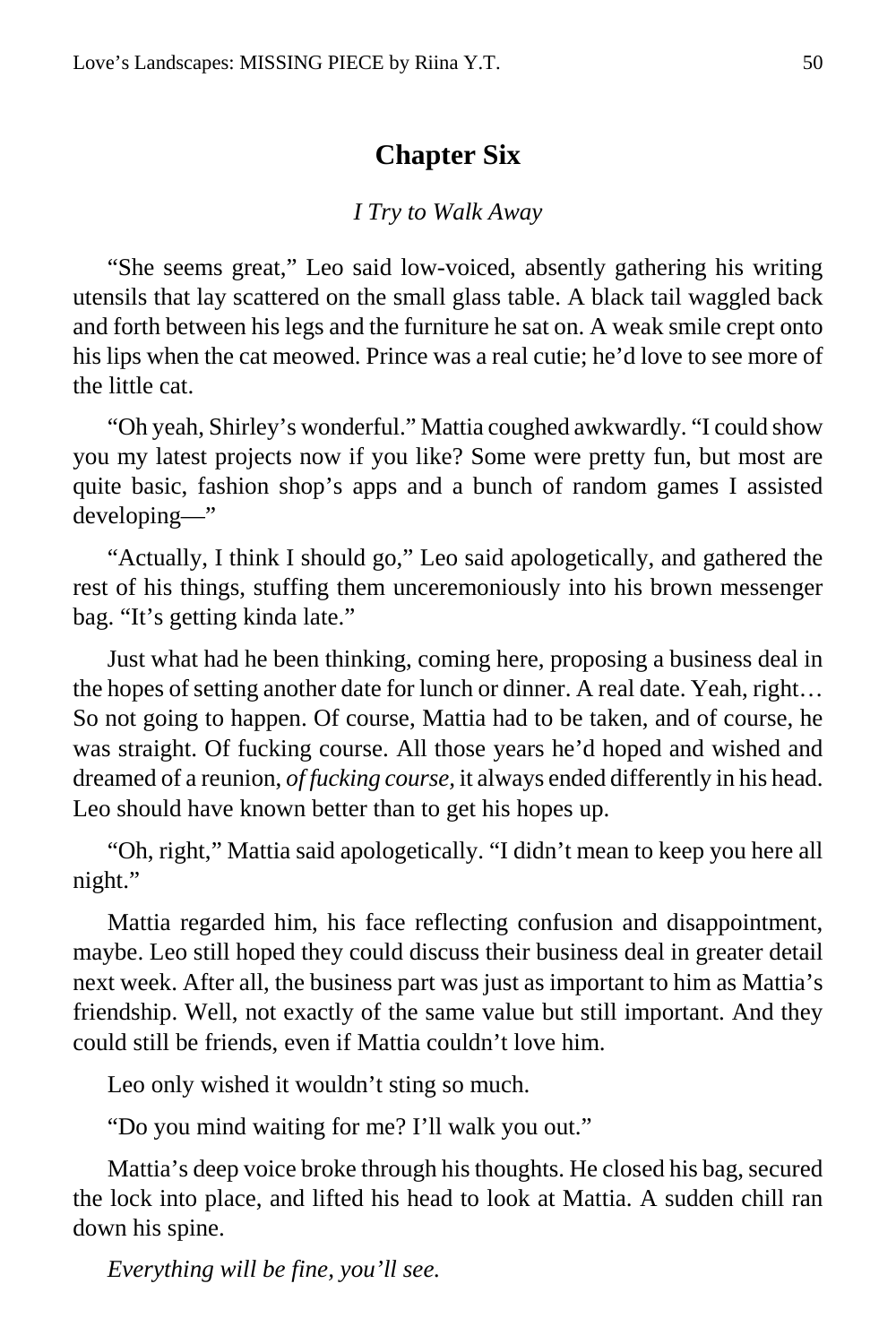Leo forced a smile, trying to calm himself. "You don't have to do that. It's only three floors down to the garage," he said mockingly.

"I know." Mattia rolled his eyes at him. "I planned on going home as well, so please allow me to see you to your car."

*You should walk away while you can.*

"All right." Leo shrugged. "Whatever."

*Coward. Can't turn your back on the man, can you?*

Leo really had to cut the crap right now. Sounding so pissed off would be rude to Mattia. Leo had absolutely no right to be upset.

"Thank you for the pizza, Leo." Mattia collected the empty pizza box and cleared the table of everything else while Leo washed his hands and headed for the door. "And for considering me to work on your new product."

The happy sound in Mattia's voice made Leo feel guilty; the guy really seemed to have enjoyed their lousy pizza while talking over business. He wasn't being fair by throwing a hissy fit just because Mattia obviously had a wonderful girlfriend.

### *And you don't do boyfriends anyway, remember?*

But only because they weren't Mattia, he thought grumpily. To be honest, Leo didn't know whether he could be anyone's boyfriend, but he'd be more than willing to try for Mattia if given the chance.

Walking up to him, Leo waited until Mattia's eyes met his. Looking at that pool of pale blue and gray, Leo felt a sudden kick to his stomach. *For heaven's sake. This man will be the death of me.*

"No need to thank me, Tia. I had to eat anyway." Leo winked at him. "And I think you're quite brilliant, Mattia Luca D'Amore," he whispered, aching with the desire to reach out and touch the man, badly. "It'll be a pleasure to work with you."

"And with you," Mattia croaked. "I will be thrilled if your bosses agree with you."

Quickly, Mattia averted his eyes and looked around the small office space, searching for something. Or someone? Mattia grimaced as he spotted the black cat curled up in a ball on his rolling chair and headed for him.

"Oh don't worry, they already agreed," Leo said. "I meant it, you *are* brilliant. I just needed to confirm with you that you're willing to work for us."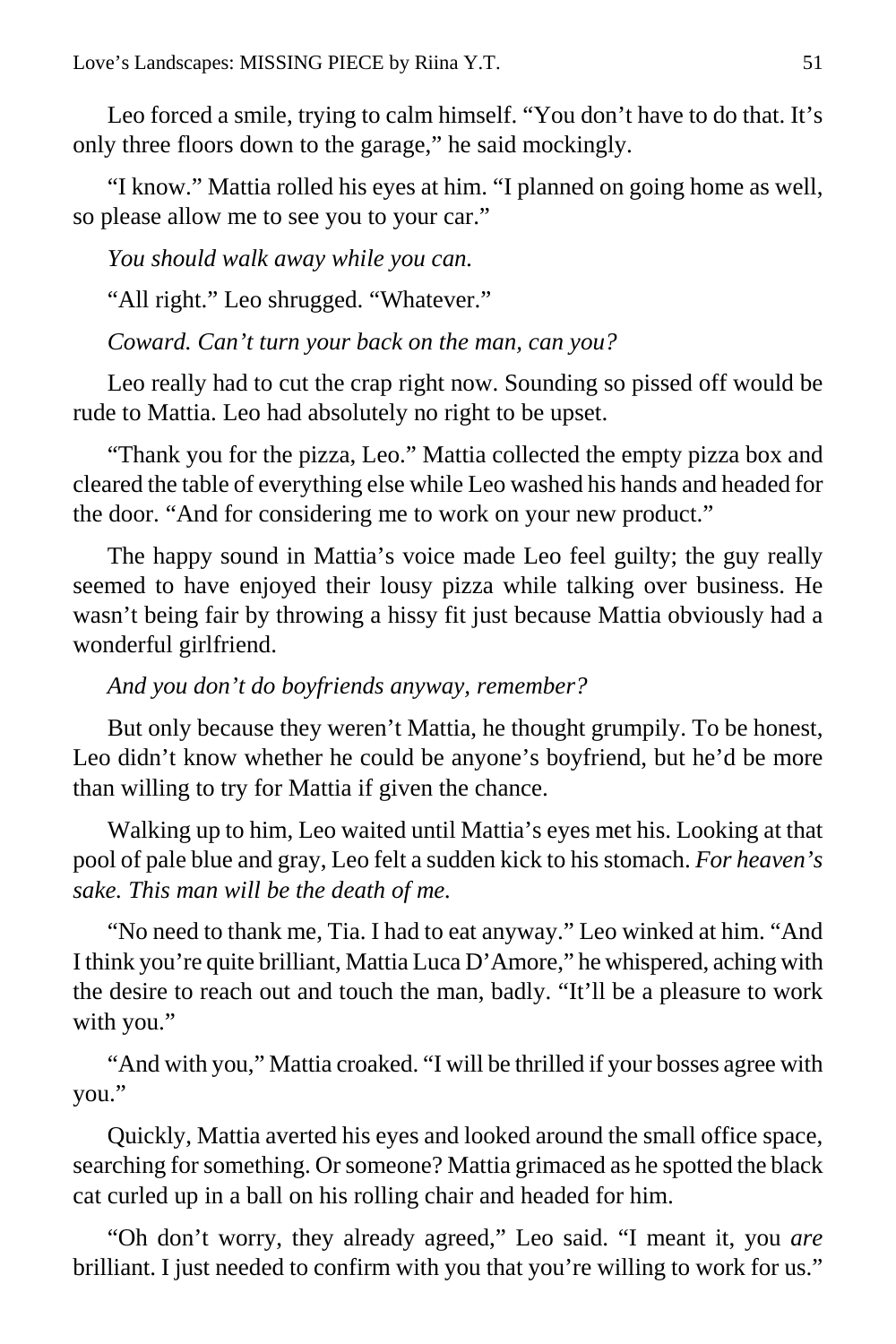For a long moment, time seemed to stand still, as Leo watched Mattia listen to him with one ear as he spoke sweet nothings to his cat while trying to gather the ball of fur in his arms. Prince resisted a bit and meowed his complaint of being disturbed in his napping.

Leo shook his head. Gods they were adorable together.

Then, Mattia summoned a black leash out of thin air and fastened it on Prince when he wasn't looking. Mattia gathered the cat in his arms and threw a quick look out of the window, even though he most likely couldn't make out anything from where he stood. It wouldn't be very helpful anyway, as it was already dark as night out there.

"You think it's still raining outside?" Mattia eventually asked, smiling triumphantly while petting the little cat in his arms.

"No, I don't think so." Leo looked at him questioningly. "Why?"

"Good." Mattia picked up a black silk scarf that matched his hair and the cat's fur. It was adorably funny in a way. Leo watched him wind it around his neck one-handed, Prince dangling and protesting off his other. "He's *not* very fond of the rain, as you can imagine," Mattia said with a chuckle.

Having slipped on his brown blazer, Leo now stood by the door all dressed up and ready to go. "What are you doing?" he barked at him incredulously. "Oh God, don't tell me you are taking your cat on a walk?"

"Of course not." Mattia laughed. "But I have to get him home *somehow*. I don't like to put him in a box, and I'd really hate for him to run away."

"Yeah, but being treated like a dog?" Leo gave him an amused smile. "It doesn't look like Prince is enjoying it much."

"He will be fine once we are outside." Mattia hugged his cat affectionately, which earned him a low growl from the small animal. It made Leo laugh as he walked up to them both. He couldn't express how much he enjoyed this scene, if he tried.

"You are not doing this every day, are you?" Leo asked curiously, as he patted Prince's head and scratched him behind the ears. The sudden urge to ruffle Mattia's slicked-back hair was hard to control, but he had to. Standing this close, the intriguing scent of Mattia's cologne tickled his nose.

"It's not a regular thing, I assure you." He shook his head and smiled a small smile. "I would be crazy to deal with this scenario on a daily basis. I just had to take him to the vet today to get his regular vaccinations."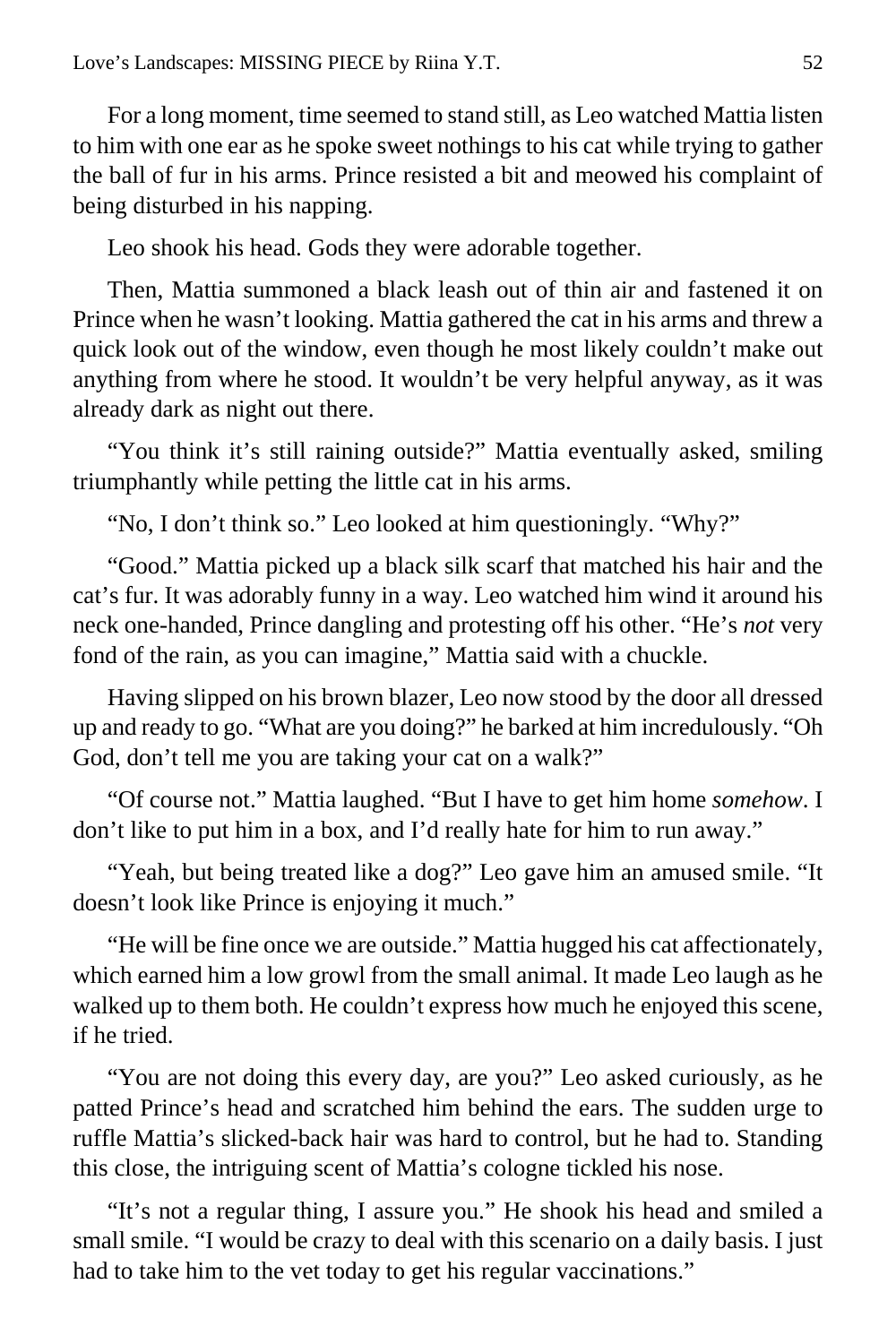"Good." Leo chuckled and beamed him a wide grin. "I thought I might have to worry about your wellbeing, Mr. D'Amore."

For a moment, Leo was transfixed by the beauty of the vision before him when Mattia laughed and said, "Thank God, I haven't gone that crazy yet."

He felt himself getting lost in those eyes again. They appeared to be darker just now, but still pale and mostly blue under the dim light. Mattia still wore a fond smile that showed his tiny dimples just slightly. They didn't often appear on his handsome face. Leo wondered briefly why.

"Hey, since it is Saturday tomorrow, I thought we could have lunch together." Leo sounded a bit too croaky to his own ears. Mattia smiled at him nonetheless, and he took it as reassurance. "You could show me your latest projects, and we catch up on everything else."

"Yeah, I'd like that." Mattia nodded and gestured for Leo to go ahead. "How about one o'clock at Devil Dawgs? You know how to get there?" He opened the door with his free hand and led the way.

"Absolutely. I love that place."

Devil Dawgs was located close to his office and home. They had kick-ass steak burgers, the craziest and most awesome hot dogs, and delicious fresh-cut fries. Real devil's food. He hadn't gone there often, but it was well known and recommended by his friends.

"Don't tell anyone." Mattia's gravelly voice rang off the walls in the empty hallway. The unexpected strength it carried made Leo stop dead in his tracks, causing Mattia to almost bump into him. Their shoulders brushed as they both turned toward each other; Leo grinned.

Mattia leaned in, whispering close to Leo's ear, "Sometimes, when I have that persistent night craving… that's the place I go."

Leo laughed wholeheartedly, the sound of his cheerful voice vibrating off the walls in the corridor.

"Don't worry. Your secret is safe with me."

A sudden warmth filled Leo's chest, realizing they were now officially friends again, even if they hadn't carved it into stone. They also had a lunch date and, perhaps, a regular place to hang out.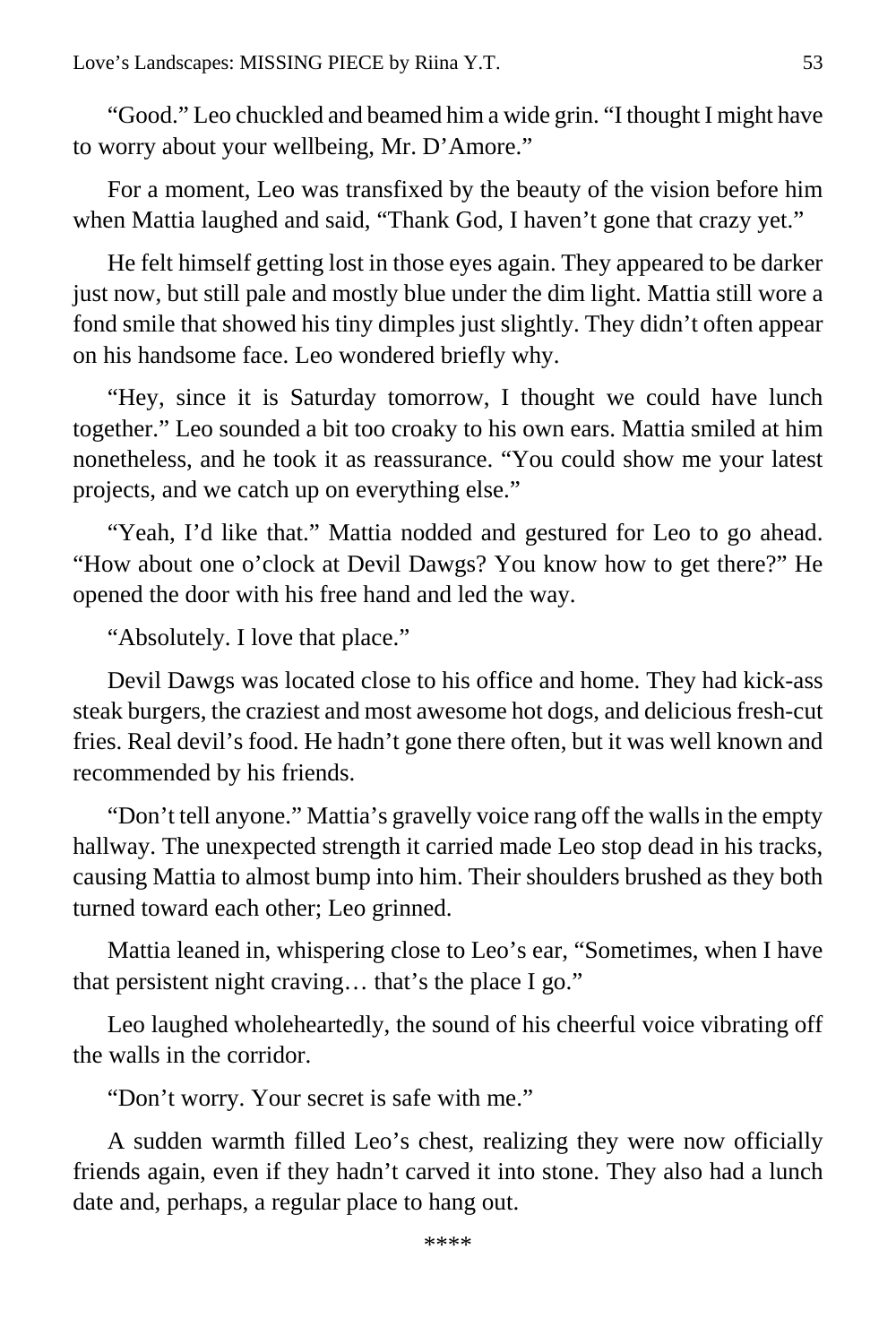# **Chapter Seven**

## *Day by Day*

"What are you listening to?" Mattia asked curiously when the sound from Leo's video chat window came to life. He could hear an odd piano tune playing faintly in the background, something a lot like Mozart or Bach.

On the other side of the computer screen, Leo shuffled about at his desk. "Huh?" He gave Mattia a puzzled look, before quickly gazing around as if he'd expected to find someone standing behind him in the dark of his living room.

"Oh that. It's nothing…" Leo trailed off when he caught his eye. "I'll turn it off. Just a sec," he added hurriedly and turned to get up. Mattia watched the computer screen, smiling to himself as he studied his friend fumbling with the stereo.

They were well into their second month of working with MetalWarez's cooking app. Their last meeting with Andrew Summers, the head of Product Management/New Product Categories, went astoundingly well. As Mattia had learned, Leo was in charge of all preliminary development for consumer goods, and boy, was he ever convincing in what he did! Mattia thought it fascinating to watch Leo work and talk with his colleagues.

He was smart and a born businessman. Leo also looked extremely good in his suits. Gone was the wild boy with the colorful hair and skateboard.

Sometimes, Mattia felt a funny sensation while thinking about the visible changes in Leo. For many years, that particular image of this cute rebel who used to play with him back then had remained in the back of his head. Just thinking about Leo had been encouraging enough for him to try new things like talking to people and being more open. Mattia had hoped that one day, maybe, he would find someone like Leo again, someone who made him feel alive and excited about life.

Richard was a good boyfriend, who made him feel safe and part of something important, but Mattia never could recreate what he'd had with Leo. Richard and Leo were simply too different in so many ways.

Years before he'd met Richard, thoughts of Leo had continued to inspire him for a long time, especially when he hadn't felt like being part of whatever social gathering his parents pushed him into. Leo had been some sort of hero,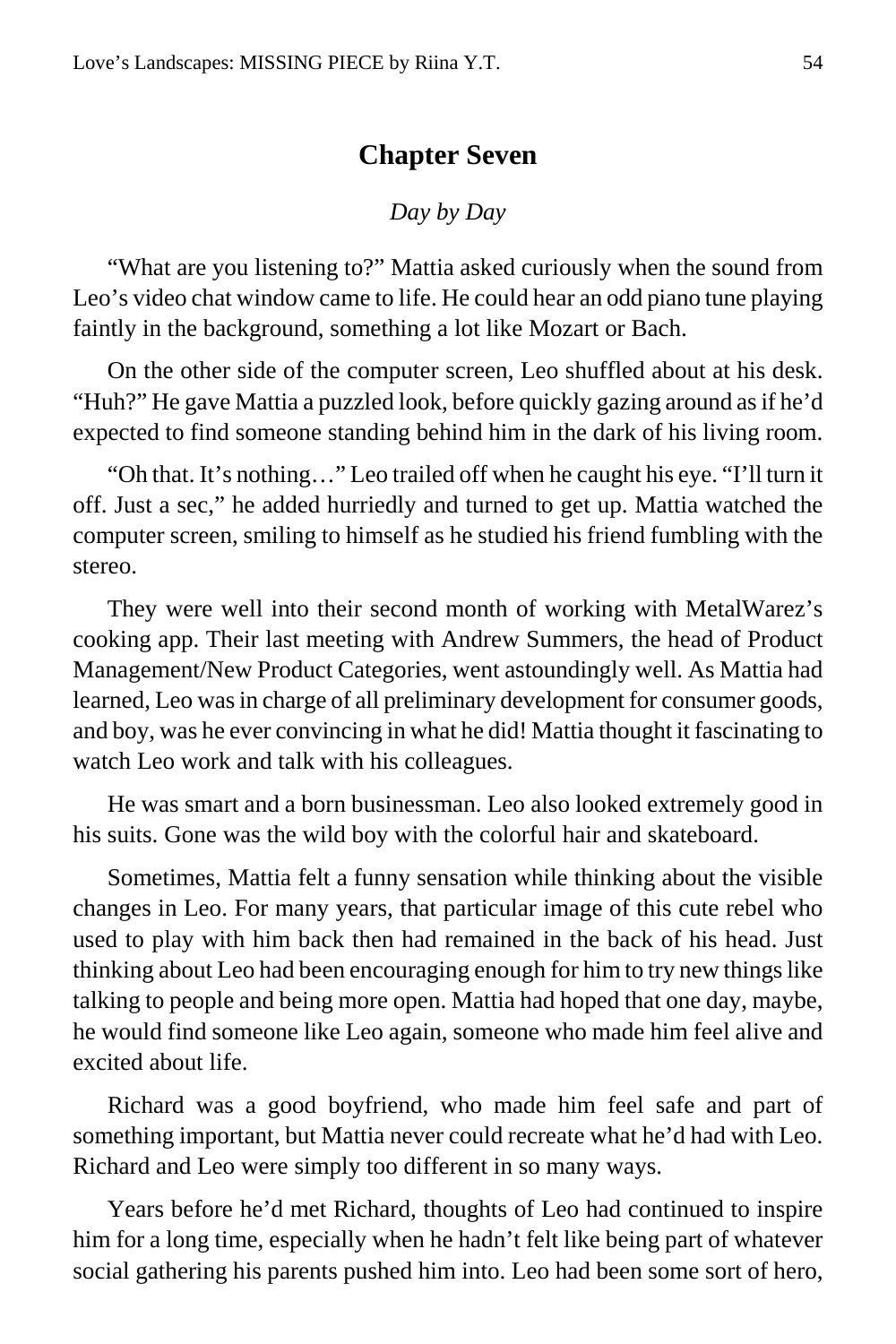someone Mattia had looked up to. Despite the fact that he was only a teenager himself, Mattia had always admired Leo's easiness and joy for life.

Leo was everything he was not.

The first thing Mattia noticed tonight was Leo's thick black-rimmed glasses. He hadn't seen him wear any kind of glasses before. It suited him, he decided. Leo had his hair pulled back into a tight ponytail, a few errant curls falling over the dark frames. Leo also wore what he'd call a rather fashionable, black Tshirt with rhinestones, the image of a music band, he guessed, in black-andwhite adorned its front.

Mattia liked that casual, homey look on Leo. He briefly wondered why those little things mattered, or why he even took note of details that shouldn't concern him even as a friend. *Or especially as only a friend.* Mattia didn't feel like pondering it much, instead, he couldn't help but tease his friend a little.

"That dorky hairstyle looks good on you."

"What? No. It's not dorky!" Leo complained with a playful grin on his lips. "It's… Well, it's *not* dorky."

Despite his efforts to keep a straight face, Leo ended up laughing, his eyes beaming and crinkling in the corners. Mattia couldn't help but return the smile. As always, it was just so easy to talk to him.

"Oh, wait until you hear this. I've got a fabulous story to tell!" Leo began and quickly fell into his rambling. Even through the small screen he could see the glittering smile on his friend's face.

"You just won't believe what happened today," Leo exclaimed with great enthusiasm.

He then told Mattia all about the quirky client that had been ringing him up on almost a regular basis for two weeks now, confiding in him on all of his canary's illnesses, his neighbor's overflowing mail box, and other strange but funny things. It was great to just listen to Leo talk. Just like when they were young, Mattia still liked the sound of his voice a lot. The sounds Leo made were indescribable—always warm and rich but not deep or gravelly like his own. Yet unmistakably manly, just in a light, sweet way that made him think of apples and honey.

To assure that their app development would be successful, MetalWarez basically sent Leo on weekly meetings with Mattia. They would usually spend the entire day at his office and break for lunch down at one of the many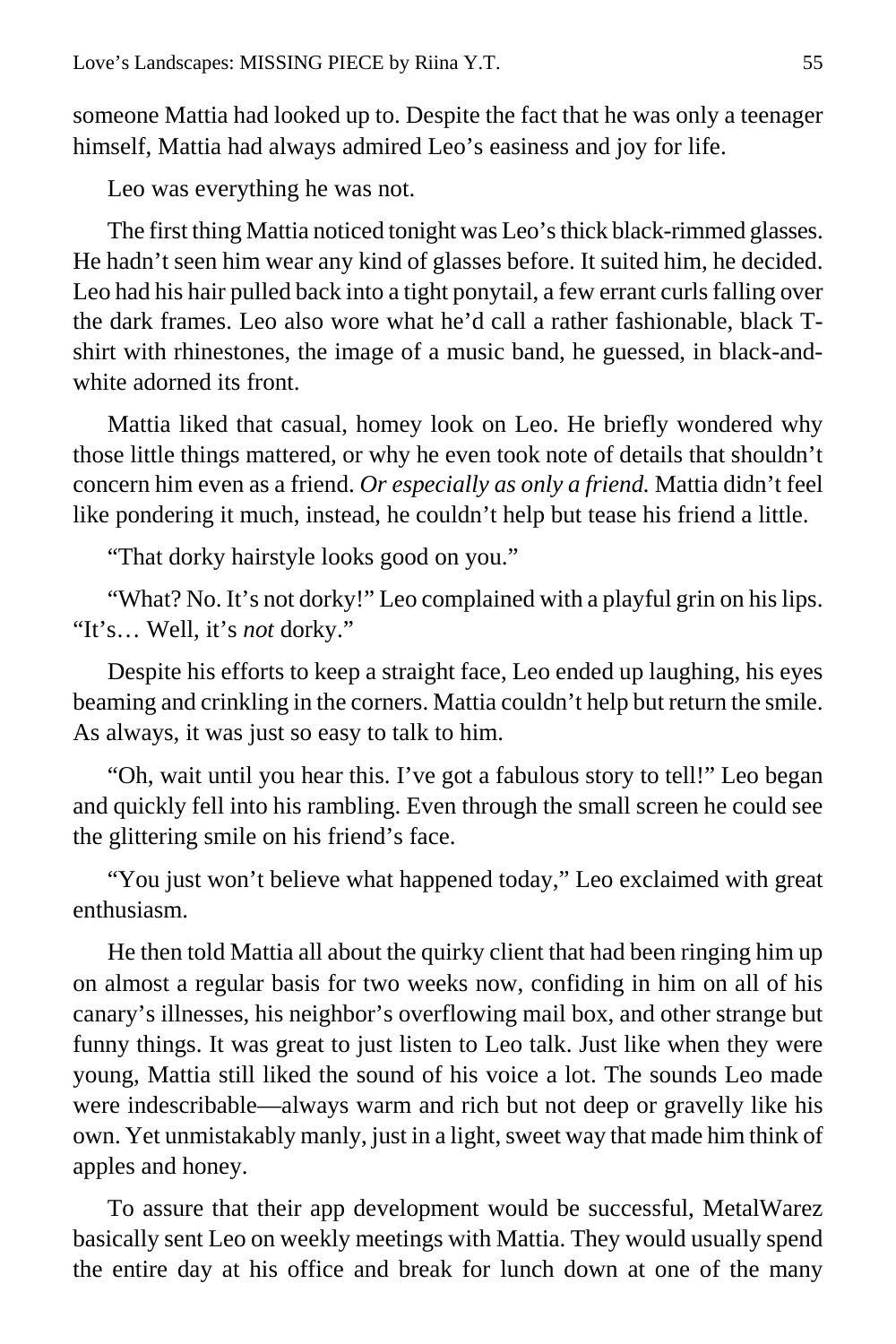restaurants in the area. So far, all their meetings proved to be quite productive and highly enjoyable as well. Mattia felt blessed. Being able to work with Leo in such close a relationship made even the times he had to have other people's input more pleasant. Working with strangers had never been one of his most anticipated tasks. Working with Leo, on the other hand, fast became the one thing he looked forward to the most.

More often than not, he needed Leo to verify their current status, and they had to discuss the application's evolvement on a regular basis to keep bugs at bay. It was always best to eliminate them as soon as possible and have only a few changes within each update. At least, that had worked best for him in the past. Basically, it was inevitable that they maintained close contact via regular phone calls and email. It had been Leo's idea that they also use Skype on days when they were at home, which turned out to be more often than he'd have thought. They always had a lot of business-related topics to discuss in detail, and it kept Mattia quite busy, taking up more time and effort than most of his previous projects. They both wanted to make sure the application would meet everyone's expectations; and a few late night Skype sessions with his friend definitely didn't hurt.

After Mattia listened to stories of Leo's wonderful day, and a lot of other topics as well, they ended up discussing the application's latest version in greater detail. Once again, time slipped away like sand between his fingers.

*He's just as restless and bubbly as back then,* Mattia mused. It was obvious that they were quite the opposite in so many ways. It made him wonder just how they could be friends. He feared that one day Leo and his cheerfulness would drive him crazy. Mattia was sure his opposite, guarded personality and inability to joke around the same way Leo could, would eventually drive him away, just like it drove away almost anyone else.

Anyone except Richard, he thought. Richard seemed to be the only person who loved him for who he was. His parents certainly never did. Mattia's heart still ached, just thinking about his last phone call with his father all those months ago.

### *Will it ever stop hurting?*

Thoughts of Richard brought him back to the here and now, as he remembered their plans for tonight. Mattia glanced at the right corner of his computer screen and realized they had just chatted away for almost two hours.

"Gonna have to sign out now, Leo." Mattia gave the camera a rueful smile. "Maybe we can catch up more this weekend. I'll have a new build by then as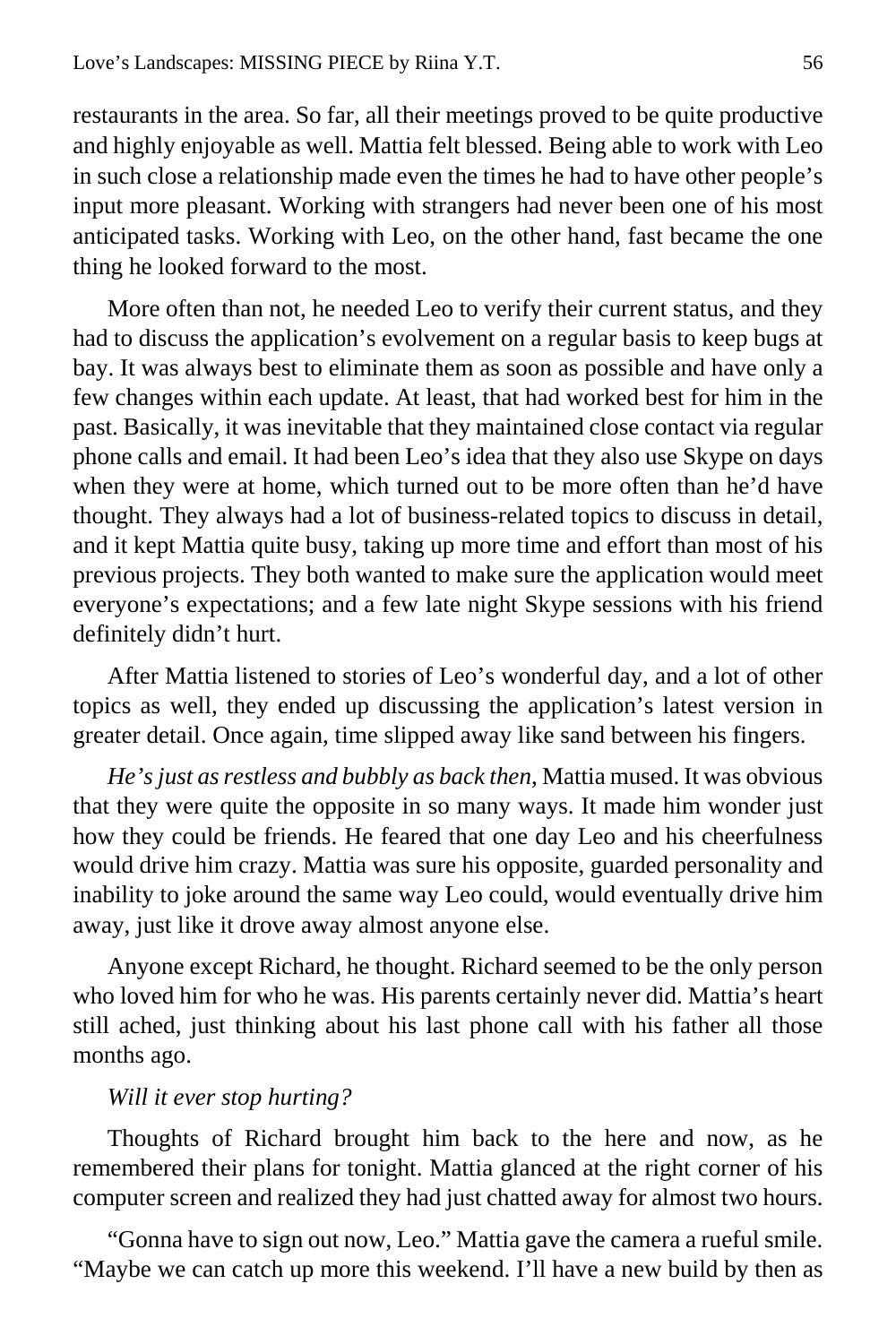well, and we could maybe do some more tests before our meeting with Mr. Summers next week."

Leo nodded. "Sure." A wide smile spread across his lips. "We've got to do some actual cooking with that thing, you know?"

"What do you think I've been doing all week?" Mattia laughed and shook his head. "We'll talk tomorrow then."

"Goodnight, Tia."

Warmth pooled in his chest, and he looked forward to their next chat, phone call, or lunch. He waved stupidly into the camera and watched the small window go black. Leo was the first to cut the connection. Mattia stared into his computer screen for a while, not moving, only thinking, pondering their unexpected close friendship.

When he heard the familiar sound of a key in the door, Mattia quickly closed down Skype and maximized a random icon on his task bar. A second later the calendar opened and filled the screen as Richard's voice echoed through the apartment.

"Honey, I'm back. Where are you?"

Mattia got up to greet his boyfriend. Richard moved fast, threw his arms around Mattia and squeezed him tight. A rough tug on his short hair and an almost equally rough kiss to his neck followed. Mattia loved being able to let go and sink into the other man's strong and tight embrace. It never failed to make him feel safe and loved in a way he hadn't experienced with anyone else. Then again, Richard had been the only person he'd been serious with, ever since he knew what he wanted.

"Mmh. I didn't expect you here so early." Mattia gasped when Richard bit his neck. The same lips then quickly closed over his own and kissed him firmly and most thoroughly. "Didn't your meeting go well?" he asked a little breathlessly, once he got the chance to gasp for air.

"Everything's fine, babe." Richard's baritone voice sent shivers down Mattia's spine, and Richard's arms engulfed him further. "It's Saturday, and you were still working, weren't you?" Richard firmly tugged him close, holding him against his body possessively.

"So?" Mattia breathed, wanting those lips on his again. "You had a meeting. Why can't I work too?" Talking never seemed to go over well with Richard; they were better at communicating without words, it seemed. Mattia grinned,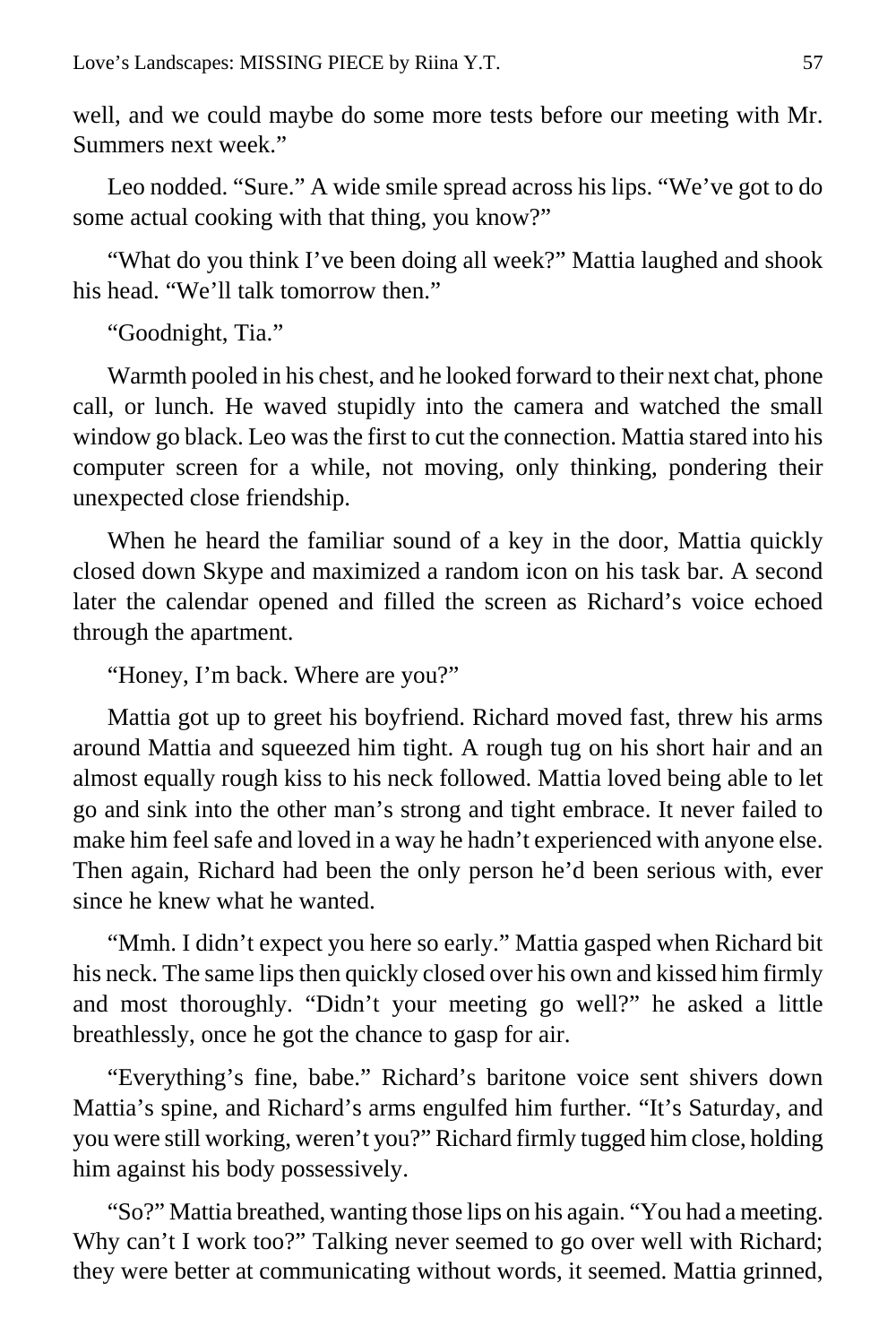squirming in his boyfriend's tight hold. He didn't feel like talking much right now anyway.

"Fine, whatever." Richard dismissed him with a shake of his head. With a tight grip on his waist, he maneuvered Mattia far away from his desk and toward the living room. "Let's move this to the bedroom, shall we?"

That was fine with Mattia; he couldn't wait to have Richard's exquisite body spread out on his satin sheets, his muscled torso all to himself, preferably hovering close over Mattia, or pressing Richard's hard body into the mattress instead.

Letting go of Mattia's arm, Richard then reached into his slacks. A moment later, he pulled out a plastic bag with what looked a lot like dried sardines in it. "Where is that little monster of yours?"

"Don't call him that," Mattia said in a chiding tone. He hated the way Richard treated Prince. Why couldn't they just get along? Leo seemed to get along just fine with his little friend.

"Whatever." Richard moved around the room until he found Prince lurking underneath a barstool by the small cocktail bar he'd built in a corner of his large living room. Mattia watched his boyfriend pour the sardines into a small glass bowl sitting on the bar table, which had been holding snacks just the other day. Richard beckoned for Prince to follow him. Mattia was surprised to see that once Richard had the black cat's attention, he drew Prince out of his hiding place with very little effort, and quickly got him all the way into his bedroom.

"Richard! I told you not to lock him away all the time."

"Don't worry, honey, he'll be fine." Richard dropped his voice and walked up to him. "We'll be fast, and everyone will be happy. You'll see." Strong hands gathered him in a tight embrace, firm arms encircled his waist, and Mattia loved the way he was crushed against the other man's muscled chest.

"I thought you wanted the bedroom?" he said a little breathlessly. His head was spinning with anticipation, and his entire body would begin to tremble any second now. It just wasn't natural how crazy that man drove him.

"Changed my mind." Richard's deep eyes, as he glared down at him, were determined, but otherwise always hard to read. "You are so sexy sprawled out on that couch, or thrown over it while I fuck your ass," he rasped before leaning down to kiss him hard and skillfully.

"You left your fancy leather shoes in my bedroom yesterday, remember? You might wanna check on them for bite marks, *honey*."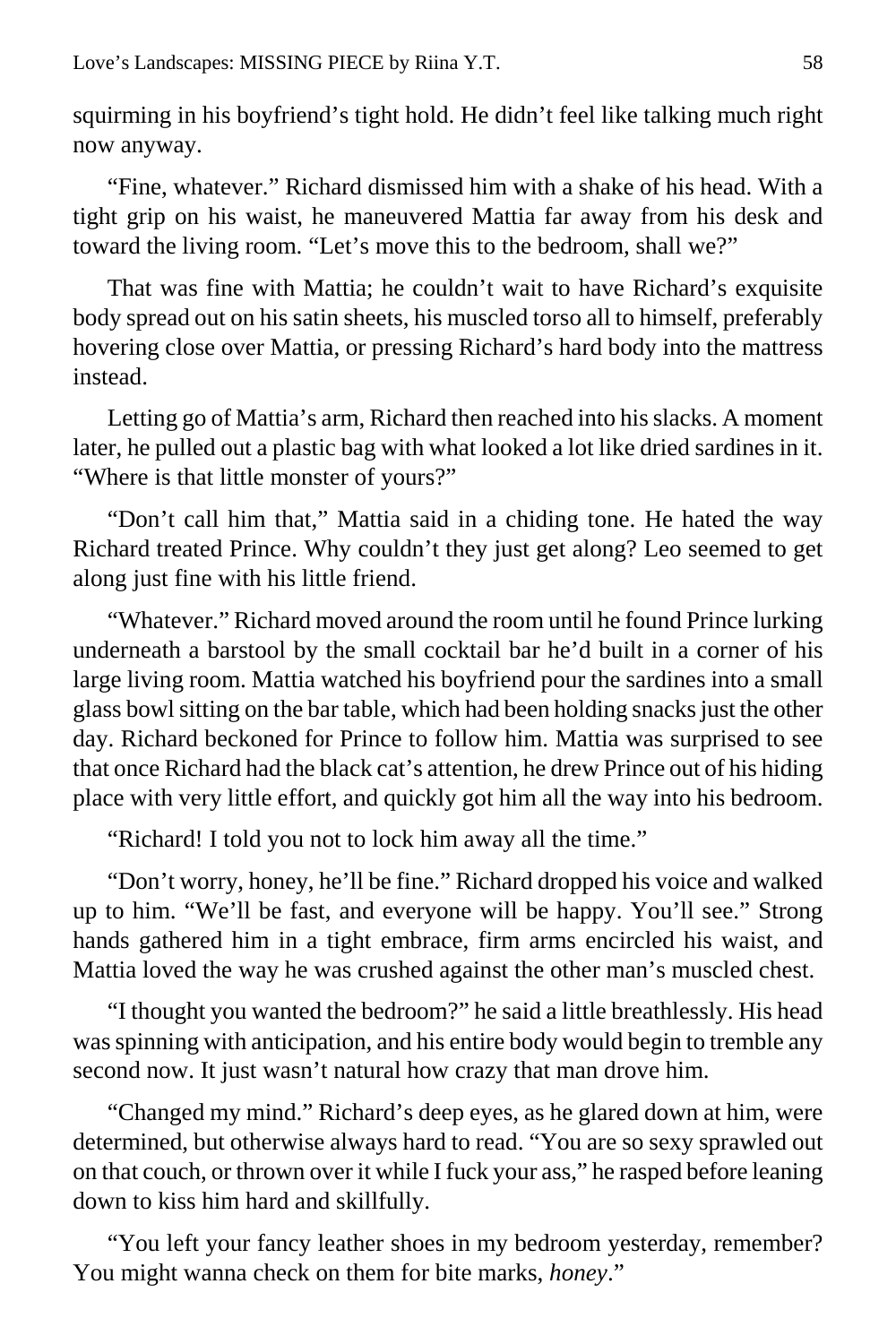Mattia chuckled at Richard's growl. They both knew he wouldn't stop ravaging him just to save his shoes from Mattia's devil cat, he'd just get a new pair if they were ruined.

\*\*\*\*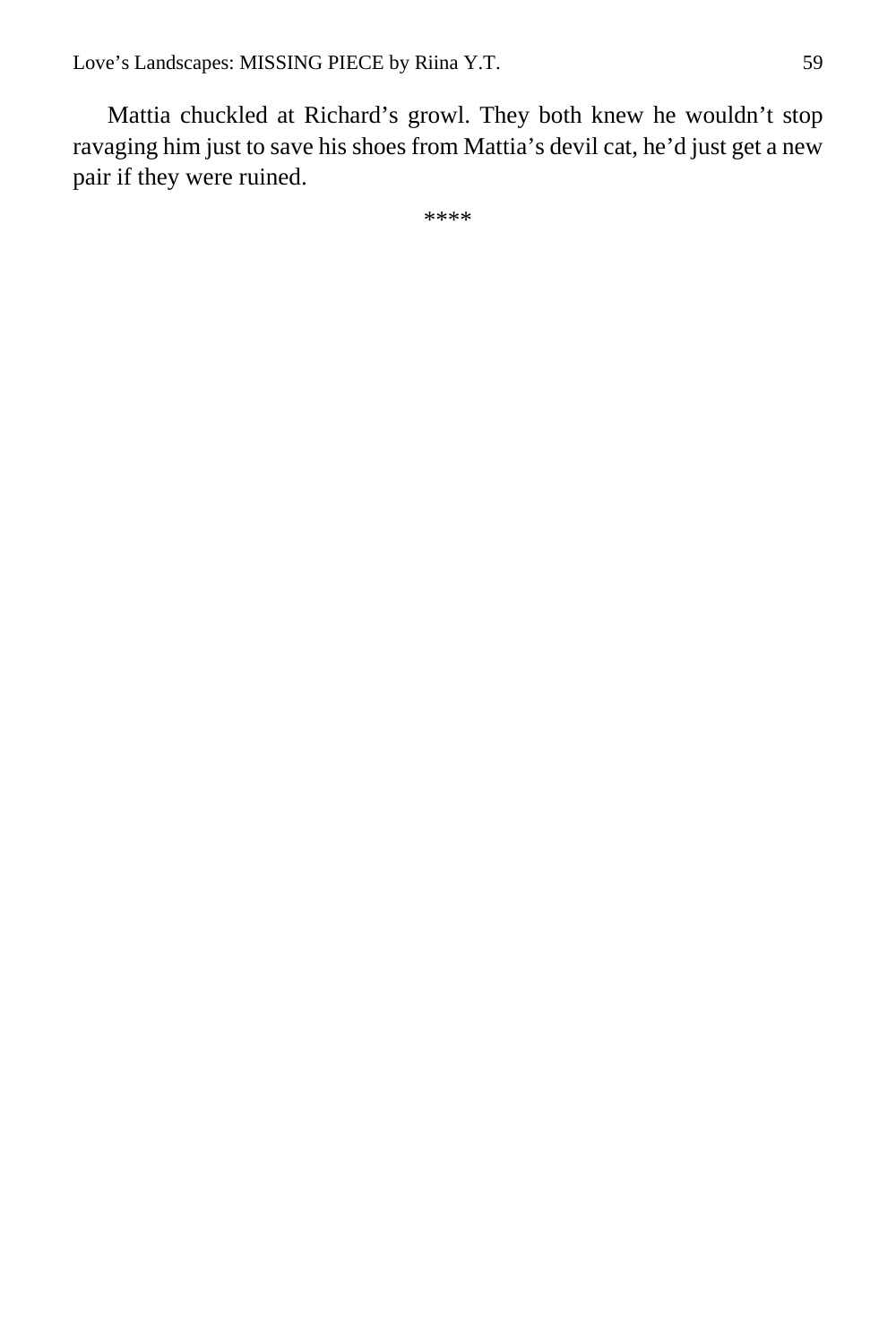# **Chapter Eight**

## *What If I Told You, It Won't Suffice?*

Soothing, warm steam rose and slowly filled the small shower stall, the ocean-fresh scent of his shower gel bathing his senses, evoking recent memories to the forefront of his mind. Leo closed his eyes, pressing them shut tightly as he enjoyed the *oh so hot* water raining down on him from the faucet, burning his skin until it would soon be too tender and almost numb. Showertime would always be his favorite time of the day.

*"We can go down that slope closer to the water, if you want. Maybe throw those birds some of your cookies," offered Mattia, smiling at him with a mellow expression. The sun was shining down on both of them with comfortable heat, and the gentle breeze felt refreshing and just plain good. It was a wonderful afternoon after a long day of work in the best company he could wish for.*

*"My cookies?" Leo gaped at his friend, clutching the half-empty bag of his favorite, dark chocolate treat. "They're not to be shared with anyone."*

*Mattia grinned, shaking his head as he reached out to touch Leo's shoulder, resting his hand just there. "You'll leave one for me, won't you?" he asked, the sound of his voice making Leo shiver as if caught by a sudden chill. Naturally, he let Mattia be his guide toward the sea, reveling in the comforting feeling of the warm sand under his bare feet.*

*"I don't know." Leo smiled to himself. "Maybe." Soft snickering filled his ears, soothing, calming warmth expanded within his chest, and Mattia's hand never let go of his.*

A small groan of pleasure escaped his lips as he relished the wonderful feeling of the tight muscles in his neck loosening up some more. His heart ached a little, the memories too bittersweet to fully enjoy. Leo's shoulders, neck, and arms were already super sensitive, stinging from the hot water that continued to wash down his body. *So good.* Eventually, he reached around and turned the silver handle behind him, moving it by instinct until the heat subsided, and the water turned cooler. Reduced in intensity, it now trickled down on him in a gentle flow like the lightest spring rain, still warm enough and feeling incredibly good on his tender skin.

Squeezing a big dollop of shampoo into his palm, Leo reached up to wash his hair. He gathered the wet, longish strands with his soaped hands, relaxing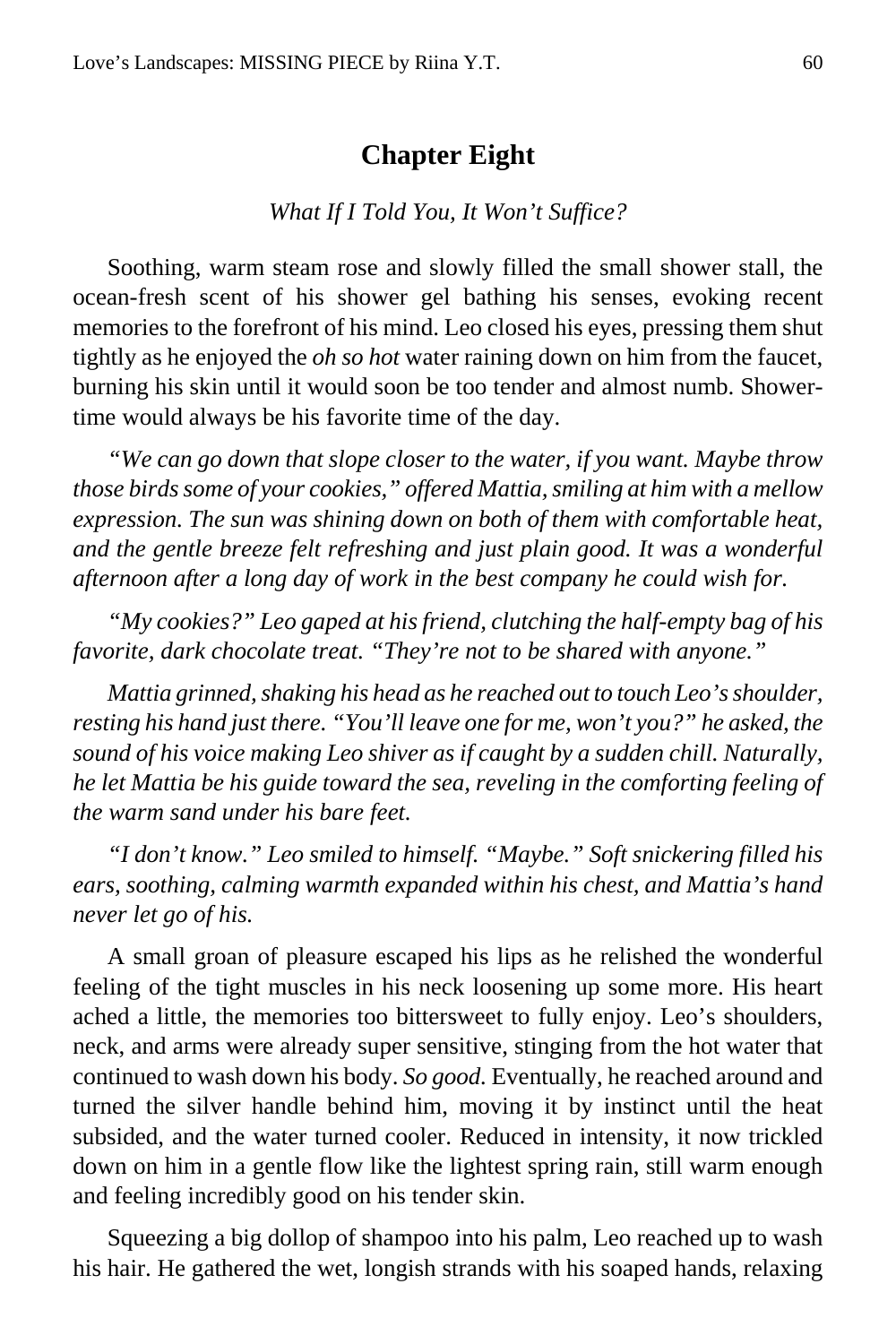further as he massaged his scalp, inhaling the comforting scent of summer and sunshine, honey, and flowers. Thoughts from one summer so long ago filled his mind, images of their adventures out in the woods, down by that secluded lake…

*"Come on, Leo. You can't keep a damn squirrel in your pocket!" exclaimed Mattia. "You're being ridiculous."*

*"Of course I can." Leo grinned, his hands covering the long brown trench coat he'd borrowed from his grandma, cradling the captured, tiny animal in his pocket. "Once I have it tamed, it'll love being my pet. You'll see, Tia. And you will be green with envy."*

*Mattia shook his gorgeous silky curls, his raven hair glinting in the late afternoon sun, and threw his hand in the air. "I wonder why I even bother wasting my time with you, Leo. Seriously, let the poor thing go!"*

*"I'll care for it. You'll see." Leo soothed his friend, "I'll be his mommy. Wouldn't that be nice?" He threw Mattia a confident smile. "I won't abandon it now. It'll be eaten by a cat in no time if I put it back there!"*

*"Maybe its real mother will show up…" Mattia shrugged, randomly picking up sticks on their way back home, leaving the river bank where they had found the small, neglected animal behind them. The sun was about to set soon, and Leo needed to find a ride into town.*

*"Its mother hasn't come back all day, and it's hurting. I'll take it to the vet, have them look at it, okay?" Holding the coat close to his chest, Leo picked up his pace and hurried along the dirt road. Mr. Jackson could give him a lift, he thought. He was another neighbor and a friend of his grandma's. She hadn't been doing so well and needed someone who could drive her to the doctor more often lately.*

*Once Mattia caught up with him, they walked side by side through the bushes along the muddy road. "Sure," he muttered.* 

*Leo cast his friend a quick glance, bumped his shoulder with Mattia's, and grinned. "Cheer up, man. We'll get the kid fixed and care for it, okay? Then we'll see who else needs saving."*

*"You are insane." Mattia shook his head, Leo watching his long black hair fall into his eyes as he did so. His friend turned to look at him, just a quick glance before he returned his gaze ahead of them. "But I like that, Leo, let's save the world. Together."*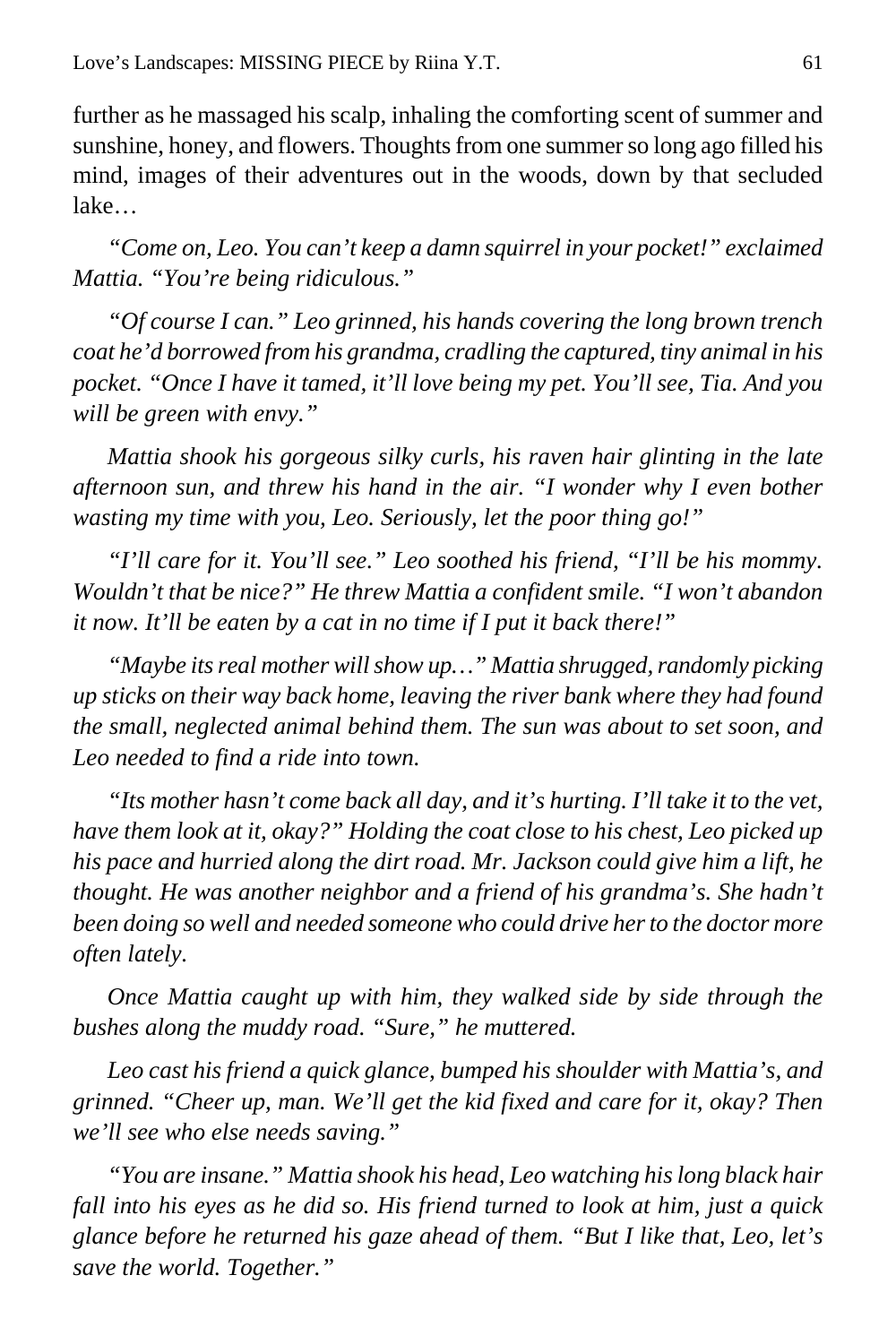*Leo smiled to himself, feeling happier than he could remember at that point. The way Mattia's cheeks reddened when their eyes met and his lips formed a genuine smile just then felt strangely good. He didn't want to return home to his boring city after the summer was over.*

In his memory, Mattia laughed, the sound warm and tranquilizing as it echoed through his mind.

Leo made quick work of getting himself dry, and dressed in something comfortable. Throwing on his favorite white sweatshirt and gray khakis, before grabbing the book he'd been reading last night off his bed, he headed for the living room. Plopping down on his sofa, he planned on spending a lazy, workfree Saturday.

A sunbeam angled through the slowly darkening living room, and Leo watched the tiny particles of dust float through the air, wondering when he'd last eaten anything other than the small apple he'd snatched off the counter a long time ago. Besides coffee, he hadn't consumed anything satisfying. Again. Leo rose to his feet, closing the fantasy novel he'd been *trying* to read for the last couple of hours. He'd been stuck in the middle of a chapter for God knows how long.

Just as Leo made his way into his small kitchen in search of something edible, thoughts of Mattia and that pretty blonde from the other day made him lose his appetite. Leo dropped the pack of cheese and closed the fridge behind him. Maybe he'd just make some more coffee, instead. Losing his appetite so quickly didn't help; he knew his eating habits were bad and a far cry from healthy. Thankfully, nobody was around to scold him like his mother always did.

His thoughts didn't stay on his eating habits very long, instead bouncing straight back to Mattia. It had been foolish to think a handsome man like Mattia wouldn't be taken and dating a beautiful woman, of course. The truth hurt, but Mattia would be well-suited with a stunning, *female* partner. He deserved to have a wonderful life, a real family, wife and kids and Prince, of course.

Mattia would never be able to look at Leo the same way.

*I couldn't give him all those things he deserves.*

The familiar sound of an incoming text message drew Leo's attention to his messenger bag. With a few steps, he closed the distance between the dining table and kitchen. All attempts at eating or making more coffee long forgotten,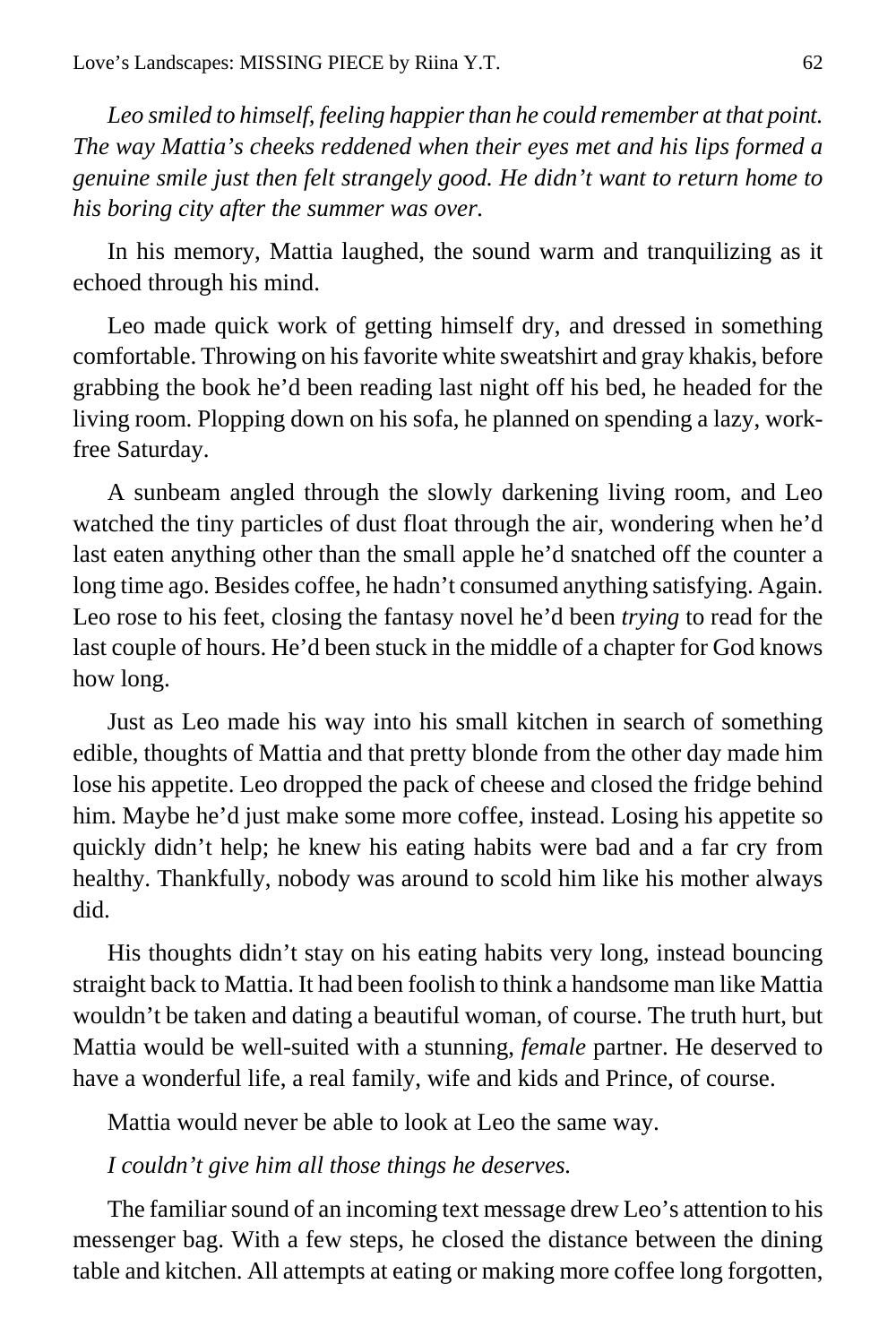he withdrew his smartphone from his bag's front pocket and clicked through the touch screen until he saw the message that read:

*L@DD? You game?*

After their first lunch together at Devil Dawgs, it had fast become some sort of custom for the two of them to ask each other out to lunch.

A sudden thrill of excitement rushed through him, and despite knowing very well that he shouldn't be keen on having lunch with Mattia again, nevertheless, he was literally psyched. The knowledge that Mattia was probably in a serious relationship might be jumping off the walls of his brain, but his heart didn't understand; it wouldn't just stop beating for someone simply because it wasn't right.

Feelings didn't *do* logical, did they?

Despite feeling like a lovesick teenager, Leo wouldn't pass on a chance to hang out with the man. Not for anything in the world. With a smile he couldn't suppress, Leo swiftly typed his reply.

*Sure! On my way ;)*

Within a second another text message came flying in, reading nothing but a smiley.

*:)*

He shook his head, a sudden bittersweet taste spreading on his tongue. Mattia wasn't making it easy for him. If he only knew how much his unexpected, adorable friendliness hurt. Nothing in this world could convince Leo to do anything about it, though. He'd be okay, eventually.

Leo considered the weather for a moment before taking the short distance between the dining table and bedroom in strides. Eagerly, he pulled out a blackand-white striped T-shirt from under a pile of freshly washed clothes and grabbed his dark-blue leather jacket from the closet, just in case. It appeared to be sunny outside, but the weather had been rather unpredictable lately. A jacket definitely wouldn't hurt. Remembering Mattia's words of appreciation toward the jacket Leo was so fond of had absolutely nothing to do with it.

Less than thirty minutes later, he met Mattia at Devil Dawgs. When he arrived, Mattia waved him over to one of the long wooden benches in front of the small brick building. You couldn't call it a restaurant, because really, they had only a tiny standing space inside and a row of worn benches and tables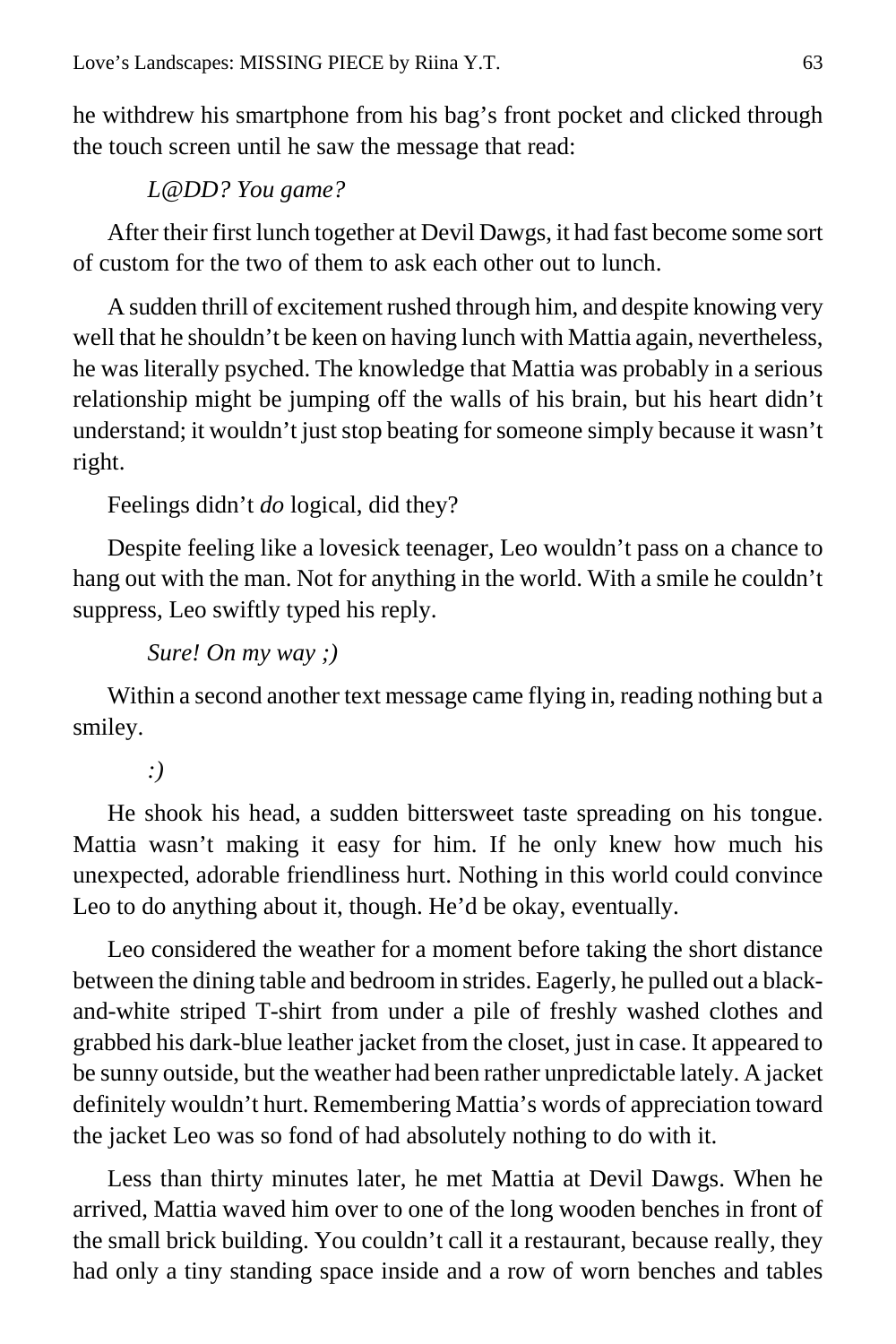with weathered red-and-white sun umbrellas out front. It wasn't shabby by any means, but definitely of the fast-food variety, where people met after work for a beer and nachos or grabbed a quick lunch before a stroll through the city.

"Glad you could make it!" Mattia said with an honest smile that melted Leo's insides. He rose and made space on the brown bench, Leo squeezing in beside him without a second thought. Only when his knee bumped against Mattia's, and their shoulders brushed, did he realize it would have been smarter to sit across from his friend instead.

"Sure," Leo replied nonchalantly, a smile tugging at the corner of his lips. There was no way he could keep a serious face in the other man's company. As always, Mattia looked casually stunning, with his dark hair neatly styled, perhaps with gel, and his white, tooth-flashing smile. His clothes were definitely more laid-back than what Mattia usually wore, yet they still appeared stylish. White button-down shirt and dark jeans never failed to impress.

Leo startled when Mattia touched his arm, and brushed along his fingers to draw his attention downward, moving to slide a filled glass toward Leo. Looking from Mattia to the table and back, he grinned. *Ginger ale.*

"I ordered it less than five minutes ago," Mattia said, patting his arm. "Should be freezing cold without being watery yet." He winked.

"Thanks."

Even though Mattia's hand wasn't resting on his arm, and the heat of his brief touch was long gone, Leo felt like he had been *burned.* On the inside and out. He tried to take off his jacket with grace, but in the confined space he ended up bumping arms and elbows with Mattia, who tried avoiding getting punched too close to his face.

"Food's here!" Mattia exclaimed excitedly, still chuckling in amusement at Leo's embarrassing attempt to undress. "I hope you're hungry, Leo."

Leo grunted unhappily, but Mattia ignored him. The guy always made him eat *tons* of food!

The smiling waitress, a twenty-something brunette with black-rimmed glasses, put down plates filled with burgers, hot dogs, nachos and fries. Leo was in awe; Mattia even ordered food just in time! *But who*'*s going to eat all of this?*

"How many people are we expecting?" Leo asked mockingly, nudging Mattia in the ribs.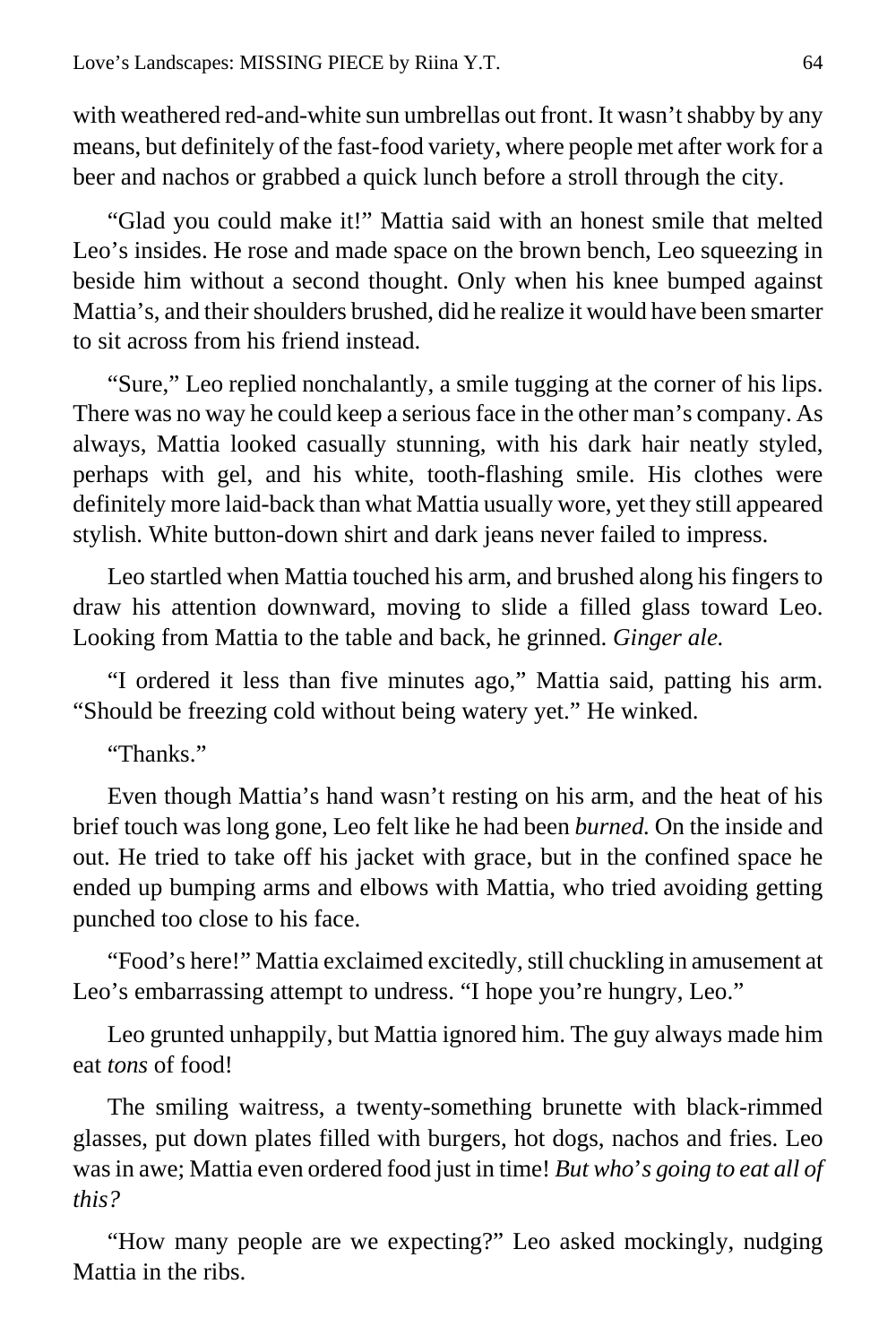"Just you and me."

The way Mattia said it, his voice all dark and smooth, caused Leo's heart to ache. *I wish it was just you and me, always.*

For a moment, Leo watched his friend rearrange plates, first piling Leo's with a saucy burger and a few scoops of fries, before picking up two hot dogs and nachos for himself.

"Eat up," Mattia said with a wave of his hand.

"Thanks." Leo smiled appreciatively. "I'll try."

"We'll get dessert too." Mattia winked.

Leo laughed. Of course Mattia would get dessert.

"Not sure I'll have any room left!"

"You're not getting out of dessert, Leo." Mattia nudged him playfully. "I know you like their cookies-and-cream milkshake."

Leo groaned inwardly. There was no way he'd be fitting a milkshake into his stomach after all of this.

Mattia being straight was probably the only thing that made their close proximity bearable. Knowing he could never return his interest kept Leo from letting his feelings get too out of hand. Or at least he tried his damn best keeping them at bay. Leo told himself he could eventually live with the unanswered longing, the constant ache in his chest, if it meant they got to be friends.

Seeing that Mattia appeared relaxed when they were together, and almost chatty from time to time, made their friendship all the more enjoyable and important. He felt like Mattia really did need him, even if it was just as a friend.

Half-way through their feast, Mattia brought up the one thing he could rant about non-stop. Bluetooth.

"Did you have any time to test-run the latest update yet? I emailed you the current build yesterday before I left the office. Version 4.0.1 seems quite stable, and all recent bugs should be eliminated. I even fixed the Bluetooth issue. I swear to God, one day…" he trailed off long enough to munch on a handful of fries.

"Bluetooth sucks, doesn't it?"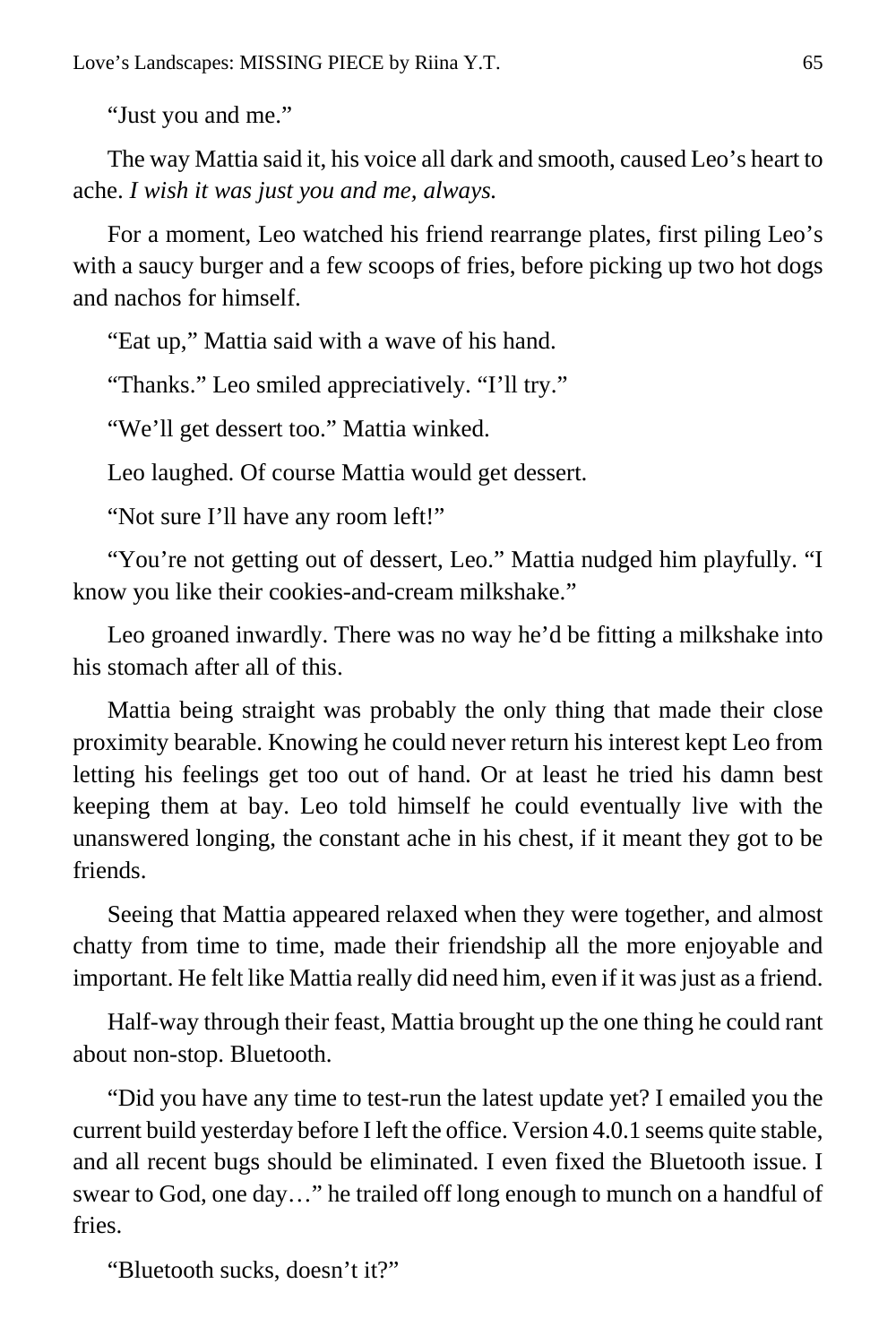Leo couldn't hold in the chuckle, but he tried to smother it by taking a long gulp of his ginger ale. Of course, he had no idea what was so troublesome with implementing Bluetooth modules, but Mattia seemed to be vexed by the topic. Leo lost count of how many times he had been going on about it. It was amusing.

"That's one way to put it," Mattia said, with a shake of his head. "You would *not* believe just how many arguments it caused in the last two years alone. People fully believe any device that has a little Bluetooth sticker somewhere can *easily* be paired with whatever device that, supposedly, supports Bluetooth. It's just not that simple, *baby.*"

It was priceless how Mattia could lose himself in something like that. The way Mattia would rant about things such as Bluetooth and USB connectors, Wi-Fi troubleshooting, or his cat was unbelievably endearing; it was rather fascinating as well. The fact that Mattia knew all kinds of shit like that amazed him every single time. There had been many times recently when Mattia made Leo laugh and admire him for the things he knew. Just like right now.

Working together with Mattia on his company's cooking application was a true blessing. Leo found he could lose hours just talking with the man. Mattia was a quiet person, but once drawn into conversation, he had so many interesting thoughts that would always lead to endless discussions.

Sometimes it seemed as if the years apart had never been. Other times, it was like he was meeting an entirely new man compared to that shy and reserved boy Leo met that summer so long ago.

Mattia's friendship felt too good, and meant too damn much already, so Leo wouldn't willingly want to jeopardize, or even end it, just because his love would never be returned.

\*\*\*\*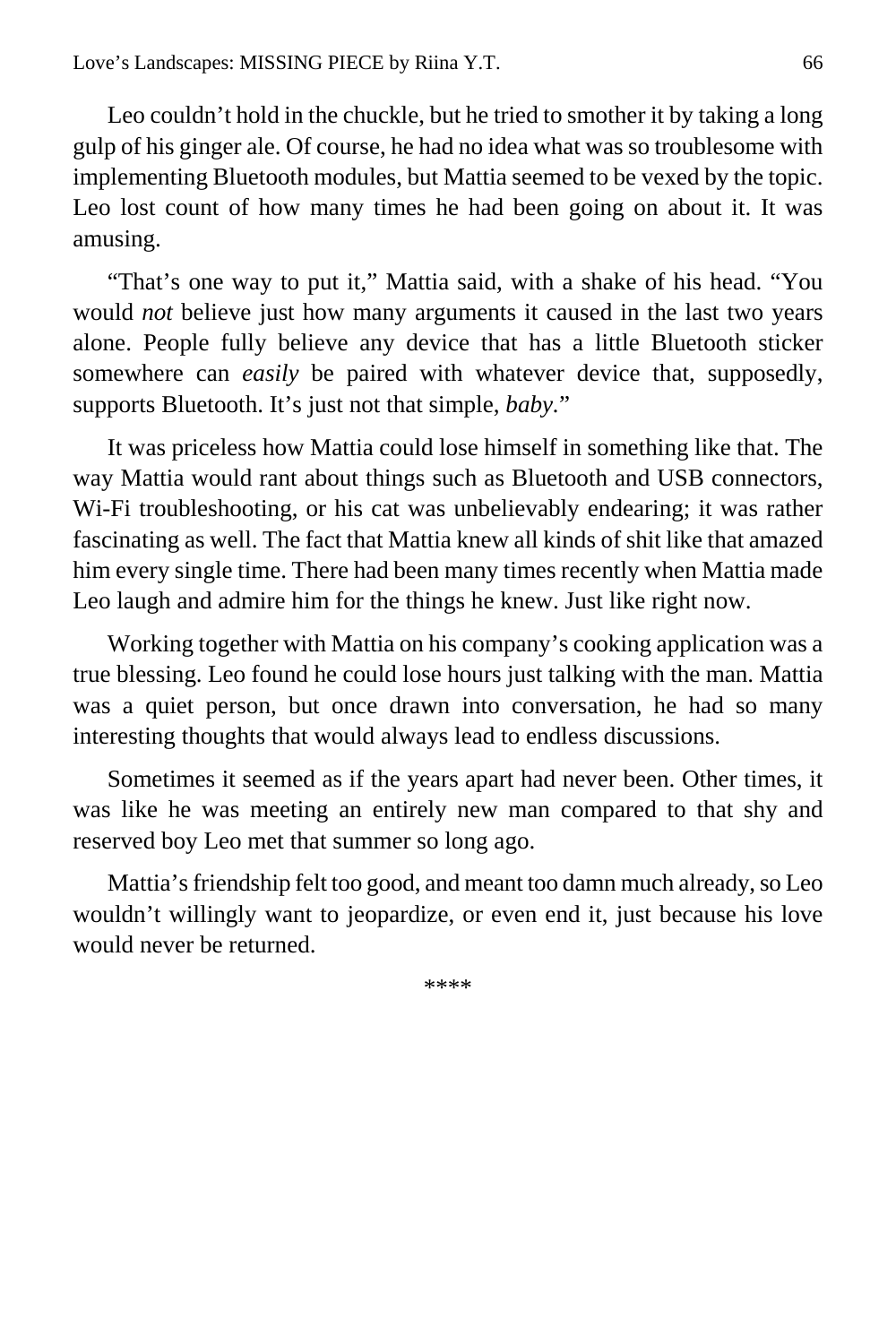## **Chapter Nine**

#### *Even the Bad Songs Don't Sound So Bad*

Leo invited him to go sailing on Lake Michigan. On his very *own* boat! Mattia had never been sailing before. He'd also never known anyone who owned a sailboat. Leo did. Apparently, it had been a graduation gift from his father, whom he never spoke of. Mattia understood that there could be a time when it just didn't feel good anymore to talk, or even think, about people you'd once thought loved you. It hurt, finding out they didn't feel that way anymore, or perhaps, never really had.

Sure, love was a mystery, but the thing Mattia never understood was how parents could simply stop loving their children. Leo had once mentioned his parents' divorce, and he'd made it clear that his father didn't mean anything to him, so that topic was off the table, and that was fine with Mattia. Not that he liked to think of Leo and either of his parents having an unhappy relationship, but the less they spoke about Leo's family, the less he would have to talk, or think, about his own. Something he avoided at all costs.

Once he arrived at Leo's apartment, his friend was already waiting outside for him.

"I made us a mixed CD!" Leo exclaimed enthusiastically, waving a small square plastic case in front of Mattia's face, so close he thought Leo might accidentally smack his nose with that thing.

"Great," Mattia said, less enthusiastically than he'd meant to, causing him to cringe inwardly. For a moment, he thought the CD had actually touched his chin, so he quickly took a big step back.

"It'll be fun to listen to while we're out on the water," Leo said with a melancholy smile, stepping to the side. "It's beautiful to watch the city skyline go by, but it can also get a little *lonely.*"

Leo emphasized the word lonely, and Mattia's stomach sank when their eyes met, the unexpected emotion in Leo's gaze startling him. The brief gloom he thought he saw in his usually bright brown eyes was gone as quickly as it appeared. Leo was back to his cheerful blabbering in no time and filled the ride across town with his endless chatter.

Mattia followed Leo as he walked onto the boat, the wood creaking a little under his feet. He was stunned when he first laid eyes on Leo's precious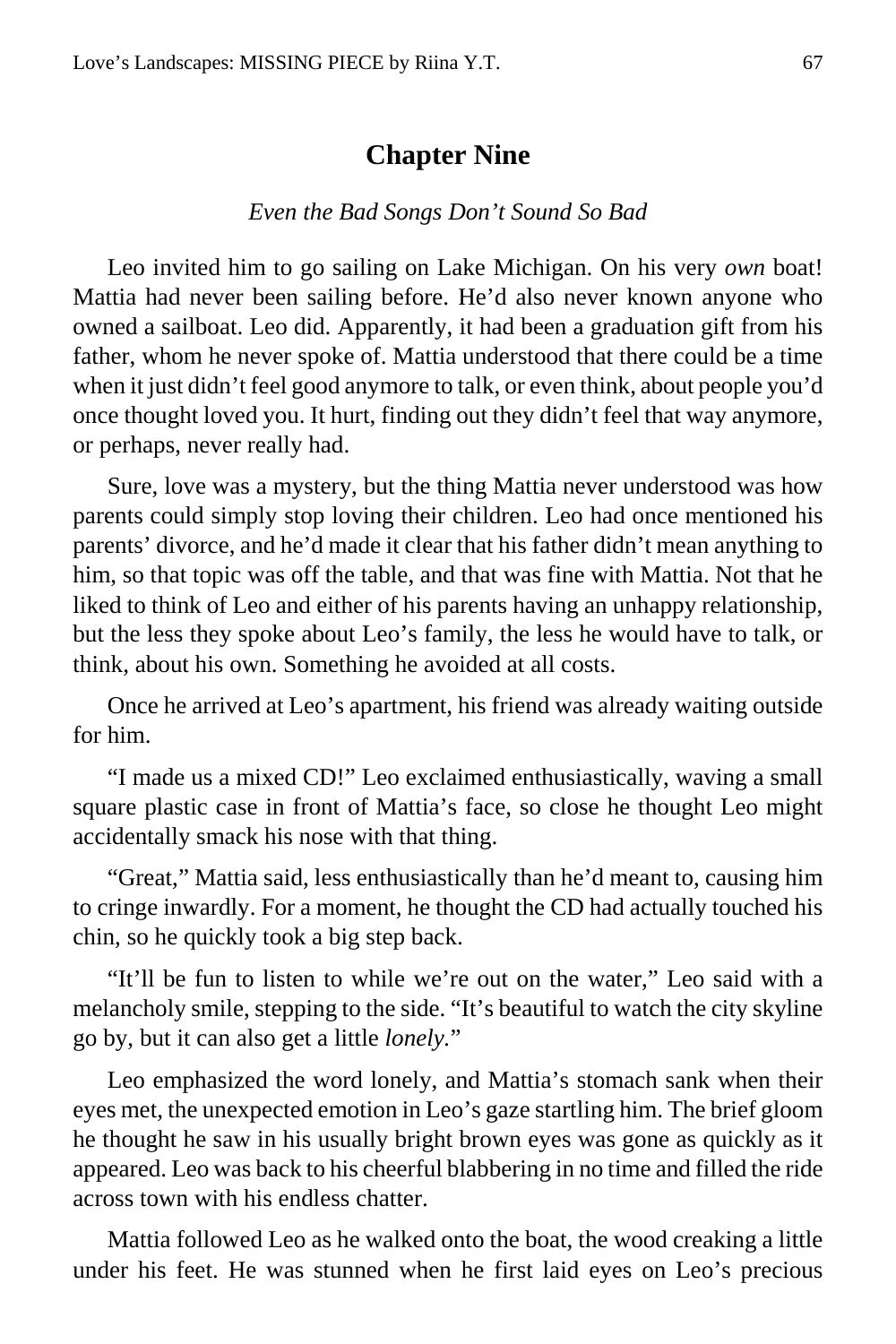sailboat; it was simply amazing. It was big and white, with deep brown wood flooring, a bright, navy blue sail, and just plain beautiful. He imagined early mornings on the water, coffee and a book in hand, maybe even doing work on his tablet. Mattia envied him a little. He had no idea how much it cost Leo to keep it safe in storage, but he guessed it would be worth the price. Maybe Leo's father even covered those costs. Hopefully. He might ask him sometime, but right then it hadn't seemed to be the right time to broach that subject again. Perhaps there would never be a right time, after all.

They'd passed a few people Leo seemed to be familiar with on the way from the parking lot down to the pier. There weren't many other boats anywhere nearby, Mattia noted, only a couple of much bigger boats to their left and a handful similar to Leo's in size to the other side.

"Did you name it?" Mattia asked once they were on deck. "Your boat, I mean." He hadn't seen a name on the side visible from the land.

Leo just laughed in response and finished doing whatever was needed for them to get ready. Mattia watched with rapt interest as Leo moved about back and forth, the brown wood creaking under his feet.

Didn't people name their boats? Mattia wasn't familiar with rituals and such, but he'd seen all kinds of ships and boats with a name.

"So, you didn't?" he asked, feeling a little embarrassed when Leo didn't appear as if he'd be giving him a proper reply.

Leo turned toward him and grinned mischievously.

"It's a secret," he smirked. "Maybe one day I'll let you in on it."

With a wink, Leo turned to set up the CD player but didn't start any of the mysterious music he'd brought along. After they put down their bags, Leo made quick work of getting them into motion, startling Mattia by suddenly bringing up his father. Mattia listened carefully, eager to learn more about his friend.

"I thought by accepting his gracious gift I'd make him angry," Leo exclaimed, a hint of bitterness in his voice. "I mean, look at it!" he almost shouted, eyes wide and sparkling with admiration. "It's *beautiful!* It must have cost him a fortune."

Leo sighed, leaning back against the railing. "Some part of me, the little monster part I guess, took over my rational thinking and really wanted him to pay—something, anything, really."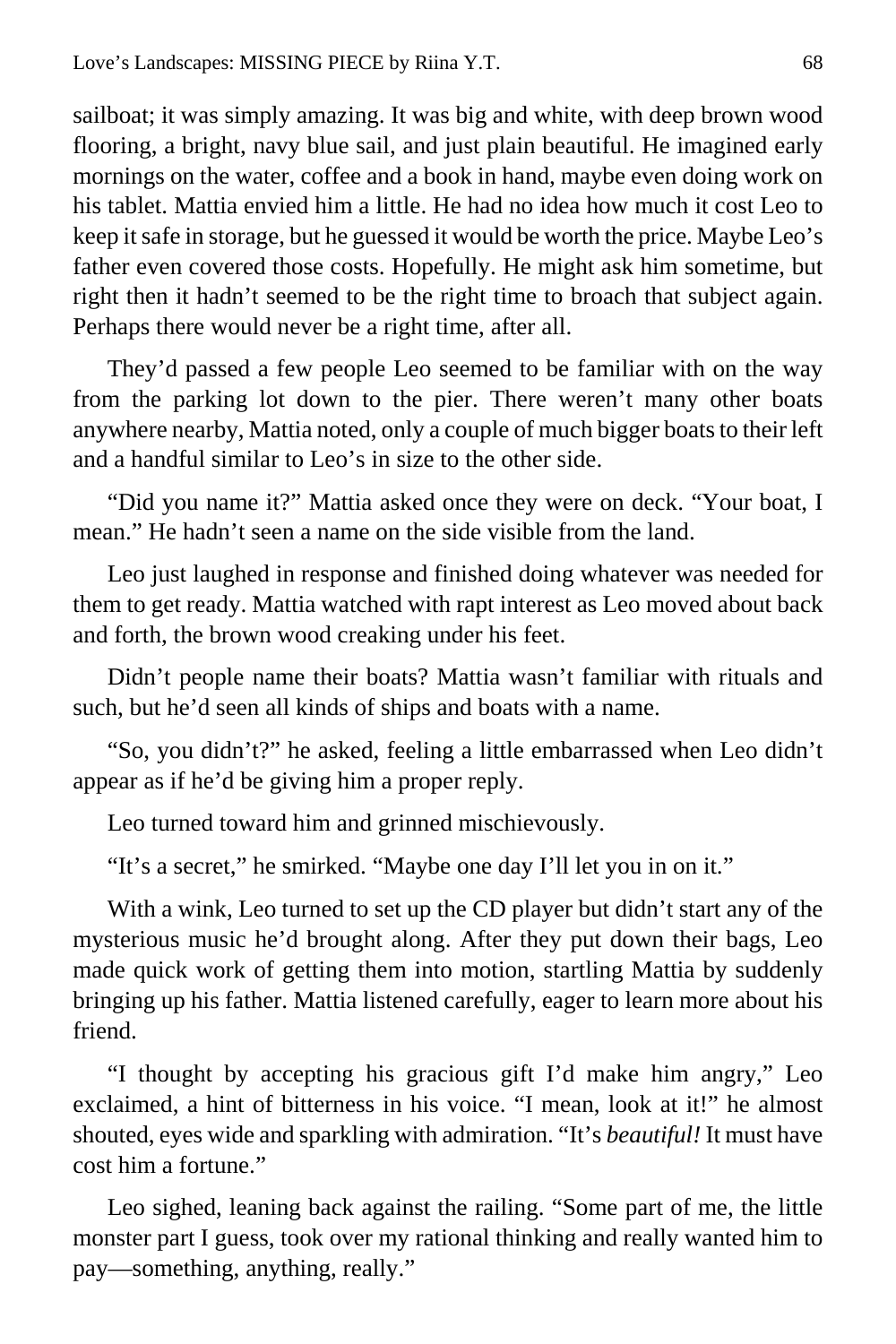"I can see that." Mattia nodded. "I'd probably feel the same."

"Later, I found out he seriously thought he could buy my love with a boat, after years of neglecting his only son." Leo laughed humorlessly. "Well, he'd thought wrong." He let out a low grunt. "Getting me a boat doesn't make him suddenly Dad of the Year. I'm still puzzled how he knew I like sailboats, but well, it would've been a waste not to keep it."

"So you just kept it?" Mattia asked with a grin, maybe with a little understanding of what it was like for Leo to grow up with a father who didn't show his love, as he had experienced that feeling firsthand last year. But then, all through his childhood and teenage years, Mattia's parents had always been there for him. He guessed Leo hadn't had that privilege. So maybe he didn't understand after all.

"I did." Leo grinned. "Anyway, it was the least he could have done, you know, contributing a little to my happiness with a new toy." Leo waved his hand around from one side of the boat to the other and back. "And I do *love* my toy."

Despite his grin, Leo didn't sound all that cheerful; rather, he sounded saddened by the memory of his father. Mattia briefly wondered whether Leo thought about his lost father as often as Mattia thought about his. Feeling little confidence in comforting his friend, Mattia gazed around quickly as if to find something to distract them. His palms were suddenly sweaty, and he had no clue what to say or do!

"Wait until you see the skyline at night. It's magnificent!" Leo eventually continued, sounding a little more cheerful again, while messing with the buttons of the small battery-powered CD player that sat on the wooden planks between them. "I have the perfect song for when the sun is going to set."

A thought occurred to Mattia—he'd brought something that was guaranteed to cheer Leo up, even just a little. Mattia opened his backpack, which he'd bought specifically for their outing because he hadn't owned a backpack since college, and pulled out a plastic bag filled with tiny brown cookies.

"Here, have some," Mattia offered with a smile, handing them to Leo just as the first song began to fill the quiet evening air.

"How did you know that's what I needed?" Leo asked with a chuckle. When his eyes met Leo's, that adorable grin grew even wider.

Mattia laughed. "You looked like you could use some sugar."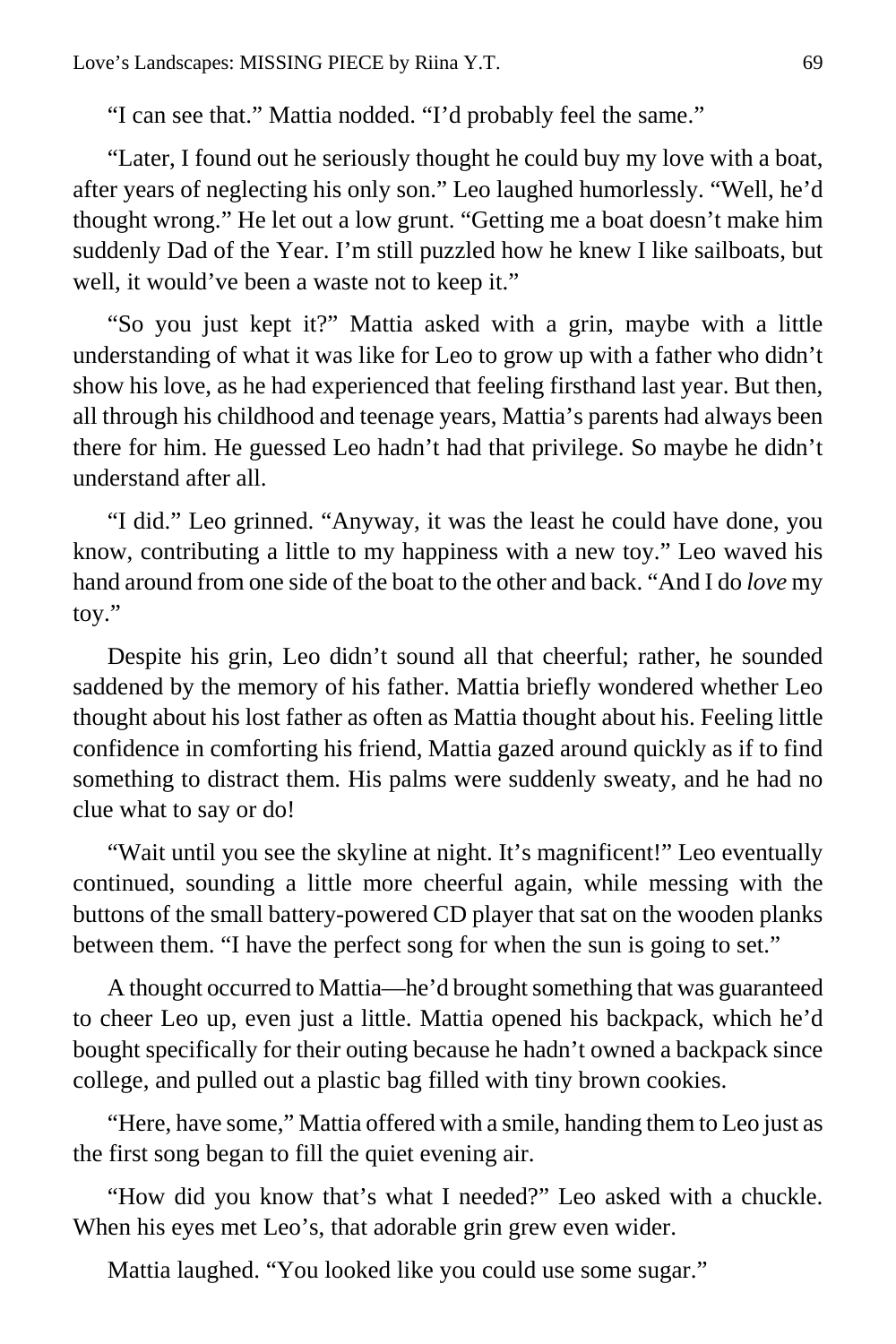Sugar. The magic ingredient. In fact, Leo always welcomed anything sweet, especially cookies. Mattia had noticed quickly that he wasn't a big eater, but he knew Leo loved chocolate chip cookies more than anything. He was absolutely not exaggerating! Mattia made sure to always have them close by when he could.

"Thanks!" Leo exclaimed and took the bag of chocolate chip cookies. "The perfect distraction. You know me well, mister!" Leo laughed, and it was infectious.

Mattia watched Leo dig in, his eyes sparkling, and a satisfied smile on his lips. He was glad he'd baked them last night when Richard had been hogging his TV, engrossed in some nonsense show Mattia had no interest in. Instead, he got out his grandma's recipe and turned on the oven. It wasn't his best talent, but one he enjoyed doing every now and then—and Leo enjoyed the results.

After a few of Leo's more lighthearted stories from the previous days, they fell into companionable silence. Except for the music in the background, and despite being close to the city, everything around them was quiet and seemed peaceful. The last rays of warm sunshine found their way through the white clouds, blue-green water surrounding them, and the occasional boat passing by. Mattia could even see a lighthouse in the distance—white with a red roof and just plain beautiful.

"Hey, can we get closer to that?" he asked, walking up to Leo and pointing toward the lighthouse.

"Sure!" Leo beamed an excited smile at him, causing Mattia to hold his breath in awe. The way his brown eyes sparkled and the wind made his curls fall into his eyes was simply breathtaking. Heat quickly rose to his face, and Mattia had to look away. He shouldn't be affected by his friend's good looks. There was absolutely no reason for his palms to get all sweaty and his heart to beat that fast—his admiration was definitely starting to go too far.

Taking a cautious step to the side, Mattia returned his attention to *scenery watching.* This had to take his mind off of things he didn't want to contemplate. Leo appeared to be content with letting Mattia fall back into silence, making sure they would be sailing in the right direction.

Most of the songs Leo had put together, he noticed, were rather unusual and some even just plain weird. Mattia wasn't even able to honestly tell what languages some of them were. A few songs were only instrumentals and were his favorites, so far. Once again, this showed that the guy was full of surprises.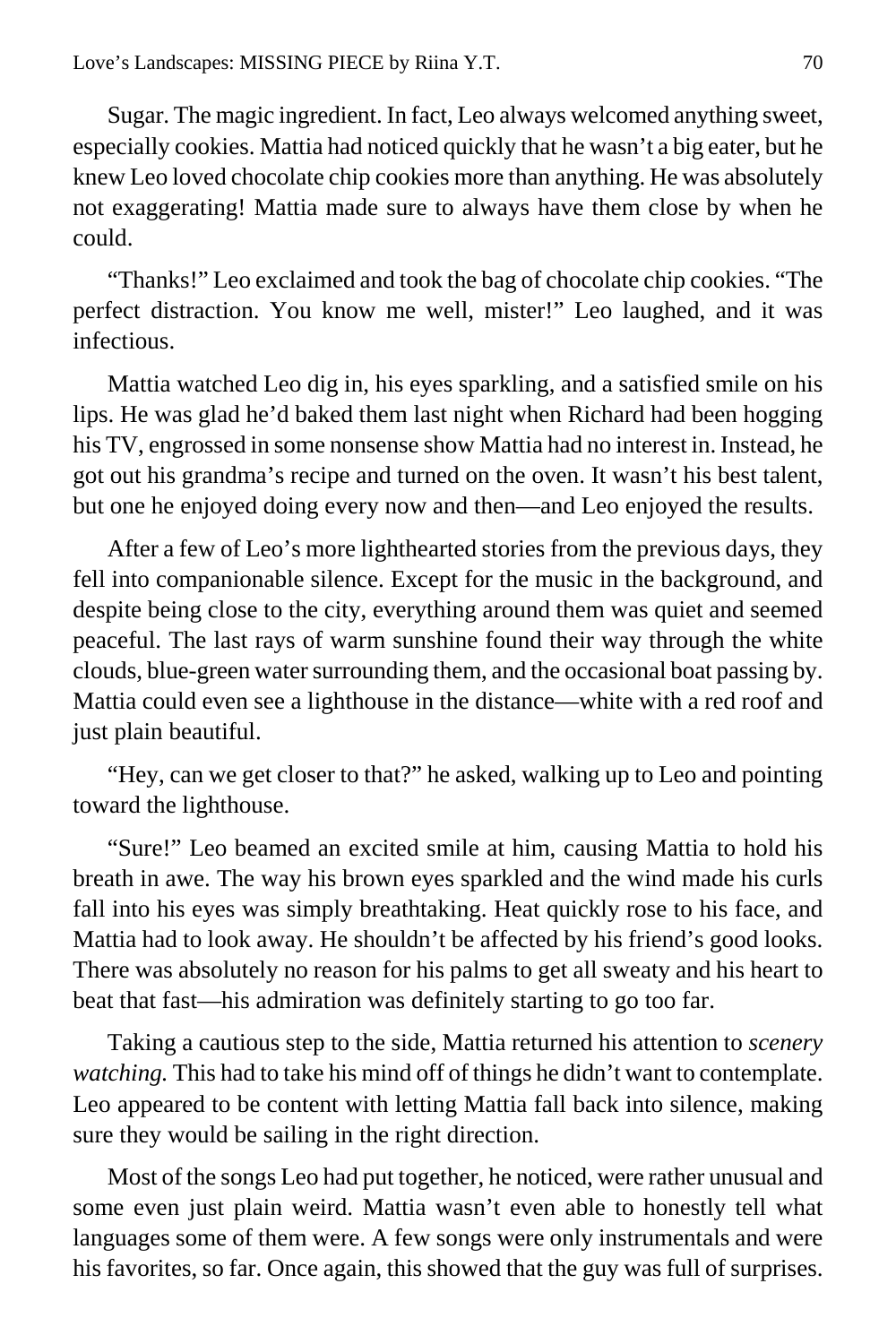Sometimes, Mattia couldn't help but wonder where Leo came up with all those things, and he was grateful for not having to find out. It was fun to enjoy his friend's creative, interesting, and sometimes weird side.

There was one song in particular, though, that Mattia really liked. It was something upbeat, full of energy, gripping during the chorus with a raspy male voice singing about hope and love and a bright, laughter-filled future. Somehow it motivated Mattia, touching him in a way he couldn't explain. Closing his eyes, he could see endless green forests, countless colorful birds and sunshine. A lot of sunshine.

Then, suddenly, loud foreign sounds tore him from his thoughts. An obnoxious voice, female perhaps, made his skin crawl for a short moment, before a rather upbeat, silly melody made Mattia want to laugh out loud. Leo had seriously accomplished the weirdest mix tape in history. And who still listened to music CDs anyway?

A wide smile spread on his lips. He had to admit, even the bad songs don't sound so bad.

\*\*\*\*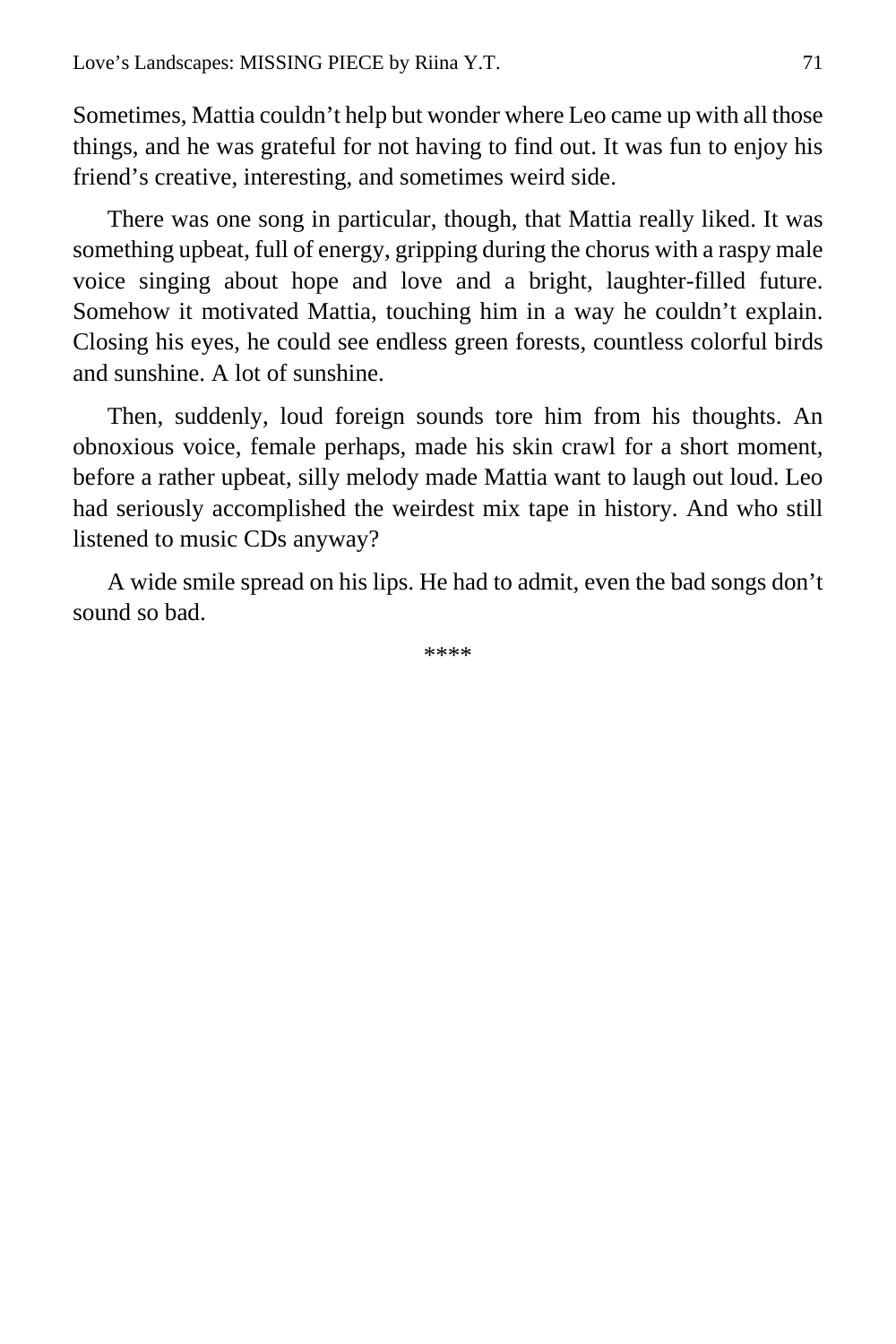## **Chapter Ten**

### *I Could Have Been Like All the Others*

"What do you say about dinner at that Italian place downtown?" Mattia asked as they walked down the narrow hallway leading from his office toward the elevator.

"Sounds great," Leo replied, his stomach growling loud enough for Mattia to hear. "I think I'm starving!" He laughed and Mattia joined in.

They had been working all day in Mattia's office, running some more tests here and there, and discussing the final touches on the recent updates. Mattia already had the schedule for the following two weeks ready. It had been a very productive day, and dinner with Mattia sounded nice. He briefly wondered whether he should invite Shirley along; Leo had been looking forward to getting to know her better. After all, he thought, if they were an item the three of them could go out sometimes.

Once they arrived at Mattia's awesome apartment—Leo totally loved all its space and comfy but stylish furniture, and that view of the city was simply breathtaking, even from only the fifth floor—a tall, tanned, dark-haired man stood in Mattia's kitchen, stark naked, sipping on a glass of what appeared to be red wine. When he spoke in his deep baritone voice, greeting Mattia with a sultry, *"Hey babe, you're back! Would you like some wine?"* Leo thought he might drop dead that very moment, and somehow he wished he had. The guy hadn't even acknowledged him in any way and probably never heard of the words "decent" or "manners".

He could only watch, horror-stricken, as Mattia took the distance between the door and his naked boyfriend in a few strides, *shushing* him and moving him into the bedroom, ordering him to get dressed, because they would be going out to eat, and he really would like it if he could be fast. Never had Leo heard Mattia speak with such dominance. The man was still full of surprises. The embarrassed look on his face, cheeks flushed, brows furrowed, when he came back to Leo, apologizing for his boyfriend's behavior, had almost been heartbreaking.

"I'm sorry about that," Mattia said when he brought them both a glass of wine. Bumping his shoulder with Leo's, Mattia then asked, "Everything okay?"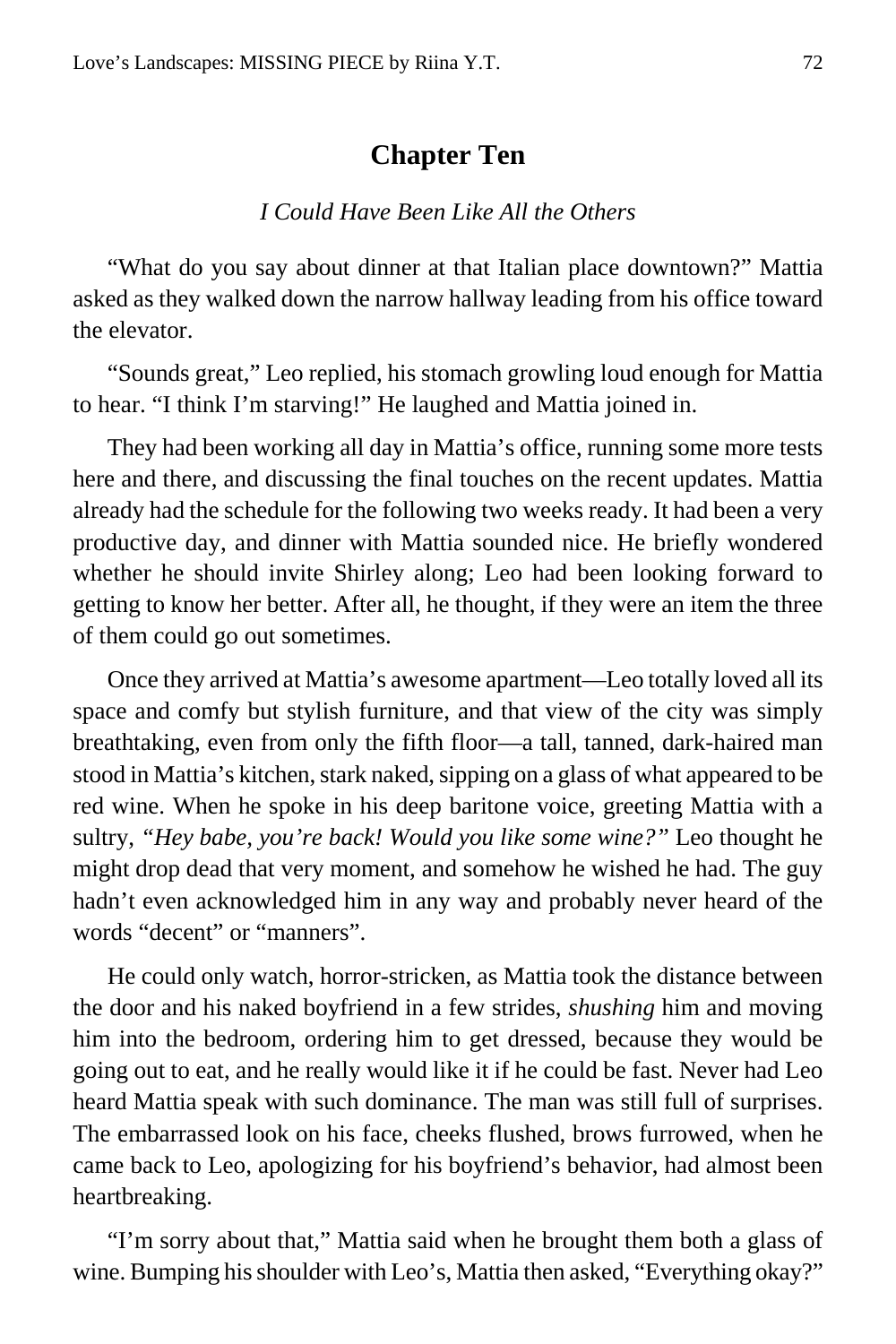Leo shook his head, unable to form any words; he could only gasp before throwing down half the glass of amber liquid.

"I thought… I thought you and Shirley were an item," Leo eventually managed, then emptied the glass in one more go.

Mattia laughed awkwardly. Leo shuddered at the bitter taste of what probably was very good and very expensive wine trickling down his throat. Leo wished he could have drowned in whiskey instead. A whole bottle, preferably. He'd later apologize for not enjoying the wine in a proper manner.

"I'm sorry, Leo. I should have told you." Mattia regarded him as they both sat on his couch, waiting for Richard to emerge from the bedroom, preferably dressed this time. "I didn't know how you'd take it."

"You were afraid to tell me that you're seeing a man? Is that it?" Leo had difficulty keeping his voice under control, watching Mattia closely. Leo didn't like the way Mattia's expression darkened.

Why would Mattia be afraid to tell him?

*This is ridiculous.*

Leo knew he should have said something as well, told Mattia that he, too, liked men. Maybe even that he liked him, but no, he couldn't have done that. Leo didn't want to take a chance and make Mattia feel awkward now. Leo didn't want to risk that they wouldn't be hanging out as friends anymore. Mattia already had a man, and found his love; he didn't want to get in the way by saying something like *"Hey, but I think I really,* really *like you too, Mattia. And I was first!"*

Leo would've been a fool to think Mattia would ditch anyone for him; he knew Mattia wouldn't do anything like that. He just *knew*. And what kind of monster would that make him, wanting Mattia to leave his boyfriend only because Leo wanted him too. No, he would never do that.

So Leo kept his mouth shut.

Dinner would have been great if it weren't for the foul mood everyone seemed to have been in during the course of the drive, and the meal. They had amazing pizza at that restaurant Leo knew from previous visits, and normally he would have eaten every slice with a smile on his face, only that night he didn't taste a thing.

It was ridiculous, of course. He had no right to feel hurt and *victimized* by Mattia's sudden revelation that he'd had a boyfriend for months. It wouldn't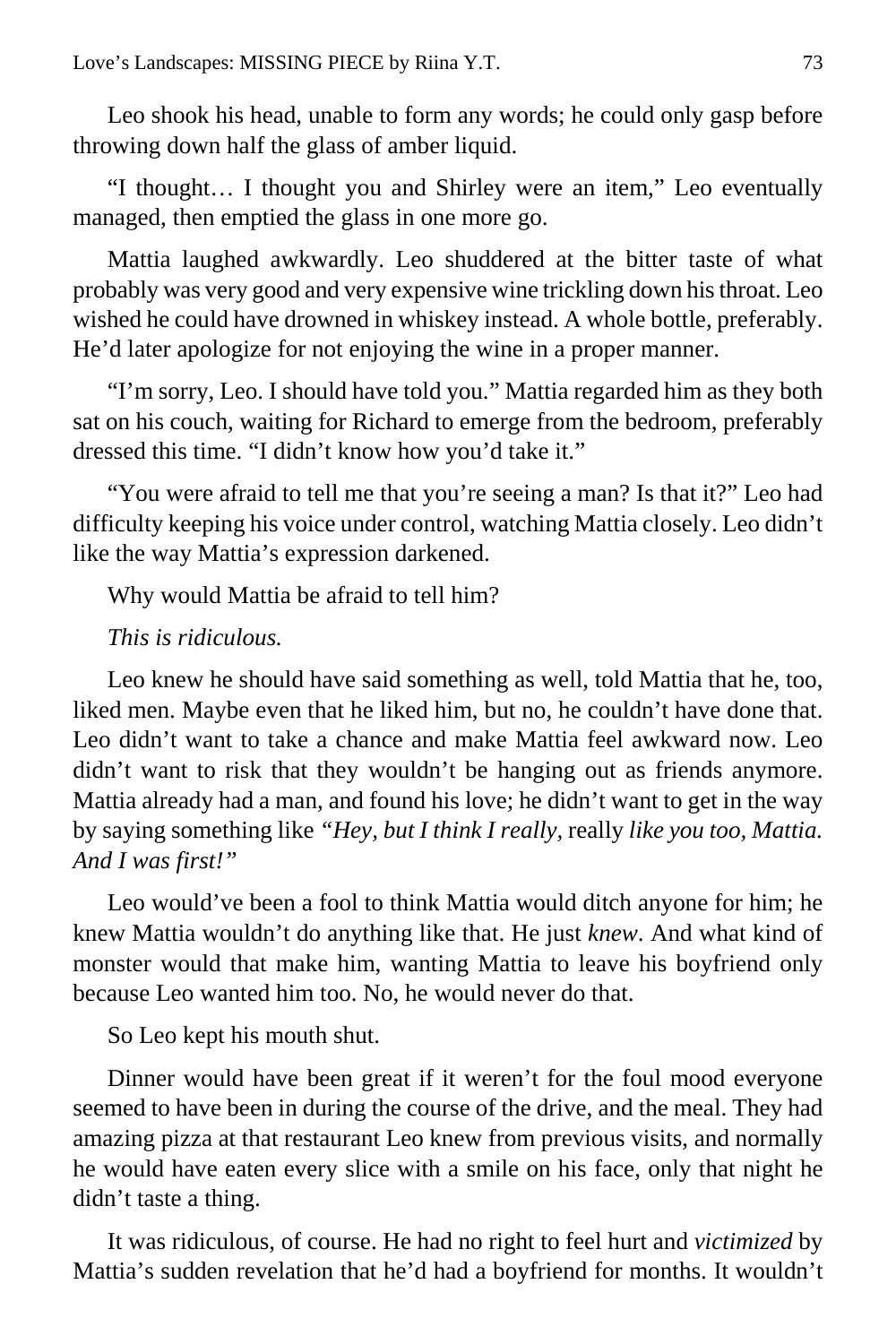have changed much if Leo had known his friend was actually dating a man, but being kept in the dark deeply hurt. And even more so now, knowing the man he'd been in love with for years could have been his for the taking if fate had wanted them to be together.

But fate didn't, and he hated it.

Mattia wasn't straight, but still, he loved someone else instead.

It was like a punch to the gut.

Feeling absolutely miserable, Leo gave them both disapproving looks that might or might not have caused Mattia to feel very uncomfortable, and drink more than he normally would, or should. Richard didn't miss the obvious tension between the three of them, and for whatever reason, the guy had behaved like the last idiot. All night, he'd been complaining about the soup being too hot, the pizza not crisp enough, the pepperoni too thick, and the wine to be just *unbelievable.* The guy's rich baritone voice gave Leo the creeps every time he opened his mouth.

When he came back from the restroom, the man even dared to *order* Mattia to drive him home, simply because he wasn't able to deal with this *shit* any longer. Only Mattia couldn't play his chauffeur that night, for he'd been drinking too much wine and the gin and tonic that he'd been sharing with Leo.

Selfishly satisfied after Richard was sent home by taxi, he and Mattia continued their dinner and quickly fell into their usual comfortable conversations about this and that, work and whatnot.

"Listen, Leo." Mattia suddenly brought up the one topic Leo so badly wanted to forget. "I just want to say that I'm so sorry about the whole, well, *thing.*"

"What *exactly* are you apologizing for?" Leo felt a sudden anger build up inside again, fast and furious, bubbling up to the surface. For once, he couldn't control his tongue and said what was on his mind. "That you kept your boyfriend a secret *for months?* Or that he treated you and me like, I don't know, like being nice would've caused him diarrhea or something?"

Mattia cringed at his odd choice of words, he guessed, making Leo feel bad for saying anything at all.

"I'm sorry. I shouldn't have said that."

Once the words were out, Leo was reminded that he *still* kept certain things a secret himself. It was definitely not his place to be upset now, was it?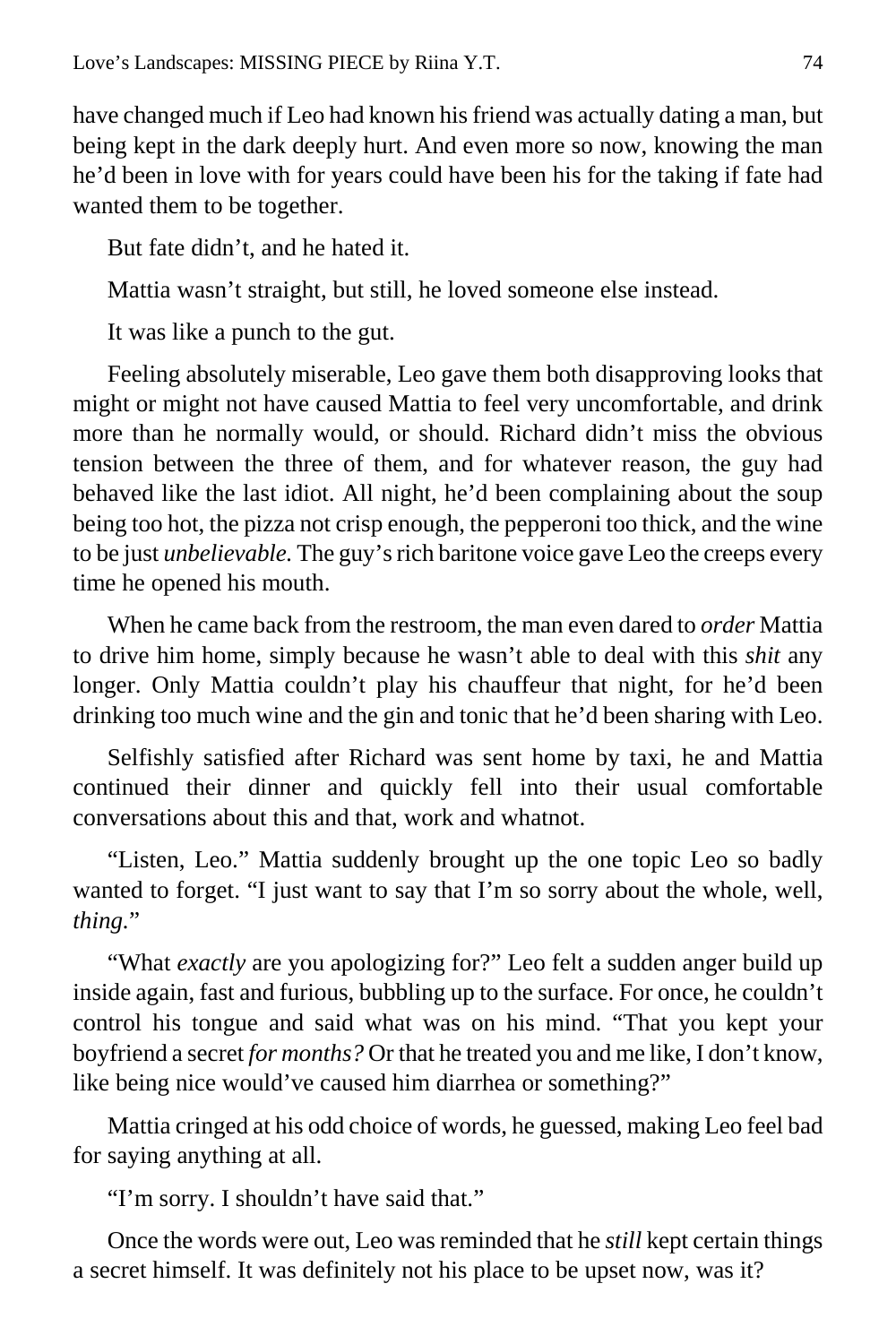"No. You're right, I had no honest reason to keep it a secret, and he did treat you badly tonight. It wasn't right," Mattia spoke quietly and with downcast eyes. "He tends to do that. I don't know why he acts all screwed up sometimes. I'm sorry."

"Don't apologize for something you have no control over." Leo reached for Mattia's hand, which fisted the edge of the silky, red tablecloth. "It's absolutely not your fault," he added in a rather low voice, giving his friend's hand a gentle squeeze. Mattia turned his gaze to the half-empty glass of gin and tonic and nodded.

"It's like he hates seeing me with anyone," Mattia almost whispered. "And, you know, I don't have any other friends, really. He was like that too when we were out with Shirley."

Leo wasn't sure how to go on from here; he wanted to come clean and spill his secrets too. More than anything, he wanted to say or do something that would make Mattia feel better about everything. *Comfort.* Leo wanted to give him comfort, but he didn't know how.

"He's good to you, right?" At Leo's words, Mattia lifted his head, and their eyes met. "On any other day, I mean," he added, hoping to convey his concern. It was something Leo had to know, and he was counting on his friend to tell him the truth. He'd kill the guy if he always treated Mattia like shit, or worse.

Mattia nodded, looking down to the table as if he were ashamed of something, opening and folding the red napkin. "Yeah, he's treating me nice. I'm sure he loves me too, you know. We haven't talked about it, but I'd really like for us to get married." Mattia sighed. "He's just a bit out of his mind when we're with friends. I honestly don't know what his problem is with that…"

Mattia slipped his hand from underneath Leo's and reached for the glass in front of them. "The next day, he acts like nothing ever happened." He cast a glance at Leo before taking a long drink.

It was Leo's turn to nod and look away. He couldn't speak, couldn't find the words, any words. *Love.* They were in love. Of course they were, but the thoughts of marriage and losing Mattia to another man, just when he found out that they could have been so much more… God, it made his heart ache more than he'd ever experienced.

"What I meant, before, Leo—I didn't tell you about, you know, because, well, my family didn't really throw me a party when they found out about me and Richard."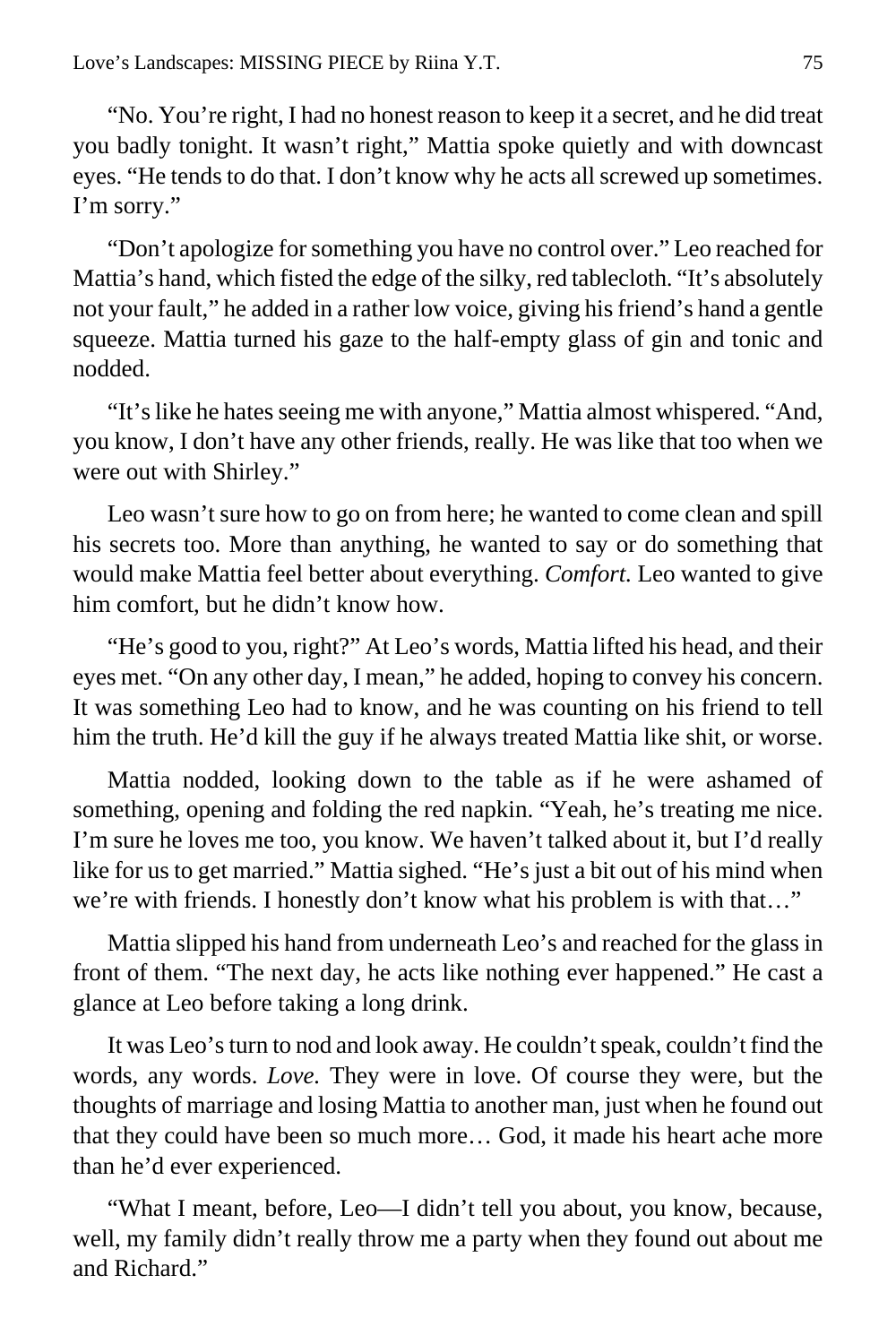They looked at each other, and Leo could see the pain and sadness in his friend's eyes. Could the ache his family caused Mattia possibly hurt Leo more than the thought of never being able to call Mattia his?

Leo's head was spinning when Mattia continued, "They hate me, Leo. They really do. Dad said he never wants me to set foot in their house again and… and Mom, she just broke down crying her eyes out. I never heard from either of them again."

Mattia looked him right in the eyes, the pain still visible, and the impact of his words felt as if they could rip Leo's own chest apart. The thought that his mother would disapprove of him loving a man was unimaginable. His mother loved him dearly, with all his gay bits, and he wished Mattia could have the same.

"Oh, Tia," Leo whispered. "I'm so sorry." He reached for Mattia's hand again, glad that he didn't pull away.

"It's been almost one year, Leo. Can you believe it? Because I can't. They're my parents. I knew they wouldn't be thrilled, but I can't believe that they abandoned me. They won't talk to me. They refuse to see me…" Mattia let out a low groan, startling Leo, as he'd become too focused on watching his friend's pained expression, the way his eyes sparkled with dampness, and his brows furrowed.

When they looked at each other, and their eyes locked, Leo's heart began to race when Mattia continued, "And I was just too scared to think you'd freak out too, that you would leave me again and… well, I just couldn't lose you." Mattia took a deep breath. "You're really important to me, Leo."

"I'm not going anywhere, Tia. I promise."

After a long pause, Leo eventually managed to bring up a more pleasant topic, and they ended up discussing some more work-related issues, while he desperately tried to digest everything he'd just learned. He pondered whether Mattia would have opened up about all this without the intake of quite a nice amount of alcohol, and whether he'd regret saying anything the next day. Mattia might have opened up to him more recently, during their days together at work and on their outings, but he still kept a lot of things close to his heart and wouldn't talk so directly about certain things.

Leo wished it was because he trusted Leo with his secrets and feelings, and maybe he should trust in Mattia more as well. Something inside him just told Leo to wait, and so he would.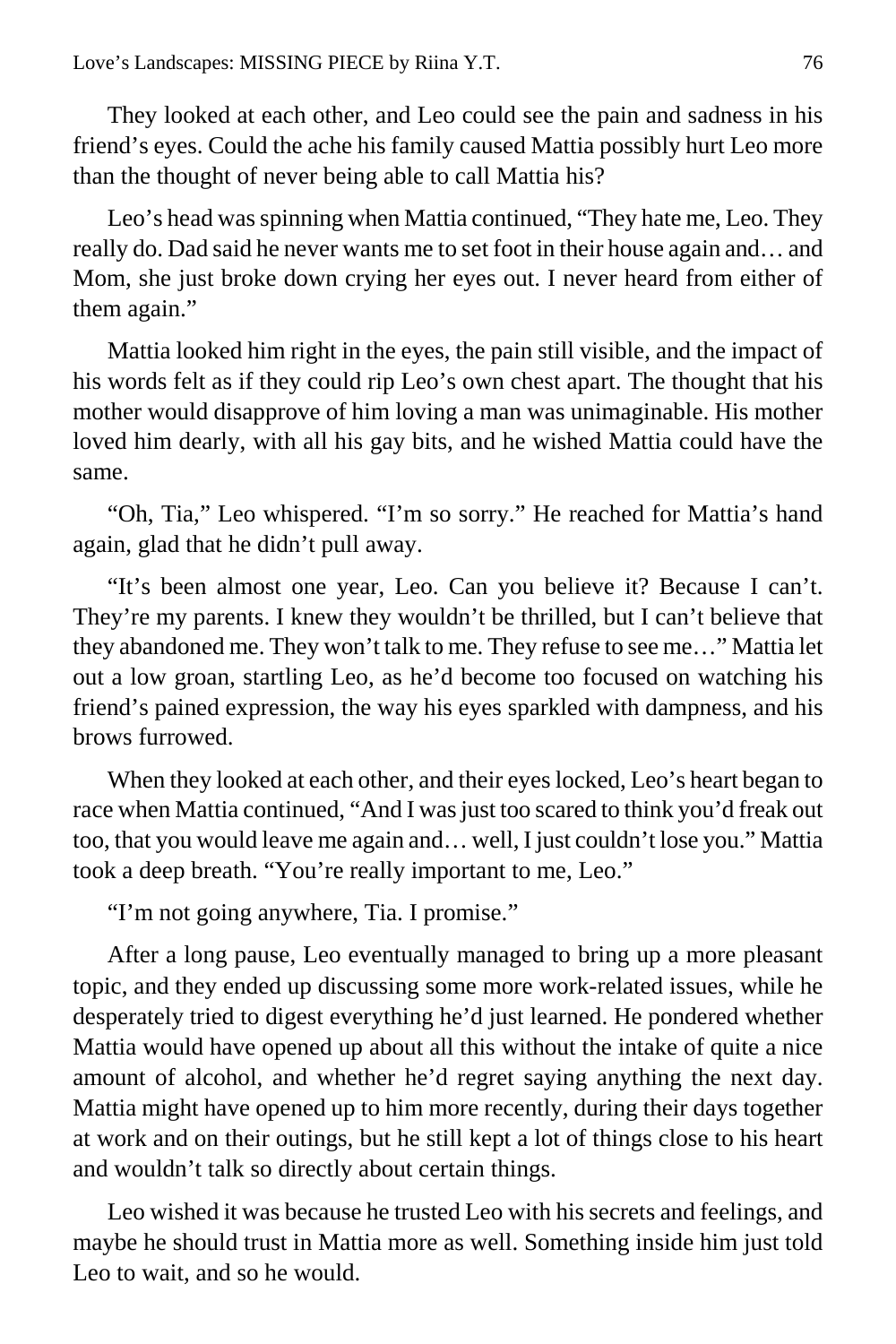They shared tiramisu and another gin and tonic before eventually calling it a night. Since they both drank more than they should have, the kind waiter called them a taxi as well. Leo felt stupidly pleased that Mattia hadn't gone home with Richard, but stayed for another couple of hours with him, instead.

Once back at home, Leo was restless, unable to fall asleep for what seemed hours. He couldn't stop his thoughts from going back to Mattia. Leo had no right to feel jealous, or even hurt, but he still did. He wasn't proud of himself for being so *extremely* jealous of Mattia's relationship with Richard.

Leo sat cross-legged on his white leather couch, loving how the cool texture underneath his bare legs always felt so smooth. The piece of furniture was the only *fancy* thing in his apartment, and besides his sailboat, the only place where he normally could fully *let go*.

Let go of everything and simply *be.*

Not that the rest of his furniture was garbage; he took his time decorating each room with care and love, but his couch would always be special. It was silly, of course, to feel any attachment to a piece of wood and leather, but he loved his couch. He'd paid for it with his first hard-earned money. Leo had always dreamed of having a very comfortable couch right in the center of his living area, where he'd be able to drop down after a long day of work, relax, and forget about everything and everyone for a while.

Leo had done just that for the past year. He'd enjoyed many hours of reading and daydreaming to *Vivaldi's Four Seasons*, following the Doctor through time and space, and assisting Henry Townshend find a way out of his apartment, Room 302, in *Silent Hill Four*.

Leo wasn't having the best of times right now, though. Flipping through his smartphone's image gallery with a frown, he quickly realized he wouldn't get any peace of mind like this. Yet, he couldn't stop his finger from sliding across the small display over and over again.

Next up was a photograph of Mattia on Leo's boat. It showed him sitting cross-legged on the wooden floor, a cup of coffee and an opened computer magazine in his hands. His lean body was wrapped up in white shorts and a pale gray V-neck T-shirt, which showed smooth, tanned skin and his *gorgeous* collarbones. Leo bit his lower lip, hard.

Wherever they went, Leo always snapped a picture of either Mattia alone, or both of them together. Every day, Leo would save them on his hard drive; he wanted to have enough backup in case his phone was broken or stolen.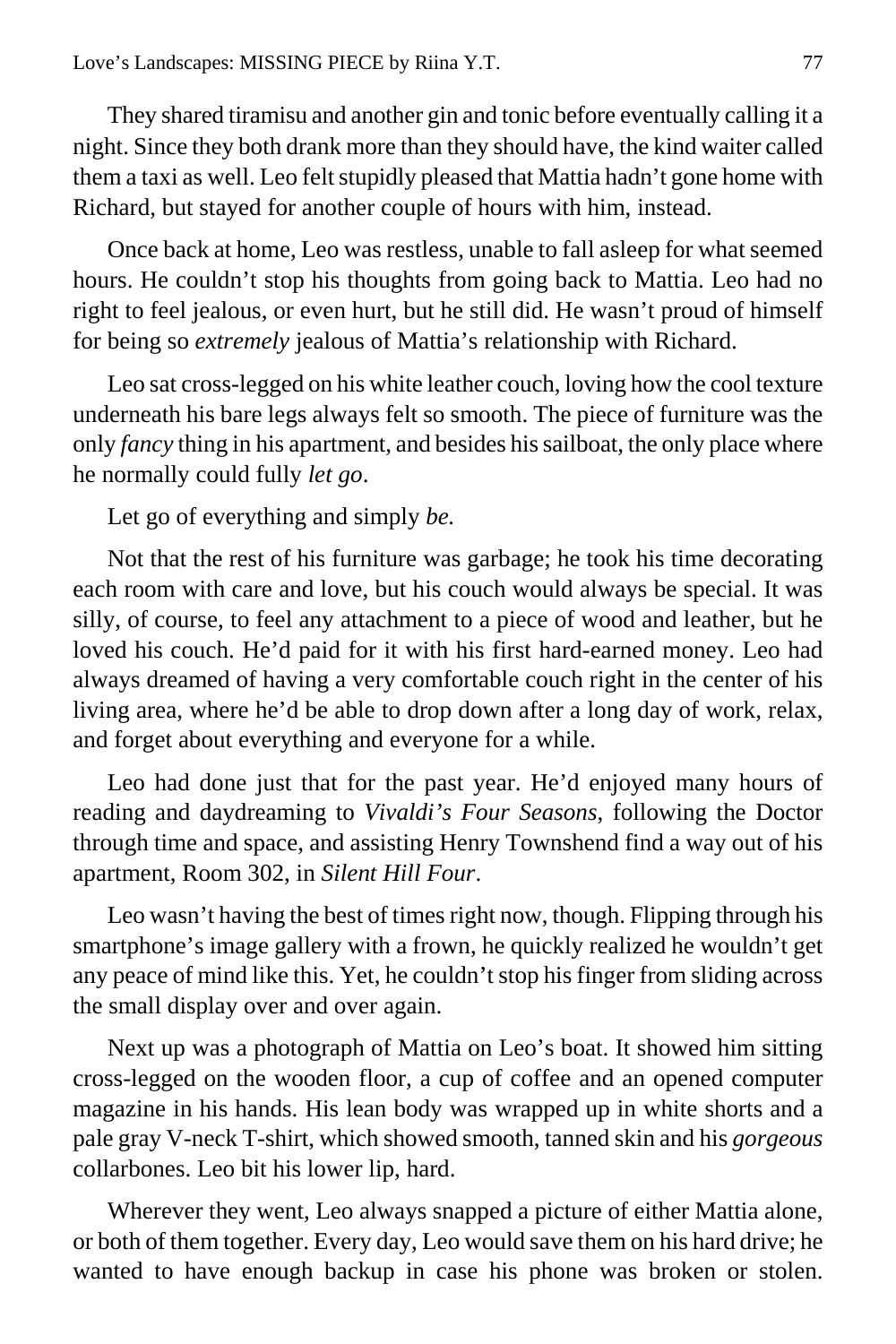Admittedly, Leo was a little obsessed with his photos, but he liked them a lot. He wasn't that obsessed with Mattia, really; Leo just enjoyed their times together. Mattia was a good friend, and he wanted to keep those memories, preferably in pixels, as well as the mental images.

There was a photograph of them by the Navy Pier having one of those swirly vanilla and strawberry ice cream cones with sprinkles. Then another of his favorites—Mattia standing by a wooden bench, next to a hot dog vendor, happily munching on his lunch—was taken there as well, as many others were. Whenever they went down to the Navy Pier, Mattia would indulge in all kinds of foods. It was almost obscene how much Leo had actually eaten in his friend's company. Dippin' Dots, mixed nuts, donuts, hot dogs, fries, pretzels dipped in gooey cheese for lunch, or a cinnamon sugar one for dessert—you name it.

Leo once snapped a picture of Mattia crouching down in the mud, helping a little girl who'd tripped close to where they were walking over one of the many bridges downtown. The day had been chilly, and the streets were still wet from the rain that morning. The lights reflecting in the puddles around them looked pretty cool in the photograph. Of course, Leo would have helped, instead of taking photos, if he'd have been needed. Mattia managed fine by himself, though, and the girl was really brave for her five or six years. There were hardly any tears. Her mother also quickly caught up with them. It had been a scene he didn't want to forget.

When he saw the next picture—Mattia in red-and-black-checkered shorts and a casual, white T-shirt, while pushing a shopping cart across the parking lot—Leo let out a frustrated sigh and threw the phone toward the far end of the couch. With a loud plop, it fell off the edge and hit the hard floor below.

So, okay, maybe he was still falling for the guy, harder than Leo had ever thought possible. The way Mattia made him feel was exciting and *wonderful* and so addicting. He always knew he would care a lot for Mattia if he'd just get the chance to be closer, but what he was feeling right now went beyond his wildest imagination. He was dangerously in love with Mattia; there was no doubt about it. And it was as painful as it could be, because Mattia would never be his.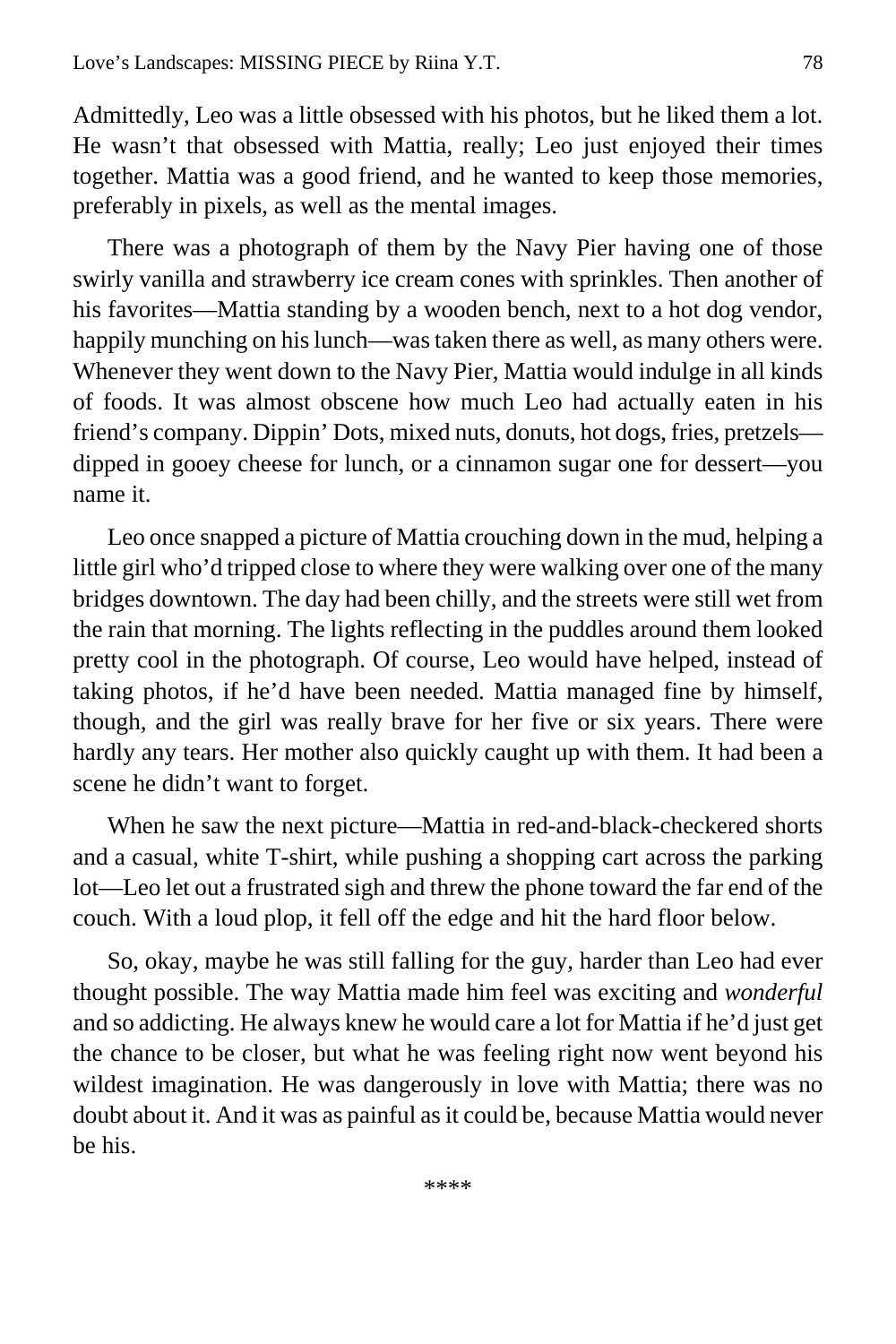## **Chapter Eleven**

#### *Our Lives Will Go On*

Mattia watched the buildings pass by, one after the other, enjoying the warm summer sun beating down on him and steadily heating up his white Chevy. Today's destination was on a familiar road; who would have thought that he and Leo had been living in the same city for two years? While Mattia lived in Chicago's West Side, Leo resided all the way in North Side. Talk about coincidences. The distance between their apartments was merely a twenty minute ride.

Exactly four months had passed since they reunited at the trade fair in Philadelphia, and it had been almost three weeks since he and Leo went anywhere together. Sure, they talked on the phone and exchanged emails, but they hadn't had any of their lunches or trips down to the Navy Pier.

Lately, Mattia spent most of his free evenings with extra work or his boyfriend. He encountered a few overly persistent bugs in the app which called for more rounds of testing in order not to fall behind schedule at any point. Richard had been around more frequently and had bugged Mattia to join him for some of his business dinners, which Mattia always dreaded. There was just so much social gathering he could deal with. Richard owned an art gallery and was quite popular with everybody of distinction. Mattia hadn't been in the mood to be his boyfriend's accessory at the last gallery opening; he'd much rather have finished the last test-runs on his app.

And as if to pay Mattia back for his lack of time, Leo then canceled their plans for brunch the other day and the following dinner invitations. Three times. He hadn't given it much thought, since they both were a bit busier than before, he guessed. But now he was missing his time with Leo, a lot.

Mattia planned on surprising Leo and take him out to lunch to that Italian place they both liked. He didn't understand why it bothered him so much that Leo had been canceling. Today, he wouldn't take no for an answer. It was Sunday, and he remembered Leo mentioning not having any plans this weekend. Mattia hoped like hell he'd be home after all, or it might complicate things a little.

Once Mattia reached Leo's apartment complex, he brought his car to a halt but didn't turn off the engine. He was rather surprised when he spotted Leo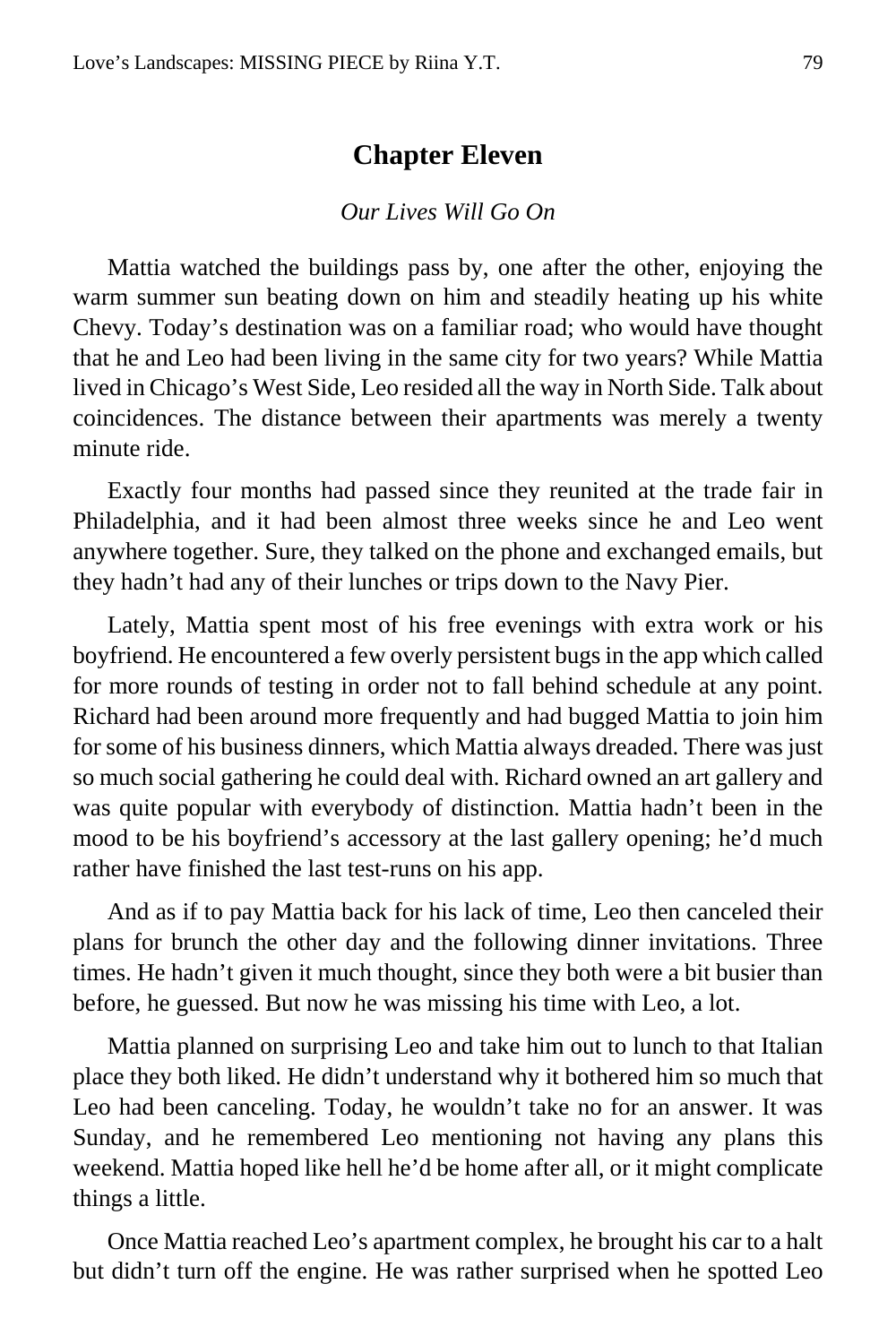outside, talking and laughing with two men and a woman. They appeared to be in college, with their bright, colorful tees, shorts, and wild hairstyles. The woman had long, cherry-red hair and a lot of tattoos on her arms and legs. She wore nothing but a black bikini top, combined with a very short, fluttery, white skirt.

Mattia hoped they wouldn't see him as he watched Leo throw the tall blond guy—wearing sunglasses and a smug smile—one of those bright colorful blowup beach balls. Leo then walked around the vehicle and high-fived the other, slightly shorter, dark haired guy.

Leo looked extremely happy.

It was a great scene; everyone appeared to be overly excited, as they all laughed and joked until they finally got into the large truck. Mattia guessed they were probably heading for a day at the beach. It made Mattia's stomach churn a little, and he felt ridiculous for his jealousy.

*Only because you, grumpy old man, don't have many friends, but that doesn't mean that Leo couldn't.*

Mattia knew the tiny voice in his head was right. But, maybe, he just didn't enjoy seeing Leo play around with other people, instead of him.

## *Now you sound like Richard.*

When the last door closed, he decided to stick around until they left, only to make sure his appearance would go unnoticed. Just as he thought the car would move, the driver's door flung open, and Leo jumped out, heading for the building. Maybe he forgot something.

## *Please don't let him see me.*

Mattia's wish wasn't granted, and Leo suddenly headed straight for his car instead. Mattia turned off the engine as he watched him walk around the front to reach the driver's side and, a second later, knocked on the window of his Chevy. Mattia sighed and reluctantly let down his window.

Looking up into Leo's deep brown eyes, his stomach twisted uncomfortably.

"Hey," he mumbled, feeling a bit ashamed for being caught watching Leo and his friends from the car.

Leo gave him a weak, "Hey you," in return, then studied him closely. "Didn't expect to see you here today."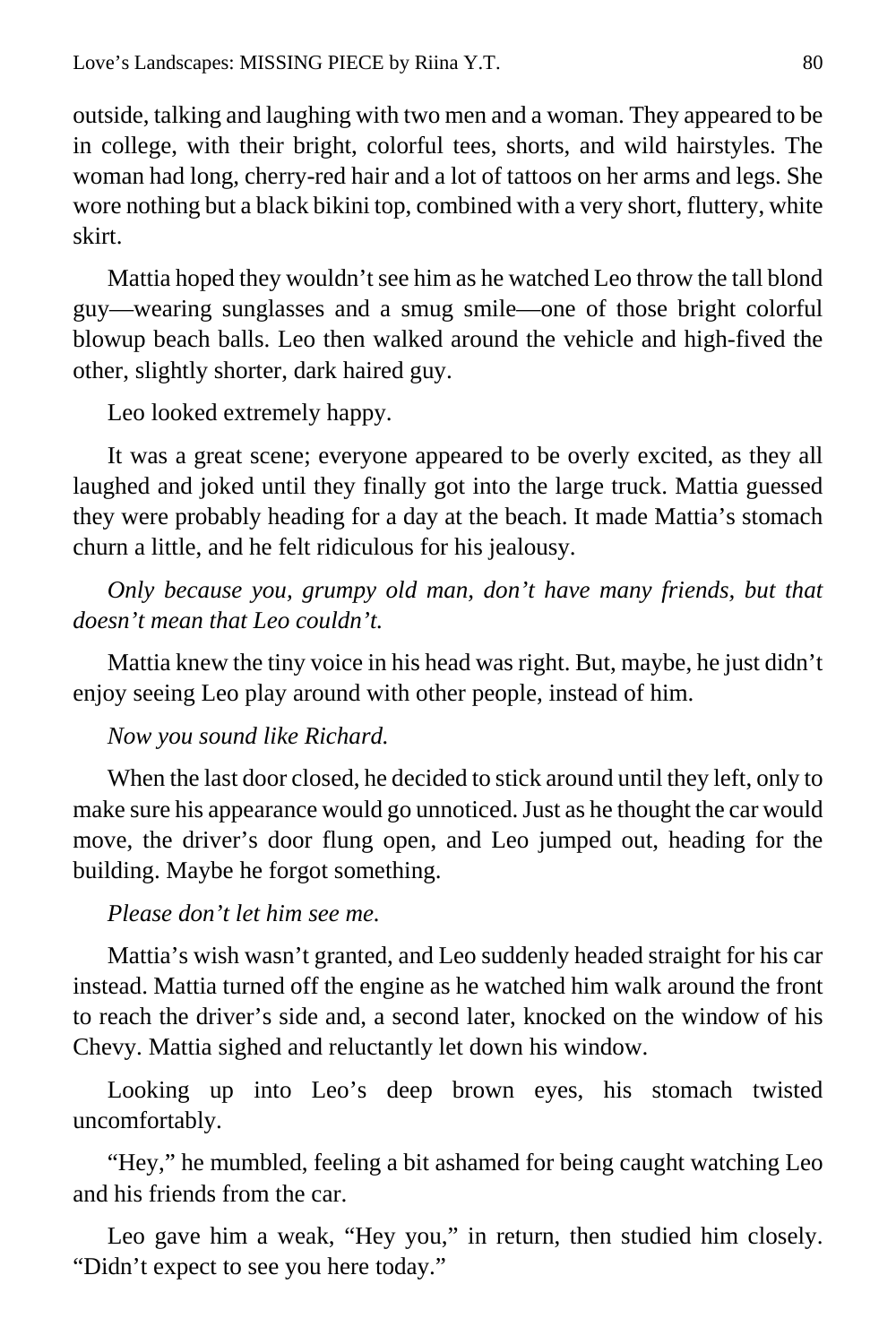Leo's face clouded over, and Mattia didn't like how his voice sounded unusually heavy with emotion and a lot more like *"what the hell are you doing here"* instead of the cheerful greeting he usually received.

What had he done to Leo?

He was missing something here, and Mattia felt rather confused and not very happy about it.

"Thought I'd surprise you." Mattia shrugged. "Pick you up for lunch or something."

He felt the heat in his face rise and guessed it wasn't so much from the sun; it was a lot more like he was blushing. He never handled situations well that made him uneasy and nervous.

Mattia swallowed a big-ass lump in his throat.

"But I see you're busy," he added hurriedly, and looked out the front window. When his gaze returned to his friend a heartbeat later, Leo's expression somewhat softened, and he beamed Mattia his usual, lovely smile.

"How about we all head to lunch together, and then you come to the beach with us?" Leo regarded him and nodded toward the truck. "We have one empty seat."

"Nah, I don't want to be a bother." Mattia shook his head, his fingers playing with the hem of his silk shirt. "I don't know your friends."

He didn't feel too excited about meeting Leo's friends, and even less excited about spending the entire day with them. He'd just be in the way…

Leo thumbed the car door. "Gee, you won't be a bother, Tia, and they'd love to meet you." Leo leaned in closer, and when he smiled, Mattia's heart smiled too. "Trust me."

Being this near, he could smell Leo's familiar cologne on the gentle breeze, something light and fresh with a hint of spicy cinnamon. Mattia took a quick look down at himself and shook his head.

"I'm not dressed for the beach." He smiled ruefully at Leo, who threw his head back and laughed. It wasn't even an excuse. Mattia could hardly sit in the sand with his suit pants and silk shirt.

"I can fix that." Leo beamed him a smile and opened the car door. "Get out of that car right now, mister."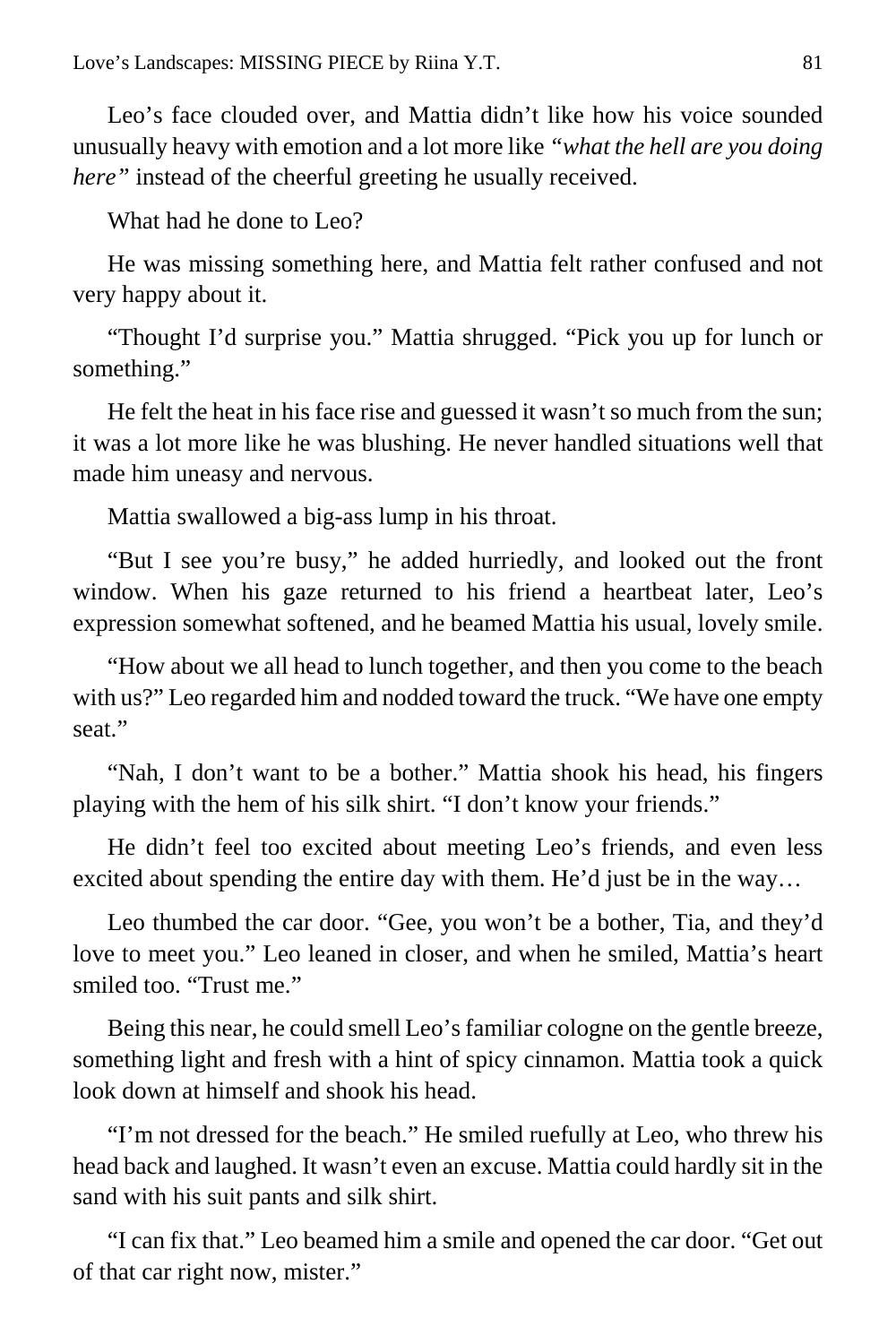How could he say no to Leo?

Mattia succumbed, pulled out the car keys and carefully got out, closing and locking the door, and without another word, followed Leo inside the building and up to his apartment on the second floor.

"Are you sure you want me to go with you, Leo?" Mattia glanced around Leo's small kitchen; everything was arranged neatly and always appeared to be as tidy as the rest of his apartment. He'd only been here a few times and hadn't seen all the rooms, but from what he could tell, Leo was either a neat-freak or had a maid who took care of everything. Yeah, probably not the latter.

"Of course, I'm sure." Leo smiled that easy smile again. "It will be fun."

He motioned for Mattia to follow him as he disappeared into his bedroom. When Mattia didn't move, still feeling a bit uneasy and unsure about whether this would honestly be fun for any of them, Leo reappeared a moment later, waving white-and-red-checkered swim trunks at him. "Those should fit you."

He also threw him an additional white T-shirt which would go better with the trunks than his long sleeved, brown shirt. "You can change in the bathroom to your right." Leo waved his hand in that direction before turning around towards the fridge.

With a quick glance over his shoulder, Leo grinned. "It's been a while since we went swimming together."

Leo watched his face for a moment, then turned around to fully face Mattia, pouring himself a glass of grape juice, their eyes never unlocking.

Oh, yeah, he remembered.

"We used to go to that lake, behind that small forest where nobody would go besides us bored kids," Mattia said, smiling at the memory of that one summer so long ago. Leo nodded, wiping a drop of purple juice from his lips with the back of his hand. Mattia watched him finish the glass with one long gulp, fascinated as Leo's Adam's apple bobbed while he swallowed. Like every time Mattia had seen him, Leo wore a thin silver chain with an anchor charm loosely around his neck, sparkling where the light reflected on it.

He tore his gaze from his friend's throat when Leo suddenly laughed out loud.

"Oh, oh, remember the time you slipped off that enormous rock?" Leo shook his head and grinned at him. "You screamed like nothing I'd ever heard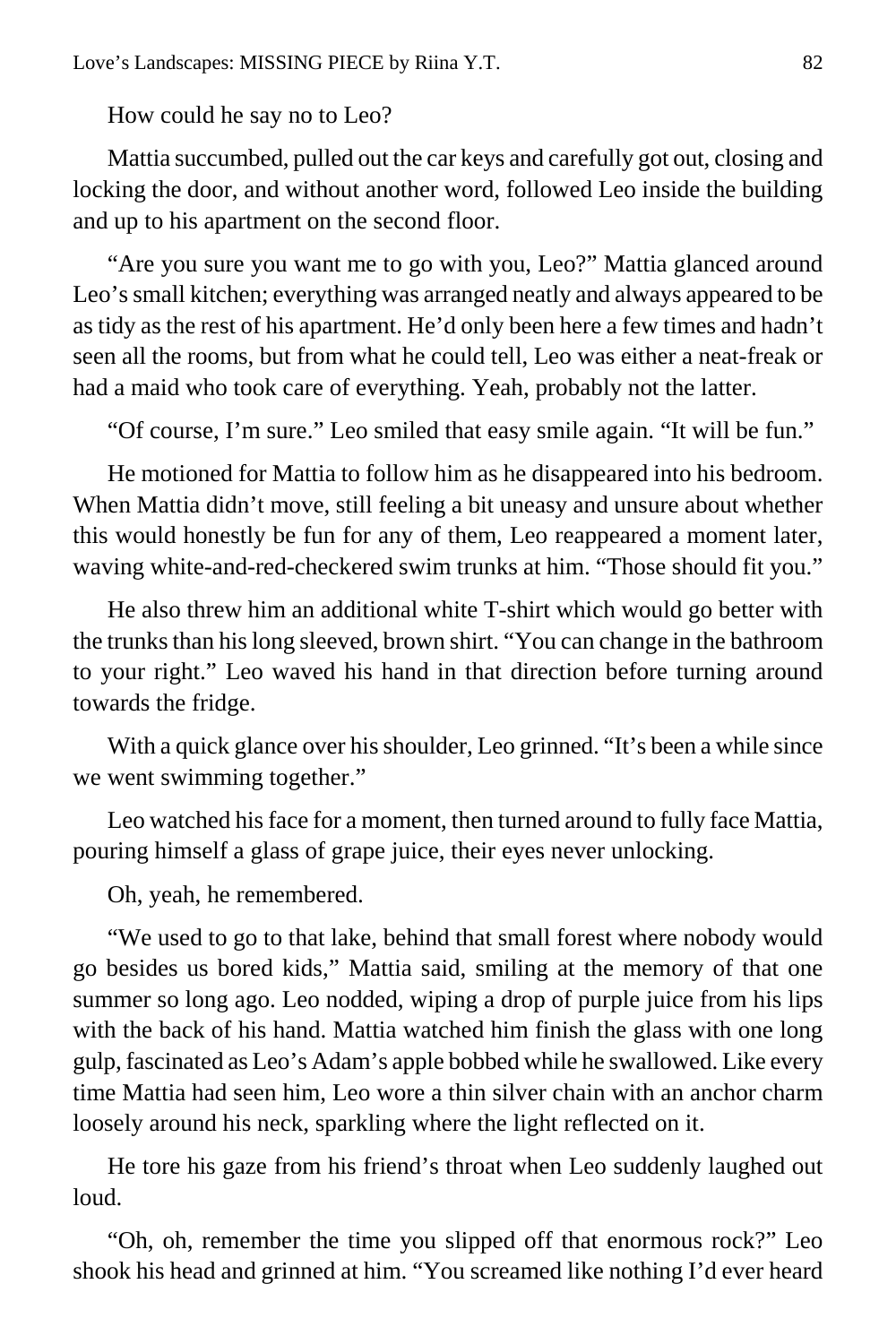before. I thought you'd broken every bone that could be broken! God, you freaked me out."

"You pushed me!" Mattia protested. "That wasn't fair."

"I did not." Leo laughed harder yet. "You slipped! I was merely standing beside you."

*Oh, no.*

"You did push me."

Mattia gave him a playful glare; he remembered it clearly, but Leo looked so happy and alive at that very moment, Mattia couldn't bring himself to be upset or care whether he had slipped or not. Still, he was fairly certain Leo had pushed him to see how far Mattia could fly.

Mattia smiled and headed for the bathroom to finally change. He called over his shoulder, "You were an evil kid, Leo," and enjoyed the sound of Leo's laughter echoing through the apartment.

\*\*\*\*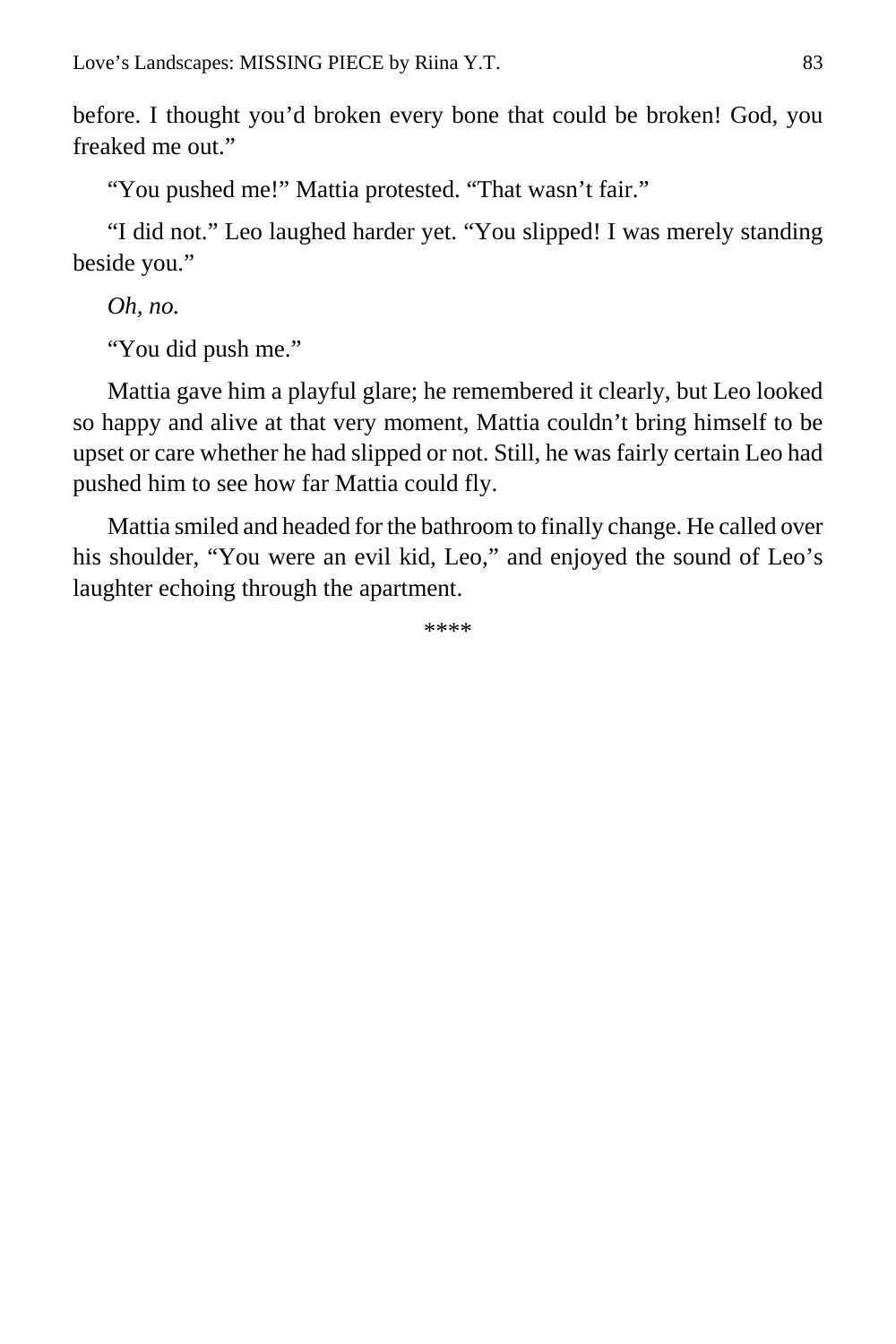## **Chapter Twelve**

#### *When I'm With You*

Leo had driven them down to the Oak Street Beach, which was close to the Navy Pier and other familiar sights. Despite the start of school vacation the beach, thankfully, wasn't overflowing with families. It was nothing super fancy, far from any of those beautiful, tropical beaches he saw in travel magazines and on postcards. Although Leo preferred spending his free time on his boat, he enjoyed coming here from time to time when the weather would allow it. The ride had been better than Leo would have expected, knowing Mattia could be pretty closed up, and he hadn't seemed to be in the best of moods, but despite Mattia's introverted nature, he seemed to have gotten along quite well with his friends' insanity. Thank God for that. Leo hadn't been sure if he'd made the right decision to ask Mattia to come along, because he knew his friend too well and throwing him into a fish tank full of strangers could be a death wish.

Perhaps, he didn't know Mattia that well after all, because apparently Sonja and Daniel weren't bad enough to intimidate him. Maybe he'd just mistaken his brooding in the car for a bad mood. Sonja and Daniel could be quite the handful, especially together. They were both super fun to be around, a little crazy in the head, but absolutely lovable. Leo went to college with all three, Sam being the closest he ever had to a best friend. Unlike Mattia, Sam could be a real pain in the ass. Even after years of friendship, the two of them would still argue way too often about the most ridiculous and unimportant things, not to mention Sam's football obsession drove him crazy more often than not. He was a real friend, nonetheless, and Leo could always count on him if he needed something, and without a doubt, Leo would offer his help in return in the blink of an eye.

"Oh wow, Leo," Mattia gasped. "I didn't know you had a tattoo."

He was just about to get out of his clothes when Leo looked up to find Mattia gaping at him. Leo realized that his friend hadn't seen any of his ink yet. He beamed a smile at him. Mattia must have spotted the anchor below his waist when Leo lifted his shirt. Leo remembered the day a few years ago when—on a whim—he'd gotten his first tattoo.

That day, Leo was bored to his bones, jumping into his truck and driving into town in search of some distraction. It took him all day to find a studio that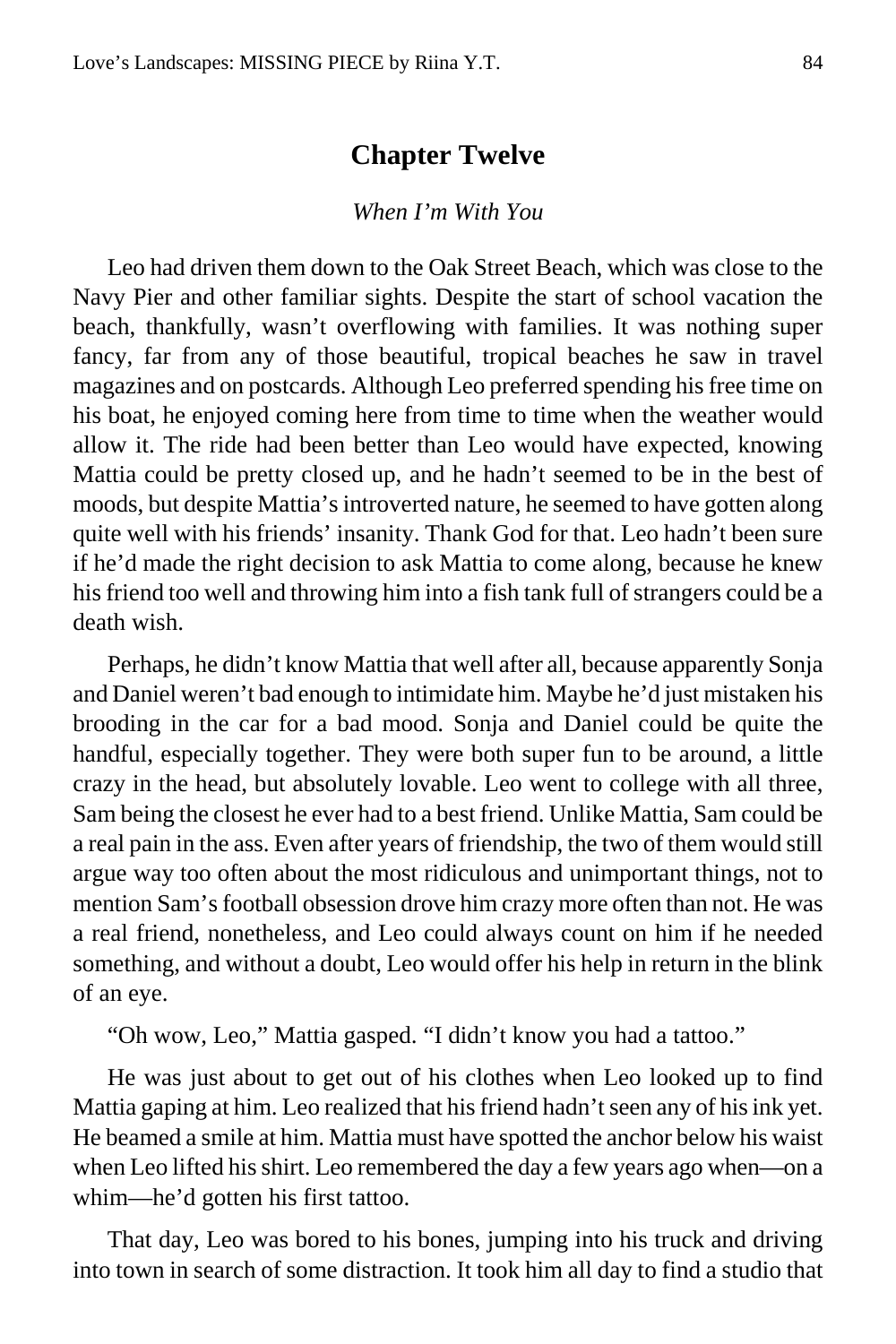had an open time slot for walk-ins like him. Luckily, Leo eventually stumbled into a small studio tucked away on a street he'd never been to, where Tucker D., a friendly, rather burly guy, had inked him his very first black-and-white rose on his left side, just below his armpit.

"Well, we haven't gotten naked together much lately, have we?" Leo grinned, then fully chucked his lime green T-shirt, dropping it right onto the pile where everyone had left their clothes.

By now, Leo had a handful of tattoos here and there, where nobody would see them unless he'd take his clothes off. His favorite was the anchor right across his hip bone. It had hurt like a bitch but was worth every second of pain. It was a beautiful piece, the size of his fist, filled in with black-and-gray ink, tiny dots, and bright yellow stars in the background. A brown rope wound around the anchor and it had four differently sized bright pink flowers, with bits of green leaves and yellow stigmas. When wearing trunks, or any kind of pants, only the top half of the tattoo could be seen. Most of the detail, such as the stars and writing underneath was hidden by the clothes.

The line saying, *Find The Horizon,* was his favorite part.

"Not lately, no. We only went swimming together when we were sixteen," Mattia pointed out, then his voice turned up a notch when he saw Leo's chest, now fully exposed. "You've got more! Like, wow!"

Leo chuckled. "Just a few." He waved his hand around in dismissal, looking in one of the bags for his sunscreen. It was always thrilling to see how others would react to his ink, and despite loving them himself, he always felt sort of put on display, awaiting everyone's approval. Thinking Mattia could be turned on by his tattoos was a bit unnerving.

The other one Mattia must have seen started from his shoulder, right below the neckline where most of his T-shirts would begin, weaving itself around his upper arm and back. Leo always chose carefully when it came to buying shirts, making sure his tattoo wouldn't peek out from under his sleeves or collar. The ink showed a sea turtle in greens and blues, surrounded by similar-colored bubbles of water, waves, and tiny colorful fish in the background. He also had a rather large gray skull with black wings and light pink and red roses on his chest, below his collarbone. The tip of its insanely detailed, bony wings reached from one side of his chest to the other.

Once Leo spotted the small orange tube underneath a bunch of green and yellow towels, he bent down to retrieve the sunblock, quickly straightening up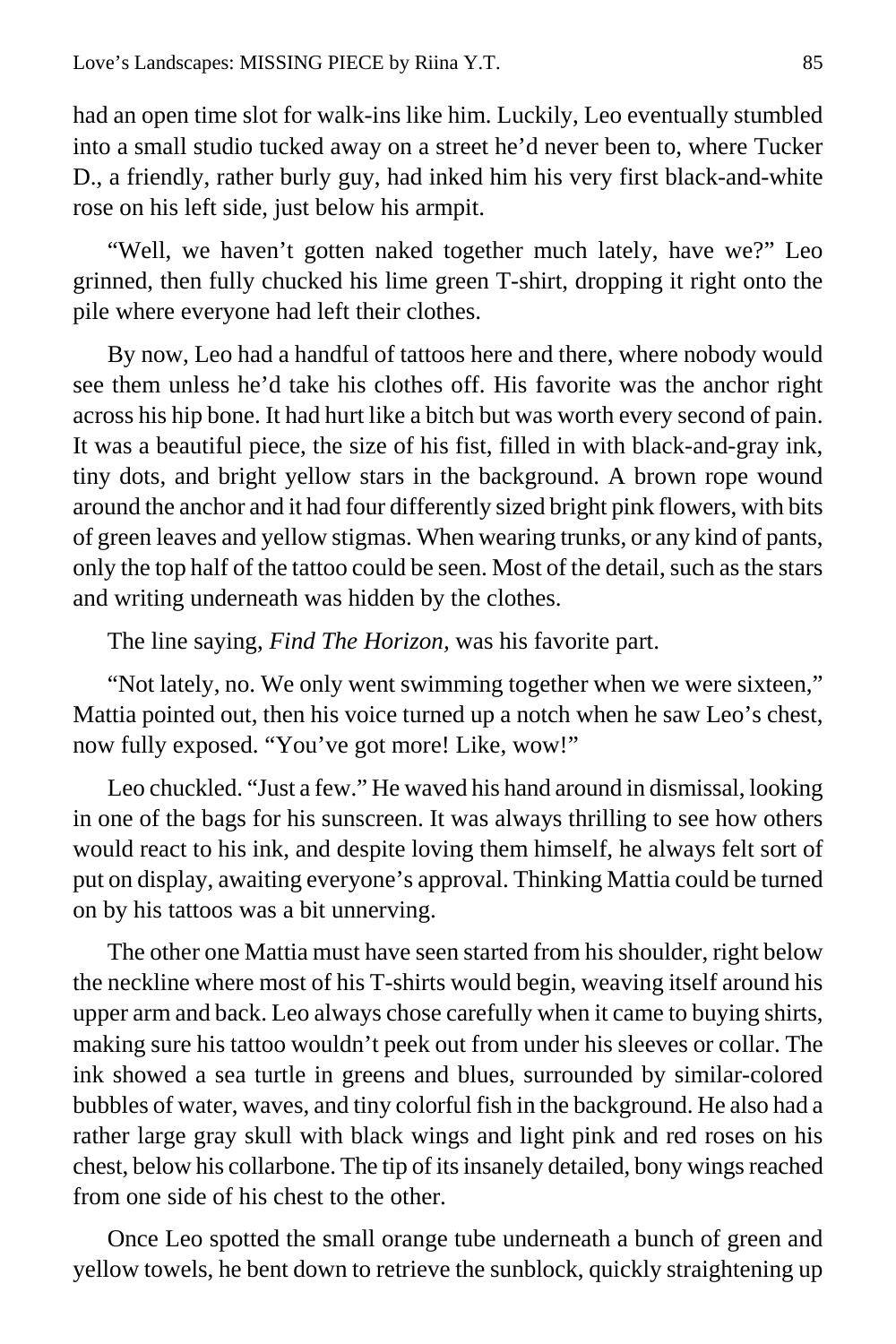again. When he got the blue cap unscrewed, he squeezed a big dollop of the white cream onto his left shoulder.

Leo smiled fondly at his friend. "Care to help?" he asked. "My back's sorta sensitive. I better get it covered as much as possible."

With one big step, Mattia was right in Leo's personal space, reaching for him, their eyes never unlocking. When he replied in his deep voice, "Turn around?" it was more a question than an order. Leo shivered, nonetheless, wishing he could hear those words in a completely different context someday.

#### *Don't kid yourself. That will never happen.*

Leo did as he was asked and turned, with Mattia's hand lingering on one of his shoulders, squeezing lightly. He then smoothed both his palms across Leo's shoulders, spreading the lotion over the expanse of his back, massaging him amazingly so—with both hands. The more Mattia smoothed and rubbed it all over him, and the deeper his fingers dug into his skin, the more goose bumps seemed to rise all the way down his arms and legs. He successfully suppressed a shudder.

Leo hadn't forgotten that Mattia had a boyfriend. There was no way to forget *that*, but it didn't stop his body from wanting to be touched or his heart from aching to be loved by the man. Stupid heart. Leo was still upset that Mattia hadn't told him about the whole *being in love with another man thing*, but could he really hold a grudge? No, most definitely not. Mattia was still Mattia, and Leo felt the same about him as he always had. After ten years of hopeless wishing, Leo should be able to handle their friend-never-lovers situation. His feelings would always have to come in second place.

## *I just wanna be your man, see you dance, and watch the fireworks together.*

"Look at you, Leo," Mattia exclaimed suddenly. "You're all grown up."

Leo grinned. "Yep, all big and strong, aren't I?" He struck a pose and couldn't help but laugh, which got Sam's attention. A shiver ran down his spine when his friend's blue eyes met his.

"Geez, you two, stop flirting already." Sam's croaky voice interrupted their moment.

Sam raised an eyebrow, opened a can of Coke and threw back about half of it in one go. Both Leo and Mattia turned to look at Leo's friend, then at each other. Mattia's eyes went wide, and for some reason Leo had to laugh even louder. Mattia looked terrified. It should have been a lot more insulting than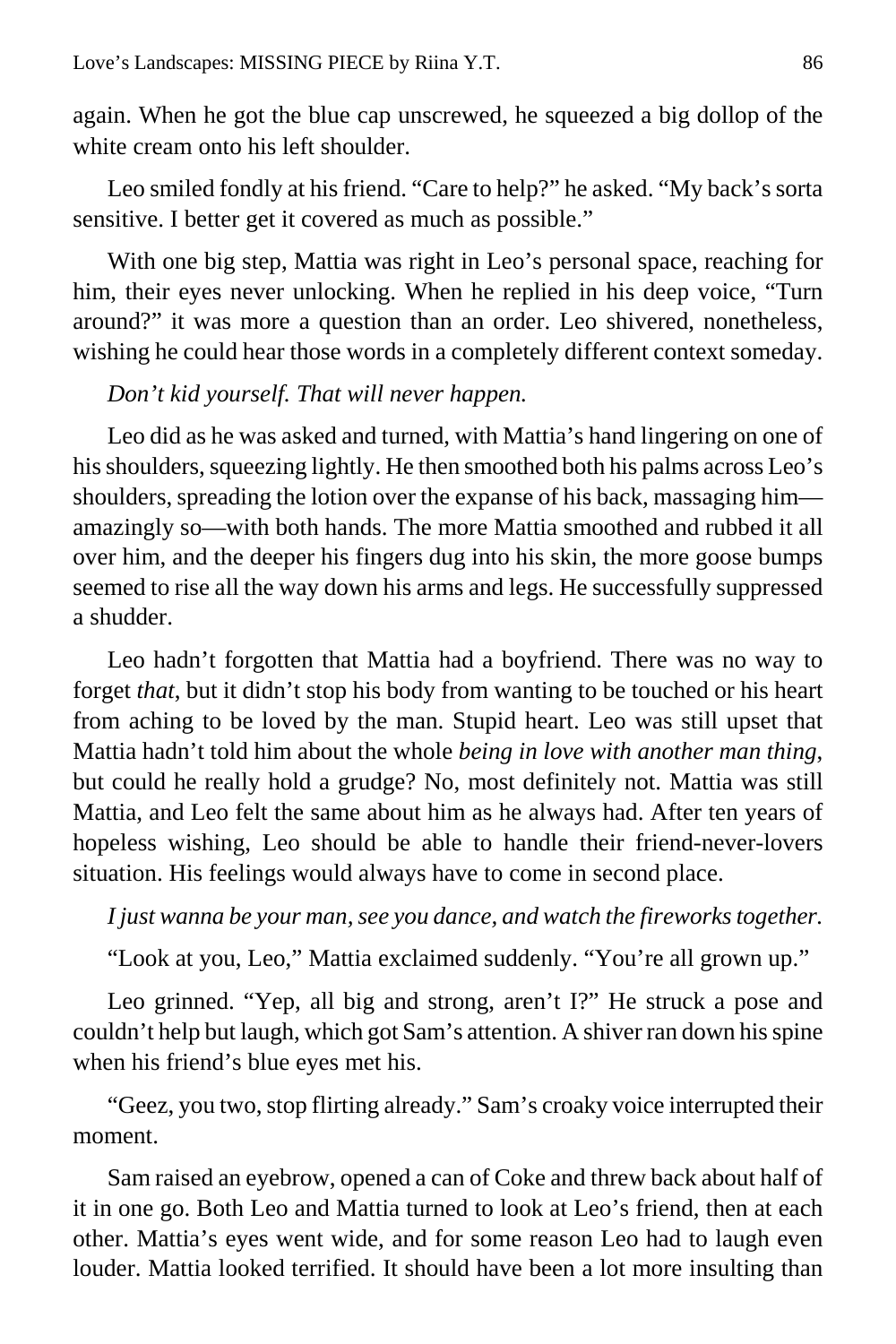amusing, really, but right this instant, it was just too funny, a weirdly *perfect*  moment*.*

"Oh come on, you know what I meant, Leo," Mattia muttered grumpily, then looked around Leo's shoulder and gave him a quick glare, but went right back to massaging the rest of the sunscreen onto Leo's back. When his fingers brushed his lower back where his swim trunks began, Leo's cock twitched. *Fuck.* Leo shuddered. Having Mattia touch him like that really hadn't been his best idea.

With a loud smack to his arm, Mattia announced completion of his work and walked around him. "Uh-huh," Leo said smugly. "I know what you meant." He waggled his eyebrows, which made Mattia harrumph.

They stood across from each other, Leo watching his friend closely, unsure of what Mattia would be expecting him, or them, to do next. Leo should probably get lotion on his arms and legs himself, before dragging all four of his friends down to play something by the water. Anything. Being in close proximity with Mattia was wonderful, butsadly, a very specific part of him felt way too wonderful at the moment, and wouldn't that be great to be discovered?

Leo willed his restless cock to behave, but the way Mattia looked him up and down, then held up his hands as if asking for a towel, or more work, didn't help one bit. Leo groaned inwardly, biting his lower lip. At least the swim trunks were fairly big and concealed his uncomfortable hard-on. Hopefully.

#### *Ah, what the hell.*

Leo held out both of his arms and tipped his head. "While you're at it."

Mattia rolled his eyes, squeezed some more of the white liquid onto Leo's arm, then took Leo's left hand in his. "Don't like to get yourself sticky, huh?" he asked, while spreading sunscreen up and down that arm, then tugging at the other hand and continuing his work. It pleased Leo to see the smile on Mattia's lips never fading.

"Feet, too," Leo smirked. "Please."

Mattia harrumphed, and Leo laughed.

Quickly, he felt the heat rise between their bodies. Standing in such close proximity, shirtless, and with Mattia's gentle hands on him, was *nice.* Really nice. Too nice. Gee, he felt like a pervert for enjoying the attention and taking advantage of his friend.

*I'm not really, am I?*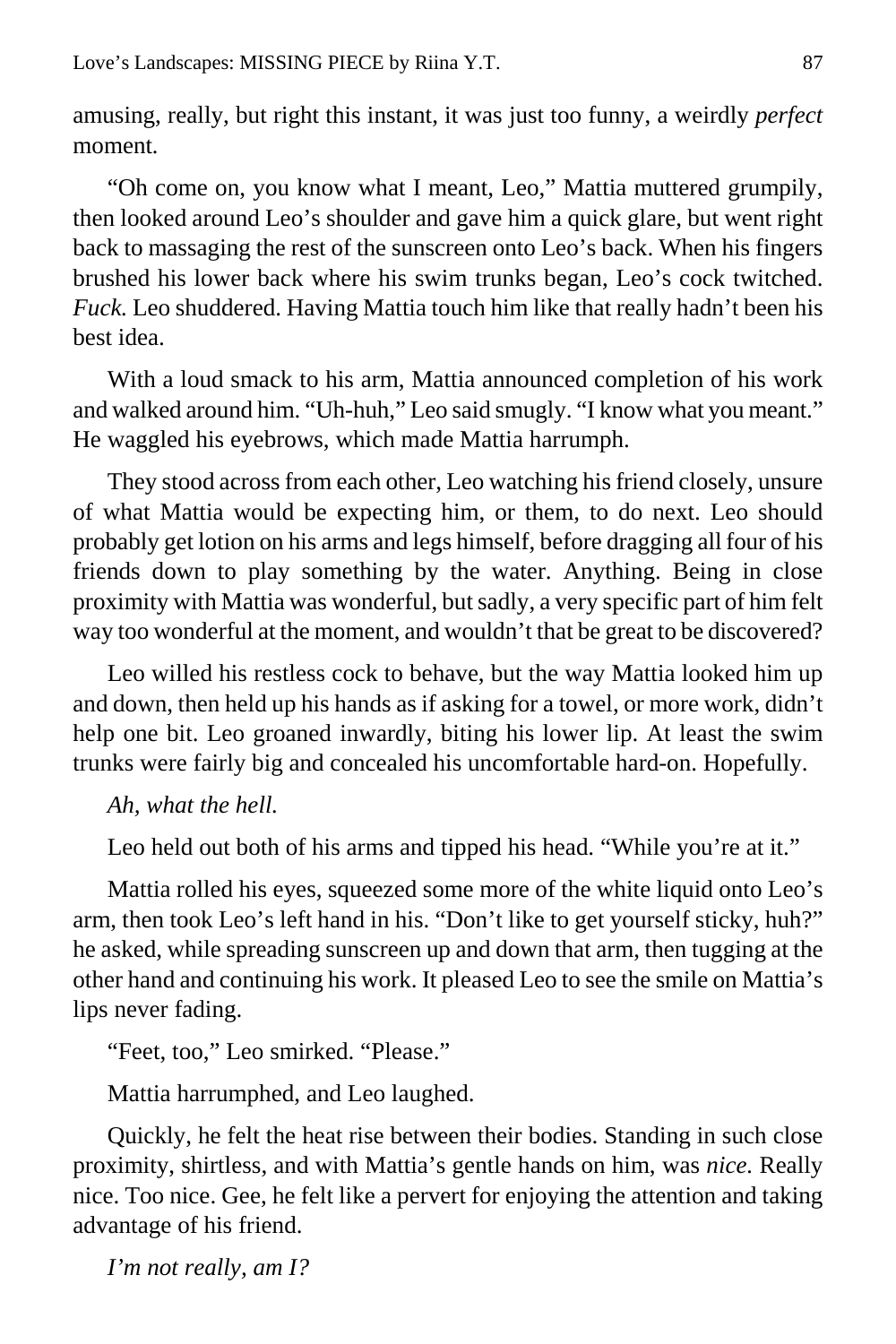He was merely trying to be a little spoiled. The only person who'd ever rubbed lotion on him, or spoiled Leo in any way, was his mother. Now, if that wasn't sad, what was? Maybe Leo ought to find a boyfriend himself; after all, being alone and having to watch Mattia play happy couple with his douche of a man was depressing as hell. He should probably give Miguel a call tomorrow night. They hadn't hooked up since the trade fair in Philadelphia all those months ago. Leo hadn't felt like seeing anyone lately, especially not strangers, but perhaps he'd need to change that now.

At first, Leo had still had his hopes up high, thinking he might get a chance with Mattia, but when those hopes were crushed, he simply hadn't had the energy to bother with Miguel or anyone else. Perhaps Leo was the type who would rather mope and grieve instead of throwing himself into meaningless sex to forget. And he wasn't made for relationships; at least that's what he'd been telling himself.

Nobody would live up to his standards, so why try?

They weren't Mattia.

"You know what I meant, before," Mattia prompted, his fingers gently dancing around Leo's wrist. "Of course you're grown and all but…" he trailed off, searching for the right words. "The tattoos—I just would have never thought you'd get any. And there are so many, and so big."

Leo bit his lip, it was cute to listen to Mattia talk, and he sounded amazed.

"I knew you always *looked* the type to get tattoos." Mattia smeared more sunscreen on Leo's forearm, taking great care in spreading it evenly, making a masterpiece out of getting him all nice and greasy. "…and they do look good, really. I just wouldn't have expected it, with your sophisticated job and professional look and everything. I'm surprised."

Mattia was rambling now, something that almost never happened.

### *Please, don't stop talking.*

The sound of his voice was soothing, and the flush across Mattia's cheeks plus the ruffled hair was adorable. Leo felt his own cheeks heat up too, but with the hot sun shining down on them it would, hopefully, go unnoticed. He had to stop gazing up at his friend, though, because the pent-up longing he felt swelling inside his chest became too fast and too difficult to ignore.

*Easy as pie, avert your eyes, Leo. Look out toward the water. Chase the birds across the sky.*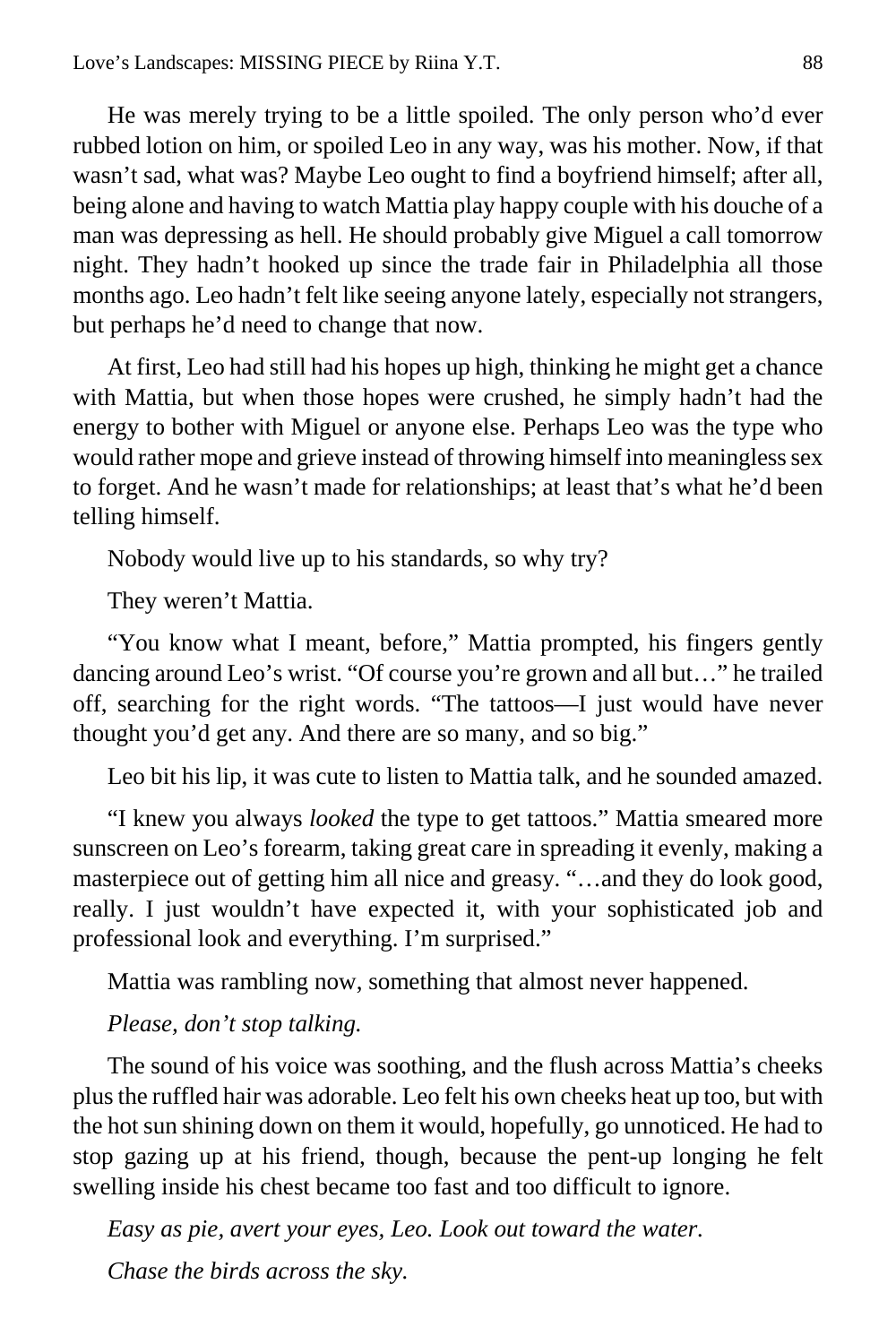*Count the grains of sand around you.*

Leo swallowed with difficulty. Mattia's gentle hands, those firm fingers on his warm skin, caused his stomach to flutter and the heat to rise and rise. *Feels too nice, have to stop.*

He lowered his gaze, dropping his eyes, and what he saw wasn't helping much. Red-checkered swim trunks. They were his, but seeing them on Mattia made him feel stupidly happy. They looked good on him, he had to admit. And they fit just perfectly. There was no doubt it was the highlight of Leo's day, seeing Mattia in swim trunks without a shirt.

*Heaven help me, how can I resist that man? He's all I ever wanted.*

And so close, it was too tempting to touch.

Suddenly, Mattia's gravelly voice tore him from his thoughts. *Thank you.*

When Mattia prompted him to answer, a death glare in his pale gray-blue eyes, Leo had the sudden revelation that he hadn't been paying attention to anything Mattia might have said for long minutes, though it felt more like hours to him. Anyhow, he couldn't recall what his friend had been saying.

"Er…" He swallowed hard.

But then, Mattia laughed, laughed with his whole heart—it was a goddamned good sound, one Leo had missed for years—and he couldn't help but join him.

\*\*\*\*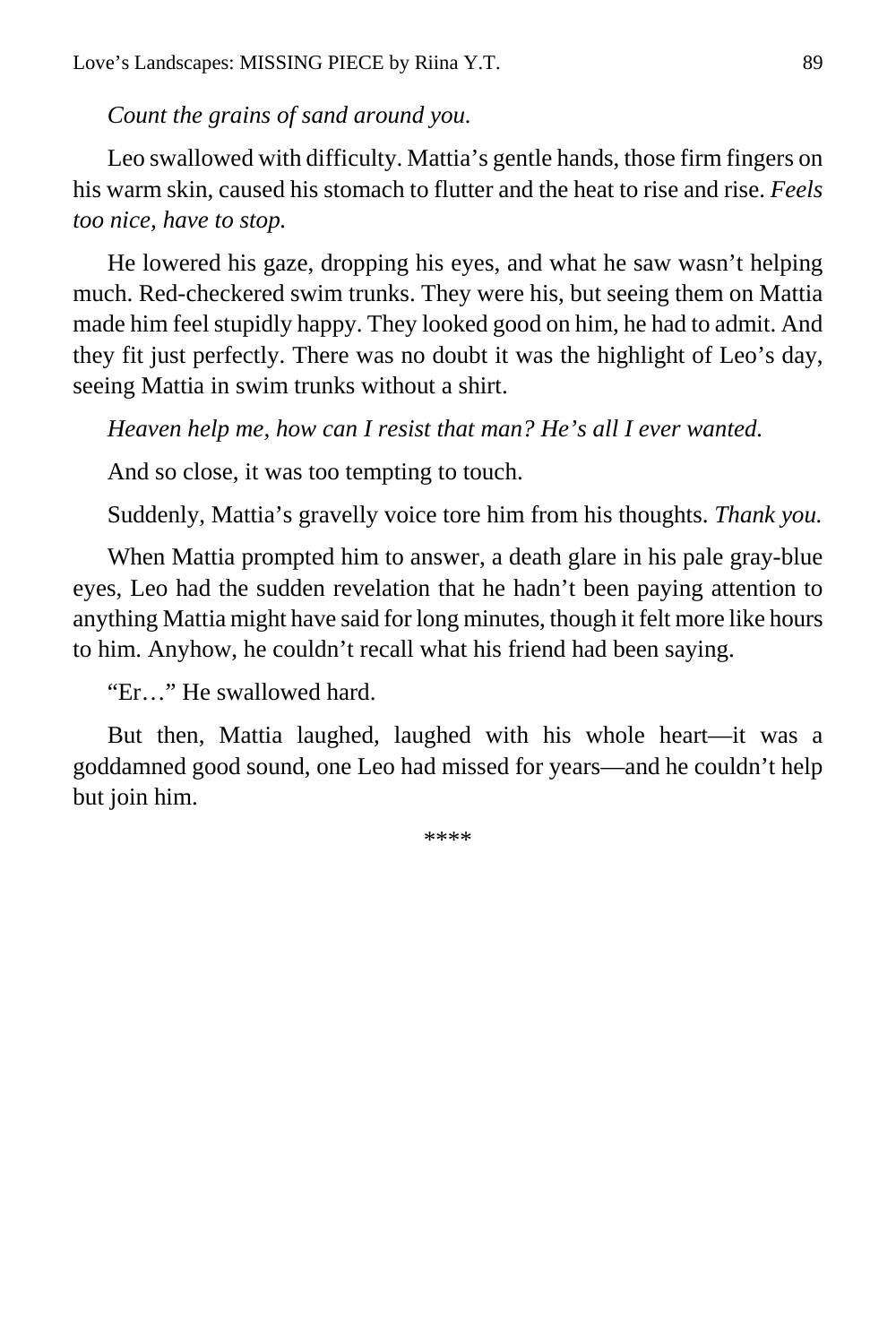# **Chapter Thirteen**

#### *The Sky Looks Like an Astro Pop*

"Isn't this just amazing?" Mattia whispered to himself, stunned by how incredible the Chicago skyline looked with the sun setting, painting everything in shades of yellow and orange. It wasn't the first time he was seeing the sunset in Chicago, but tonight he felt almost speechless at the beauty before their eyes. Mattia shivered slightly and wondered where that gentle breeze tickling his exposed skin came from. Today had come and gone so fast he could hardly believe the day was already turning into night.

To his right, he saw Leo crouching down in the sand next to him, still wearing his lime green swimming trunks and a matching T-shirt. A few feet down the shore were Sonja and Daniel, holding hands and enjoying the quiet of the early evening. Both of them were absolutely insane. Mattia hoped he would not have to see them again too soon. They were incredibly lovable, oh yeah, but too much for him. Simply too much.

Leo's friends were a noisy bunch, fun but exhausting. Mattia wasn't used to their free spirits. Despite everyone being around the same age, those four had the energy and wild nature of college kids. He felt a good twenty years older after just one day with them.

From this position, Mattia couldn't see Sam anywhere but guessed he was chatting up more women, somewhere. He was quite the ladies' man. It had been amusing to see him with a different woman every time he spotted the guy.

"If you could be any fruit, which fruit would you be?" Leo suddenly asked, his voice sounding closer than he'd been before. When Mattia tore his gaze away from the water and looked up, he was met with his friend's impish grin. The way Leo's brown eyes sparkled with joy always caused Mattia's stomach to do strange things.

Leo's question caught him off guard. And had he just asked him what *fruit*  he wanted to be?

"A moldy strawberry," Mattia answered sincerely, even though it was the weirdest thing anyone had ever asked him. He wasn't sure, even now, that he'd heard it right. Even for Leo, this was unexpectedly odd. Mattia smiled.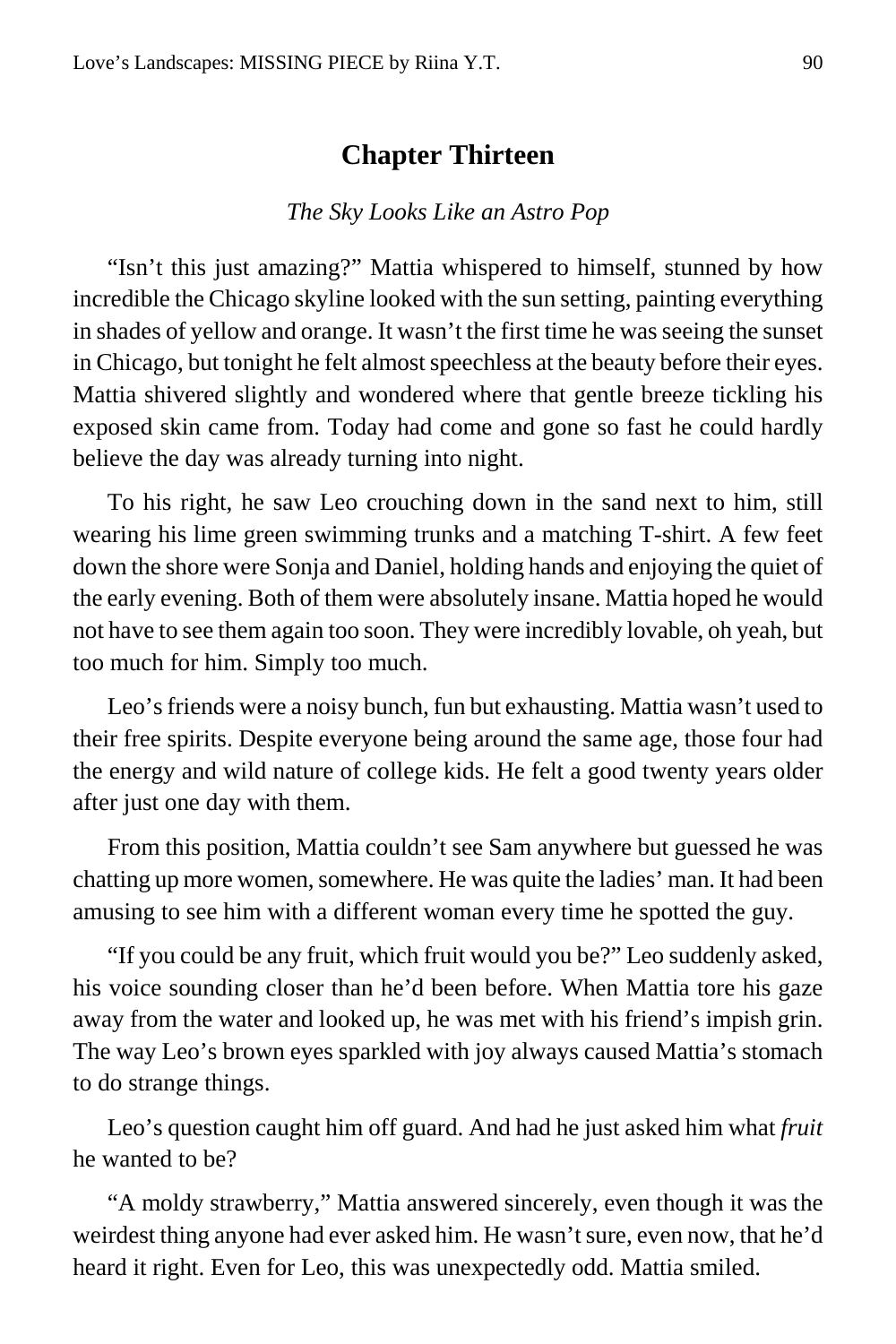Scooting closer, Leo looked at him with an unreadable expression that made Mattia shiver. While they both sat cross-legged, merely inches apart from each other, Mattia sensed an unfamiliar air around them.

"Why?" asked Leo, his eyes holding Mattia's gaze.

With Leo's dark brown eyes staring at him so expectantly, as if Mattia held all the answers to the universe, surprising emotions welled up inside of him. He suddenly wanted to reach out and draw Leo into his arms, not to comfort him because, right this moment, it felt strangely like the most natural thing to do. Eventually, Mattia shrugged and replied casually, "So nobody would eat me."

Leo raised an eyebrow. "You'll have to be moldy all your life," he whispered, and by the way his lips twitched and his eyes squinted, Mattia could see how hard he tried to sound serious.

"It's a good price to pay, considering I'll not be eaten, don't you think?"

Mattia couldn't help but crack up as soon as the words left his lips, and not a second later, Leo joined his laughter. For a long while, they sat there laughing and drinking, enjoying each other's company. It was getting late, but Mattia was unwilling to leave; he hadn't had that much fun in a long time. It had been exhausting; yes, he wouldn't change his mind about that, but fun nonetheless.

"You're right. It's a fair price to pay," Leo unexpectedly continued their strange conversation. Mattia watched Leo taking a long swig of the rum and coke which Sam had mixed for them earlier in the back of Leo's truck. Nobody would guess what they had in their Starbucks tumblers.

"I would still like you, if you were all smelly and rotten," Leo promised with a fond smile.

Somehow, he knew Leo would.

"What about you?" Mattia asked. "What *fruit* would you want to be?"

And yes, he had no idea why he was keeping their topic alive.

Leo grinned and leaned in so he could whisper close to Mattia's ear, "Why the hell would I want to be a *fruit*?"

Mattia growled, shoving his friend, playfully punching Leo in the shoulder, drawing a series of giggles from him.

"Nobody in their right mind wants to be a fruit!" Leo burst out laughing and shoved him right back.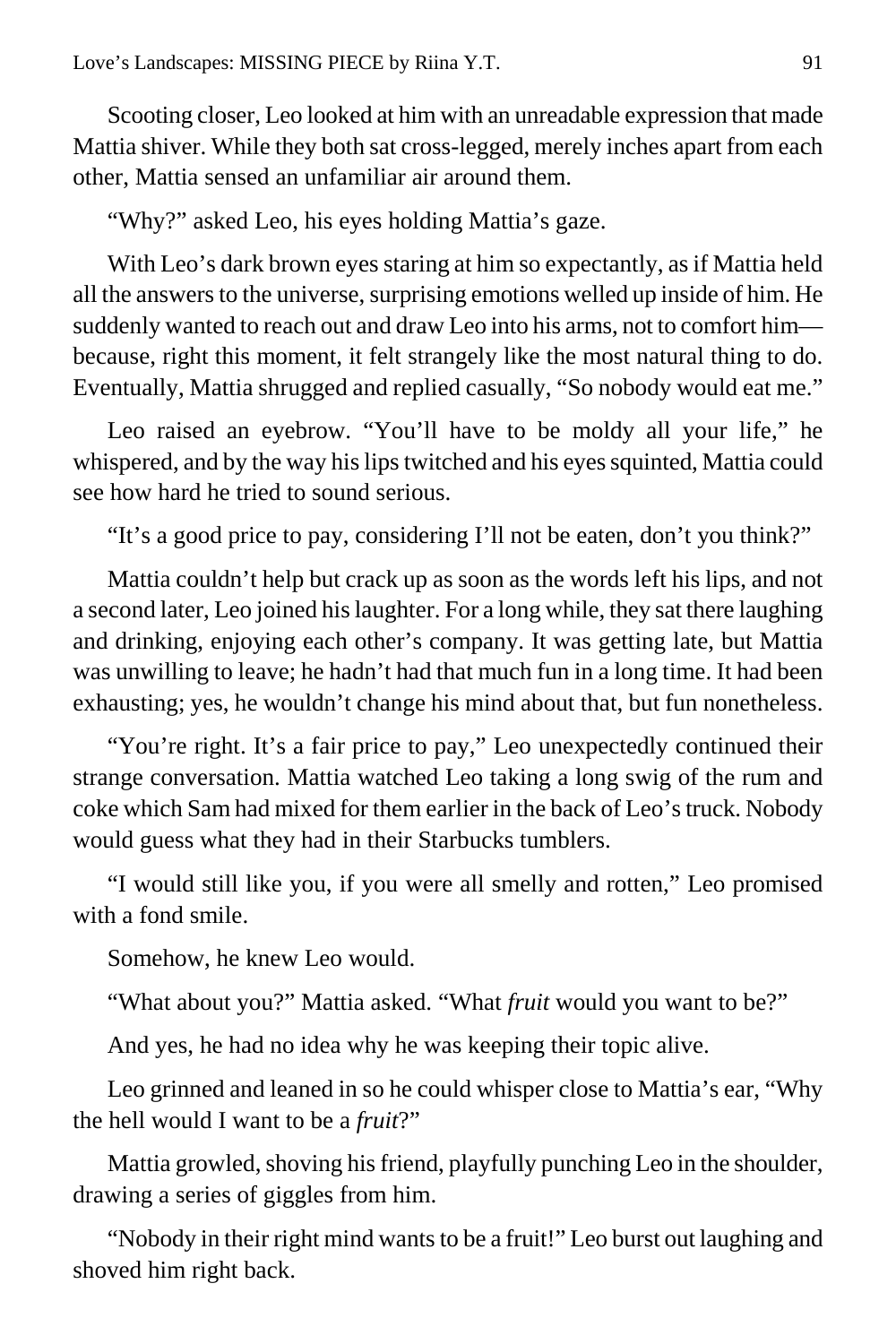"You are an idiot!" Mattia said, shaking his head.

"You knew that before you decided to keep me." Leo shrugged, trying to sound nonchalant but Mattia could tell the difference in his voice. Something was up with his friend and he didn't know what.

Mattia's heart pounded a little faster as he carefully reached out, wrapping his arm around Leo's shoulders and squeezing him tight. "Not gonna regret keeping you," Mattia whispered, his voice soft with affection. Leo rested his head on Mattia's shoulder and sighed heavily. A strange fuzziness unsettled Mattia's stomach, and he felt the sudden urge to say something, but he was at a loss for words.

#### *What was going on?*

Leo's company made him feel happier than he'd been in a long time. The world was seemingly perfect, and yet the heaviness of unexpected emotions was wearing him down. Feeling a sea of anxiety deep within, Mattia's pulse sped up, and it was as if strong hands were squeezing his chest, making it hard to breathe.

Next to him, Leo nervously wiggled his butt on the ground, wrapping his arms around his pulled up legs, cradling them close to his chest. Considering they were on a public beach, the area around them seemed unusually peaceful and quiet; only the sound of the waves and light traffic in the distance could be heard. Or maybe, Mattia just couldn't focus on anything but the body leaning against him, soaking up its warmth with every cell of his own. The faint scent of Leo's sun lotion reached Mattia's nose, and after having spent all day in his friend's company, the sweet smell had become quite familiar and comforting.

Long, silent moments passed before Mattia asked, "Hey, what's on your mind? You're being awfully quiet."

When Leo turned and lifted his head to gaze at Mattia, his eyes were soft and a little unfocused, but sparkled with their usual intensity. When Mattia smiled, Leo's somber expression turned into a cheerful, bright grin. "Uh, nothing really," Leo replied with a shake of his head and absolutely no conviction whatsoever.

"Liar." Mattia playfully nudged Leo's side, causing him to laugh and double over. He was certain that something was bothering Leo, but he didn't know if he'd be able to bring Leo to talk to him. Hell, it might be best if he didn't; counseling wasn't Mattia's strength. But he would try.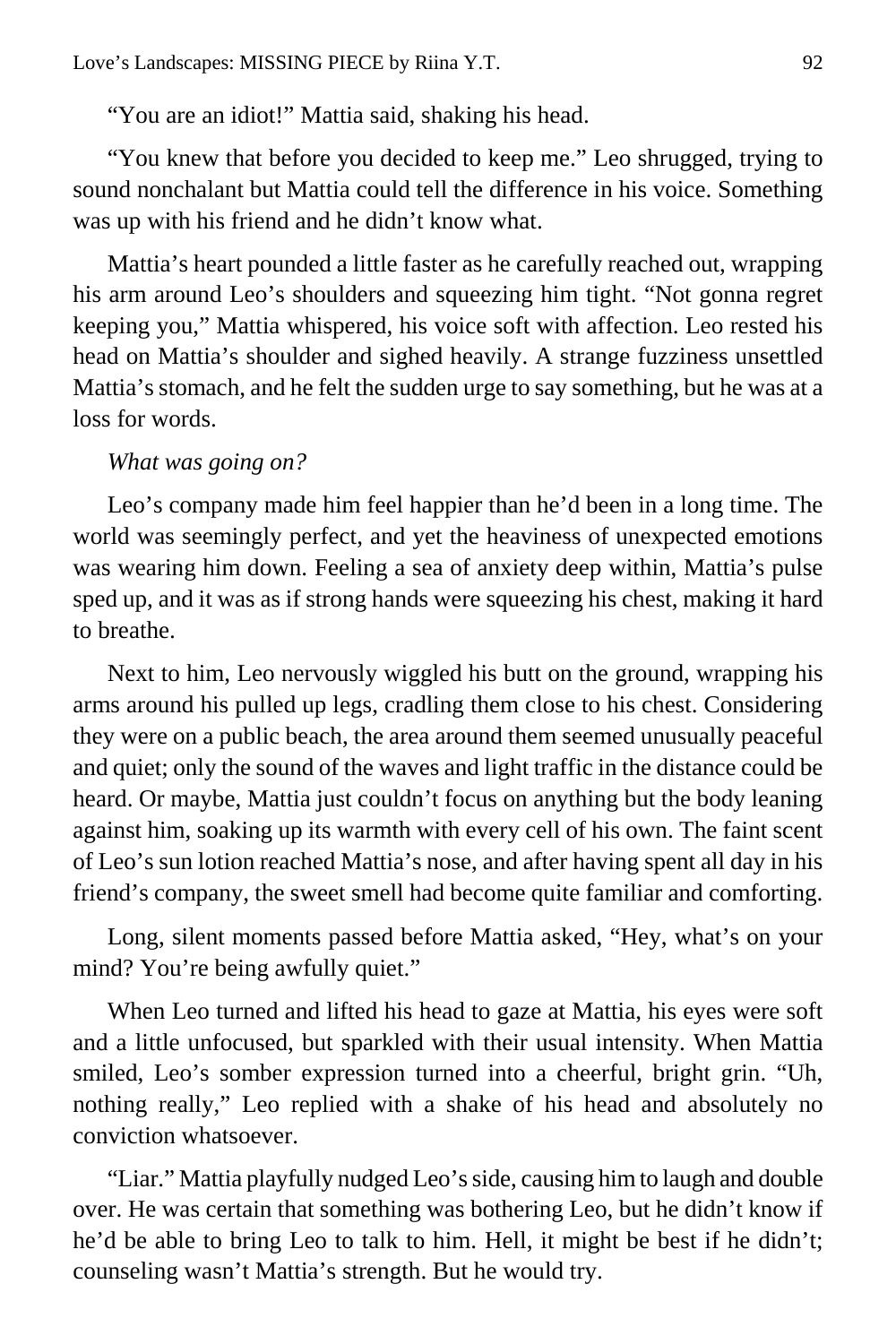"Maybe I was thinking of moldy strawberries," Leo said, with a hint of embarrassment when his eyes returned to Mattia's face. The slight flush on his cheeks gave Leo a bashful look that matched his unsteady voice. Suddenly, Leo looked away, biting his lip, as if he'd been caught doing something he shouldn't have been doing, or saying.

Mattia felt his stomach flip-flop. He instinctively reached out to lay a hand on Leo's drawn-up leg. In the distance a car horn honked, and close to where they sat, a group of teenagers were walking toward them, laughing and talking. When his eyes focused back on Leo, Mattia was welcomed by a big, easy smile, and the unmistakable intelligence that lay in those good-natured eyes. The gentle breeze ruffled Leo's wavy hair, causing the long, brown strands to obscure his vision. Reaching for the errant curl, Leo tucked it behind his ear like he so often did. Mattia didn't try to fight his eyes, as they enjoyed the sight before him. It was always difficult to look away when the guy smiled at him, so honest and delighted, the action lighting up his whole face. Not for the first time, Mattia couldn't find a thing about Leo not to like.

Perhaps Leo had a little too much to drink, for he suddenly looked a little loopy. Before Mattia could suggest they get something to eat, Leo reached for Mattia's arm, resting it there like it belonged. The warmth of Leo's palm on his skin caused goose bumps to rise, spreading quickly up and down his spine all the way from his neck to his toes. Mattia looked down where Leo's fingers curled around his lower arm, close to his wrist, and briefly wondered why having Leo touch him felt so strangely good when it really shouldn't.

"I would kill for some cookies right now," Leo groaned and Mattia laughed.

"We'll get you some."

From underneath a pile of towels somewhere, his phone started ringing. Mattia squeezed Leo's hand, giving him an apologetic look before he got up to find it. Digging into one of the bags, he quickly found the noisy device. Mattia took a few steps toward the shore before answering the call.

"Hey Rich," Mattia greeted his boyfriend with an uneasy feeling. He hadn't even once thought of Richard today. His boyfriend's impatient voice, as he was asking Mattia why he wasn't at home when he said he would be, told him that Richard wasn't the slightest bit pleased with his absence. Which shouldn't have made Mattia feel guilty, because as far as he recalled, they hadn't made plans to see each other today. Okay, Mattia remembered *vaguely* that he'd said he'd be home later tonight. But still.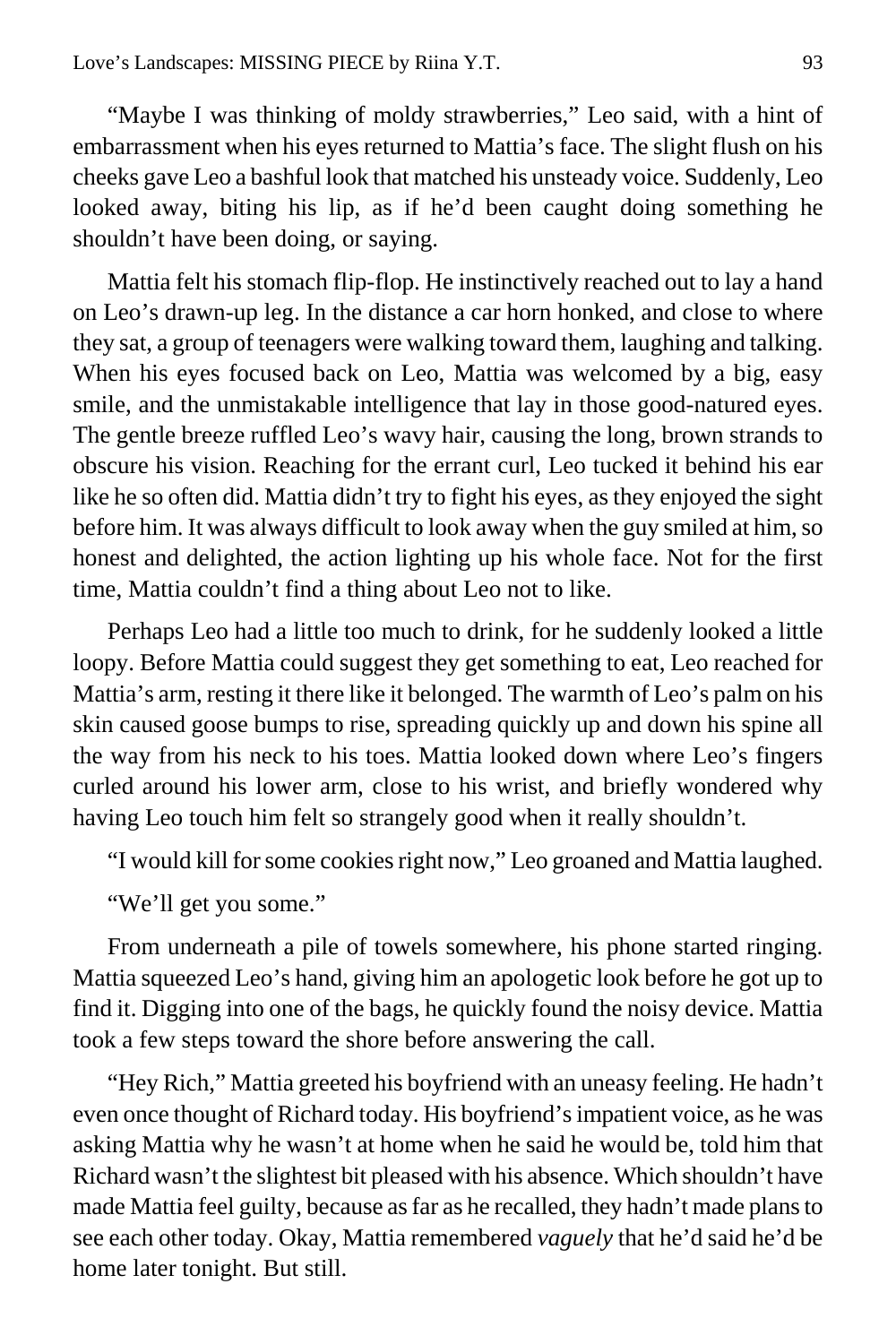"I'm out with Leo—and some of his friends," Mattia said, glancing over his shoulder to see Leo sitting right where he'd left him, gazing out toward the ocean.

"I can be home in half an hour, give or take," Mattia answered halfheartedly. Richard told him to drive safely and that he'd missed him. "Uh-huh. Me too." Mattia nodded into the phone, old habits dying hard.

*Shit.* Talking about driving, he left his car at Leo's apartment, and Mattia doubted he should be sitting behind a wheel after that rum and coke. Not that he was drunk, but as he always said, better safe than sorry.

Shoving his phone into his borrowed swim trunks, Mattia returned to gather his belongings.

"Sorry, Leo, we'll have to grab dessert another time," Mattia apologized. "I've got to get home."

Leo looked up at him with a curious expression.

"Richard and Prince are missing me." Mattia tried a smirk. "Can't leave them boys alone for too long, you know."

Leo scrambled to his feet and reached for their bags, pulling out the T-shirt Mattia had been wearing today. Mattia noticed the way Leo tried to avoid eye contact when he handed him the piece of clothing.

"I'm sure they do," Leo muttered, his gaze fixated on the bright colorful bags in the sand. The sour tone in his voice didn't go amiss. Mattia could hardly blame him, though. The last, and only, time he'd met Richard didn't go down very well. Truthfully, Mattia hadn't expected Leo to like his boyfriend, but he couldn't deny that it would have been great if they could have gotten along better.

"Thank you for dragging me out here today. It was a lot of fun," Mattia said honestly, while sliding the soft T-shirt over his head. Leo's eyes met his, and a strange, tingling sensation pooled in his stomach, as he realized that he'd really love to stay.

"Of course it was. My guys rock." Leo winked at him and before Mattia could turn around, to see which way he'd have to go to catch a cab, Leo reached for him. Mattia shivered when Leo clutched at his arm, Leo's fingers feeling cold where they touched his skin, causing goose bumps to rise on the back of his neck.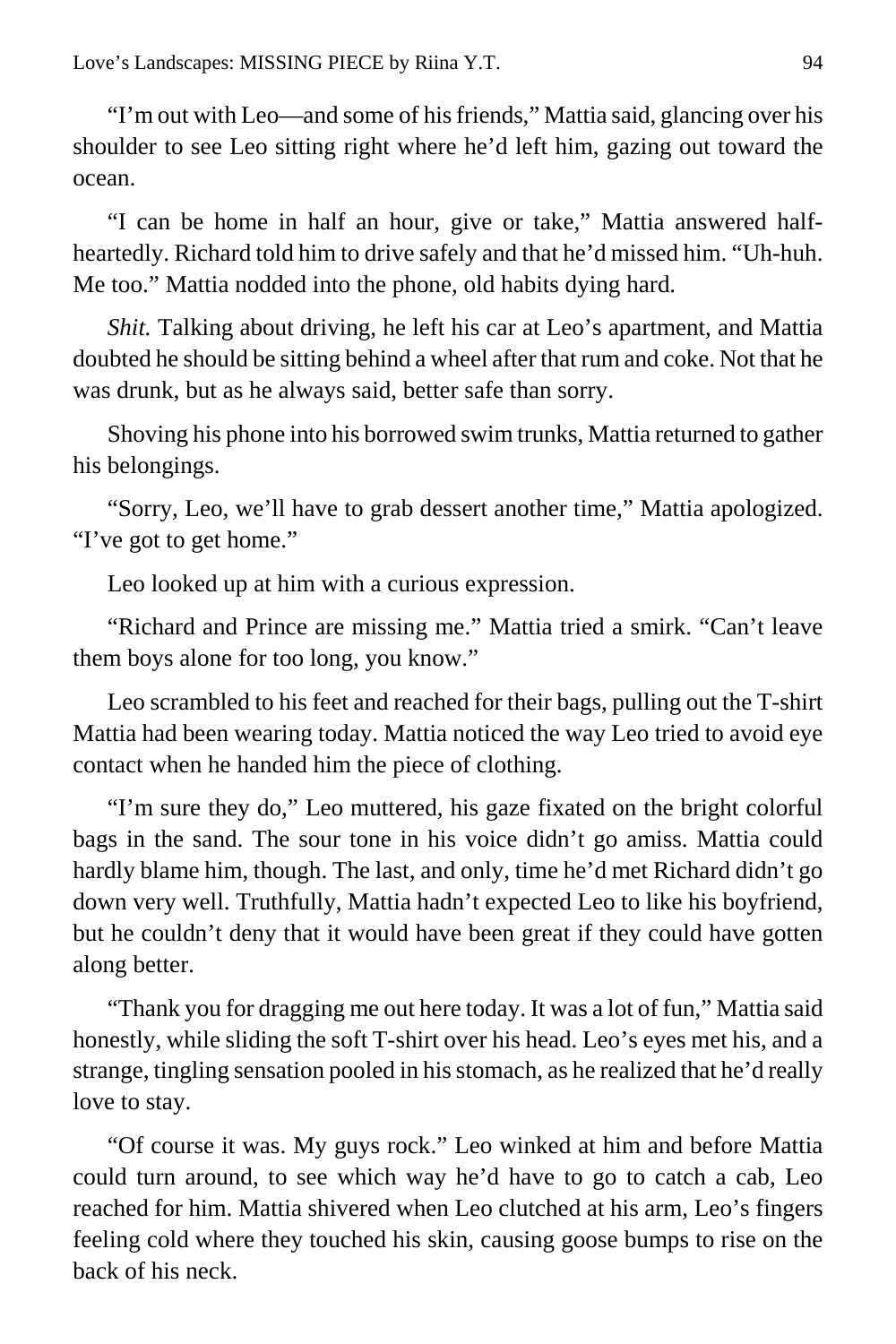For a moment, Mattia felt paralyzed as Leo gave him a lopsided grin, his dreamy expression sending another chill down Mattia's spine. Leo's eyes appeared melancholy, but he didn't have enough time to fully make sense of it all. He didn't realize his own body was moving until they were only inches apart, directly facing each other—the next thing he felt were Leo's warm lips on his mouth.

At the first touch, Mattia's skin tingled all over, his stomach churning. For a short moment, he was frozen to the spot, his skin slowly, but steadily, catching fire. Leo's mouth was moist and soft on his, moving tentatively, his fingers curling around Mattia's biceps. The kiss was chaste, merely a brush of lips, an exchange of breath. Without a thought, Mattia's hand found its way to Leo's chest, his fingers closing gently on the fabric of Leo's soft T-shirt as he kissed him back.

Mattia felt the hitch in Leo's breath when his lips fell open just slightly, enough for Leo's tongue to poke inside, nudge his own, and deepen the kiss with welcoming ease. Leo tasted good, too good. With shaking hands, Mattia clutched Leo's waist, drawing him in closer. A tiny voice in the back of his fogged brain told him to stop, but he couldn't. Their knees gently bumped each other's, and Leo's fingers brushed up and down the length of Mattia's arms before gripping him by his shoulders and pulling Mattia hard against his chest. In contrast to his tight hold, Leo kissed him slowly, gently, and everything felt just right.

Leo's lips, his scent, and the feeling of his lithe body against his, had Mattia hypnotized. It was everything he once had imagined kissing Leo would be like. Like fire and ice, almost electrifying, and so wonderful. It felt like they should have been doing this all along, and continue doing so forever.

Mattia didn't know what exactly happened, but something in that moment told him that he'd been in love with Leo for quite some time by now. Had he just been too blind to see it? Mattia guessed it hadn't changed the way he felt about Richard, because he really didn't love him any less. One thing was for sure, it was wrong to have similar feelings for another man, but shit, what could he do?

Realizing that his heart was confused, beating too fast for two men at the same time, Mattia slightly panicked. He gasped when Leo's teeth pulled at his lower lip, his gentle fingers squeezing his neck. It was definitely not the right time to ponder this new discovery. Right now, every cell in his body wanted Leo.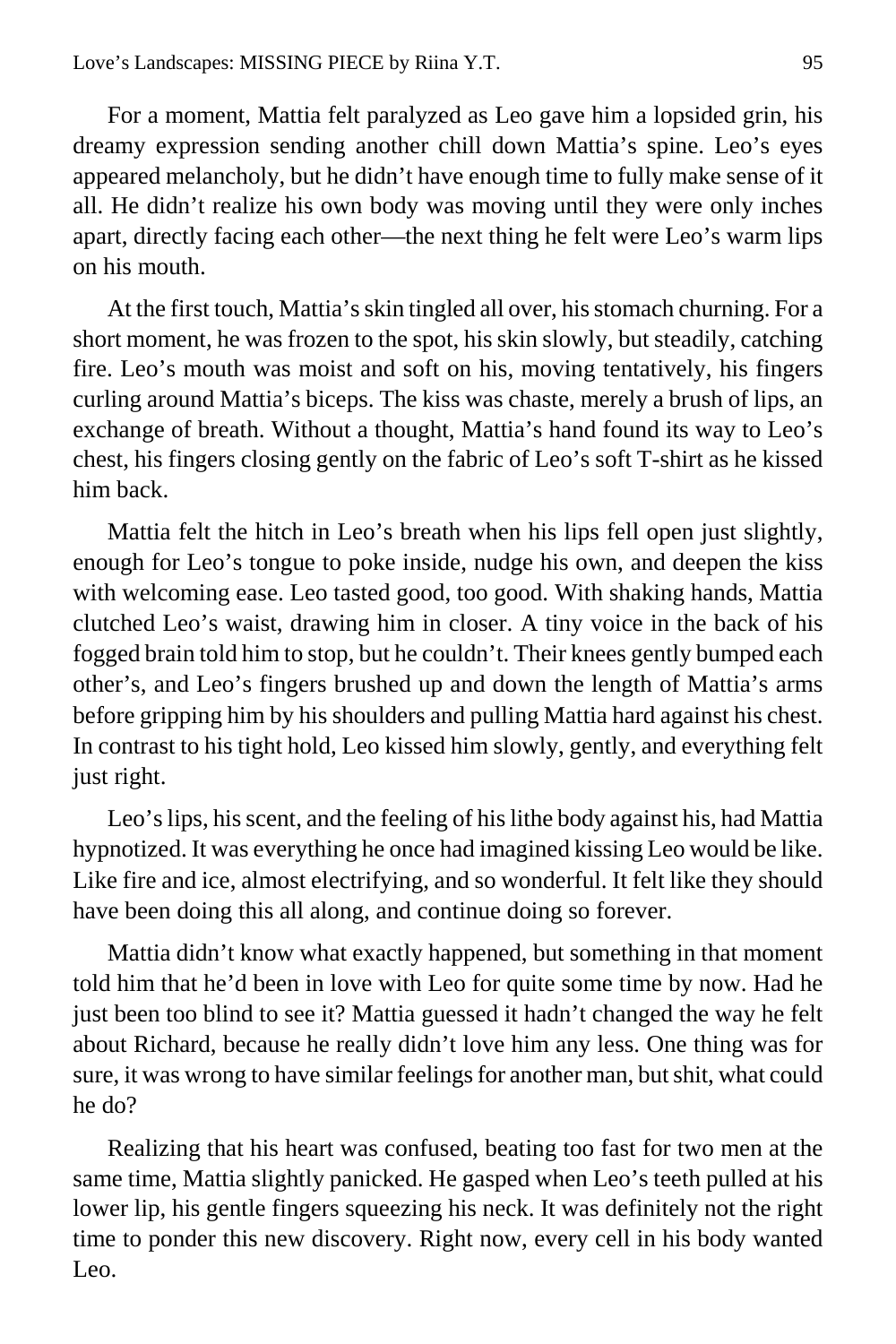With Leo sighing into his mouth, their kiss quickly grew deeper and more possessive. Suddenly, Mattia wanted Leo more than anything, all of him. He wanted to be devoured by Leo's soft lips, consumed by his greedy kiss. But, shit, they had to stop this; it wasn't right. He couldn't kiss Leo while he was with Richard. And besides, Leo was drunk. He might not even want this in a sober state of mind.

"I had the best day in years, Tia," Leo breathed against his dampened lips. Mattia felt him shiver beneath his touch. "Thank you for coming along with  $\overline{\mathbf{u}}$   $\mathbf{s}$ ."

Mattia tried to carefully untangle himself from Leo. Bringing his hands to Leo's smooth cheeks, Mattia gently eased him back. The heated skin beneath his fingers made it difficult for him to pull away; instead he wanted to lean in again to claim Leo's mouth in another searing kiss. A frightening chill rolled down his back, and the knowledge that this could never happen again had Mattia move without a second thought, catching Leo's lips with his and kissing him softly. With gentle caresses, he carefully savored his friend's taste one last time, because he knew this had been the biggest mistake he'd ever made.

Unfortunately, the blissful moment didn't last very long. When Mattia eventually broke the kiss, and they let go of one another, reality came rushing back too fast and with full force. At the sound of someone clearing his throat, both took a step back, and Leo turned to find Sam—the tall blond with the shades—standing next to him. *Where the hell did he come from?*

*Shit.* They've been caught kissing like horny teenagers. Mattia felt momentarily relieved when Sam chuckled and quickly pulled Leo close, throwing an arm around his shoulder in a brotherly hug.

Of course, someone had to have seen them making out in public. Perhaps, Leo's other friends and a bunch of strangers had too. Despite feeling mortified about what he'd let happen, he didn't feel embarrassed when Sam studied him closely. He'd probably never see Leo's friends again. Maybe not even Leo after that.

Mattia's stomach twisted in an uncomfortable way when regret tugged Leo's mouth down in an expression that looked so wrong and unnatural for him. Addressing his friend, Leo spoke quietly, "Sam, drive Tia home, will you?"

Mattia felt a pang of guilt when Leo avoided looking at him. "No, it's fine. I'll get a cab," Mattia said. "See you guys," he added hurriedly and waved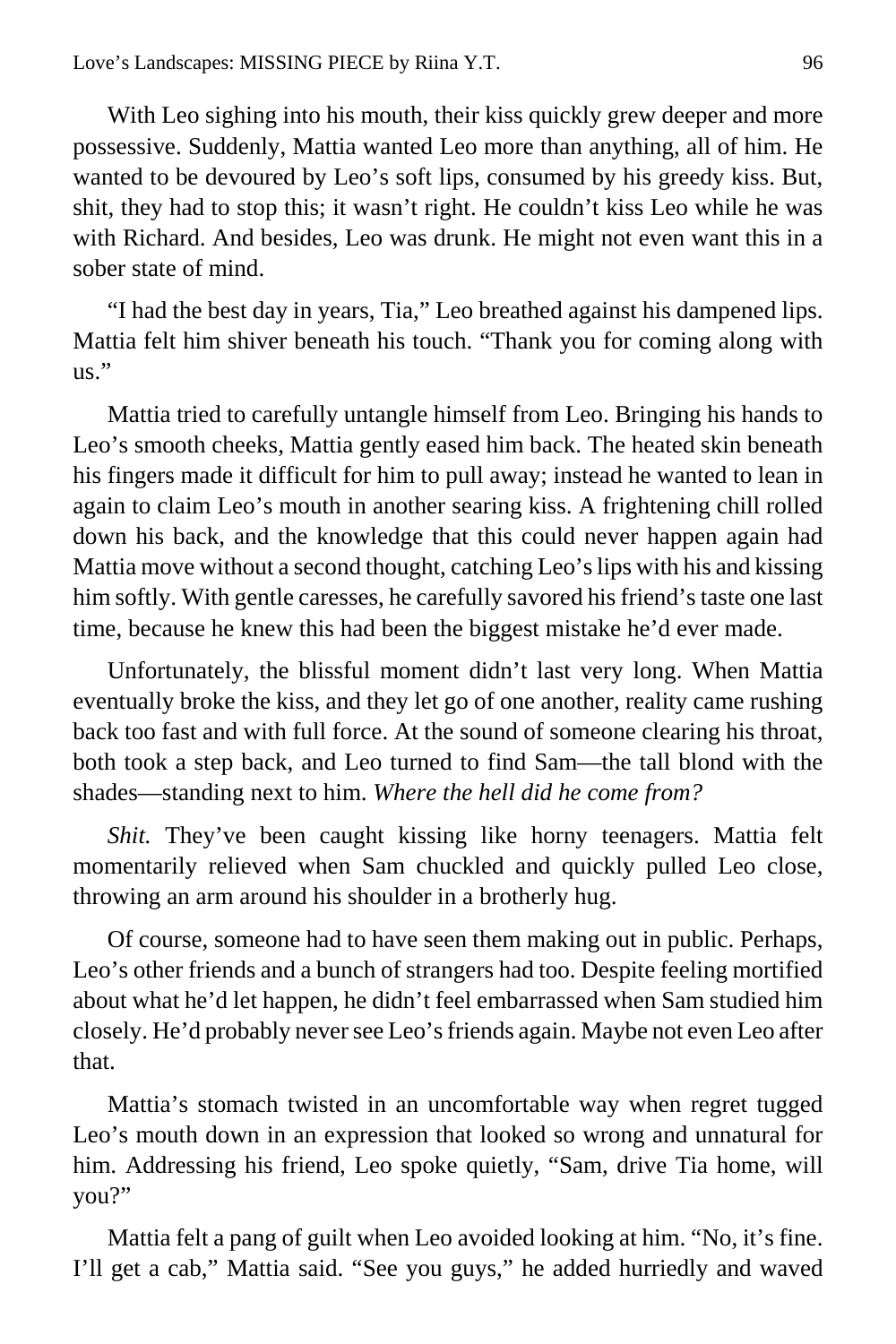good-bye before turning around and running for the main street as fast as he could.

*Oh God, just what have I done?*

\*\*\*\*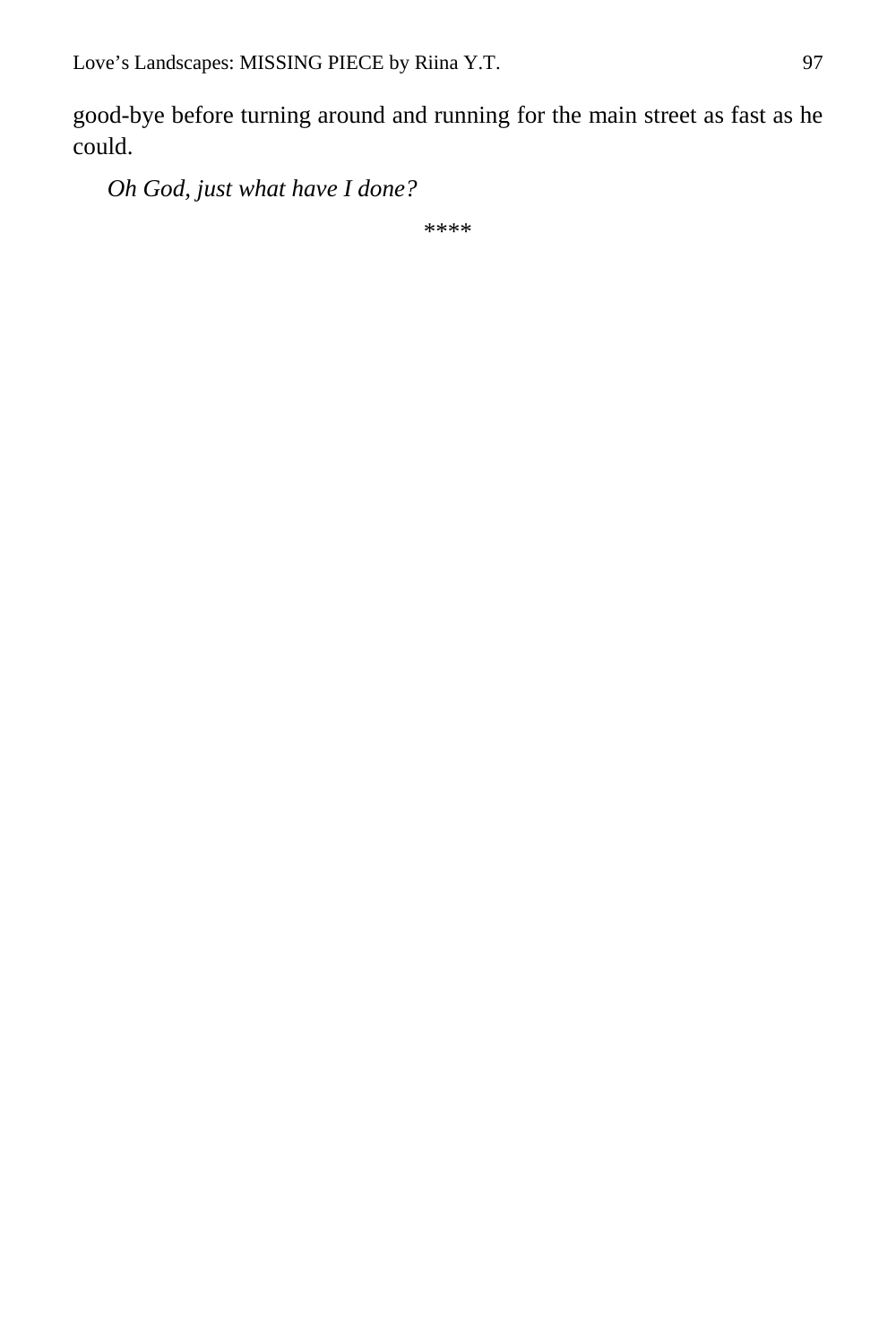# **Chapter Fourteen**

#### *The Thing About Love*

#### *Oh God, just what have I done?*

Leo ran a shaky hand through his damp hair. His breath was ragged, his head spun like a damned carousel, and his heart madly pounded away, slowly forcing its way out of his chest.

He'd *really* kissed Mattia. *Fuck. Fuck. Fuck. Fuck.*

Leo had never hated himself more than right at this moment. Kissing someone in a committed relationship was low, very low. He couldn't believe he'd seriously done that.

The feel of sweat trickling down his neck made him shiver in disgust, reminding him of how he hated running on the treadmill. Leo resented anyone who worked out effortlessly; it made him sick to just watch someone run, bathed in sweat. Leo thought an hour on the treadmill would be good punishment for his stupidity—he hardly lasted twenty minutes.

#### *Crap.*

There was no way he could do it—the never-ending sweat, the unbearable heat, the pressure in his chest, and the unimaginable effort to take a proper breath—he just wasn't meant to exercise.

His heart hammered against his heaving chest, his knees too weak to keep him steady any longer.

## *I kissed Mattia.*

His knees hurt and were about to turn into pudding at any moment, and crap, he might be one step away from a heart attack. Leo slowed down, trying, but failing, to steady himself. He pressed madly at any blinking button he could reach and tried to calm himself down, but his head just wouldn't stop spinning, and his vision became blurry and *strange.*

#### *No, please no. I don't want to faint.*

He should have eaten something this morning.

Strong arms gripped him from behind, holding on to his arm and bicep, keeping him from falling facedown. "Take a deep breath." He heard the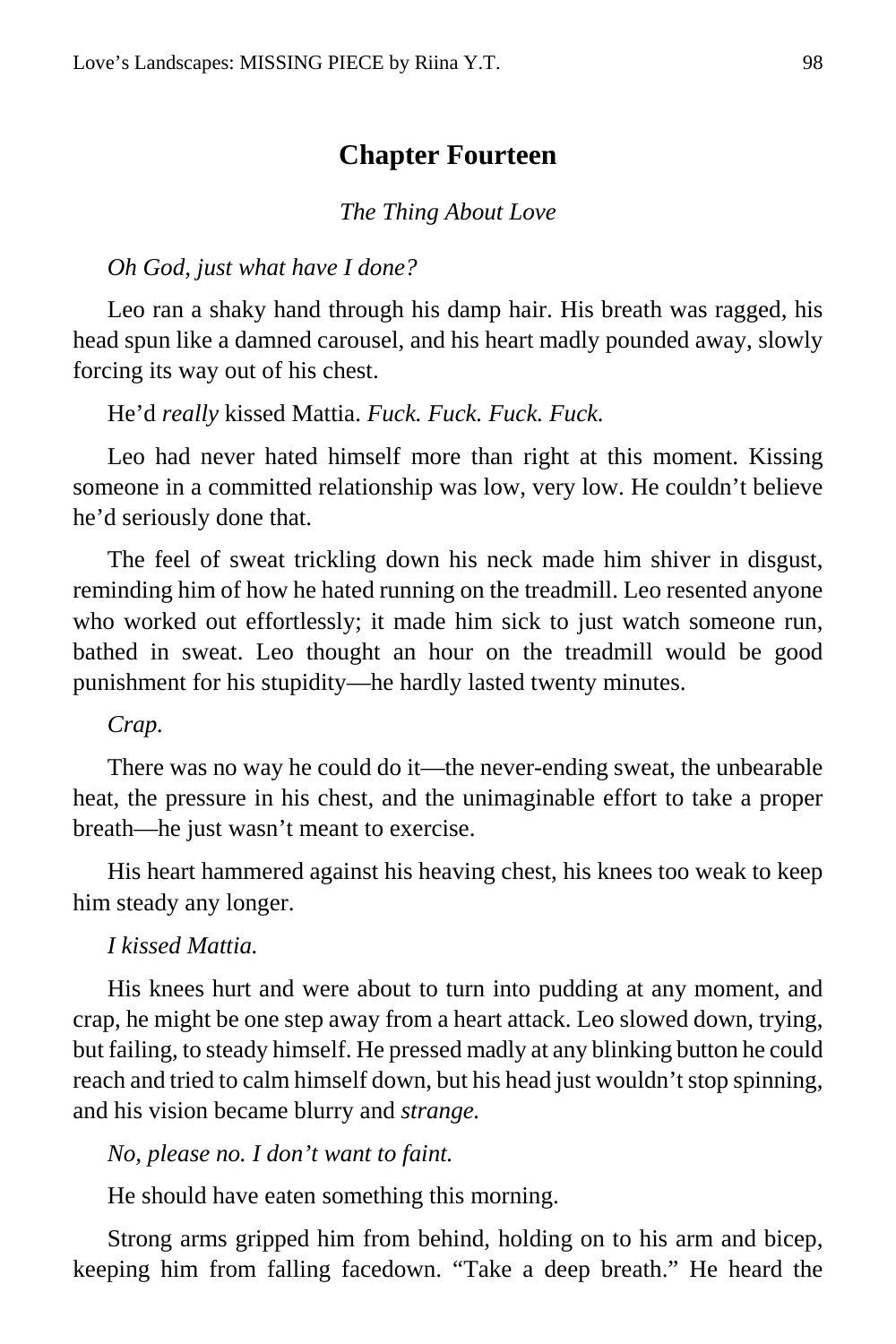unfamiliar voice, sounding distant and almost robotic, but that was probably just his brain not getting enough oxygen.

Leo's chest ached, and it was just so difficult to take a breath, his head continuing to spin as he stepped off the machine and let the stranger guide him far, far away from that evil thing. "Breathe. Calm down, man." The manly voice, now closer and stronger, soothed Leo enough that he managed not to lose consciousness. *Thank heavens.*

His vision was still unclear, slightly blurry, but he found a chair, and strong arms guided him down onto the soft cushion. It wasn't very comfortable, not relaxing him at all. Leo's entire body still shook, just slightly now, but enough to feel concerned.

"Drink some water. You might be dehydrated."

Taking deep breaths and a tiny sip of cold water slowly cleared Leo's foggy brain. He blinked rapidly until he could make out the man's strong, bodybuilder features, his chestnut-brown hair, and—wow—all those muscles.

Leo shook his head. "I've only been on that thing for a few minutes. I just suck at running."

The stranger arched an eyebrow. Thank heavens, Leo was conscious and could see clearly again, his breath coming more easily now too.

"Thank you for your help. I thought I was going to die." Leo shuddered. "Heart failure or something."

His heart surely felt like a failure. *Why couldn't he have fallen in love with someone who could love him back?* Leo's head was still spinning a little, but he probably wouldn't faint now. That was improvement enough, he guessed. What a *terrible* morning.

"I'm Tank." The guy offered Leo his hand. With a nod, he shook it but didn't give his name in return. He felt embarrassed as hell. Leo chanced a glance down his body, and oh boy, he was all sweaty and yucky.

"What happened to you? You wanna talk?" Tank queried and shrugged. "Sometimes it helps and maybe next time you run the treadmill you won't start hyperventilating so fast."

Oh there was absolutely no next time for Leo on that terror machine. Never, ever again. Talking might also not help him in any way right now, but—shit, he might as well spill his guts to a stranger and move on. It couldn't get any more embarrassing anyway.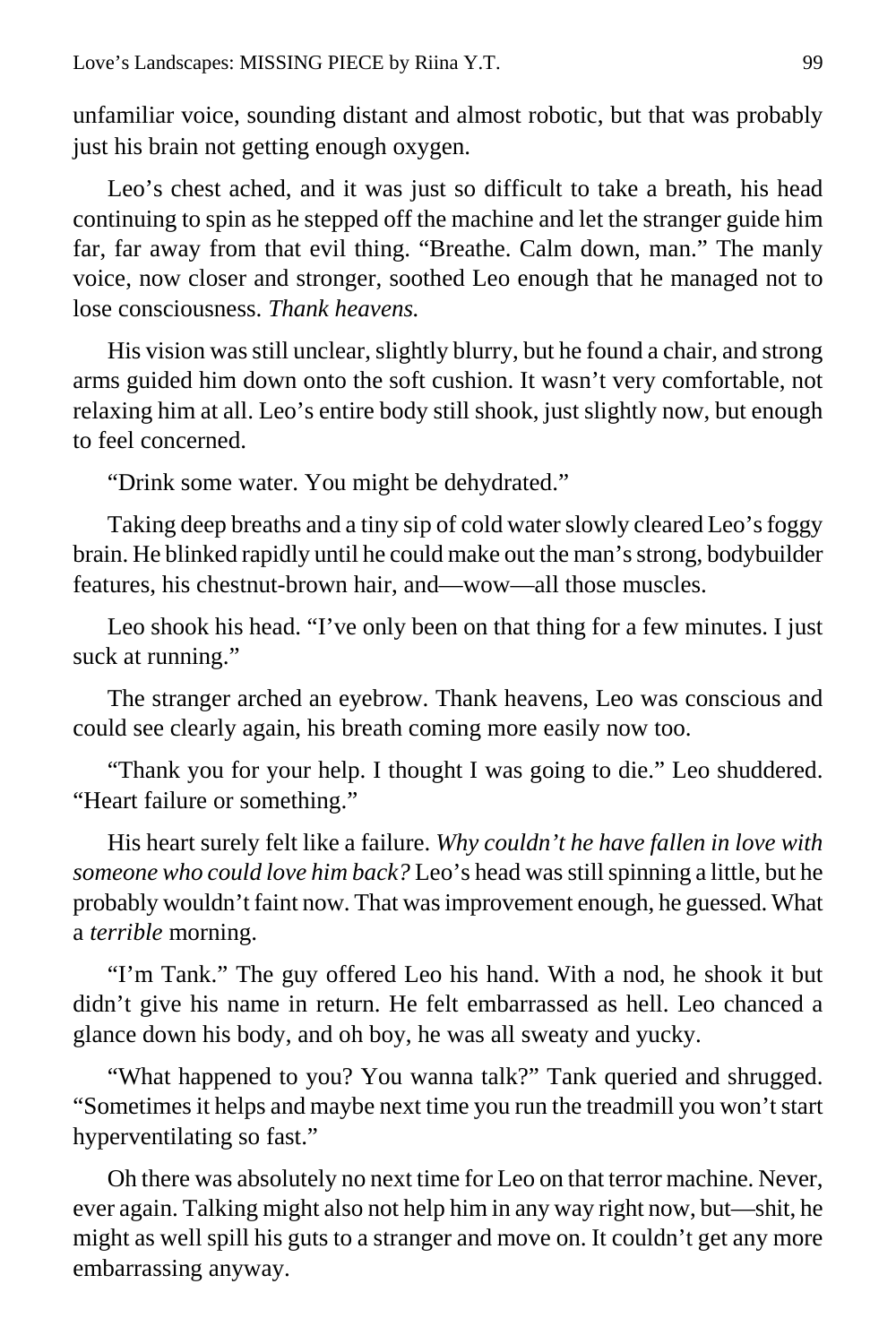"I kissed my friend," Leo admitted.

Raising an eyebrow, Tank asked, "And?"

"I'm sure he's gonna be engaged and happily married soon. I knew he was in love with someone, in a committed relationship and all, you know? I still kissed him. I won't even blame the alcohol, even though I was slightly drunk." Leo ran a hand across his face, feeling ashamed and tired. "I've wanted to kiss him since I was sixteen years old, from the very moment I first saw him. We lost touch for years, but his face still haunted me. That's no excuse, I know. I shouldn't have given in to my longing."

Leo took a quick breath, he was rambling now and—crap—his lungs burned. "I love him. I really do. And I thought I respected him and his decisions. I mean, I adore him to bits, and yet… shit, I really am the worst!"

Tank considered him for a long moment then asked, "Does he know how you feel? I mean, did he choose that other fellow over you or something?"

Leo wasn't stupid, he had figured out by now that Mattia liked him, probably not exactly the same way Leo liked and adored him, but Mattia liked him. Despite their harsh parting words ten years ago, they quickly became good friends once again.

"No. I don't think he's got the slightest clue how much he means to me."

And that was probably true. Mattia should know how much he mattered to him as a friend, but that was probably all. Leo thought he'd been able to reach Mattia, but either he was imagining it, or they were just not meant to be, after all. It would have been the perfect time for them to fall in love, except that Mattia was already in love with Richard.

"Well that's good news, isn't it? He might like you too and just needed someone to open his eyes for him. Sometimes we don't see what's right in front of us."

Leo pondered that. It could be possible, why not? Well, maybe because he was head over heels with Richard. That's why not.

Sometimes, he thought Mattia subconsciously flirted with Leo and didn't even realize he was doing it, because his brain was all wrapped around the idea that they were just friends.

Leo shook his head. "I don't know, man. He's in love with someone else, and he's not the kind of guy who would just ditch anyone 'cause he's itching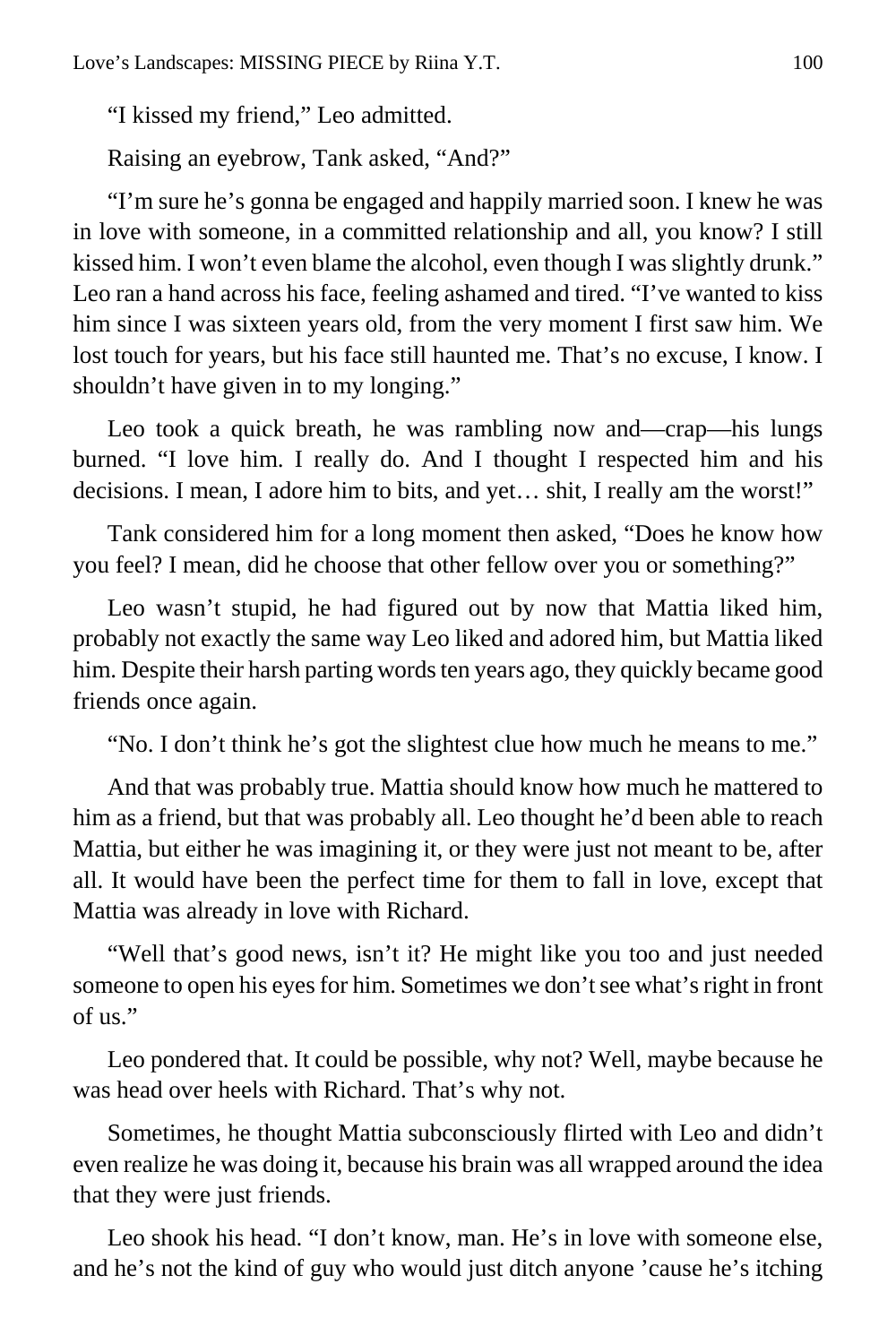for a new flavor." Leo sighed, "He's the *'in it to win it'* kinda guy, you know. I might as well forget about him. I've got no chance here."

Maybe Leo was just a bit full of himself, thinking he had that effect on Mattia. He hadn't even tried to find out whether Leo was gay too. Maybe he didn't need to ask, and it was somehow obvious, but maybe he didn't bother because he already had Richard and wasn't looking for someone to love. He wouldn't care whether Leo was straight or gay or bisexual. Or none of the above.

Leo chuckled. "He probably won't even think that I *am* interested, anyway."

"Oh. Mh." Tank rubbed his chin between two fingers. "Well, the kiss should have finally opened his eyes." He snickered. "Don't be too upset, buddy. Fate will find its way. And if he isn't the one, then someone else will be. Just don't give up. Have some hope, okay?"

He didn't think there was anyone for him, but Leo nodded anyway. It wasn't Tank's position to pep talk him, but he still took the time to do so. The least Leo could do was to appear as if it helped.

"And stay the hell away from the treadmill. Just some friendly advice."

"Oh I will gladly follow that." Leo held out his hand, and Tank gripped it tightly, shaking it, with a nod of his head. "Thank you, Tank. For saving my life, listening to my story, and your great advice."

"You're welcome, bud. Now stay right here for another few minutes, relax, gather your thoughts, and stay on track. I'll get you some more water and a power bar."

Leo wanted to tell him there was no need to bother with it, but Tank was gone in the blink of an eye, and he honestly could use more water and some sugar.

*Oh, Tia.* Leo sighed. He had always tried to do right by him, but had failed terribly when he drunkenly kissed his friend. Leo groaned. Just how could he make it up to him again?

Leo felt trapped. He knew he messed up, and he didn't deserve Mattia's forgiveness, but giving up on his friendship made his heart ache. *Dammit.*

For all he knew, Mattia wouldn't even want to see him again after that stunt.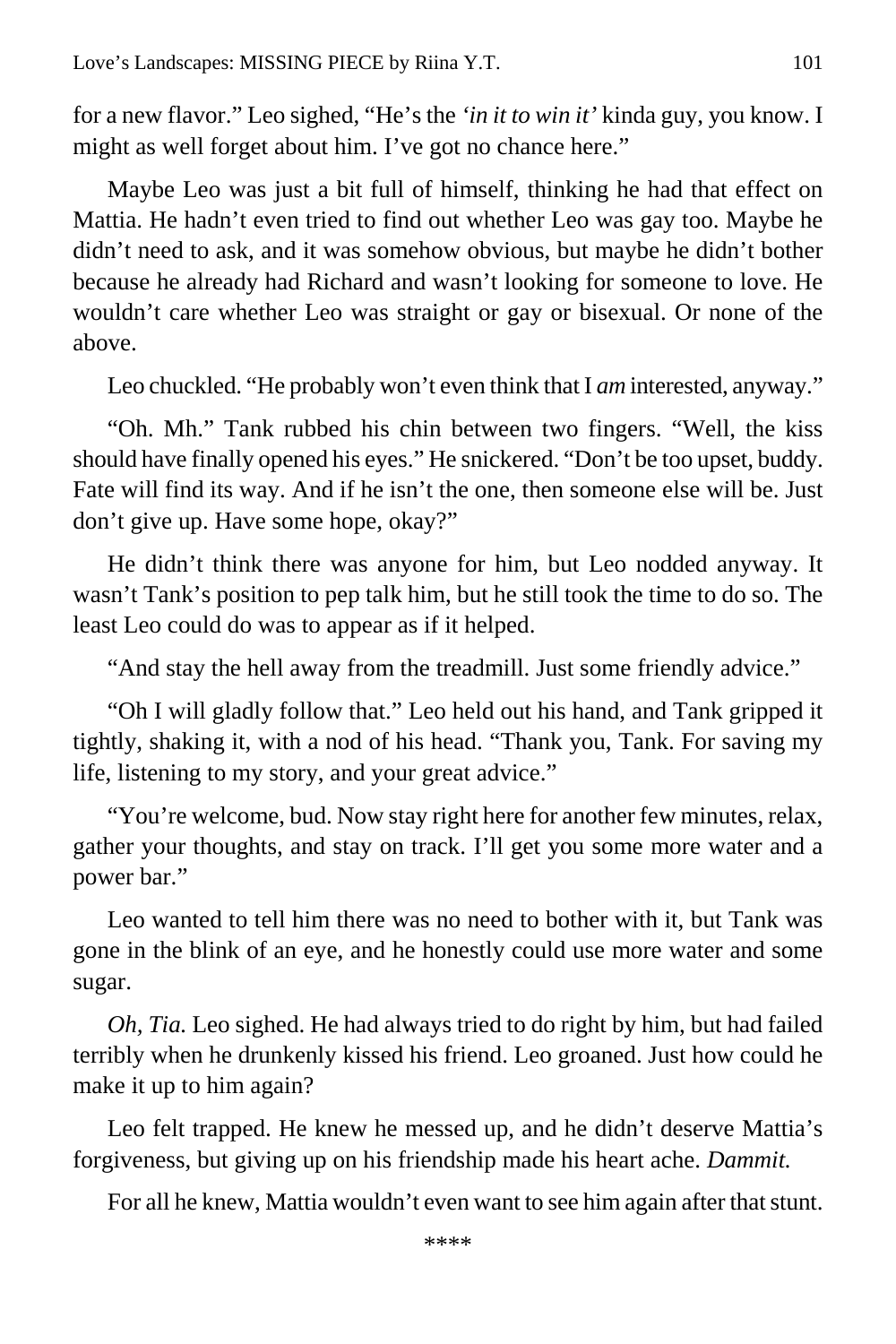# **Chapter Fifteen**

*Like Smoke in the Mirror*

*Stay.*

*Leo, please, don't go! Don't leave me. Leo. Come back, please, stay.*

For the third time this week, Mattia woke up dizzy and confused, tossing and turning on his silky sheets until he realized he was awake—it had only been a dream. A dream in which Mattia had been desperately clutching Leo's Tshirt, begging him to stay. Feeling hot and sweaty, Mattia pulled down the covers, shivering the instant the chilly air hit his exposed skin. For a moment he thought he could go back to sleep, but when he closed his eyes he saw vivid images of a sixteen-year-old Leo *kissing* him like there was no tomorrow. Mattia shuddered, his throat thick and dry, his pulse racing. He could still hear himself shout at Leo like he did ten years ago, and thinking of his friend's hurt expression made his chest ache.

## *Fucking nightmare.*

With a long yawn, Mattia stretched, his neck and lower back hurting like hell. When he reached to his left, he was glad to find the space next to him empty. Richard hadn't been pleased about the wake-up call at four in the morning the other day. Deciding that it was impossible to fall asleep now, Mattia crawled out of bed and headed for the bathroom.

He'd had that dream of Leo walking out of his life that summer over a million times since he was sixteen. Recently, the ending altered in a way he'd have never thought could feel so real and frightening. He hadn't had that nightmare for a long time, so when it returned the other night, it scared the life out of him.

After relieving himself, Mattia stepped out of his loose gray boxer shorts and threw his white T-shirt into the sink to his left. He took a quick look into the mirror above and groaned. The red-rimmed eyes and black circles underneath made him look like a zombie. One with a slight tan he thought, a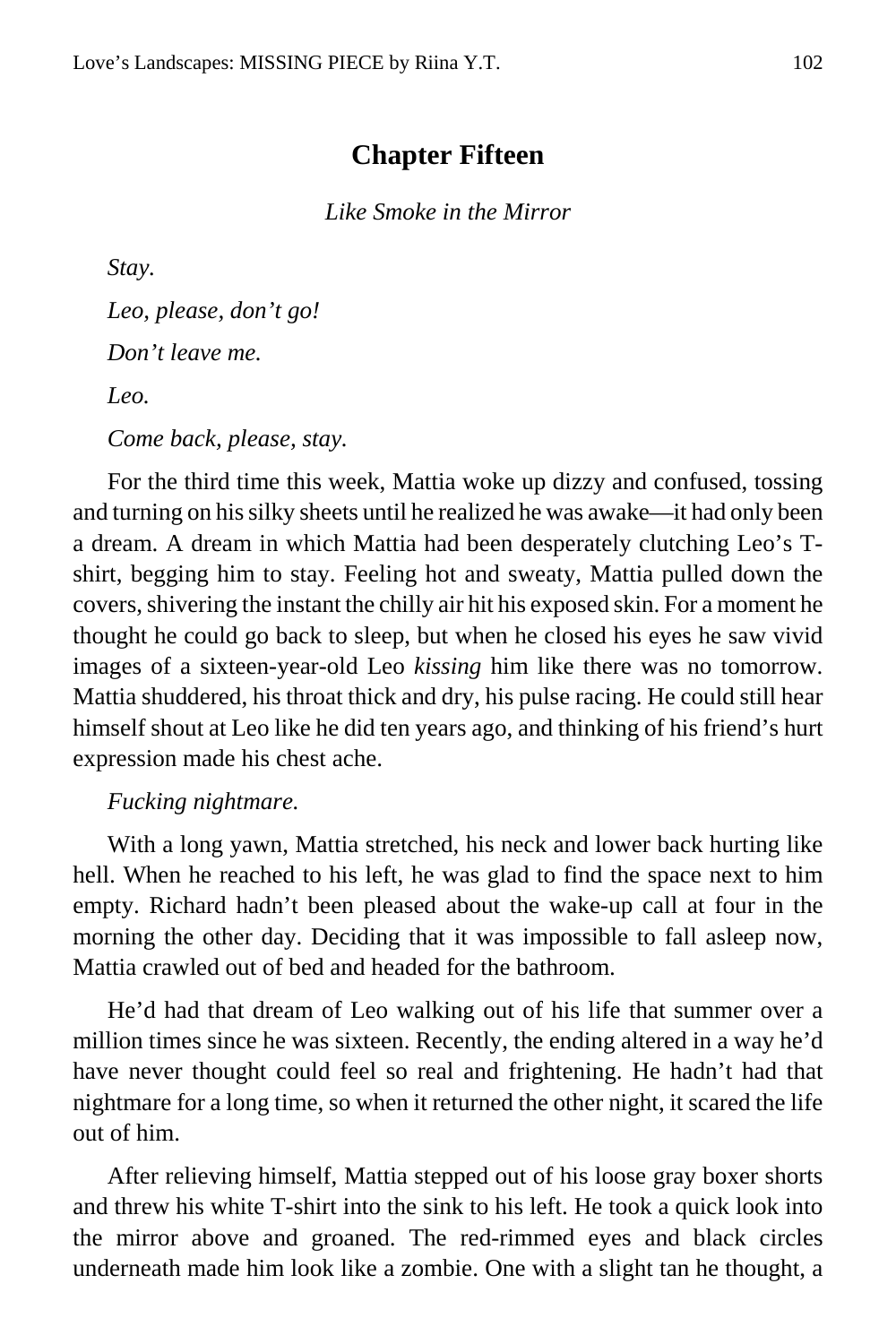little amused despite it all. He wasn't as pale as Leo, but healthy sure looked different. Mattia stepped into the small shower cabin and closed his eyes as the gentle spray of warm water slowly, but effectively, helped him to relax. The way his muscles loosened felt good, but instead of cleansing his mind as he'd hoped, the sounds of water drizzling down on him only reawakened recent memories of the other night by the beach when Leo kissed him so sweetly, and yet demanding, to a background music of mellow waves in the distance.

## *How could this one time leave him so confused and aching for more?*

All week he'd pushed those images of Leo's soft lips, his loopy smile and that addicting taste of their kiss out of his mind. Mattia had tried all he could do to ban the memory of Leo's scent and how it made his skin tingle when they touched—skin to skin—the moment their lips collided. Mattia groaned. This wasn't right; Leo was only a friend, no matter what he might or might not be feeling for him. Mattia had given up on Leo a long time ago. He'd made his decision to be with Richard when he fell in love with him.

Leo only kissed him because he had too much to drink anyway. Leo knew he and Richard were serious. He'd said so himself—that their kiss was an accident, a mistake even. Those were Leo's words when he called him the next morning, his sleep-laden voice full of regret and sorrow. He apologized and hung up on Mattia as if he couldn't bear talking to him for a second longer.

The mere thought of Leo being disgusted by their kiss hurt.

It shouldn't matter, really, because he loved Richard. Not Leo, no, he didn't love Leo. Leo might have been drunk, but he'd kissed him back. *Shit.* He didn't *want* to love Leo. Not now. He couldn't.

## *Can't those feelings just go away as suddenly as they appeared?*

When he was sixteen, he thought that he had the biggest crush on the rebel with the skateboard who lived across the street. It was new to him, confusing, scary. Mattia didn't know what it all meant, but he loved that summer, loved everything they did together and dreamed they could always do those things in the future. Together. Even years later, Mattia had hoped, wished, and prayed that they would be able to find their way back to each other and love one another like he thought they could.

Since Richard came into his life, Leo had only lived in his distant memory, and for years, he'd accepted that things would never be the way he once dreamed they could be. He had been the only person who made Mattia feel wanted, needed, accepted, and loved in his own way.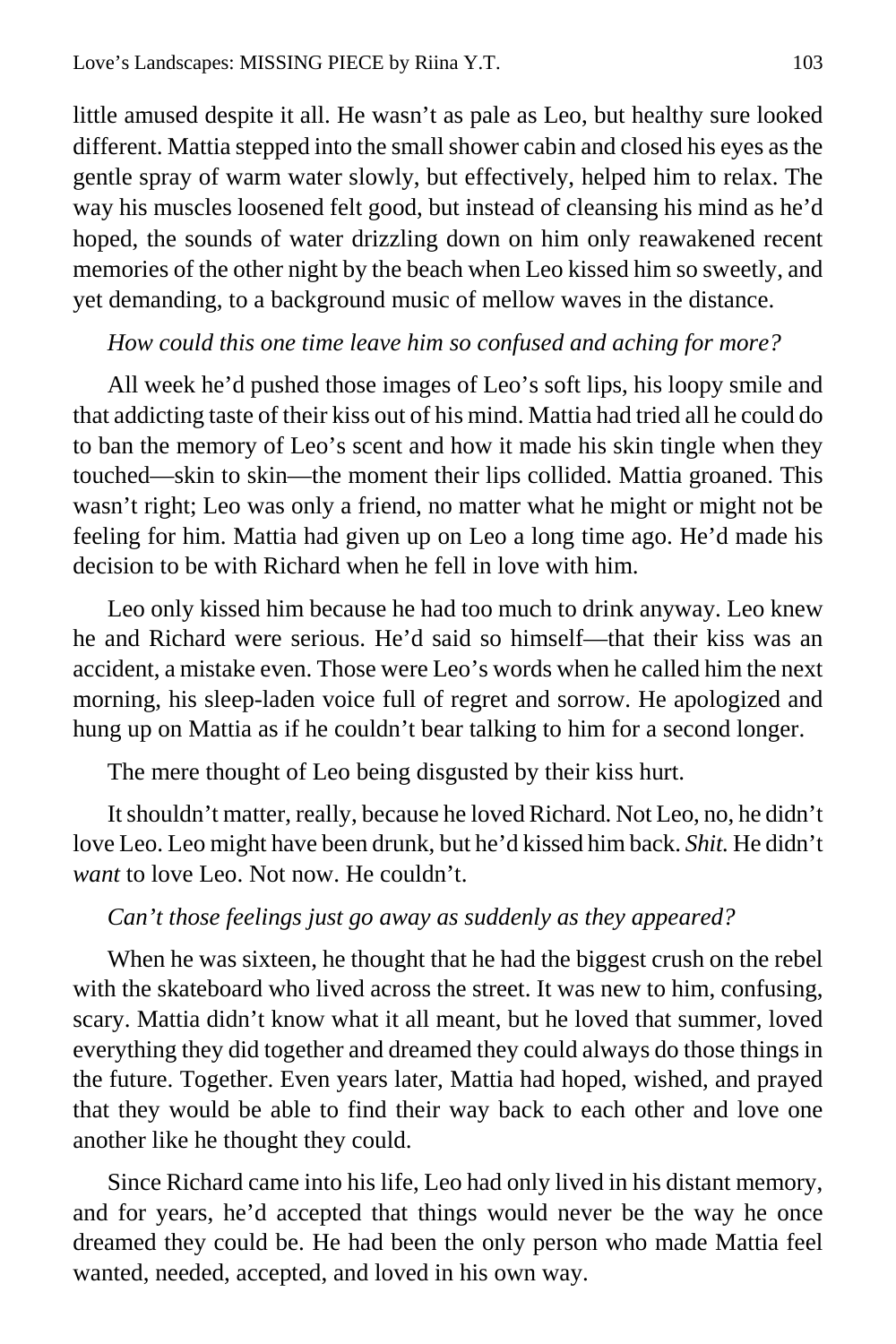With Richard, it had been two satisfying, wonderful years. If it hadn't been, Mattia would have never risked coming out to his family and friends. He had always known deep down that they wouldn't accept him, but he owed it to himself and Richard to be true to himself and live the way he wanted.

He only wanted to be happy, loved, and live a peaceful life.

That one moment he'd been completely honest with himself, and told his parents that he was in love with a man, that he wanted to one day get married to that man and live happily ever after; that one moment in time, had destroyed everything he'd once known. His entire world shattered to pieces.

His family had been outraged, telling him to never set foot in their home again. And word had traveled faster than he could. None of his friends were there to support him when he flew back home in hopes of convincing his parents that he was still their son, the one they used to love.

But they didn't; his family *hated* him.

They wouldn't even look at him anymore. If Richard hadn't been there for Mattia, he probably would have lost his mind a long time ago. But with Richard by his side, everything had worked out; he had found love and he promised himself that he'd be able to keep it.

Richard had become his rock and shelter, the one person he could turn to when he felt lonely and missed his family. Richard might not be as chatty and vibrant as Mattia wanted him to be, but Mattia loved him, and he would keep him.

Tomorrow, he would finally ask Richard to marry him.

\*\*\*\*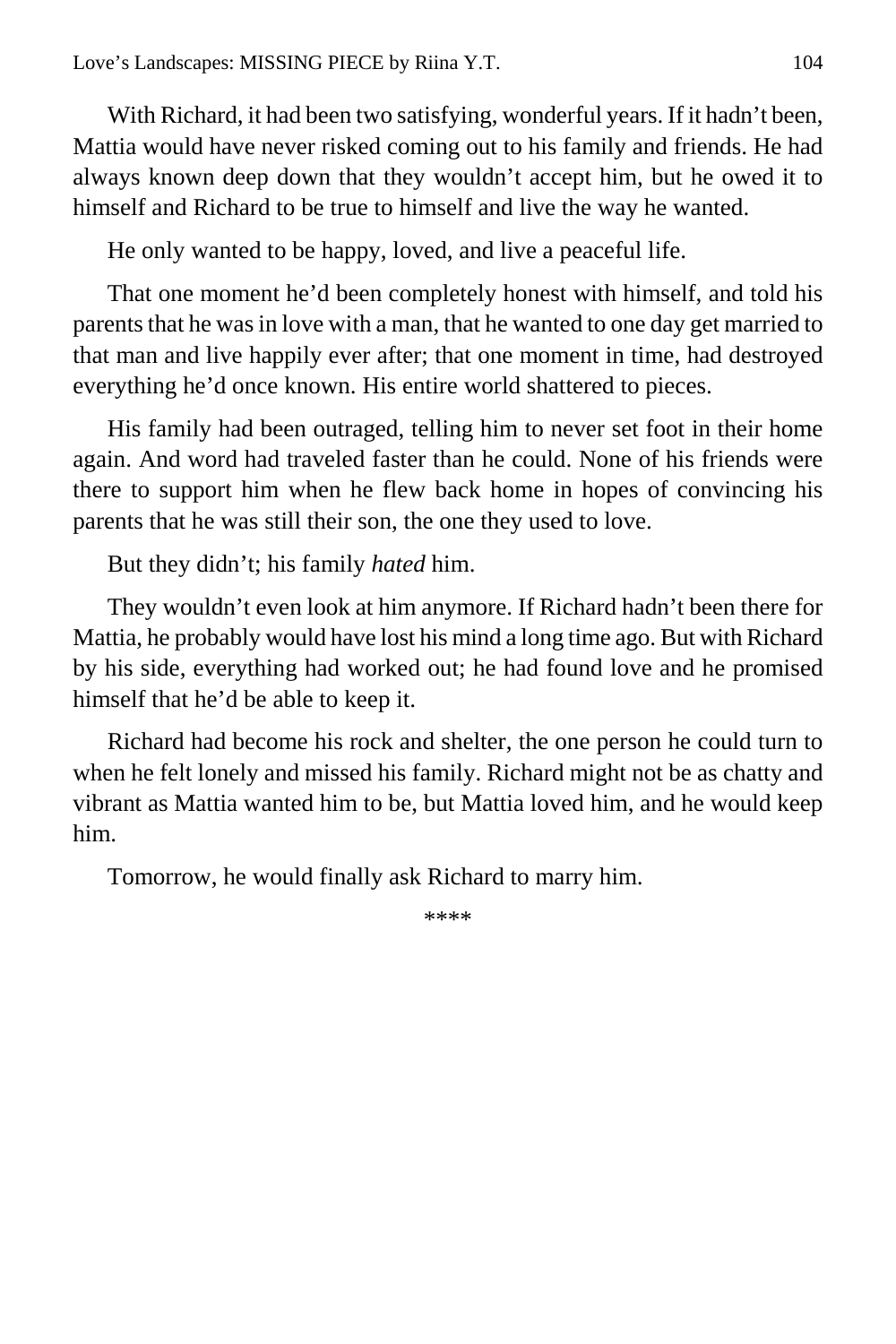## **Chapter Sixteen**

#### *You Know It When You Feel It*

Leo yawned and stretched, his bones cracking and snapping into place. It was early Saturday morning, light filtered through the half opened blinds and his bed was empty as usual. A sudden melancholy overcame him. In the past, he hadn't wanted anyone in his bed, but lately he'd give anything to have a warm and comforting body warming the other side. For once, Leo wanted to wake up to someone talking sweet nothings into his ear, combing gentle fingers through his long, wavy hair, tugging slightly and planting kisses along his neck. He might even welcome morning sex, who knew? Perhaps they could have breakfast in bed—something he'd also never done—followed by a couple of hours watching cartoons, and other nonsense, until it was time for bed again.

Leo groaned. This was dangerous ground he was walking on. Leo couldn't afford to lose his mind over shit like a partner, and he didn't want just any partner, he wanted Mattia. In his bed, as his friend and lover.

Leo just knew he'd make the best boyfriend imaginable. It was not for nothing he used to lose his sleep over the guy. Mattia was so sweet and caring, even when he tried not to show it. It was the little things that gave him away, those smiles and small gestures like remembering that Leo's favorite song was *"Baby Can I Hold You"* by Tracy Chapman, that he preferred grape juice over orange, and gin and tonic over anything else. He'd never know just how much those things meant to Leo.

#### *I'd better get up.*

Leo groaned and stretched some more, and just before he could decide to let himself fall back into bed, he rolled off the edge and stood, sort of. Feeling a little wobbly and way too tired to move, he dragged his sorry ass into the bathroom which, luckily for him, was only a couple of steps from where he landed after rolling out of his queen-sized bed. He turned and gave said bed one last glance. "*See you tonight*," he whispered to himself and headed for the shower.

Once the icy cold water revived him, and Leo could feel his heart beating again, he made quick work of getting dressed in his favorite purple Calvin Klein button-down shirt and a pair of comfortable, yet fancy enough, white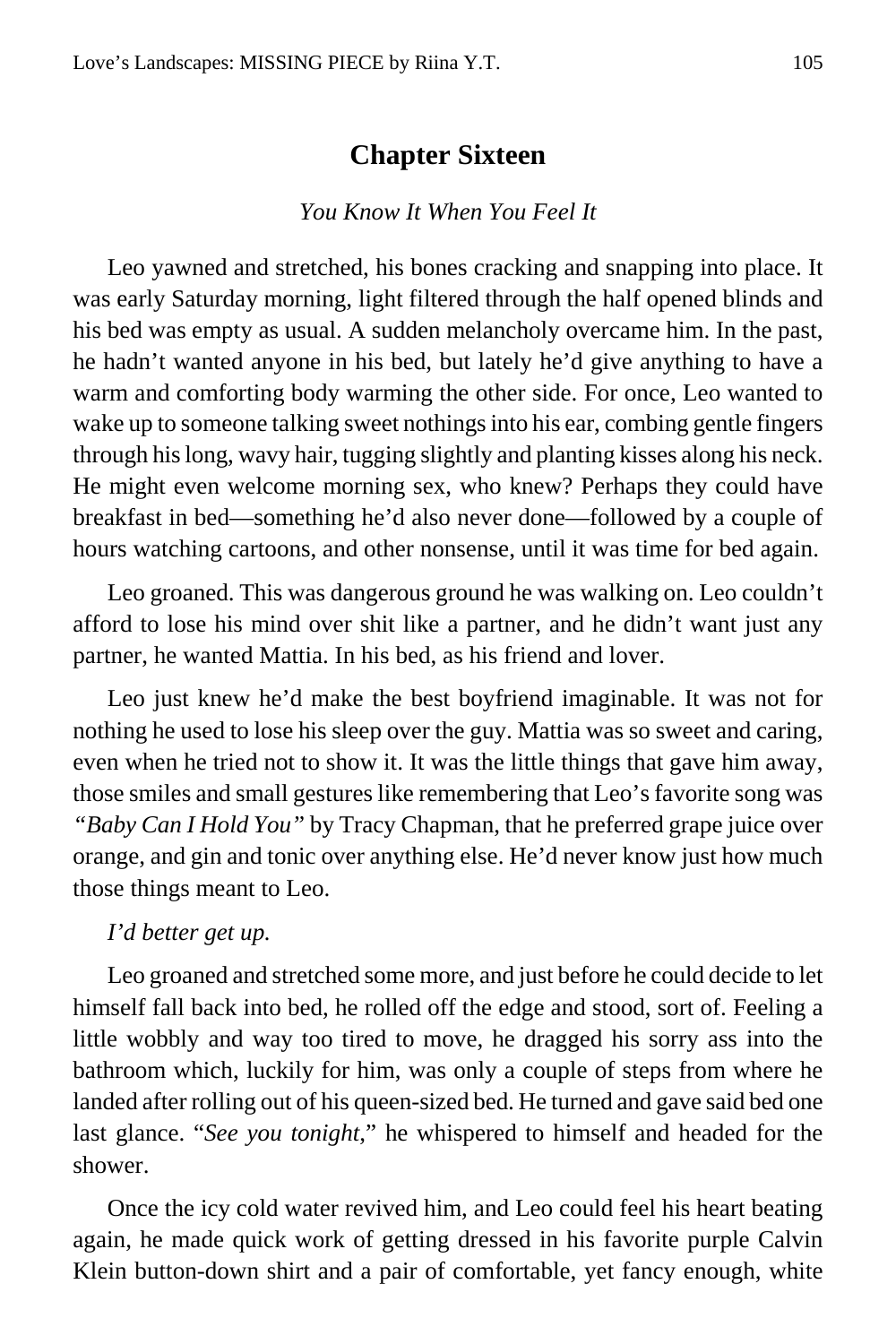pants for a day out. It was Saturday, after all, and he could use the distraction of a shopping spree or something equally as interesting.

Pouring himself a big cup of the strongest coffee, Leo then headed for the small balcony attached to his front room. On the way through the sparsely decorated living area, Leo grabbed his messenger bag off the sofa and retrieved his second smartphone, one Leo only used for private matters. Switching it on, Leo braced himself—it was time to face reality and finally check his messages. When the screen lit up, he was instantly welcomed by various notifications, indicating that he had in fact several new texts and ten missed calls. Three from Sam, two from his mom, and five from Mattia.

Not responding to anyone's calls or messages for almost over a week wasn't his style, but Leo'd needed to avoid talking to anyone important for a while. Good thing he had a work phone and one for private affairs, so it hadn't hurt at all to keep the latter turned off until now.

Leo'd also stubbornly ignored the emails Mattia had sent to his business account, knowing most of them were work-related anyway. He'd thought he could delay reading and answering them for a while, as they were still ahead of schedule. Leo hadn't even taken a peek at those emails, in case Mattia asked to meet in any of them. Leo had to admit, it was cowardly of him to ignore Mattia.

It had been easy to dodge Sam, since his old friend was constantly busy with his teaching job, and he hardly ever came by unannounced. But they were close and often talked on the phone, so Leo was less surprised to find that Sam had called him a few times. Avoiding his mom had been a little trickier. After all, she had a key to his apartment, and could practically blow in with the wind, only she hadn't. At least Leo hadn't noticed whether she had been here while he was out. He was certain, though, that she would have waited for him to return, no matter how long she had to wait.

Leo sighed. He would have to take care of one person first, or else he'd never hear the end of it. With a few quick clicks, he sent a text saying,

*Hey Mom, I'll call you later, okay? Everything's fine here. Love you.*

Next was his friend,

*Sam, man! How's it going? I'll give you a call tonight*.

Scrolling through the small gadget, Leo maneuvered through apps and emails and eventually checked his text messages.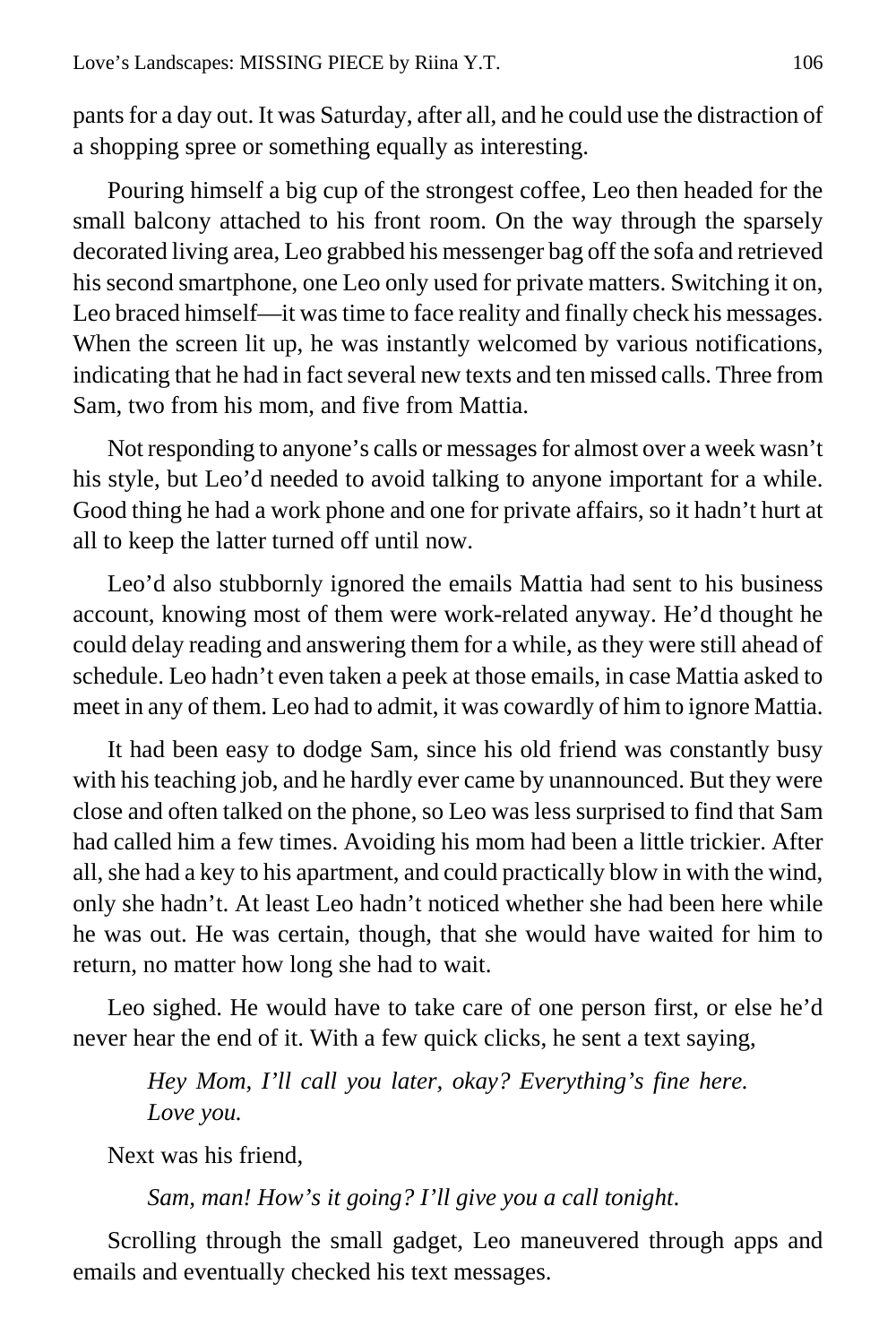Tuesday, 08:37 AM

*Leo, come on, man. Pick up your phone or call me back.*

Wednesday, 09:19 PM

*Hey, I sent you a new build for the app. Need you to verify some things before I can continue. Will do by next week. Talk soon, okay?*

Friday, 10:47 AM

*Just checking on you. Call me, text me, mail me, something.*

Friday, 08:04 PM

*This is ridiculous. Talk to me, Leo.*

Friday, 11:43 PM

*Don't be a dick and ignore me. You have to talk to me eventually!*

Out on the balcony, the sun was slowly drying the remaining rain drops from last night's shower, leaving ugly water stains on its glass railing. Taking a deep breath of fresh morning air, Leo fought the urge to fall into bed again and pull the blankets over his head. It had been stupid to basically run away from everything. He should have faced Mattia the next day, apologized in person, and moved on. *Mattia was his friend, he would forgive his momentary insanity, right?*

With an inward groan, he flopped down onto the metal chair, reading another text from Mattia, sent less than an hour ago.

Saturday, 09:12 AM

*Get your ass out of bed and fire up Skype, man. Or I'll be outside that damn apartment and knocking on your door within the next half hour.*

Knowing that he couldn't avoid Mattia forever Leo exited the text message app, ready to call his friend when another text flew in. Quickly he touched the small pop up alert on top of the small screen, opening the message.

Saturday, 09:34 AM

*I know you're home, saw your car outside. Don't try to jump off your balcony ;)*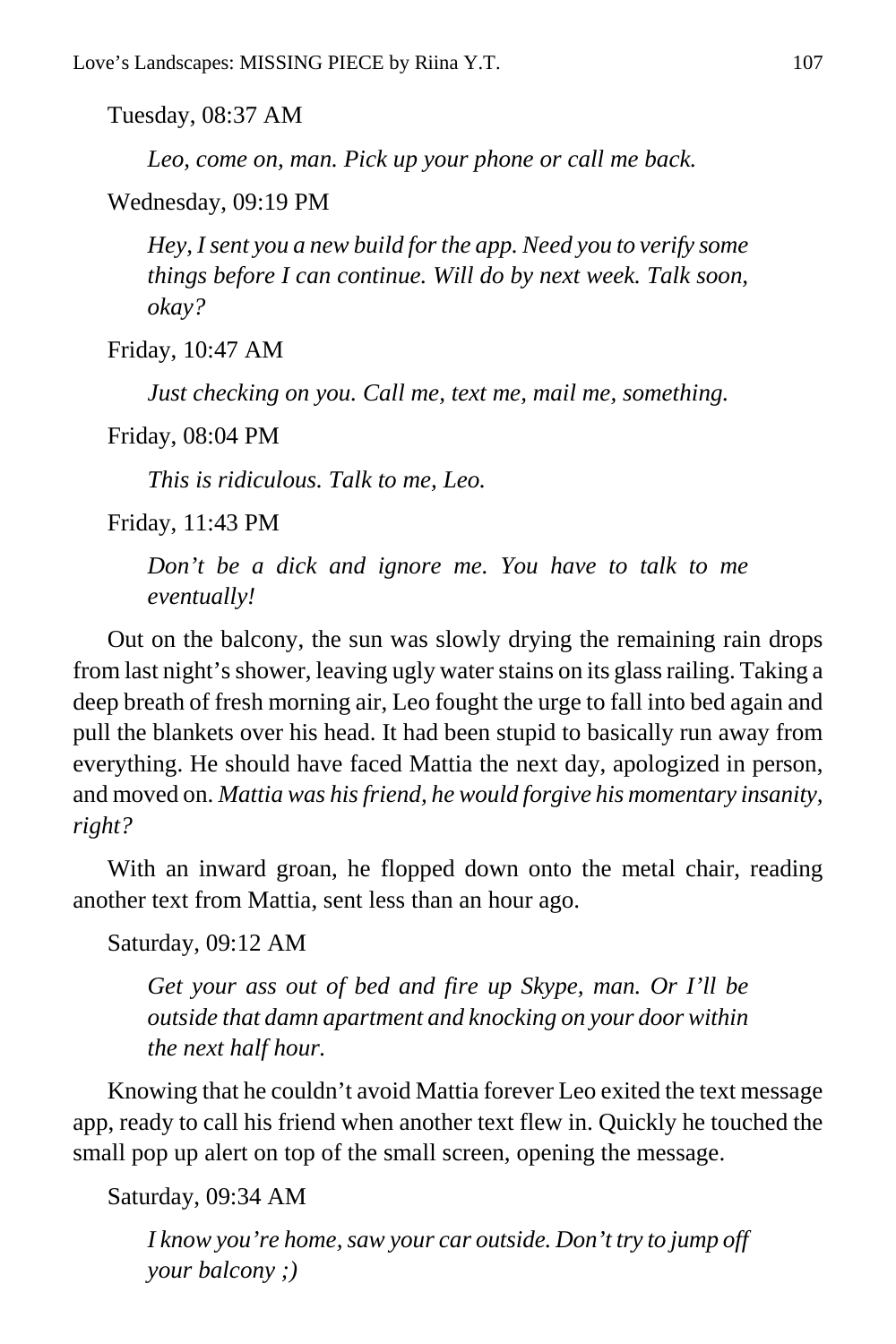Said text was quickly followed by a harsh knock on his apartment door, and the furious ringing of his bell. "Geez, I'm coming," Leo muttered under his breath, and made his way to the door. The smile that found its way onto Leo's lips at the thought of seeing Mattia crumbled away the moment Leo opened the door. Besides looking damn good in faded jeans, a white button-down shirt and slight flush on his cheeks, Mattia's furrowed brows indicated he was definitely not in the best of moods. There wasn't a trace of a smile on his handsome face when he glared at Leo from the hallway.

"You are still ignoring me," Mattia said accusingly, his angry expression and the harsh tone of his voice making Leo cringe.

"I'm not, well, I was, I guess. I mean," Leo mumbled with a small voice, feeling uneasy and just a little nauseated. He waved Mattia inside. "I'm sorry. We can talk about everything."

"There is not much to talk about, Leo," Mattia said with a firm glare and then let himself inside, heading straight for the living room.

One thing was sure, it couldn't be good if Mattia didn't want to talk.

Leo already said he was sorry for kissing him. Over the phone may have been cowardly, but he'd meant it and wanted to clear the air as soon as possible. Calling the next morning seemed to be the best and fastest option. Perhaps he shouldn't have hung up on Mattia before he could say anything himself, though. It was understandable that his friend was angry with him for a lot of reasons right now, especially for making it impossible to get a hold of him in over a week. Leo should have known better; he should have acted like a grownup man, for crying out loud.

*What the hell is wrong with me?* Leo couldn't do this hormone-crazed teenager phase right now.

Leo hurriedly closed the door behind him and stumbled into the kitchen. Feeling queasy, he tried his best to sort out his thoughts and not let his nerves break down. He opened and closed the fridge a few times, every time wondering just what they were doing. Why was Mattia here to tell him that there was nothing to talk about? Leo absentmindedly grabbed two bottles from the fridge and went to find Mattia.

Kneeling down on the carpet next to his glass table, Leo gazed at his hands to see what he'd brought along. *Ah, not bad.* "I've got some ginger ale and water," he offered with a weak smile, setting both bottles on the table before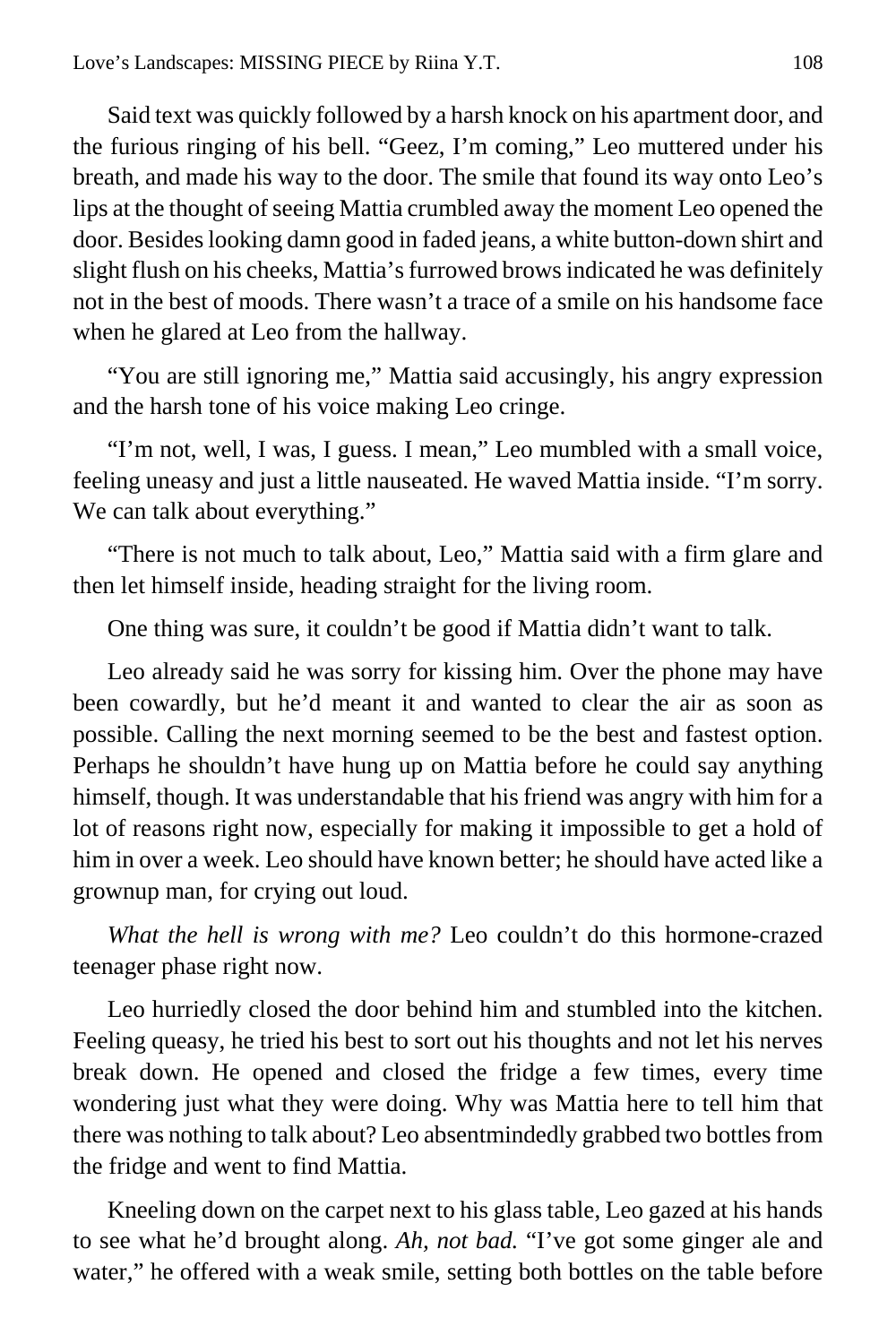them. At least Leo hadn't grabbed the ketchup or the carrot juice his mother always bought for him, despite knowing he didn't like it.

Leo met Mattia's gaze as he pushed to his feet again. The anger in his friend's eyes had already faded, and Mattia appeared to be quite comfortable, leaning back against the neatly arranged throw pillows on his leather couch, both legs lazily stretched out on the length of it.

"Well, I, we, just need some glasses, I guess," Leo mumbled nervously, and before Mattia could speak up, Leo darted back into the kitchen, sweating a little.

"Are you sure we don't need to talk?" Leo asked once he was back with their glasses, biting his lower lip and unable to look at Mattia. He filled one with ginger ale when Mattia took the water, pouring himself a glass.

"Not really," Mattia muttered before taking a drink of his water.

Leo sighed. "I believe there is a lot we should talk about," he added quickly, his eyes fixating on Mattia as he took another big swallow. It was difficult not to watch; Mattia looked sexy as hell even just drinking. Leo felt momentarily hypnotized at the beautiful sight of Mattia's lightly flushed cheeks, his parted lips damp from the water and his Adam's apple bobbing.

Mattia gave him a small smile when he sat the glass aside, but a loud noise coming from the hallway interrupted whatever he was about to say.

Leo's eyes went wide when a tall, slender woman appeared in his kitchen. "Mom?" he asked with surprise. What the hell was she doing here?

"Didn't you get my message?" Leo asked, slightly irritated. "I said I would call you later! You didn't have to come by!"

"Yes, thank you dear, for letting me know you are still breathing," his mother scolded him, dropping her white purse on the kitchen counter, along with a brown shopping bag. "I was at the grocery store so I thought I'd drop by and make you something decent to eat. I know you're not eating well."

Glancing around the one-bedroom apartment, she quickly spotted Mattia who had already gotten up and was now hovering close behind Leo, between the kitchen and living area.

"Oh, look," she squealed excitedly. "Who do we have here?"

Mattia smiled nervously when he saw Leo's mother walking up to them, a much brighter, confident smile on her face. His mother was naturally cheerful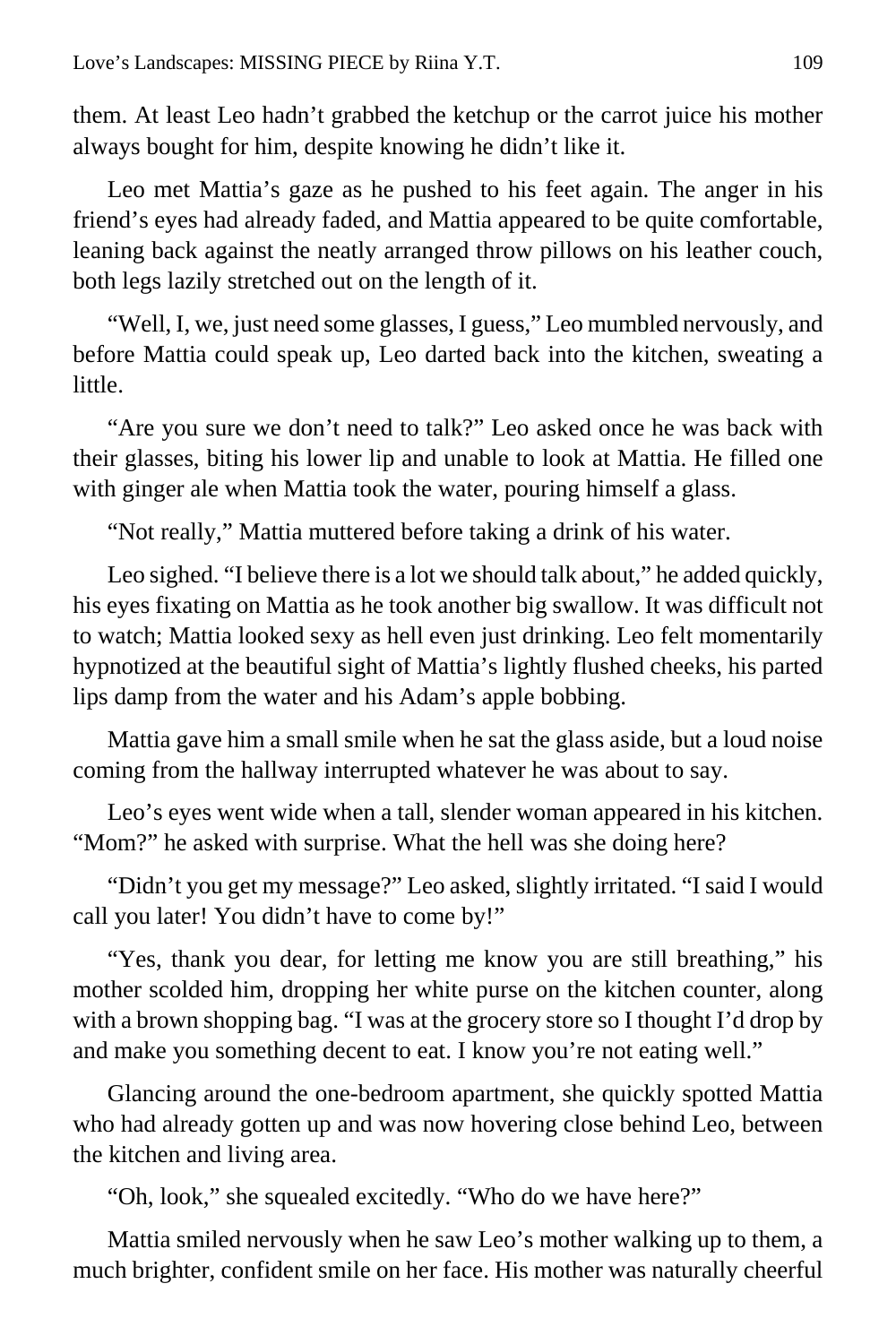and knew how to draw a laugh out of almost anyone. Leo had wanted for her to meet Mattia for a while now, but never knew how his friend would react to her openness. She could be quite invasive without meaning any harm, and Leo knew how much Mattia valued his privacy.

Politely, Mattia reached out his hand and greeted her respectfully. "It's a pleasure to finally meet you, Mrs. Brooks." He winked at Leo. "Your son talks about you non-stop."

Leo rolled his eyes dramatically, watching his mother as her face lit up like the sun.

"The pleasure is all mine, Mattia dear," she said, cheerfully greeting Mattia. "And you may call me Barbara, sweetie." Today, she wore a long, red summer dress, her chestnut-brown hair tied back into a pony tail. Leo guessed their hair would be identical if he'd let his grow down to his waist. *No, not happening.*

The surprised expression on Mattia's face as Leo's mother approached him, obviously knowing his name, was priceless. Leo and his mother always had a very close relationship; it might be unusual for men at his age, perhaps, but he loved his mother dearly and they'd always shared each other's secrets. She knew everything about Mattia there was to know. From the fact that Leo had been hopelessly in love with him for ten years, right down to the embarrassing moment when he'd once, as far as he had been told at least, whispered Mattia's name during sex with some random guy who'd picked him up at a café one lonely afternoon many years ago.

Just the other day, before he went into hiding, Leo had shown her some of the pictures they had taken at the Navy Pier, both smiling and eating ice cream. His mother often came to visit Leo on weekends, bringing homemade jam, bread, and his favorite cake that they had while drinking coffee out on his tiny balcony. When she wasn't here to gossip, his mom would often tidy up and do his laundry, despite his constant complaint that he was old enough to do it himself. In the end, he was thankful for her help; it never hurt to be spoiled a little.

"It's wonderful to finally meet the infamous Mattia," His mother chirped, giving Leo a sideways glance.

"Mom!" Leo groaned, willing her to shut up and mind her own business for once. He'd not live it down if she said anything. Anything at all. *Please don't, Mom.*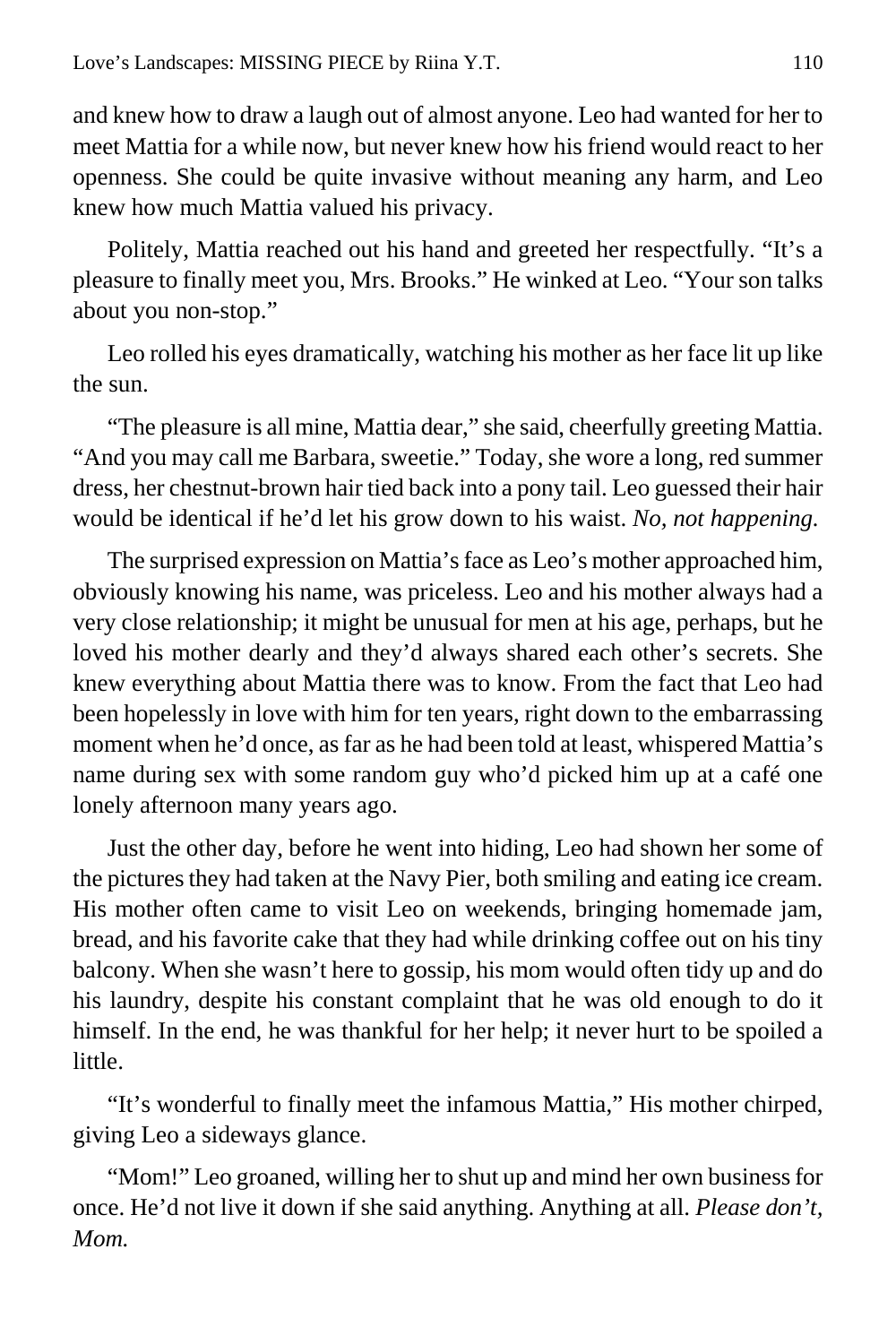"Just ignore her, Tia." Leo regarded his friend who was looking rather uncomfortable and perhaps nervous. "Didn't you say you were going to cook, *Mom?*" he prompted impatiently.

"See how he treats me, Mattia? That kid can be so ungrateful." Leo's mother shook her head and straightened her silky dress. "Nowadays, I'm just his cook and cleaning lady," she raised her voice exaggeratedly.

Leo cringed. "Mom…" he pleaded, thinking of a way to get rid of his mother without hurting her feelings. He needed to talk to Mattia in private, and this didn't look like it was not going to have a good ending if she was scaring him away. Or worse.

"I'm just kidding, dear. Don't get your knickers in a twist." She smiled and reached to pat his shoulder. "Now you boys go do something fun while I am making you a casserole you will tell your grandkids about."

Instead of running for his life, Mattia suddenly smiled a tentative smile as he followed Leo's mom into the kitchen. Leo was at a loss for words as he watched Mattia help his mother unpack groceries without being asked to do so. Mattia's politeness didn't surprise him, but the content smile on his face did, a little. Leo didn't want to interfere with their silent activity. With a heavy heart, Leo stood back and observed the scene until his mother eventually told Mattia that she could handle it from there.

While she prepared her favorite casserole, Mattia dragged Leo out to his balcony, with the coffee and cookies he'd brought along. Despite everything, they fast fell into their comfortable camaraderie, not mentioning their kiss the other day. Instead, they talked about what Leo had missed the last week, especially regarding their application that still needed the verification only Leo could do. The tense air from earlier was gone too, leaving Leo just a little confused but glad about the fact that he hadn't lost his friend.

Later, they gathered around the small dining table and ate his mother's fantastic lunch in enjoyable silence. With their plates empty and their stomachs full, they picked up where they left off from their last conversation. His mom, for once, appeared to be showing her best side, and Leo was grateful that she hadn't mentioned anything embarrassing from his past.

Occasionally, Mattia would ask his mother about her work at the law firm, or he'd want to know little things about Leo's childhood. Thankfully, his mom only replied vaguely, but honestly, keeping the embarrassing details to herself. Growing up, there had been days when he wished they'd lived in a better place,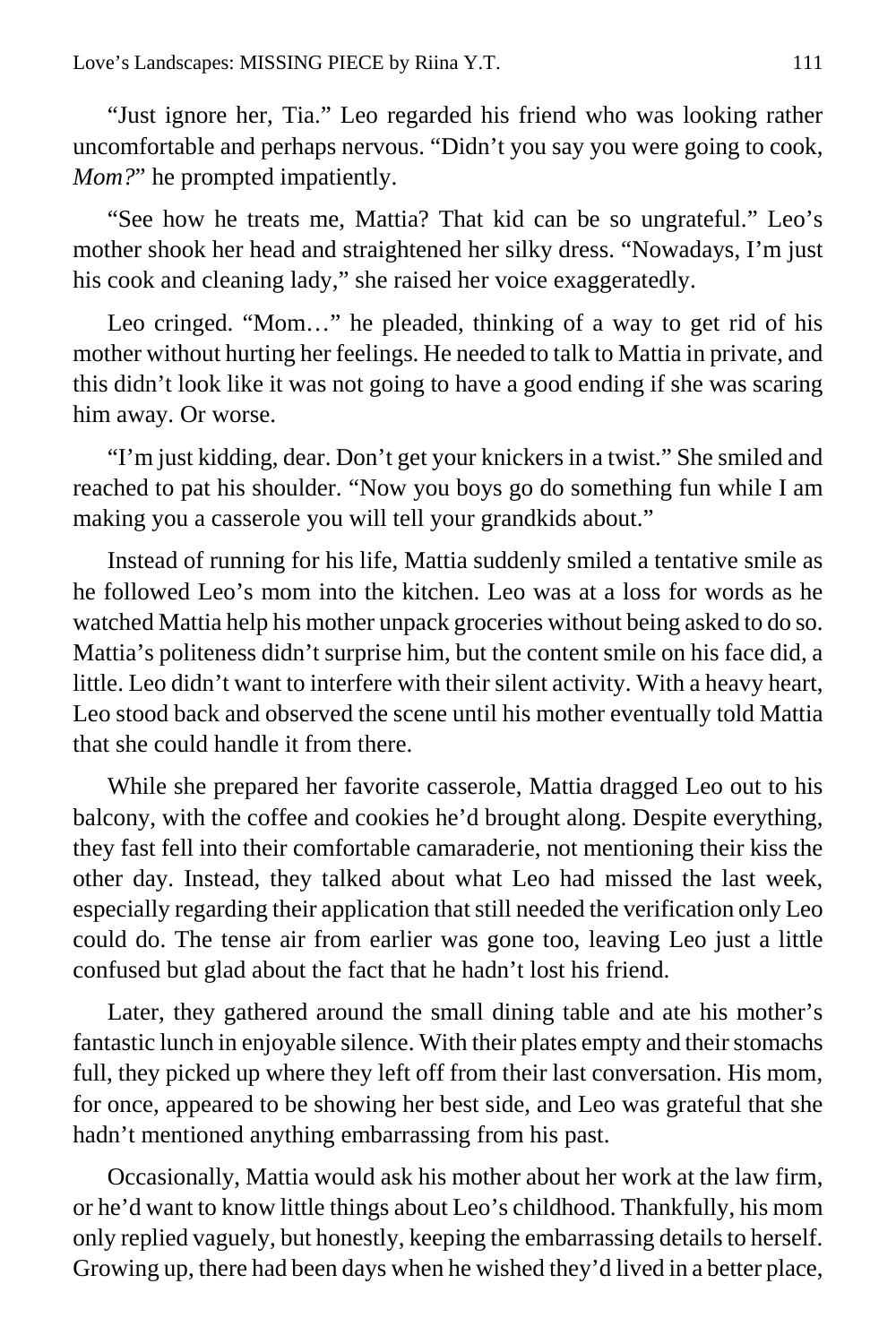with more money and a father who cared for them. His mom never had it easy with Leo or her husband, and Leo resented his father for treating her badly.

Years later, Leo still felt deeply embarrassed for all the heartache he'd caused his mom by being an irresponsible, chaotic, and ungrateful teenager. She had assured him that he hadn't been as bad as he always said he was, but Leo would still feel terrible for his behavior. Until now, he couldn't tell exactly what gave him the needed push to get his shit together and be the son his mother deserved, but he was grateful that it happened. He loved his mom more than anything in this world.

A loud clink of porcelain brought him back to the here and now. He hadn't realized Mattia and his mom had begun clearing the table. When he was about to get up, Mattia put a hand on his shoulder and told him to stay put.

"You sit down. I will help your mom with the dishes," Mattia said with a genuine smile, looking all handsome and dashing under the yellowish artificial light.

With a thankful nod, Leo sat back and watched them gather the rest of the dirty dishes and clean the small kitchen, once again in companionable silence. It was a scene to behold. He would have never guessed his mother and Mattia would get along that well. They functioned together as if they'd been doing this simple duty of washing dishes all their lives. Leo's heart filled with an indescribable love for both people at his kitchen sink; there was no need to feel jealous that Mattia had taken his place, not at all.

After his mother said her good-bye, Mattia caught him by surprise as he gripped Leo's arm and pulled him closer. "Just so you know, we are good," Mattia whispered reassuringly, with a dangerously sexy twinkle in his eyes.

Leo could only nod and look at Mattia with a feeling of unease in his stomach. Mattia sounded calm, but his piercing eyes were an intense stormy gray-blue, filled with unfamiliar emotions—unlike anything Leo recalled seeing before. It was as if Mattia was saying one thing with words, and something completely different with his look.

The intense glare he received from Mattia, accompanied by the strong hold on his arm and Mattia's body too close to his, sent shivers down Leo's spine. He wasn't so sure whether they were the good kind or far from it; his body felt shockingly confused, reacting in the weirdest ways. His blood was suddenly boiling, his cock stirring, and his heart racing—anticipation and disappointment pooling inside of him. There was no reason to feel hopeful in any way, Mattia had forgiven him, and their kiss had been a mistake.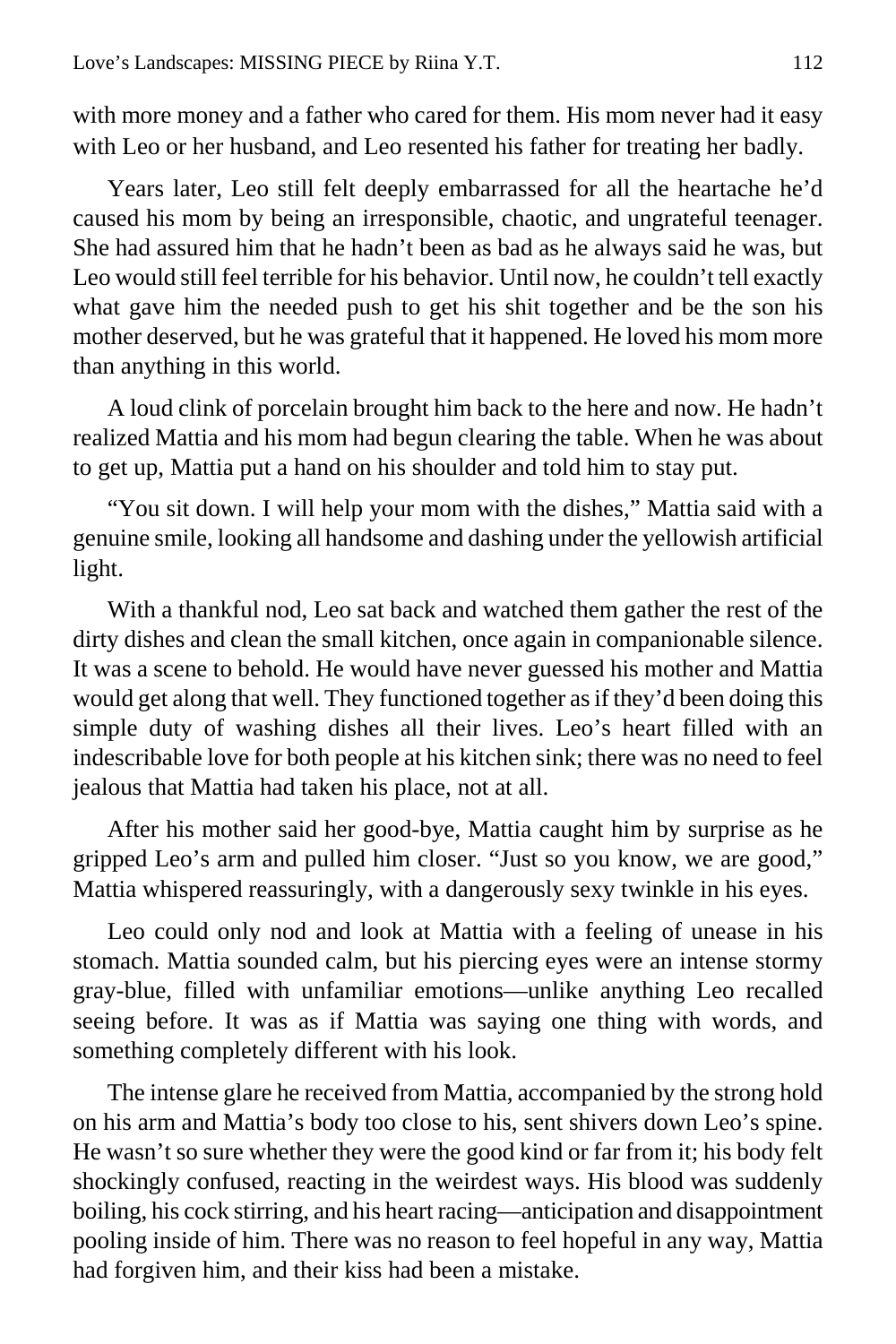"We're good?" Leo asked, eager to at least apologize once more before they moved on. He wanted Mattia to see that he'd never intended to cause him and his boyfriend trouble, despite his earnest dislike for Richard. "You know, it was the stupidest thing I've ever done—"

Mattia cut him off with an intent glare and a firm nod. "We're good," he muttered. He then carefully let go of Leo's arms. That piercing stare unlocked from his eyes and looked away. "I had to tell Richard, you know. He's not upset or anything. It's all fine, so let's just forget about it." Mattia's voice lost all its previous power as it trailed off, and he slowly made his way toward Leo's couch.

Leo quickly followed and sat down next to him on the sofa. Mattia's words echoed in his mind, making him feel queasy and more upset than before. Richard knew, and he also, very likely, hated his guts. Not that it mattered to Leo what that douche thought, but he was ashamed of his uncontrolled behavior.

### *This time you really messed up, man.*

Leo reached for the remote control that lay on the table and turned on his TV. From the corner of his eyes he saw Mattia watching him as he browsed through the afternoon program lineup, before settling on his favorite, the *SyFy* channel. Leo glanced over his shoulder and wondered what he could do to have Mattia relax again; he'd become so tense all of a sudden, once Leo's mother left.

When Mattia's eyes locked on his, Leo felt his cheeks heat up. Mattia's unexpected smile caused his insides to feel funny, and the urge to kiss the man was so strong that he had to look away.

"Is it okay if I stay a while longer?" Mattia asked, sounding a little unsure. "I wouldn't want to keep you from doing something more important."

Watching Mattia chew on his bottom lip, Leo pulled his legs up and hugged them loosely. "You can stay as long as you like, always," he said sincerely, meaning every word.

"Thanks." Mattia smiled, holding his gaze for another long moment before they both returned their eyes to Leo's flat screen TV on the opposite side of the room.

After watching an episode of Continuum, and half-way through a movie he couldn't remember the title of, Leo worried about Mattia's silence. His friend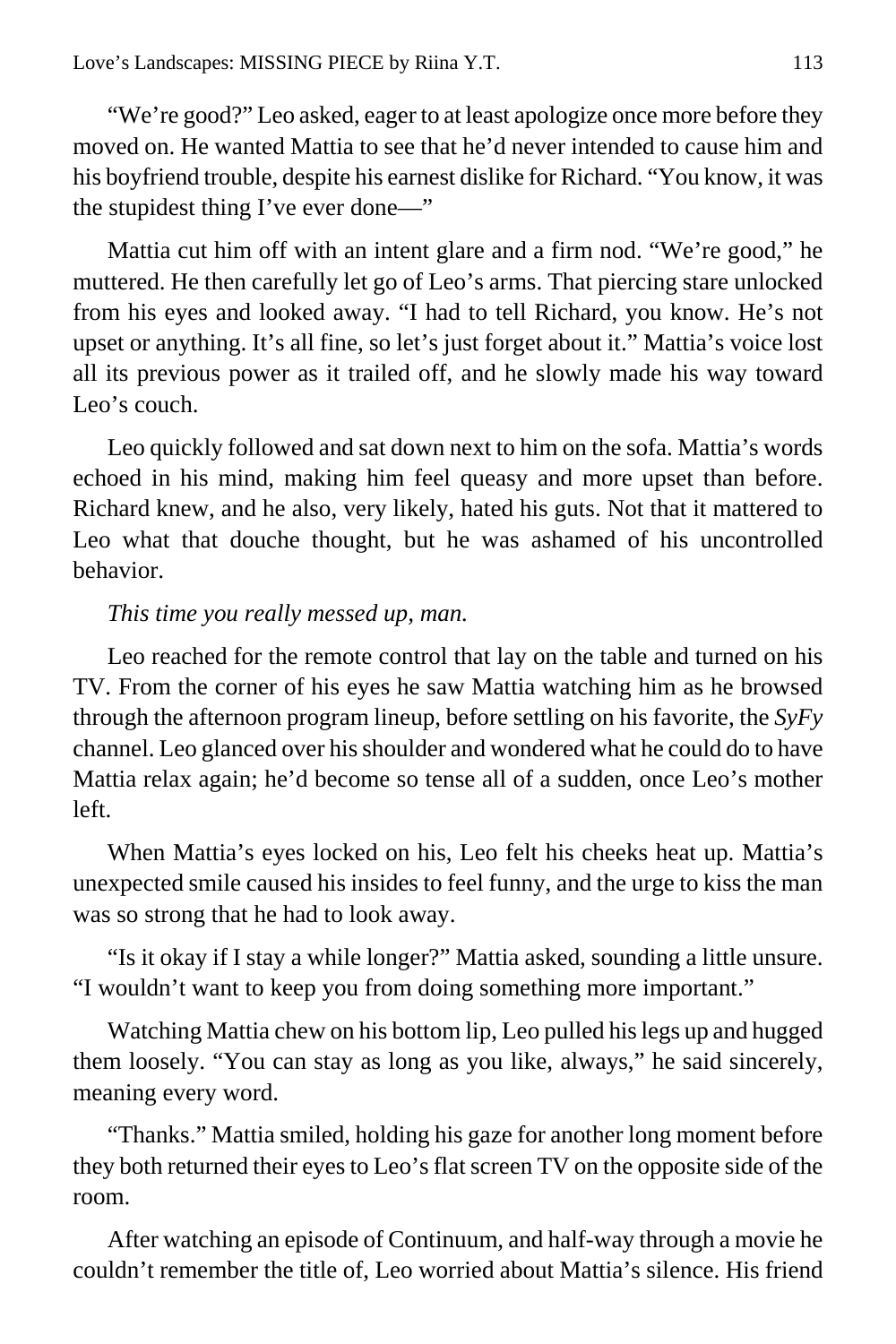hadn't said a single word for way too long. Any time they fell into silence in the past it was usually comfortable; it hadn't ever felt awkward before. Mattia's earlier tension had been obvious, but even he wasn't this quiet when they were watching TV, especially not something they both liked.

"You're still a little cold with me. We've got to change that," Leo said, playfully pinching Mattia's arm, causing him to look at Leo. "Loosen up a little okay? It'll do wonders. I promise," he added teasingly.

Leo couldn't help it. They were *good*, so Mattia said. And there was no way he could keep his sour mood when Mattia was with him. He might not be able to have him in the way he wanted, but that couldn't be the cause for their friendship to go as sour as he'd been feeling all week.

"Oh, shut up," Mattia muttered, his gray-blue eyes twinkling with humor. "I'm *not* cold," he pouted, looking way too adorable with his lower lip jutting out just slightly and his dark hair in disarray.

"Yes you are, mister." Leo grinned, poking his arm firmly. "It hurts my feelings, you know," he said with mock hurt, and Mattia rolled his eyes at him, leaning in closer.

"Am not." Mattia's brows furrowed when he mock-glared at him, barely looking as annoyed as he tried to sound. In one swift movement, Mattia threw his arms around Leo, hugging him tight and whispering close to his ear, "See?" He gave Leo a full body squeeze. "Not cold."

For one moment too long, Leo's heart stopped.

"I take it back," Leo whispered. "You're not cold. You're…"

*Incredibly hot. Cuddly. Absolutely gorgeous. And I love you.*

*Please hold me a little while longer.*

*Just hold me, Mattia.*

Leo knew it was wrong but it felt so *right,* and he just wanted Mattia to hold him.

\*\*\*\*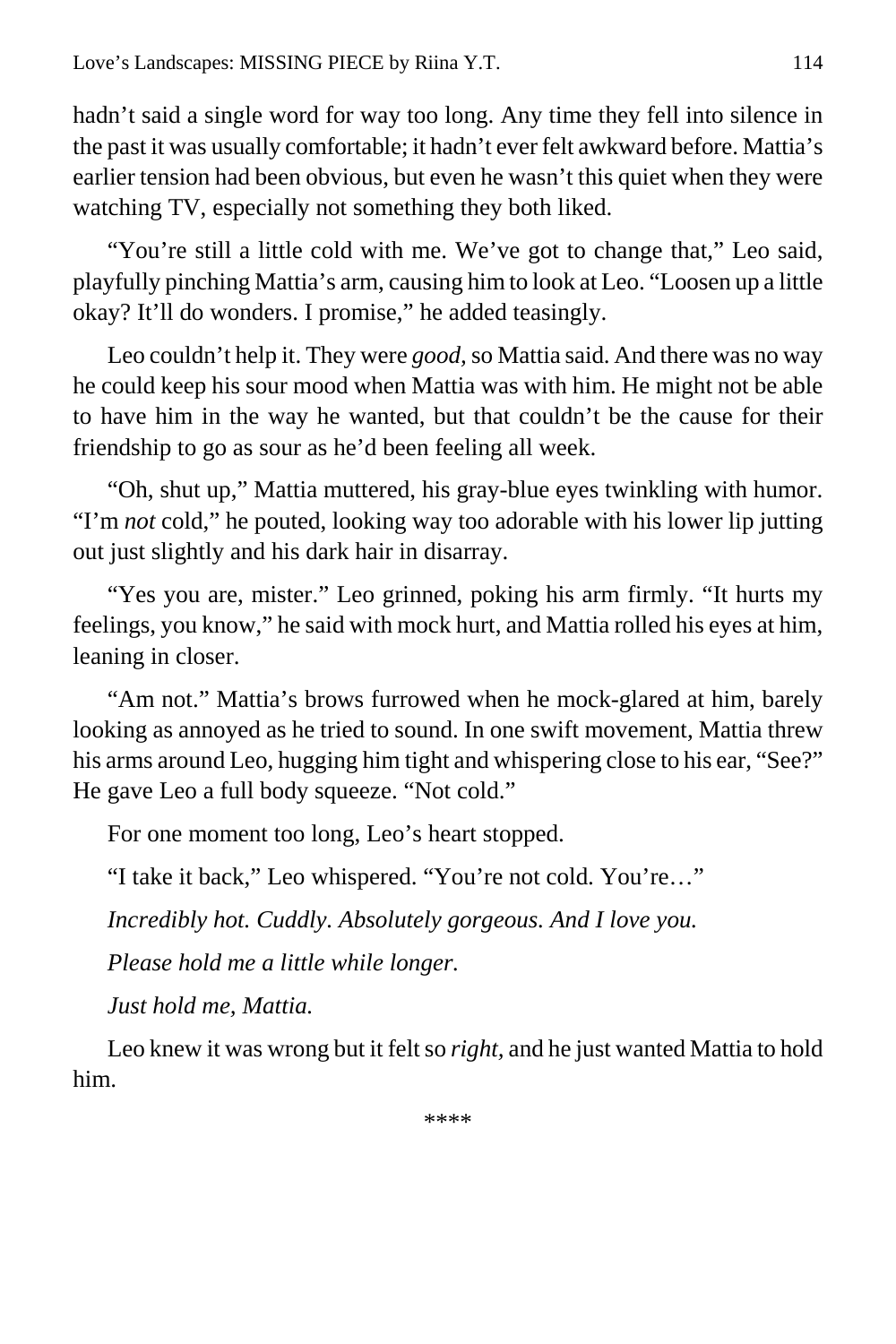## **Chapter Seventeen**

#### *Best Thing You Never Had*

He'd wanted to ask Richard the big question for a long time now, and even though he decided he'd finally do it, Mattia stalled again and again. Last week was supposed to be *it*, then again four days ago, and then yesterday—he always backed out at the last minute. There just never seemed to be the *right* time for something as important as that one little question that would change his life.

At first, Mattia had thought about going away for the weekend, spending some time at a nice hotel. He could go all out and fill the tub with champagne and roses and shit like that. Maybe have pralines and strawberries in bed. But then he remembered Richard was allergic to roses, hated pralines, and wouldn't, for the life of him, sit in a tub filled with anything but lukewarm water. He was a little spoiled with anything that went either on, or in, his body. Mattia always had to remember little things like Richard's hatred for onions, cheap wine and everything he was *allergic* to.

Come what may, today would be *the* day. Mattia would finally ask him, no matter what. Maybe he didn't need a special moment; he'd make it special. After only two hours of work, Mattia gave himself the rest of the day off, knowing Richard would be at his apartment today until the early afternoon—it would be the perfect time for a surprise visit.

There was no backing down now; he would do it. Mattia told himself that there was no reason to be nervous as he climbed the stairs to his apartment. Once standing in front of his door, he took a deep breath, unlocked it with shaking hands, and stepped inside, Richard's favorite cheesecake wrapped in a plastic box in hand and a smile on his face.

The moment he saw his boyfriend naked on the couch, his heart stopped, the cake fell to the floor, and the smile was wiped from his face as he watched Richard vigorously fucking some kid who was shouting his name in ecstasy.

This was worse than his deepest, darkest nightmare.

When Richard looked over his shoulder, his voice producing a trembling, *"Oh hey, honey, you're home early,"* Mattia freaked, and was—*oh God, oh God, oh God*—hyperventilating, when Richard made no attempt at stopping what he was doing.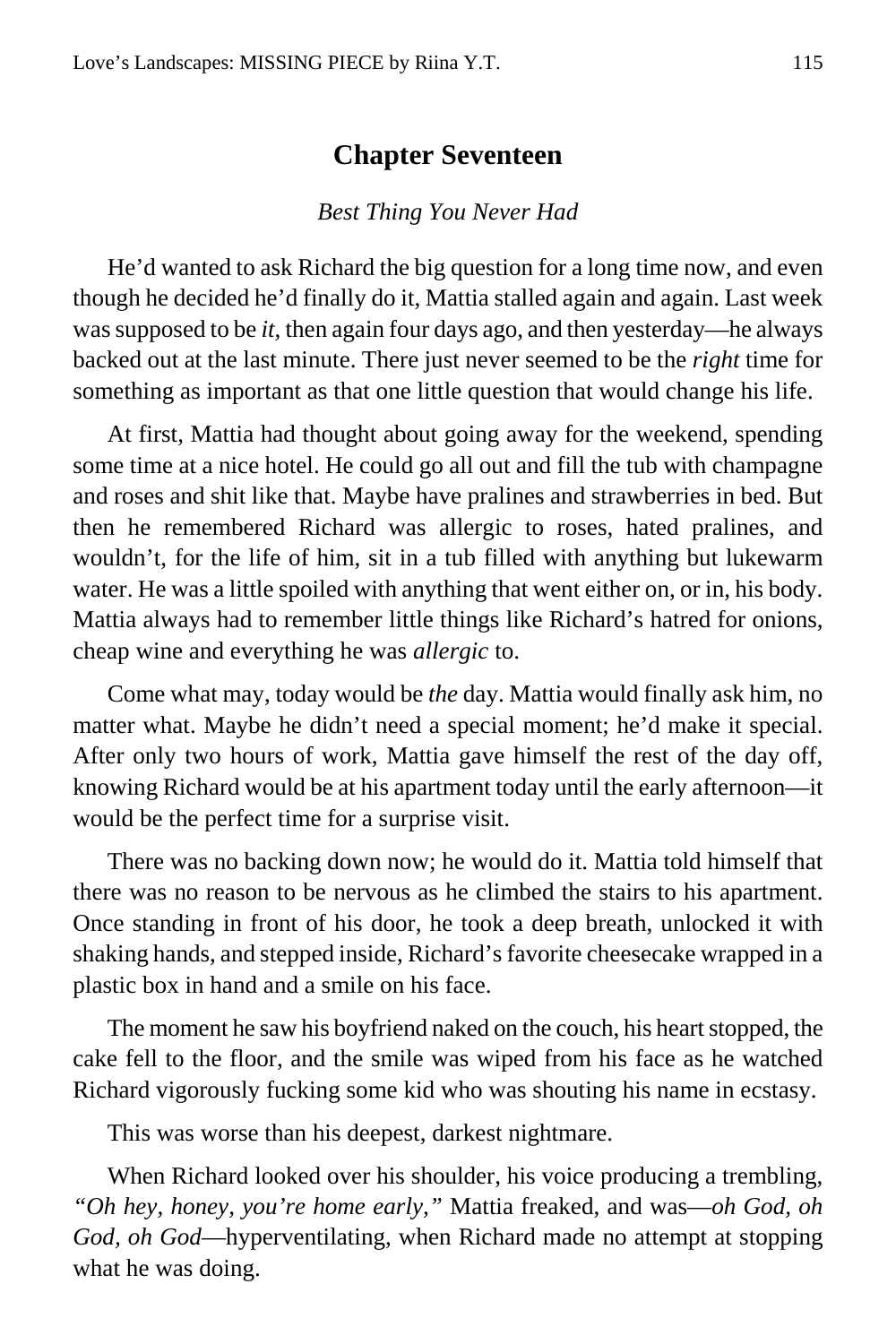### *This can't be happening.*

"Will you stop fucking, for chrissake!" he shouted, and yes, he was as furious as ever.

Eventually, after yelling a couple more times, they stopped their disgusting activity, and Mattia watched them with bleary eyes as they hastily got dressed, scampering around the room to collect their clothes.

#### *His very own living room*.

Mattia's stomach turned at the thought that this might not have been the first time they'd done their filthy dance on his couch. Perhaps, even in his bed?

*Oh, God.*

#### *I'm so going to kill him!*

Eventually, Richard shoved the young kid, who looked mortified, out the door, then turned and smiled. Fuck, Mattia had greeted that kid a hundred times in the hallways and elevator; he only lived three floors below. Mattia was about to lose it.

"I thought you loved me," he yelled at Richard, who stood across from him, buttoning up his expensive, red satin shirt after having slipped into his tight, black designer jeans.

Mattia knew he sounded fucking clich  $\&\#233$ ; He might have whined too, a little, but heaven help him if he cared what he sounded like at that moment. And of course, Mattia thought Richard loved him, truly loved him. *He* loved Richard. Yes, he fucking *loved* Richard. Mattia had been sure of it, until now.

"Matt, babe," Richard cooed, his damp black hair falling into his eyes. "Come on, don't be grouchy, honey."

#### *Don't be grouchy?*

He had the right to be a little more than just grouchy.

*I will show you grouchy!*

"What the hell is going on here, Richard? Why were you fucking that, that *twink*!?" Mattia said hoarsely. "Am I *not* fucking enough anymore?" He paused. "Don't you love me?"

*Fuck.* His throat hurt. Mattia shook his head when Richard didn't say a word in response.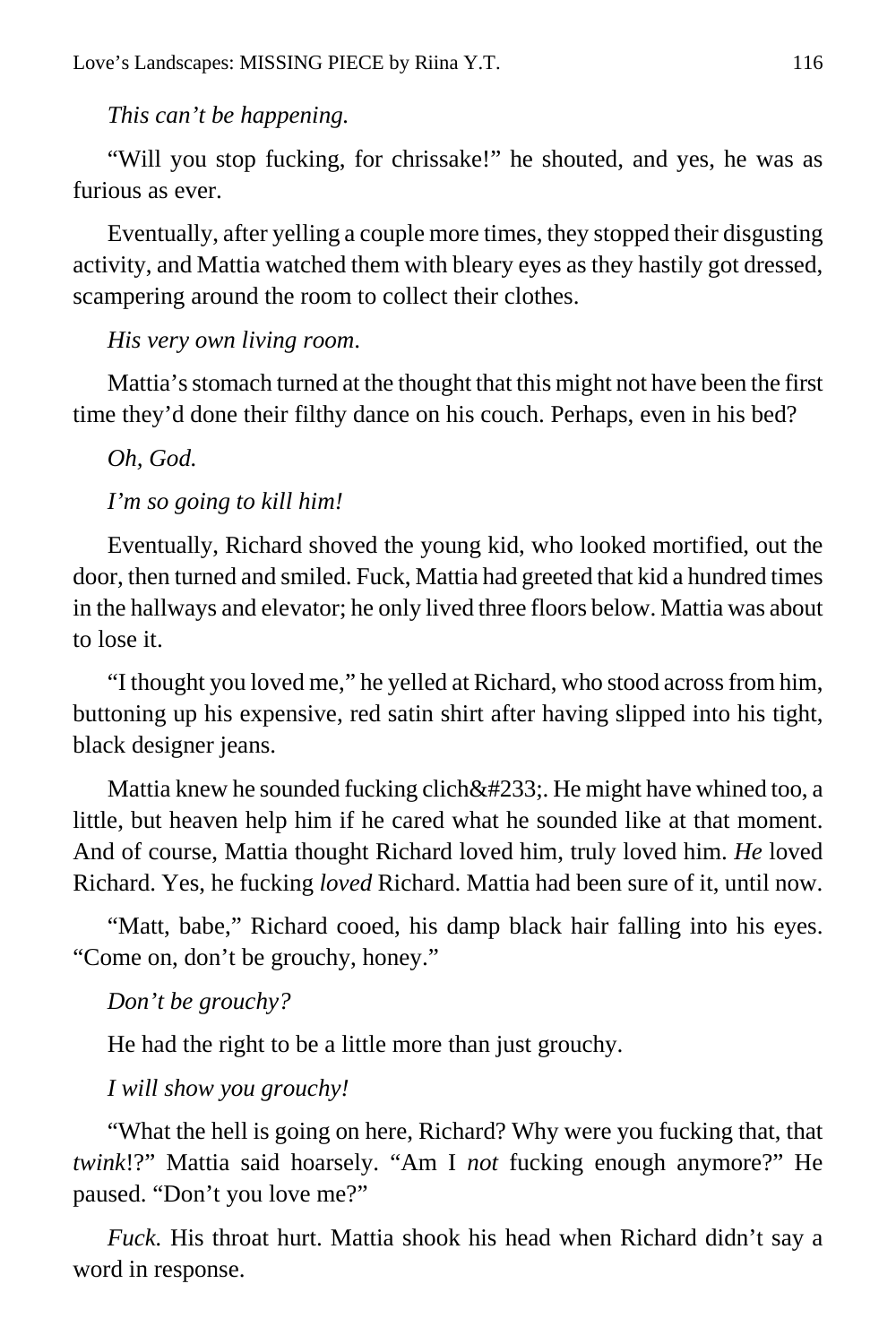## *Good answer.*

In serious need of a drink, he walked across the vast living room toward the bar. There were all kinds of liquors in the cabinets, beer, and the finest red wines you could want. Personally, he really dug his gin and tonic, the apricot brandy, and every now and then, a glass of whiskey.

"Of course I love you, honey." Richard's deep voice was suddenly close behind him. Mattia ignored him until he had himself a glass of rum and coke fixed. With ice. Why not? He felt like it.

"I'm serious here, Rich." Mattia bit his lip to calm down, not wanting this to get out of hand. "I can't believe you'd do that, then say you love me. What were you thinking? There is something wrong with this picture. Don't you see  $it?"$ 

"I'm sorry?" Richard offered with a shrug of his shoulders.

Mattia took a long swig of his drink, then asked, "That wasn't the first time, was it?"

Everything told him that it wasn't. Now, was Richard going to deny it or come clean? He would have bet money on him not denying a thing.

"It wasn't," he answered truthfully, and Mattia took another drink.

Funny how you know your partner, but at the same time you don't.

Mattia shook his head. "I thought we've always been honest with each other. Wasn't it something that had been dear to both of us? Honesty?" He said angrily, "Oh wait, you probably haven't mentioned a thing, because I hadn't asked." With both hands on the table, Mattia sat down on one of the barstools. "Is that it? You played safe because you thought I wouldn't mind?"

"We weren't going to get married or anything." Richard shrugged and glared at him as if *he* was the bad guy all of a sudden.

Mattia groaned, "Only because I hadn't asked, yet."

Richard blinked at him. "I'm sorry, honey, I didn't think you were *that* serious," he said with as much conviction as if he really believed his words.

"You didn't think we were *that* serious?" Mattia raised his voice and was fully aware he was doing it. "Are you kidding me? We've been together for two years. Two. Years." Where had they gone wrong?

"Come on, Matt." Richard softened his tone. "Honey. We've been dating, yes, but… you have to admit you're not really good at showing what you feel. I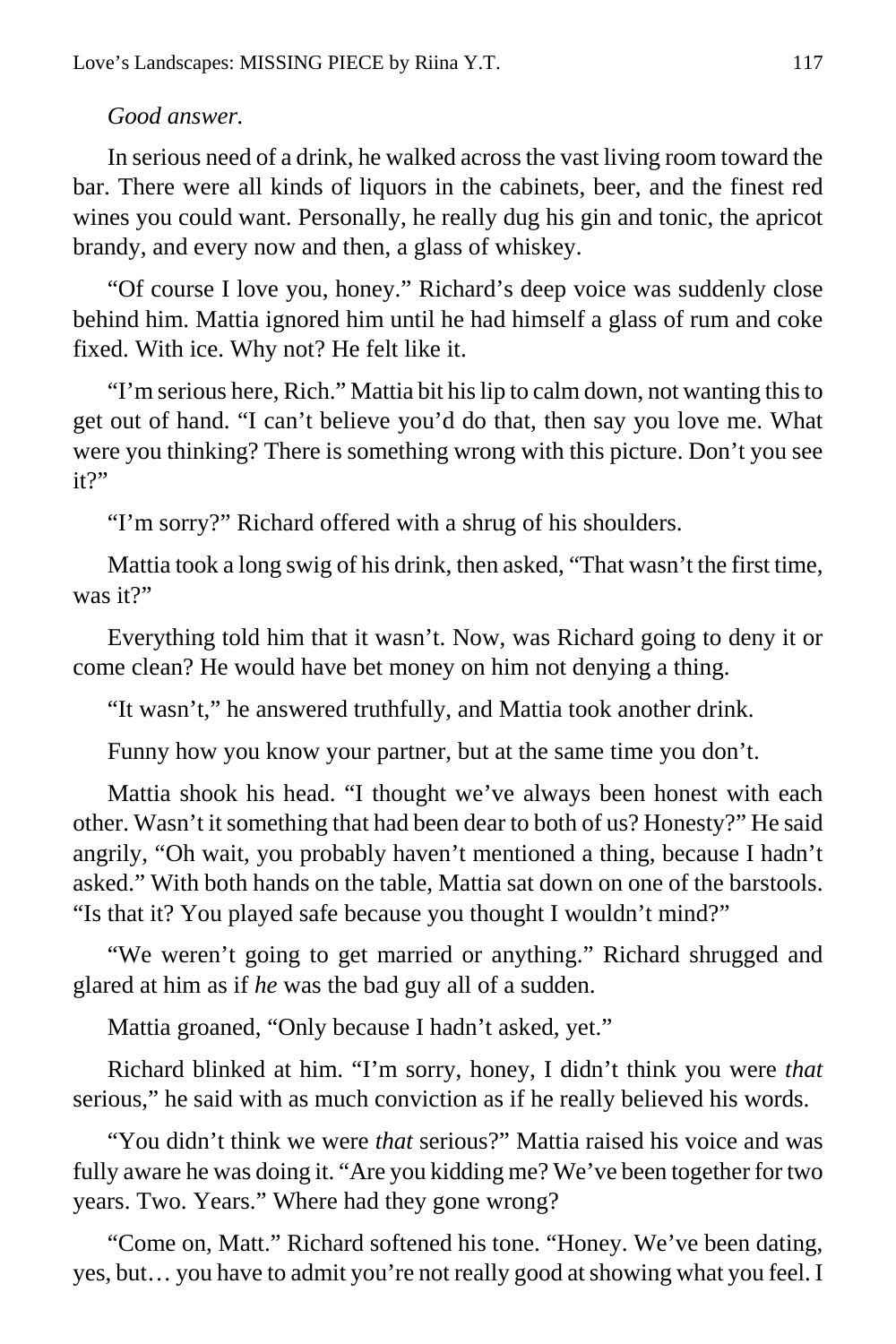just didn't think it would be such a big deal if I had some fun on the side. It never interfered with our relationship," his so-called boyfriend said matter-offactly.

Mattia wanted to throw things, jump at Richard's throat and show him *matter-of-factly* just how much he hated him right now. Did they really live two different lives?

Maybe it was about time to show more emotion and feeling, and whatever he apparently was missing. God, Mattia was angry, and he was determined to show it.

"I do love you," Richard said huskily, moving towards Mattia.

*Fuck.*

*You.*

"You can't be serious! You wanted fun on the side?" Mattia said accusingly. *In my fucking apartment?* "On my fucking couch?" Mattia felt exhausted "Have you lost your mind completely?"

…and here he was, sitting by the bar in his apartment with a stupid gold ring in his pocket, ready and eager to fall to his knees and surprise his boyfriend of two fucking years with a marriage proposal.

What a fool he'd been to carry around a ring for the last three months. Why hadn't he noticed anything? His heart ached. How could Richard have fooled him like that?

"Yeah, I like fucking on your couch, honey." Richard walked up to him, once more fussing with the buttons of his silky, red shirt, obviously ready to take it off again. "Why don't we have some hot makeup sex? That will calm you down." Richard winked, a ridiculous grin on his face.

"Makeup sex?" Mattia shouted incredulously. *Oh, no way, not with me.*

Was there something wrong with his ears? The guy he loved, who had been balls-deep into some twink, wanted to have *makeup sex?* On the very same couch where he'd just had a disgusting fuck-fest with some random kid? Like he could fix anything with sex…

Richard moved closer, holding out a hand in invitation. "Of course. You'll see how much better you will feel," he drawled, making Mattia shiver in disgust.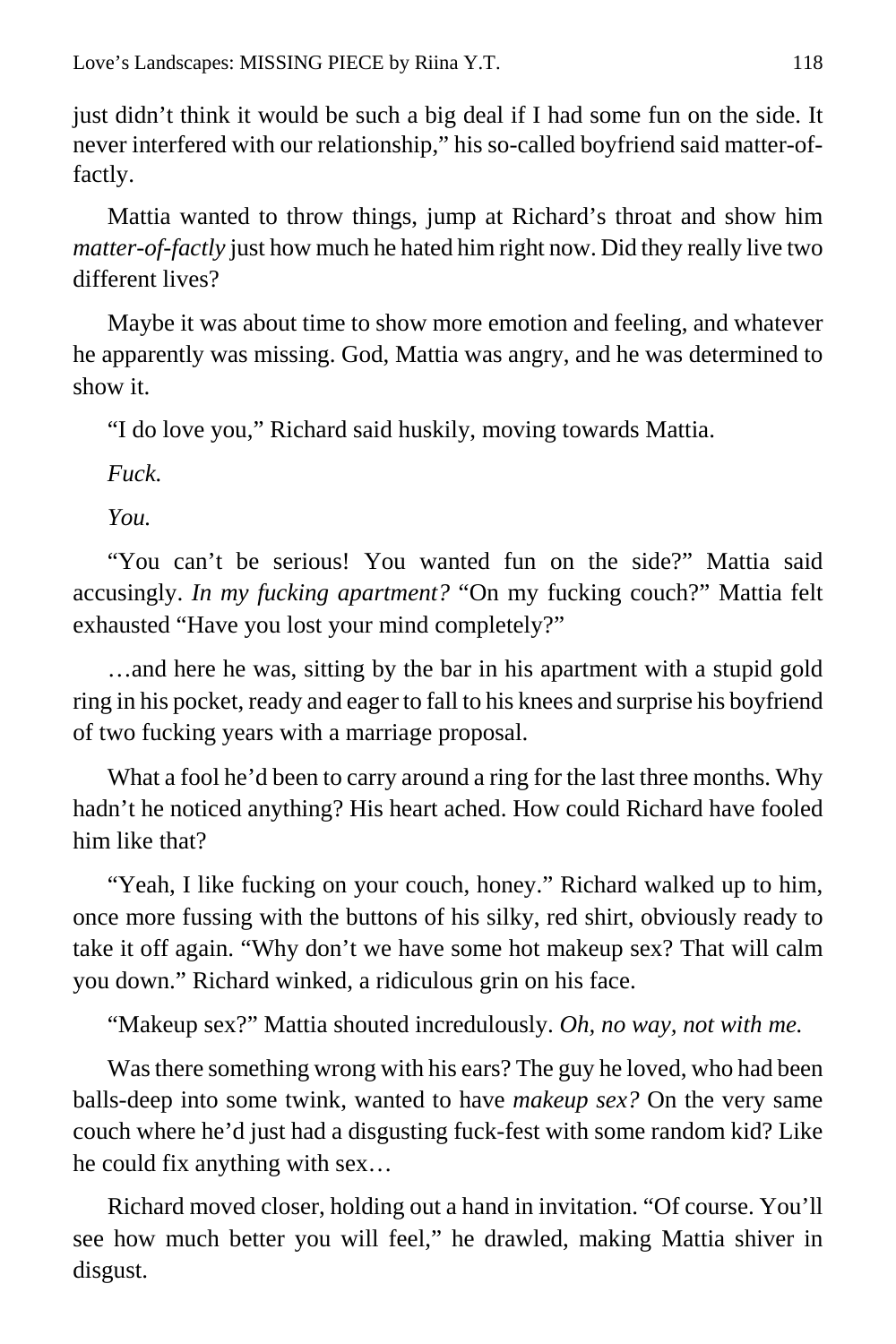"Don't you touch me! Move. Leave. GET THE FUCK OUT!" Mattia shouted, shoving Richard away from him. He couldn't let the guy touch him.

*Crap.* Now he was shivering all over. But the anger was still too strong, too fresh, and the tears he knew would come later didn't fall just yet.

"I don't ever want to see your face again!"

Richard took his shoulder and squeezed it. "Now you are overreacting, honey."

"Overreacting?" Mattia gasped and stepped away from his ex-boyfriend.

He couldn't believe this was happening. How fast could he make Richard leave? He threw his arms in the air and stepped away from Richard who still came at him with a sultry look, thinking he could just win him over again, act like nothing happened.

Richard walked around him. "Yes you are," he muttered, moving about like he owned the place, opening cupboards, taking out things. While fixing himself a glass of red wine he asked, "Maybe we can talk about this like adults?"

"There is nothing to talk about." Mattia snorted. "Last time I checked, you fucked a stranger in my apartment. Fuck, Richard, you slept around like I didn't mean anything to you!"

Richard gave him an incredulous look. "It's not like you and that pretty guy you work with haven't fooled around." Taking a sip of his wine, he said, "Behind my back, I might add."

Mattia clenched his teeth. "Are you seriously accusing *me* of cheating? I haven't touched Leo more than you know about," Mattia said incredulously, "or anyone else for that matter. The kiss should never have happened, I know, but I would never sleep around behind your back. You know I wouldn't!"

"Come on, Matt." Richard smirked. "He was practically all over you at that dinner, undressing you with his eyes and all that." He snorted before taking another sip of his wine. "You can't seriously think I haven't noticed how you look at each other? Not that I blame you, he's quite the looker."

Mattia stared at him with irritation. Richard was definitely going too far.

"What the hell are you talking about?"

"You two made out the other night. You even told me," Richard said matter-of-factly, like he didn't even care but had to say it anyway. Mattia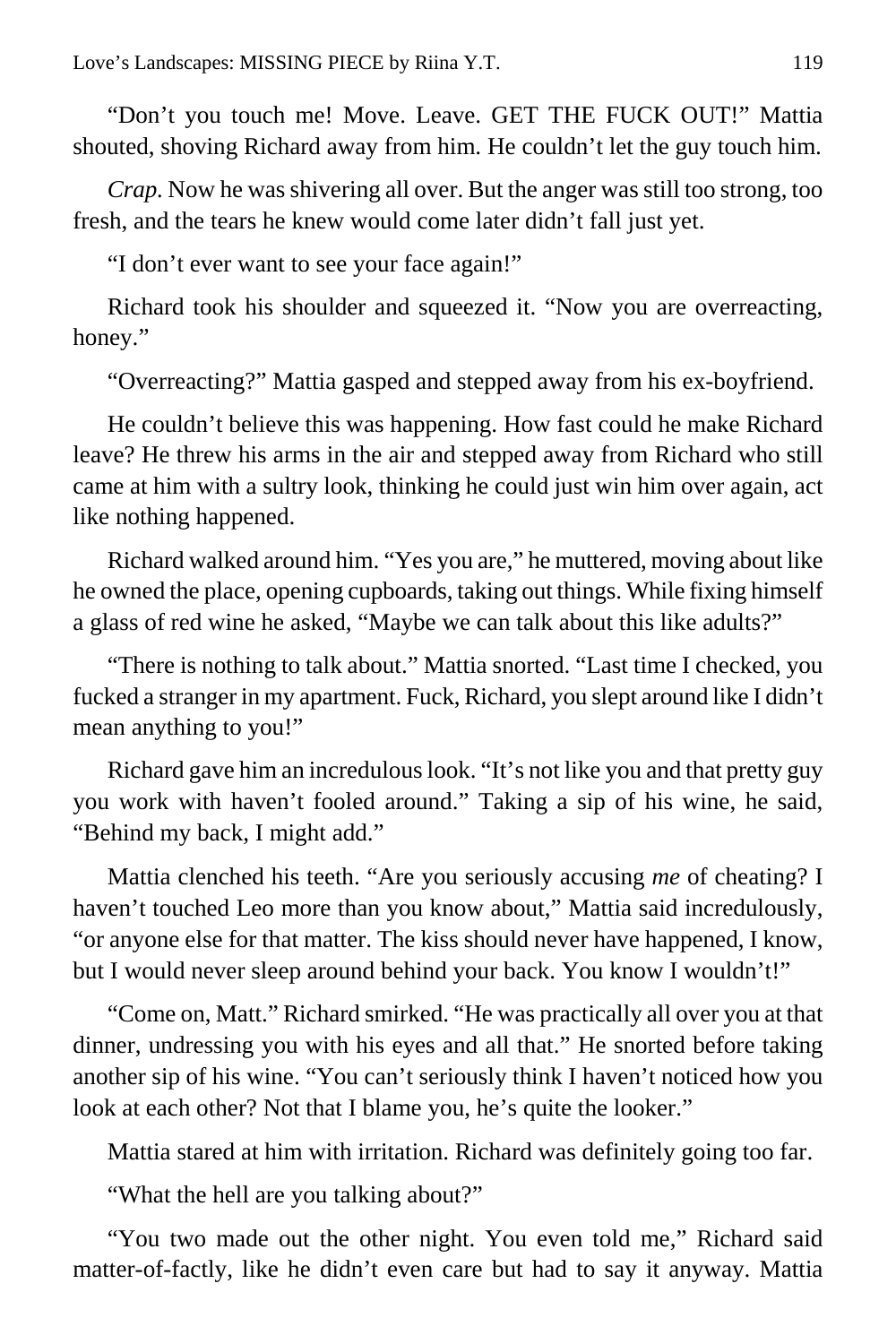tightened his fingers into fists. Richard had obviously never been bothered about the thought of him sleeping around. *Just wonderful.* Mattia had been living in a delusion.

"Oh, no. You are not allowed to do this, Richard," Mattia said in frustration. "Leo kissed me!" *First.* "He was drunk. He said he was sorry. I told you everything there was. You even said it didn't matter."

Which should have been a clue.

*But no, stupid me was thinking he loved me so much he'd forgive a little innocent kiss!*

"Because it didn't," Richard said, palming his half-empty glass. "If we loved each other it wouldn't matter what we do with others. It never meant anything what I did with anyone else, you know." Richard looked at him intently, his voice even and calm. "Except, that Leo guy means something to you, doesn't he? That's what's got you so twisted."

"Jesus, Richard. You are molding this into something that makes *me* the bad guy? Can't you just accept that I'm not like you? I don't sleep around, and I don't—" *fall in love with others while I am with someone I already love.* Shit, isn't that exactly what happened?

He really had fallen for Leo. They had both fucked up here, hadn't they? This wasn't how his life was supposed to turn out. He'd never meant for any of this to happen. He hadn't planned to fall in love with Leo, not now anyway, and he'd never meant to get his heart all twisted and shit.

"Just tell me one thing—why would he kiss you if he wasn't into you?" Richard smirked. "Or at least want to get into your pants?"

That was it.

"Don't you dare talk about Leo like that!" Mattia yelled, shoving Richard hard, causing him to spill some of his wine onto the counter as he moved. "I want you to leave. Now!"

Richard snarled, "What is so good about that guy, anyway? He's hot, okay, but that can't be all there is."

"He is a great friend to me." *Something you never really were. And he is kind and sweet and caring, and he wouldn't treat me like you did.* Mattia felt exhausted. Why wouldn't he just leave?

"I mean it, Richard, please. You can't be seriously thinking that things will be okay between us, not now, probably not ever. This can't be fixed." Mattia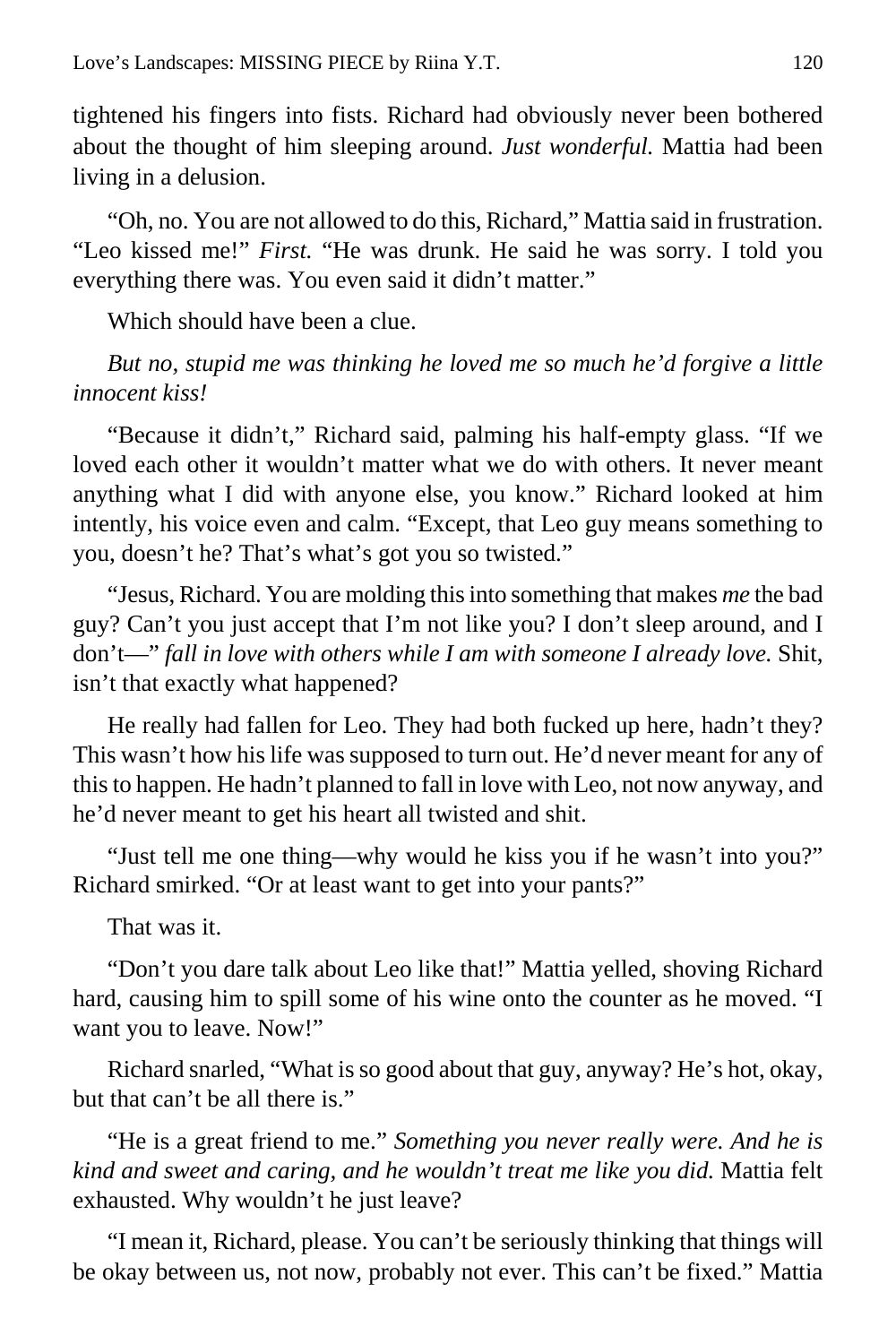sighed. "Actually, I don't even want it to be fixed." He took a deep breath. "I'll ask you one last time before I call the cops, please, just leave me the fuck alone tonight."

Finally, Richard seemed to get it, understanding that he'd lost the game he was playing, not that Mattia thought Richard might actually care about losing him all that much. Quietly, Richard collected his fancy leather shoes and his expensive designer jacket. Mattia escorted him to the door.

With one hand on the metal doorknob, Richard looked over his shoulder and smirked, "I know you're fucking him," he said matter-of-factly. "Now you have my consent and blessing. Do it right, or you'll lose him too."

He couldn't believe this guy! Frozen to the spot, Mattia watched him walk out of his life, knowing he'd have to face Richard again to retrieve his key and let him take the few things that were his. In the past, Mattia had often complained about Richard never feeling as if he could trust him with his possessions, but for once Mattia was glad that he kept this distance between them. They should be able to have another conversation some other time; Mattia just couldn't deal with all of this right now. He wanted Richard out of his sight for as long as possible.

Funny, how you can go from loving someone so dearly to hating his guts in less than ten minutes time.

\*\*\*\*

*Fucking shit. Crap. Bollocks. Fuckityfuck.*

Mattia's heart hurt.

It was painfully throbbing, pounding almost unbearably fast. He could hardly believe how much his chest was able to ache. Maybe it should just stop beating altogether. Would save him some fucking pain, and nobody would miss him anyway.

He'd been sitting on the floor between his bedroom and the kitchen, huddled in the corner with Prince purring on his lap. Hours passed, and he'd hardly moved, only getting up once to feed his cat. Mattia watched the sun go down from where he sat, petting Prince. Eventually, even his cat left him and moved to the sofa where he lay curled up in a ball, sound asleep.

#### *Stupid, disgusting couch.*

The growing headache made it painful to think, or do anything but stare into the darkness of his apartment. Unable to sort his thoughts, he wondered what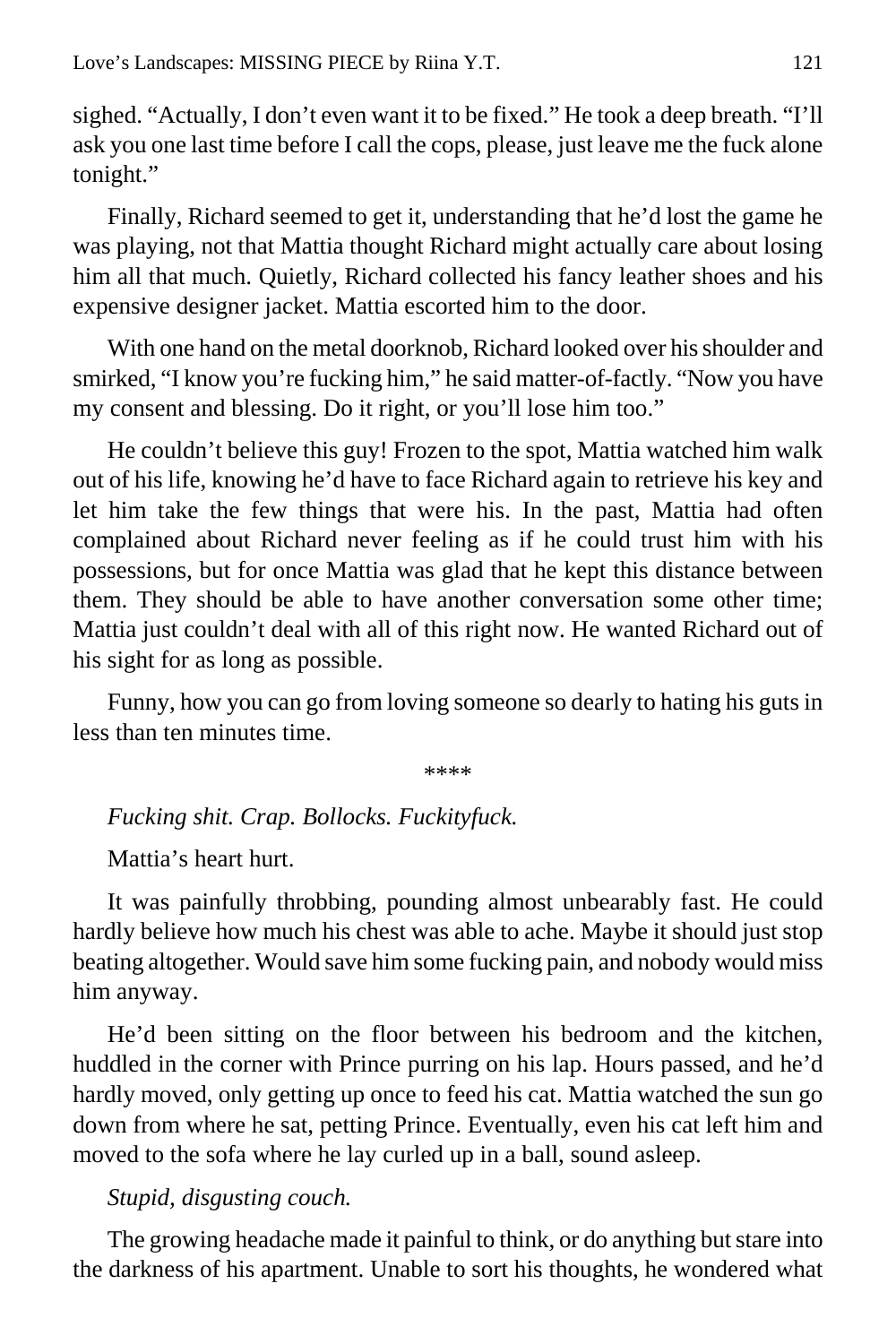he'd done wrong in his previous life to make him deserve any of this crap. His father would probably say, *"I told you so. That's what you deserve for being a*  cocksucker."

Oh yeah, as if liking cock had anything to do with it. It didn't define who he was. But his father had made it perfectly clear before, told him just how fucked up he thought Mattia was. As if being gay made him such a horrible person. Maybe he was right, and Mattia really didn't deserve happiness.

Mattia palmed his smartphone, cradling it in his hands like it was precious. He turned it around carefully and then turned it some more, eventually dialing the only number he programmed into his speed dial besides Richard's. *Oh god, Richard.*

"Leo?" Mattia choked out, sounding fucking weak to his own ears, and his vision blurred for a moment, feeling nauseated.

"Mattia? Come on, man," Leo grumbled into the speaker, "it's one in the morning. Why are you not in bed?" Leo's voice came through low and raspy, sounding a lot like Mattia had just woken him up. *Sorry.*

"I think I am…."

There was a long pause. Mattia couldn't think, couldn't concentrate on speaking. His heart hammered too fast, pumping and pounding against his ribcage. The damned room was still spinning like a fucking carousel.

"You, what?" Leo yawned.

*Shit.* He should have gone to bed and called in the morning, or afternoon. Only problem was Mattia couldn't go to bed, couldn't forget about today. Nothing was right anymore, and his chest ached so much…

"I think I am having a panic attack or something."

Or something.

*I might be dying for all I know.*

"Shit, Mattia," Leo gasped. "What happened?"

"The room. I'm dizzy. It's spinning." Mattia took a deep breath, but his throat was so dry, and it hurt so much, he choked. "Can't hold on. Can't breathe."

There was shuffling on the other end of the line, a short pause, and then Leo's worried voice echoed through his ears. "Tia, calm down, please."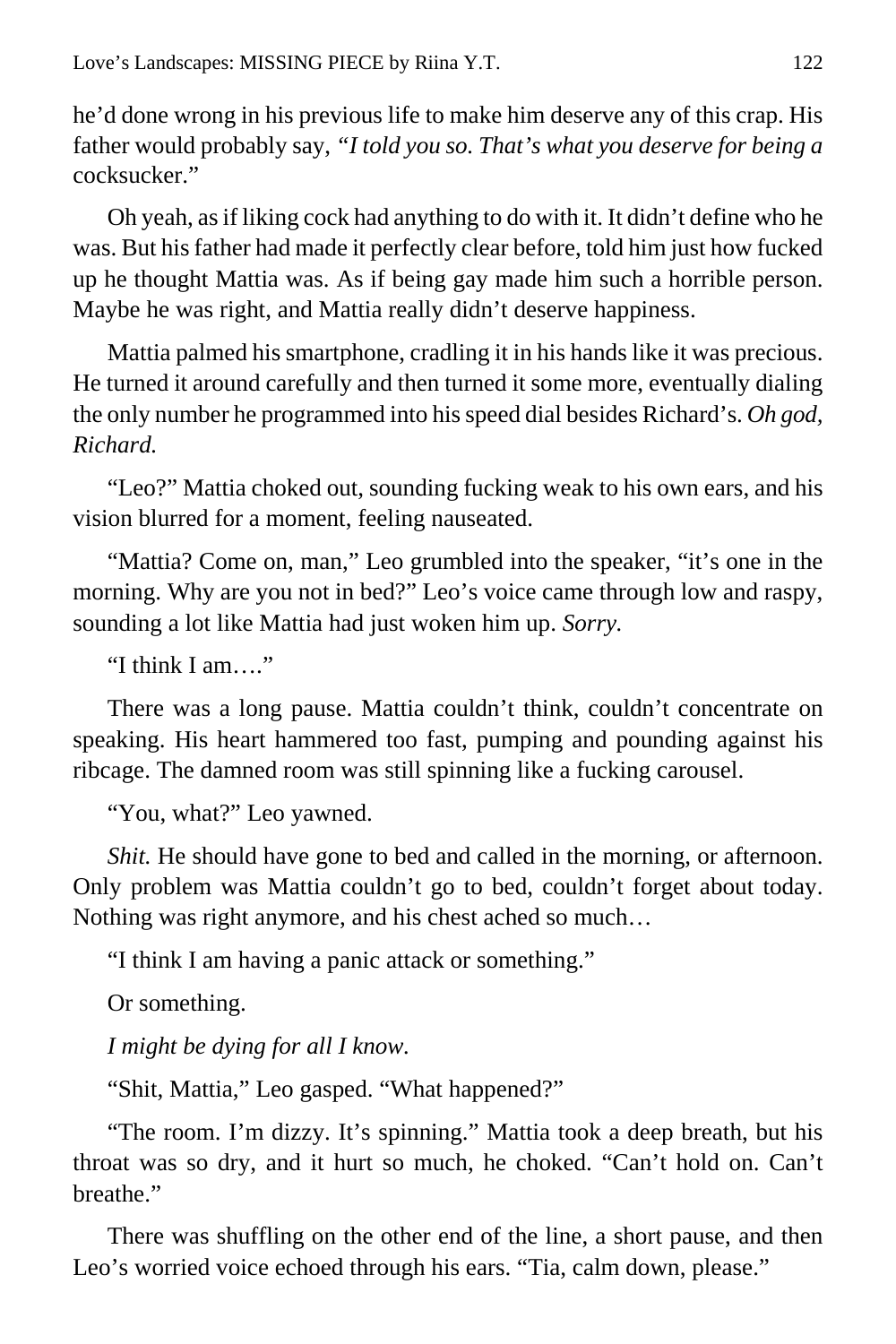He did as Leo asked, trying to take a deeper breath and let it out without choking. Breathe in, breathe out. Breathe in—*Fuck.* It really hurt. Mattia yelped when Prince's tiny paws stumbled over his legs. He hadn't even noticed the cat return.

"Listen, you've got to calm down, and tell me what happened."

"I." He coughed into the speaker. "Can you? Leo. Please."

*Leo, please. I need you.*

"Where is Richard? Shouldn't you be calling him? Wait." Leo paused a moment, then raised his voice asking, "Did something happen to him?"

"Oh, God. Richard."

Mattia broke down, and the tears finally ran free. He sobbed and sneezed and sobbed some more, because now that was all he could do.

"Just… sit down, okay? Don't freak out. I'm gonna be there in ten minutes," Leo said calmly. "Hold it together for me. I'll be right with you."

As much as he wanted Leo here, he couldn't let him see him like that.

*I'm such a fucking mess.*

\*\*\*\*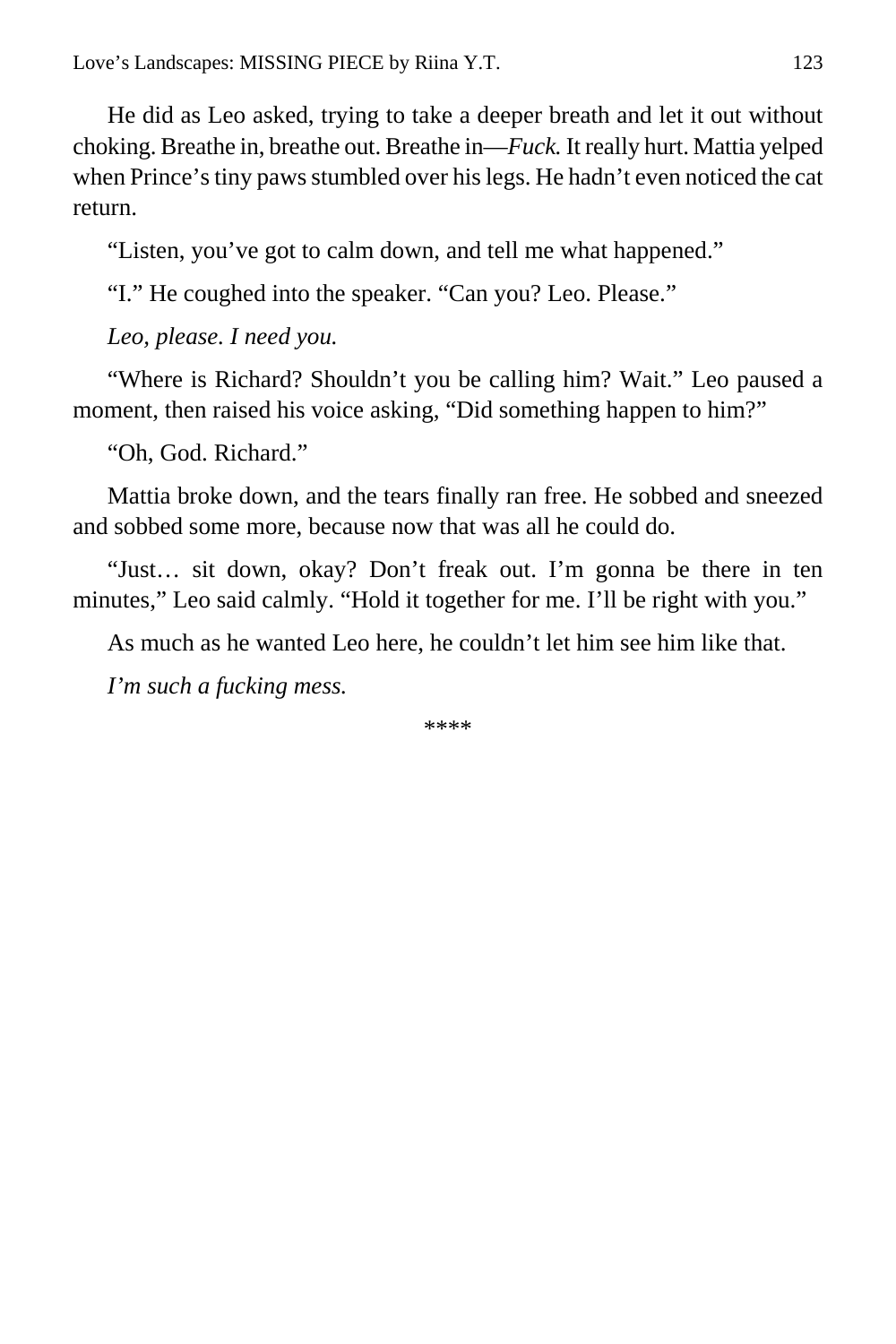# **Chapter Eighteen**

### *My Love Lasts Longer Than a Summer*

Leo quickly slipped into his black denim pants and cream-colored flip flops that he wore to the beach the other day. He didn't bother with a T-shirt and just flung his dark blue trench coat over his bare shoulders, closed one button in the middle, and ran for the door. On the way, Leo grabbed his messenger bag and tossed his keys and phone inside.

"Dammit," Leo cursed when he had to search for his car keys, once he reached his truck. He could hardly concentrate on the simple task of getting the door open, and on his way to Mattia he knew he broke several traffic laws, but luckily didn't get pulled over by the police. It was dangerous and stupid, he knew that, but all he could think of was getting to Mattia as fast as possible.

Leo bumped into a tipsy, young couple, chuckling at each other as they went through the main entrance the moment he arrived at his friend's apartment building. They must've just come back from a date, seemingly too wrapped up in each other to be suspicious of him following close behind. Leo hurried up the stairs, and thanked heaven that Mattia still had his emergency key inside a white, cat-shaped ceramic figurine next to his doormat. Leo had a feeling that something was seriously wrong when, even after ringing the doorbell a couple of times, Mattia hadn't opened for him.

"Christ! Look at you, Tia. What the hell happened?"

Leo didn't want to believe his eyes when he found his friend huddled on the floor, his back against the wall, his arms tightly wound around his knees. He wore a tight black T-shirt and well-worn gray sweats. Without a second thought, he dropped to the ground and joined Mattia, reaching out to touch his arm so he'd look up at him, but he didn't stir.

"Hey, it's me," Leo barely whispered, not wanting to startle his friend. He gently ran his hand up and down Mattia's arm. His skin was chilled, and Leo's finger brushed over goose bumps at the back of his arm. "Hey." He tried once more but no reaction. Leo took a deep breath, praying he would be able to stay calm. "What happened?" he asked with difficulty, tears threatening to fall.

It scared Leo when Mattia still wouldn't answer, continuing to simply stare at the floor in front of him. Then Leo slowly stood, smoothing out the wrinkles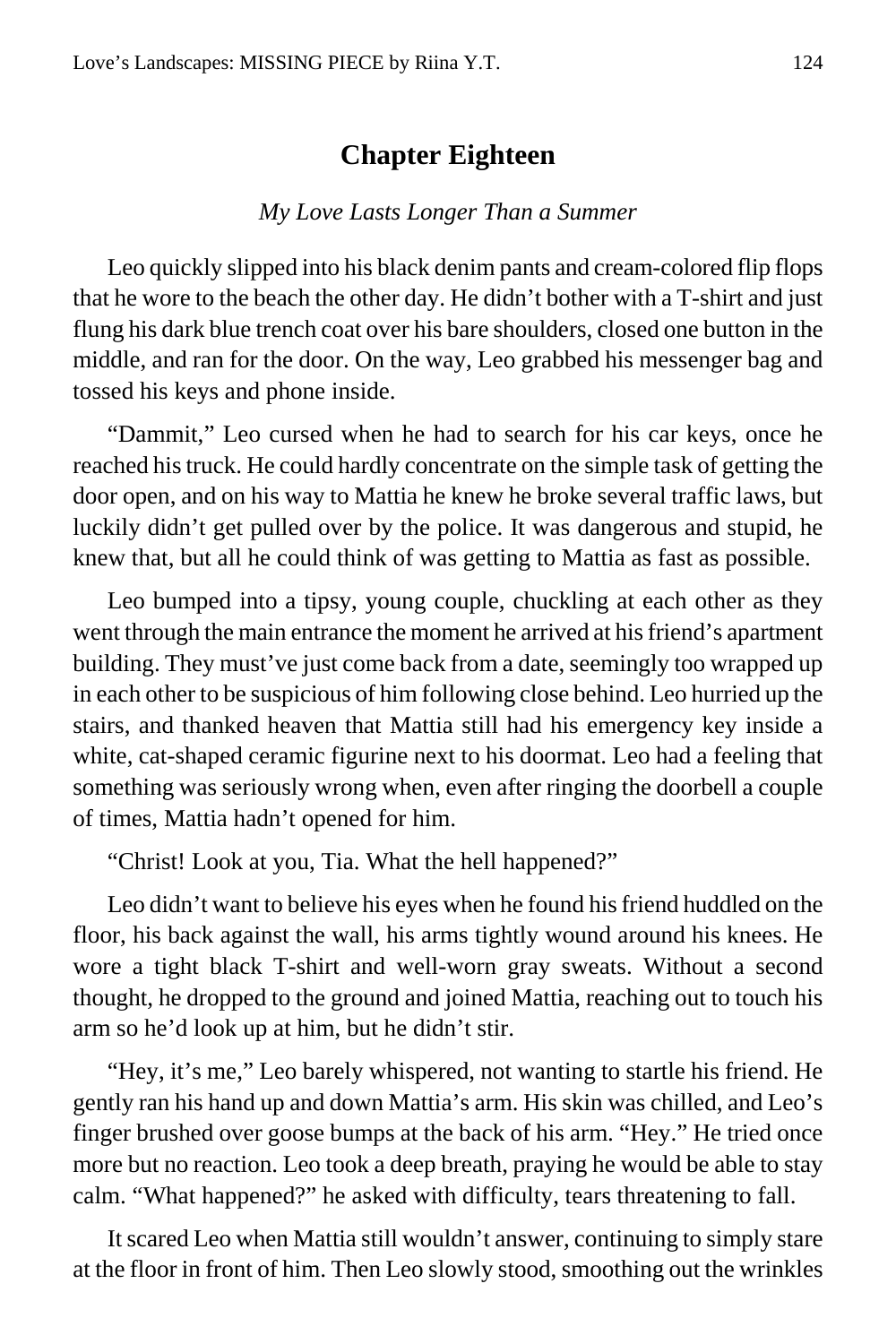in his trench coat. "Come on. Let's move you to the couch," he said with a small smile, in case Mattia decided to look at him.

Leo reached out and offered his hand to help him up. Mattia shook his head back and forth like it was possibly the worst idea ever. Leo wasn't prepared for the forlorn look on Mattia's face when he finally lifted his face. His heart stopped. Mattia's eyes were red-rimmed, dark and emotionless, his cheeks red and tear-stained.

"No," Mattia whispered, biting his lip hard and squinting his eyes in pain. Leo feared he might draw blood if he continued biting down like that.

"Okay, okay. The floor is fine," Leo whispered soothingly, and once more dropped to his knees in front of a broken-down Mattia. His friend looked exhausted and shaken, traumatized even. Leo could see more tears in the corner of his usually so breathtakingly beautiful, gray-blue eyes. He reached for Mattia, caressing his cheek when his fingers made contact with Mattia's face. Leo gently ran his hand across his heated, tear-stained skin. His thumb brushed along Mattia's lower lip, carefully nudging the soft mouth in the hope that he'd ease up his teeth and stop biting his lip.

"God, do you know how much it hurts to see you like that?" Leo whispered, gently grasping Mattia's jaw.

With a low sigh, Mattia lifted his head a little higher, and when his eyes collided with Leo's, Leo felt his breath catch, and his throat suddenly ached like he'd been trying to swallow a rock. Shaking his head, Leo dropped his hand and let his eyes take in Mattia's *lost* expression once more, before casting his eyes to the ground.

"I'm sorry," Leo said. "It's just… really hard to know you're hurting." *And I can't do anything.*

When the only response he got from Mattia was a weak snort, Leo reached for his hand and gave it a quick squeeze. "Please relax a bit. I'll get you some water and a pillow for your back," Leo whispered, barely audible to his own ears. "Then you tell me what else I can do to help, okay?" he asked and got to his feet, not really waiting for an answer.

Mattia stared at him, looking bewildered, and nodded. When Leo moved to get said items, Mattia reached for his hand and stopped him from walking away. "No pillow, please. Not from the couch," Mattia mumbled, almost choking on the last word.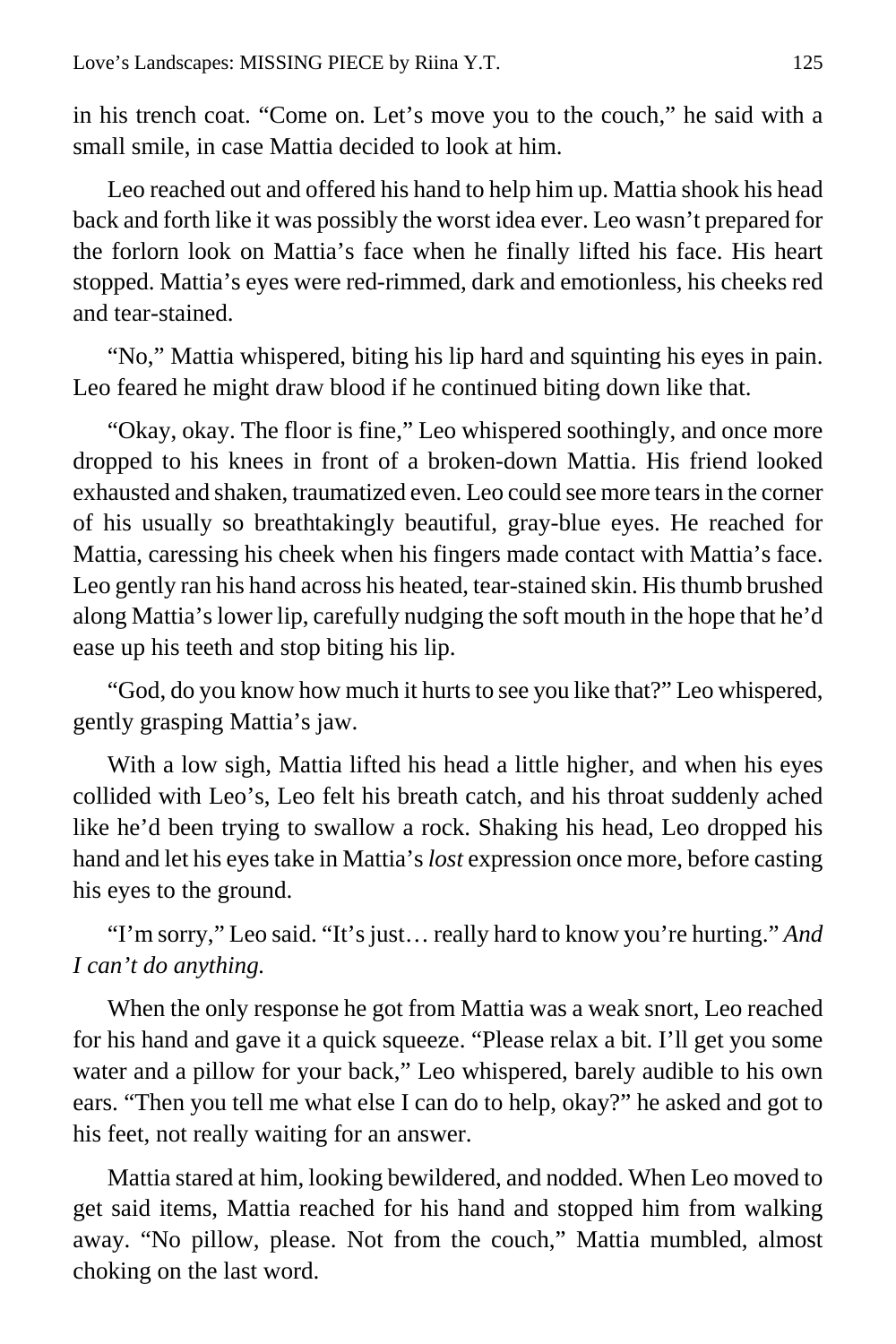"I can get you some from your bedroom," Leo offered, wondering what was wrong with Mattia's couch.

Mattia considered him for a long moment before speaking. "Water will be great, thank you," he whispered, giving him a small smile that pained Leo. He had to do something about the terrible state Mattia was in, and fast.

Leo returned shortly with a glass of water and a large black satin pillow he plucked from Mattia's bed. He watched Mattia empty the glass in long gulps and then settle back against the wall, relaxing into the soft pillow. When Mattia appeared to have calmed down a bit, Leo sat beside him, their shoulders touching.

After a long moment of silence, Leo finally asked, "Will you tell me what happened? And where is Richard?"

Leo watched Mattia's face for any indication of pain. Was he hurt somewhere? Leo couldn't imagine what was going on, and why the hell wasn't Richard here for his boyfriend? Leo knew that Richard had his own apartment, and they often spent days or nights apart, but what the hell? He should be here for Mattia right now! Unless something happened to him? Was that why Mattia had been crying?

"Is he okay?" Leo asked carefully, dreading the answer. "Do you want me to call him?"

"Please, God, no." Mattia shook his head and tears eventually fell again. "He's a liar and…" He wiped the rolling tears with the back of his hand, sniffling adorably. "Fuck Richard! He cheated."

*Oh, shit.* Leo tightened his fingers into fists. "Are you... sure?" he asked, keeping his voice low and as calm as he could muster. He honestly couldn't believe what he was hearing. Anger quickly pooled in his stomach while watching Mattia's face contort with the rage Leo was feeling.

## *Richard, that bastard.*

Mattia growled. "Uh-huh. Pretty sure." He then gave Leo a weak, lopsided grin—one Leo thought he'd not see again so soon. It didn't fool him, though, he knew Mattia was far from amused. The knowledge that Richard hurt Mattia in the worst way possible made Leo want to hunt the fucker down.

"I kinda, you know." Mattia tipped his head into the direction of his living area. "The couch."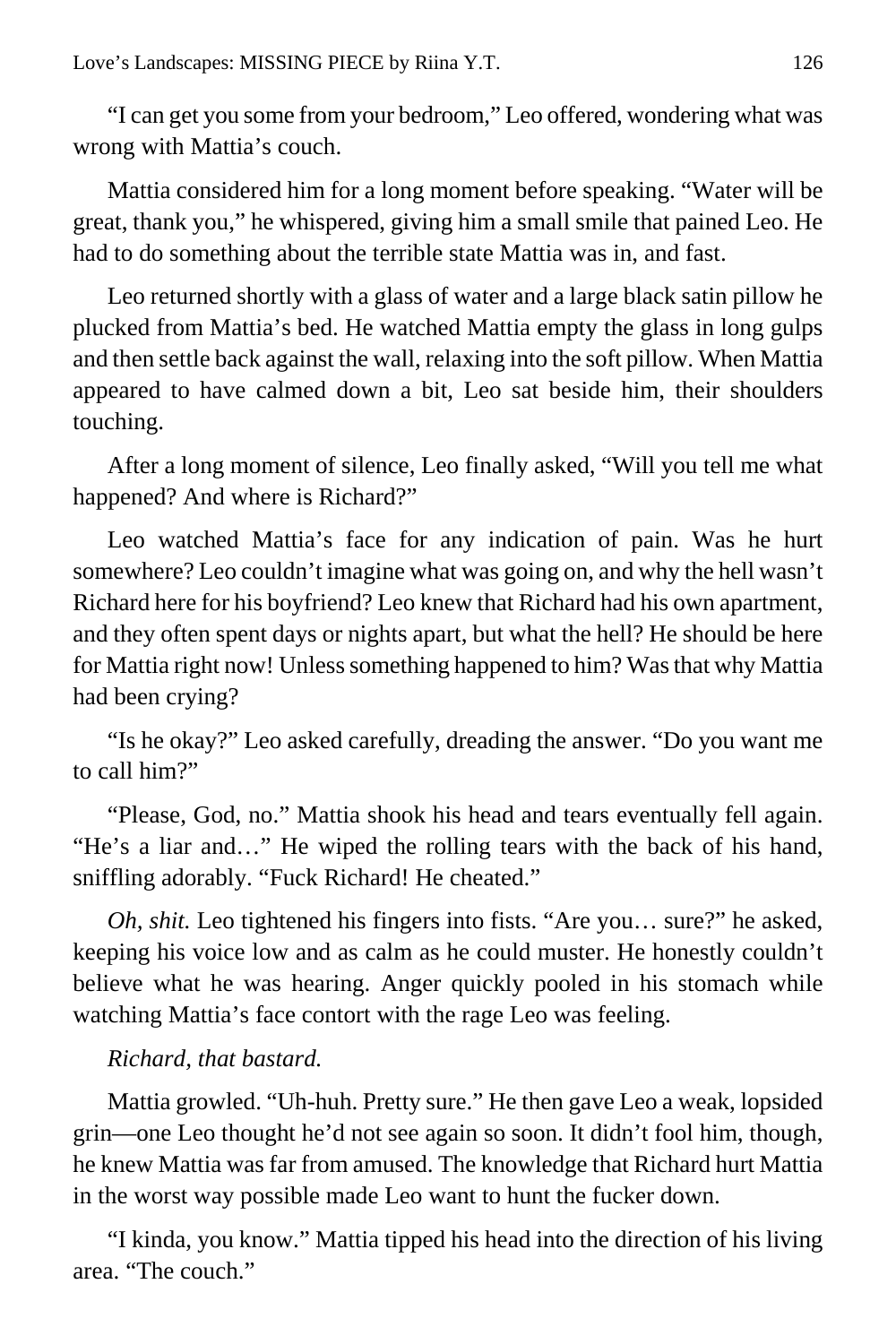"Are you kidding me? You saw them?" Leo asked, shocked, his voice sounding strangely pained to his own ears. *Shit. That bastard! I'm going to rip his fucking throat out.*

"Blue-haired twink from the third floor," Mattia muttered. "Fuck. He kept the punk busy, all nicely bent over the couch while I was out…" he added, sounding resigned.

"Oh Tia, I am so sorry." Leo scooted closer and reached out his hand, giving Mattia's shoulder a gentle squeeze.

Mattia nodded. "Me too," he said in a whisper and closed his eyes, leaning into Leo's comforting touch. Leo wanted to wrap him up in his arms and stay like this forever. His blood was boiling at the mere thought of Richard even existing.

Leo sighed. "It's lame to say, but I'm *really* sorry he did this to you." How Leo wished he could've saved his friend from that man, before something like that could have happened. It wasn't fair. Mattia didn't deserve this pain.

Mattia nodded. Leo moved and closed his eyes, inhaling the faint scent of Mattia's spicy cologne. "You don't deserve this, Tia," Leo whispered as he wrapped his arms around his friend and just—finally—held him tight for a long while.

Leo feared Mattia might just fall asleep here on the floor with him, but before he had any chance to suggest they move this to the bedroom, so Mattia could finally sleep and get some rest, Mattia asked, "Am I really that bad?"

Leo moved back enough to get a proper look at Mattia's face. "What are you talking about?" he asked, confused.

"Why does everyone hate me?" Mattia's voice was low, sounding sad and close to tears. Leo's stomach churned.

"I don't hate you, Tia," Leo stated, unable to tear his eyes away from Mattia's as he waited impatiently for his reply.

"Yeah, I know," Mattia eventually whispered, sounding unconvinced. The forlorn look on his face was like a punch to Leo's gut.

"Do you?" Leo asked carefully. "'Cause you sure don't sound like you believe me." Leo poked Mattia's shoulder, trying to lift his spirits, and pulling Mattia away from all those negative thoughts looming over him. When Mattia grinned back at him, Leo smiled in return, the heavy feeling on his chest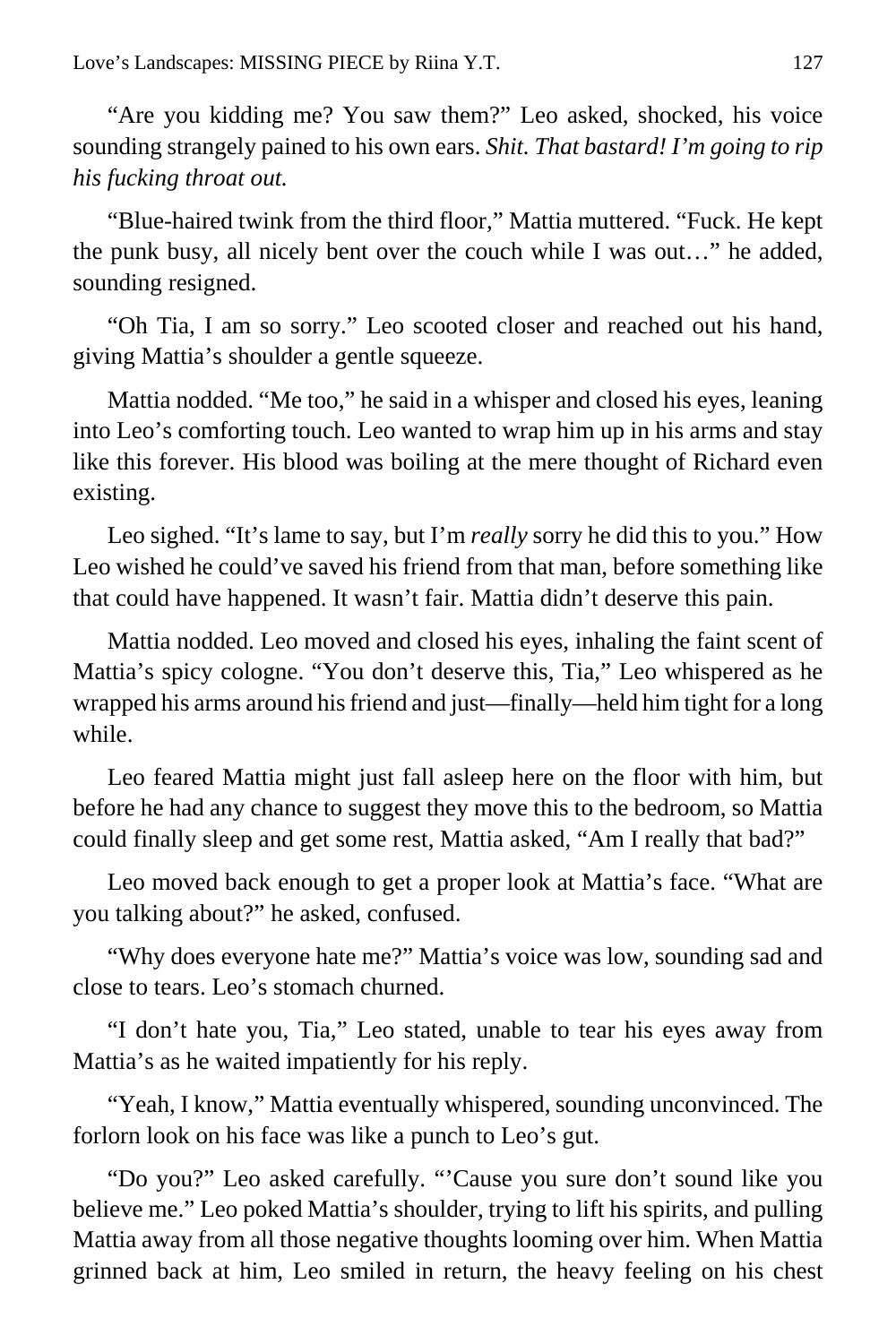dissolve a little. Given Mattia's grin was only a weak attempt, but it was one, nonetheless.

"I guess so. I mean, you're here, right? You wouldn't be if you hated me." Mattia considered him. "'Cause honestly, Leo, I have nothing of value for you to steal."

Mattia's small smile barely reached his eyes, but Leo hadn't expected him to feel all better yet, so it was okay. He'd need time to recover from his shock, and Leo planned to be there for him along the way.

"Unless…" Mattia continued, faking a loud sigh. "Shit. Unless, you want my jewelry! You'll have to wait until I pass out from exhaustion, before you can run away with it," Mattia said with teasing banter.

"You're an idiot, Tia." Leo shook his head. "And nobody hates you."

"Yes they do," Mattia said stubbornly. "And out of all the people who hate me, you should be the one despising me the most." Mattia startled him by reaching for his hand and wrapping his fingers tightly around Leo's. "You really do have reasons, Leo, even if it's been years since I… You know."

Mattia's gaze fell, and Leo could have sworn he heard a quiet sob escaping him.

"But I don't!" Leo said firmly, squeezing Mattia's hand. Because he didn't. "Shit. I could never hate you, Tia. How can you even think that?" Leo shouted.

"But you should. I didn't treat you right."

"You idiot! Man, that was ten fucking years ago!" Leo exclaimed, frustrated. When would Mattia ever stop mentioning it? "It's done and forgiven. I've told you so, how many times now?"

"Thanks," Mattia whispered. He gave Leo's fingers a quick squeeze but didn't look up from where his eyes were fixated at the ground. "I'll try to believe you."

"Good. You'd better believe me," Leo said, tugging at Mattia's arm to get his attention. "Don't you ever say that I should hate you again," he added firmly, hoping they would never have to discuss this in the future. Leo was at a loss for what to do now, though. Despite the terrible event that'd brought them here, Mattia's closeness was starting to take its toll on Leo. The longing he felt toward Mattia hadn't diminished. In fact, now, it steadily grew stronger the longer they sat huddled together on the floor like this.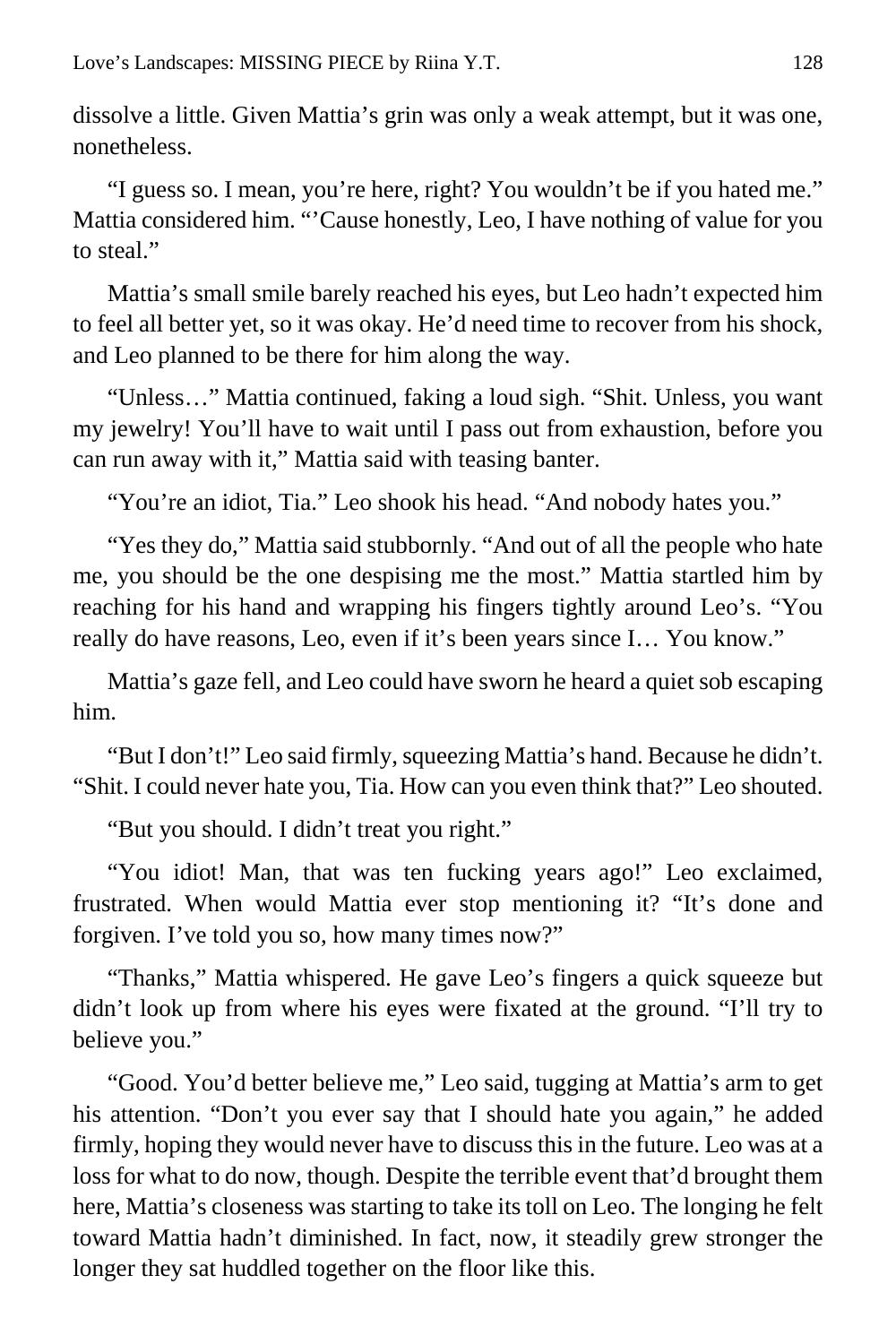The shy smile on Mattia's face, when he finally looked at him, was almost too much, and Leo could hardly resist kissing him. Deep and hard. Soft and slow. And all at once. Leo desperately wanted to throw himself in his friend's lap and—

"What?" Mattia growled, his voice deep and husky.

Leo blinked at him, slightly confused. "What?" he stupidly repeated Mattia's question.

Mattia raised his eyebrow. "Why are you looking at me like that?" he asked, searching Leo's face.

When their eyes met again, Leo relaxed and smiled. "Because, you are you." Leo sighed. "And you care, Tia. About what I think of you. And you're worried that I don't like you. You also trust me, and that makes me happy." *And just a little aroused*, he thought, embarrassed.

Mattia considered him. "I, well, I guess so." He then shrugged and beamed a playful grin at Leo, one that he didn't see that often, and it was all the more beautiful right that moment. Leo squirmed a little. It was suddenly too difficult to keep his hands to himself and not jump Mattia right then and there.

"You're like my only friend now," Mattia said matter-of-factly. "The only person who cares I even exist," he added sincerely, gazing at Leo with flushed cheeks and a hopeful smile.

Leo felt guilty that this made him even happier.

"You should have a million friends, Tia," Leo whispered. "That's how amazing you are." Leo's fingers twitched, wanting to touch Mattia so badly. "Shit. The whole world should know how wonderful you are." *Although I don't want to share you with anyone.*

"Oh, God, please no!" Mattia whined. "Way too many people. Way too many." He then laughed, the sound causing Leo's heart to sing along. "I'm glad when I can deal with one person at a time. I don't need more friends."

Leo couldn't help but grin. Mattia could at least smile again and laugh a little. Maybe Leo was doing his job right. He inched forward, resting his hand on Mattia's shoulder and gave his soft fabric-covered arm a squeeze.

"You can be so adorable when you let your guard down, Tia." *Can I kiss him now? Please?*

"Excuse me?" Mattia almost squeaked the two words. He raised his eyebrow, and the flustered expression looked so good on him, Leo could hardly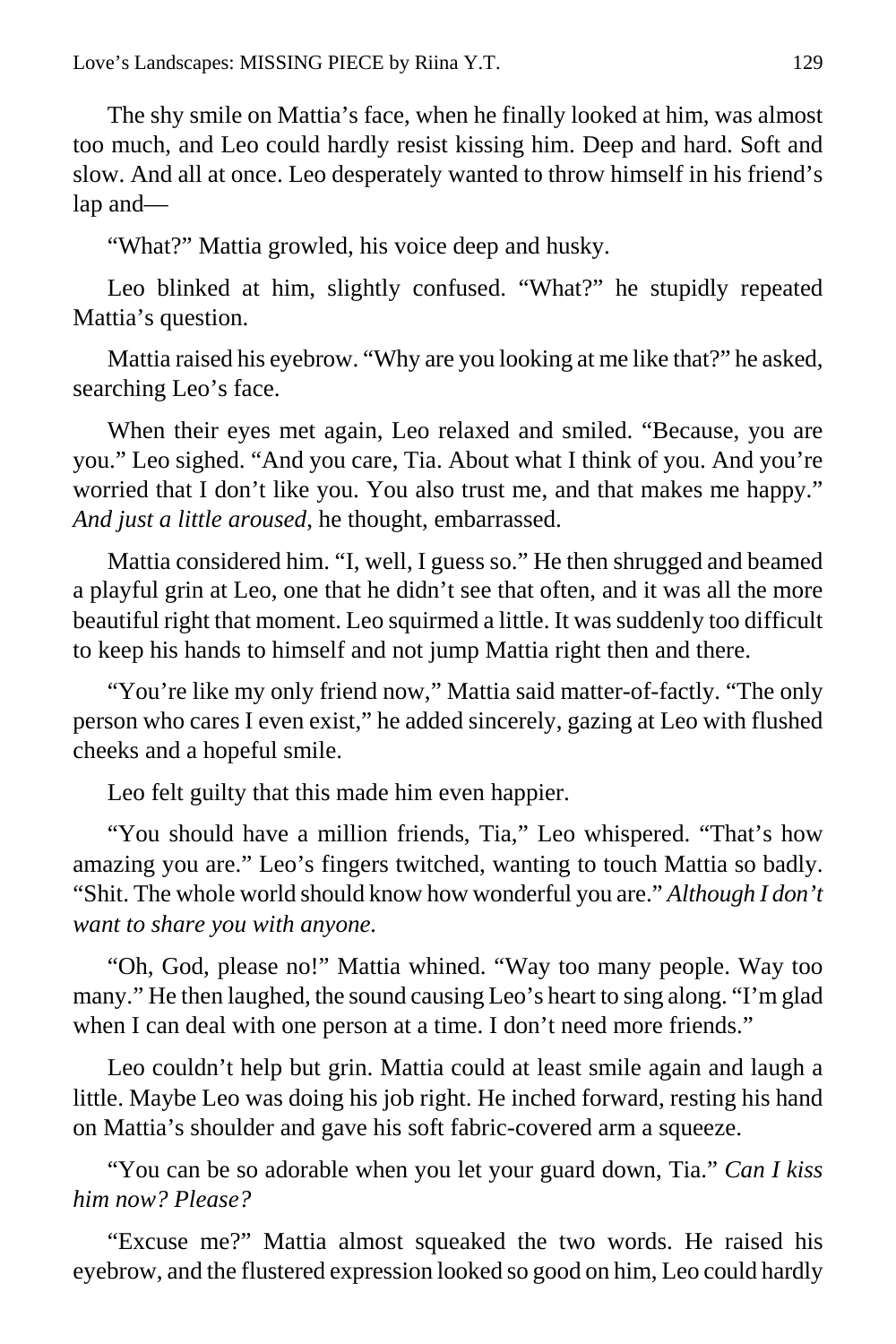resist any longer. Yes, his cheeks were red, and the faint stains of his tears were still visible, but he was beautiful, and it took Leo's breath away.

But Leo was sure the last thing Mattia needed right now was Leo kissing him. He might get his chance, but tonight was definitely not it. Before Leo could suggest they finally get up from the floor, which was starting to become rather uncomfortable, he noticed Mattia lowering his head. Leo nudged his friend. "Hey," Leo whispered. A quiet sob escaped Mattia's lips. *Shit.*

"You know, I'd planned to propose today." Mattia's deep voice for once didn't make Leo weak in the knees, instead painfully tugging at his heart. *Propose.* Leo rolled the word around in his head, on his tongue. And he caught his boyfriend fucking someone else? *Fuck.*

Mattia's hand gently nudged Leo's shoulder, feeling it slowly slide down his arm. When Leo looked between their bodies, he found Mattia's balled fist resting on his trench coat covered arm. Before he could ask what was wrong, Mattia slowly opened his hand, and a small golden band twinkled in the darkness. Leo's breath caught, and without a second thought, he gathered his friend in a tight embrace, losing the ring with their movement.

Leo didn't need an explanation; he knew that this was most likely meant for Richard. Leo could only imagine how much the guy meant to Mattia. One thing Leo knew for certain: Mattia lived for the idea of getting married. Mattia had mentioned often enough that he dreamed of building his own a family. After Mattia had lost the support of his parents and friends, Leo didn't want to imagine how much Mattia must be hurting right now.

"Let's move you to your bed, Tia," Leo soothed, patting his back. "You should sleep. It's been a long day."

Leo would make sure to be the best friend, and family, Mattia could have. Even if it meant putting his feelings second. Forever, if he had to. *Damn, this was going to be tough.*

\*\*\*\*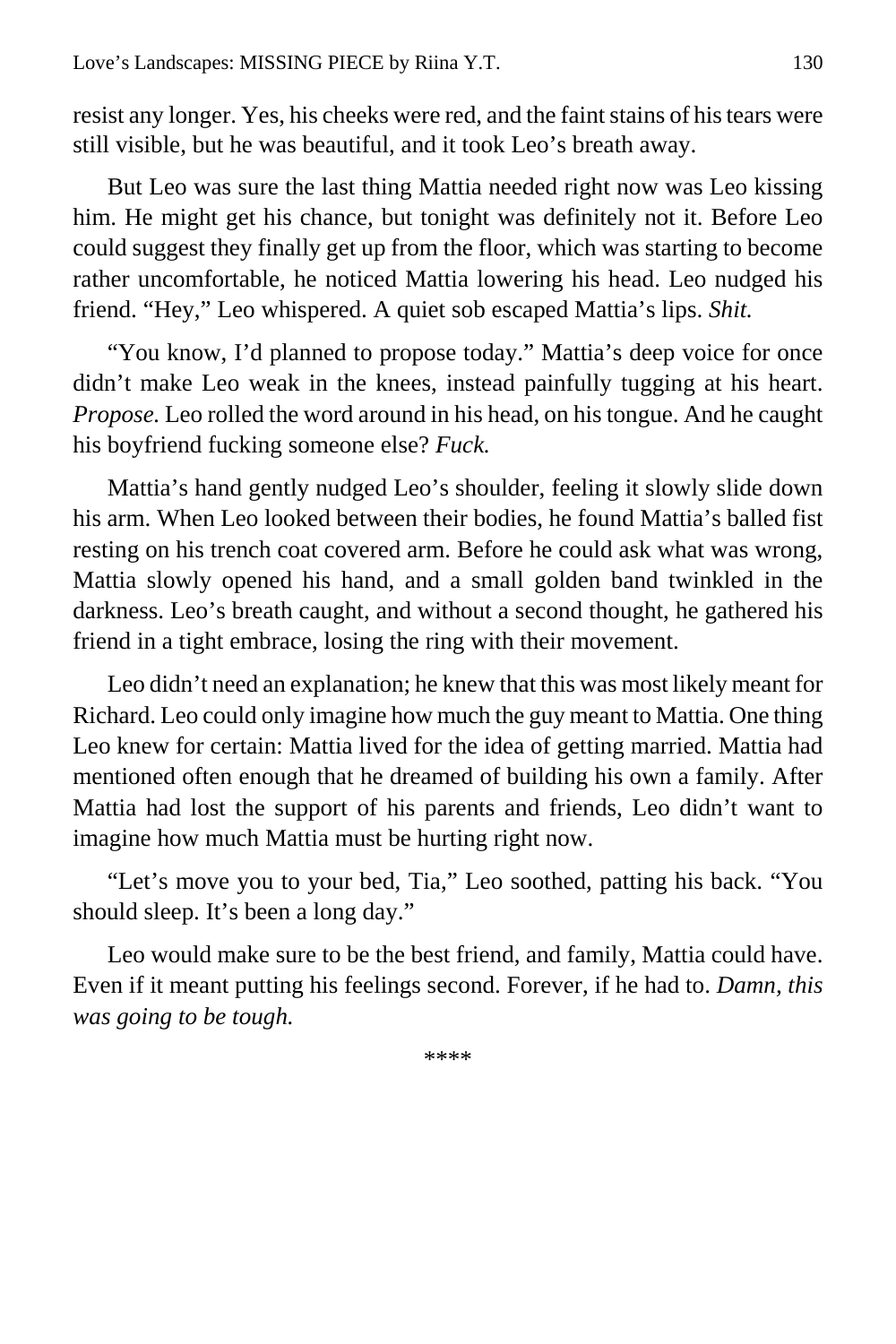# **Chapter Nineteen**

### *Wake Me Up Inside*

Mattia woke to the sound of *someone* breathing, the tingling sensation of *someone's* breath caressing his bare skin. Turning his head slowly on the soft pillow, he found Leo sound asleep next to him, his cute, pointy nose pressed against Mattia's bicep. There was no way he would not *not* smile at the sight. For a brief moment, the world—everything—appeared to be well again. Then he remembered yesterday and wanted to scream and shout, cry, and just run away.

### *Fuck. So much crap went down.*

When Leo stirred, his cold toes touched Mattia's ankle underneath the blanket they shared, his warm hand sliding around Mattia's bare chest. Looking at Leo's peaceful expression he could feel his spirit lifting again. He wouldn't want to run away if he could wake up next to that person and his sweetness every morning. The warmth Leo's skin provided soothing to his soul, and the weight of his hand on his chest grounded him.

Mattia took a deep breath and moved a little. He was still tired, exhausted even, but he was twitchy and couldn't lay still for too long, even with Leo next to him. Perhaps, especially not with the way Leo's body pressed into him, his fingers tickling the hairs on his chest as they slowly slid downward. When he moved, Leo stirred, and Mattia quickly felt his cock twitch and harden—oh yeah. Shit, he *was* aroused. He could feel that he was also wearing his comfy underwear. Thank God.

Gazing at Leo's face, he once again admired just how peaceful he looked in his sleep. And so beautiful, with his full lips, rosy and slightly parted, and his wavy hair stuck to his forehead and cheeks and slightly tangled at the nape. Mattia's fingers itched to move, to brush an errant curl out of his face, maybe even caress his cheek, just to feel how soft it would be right now.

*Admit it, you want him.* Of course, Mattia still wanted to be with Leo; it would be perfect with him. But Leo was his best friend, what if he lost him too?

*You won't if you do it right, man.* Which meant he shouldn't rush into anything.

*Just don't screw it up.*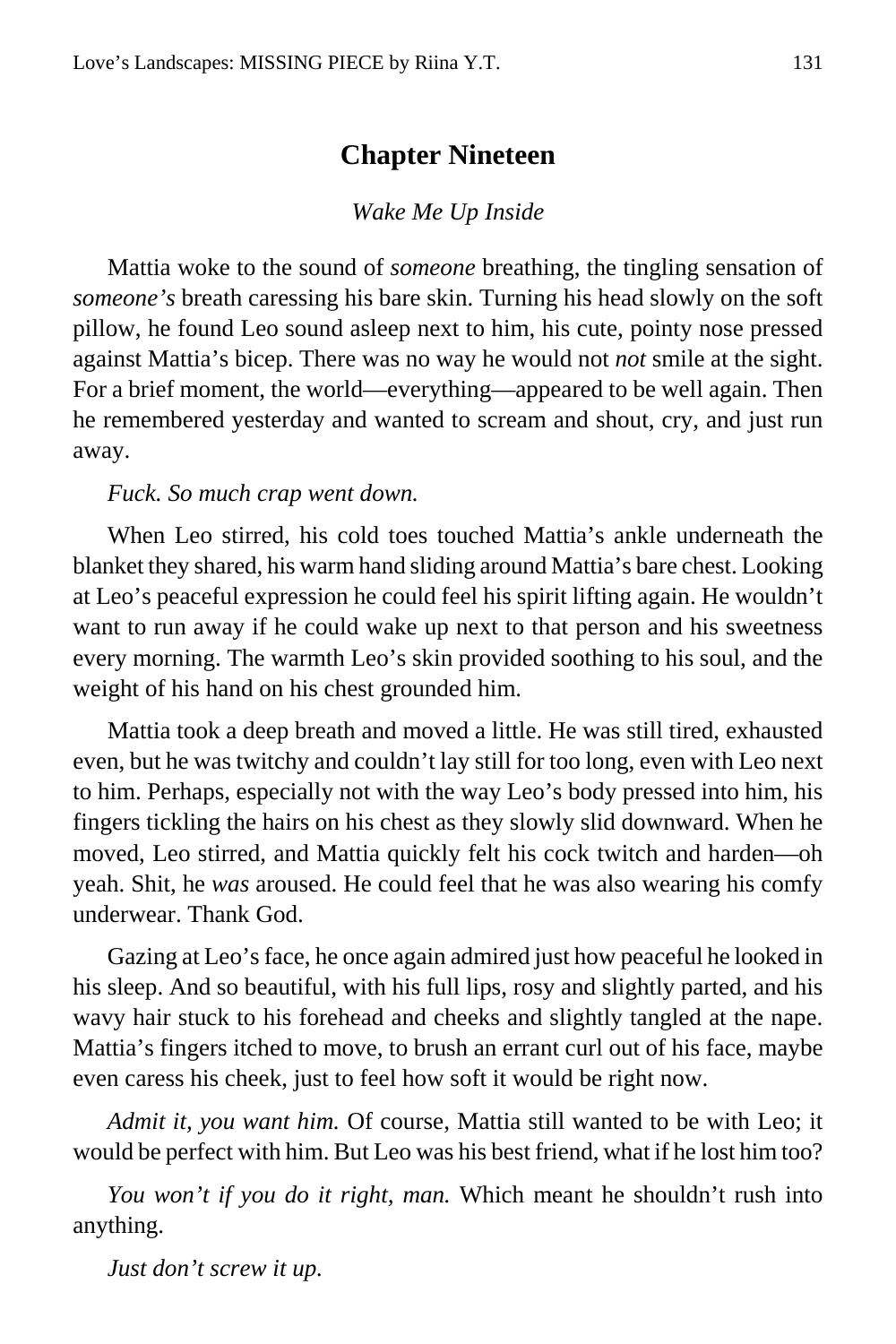"Morning," he whispered when Leo cracked one eye open. Pools of warm, deep brown met his gray-blue gaze. Leo blinked once, twice, and then groaned, squeezing Mattia's chest for a moment, before letting go. He quickly withdrew his hand, pressing it against his own body, hiding it underneath blanket and skin.

## *I won't screw it up.*

"'M sowy," Leo mumbled into his shoulder, his feet shuffling underneath the blanket they shared, before inching away from Mattia. Did he just apologize? What for?

Mattia nudged him.

"Said sorry," Leo grumbled and tore his head away from where it had rested against Mattia's shoulder. With one swift move, he buried his face under the pillow that lay next to his head, probably unused all night.

"What?" Mattia prompted when Leo peeked out from under the pillow and glared at him, his cheeks redder than they'd been before. *Noted, Leo is definitely not a morning person.*

He couldn't help but smile sleepily, watching Leo glare and grumble at him. "I didn't mean to use you as pillow and mattress. I'm sorry."

Mattia chuckled. "No harm done, really."

When Leo let himself fall back into the mattress, face-first, Mattia asked, "Want to go back to sleep or get up? I don't feel like moving yet."

A few moments later, Leo threw back the blanket and yawned. "I'm gonna make coffee." He smiled at Mattia. "You. Don't move."

"Aye, aye captain."

"You, mister, are way too chipper at this ungodly hour," Leo muttered and dragged his sleepy butt out of bed. He turned to glare at Mattia once more. "Considering we've never woken up together, I'm going easy on you today, but don't get used to it."

He waved his finger in the air, pointing at Mattia after swiveling it around a few times as if to summon something, or someone.

"You don't want to talk to me when I am half asleep, okay? I'm not taking responsibility for what the hell ever happens before I've had at least two cups of coffee." He grinned then turned to slip into the jeans he wore yesterday.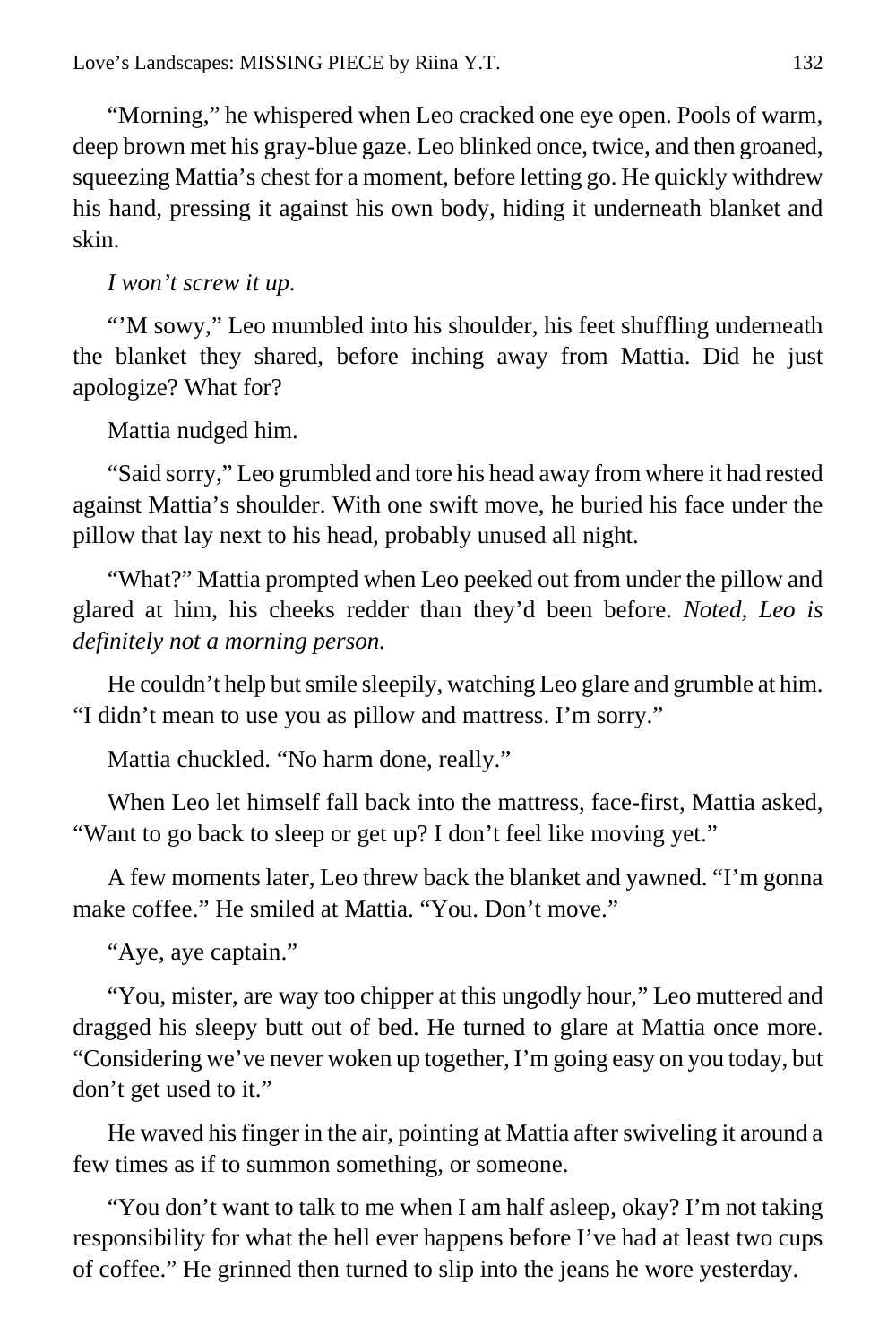"Got it." Mattia laughed. "I'll zip it."

Mattia watched him curiously, as Leo shuffled about, randomly opening his closet drawers, probably in search of a shirt to put on. He remembered that Leo hadn't worn anything underneath his coat last night. He must've hurried to get to Mattia, after he'd woken Leo up in the middle of the night. Mattia felt a pang of guilt for causing Leo trouble and being such an inconvenience.

"You don't have to get dressed on my account," Mattia said, cringing a little when he remembered Leo didn't want him to talk. *Well, tough luck, man.*

For some odd reason, he didn't mind Leo rummaging through his closet without asking, and it felt sort of good, thinking that Leo guessed he'd be allowed to do as he pleased. They were friends, after all. But Leo was so much more; he was a friend like one he'd never had, and Mattia was glad that he was here with him today and, hopefully, for a very long time.

"Nice try." Leo winked and pulled a white tank top over his head. Strangely, it fit him rather well, considering Mattia's height and slightly heavier build. "Fits me better than you, huh?" Leo asked, but laughed out loud and turned around, heading for the kitchen before Mattia had a chance to reply.

"It does," Mattia called after him.

\*\*\*\*

He'd never really done anything in Mattia's kitchen; it was bigger than his but not by much, he guessed. Leo opened his fridge and was instantly impressed by how filled it was. Leo knew Mattia could have quite the appetite, but he hadn't thought to find his fridge filled to the brim with anything you could desire. He reached around the juices to grab the milk. While he preferred his coffee black and without sugar, Mattia liked milk and two packets of sweetener with his.

A shiver ran down Leo's spine as he stood before the stainless steel sink, watching the rest of the water disappear down the drain. The air was a little chilly, raising goose bumps on his exposed arms. Leo suppressed a groan. Mornings sucked, and he wanted to go back to bed for a while.

Mattia's bed.

Leo shuddered.

Last night had been horrible. Closing his eyes, he could still see Mattia's tear-stained face and his dead eyes. Remembering any moment from that night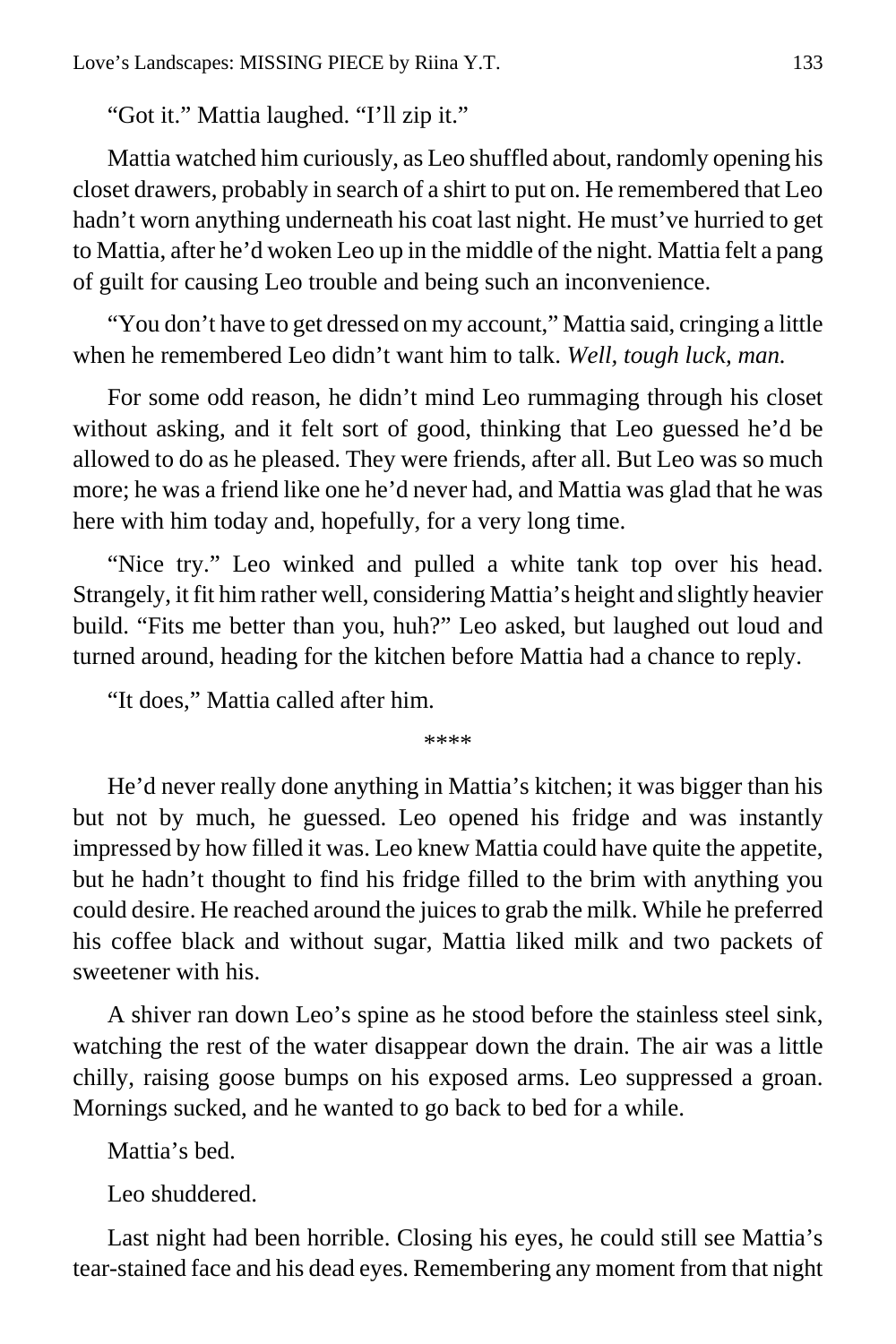was painful, and the urge he'd felt to kiss Mattia made him cringe and feel ashamed. Even if it might not have had led to anything, Leo wouldn't forgive himself if he'd taken advantage of the situation.

Leo wouldn't deny that he was glad that Richard was out of the picture, or rather, out of Mattia's life, but what the bastard had done to him was unforgivable. Richard was as much a disgusting piece of trash as he'd thought and hoped for. Leo just wished Mattia did not have to go through all of this right now.

*Could he really ever want me?*

*I'm just a friend to him, aren't I?*

Leo wasn't sure how to go on from here. He wanted Mattia so badly it hurt. At the same time, it mattered a lot more to him that Mattia would be okay. He wanted him to recover from the shock, and get over his broken heart. He also wanted to stay Mattia's friend. Leo had never done relationships; he didn't know if they could even function as a couple.

Much as he wanted Mattia, Leo couldn't bring himself to do anything about it yet, but would there ever be a right time? There was something else that bothered Leo; he didn't want to be a freaking *rebound.* Maybe they were supposed to be just friends after all. No matter what, Leo would be there for Mattia; there was no doubt about it. Their friendship came first, definitely.

A persistent meow and nudge to his foot drew him from his thoughts. Leo looked down to find a purring Prince pawing at his bare feet.

"Ouch, that tickles, mister!" He laughed and tried to catch the cat, but it was faster and dashed away. With one smooth jump, it landed on all fours on the marble kitchen counter.

"You hungry, little man?" Leo asked, and was rewarded with a loud meow.

Leo looked around the kitchen for where Mattia kept his cat food.

"Just a moment, I'll find you something delicious."

At least, Leo hoped he would.

\*\*\*\*

Mattia wondered what Leo was doing. It felt like he was gone for a long time, and Mattia almost drifted back to sleep a few times. When he thought Leo would never return, he poked his head around the door to Mattia's bedroom.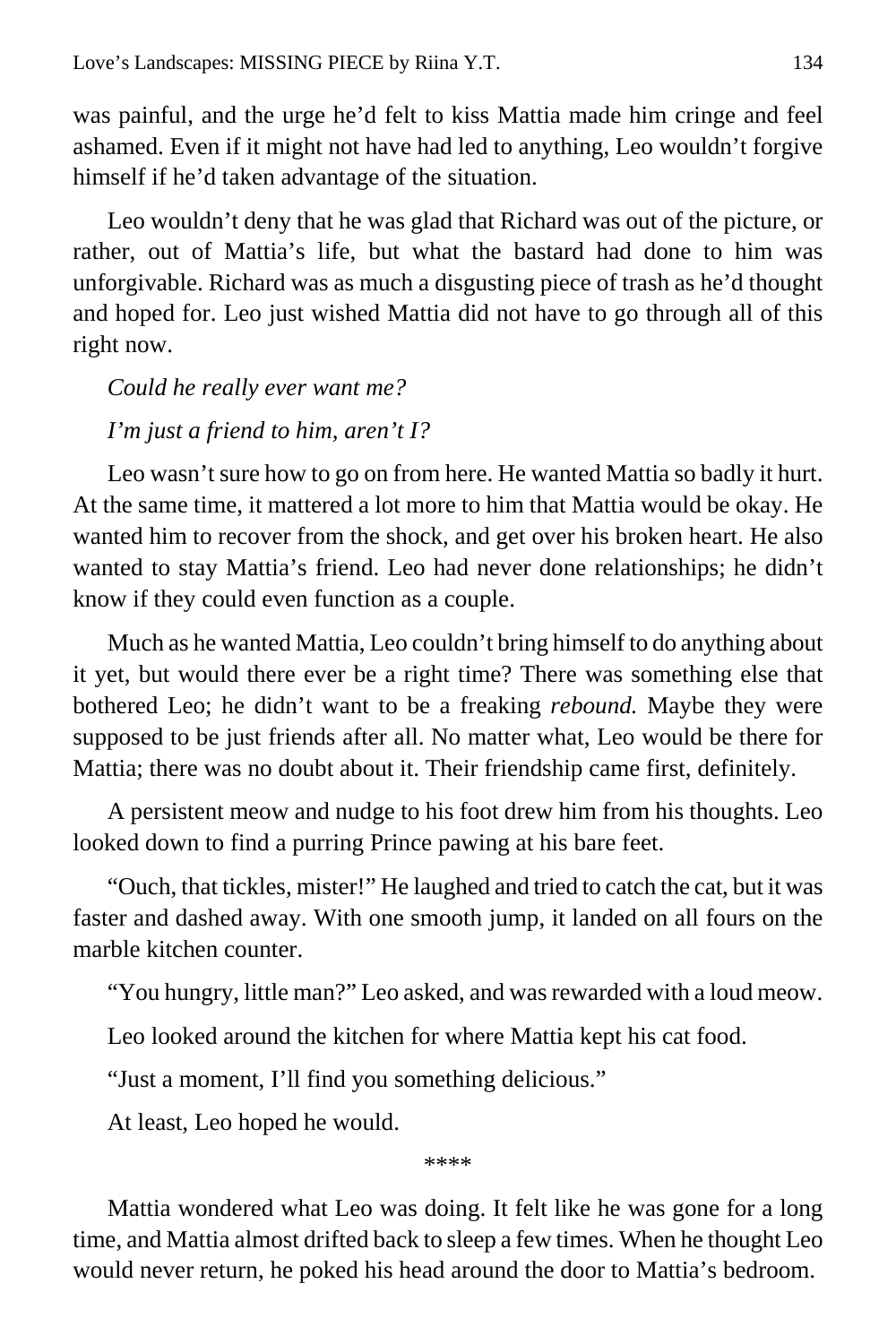"Breakfast in bed?" Leo asked with an amused, sleepy smile.

Even from afar, he could tell Leo looked dead on his feet, but adorably so.

"Not really my kinda thing, but thank you," he replied with a stifled yawn. It really wasn't. Mattia would rather eat in the kitchen when there was time, and he felt like eating. Most days he'd survive on coffee and apples in the office until lunch break.

"Thank God." Leo laughed, before he disappeared again.

Mattia had the faintest impression that Leo wasn't a breakfast in bed kinda guy himself. A smile forced its way to his lips. Or Leo was simply too tired and lazy to do anything right now, especially not prepare breakfast.

Mattia yawned and stretched then settled back into his usual position, drawing his knees up to his chest and hugging them lazily. He watched Leo walk back into the room with two steaming cups of coffee that smelled like heaven on earth. Leo handed him one before rounding the bed, placing his cup on the nightstand, and finally crawling onto the side he'd been sleeping on earlier.

"Mmm. To be honest with you, coffee in bed isn't so bad." Mattia smiled. "I could get used to that."

"Of course you could." Leo laughed and snuggled under the covers, sitting with his back against the headboard, looking all cozy and cute. Mattia took a drink from his coffee before putting it aside.

With a sideways glance, Mattia studied the colorful tattoo on Leo's arm and the tiny bit of the skull on his chest that poked out from underneath his tank top. His hand itched to reach out and let his fingers brush over the inked skin. He'd never touched someone's tattoos before the time he rubbed sun lotion onto Leo. Of course it felt like any other skin, but it was a strangely exciting feeling to trace the colorful lines.

He *really* liked Leo's ink. It looked incredibly hot on him. A thought he hadn't let himself ponder much before. But the more he looked at Leo's body, the more he realized just how insanely hot Leo was. And those tattoos did nothing but make him even more gorgeous and irresistible.

Mattia knew this wasn't the right moment to ponder his attraction toward his friend, and perhaps far from the right moment to want to kiss him, or touch him. It didn't stop his confused heart from aching or his cock from becoming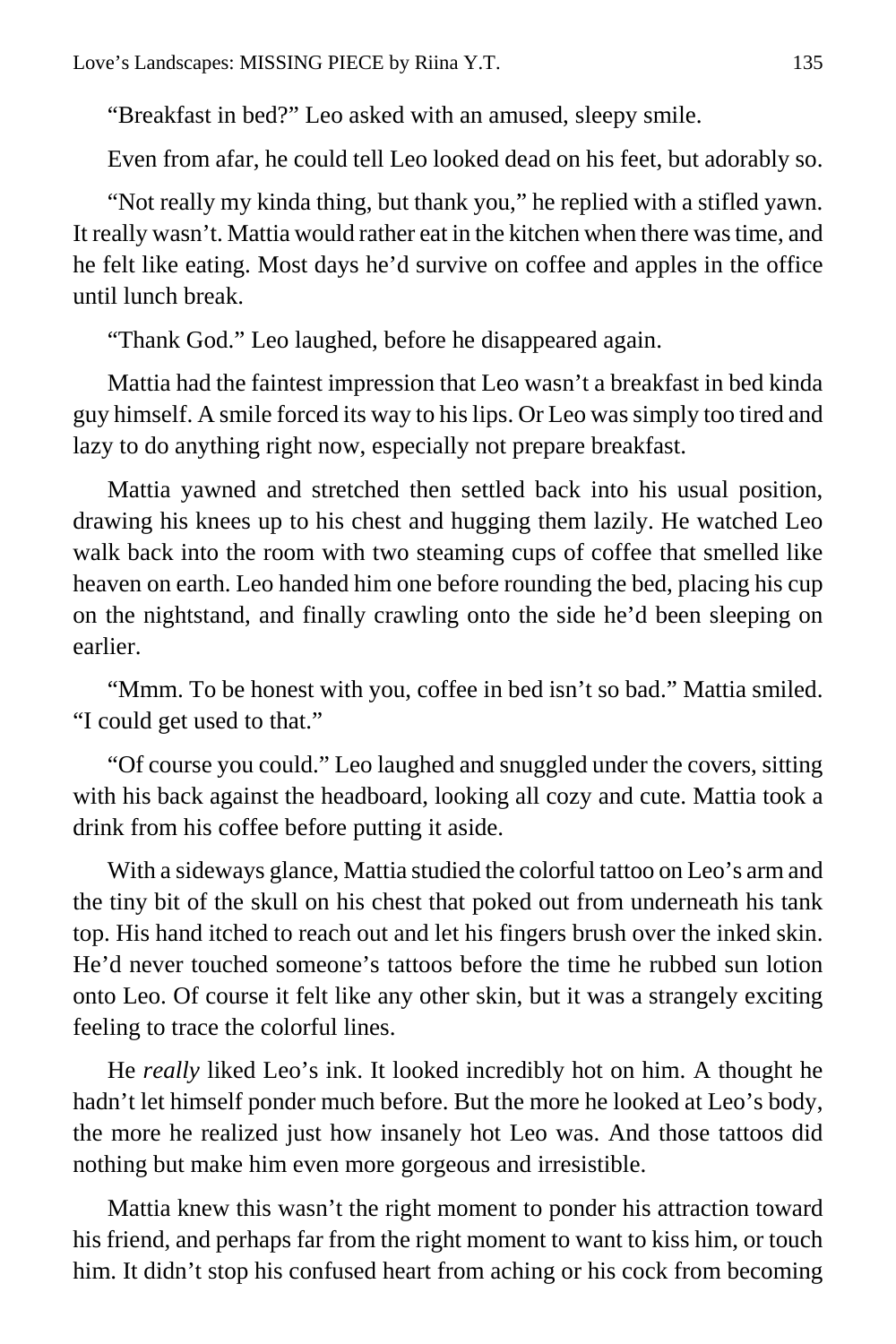painfully aroused. Dammit, just when he'd thought he'd gotten rid of his morning erection.

Leo poked his arm and looked at him with a funny expression.

"Tia, there is cake on the floor in your living room."

*Shit. The fucking cake!*

He had totally forgotten about the thing.

"Oh, yeah. Shit. Prince didn't eat any, did he?" Mattia asked, ready to get out of bed if needed.

"Considering he was quite a hungry kitty, I'd say no," Leo said, with a smile that turned into a yawn.

"Thank God," Mattia sighed. The last thing he needed was a cat emergency.

Leo gave him a melancholy look then dropped his hand on top of his. Before he could ask what he was holding in his palm, Leo opened it, and he caught sight of his stupid engagement ring. The small golden item brought back all kinds of memories, causing his chest to ache.

## *Shit. Richard.*

"You dropped that last night," Leo's voice was barely a whisper, his eyes searching Mattia's face. "Thought you should put it away before you lose it."

Mattia guessed Leo must feel uncomfortable, but he smiled at him nonetheless. Mattia himself felt terribly embarrassed and much like a fool for even telling him about the proposal that never happened. But Leo always made him feel safe and drew out his confessions. He made him say stuff Mattia wouldn't normally feel comfortable enough exposing.

"Thanks," he croaked his weak reply.

Lovely. There were a whole bunch of new emotions he wanted to get rid of, memories he'd rather forget, and things he didn't want to talk or think about. Would there ever be a happy ending to all of this?

Mattia observed Leo watching him. "My birthday is in about two months. Can we do something fun together?" Mattia eventually asked, not surprised by the confused look on Leo's face.

"Of course." A smile quickly found its way back onto Leo's lips. "We have to do something great."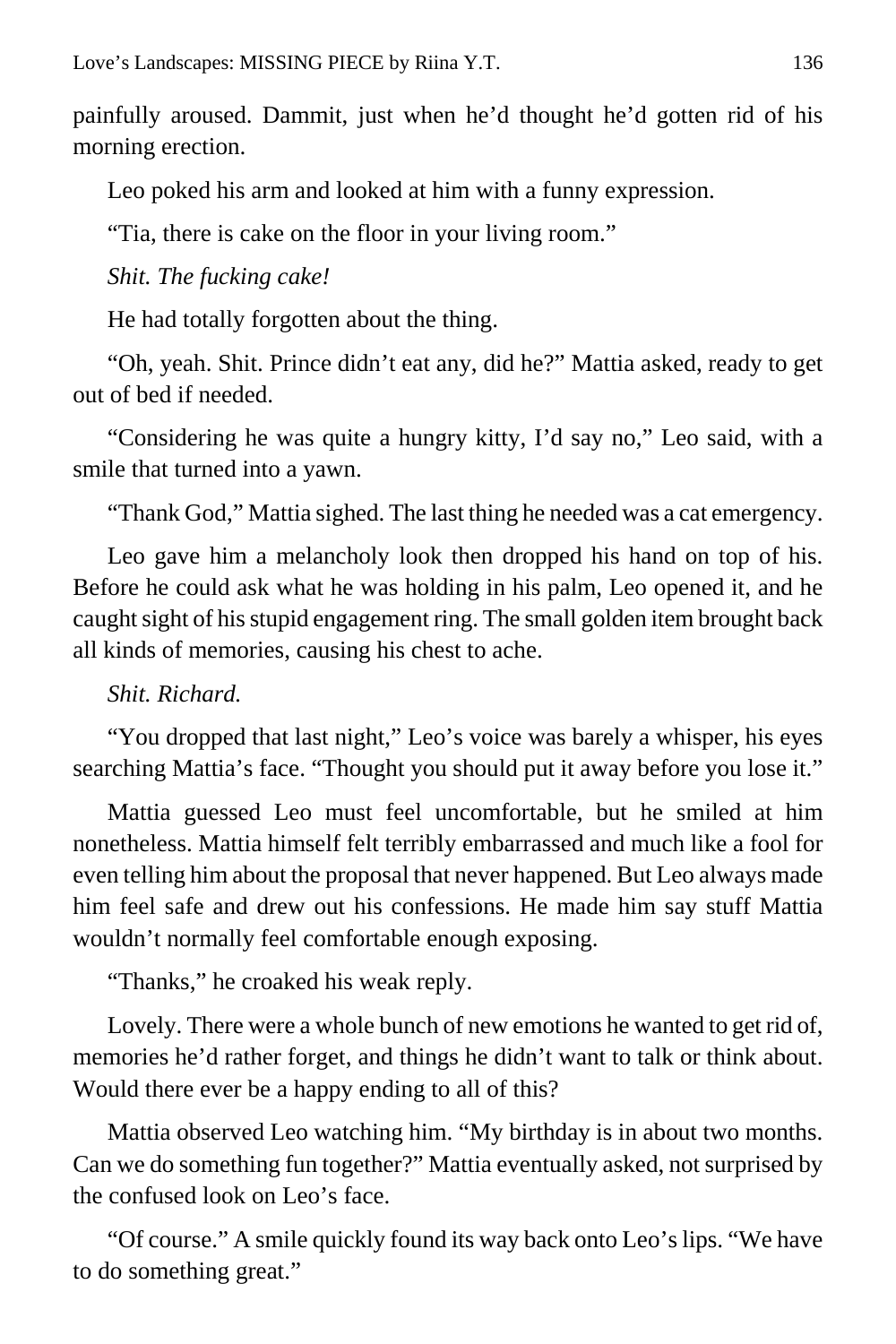Mattia surprised himself though, for bringing it up. He'd planned on the usual, quiet dinner with Richard, nothing out of the ordinary. He suddenly felt the urge to go out and do something bigger and better. With Leo.

"I've always wanted to go to Disneyland, you know," Mattia hinted, batting his eyelashes as well as he could. He'd never done that on purpose before. The rapid blinking quickly made him feel dizzy. *Shit.*

"Whatever you want, Tia." Leo laughed. "You want to take photos with all the princesses, don't you?" he teased with a snicker.

"Absolutely." Mattia rolled his eyes, loving the sound of Leo's laugh. It was impossible not to join in.

Leaning in closer, Leo asked curiously, "Who's your favorite, huh?" He pondered his question for a moment, giving Mattia his sweetest smile, one that made his insides melt. "Come to think of it, there is still a lot more I need to learn about you."

"For example, who is my favorite princess?"

All of a sudden, Mattia felt ridiculously nervous and afraid to say anything wrong.

"That," Leo whispered sweetly, "and a whole bunch of other things."

"We'll get there." Mattia poked him in the chest. "We have time, right?"

"Time we have."

\*\*\*\*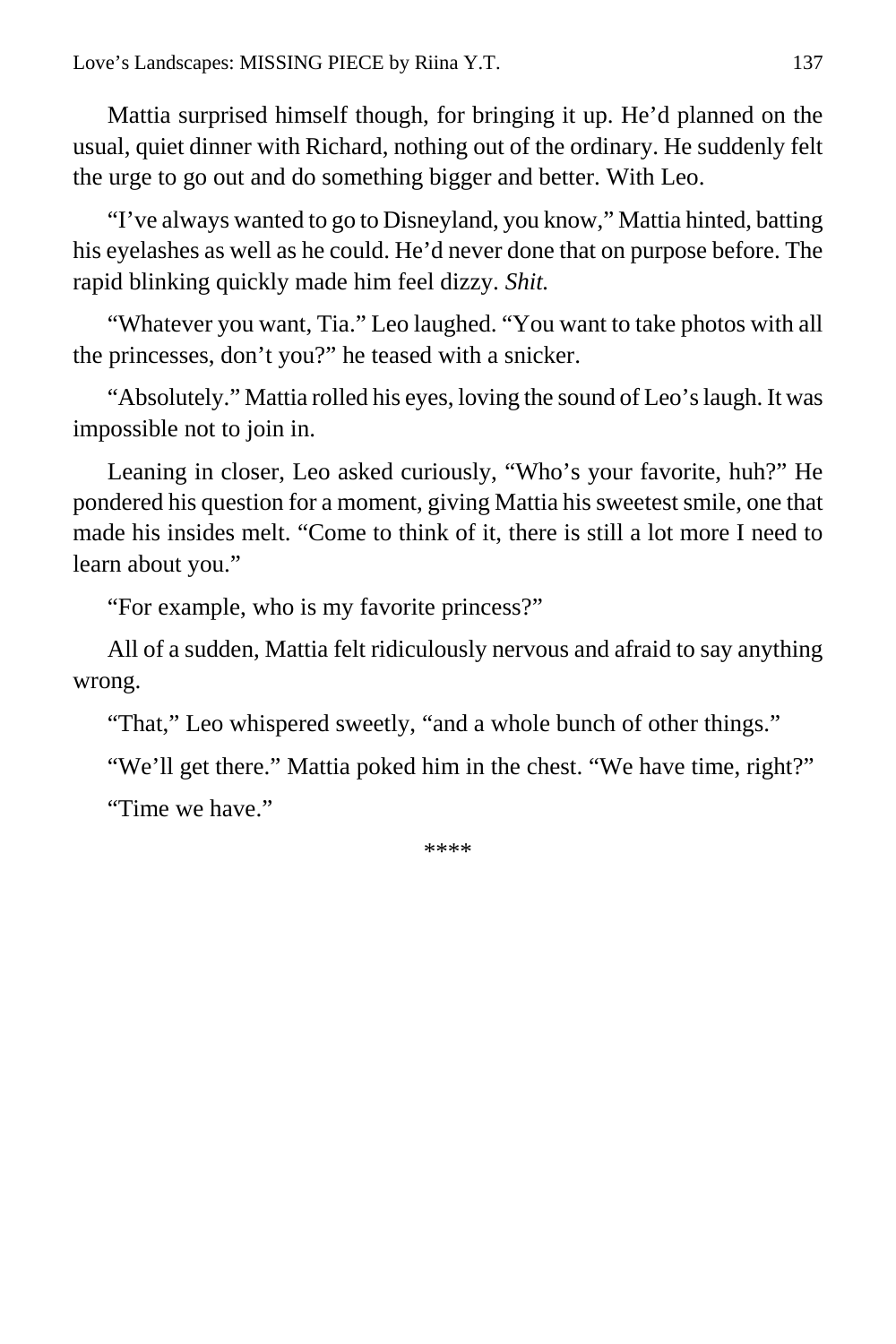## **Chapter Twenty**

#### *A Thousand Years Would Be Worth the Wait*

"Come on in." Mattia waved Leo inside. They'd made plans to spend the day out on Leo's boat. "Give me a minute to feed Prince, then I'm all yours for the day," he said with a wink and followed Leo into his living room. A shudder ran down his spine when he saw the piece of furniture that recently haunted his sleep.

While Mattia had gotten over the initial pain Richard caused him, he wasn't any closer to figuring out what the future could hold for him and Leo. In fact, not much had changed since that night of his breakdown. They still worked together and talked almost daily. Often, Leo would stop by at his office with lunch or just to talk and keep Mattia company. Sometimes, they went out to grab a burger or pizza and walk along the Navy Pier like they used to. Most days, everything seemed oddly normal between them, Leo always doing his best to cheer Mattia up to make him forget about his ruined relationship with Richard.

Leo was determined to take care of Mattia after the guy had come back for his belongings the other night, surprising them on their way out to dinner. They had run into Richard in the parking lot, and in order to keep Leo from punching the guy's lights out, and Richard from saying anything hurtful or stupid that would have aggravated Leo only further, Mattia had personally escorted Richard upstairs. Leo had been ready to pounce the second he saw him arriving in his silver BMW convertible. Leaving Leo behind had proven to be a smart move.

Richard hadn't bothered shutting his big mouth, even for a minute, his poison tongue as insulting and unthoughtful as ever. Thankfully, Mattia had already boxed his ex-boyfriend's designer jeans and shirts as well as the few accessories he'd left behind, and thus avoided further drama. In the end, despite his endless accusations, Richard didn't show further interest in Mattia. After getting his valuable belongings back, Richard was out of his life faster than Mattia had dared to hope. Fortunately, Richard handed over his key without further discussion, turned and left.

Mattia still couldn't fully comprehend seeing this heartless side of Richard, but after all that had happened, Mattia realized that he was better off without him.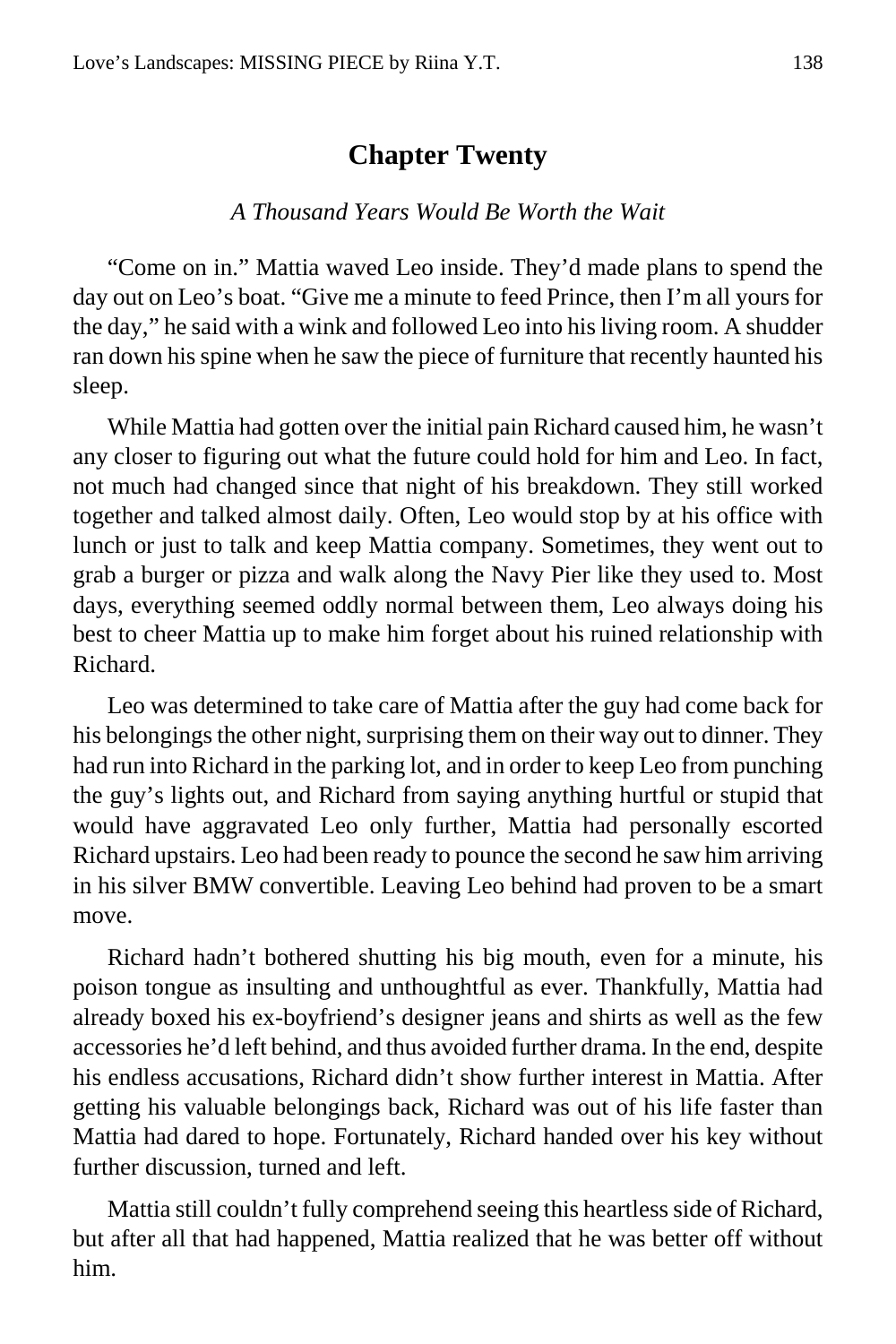"Prince! Time for your lunch!" Mattia called for his cat, who followed him into the kitchen to be fed, then Mattia rushed down the small corridor into his bedroom to get his scarf and maybe something a little warmer to wear over his rather thin, blue crewneck T-shirt. The weather had gradually become colder, and it would be quite windy out on the water. God, he looked forward to an entire day with Leo. Though they were spending a lot of time together, he hadn't wanted Leo to visit him at his apartment since the incident happened. Mattia himself hadn't been able to stay, even a moment longer than necessary, in his living room, and sitting on that damned couch like nothing happened was simply impossible. He'd camped out in his office almost all day and night for over a week now.

Mattia shortly returned from his bedroom, his black scarf and a gray sweatshirt slung over his arm, Prince—who liked to follow him anywhere wrapped around his other, meowing quietly. His heart sped up and his chest tightened uncomfortably when he saw Leo sitting cross-legged in the center of his couch. Prince jumped off his arm when Mattia freaked and dashed toward Leo. "*Please* get up," he pleaded with a shaky voice.

"What's wrong?" Leo asked, giving him a confused look, carefully stepping aside, and holding out his arms when Mattia thrust his clothing toward him. Mattia didn't hesitate and gripped at the furniture he loathed so much, eagerly pushing it toward the balcony door.

"This is it! Shit!" Mattia cursed, frowning at Leo who watched him with a pained expression. "Can you open the door for me, please?" he asked through gritted teeth, pushing the furniture with all his might. "*Move* goddammit!"

"What are you doing?" Leo looked from him to the glass door and back. "You're not going to do something stupid, are you?"

"I wouldn't call it stupid," Mattia muttered. "I need you to help me, though."

"Mattia, stop! You can't just throw the sofa off of the balcony. Shit, you can't just throw it out like that," Leo pleaded, trying to talk some sense into him, but Mattia felt like there was absolutely no way around it; he had to get rid of that thing, right this moment. Thinking about Richard, who had been fucking that stupid twink almost two weeks ago on that very same couch made him sick to his stomach, and he just couldn't stand it any longer.

"Oh, I can, and I will. Watch me!" Mattia growled and gripped the arm of the sofa with both hands, pushing it further toward the double glass doors. At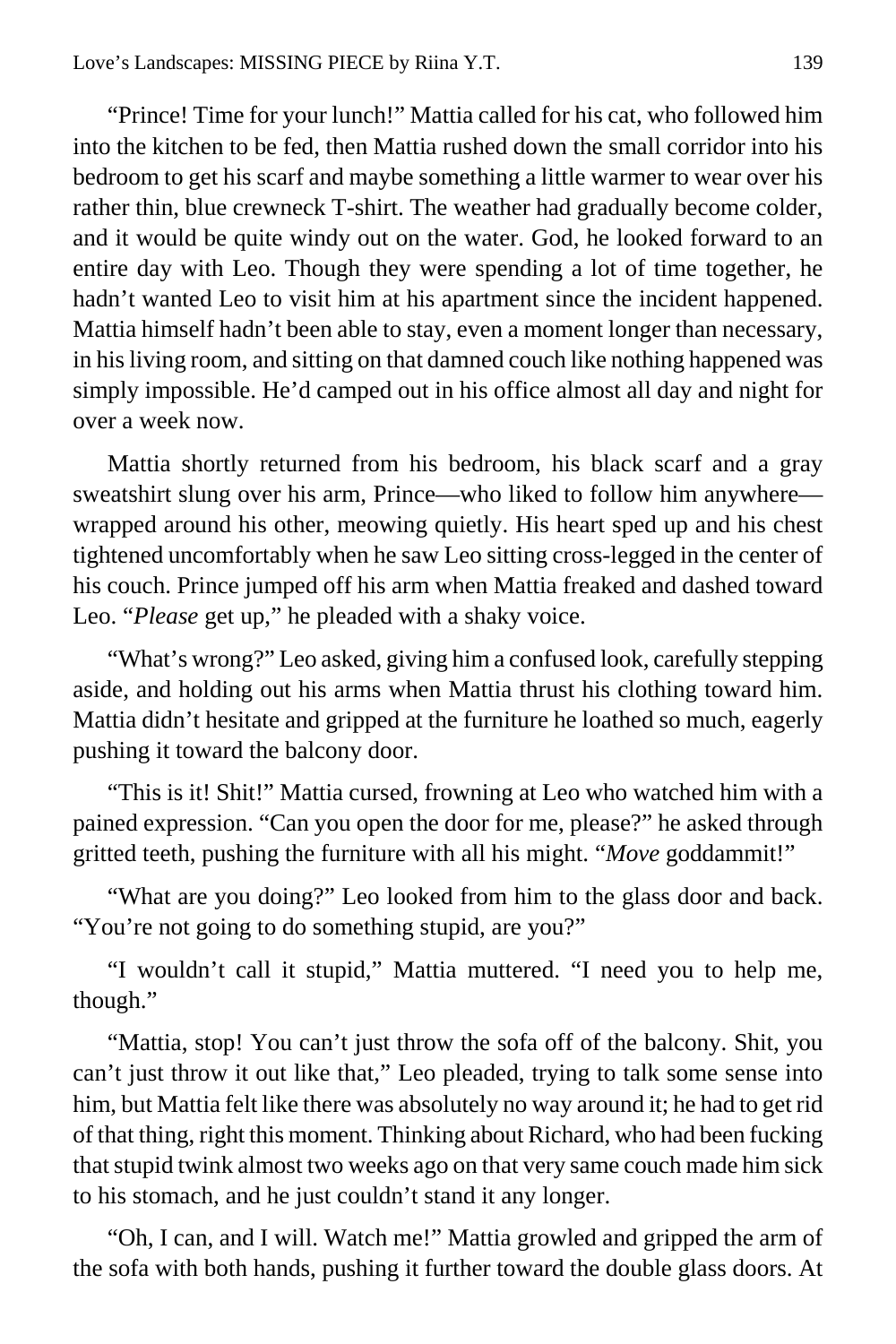least, he tried to. The damn thing was *really* heavy. He might not be able to get rid of it like this right now, after all. *Dammit.* A series of earnest curses left his lips before dropping the heavy thing with a loud thud onto the floor.

Leo let out a frustrated sigh, walking around the ugly furniture, until he stood before Mattia. "I think I might have an idea. Let me give you a hand here." He wound his arm around Mattia's shoulder and gave him a gentle squeeze. "Do you trust me?" he asked with a sincere smile, and Mattia nodded. Maybe he needed to calm down. Leo was right; he couldn't just throw a piece of furniture out of the fifth floor balcony.

"But, I really need it gone." Mattia grimaced in disgust. "It's giving me nightmares, Leo. I can't take it any longer. I swear." He kicked the furniture with all the strength he had. "It stinks, too. Can't you smell it? Disgusting!"

"What happened to your plan of ordering a new sofa? Wait, don't tell me." Leo paused dramatically, waving his hand about. "You couldn't choose, could you?"

"Exactly," Mattia confessed. "I looked at a million sofas, but they are either fucking expensive, extremely ugly, look terribly uncomfortable, or I just didn't like them"

Leo smirked. "And it has to be gone right this second?" he asked, brushing Mattia's shoulder as he leaned, beaming Mattia a warm smile, like he understood exactly what he was feeling. The simple smile felt much like a promise that whatever his problems were, Leo would make them go away.

"Trust me, Tia." Leo patted his shoulders affectionately. "You'll like my plan."

And Mattia did. He had the sudden realization that he'd trust Leo with his life.

\*\*\*\*

"What do you say?"

Leo called from where he puttered around in Mattia's small kitchen, gathering the rest of the plates and cutlery. Mattia couldn't stop himself from watching his swift movements, as he twirled around, picking up dishes and dancing back into the living room. There was always something breathtakingly beautiful in the way he moved. Leo's black cardigan fluttered about, the tight white jeans hugging his behind just flawlessly, fitting snugly.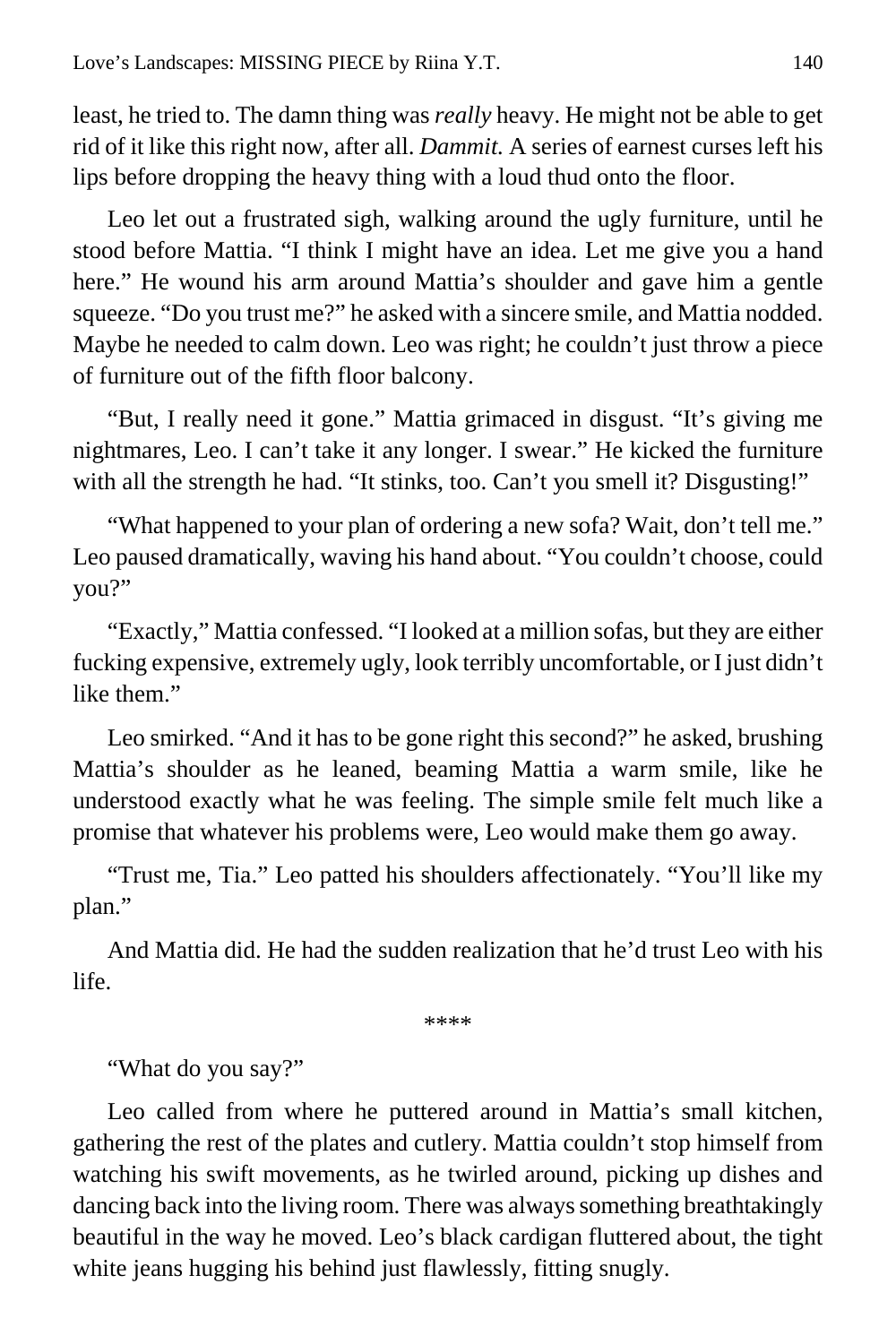"Doesn't it look just perfect?" Leo beamed him a bright smile then bent to fix the cloth on the glass table in front of them. He hadn't noticed how fast the table had filled itself with pizza, chips, all kinds of dips and sauces, veggie sticks, and wine.

"I can see you like it," Leo said, grinning cutely. "Tell me I'm a genius?" He batted his eyelashes then burst out laughing. Mattia nodded, not knowing how to express his gratitude or tell Leo just how amazing he was or how much he loved the *new* couch. The way Leo's curls fell into his brown eyes, and how his tiny dimples still showed was also quite distracting.

"Yeah. You are," he eventually got out. "But—"

"No *but's*," Leo scolded him with a frown, Mattia instantly wished away. "Sit down and eat."

With one quick step, Leo was right up in his face, a bright smile on his lips. Leo placed both hands on his shoulder and gently guided Mattia down onto the leather sofa.

"Enjoy it while it lasts, Tia." Leo winked at him and for a long moment, and Mattia was lost in his own little world.

How could he not have seen it?

# *The way Leo looked at him, with pure adoration and affection. And all the things he did for him.*

It was fucking obvious how much Leo actually cared about him. It wasn't just that they carried his disgusting piece of furniture outside, together, instead of throwing it recklessly off of the balcony. It surely was a much better plan than his, and they actually managed to get it down the flight of stairs. Leo then went to get Sam and some of his other friends. Apparently, they took Sam's uncle's moving van and got rid of the filthy thing. Leo had sent Mattia on a mission to buy *a lot of groceries* and ordered him to stay out until he called.

Mattia did as he'd been told. He spent the afternoon food shopping and half an hour at Starbucks. Turned out to be a good trip. Mattia found a bunch of delicious-looking things to snack on, and got a handful of kitchen utensils. Not that he'd needed them, but they looked like they would come in handy someday. Maybe he could pick up baking once again.

When he got back to his home, after Leo's call, of course, Mattia almost had a heart attack when he saw the beautiful piece of white furniture sitting, perfectly so, in the middle of his living room. Large, U-shaped, white leather.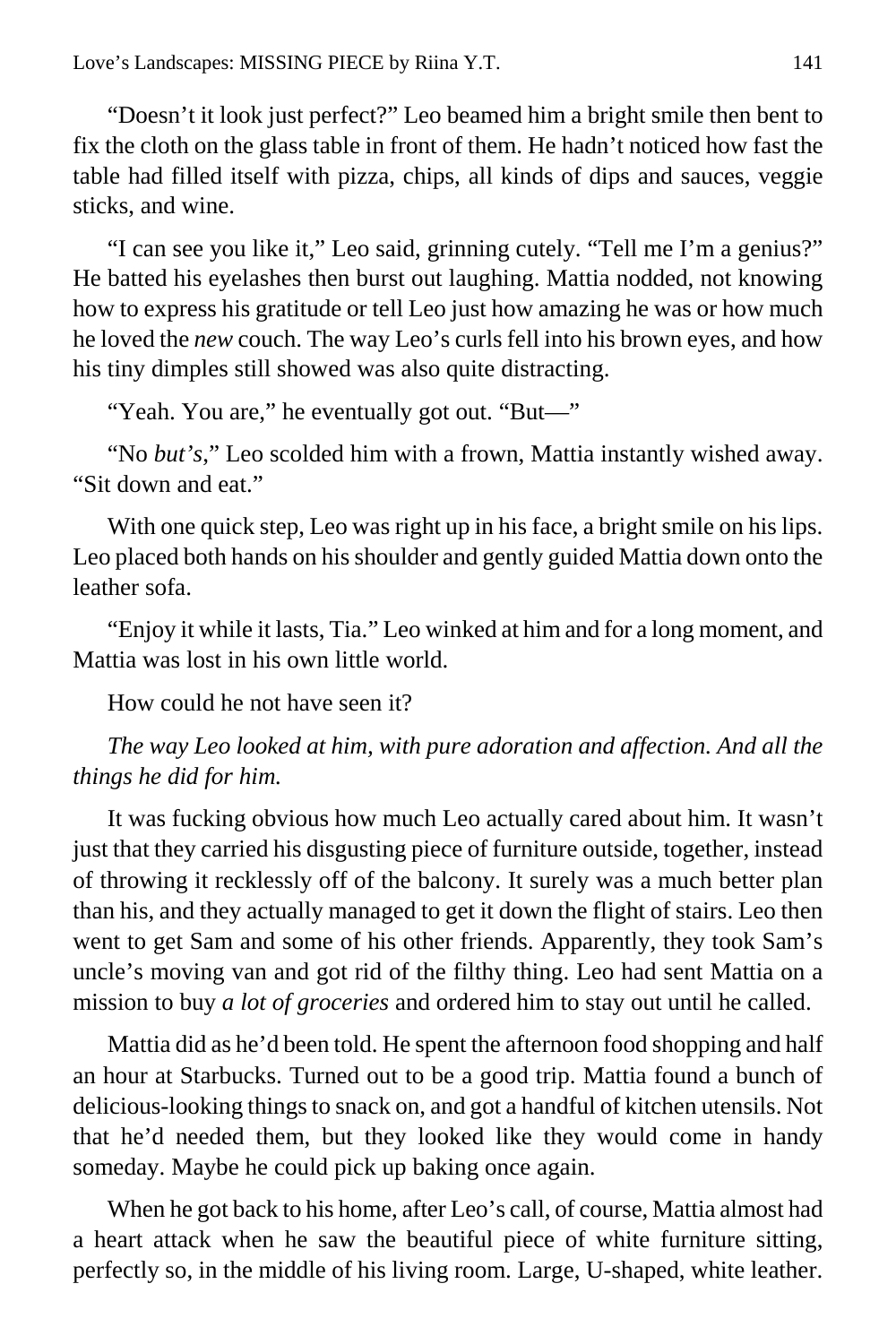Small, round throw pillows neatly aligned from one side to the other. Some black, others leopard-printed.

At first, he'd thought Leo had gotten him an identical sofa to his own, but he fast dismissed that possibility. How in the world would he have paid for it? Then he wondered whether Leo had snatched his credit card from his wallet, but remembering that he didn't have a limit higher than one thousand dollars made that seem impossible, as well. It wouldn't have paid for a quarter of the thing.

Leo pushed his butt back against the soft leather, sitting cross-legged next to Mattia. Mattia turned to look at him, wondering how he could possibly thank Leo for all the trouble he went through, not just to stand by his side as a friend, but also to go so far as to *lend* him a freaking sofa. And all that only because Mattia had been an idiot and too worked up to choose something for himself.

*I only wanted it to be something amazing. Like Leo's sofa.*

He always loved lounging on Leo's sofa when he was there, which sadly, hadn't been very often.

As if reading his mind, Leo reassured him, "It's okay, Tia. Keep it until you find something you *really* want."

"You know I love your couch, Leo. It's incredibly comfortable and just plain beautiful," Mattia admitted. "But don't you need something to sit on? I mean, you can't sit on the floor because of me. I should be the one going all Japanese-style for a while."

Beaming him a brilliant smile, Leo snorted, "Yeah right, you hate sitting on the floor."

"Well…" Mattia grinned. Damn. Leo knew him too well. "But still, I can't possibly let you do things like that."

"Seriously, it's fine. I will just stay with you a lot more often now, so I won't miss not having a goddamn couch in my home." Leo grinned. "Now, open up, wide!" he said, waving a carrot stick in front of his face. "Try this dip. It's heavenly!"

"Are you sure we are supposed to eat things like carrots and celery?" Mattia made a face, refusing the offered piece of vegetable. He loved to eat, very much so, but vegetables were not what he'd call comfort food. "They grow in dirt you know." Mattia laughed. "That's kind of disgusting."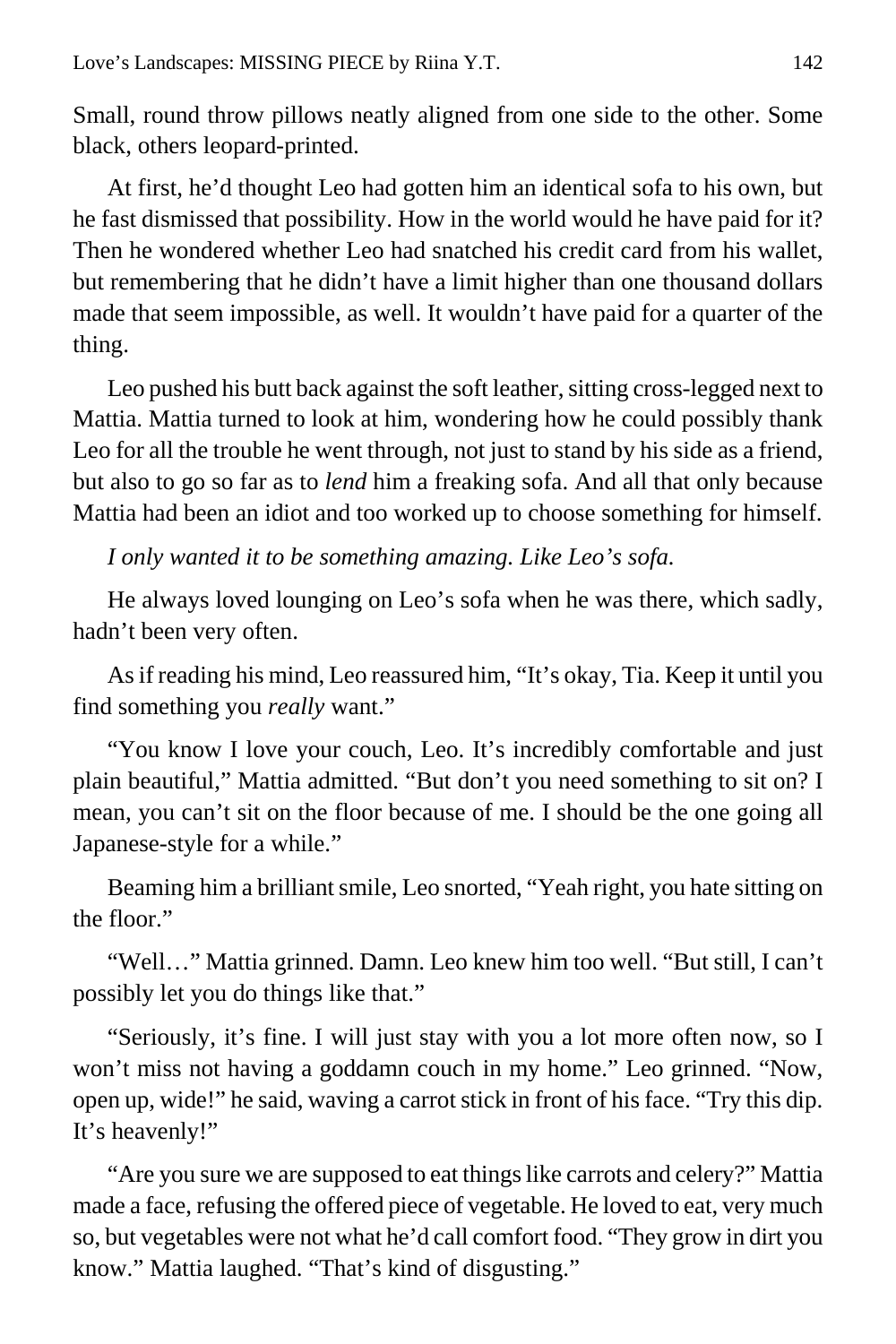Leo's expression turned sour, and Mattia thought for a second he'd punch him. "Of course, we are supposed to eat them, idiot. They're fucking healthy *and* delicious. Now open your potty mouth and have some dirty veggies." He wiggled his eyebrows.

Mattia couldn't help but laugh and eat whatever Leo decided to shove into his mouth. Leo really was the best thing that ever happened to him, but as much as Mattia wanted to wrap his arms around Leo and kiss him dizzy, he just couldn't cross that line after everything that happened recently.

"Tia?" Leo's concerned voice tore him out of his thoughts, but his mind was still swimming in dangerous waters when he looked at his friend. The sudden lust and want and need he felt for Leo might not be healthy and was barely under control.

"Ouch!" A firm punch to his left shoulder brought him back one hundred percent. "What the? Leo!" Mattia rubbed his arm and winced with emphasis. "That *hurt,* dammit."

"Good." Leo smirked at him, a carrot stick in his hand and a purring Prince on his lap.

"Good?" Mattia asked with a raise of his eyebrow, as he reached for the glass of wine on the table before him and took a swallow of the fruity beverage.

Leo snickered. "Yeah, you looked like you needed it." He grinned that sweet demonic grin he seemed to have stored for special occasions.

Mattia rolled his eyes. "I looked like I needed to be smacked?"

"Absolutely." Leo never stopped grinning, and Mattia loved that about him. "Now you look like you need some more food," Leo added, smile in place, and his pretty brown eyes locked on Mattia's.

His chest began to swell, and his heart ached, begging to be filled with Leo's love, through and through. He'd really like for Leo to kiss him right now. If Leo didn't want him the way he wanted Leo then Mattia would do *nothing* to find someone else. He had come to realize that Leo was everything he ever wanted. With Leo, he could have a best friend, a lover, and a *family* in one person.

"Open up wide," Leo singsonged, holding out a slice of pizza. "Hurry, it's gonna drip if you don't—"

Mattia leaned forward and caught the end of the slice with his teeth, slowly biting off the biggest piece he could manage. His skin tingled where Leo's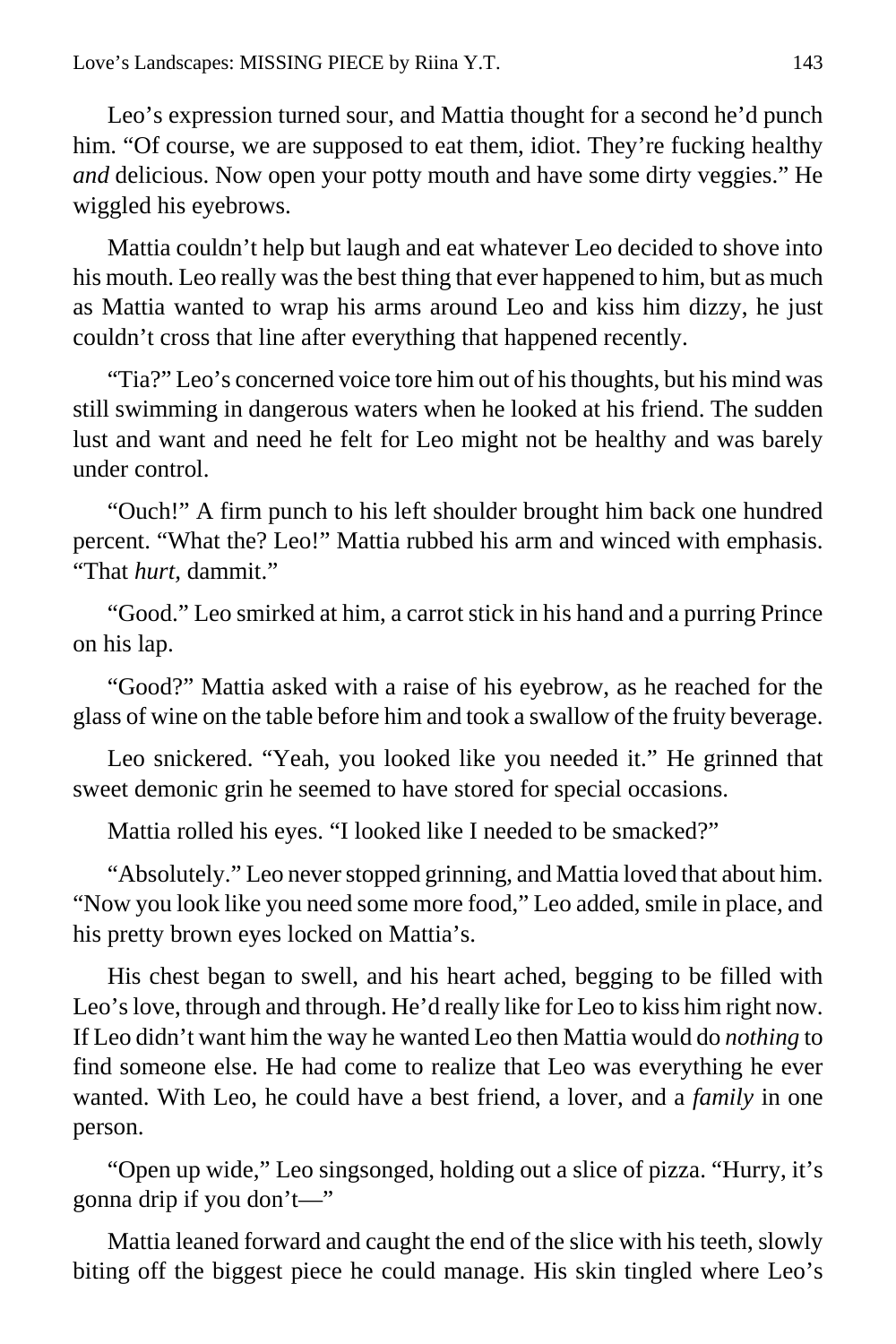fingers curled around his wrist resting on his knee. Cheesy flavor burst on his tongue, followed by tuna, olives, and more cheese. As he chewed, Mattia watched Leo take a bite off the slice of pizza as well, his face merely inches apart from Mattia's. He observed Leo chew and smile and swallow. Mattia almost lost fighting the urge to lean in closer and sharing the rest of the piece with both their mouths, together—teeth and lips nipping, tongues swirling, tasting and sharing—God that would make it the best pizza, ever.

"What are you looking at?" Leo asked, his voice teasing a little. The corners of his eyes crinkling as he smiled at Mattia.

"You," Mattia said matter-of-factly. Leo blinked, looking somewhat dumbfounded. Mattia then laughed and reached out to pull Leo close, hugging him loosely, causing Prince to jump off the sofa with an annoyed hiss.

"Stop fooling around," Leo scolded. "You are going to get pizza all over the couch!"

Squeezing Leo tightly, Mattia then tickled him, until his addicting laughter was the only thing bouncing off the walls.

\*\*\*\*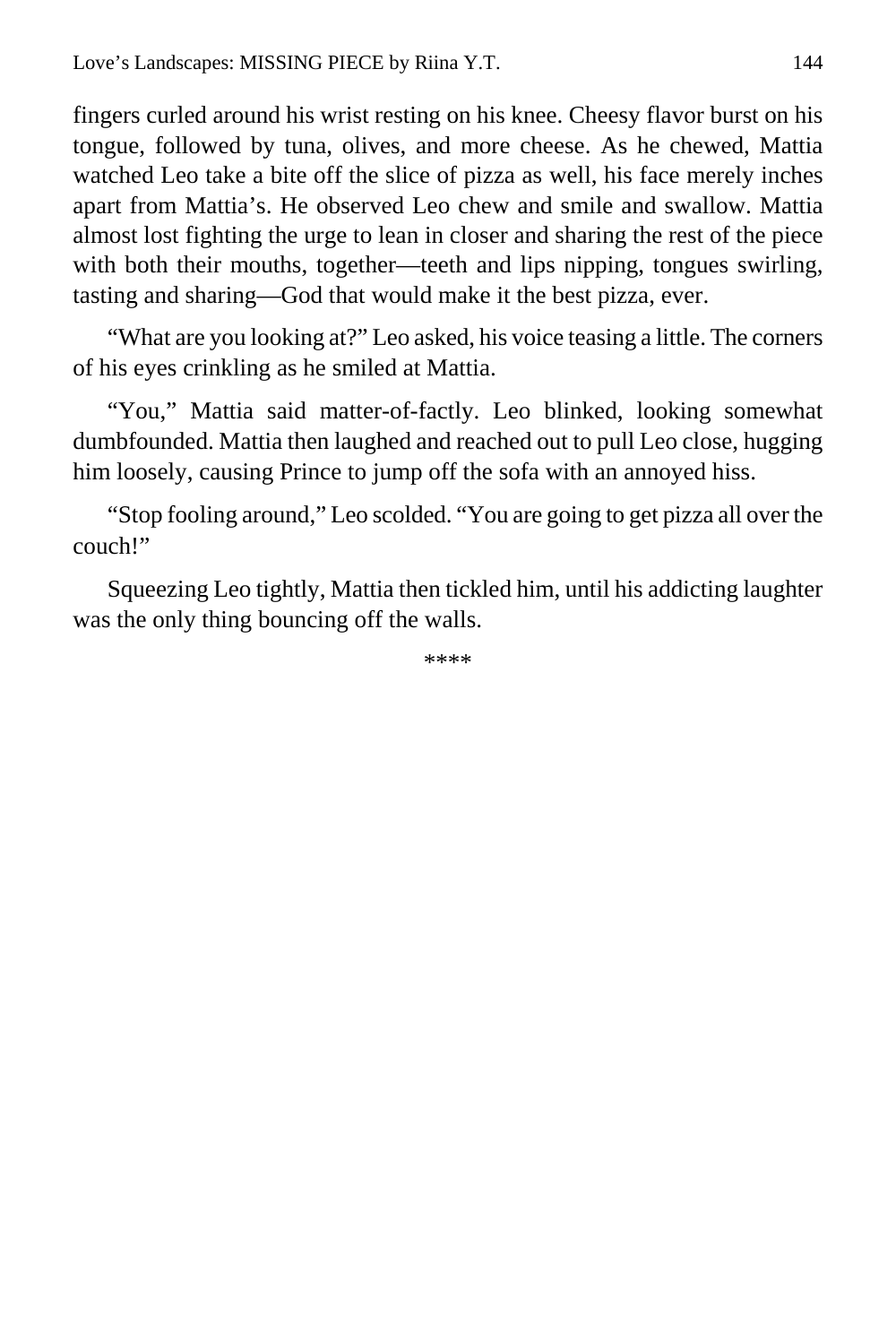# **Chapter Twenty-One**

#### *Words Don't Come Easily*

Leo took a deep breath, bracing himself before knocking on Mattia's apartment door, the sound of his knuckles against the dark brown wood echoing through the narrow hallway. He had already rung the bell downstairs, and Mattia told him to come on up over the intercom. Finding the door still closed when he reached the fifth floor, Leo decided to annoyingly knock a few times to let Mattia know he was already here.

"Hey, Leo, come in," Mattia greeted him with a wide smile, holding Prince in his arms, as Leo entered his friend's apartment. It hadn't gone unnoticed how cheerful Mattia recently seemed, despite everything that had happened over the last couple of months. Of course, Leo was thankful for Mattia's good mood. He'd been praying for things to go back to normal fast and that Mattia would recover from the emotional devastation of finding Richard on his couch with that twink. Thank God, he seemed well now.

Leo was still hurting for him, though. He didn't know what he'd do if a twoyear relationship with someone he'd loved—if it was anything like what he was feeling for Mattia—went up in smoke. Leo had tried to imagine it all, what it would've been like sharing a bed with Mattia for two years and then suddenly having it ripped away. The thought alone made him want to curl up in a ball and never move again. He wondered how Mattia managed.

"Are you doing okay today, Tia?" Leo regarded his friend, once they were settled on the sofa. As always, he had instantly made his way toward his spot on the left side, where the couch formed a large U. "Is there anything I can help you with? Work? Do some shopping?" Leo eyed the plate with chocolate cookies that always sat on Mattia's round glass table, his fingers itching to reach out and grab a handful.

Mattia sat across from him, far enough away for them to properly look at each other, yet so close that they could touch if they wanted. Which they shouldn't.

"I'm doing great, and no, thank you, but there's nothing I really have to get done," Mattia said with the same blinding smile, observing him closely, making Leo feel a little uncomfortable under his intense gaze. Sometimes, those mysterious and mesmerizing pale gray-blue eyes could still get to him.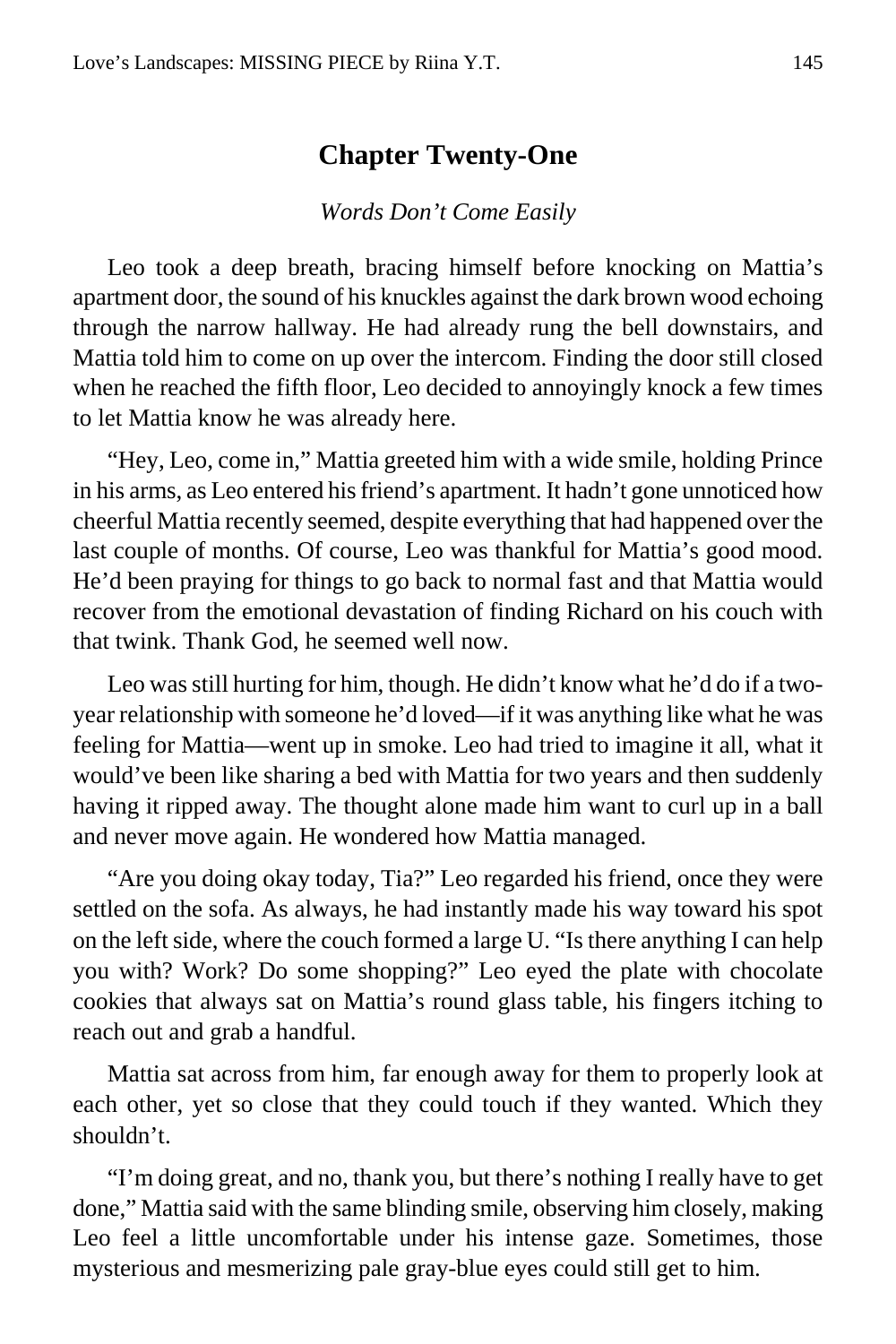Mattia's eyebrow rose as he said, rather concerned, "You are looking a bit flushed, Leo. Are *you* feeling all right?"

"I was wondering." Leo tried for a confident smile, hoping that would take Mattia's thoughts off of his health. He was fine, but then, he wasn't. Leo didn't want to show any weakness, though. "You still haven't picked out your own sofa, and—"

Oh, God, he couldn't say it.

"Right, I'm sorry, Leo. I should have given you back your couch already," Mattia said regretfully, slumping back against the leopard-printed cushion.

"There's no need to…" Leo swallowed with difficulty "…to get your own now," he eventually managed, unable to look directly at Mattia. He didn't want to see the disappointment in his friend's beautiful eyes that he knew was coming, instead, studying the cookie-filled plate.

"Please, don't be mad, Leo." Mattia leaned forward and placed his hand on top of Leo's, which he hadn't realized he'd balled into a fist, resting on his crossed legs. "I promised I'd give it back. And I will. It's just, you've been here a lot, and you kept saying how much you liked my apartment, and I thought—"

"No, no stop! Mattia, just stop right there," Leo raised his voice and spoke too firmly, which wasn't his way, and it obviously surprised Mattia. He looked at Leo with concern, his pale eyes narrowed at Leo's. Leo swallowed. "I mean, of course I'm not mad. I want you to keep it. Please, keep it."

"Oh-kay," Mattia said, sounding dumbfounded, giving Leo's hand a squeeze as he crawled closer, resting on his knees merely a breath away from Leo. Leo's heart rate sped up significantly, and he thought he might faint.

"What's going on, Leo?" Mattia asked in a soothing voice, obviously knowing that something was up. The scent of his spicy cologne reached Leo's nose, and he felt a chill down his spine. Feeling intimidated, Leo dropped his gaze nervously from Mattia's stormy gray-blue eyes. His fist opened and his fingers relaxed while Mattia rubbed his thumb all over and around his turned wrist. Leo stayed silent, watching Mattia's finger ghost over his palm.

"I can tell there's something that's bothering you, and I know for a fact that you love that couch." Mattia took his other hand and pulled it out from under his knee. "I'm so sorry I kept it for so long without even asking if you wanted it back." Mattia took a deep breath, watching him closely. "And then I just assumed and again—I didn't use my head."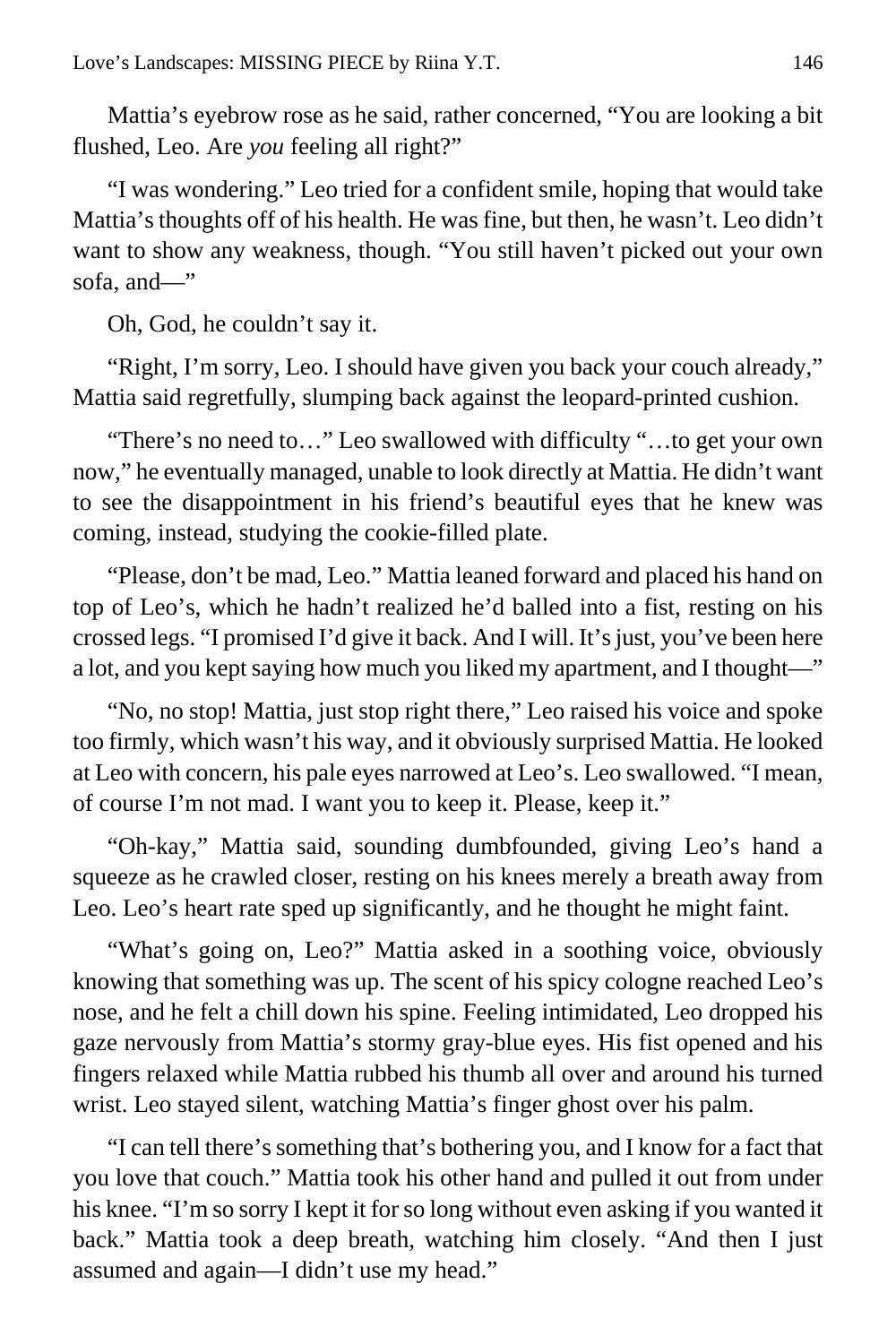Leo wanted to say something but his throat felt too dry, as if it hadn't been used in years. He didn't dare speak for fear of breaking down like a little boy.

Leo had to tell him now.

He withdrew his right hand, reached out and touched his palm to Mattia's cheek just as Mattia beat him to it, speaking first. "I never meant to upset you, Leo," he said with a sense of guilt. "I was stupid. God, I've been stupid all my life."

"You were never stupid," Leo rasped. "You're brilliant, Tia. You're wonderful."

Mattia turned his face in Leo's loose hold and moved his lips to touch them firmly to his open palm. A gentle kiss followed, and the gesture alone warmed Leo's lovesick heart.

He swallowed hard. "And I want you to keep my couch because…" Leo took a deep breath, watching Mattia's pale eyes widen "…because I won't need it anymore."

For a long moment, neither of them spoke with their voice, but they did with their eyes—pale blue and gray collided with walnut-brown—and the zing Leo felt wasn't the good kind. Leo knew that Mattia knew he wasn't talking about getting a new one for himself, but he couldn't tell what exactly was going on in Mattia's head. He was at the point of no return. It was time to spill the beans.

### *God, please help me. Forgive me.*

## *I promised him.*

"Santa Barbara. I'm going to move," Leo croaked out, his voice heavy with pain and guilt. "It'll be a hassle to drag that thing all the way there, and I didn't lie. My baby looks better in your apartment than it ever did in mine. It fits."

Having finally let it out didn't make him feel any better; the guilt still wore him down as if he'd been carrying it around for years, instead of days. The stunned look on Mattia's face only added to the heaviness within his chest. But he knew it was the right thing to do, at least, that's what he'd been telling himself. Perhaps, it was the coward's way out.

"You fit here too, Leo," Mattia whispered, the corners of his eyes glittering like tiny silver stars had been caught in them.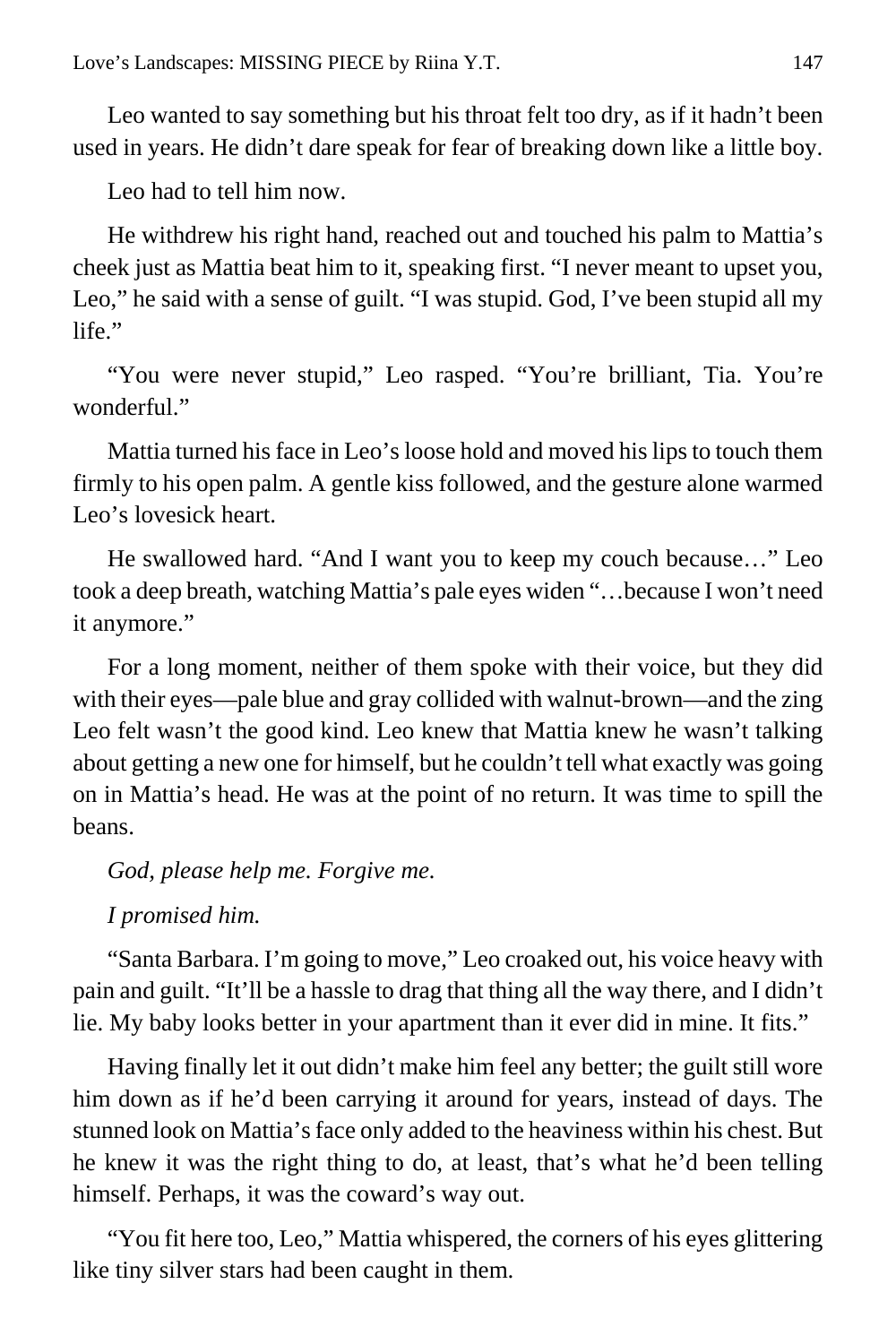When he didn't say more than that, when Mattia didn't freak out, tell him off, or whatever Leo imagined could possibly come from his confession, Leo knew he'd just hurt his best friend more than he could have possibly imagined.

Mattia would never forgive him.

"Maybe," Leo said. "But maybe, I don't."

Leo felt like a child, young, scared, alone. Lost. He'd never meant for this to happen. He wanted to be found so badly that, in the end, he was about to lose everything he'd ever wanted. Was he doing the right thing? How could this be the right thing if Mattia hated him?

"What does that mean, Leo?" Mattia's voice was small and vulnerable. He touched Leo's hands, which somehow found their way back into his own lap.

He shrugged.

With one swift movement, Leo was gathered up in strong arms, and squeezed so tightly he thought his lungs would stop functioning any second now. Mattia pressed Leo's head against his shoulder, and he shuddered when Mattia's lips brushed his ear, his comforting, cinnamon scent stronger than before.

"You promised." Mattia's breath tickled his lobe, but he wasn't in the mood to laugh. Leo didn't feel anything but the expanding pain in his chest and the growing nausea threatening to bring his breakfast back up. Leo wiggled a little, trying to get himself free. The last thing he wanted was to throw up on Mattia and his couch.

"I won't let you go, Leo. I won't."

Leo was being held captive, pressed tightly against his friend's chest. He could hear Mattia's heart beating vigorously against his own body, and the nausea grew stronger, harder to fight.

"You promised."

The last words left his lips on a sob, then Leo was suddenly pulled back. "Why do you want to go to Santa whatever you said?" Mattia glared at him, confusion as visible on his face as the anger.

"It's a promotion, of sorts," Leo whispered guiltily. He tried to avoid Mattia's glare, but his eyes were glued to those unique, mesmerizing pools of gray-blue. *I'm so sorry.*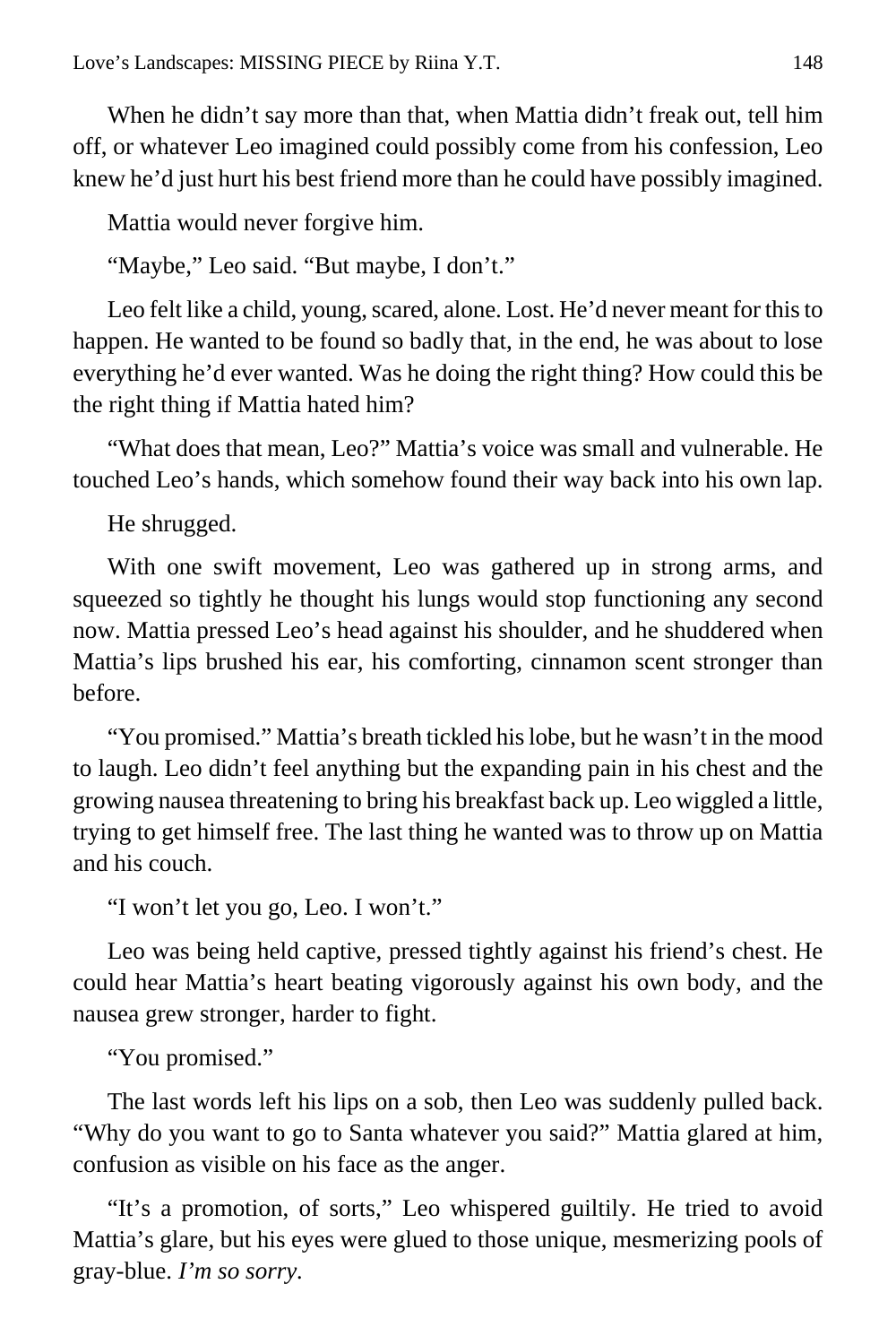"Is it because of the money?" Mattia asked, his voice low and pained. "Shit, Leo, do you need more money? If that's a problem, I'm sure we—"

Leo cringed. "I don't," he interrupted Mattia sharply. "I don't need money," he said in a softer voice, trying for a smile but failing miserably. Leo felt his lips twitch and his eyes burn.

"Good." Mattia regarded him. "Don't ever choose money or a job before friendship and love."

Leo wanted to tell him that this wasn't what it looked like, but Mattia didn't give him a chance to open his mouth. He kept on talking, furiously so.

"And don't you dare say something like, *'It's going to be okay, you will make new friends'*, because it won't be okay, if you are not here." He took a deep breath. "And I won't be making any friends. I don't need friends, and I most certainly don't want to have anyone replacing my best friend."

## *Please, don't make me feel even guiltier. I know I'm an idiot.*

He'd originally applied to their headquarters in Santa Barbara, but they thought he'd be a better fit for their Chicago branch instead, so that's where he ended up two years ago. Now that he'd helped them to get on their feet again, they'd offered him a position in Santa Barbara. Leo guessed it could be a higher-paying job, but that hadn't mattered to him.

His dream had always been to live in a warmer place, California preferably. Leo also hoped being away from Mattia for a while would help them both, because the way Mattia had been acting lately confused him in too many ways, and he didn't think that it would do them any good if they gave in to their attraction or whatever the hell it was that was threatening their friendship.

Mattia leaned in closer. "Nobody could anyway, and I won't try finding someone else," he whispered. "If you leave now, I'll rot to death all by my lonesome self."

"You don't need me, Mattia," Leo breathed, but was cut off by Mattia's lips as they pressed against his in a firm kiss. He could tell how pissed off Mattia was and that he struggled to hold back, not kissing him too deeply or with the passion he could imagine lying beneath those barriers. A simple, lingering press of lips was all it was, as if Mattia was hoping it would, magically, make him change his mind. But Leo had to do this; he had to go.

"You're right. I don't need you, Leo," Mattia said, when he pulled back and gently eased Leo away from his body, as far as he could go. It was impossible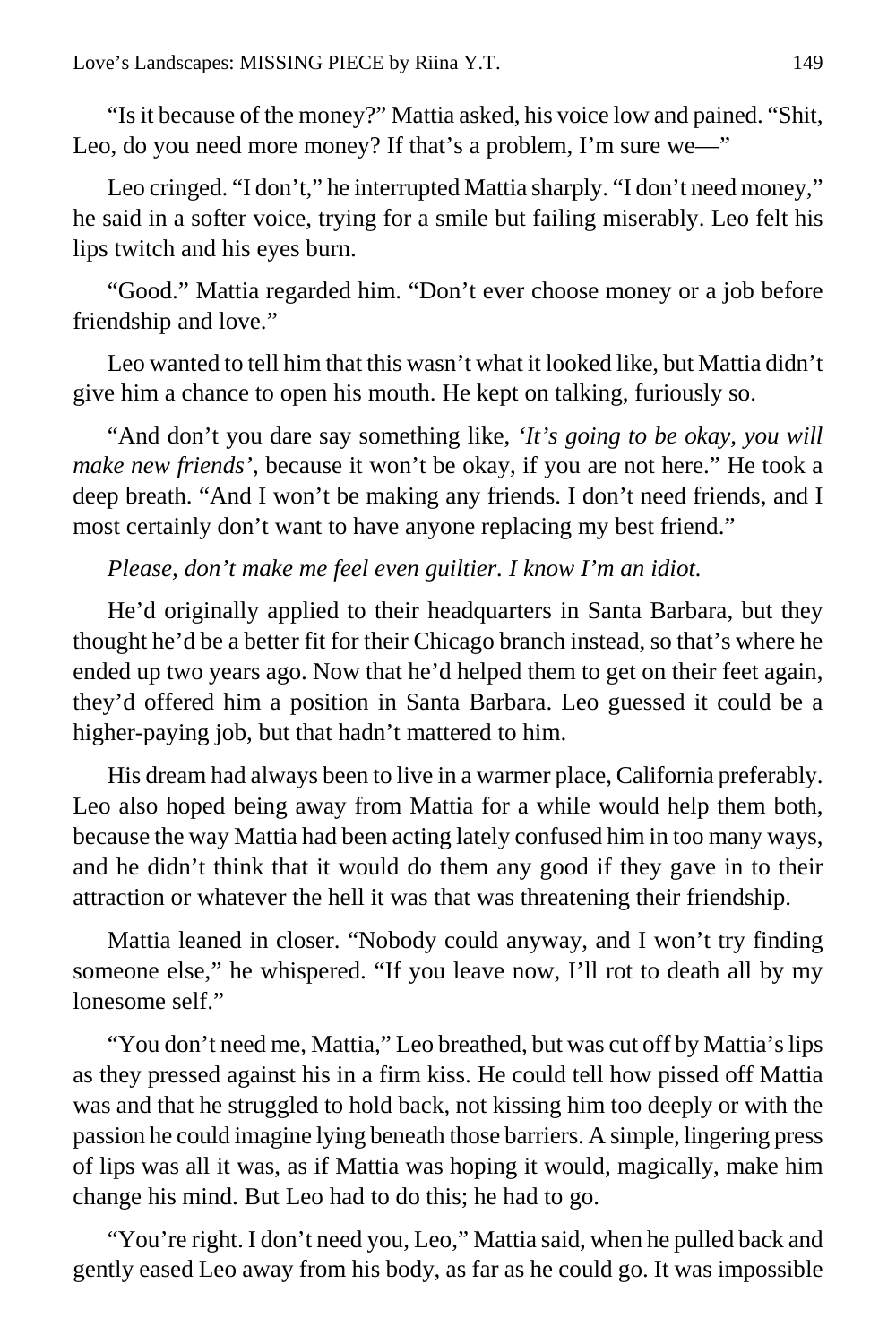to move much, his back immediately bumping against the soft throw pillows lined up against the back of the sofa.

"But I want you, Leo. I want you here with me," Mattia spoke matter-offactly, his expression sobering up, and he was actually smiling at Leo now. A small, weak smile, but a smile nonetheless.

Suddenly, Leo's stomach heaved, and he tasted something bitter on his tongue.

### *Crap.*

"I need to use the toilet," Leo mumbled, stumbling over his own words and feet, as he got off the sofa and hurried into Mattia's bathroom. For a moment, he thought he wouldn't make it in time, his stomach feeling as if it was going to burst.

\*\*\*\*

Mattia had been wondering what was going on with Leo lately; he'd seemed a bit off the entire week. Mattia longed to see his friend's bright smiles that seemed to be missing for days. Now he knew what had been going on with Leo, and he didn't like it. Moving to Santa Barbara? No, Mattia selfishly couldn't let him do that.

*I just found you. I can't let you disappear again. I just can't.*

When Leo stumbled out of the bathroom, long minutes later, Mattia was right at his side, holding out a brand new toothbrush. He watched Leo's cheeks flush a nice shade of red. With careful fingers, Leo took the item out of its plastic wrapping and mumbled an embarrassed, *"Thank you,"* before he fled the scene once again.

Despite everything, Mattia smiled to himself. It took a lot to make Leo feel embarrassed, but he guessed that throwing up at a friend's place would easily make anyone feel uncomfortable.

A friend. That's all he was to Leo, still, wasn't he?

Mattia instantly smiled when Leo emerged from the bathroom again. His hair was slightly damp where it touched his face, so were his jeans and the front of his purple T-shirt. Mattia didn't give Leo any time to apologize—because he knew that's what he'd do—when he quickly cornered Leo and scooped him up in a tight hug, startling his friend. Leo had avoided Mattia's gaze as he walked back toward the living room, which added to Leo's surprise.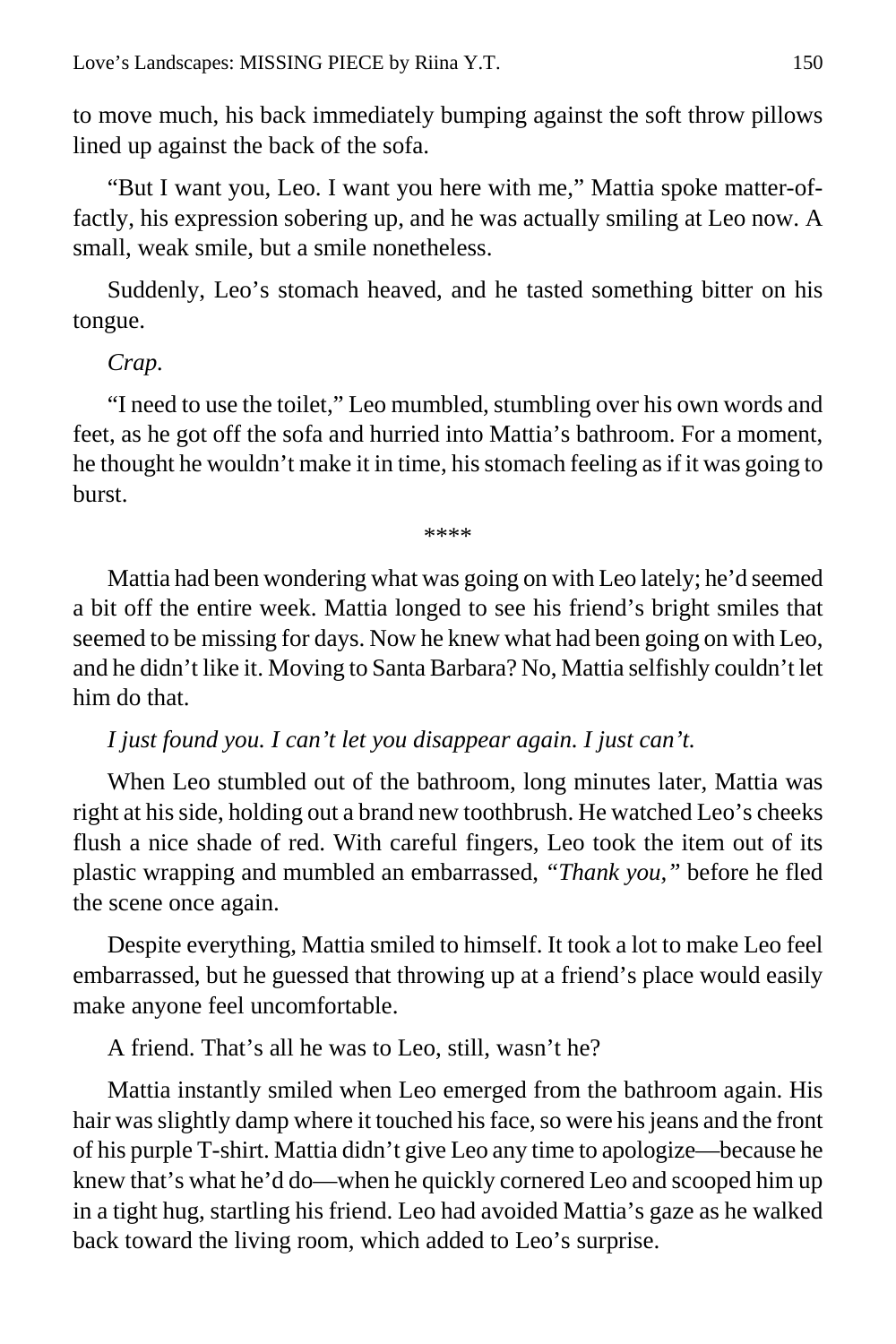He heard Leo harrumph, his breath tickling his neck—Mattia loving the feeling. He squeezed Leo tighter, drawing a soft giggle from the other man, reassuring Mattia that Leo would be fine, eventually. Mattia only had to play his cards right this time. Leo cared about him; that was a fact, like the sun being yellow.

For a moment, they stood like that, arms wrapped around each other, soaking in one another's body heat. Leo being too quiet didn't sit right with Mattia for long. They should be having a good time, for crying out loud. For all he knew, nothing was standing in their way to be happy, together. Perhaps, it was time to finally talk. Mattia took in a deep breath and withdrew from their embrace, reached for Leo's hands, and held them close to his chest. Leo lifted his head, those brown eyes looking sad and tired as they met his own.

"What's got you so frightened, Leo?" he asked, speaking softly and calmly. "You know you can talk to me, right? We will work it out. Whatever it is," he promised, with a firm squeeze to Leo's hands.

Leo looked as if he wanted to say that he wasn't afraid of anything, but they both knew it would be a lie. He kept his mouth shut, lips pressed to a thin line, a look Mattia didn't approve of seeing on his face. He stepped forward putting his feet onto Leo's—gray socks covering brown—pinning him to the ground with a fond smile.

When Leo lifted his gaze from their joined feet back to his eyes, Leo grinned too.

Mattia squeezed his hands tighter.

"Do you love me, Leo?" Mattia whispered, watching the smile slip from Leo's face. He expected it would, and it frustrated him. He didn't know how to do this, but he couldn't screw it up. He just couldn't.

"I– I don't—"

Mattia didn't let Leo finish his sentence. Whatever he was about to say would be a lie. By now he knew Leo loved him, and if he wanted to say he didn't *know*—which Mattia guessed would most likely be Leo's response—it would be as bad as if he'd simply said that he hated him.

Mattia's fingers on his cheeks startled Leo, as did Mattia's lips when he took Leo's with an unintended urgency. He moved fast, almost toppling them both over, but Mattia quickly relaxed into the kiss, as did Leo. Not wanting Leo to pull free, he slipped his hands over his cheek, down his neck, and gripped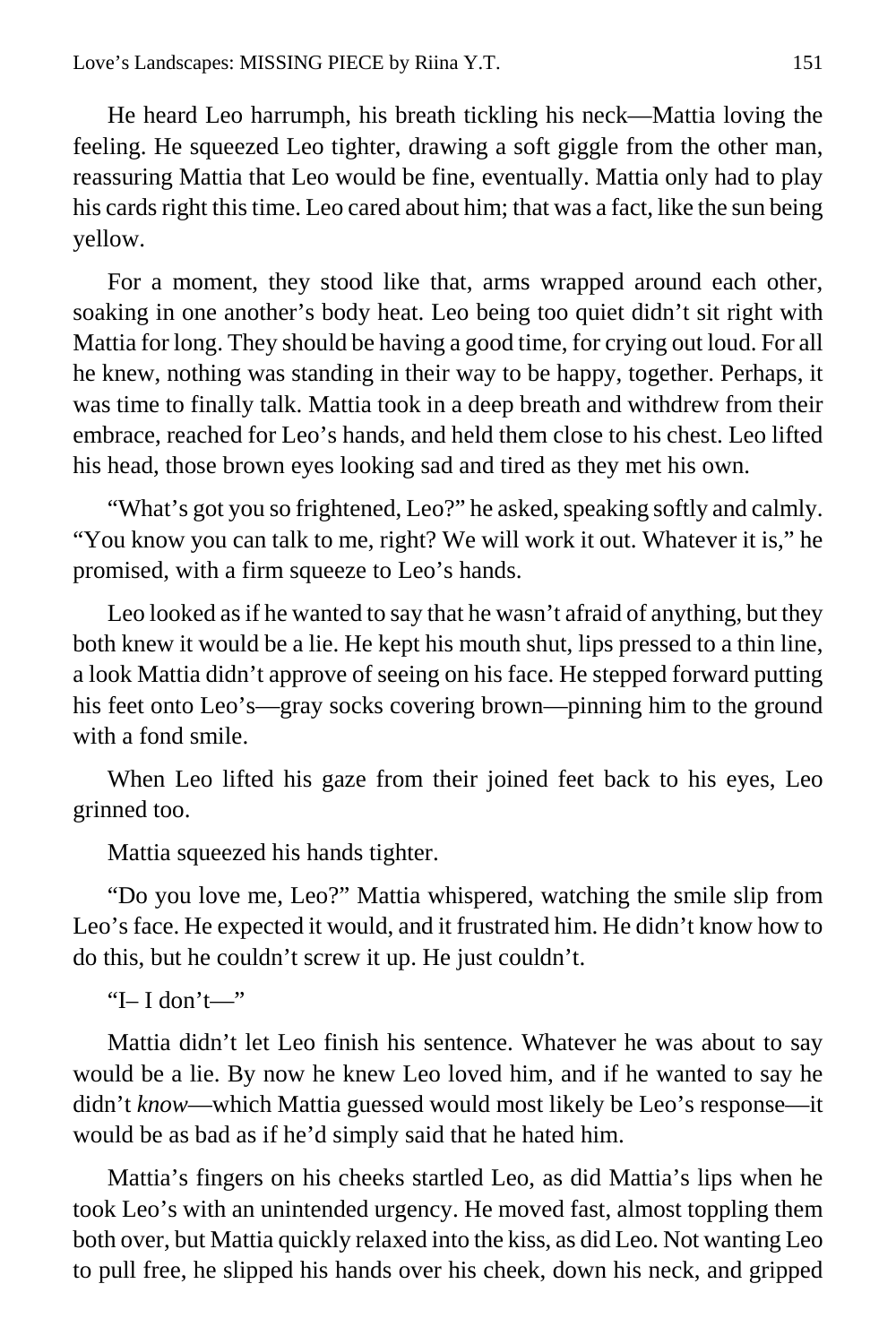him as firmly as he dared without hurting him. Mattia gently nipped at his lower lip, adjusting his feet on Leo's, keeping them in place.

The way Leo now slowly but surely kissed him back, and as quickly as Mattia had, with as much want and need, told him it had been the right move. At least for now. Mattia's head was spinning and his heart hammering inside his chest. He gasped as their mouths met in a collision of lips and tongues, Leo claiming him again and again.

For a short moment in time, everything was perfect.

Mattia stepped off Leo's feet and with firm hands, took hold of both of Leo's jeans-covered butt cheeks and urged him to move—any way would be good, but preferably in the direction of the couch. Faster than even he could comprehend, he had Leo wound tightly around his waist. When had he pulled him up? God, he was losing his mind.

With their lips locked tightly, caressing, and tongues nudging and stroking, Mattia turned around, took a few steps, and then lowered Leo onto the leather beneath him. Hovering over the guy he adored to bits, Mattia sighed.

"I can see it in your eyes, you know, not just now but always," he whispered, stroking Leo's heated cheek with one hand, holding him upright with his other. He brushed the side of his waist when he tipped slightly, his fist pressing hard into the soft furniture behind Leo. Perhaps this wasn't the best position to keep himself steady and avoid crushing Leo.

"It's not enough. It will never be enough," Leo breathed, the pupils in his unfocused eyes blown and damp, glittering. Mattia felt Leo's hand close over his, the gentle rub of his thumb soothing and perhaps an attempt to distract.

Mattia broke the contact their fingers had made and now used both hands to leverage himself on top of Leo. Straddling his lap effectively, he gripped Leo by his shoulders, gently but firmly at the same time.

"It will be enough, and it will be perfect, wonderful, amazing," Mattia whispered, lowering his head until they were nose to nose. "If you let me love you, too, I promise it will be everything we ever dreamed of."

Leo's breath tickled his dry lips when he inhaled and exhaled in small, harsh gasps. He brought both hands to Leo's still warm cheeks and just held him for a moment, reveling in the close contact, the warmth of his skin underneath his fingers, and the hot breath colliding, mingling, with his own. Mattia wanted to kiss him so badly he could taste it, and he wished like hell it would convince Leo that they were perfect where they were right now.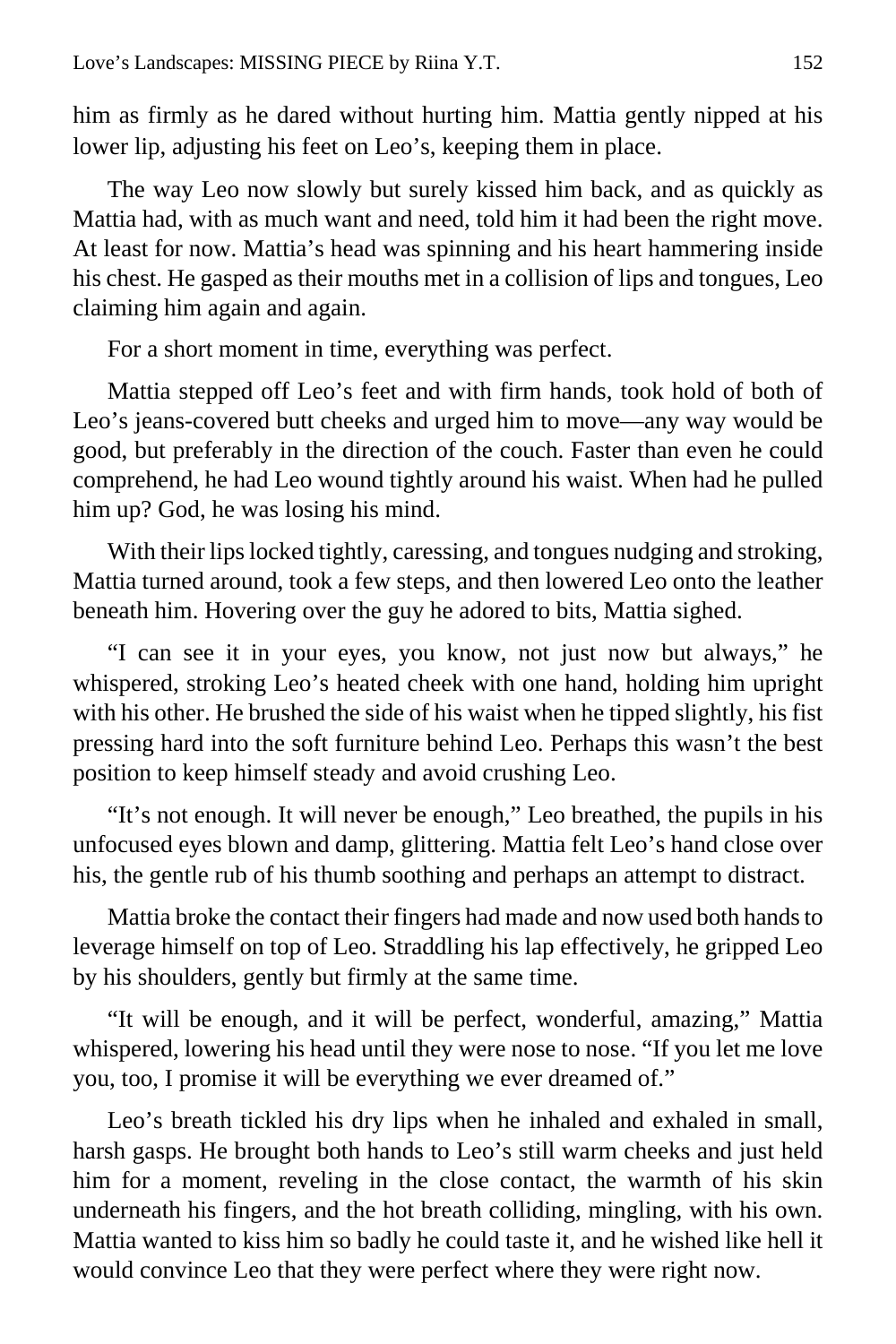Together.

Before he could touch his lips to Leo's, Mattia felt something wet on his left thumb. A tear.

*Dammit, Leo. Don't do this.* Mattia was at a loss. He had never seen Leo crumble to pieces; he'd never thought it possible to watch him come apart in his arms, not like that. Leo had always been so strong, happy, and simply positive in whatever he did. How could he have closed himself up so much right before his eyes?

### *How could I have not done anything to prevent it?*

With a brush of his finger, Mattia wiped the tear away and embraced Leo in a hug, hoping there was a way to comfort him with soothing strokes to his back and careful whispers. It wasn't anything Mattia was good at, comforting others. He'd never had siblings or anyone who depended on his hugs and love. But he wanted Leo to be able to depend on him, all of him. Mattia wanted to give him everything he had to offer, and he'd be damned not to try his hardest to do just that.

"Let me open your eyes, Leo," he breathed close to Leo's ear, pressing him tighter against his chest. "Please, let me show you that I can love you, with all my heart and soul, because I already do, and you can't do shit about it."

Mattia felt a strong and important connection to Leo, and he wouldn't let anything in the world get between them now. This connection couldn't be broken, but being apart now would bleed him dry from the inside out. It wasn't a death he looked forward to.

"I don't know what's got you so frightened about this, us, but if it's about, I don't know, Richard—I've told you many times that I am over it, there is nothi—"

Leo suddenly pushed him back, both hands on his chest, hard enough that it almost made him topple over backwards.

"Whoa," Mattia gasped when he steadied himself, luckily still sitting on Leo's lap. Only the furious look on Leo's face made Mattia wonder just how fortunate that position was right now. He didn't anticipate a blow to his face or anything. Leo wouldn't hit him, would he? God, what had gotten into him? Mattia almost didn't recognize his friend today.

"But that's just it!" Leo shouted, probably louder than he intended, because he frowned immediately after his words left his lips. "How can you be over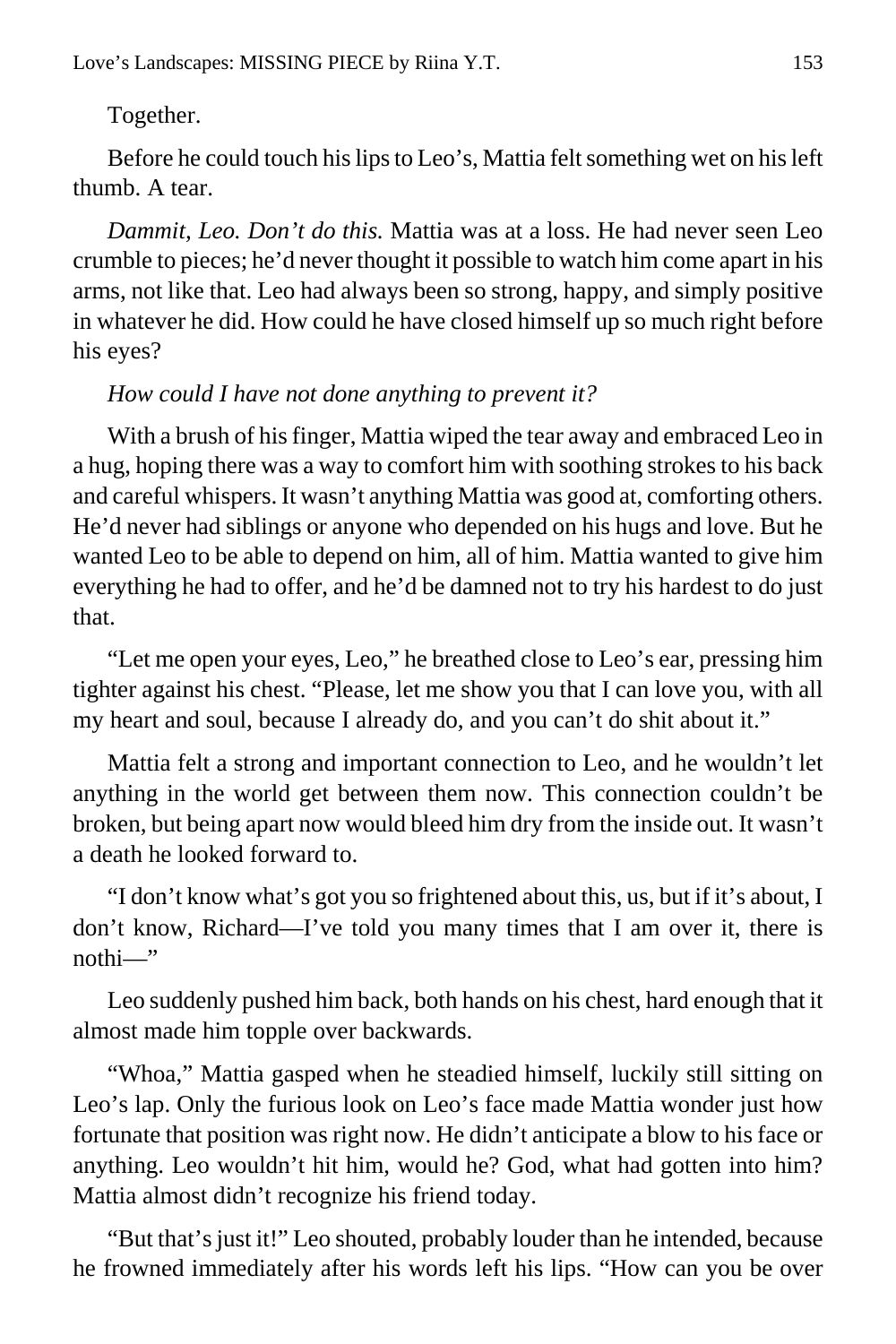him? Tell me? I tried to understand but, for the life of me, I can't. Mattia, I cannot understand it."

Mattia cringed. He didn't like it when Leo used his *real* name.

"I am. I swear," Mattia said, "I don't feel anything for—"

Leo cut him off. "How, if you loved him?" he said angrily, glaring at Mattia with what looked a lot like hurt in his deep brown eyes.

"I don't know how, but it's true. Just, believe me," Mattia pleaded. "All the love I feel is for you, and only you."

"Oh geez, Mattia," Leo muttered. "Since when do you talk crap like that?"

"Hey, watch it!" Mattia harrumphed. "I'm telling you how I feel, and all I am getting as a thank you is a shove in the chest? Come on." His voice went lower. "You know very well that I don't do this shit easily."

"I know." Leo's face sobered up gradually, but still he sounded seriously upset. "It's just that I can't see how that's possible. I know what he did to you was terrible and that you are angry. Of course, you have every right to be."

Leo shook his head, his slightly damp bangs falling into his eyes. "If you'd cheated on me, Mattia, if we'd been together, and you'd done what Richard did, I would forgive you in a freaking heartbeat."

Mattia tried to digest what he was saying, and he sort of understood, even if it didn't make a lot of sense. Not only would Mattia never fuck around behind anyone's back, but if he did, he'd never deserve Leo's love in return afterward. A strange part of him felt like he might actually forgive anything Leo himself did, if it came down to it. Or perhaps, it was more like together they would be able to work out whatever differences might come their way, because he felt so much more for Leo than he'd ever felt for Richard. The thought of losing Leo nearly killed him, while he'd mostly just felt hurt and betrayed by Richard.

"That's how badly I want you in my life," Leo sighed. "I don't know if my love is stronger or if I'm just plain stupid, but I'd do anything to have you love me too. And if you didn't, I would still stick around like an idiot and take whatever you'd offer me." Leo gasped, and took a deep breath, his eyes never straying from his. "So, forgive me if I don't understand how you can be so clearly over Richard. It was one mistake, wasn't it?"

"I don't know, Leo. I'm guessing he's the kind of guy who made many mistakes while we were together, if you get what I mean," he said matter-of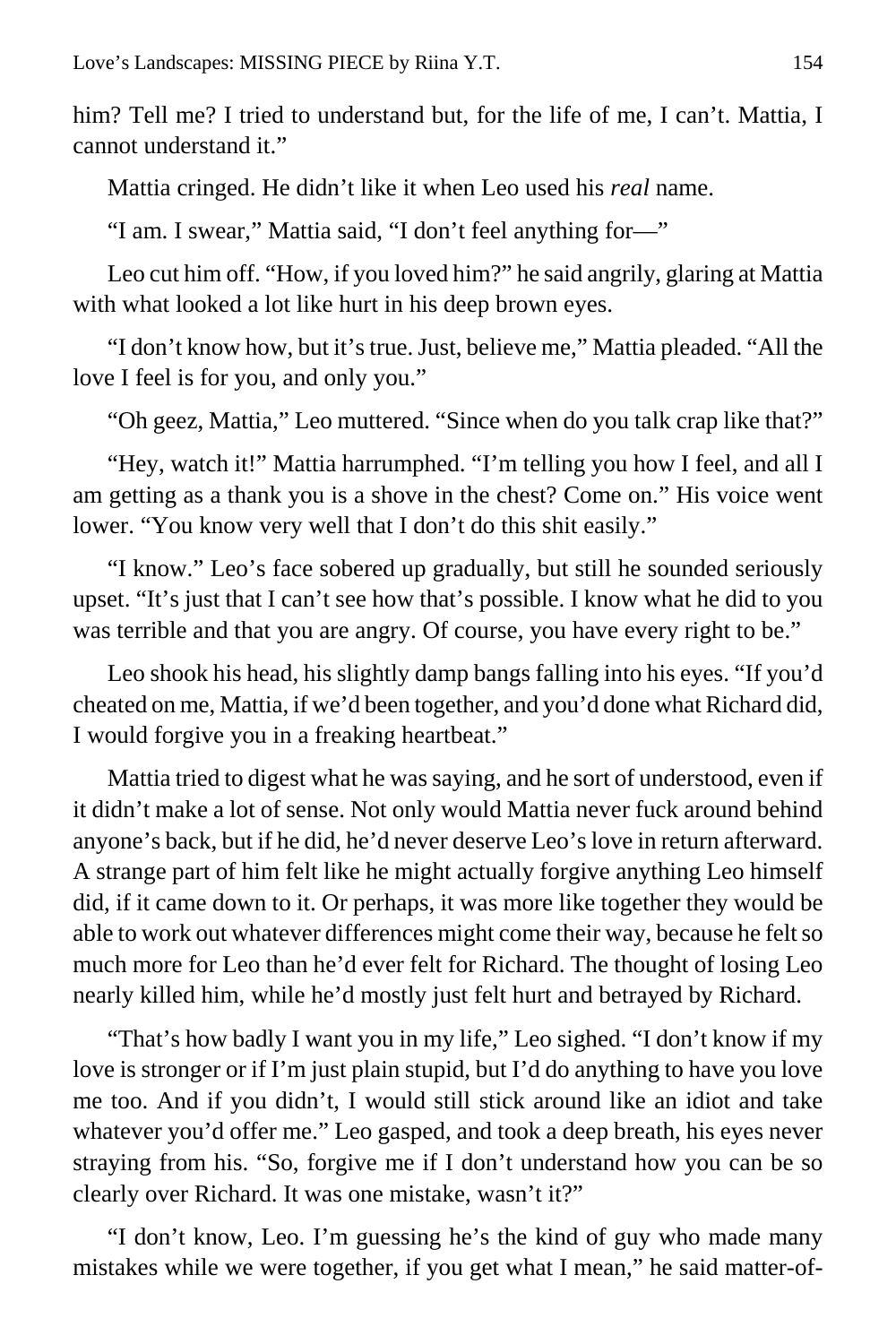factly. It really didn't hurt anymore, even thinking about all the guys Richard must have slept with behind his back. Disgust and a little leftover anger was all that he felt. They never would have worked out anyway. He could see that now, clearer than ever. It was Leo he wanted—only Leo would make his world go round.

"Oh, shit." Leo cringed. "I'm sorry."

Mattia shook his head. "It's okay, like I said, and let me repeat myself just for the fun of it. I am over it." He reached out a hand and pressed it to Leo's neck, his thumb gently rubbing against his skin. "Those feelings for you have always been there, Leo. Please trust my word."

Being able to touch Leo felt wonderful, the warmth he hadn't known before spreading across his chest and all around his stomach in swirls and bubbles. Making him feel like he could walk on water or fly with the birds across the autumn sky.

"But you've been in love with Richard. He meant a lot to you, and he will always mean something. And I, I just can't… I don't want—" Leo's brows furrowed, and he cringed again before his gaze dropped to where their bodies met. "You're getting heavy."

Despite the thick air around them, Mattia laughed. What the hell ever was going through Leo's mind, it did nothing to make him appear any less sexy in that adorable way of his. Ruffled chestnut-brown hair, curls stuck to his forehead, disheveled shirt, and a bright flush on his soft cheeks. Leo had gotten a little chubby lately, and it looked good on him.

"Maybe I never was really in love with Richard. At least, it was never the same kind of love I feel toward you," Mattia whispered, watching Leo's face closely. Leo remained silent, so he continued to pour his heart out.

"You know, once I thought only *one* kind of love could possibly exist. Then I met Richard, and it felt right at that time. It was good, and I felt safe and almost comfortable. I'd never felt like that with anyone before, so I thought that must be it, you know, love in its full glory. Like a fairy tale or something."

Mattia studied Leo, his expression changing from flustered to confused, perhaps. He didn't look too pleased, though, with Mattia's story; that much was obvious. He went on anyway, because maybe it would make Leo understand his feelings better.

He hardly understood his own feelings, but it was now or never. Mattia had to get it out, and maybe talking would help. The last time Leo had made an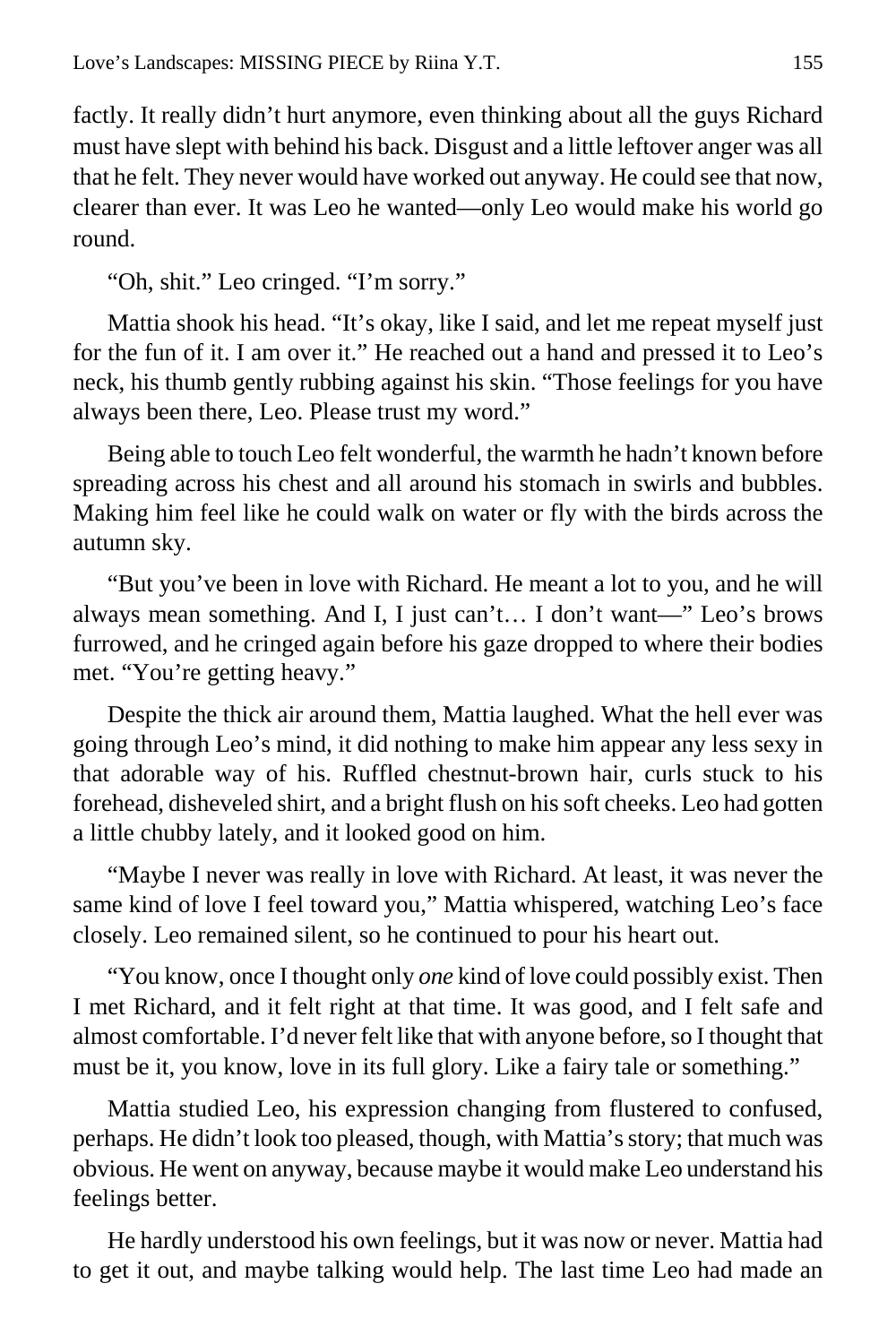advance toward him, he'd only dismissed his friend in a way he didn't deserve, and they hadn't talked about it since. Of course, back then, the time hadn't been right, but it was now.

"When I thought my life was perfect, I told my family how happy I was, and well, you know how that ended. At least then, I had Richard who I thought had my back. Everything was fine, we never fought or anything." Mattia paused for a moment, squeezing Leo's hand. "But then you came back into my life, and it was the best thing that ever happened to me."

Leo's lips turned up at the sides and formed a bittersweet smile. It was true, every word he said was true, and he hoped Leo would see it.

"I quickly understood that you were the missing piece in this goddamn puzzle, Leo. I care about you more than I ever cared about Richard, but it took me forever to see that you were more than that lost friend I needed. I never had a real friendship with Richard. We were just, I don't know, together." Mattia sighed. "If you'd ask me now what had me so blinded and kept us together for so long, I could only guess that maybe I was afraid to be completely alone. I don't know."

Leo's finger found his T-shirt and tugged slightly. Oddly, the innocent gesture made his stomach flutter again. Maybe it was the way Leo looked at him, with his cheeks flushed, and his lower lip drawn between his teeth. He hadn't said a word, though, and it frightened Mattia a little.

"What I know, Leo, is that you mean a lot to me and that won't change, no matter how you feel about me, or wherever in this world you will be. Perhaps, love isn't just black-and-white, but colorful instead. Red, green, orange, blue, and yellow." Mattia grinned. "Maybe even a little bit pink and purple."

"You're saying love has seven colors?" Leo asked, with a smile that looked almost like his usual bright, eye-crinkling one Mattia loved so much.

"I would like to think so, yeah."

They stared at each other for a long while, not saying anything, just taking in one another. Maybe adjusting to a few new perspectives, ideas, and understandings. Mattia was certain that they would find their way somehow.

"You're not getting any lighter." Leo chuckled softly, his eyes glittering with unshed tears. Mattia smiled and lifted off him, carefully twisting and turning until he sat lengthwise on the sofa, Leo securely seated between his legs. Leo shook his head and giggled more cheerfully once he was in place, and nodded when Mattia asked if he was comfortable.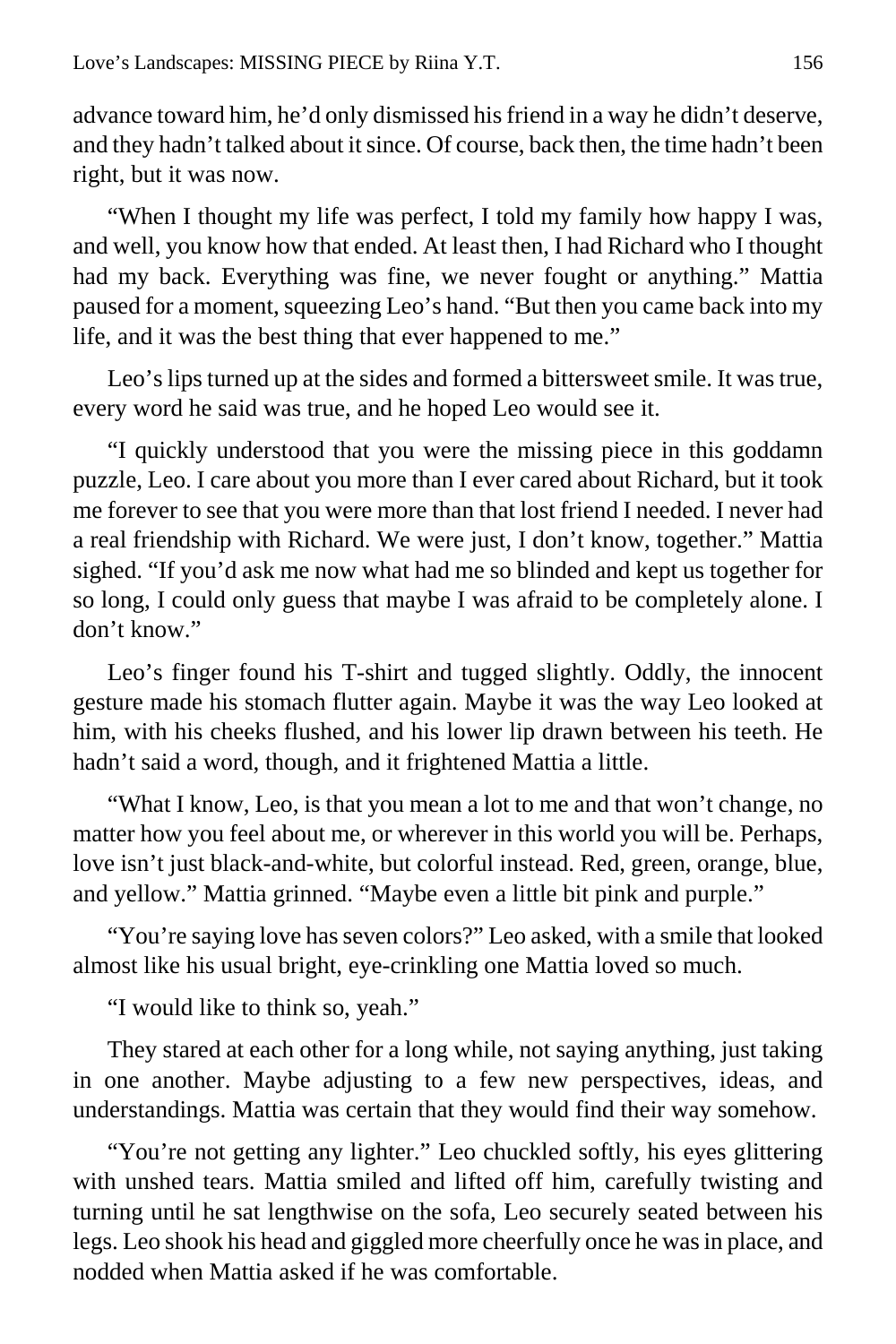"Do you believe that nobody ever made me feel like you do? That I am happy with you, and that whatever we do feels like an adventure?" Mattia whispered, pulling Leo closer by his hands. "Actually, being with you feels like I'm on a high I never want to come down from. You're my best friend, Leo, you know that, but you are also that one person who'll always have the most special place in my heart. I think you *always* have."

Leo nodded. "I would like to believe you, yes."

"You can. Trust me. I love you for so many reasons, but mostly because you are you." Mattia took a deep breath. Never had he spoken so openly about his feelings, and even with Leo's accepting smile, he was fucking terrified. But he wanted Leo to know all of it.

"Your friendship and love made me finally see what I almost missed." He drew Leo in by his arms, held his breath until Leo met him the rest of the way, then curled his hands behind Leo's neck. They held on tightly to each other while lips met lips and hearts and souls cheered and danced and *loved.*

"Whether you want it or not, my heart is yours and always will be," Mattia whispered against Leo's parted lips. His warm breath made his mouth tingle, his head buzz, and his heart race. Finally, he felt sure that Leo understood, welcoming his love, and a future together seemed possible.

"I want it."

There. Leo said it. Confirmed it. Mattia thought he might cry and laugh, sing and yodel, all at once, maybe even jump up and dance. Instead, with a quick nip to his chin, Mattia said, "Good, 'cause you're not getting rid of it now."

He grinned and leaned back, watching Leo closely. "You're stuck with my heart for all eternity."

Mattia admired his features for a while longer. Leo looked awestruck, with flushed cheeks and parted lips, as if he'd like to say something but couldn't get out the words. His hair, obviously, was still a cute mess, as was his shirt. It had partly ridden up on his sides and was actually more like a *wrinkled* mess.

A laugh escaping him, Leo pressed his lips together in a thin line before opening his mouth to say something. Mattia was faster and pulled him in by his knees until he toppled over and almost all of their body parts touched in one way or another. After some shuffling around, loud giggles and snickers, Mattia ended up fully on his back with Leo hovering above him, a beautiful smile on his red lips.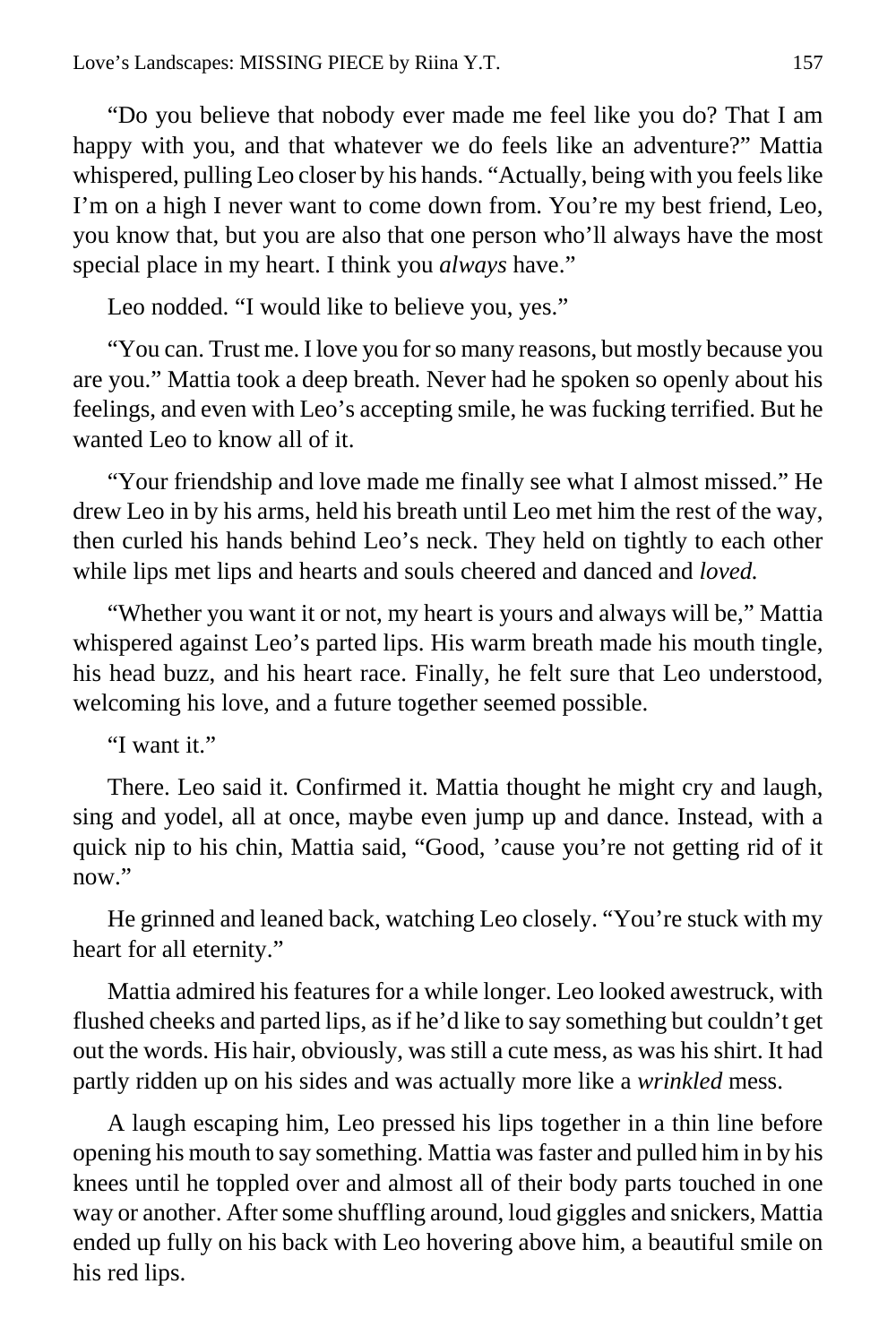Life could be truly amazing.

*Please, Gods, if you are listening—and you all better be—don't take Leo away from me again. Ever.*

"Thank you, Tia." Leo gazed down at him, wetting his lips with his tongue. "I'm glad we finally talked. A future with you honestly means the world to me."

Mattia nodded, as much as he could, while lying down.

"I never want to make the mistake of not sharing something, anything, with you." He couldn't bear the thought of keeping secrets from Leo. "Sometimes you might have to give me some time, especially when it's about emotional stuff; it might not always come so easily. But I want us to have a future together, without secrets or lies."

"Me too."

Leo bent down and kissed him, slowly and sweetly, in a way only he could. Mattia's heart was beating fast, but in a pleasant way, and the steady tingling in his stomach had nothing to do with how their bodies were touching, turning him on.

#### *Liar.*

Okay, so maybe the swelling and tingling in his cock and the constant *zap* down his spine might be a slight indication that it was, but Mattia didn't want to do anything about it if it meant he'd lose Leo's weight on him. Or Leo's fingers in his hair, and his lips and tongue on his own.

Perhaps if they did it right, and Leo didn't freak out—which he hoped would never happen when Mattia asked for *more—*then maybe he didn't necessarily have to lose any of it.

Especially not Leo. They could even press the repeat button, over and over again.

\*\*\*\*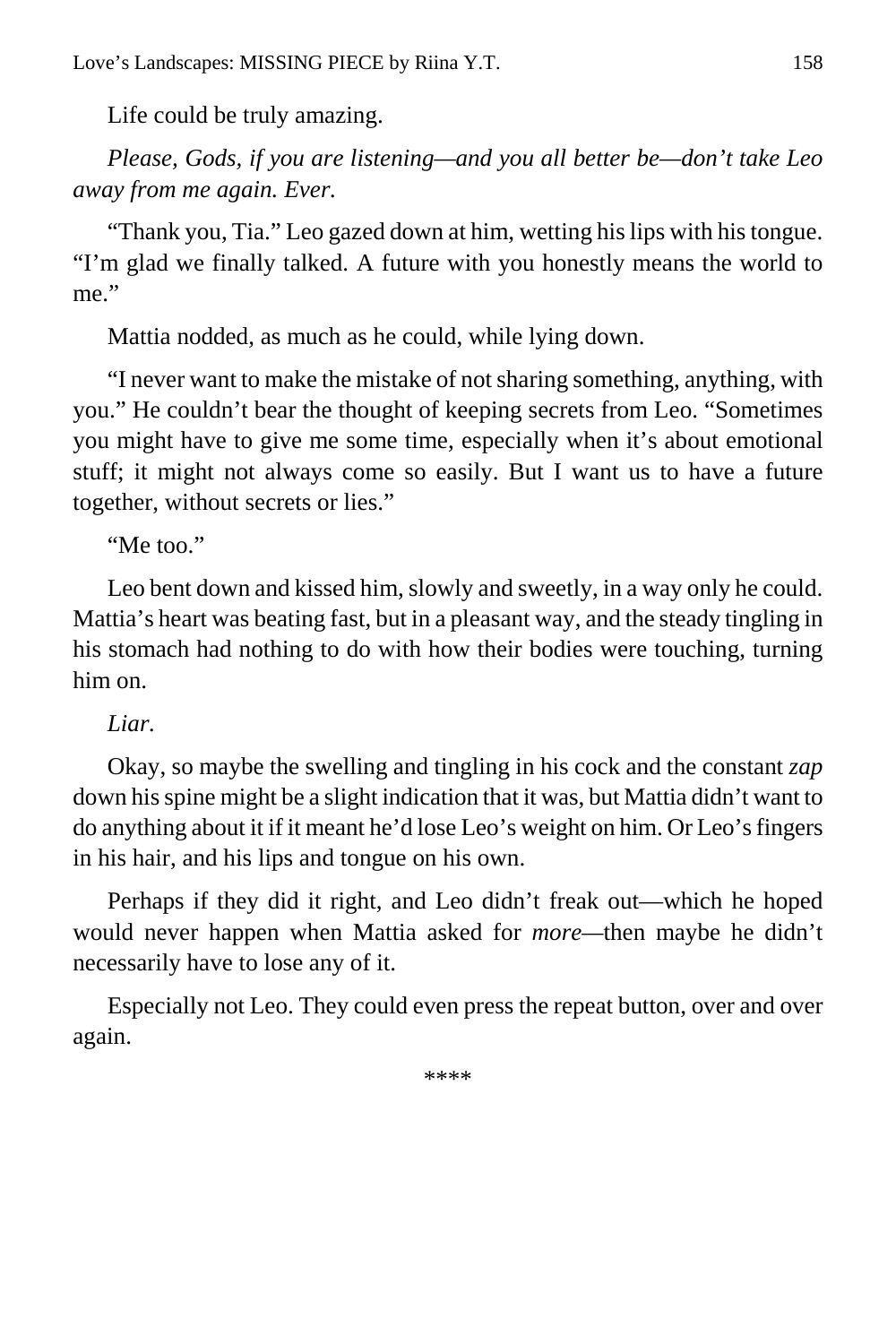# **Chapter Twenty-Two**

#### *Where You Stop I Begin*

For the next two weeks, it quickly became their routine, picking up one another from work, and either going out to grab a quick dinner or ordering in. But whatever they did, they always spent the rest of the night together. Usually it would be Leo who stopped by Mattia's office, reminding him there was such a thing as working too hard and too long. Luckily, it never took much persuading—the moment Mattia saw him, he'd drop everything. Before, Leo never minded getting lost in his own job, but for the first time in his life he had a pretty damn good reason to leave on time. Nothing was worth wasting even a minute of his day if he could be spending it with Mattia.

Like every single day the previous week, Leo'd dragged Mattia out of his office; today with the promise of a romantic dinner at one of the nicest seafood restaurants in the city. And just like every other night, they found themselves back at Mattia's apartment.

"Can we get inside first?" Leo whispered, his breath coming out ragged, while his heart was furiously beating away within his chest. His eyes fluttered shut when Mattia pressed him against the door, grinding up against his thigh, gasping when his lips were caught in another searing kiss. A kiss so wonderful and intense he wouldn't mind dying from it. Okay, perhaps he would mind a little. His hands caressed Mattia's neck, moving until they found his hair. *Yep, definitely not done yet.*

#### Leo wanted more.

Tugging at the soft strands between his fingers, Leo deepened the kiss with everything he had, grinding in response to Mattia's movements, until he knew they had to break for air, which as always, came too fast.

Mattia took his lower lip between his teeth and gave it a firm tug before withdrawing so they could look into one another's eyes.

"Maybe." Mattia grinned down at him with heated affection. Leo's chest ached as if he'd been denied air for hours, if that were possible. He wrapped his shaking arms tightly around Mattia's neck and dropped his head onto the other man's much stronger chest, closing his eyes for just a moment. Every time in the past weeks, whenever Mattia held him close, his emotions seemed to burst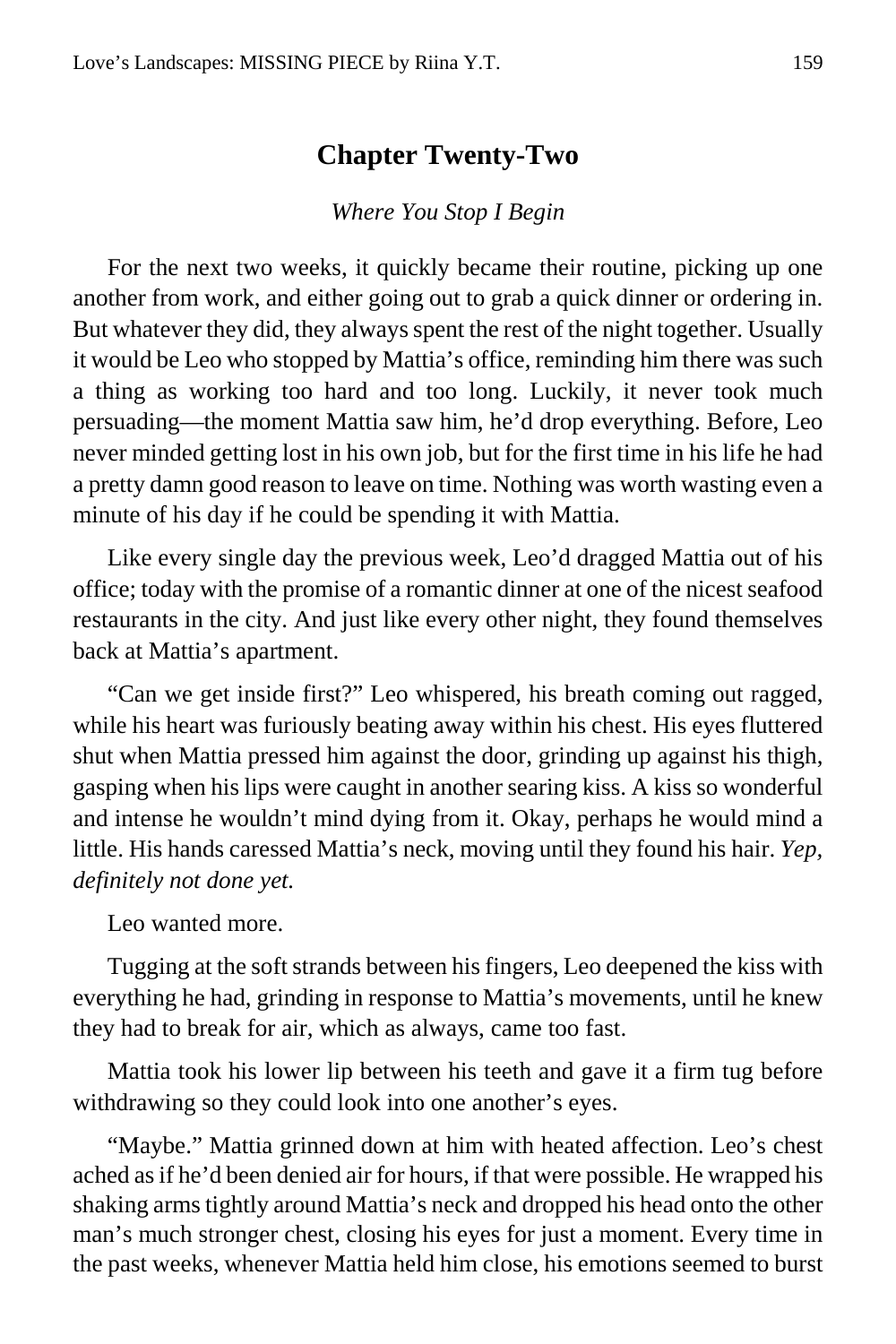out of control, and today was no exception. He loved being able to hold on to Mattia and knowing that's where he—finally—belonged.

With one hand fumbling for the key in the pocket of his jeans, Mattia tugged him close by his waist. His fingers gave him a firm squeeze, right where his anchor tattoo lay beneath his clothes. Memories of the night before, when Mattia's tongue traced the colorful skin, caused Leo to shudder. He'd spent almost every night of the past three weeks in Mattia's bed, and the man seemed not to get enough of Leo's ink. Whenever Mattia got the chance, he would trace the lines of his tattoos with his fingers, lips or teeth.

"Gotta move your pretty butt, *sweet-cheeks,*" Mattia said teasingly, as he reached around Leo and gently guided him out of the way before giving his neck a wet kiss. A soft click indicated the key had found its way home. Leo hummed, and moved together with Mattia through the threshold into Mattia's apartment.

A firm squeeze to his ass, and nine steps later, Leo's lips found the warm skin of Mattia's neck and nibbled at his pulse point. He just couldn't help himself, his mouth was drawn to the man's skin like a moth to light.

Making Mattia moan in delight made Leo smile. It always did. But even in moments like these, when he felt perfectly happy, wanted, and *loved,* Leo still wondered whether Mattia was really okay with *this*, with having Leo in his arms, instead of Richard; having Leo's finger gripping his hair and *his* lips feasting on Mattia's throat.

Leo didn't have much time to ponder the doubts he couldn't seem to let go of. He jerked a little when Mattia tugged at the hem of his T-shirt but leaned back and moved out of his embrace to allow Mattia to pull it over his head. He quickly discarded the unwanted item then went straight back to kissing Leo fully on the mouth. So lost in the sensations of Mattia's demanding tongue exploring the far reaches of his mouth, and the gentle play of his fingers at the back of his head, Leo only noticed that they were moving when his back hit the bar table. He was left dizzy and breathless when Mattia withdrew reluctantly.

"God, you taste so much better than any dinner," Mattia murmured, his lips tickling the side of Leo's neck, the aftereffect of his breath on his skin making Leo's groin tighten.

"So do you." He gasped and tightened his hold on the other man's waist.

Mattia lifted his head and grinned down at him, a hint of satisfaction twinkling in his eyes. Leo was amazed at just how often he'd witnessed those expressions of happiness and excitement on him lately. It felt incredibly good.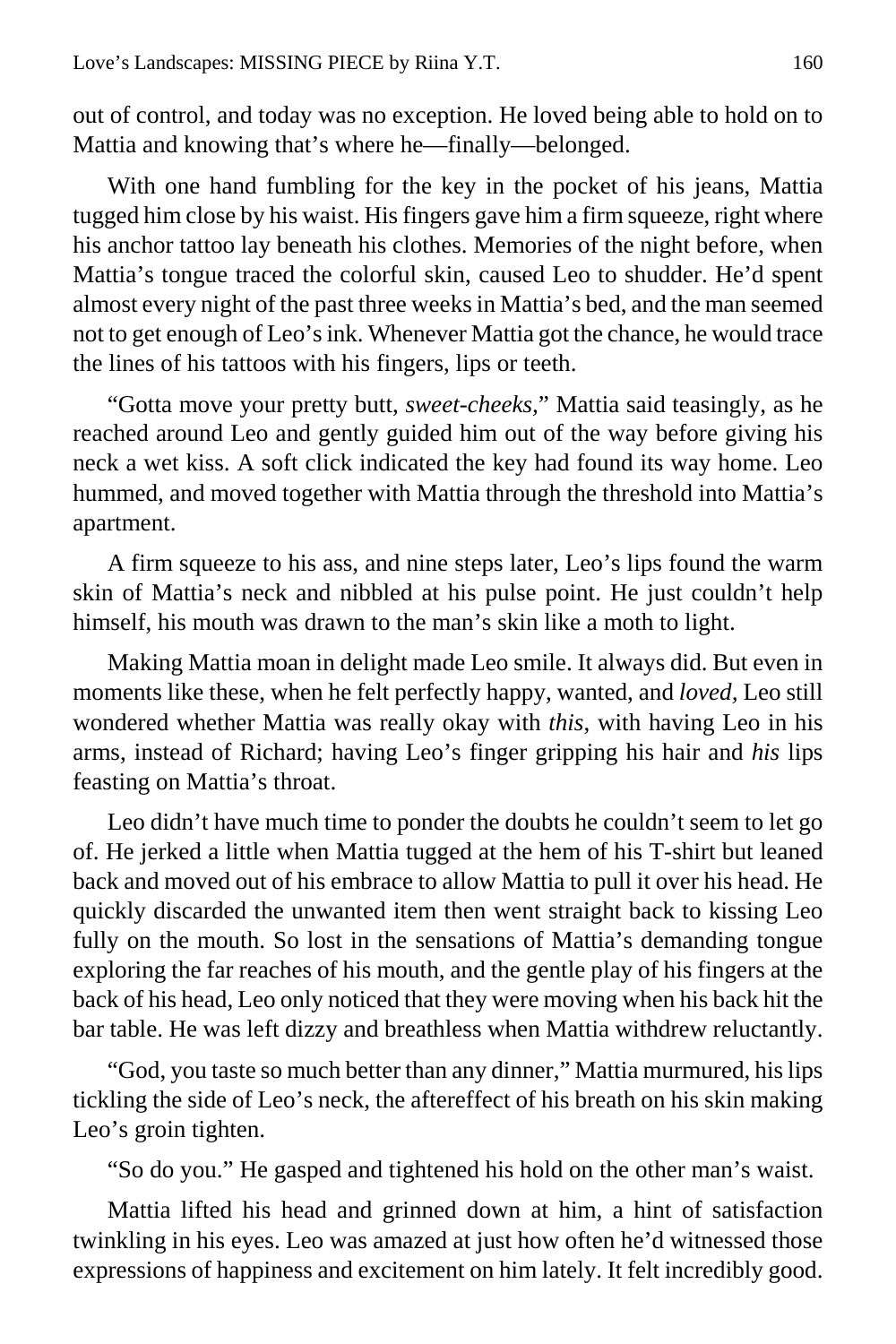*Stop doubting yourself. You can be enough for him. You* are *what he wants.*

He hoped like hell the voice in the back of his mind was right.

With one hand hooked in Leo's belt, Mattia reached for his chin with his other and squeezed. Three fingers tipped his chin up, and soft lips touched his, caressing and reassuring. His stomach tightened when Mattia's tongue lapped at his lower lip. His hand slipped from his chin, smoothed down the side of his throat, and squeezed the nape of Leo's neck. Gripping Mattia's silky black shirt, he stood on his toes and pressed his naked chest against the cold fabric of Mattia's shirt, kissing him deeply. With tongues meeting and lips caressing, he poured all the love and passion he felt deep within him into their kisses.

"Leo," Mattia panted. "Just, what have you done to me?"

Leo gave him a questioning look, his eye twitching involuntarily. It was hard to focus on anything right now, especially answering questions he guessed he'd have no answers to.

Mattia slid his hand down Leo's exposed chest and whispered, "I can't get enough of you." The slight roughness of his calloused fingers sent shivers down Leo's neck. He didn't see how this was a bad thing. A smile found his lips, before Mattia dipped his head and kissed him soundly.

"I hope you ate your veggies tonight," Leo asked breathlessly when they parted. His head was spinning, his cock pressed uncomfortably against the confines of his tight pants, and he wondered briefly how long he was going to last. Mattia simply drove him crazy. He closed his eyes, trying to keep his emotions at bay just a while longer.

Mattia gave his butt a squeeze and nipped at his chin. "I sure did," he replied with a grin that Leo could feel against his cheek. Mattia's hot breath ghosted over his skin when he continued, "Care to share why you forced them into me?"

Leo chuckled, then gasped when Mattia bit his ear. He gripped Mattia by his shoulders and lifted himself up on his toes again. "You need your strength tonight, Tiger," he whispered, his voice coming out a little shakier than he'd intended. *Crap.* He was absolutely on edge, buzzing with excitement and sweet anticipation. He couldn't wait to have them both naked and writhing, panting, sweaty, and wrestling together.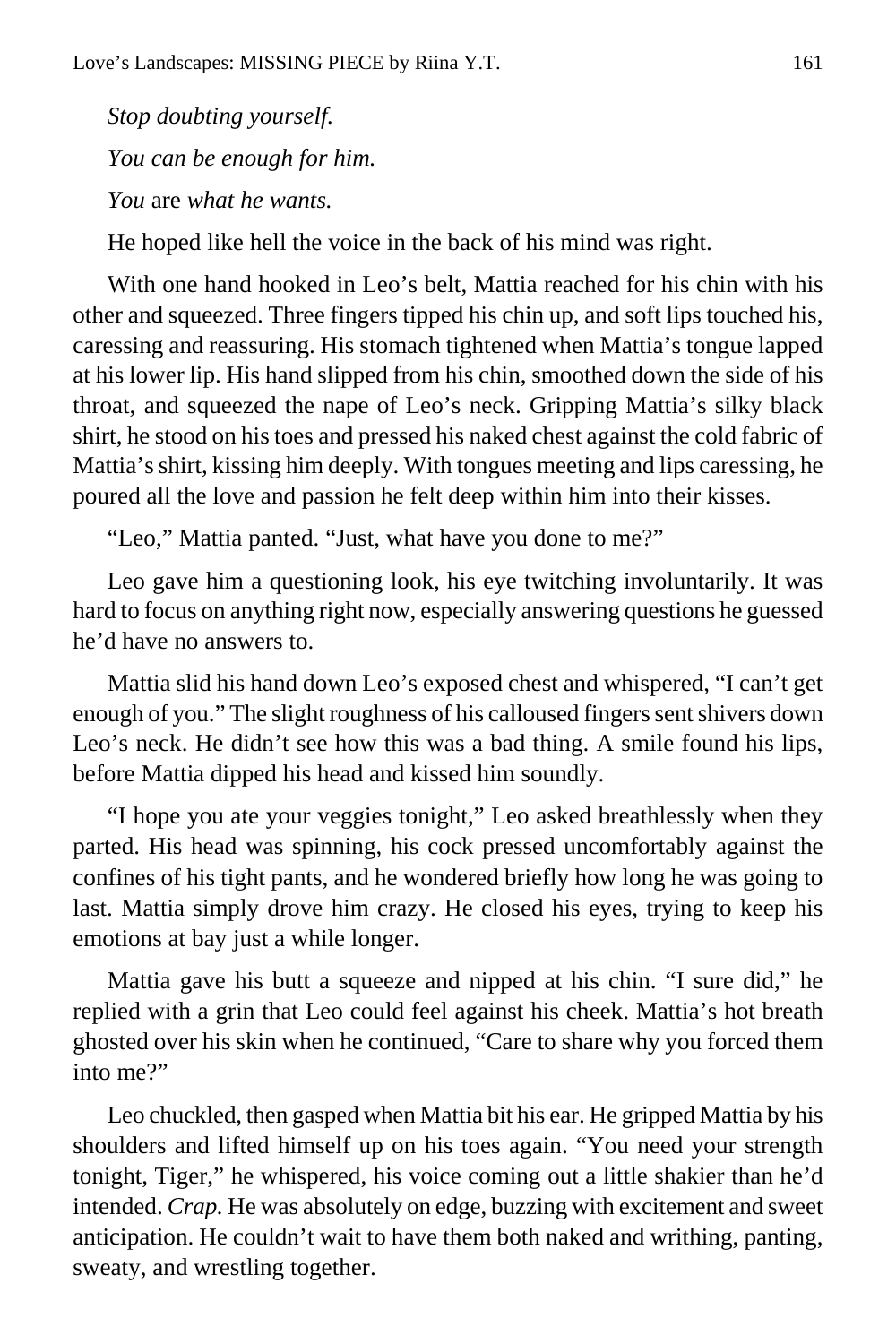While kissing Mattia's neck, he ground his hips, causing their groins to touch in the most delicious way possible. Mattia tightened his grip on Leo's ass and wordlessly pulled him up against his body. Leo jumped up and wound his legs around his waist and held on tightly as he was carried into the bedroom. He liked to think Mattia knew that was what he had wanted. Leo always loved it when Mattia would hold him, his strong arms squeezing him and, better yet, pick Leo up and carry him to bed. There was something incredibly sexy about being manhandled that turned him on.

In the bedroom, Mattia lowered him onto the king-sized bed then crawled after Leo. He welcomed Mattia's warm hands on his chest, the teasing fingers trailing down his sides and back to tweak his nipples. Leo arched his back at the stinging pain his fingers caused by tugging too harshly. He scooted back for Mattia to kneel between his opened legs. With his thumb soothing Leo's nipple, Mattia leaned forward, touching his lips to Leo's stomach. When fingers tugged at the pants he wore, and teeth scraped over Leo's hip bone, nipping where the anchor tattoo was, he gasped, squirming when Mattia's tongue lapped at his skin there, raising goose bumps everywhere.

He wanted to be touched *all over* by this man. Needed it more than he needed air to breathe or blood to pump his heart.

Kissing a path up his chest, Mattia hummed, the vibrations of his lips and the heat of his tongue and breath made Leo wriggle and gasp. Biting the back of his wrist, he tangled the fingers of his other hand in Mattia's hair and stroked, unable to suppress the moan that escaped him when Mattia's teeth grazed his left nipple.

#### *Oh yes, that's it.*

Leo's skin tingled as Mattia's sucking kisses interspersed with gentle bites and the promise of so much more. He hardly noticed his belt coming undone, and he barely registered the swift movements as Mattia held his butt up, removing his tight pants and underwear. Leo's eyes fluttered shut when warm exhaled air hit his cock, and a strong fist stroked upward in a tantalizing rhythm.

Shit, he was already *so* close to losing his mind.

Overcome with sensation, when Mattia fluttered his tongue over the slit, Leo shuddered. The need to let go and come grew stronger with each lick and stroke of Mattia's tongue, boiling under the surface of his skin. Mattia took his balls into his hands, fondling them while that talented tongue licked up his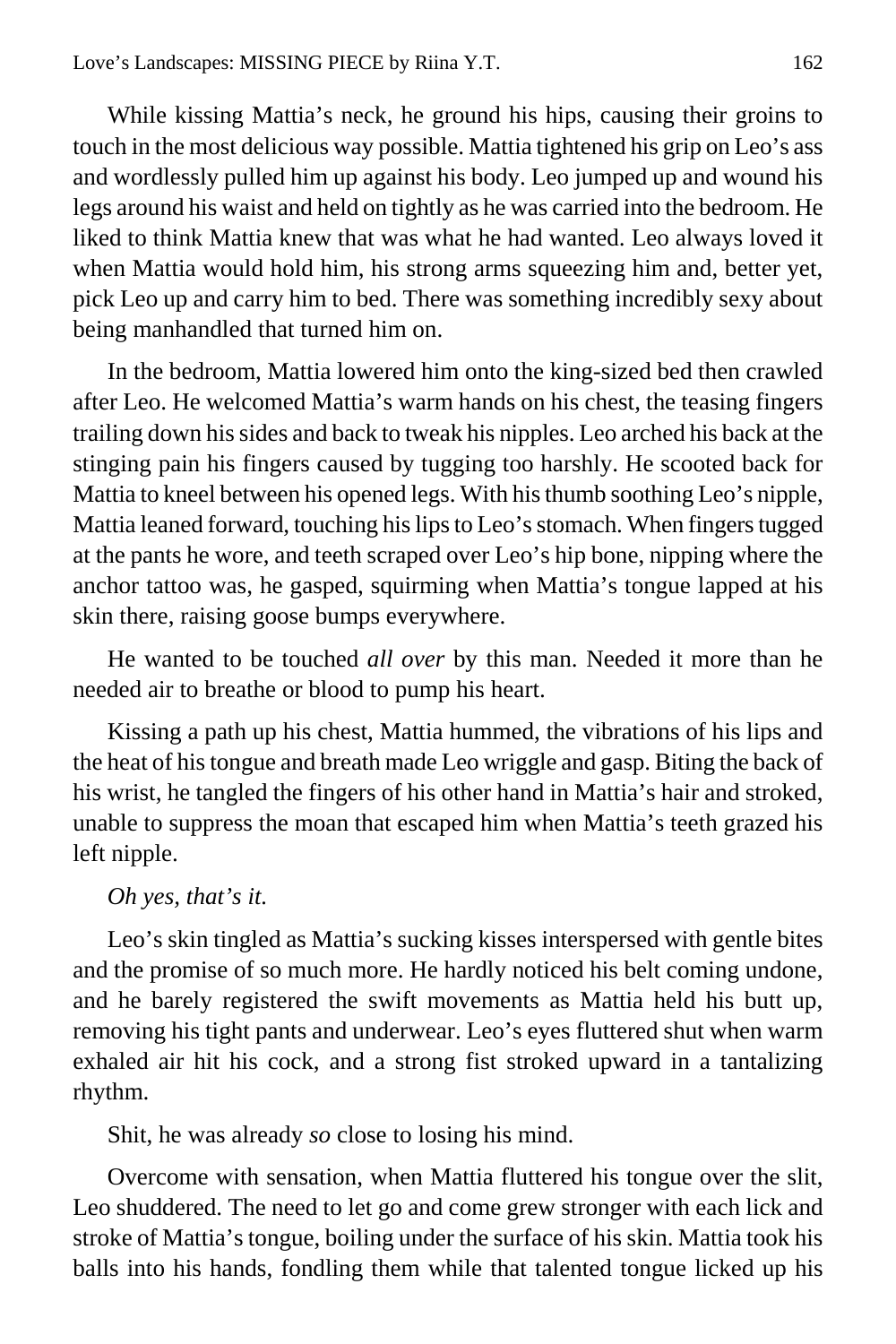shaft, suckled at the head, and then dragged hotly down the crease of his groin. Leo opened his legs farther. Soft hair tickled the inside of his thighs, and a hot mouth sucked on his balls.

# *Fuck, yes.*

Leo couldn't stop the moan slipping from his lips; that teasing tongue tickling his sensitive skin was too much. Mattia hummed and pressed a chaste kiss to his sac before nibbling his way up the length of his shaft. He moaned again when Mattia lowered his mouth over Leo's cock, the warmth and wetness of it driving him insane. Mattia suckled on him leisurely. With agonizingly slow licks, playful tugs, and pulls, he made a game out of teasing him to completion. Leo loved it.

"You sound so hot when you moan," Mattia exclaimed, letting go of Leo's cock long enough to voice his thoughts.

Heat rose in Leo's cheeks, and he grinned.

# *So do you.*

Reaching for Mattia, he tugged at Mattia's neck, asking him wordlessly to move up and give him a kiss. Which Mattia did. Pressing down on Leo's body, he claimed his mouth in a tender kiss. The salty tang on Mattia's tongue made the hairs on the back of Leo's neck stand up, and shivers erupted down his spine. Leo pressed himself up against Mattia's groin, wanting more friction, but even more so, wanting to feel Mattia's skin on his.

Leo wanted to touch, kiss, and lick this man *all over* too.

Lifting himself off the mattress, Leo guided Mattia into a sitting position with gentle hands, then reached for his shirt. Mattia complied wordlessly as Leo undressed him, the heated look in his stormy gray-blue eyes making him feel all the more lightheaded.

"You are so handsome," he whispered as he slowly opened button after button, admiring the beauty before him. Strong but gentle features, dark stubble on his jaw, heated deep-set eyes, and the blackest hair he'd ever seen. This stunning man was all his now. Would he ever get used to that thought?

Mattia's hands rubbed along his lower back, and Leo shivered.

"I want to sit here and just stare at you for days, Tia," Leo whispered affectionately.

His cock was still hard and throbbing, painfully asking for more attention, but Leo wanted to take in the love of his life. Having Mattia's eyes on him,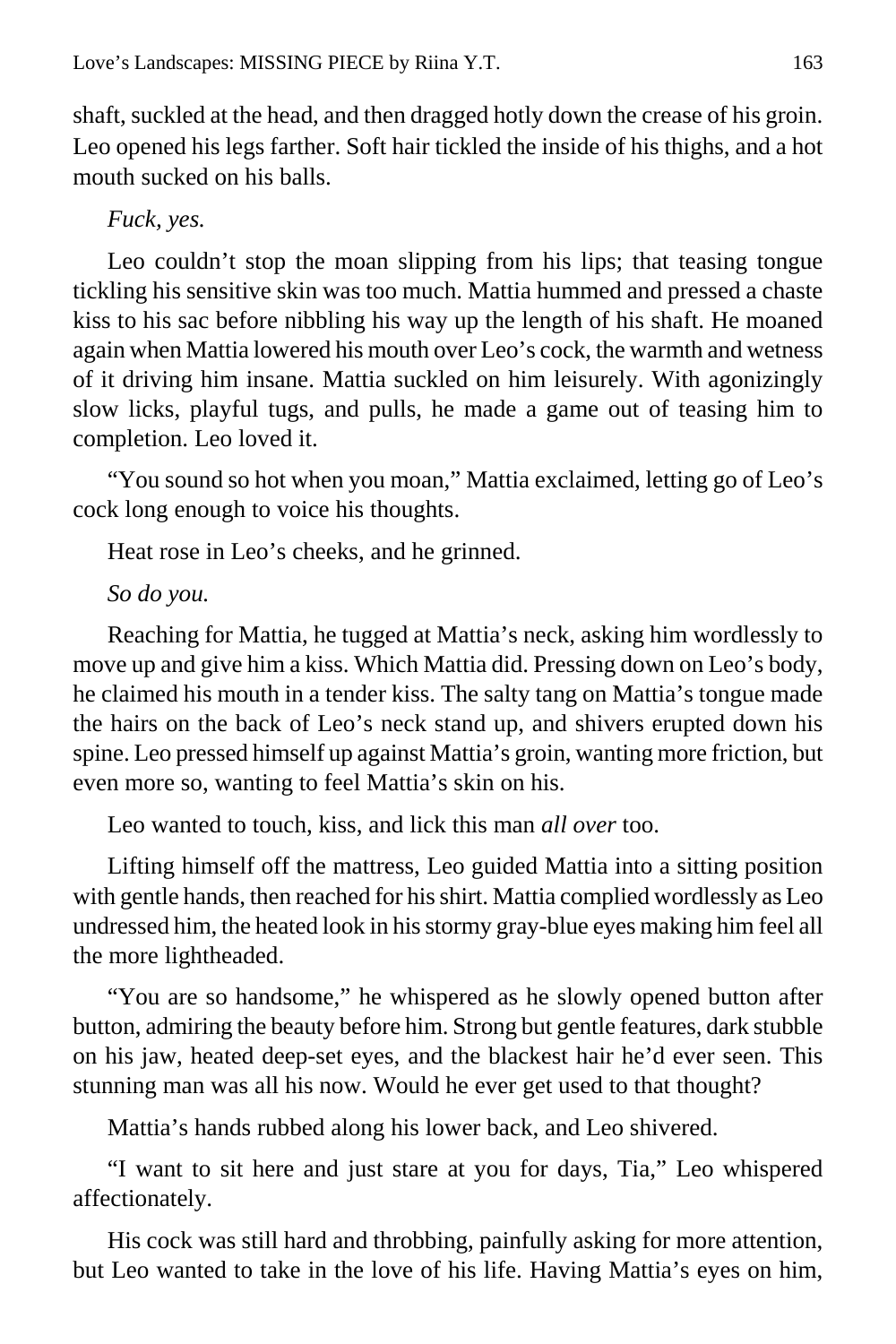looking at Leo like he meant the world to him and more, felt better than any orgasm could.

For a moment longer, he was allowed to take in the sight, studying Mattia's content smile as it grew wider, and the fire in his eyes deepened. Before he could finally slide the shirt off Mattia's shoulders, Mattia moved swiftly and gathered Leo in a fierce embrace, toppling them both over, laughing. His eager mouth latched onto Leo's throat, and he sucked eagerly, licking at the juncture of his shoulder.

"You can watch me while I'm asleep," Mattia murmured against his skin, punctuating his words with a nip to Leo's neck.

Leo gripped the fabric that clung to Mattia's shoulders and gave it a good tug. Rolling fully on top of Leo, Mattia slipped out of his shirt, his lips never leaving Leo's skin.

"You bet I will." Leo chuckled. And he would. For as long as he could stay awake.

Leo ran his hands up Mattia's arms, swearing at the white tank top he wore underneath the silky shirt that now lay crumpled somewhere on the floor. With every intention of having Mattia's jeans follow suit, Leo reached between their bodies and tugged open that one button holding together the tight fitting pants. The sound of a zipper opening died somewhere between Leo's moans and Mattia's gasps as they twisted and rubbed and kissed and tugged at each other, eventually losing the jeans in the action.

Supporting himself on both arms, Mattia hovered merely inches above Leo. Licking his lips, Leo admired the beautiful, flushed, and extremely sexy sight above him. Slipping his hand inside Mattia's black boxer briefs, Leo wrapped his fingers around the hard, hot flesh that greeted him there. Mattia let out a low moan when Leo began to stroke and caress his erection, rocking with the movements of Leo's hand.

"Oh, God. Leo," Mattia gasped, the hands supporting him shaking and almost giving out under him.

"That good, huh?" asked Leo with a teasing voice, licking his lips and watching Mattia's expression closely, cataloging each and every line on his face—the tiny wrinkle on his forehead, the creases in the corner of his eyes, and the adorable tiny beauty spots near his mouth.

Mattia nodded, gazing down at him with hooded eyes and a sly smirk on his full red lips. More than anything, he wanted to kiss those lips again and again.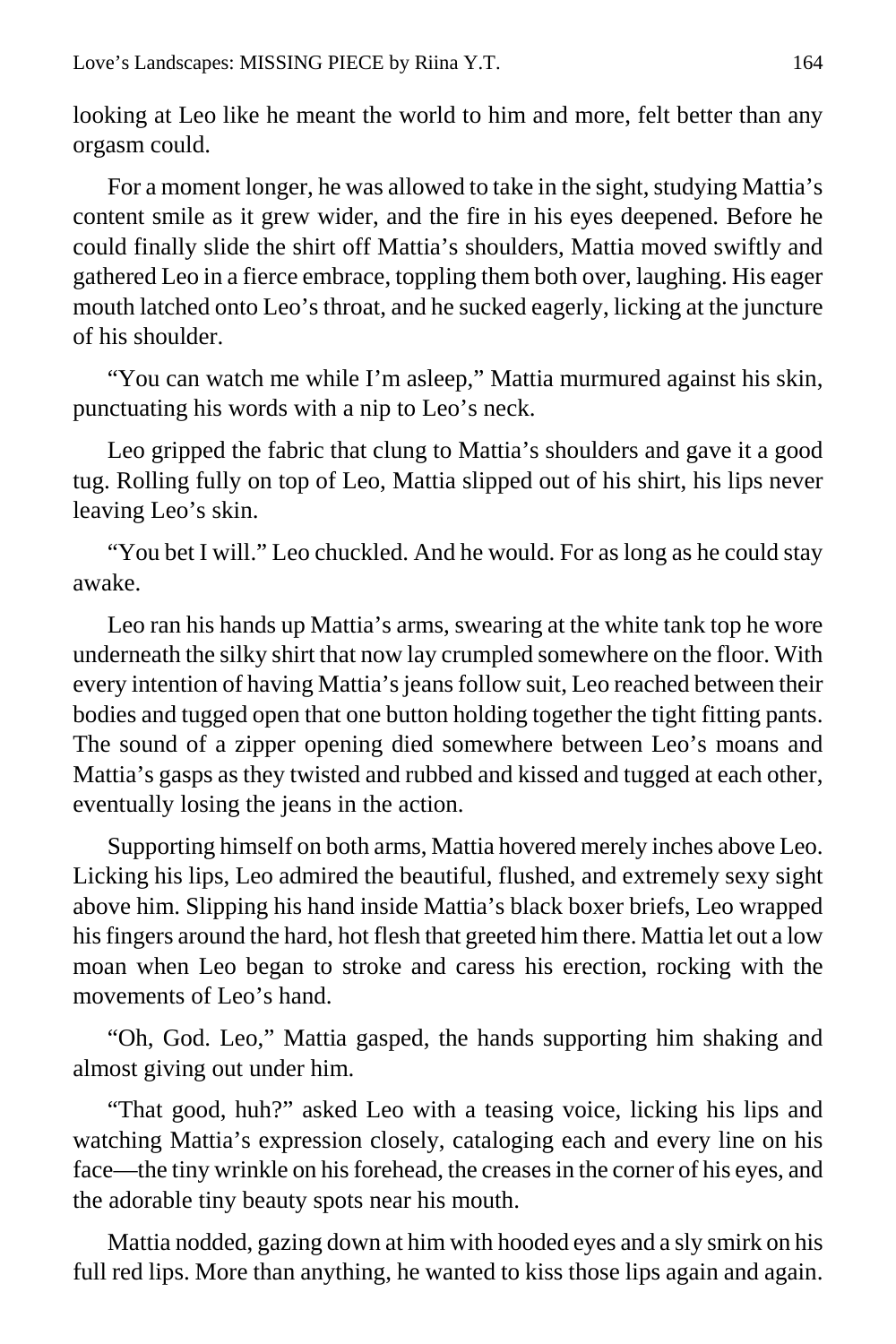As if reading his mind, Mattia lowered his head and a hot tongue swept into Leo's mouth. Leo gripped the back of Mattia's neck, pulling and tugging, grinding his throbbing erection against Mattia's trapped cock.

# *Time to turn this game around.*

"Move," Leo murmured against his lips, pulling up his knees until Mattia collapsed onto him. Leo then wrapped his arms around Mattia's waist and flipped him over. "Turn around for me?" Leo asked, patting Mattia's butt as his lover moved to lie on his stomach.

"I didn't think you'd have the patience for a massage," Mattia said with a chuckle, wiggling his Calvin Klein-clad bum in the air.

Grinning, Leo said, "I don't think a massage is what you want."

"You did promise me one the other day, though, do you remember?" Mattia said, smirking, looking over his shoulders to see Leo straddling his ass. Bending down on Mattia's backside, Leo kissed the nape of Mattia's neck, the fine hairs tickling his nose as he inhaled his addictive scent—musky and rich, with a hint of oriental spices. *Mh-hm.*

"But I think," Leo whispered, "you'll like what I have in mind anyway."

With hungry lips and teasing teeth, he then kissed and nibbled his way down Mattia's spine. Reaching the waistband of his briefs, Leo dragged his tongue hotly along the silver band of fabric. Mattia wiggled his ass, and Leo felt him shiver under his touch. Leo couldn't stop himself from smiling as his teeth tugged at the waistband of his underwear. Sadly, it wasn't as efficient in removing the unwanted item as it was sexy.

Nuzzling his fabric-covered ass, Leo inhaled deeply. He kissed Mattia above the waistband and squeezed his cheeks, massaging them as he pleased. At one point, Mattia cursed loudly and asked him to *fucking* do *something* something other than teasing his ass—which only made Leo laugh and playfully smack his behind.

Mattia moaned. "Are you done teasing?" he asked with an amused smile. *Was he?*

Leo smirked, considering his boyfriend. "Lie back, head on the pillow. Relax," he said, guiding Mattia into the center of the bed. When Mattia's head hit the soft pillow, Leo moved to his side, lay his head down, and nuzzled Mattia's neck affectionately.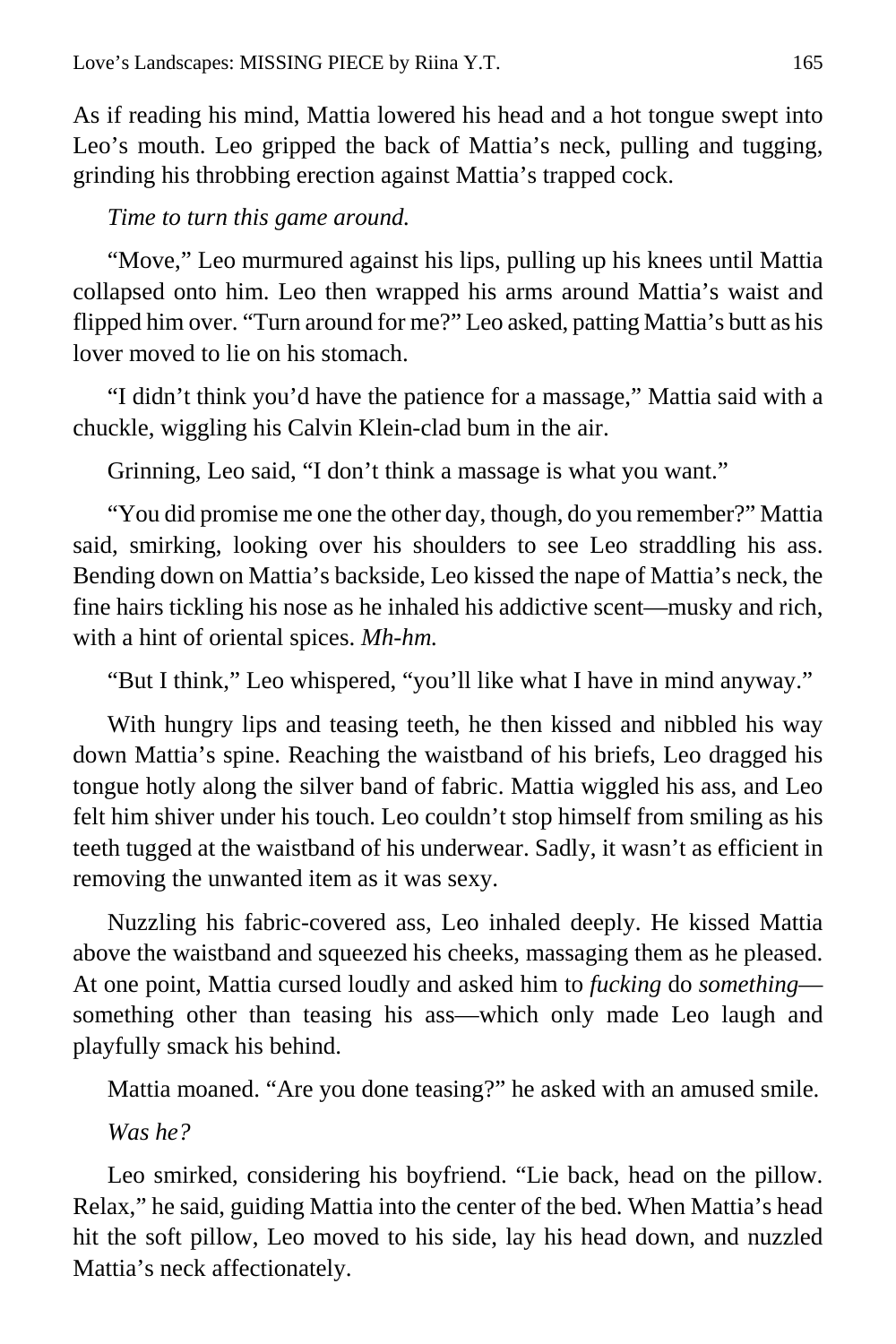"I want you so badly it hurts, but at the same time, I don't want the night to end," Leo whispered close to his ear, running his hand down the other side of Mattia's neck to his chest. He pressed kisses under his lover's ear, nipped his cheek, and licked toward Mattia's stubbly chin.

"Mmm," Mattia hummed. "I know what you mean," he mumbled and pulled Leo closer, tugging at his thigh with one leg. Sliding his hand under Mattia's white tank top and finding his chest, Leo lingered there, slowly, teasingly, circling his palm over and across the expanse of hairy skin. With soft murmurs and encouraging noises, for a while, Mattia let him do as he pleased.

Holding himself up on his elbow, Leo shuddered slightly. He'd learned that Mattia didn't like his nipples to be touched that much, so he skipped the pinching and tugging he personally loved. Lowering his head downward, he kissed Mattia's right nub through the thin white fabric, then moved to his exposed collarbone and the top of his shoulder. Lifting Mattia's arm, Leo peppered the length of it, down to his hand, with lingering kisses.

Mattia rubbed his free palm soothingly up and down Leo's back, moaning when Leo suckled eagerly on one of Mattia's fingers, then another and another. Sitting up, Leo slid his free hand across Mattia's stomach, reaching for Mattia's erect cock peeking out from the waistband of his briefs. Leo slid his hand inside, wrapping his fingers around the base. The feeling of Mattia's hard and throbbing flesh under his fingertips, as he tugged firmly at the shaft, made his stomach flutter in anticipation. Mattia gasped, his hands falling to his sides, when Leo leaned forward and kissed, then bit, the inside of Mattia's thigh.

Nipping at his skin in between placing small kisses from Mattia's thigh upward toward the crease of his groin, Leo stroked him with gentle movements. Leo shuffled closer, lifting one of Mattia's feet so he could kneel between his legs. Easing his tugs and pulls to teasing caresses, Leo's actions drew the sexiest noises from his lover's lips. Though unwillingly, Leo had to let go long enough to fully undress Mattia. Once his tight briefs were gone, Leo dropped to his elbows. Lying between Mattia's spread legs, he trailed his tongue hotly over Mattia's balls, excitedly lapping at the soft, fuzzy sac. Tickling his thigh with one hand, Leo brushed his lips over the sensitive part of Mattia's body, kissing and suckling, and loving the way the velvety skin wrinkled under his lips.

They exchanged heated looks when Leo lifted himself up into a kneeling position, and rubbed his palms over each side of Mattia's hip bones. Leo licked his lips, Mattia moaning encouragingly when his eyes locked onto the tip of Mattia's neglected cock, where drops of pre-come threatened to trickle down if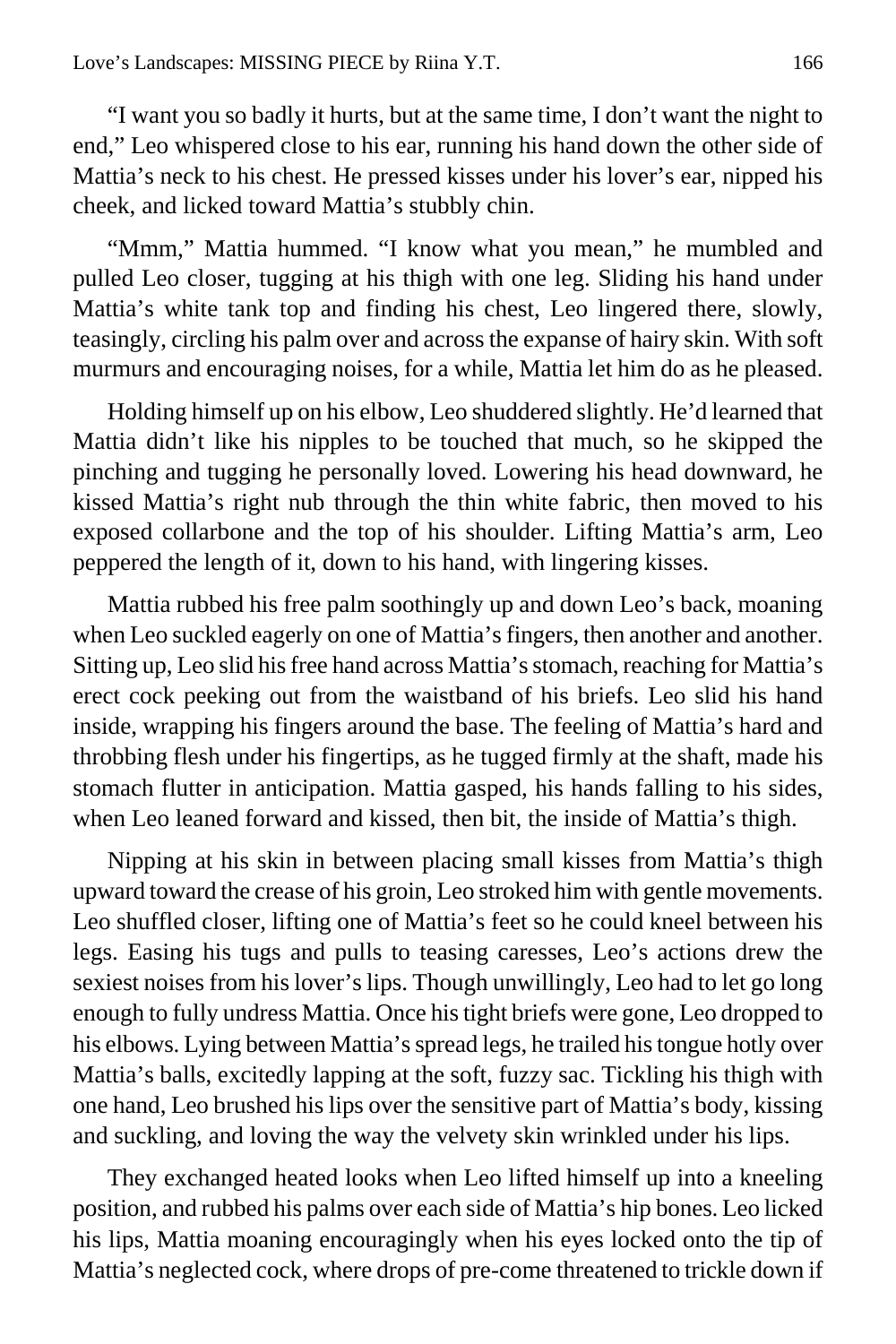Leo didn't catch them. Leo's eager lips tingled and his mouth watered at the incredibly hot sight. Mattia's cock was gorgeous—slightly dark, thick, and strongly veined and just perfect in all the right places. He needed to taste Mattia like he needed to breathe.

Reaching for Mattia's delicious erection, the rock-hard, heated cock twitched the second Leo's fingers came in contact with it. Leo flashed Mattia a wicked grin before he lowered himself down and touched his wet tongue to the plump head, lapping at the salty flavor. Mattia lifted his ass as Leo tightened his grip around Mattia's cock, tugging and teasing as he drank in every bead of fluid he was rewarded with, his eyes never straying from his lover's flushed face.

"Shit. Leo!" Mattia groaned, his body trembling uncontrollably when Leo swallowed him whole. He only got a few good, deep moves in before Mattia's hips bucked a bit too forcefully, threatening to choke him. Easing his lips around the throbbing flesh, Leo exchanged his mouth for his fingers, wrapping them tightly around the base. He quickly found a tantalizing rhythm, stroking and suckling for long moments, before Leo abruptly pulled Mattia's cock from his mouth just to hear Mattia complain.

"You're fucking killing me," he hissed, and Leo laughed.

God, it felt good to be this intimate with the man his whole world seemed to be revolving around lately.

Leo tried to move out of his way, laughing hard, when Mattia pushed himself onto his knees, wobbling slightly as he reached for Leo. He didn't make it far before Mattia had a good hold on his arm and pulled him close, not that he really wanted to get away. With a playful growl, Mattia toppled them both over, rolling Leo around until he had him lying underneath his strong body. His hand slid down Leo's chest, and he tickled a slow trail down his sides and moved his teasing fingers around to his ass. Mattia squeezed his bare cheek firmly, kissing and licking Leo's neck while his other hand nudged his own leaking, throbbing cock. Fingers wrapped around Leo's shaft, and he shivered. *Too close,* too excited, *too much.*

Leo felt Mattia shiver when their eyes met, and he closed the small distance between their mouths, kissing Mattia. One gentle kiss, then another and then deeper and more possessive, gliding his tongue over and under Mattia's, kissing him for all he was worth. In return, Mattia, first gently, then more eagerly, massaged Leo's balls and stroked him to the rhythm of their kisses. His effort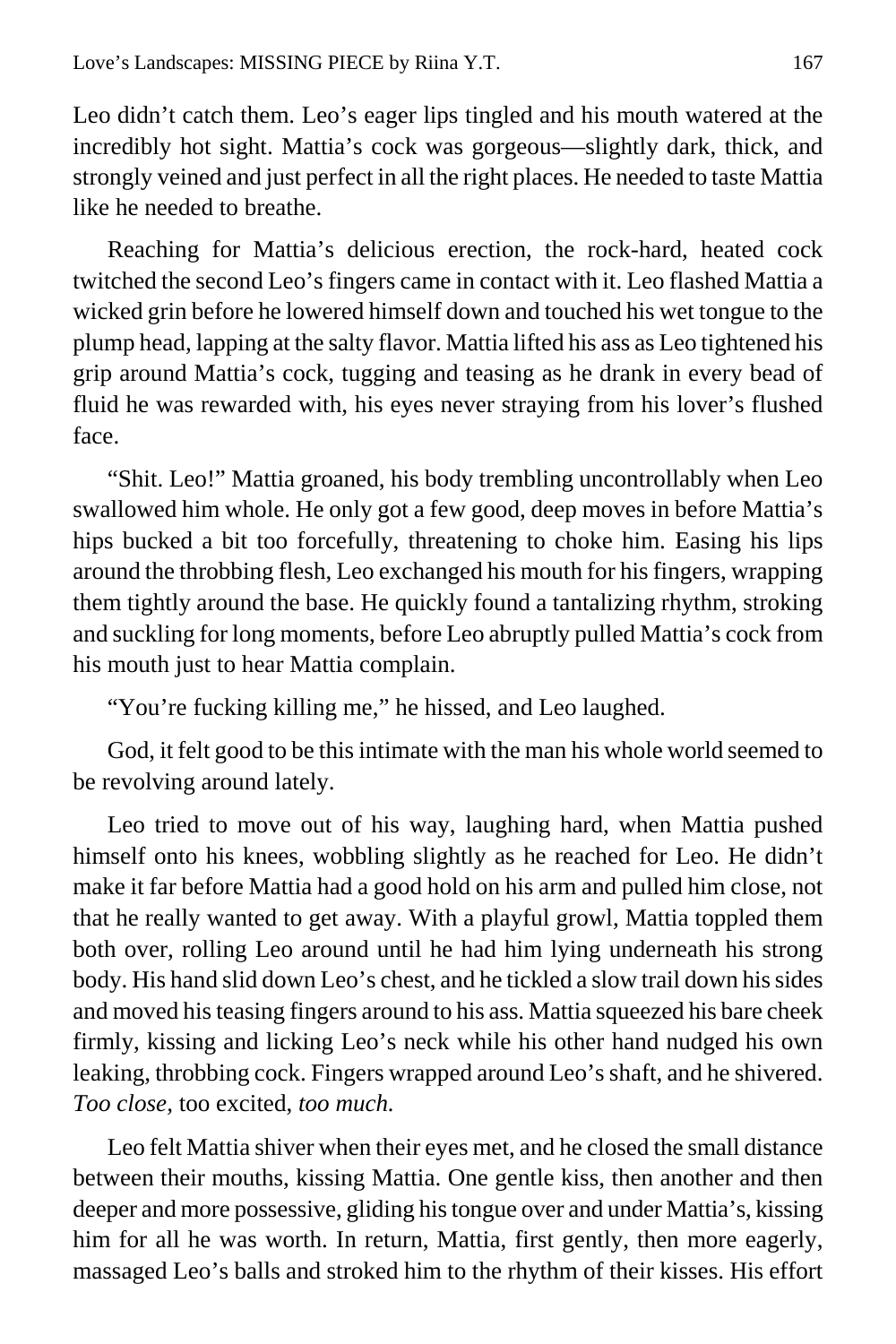was rewarded by thrusts of Leo's trembling hips, jerking forward as a series of low moans escaped Leo's lips.

"Fuck. You're incredible, Tia," he almost whimpered.

Mattia's hot breath, as he panted in response, tickled his lips. Then he grunted, "You're *better,* sweet-cheeks."

And Leo felt the smile on Mattia's lips as he kissed Leo sweetly. Loving kisses quickly turned eager and more passionate once again.

Leo slid his fingers up Mattia's chest and into his hair, tugging at the soft strands, encouraging him to take this further, before he passed out from all this built-up pleasure. Blinking his eyes open, Leo saw his lover's red lips parting, panting and excited from their kissing and touching. His brain zapped like something short circuited, and he knew that this was *it*. This was what they both wanted, needed, and would fight for. They belonged in each other's arms sweaty and slick, panting, holding each other, loving.

With one arm around Leo's waist, Mattia ground his hips against his as he pressed his throbbing cock into Leo's. Leo moaned, pulling Mattia's head down to his, long enough to brush his mouth over Mattia's in a chaste kiss, before dropping his head back onto the pillows and blankets, groaning, as Mattia's strong body pressed against him. The tingling sensation coiling deep within his stomach was a good reminder that this wasn't going to last forever. Leo was close to losing his mind; Mattia's fingers wrapped tight around Leo's cock, while his lover's erection pressed flush against his, felt amazing. Moving his hand in the same rhythm as Mattia bucked his hips had Leo cursing and panting as Mattia tugged and pulled at both their dicks.

His other hand now cradled Leo's neck, and Leo gripped Mattia's shoulder, while he spit in his other hand, then reached for their cocks, using spit and precome to work their bodies together until they were both slick, hot, and trembling. Mattia dropped his head next to Leo's, his hot breath tickling Leo's ear. When Mattia pressed a chaste kiss to Leo's burning cheek, Leo knew he wasn't going to last any longer. Mattia then moved faster, frantic even, as if he were inside Leo, taking him for all he was worth.

Leo *had to* let go now. There was no need to draw this out further, even if it were possible, which he doubted. This wasn't the end—they could make love again and again.

More than anything, he wanted to come right now. With his mind spinning, his head buzzing, and the rest of his body humming in sweet agony, Leo lifted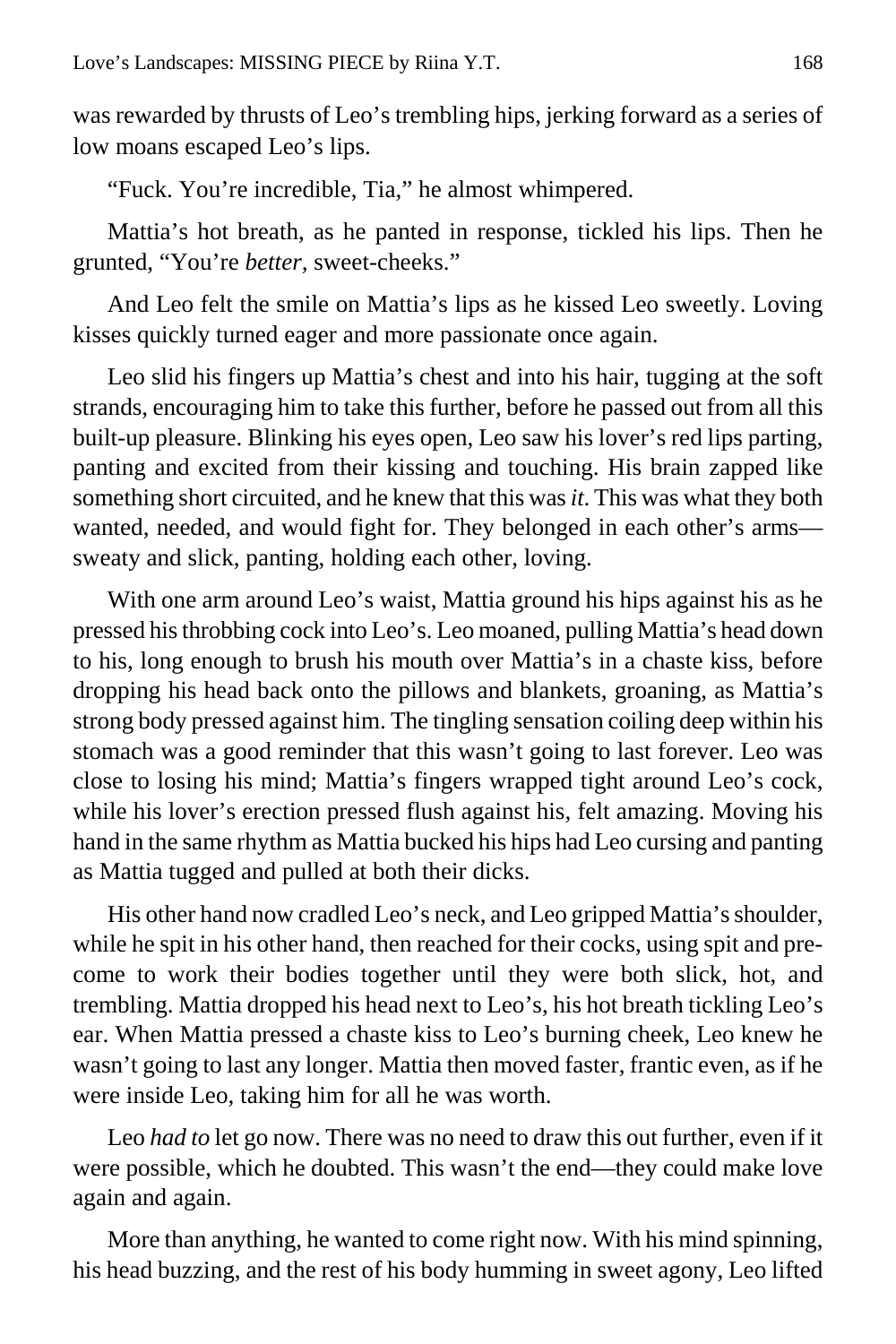his body to meet Mattia's in the best angle possible, until they both cried out and let go in each other's arms, spilling their fluids onto one another's bodies.

Leo felt the nudge of a nose, then a chin, the tickling sensation of eyelashes brushing his cheek, and the warmth of someone's breath on his neck. He blinked his eyes open to find Mattia kissing his collarbone, his arms squeezing Leo so tightly, it stole his breath. Or perhaps that was the aftereffect of what they'd just done.

Mattia kissed him again, letting his lips linger on Leo's skin. "Let's get a bath," he suggested, then brushed a kiss across Leo's cheek. Loving the way their spent cocks rubbed together, Leo sighed. "I'd love to," he said, tugging at Mattia's shoulder, asking wordlessly to be moved, maybe even lifted up.

Cradling the back of his head, Mattia kissed his way down Leo's jaw and caught Leo's lips with his in a sweet, consuming kiss.

\*\*\*\*

Leaning comfortably against a pile of pillows, Mattia watched Leo stroll back into the bedroom, carrying bottled water and a plate with chocolate cookies. He set both on the nightstand and crawled back into bed, snuggling close to Mattia who threw his arm around Leo's shoulders and pulled him close. Leo hummed when Mattia pressed a kiss to his forehead.

Thinking back on the last two hours, Mattia could hardly believe that he was still awake and breathing. They'd hardly made it out of the bathroom in one piece when wet, teasing touches led to even wetter, consuming kisses and to Leo bent over the bathtub with Mattia worshiping him from behind.

Their eyes met when Leo lifted his head, giving him a funny look.

"What is it?" Mattia asked, feeling his cheeks turning hot and probably flushing red.

Leo slowly rubbed a hand across his own neck, and when he pried his fingers apart he asked with a wicked grin, "When did you do that?"

Mattia squinted his eyes, lifting the hand off his lover's throat. "Oh, those look good on you, Leo," he replied with a low chuckle, when he saw the angry red and purple marks covering Leo's neck and shoulder.

"My mom!" Leo almost shouted in horror. "Shit. We are going to have dinner with her tomorrow, remember?" he gasped, then covered his mouth with his hand.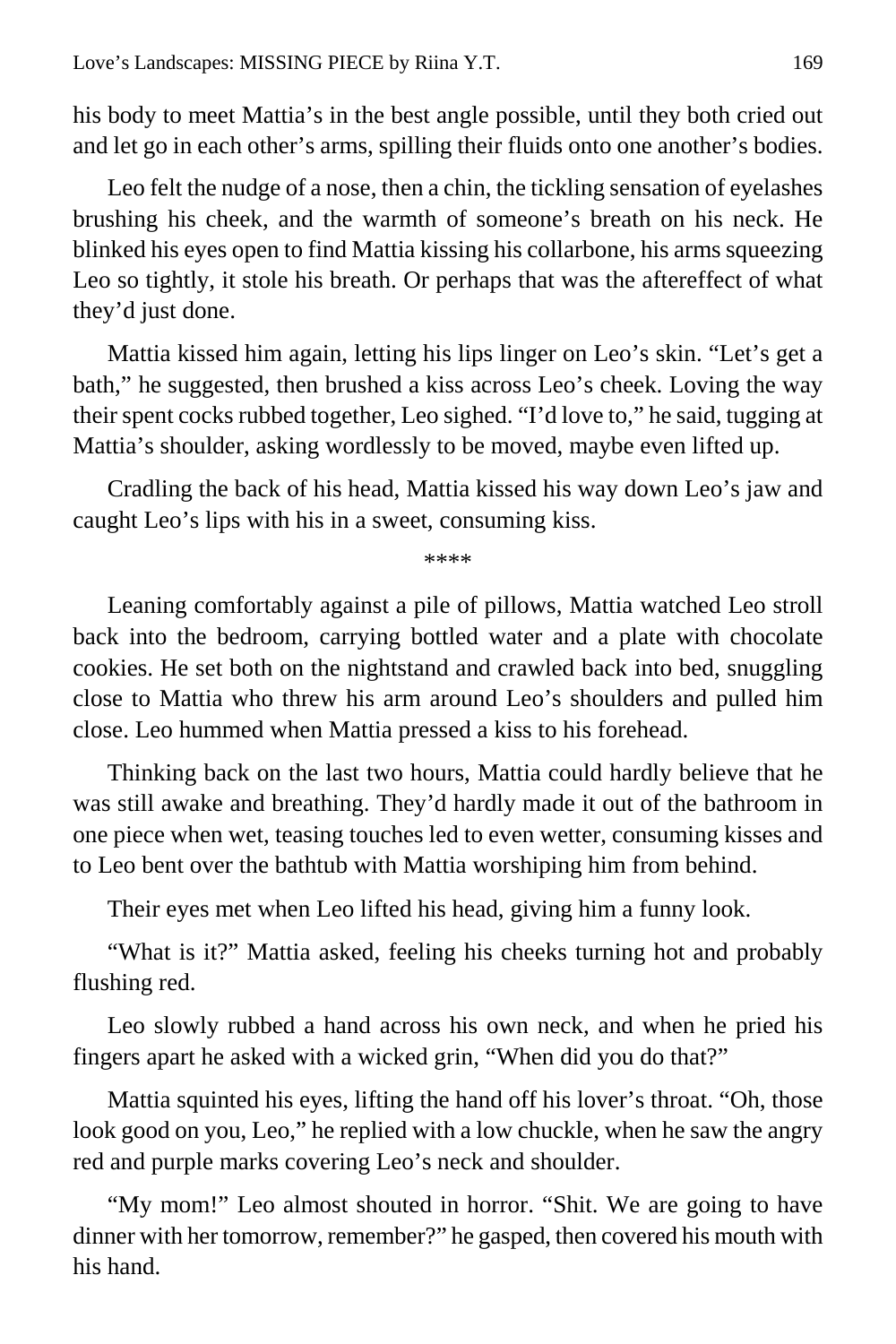Mattia smiled, caressing his exposed shoulder. "She won't mind," he whispered soothingly. "You're not exactly sixteen anymore."

Leo's eyes widened. "That's just it. She won't mind," he raised his voice, "she will fucking love it!"

Mattia could have sworn he felt Leo shiver in his arms.

Dropping his head onto Mattia's chest, Leo murmured against his skin, "She will want to know all the dirty details about our relationship! It's gonna be so *baaaad,* Tia."

"You're kidding, right?" Mattia stared at the back of Leo's head.

When Leo laughed, the sound vibrated through his own body. "I wish I was," Leo said, when he lifted himself off Mattia and turned around to reach the water.

Mattia grabbed the bottle when Leo handed it to him, taking a long drink as he watched Leo munch on a cookie, grinning at him with a full mouth. Mattia felt his chest swell, and the love he felt for the man in his bed almost made him weep.

"You really don't mind having dinner with my mom?" Leo asked, when he took the bottle out of Mattia's hands, leaving it unscrewed.

He shook his head. "Of course not, Leo," he said, smiling. "Your mom is great. I can't wait to see her." Mattia reached out and pushed a strand of wet hair out of Leo's eyes and bent forward to kiss him briefly on the mouth, Leo's lips tasting just a little chocolaty.

He remembered the one time he'd met Barbara, and the way she had treated him still made his chest ache a little. He really did like her a lot, and to think that he could be part of their family felt absolutely wonderful.

"Good," Leo said, and put the bottle back onto the nightstand. Looking at Mattia with sparkling eyes, he added, "'Cause you know, *Tia bear,* she adores you."

Leo licked his lips and flashed him a wicked smile.

"Oh, does she?" Mattia asked, playfully tugging Leo closer.

"Uh-huh." Leo grinned at him with the sweetest expression he'd ever seen—brown eyes glowing, pointy, cute little nose scrunched up, and his tiny dimples showing.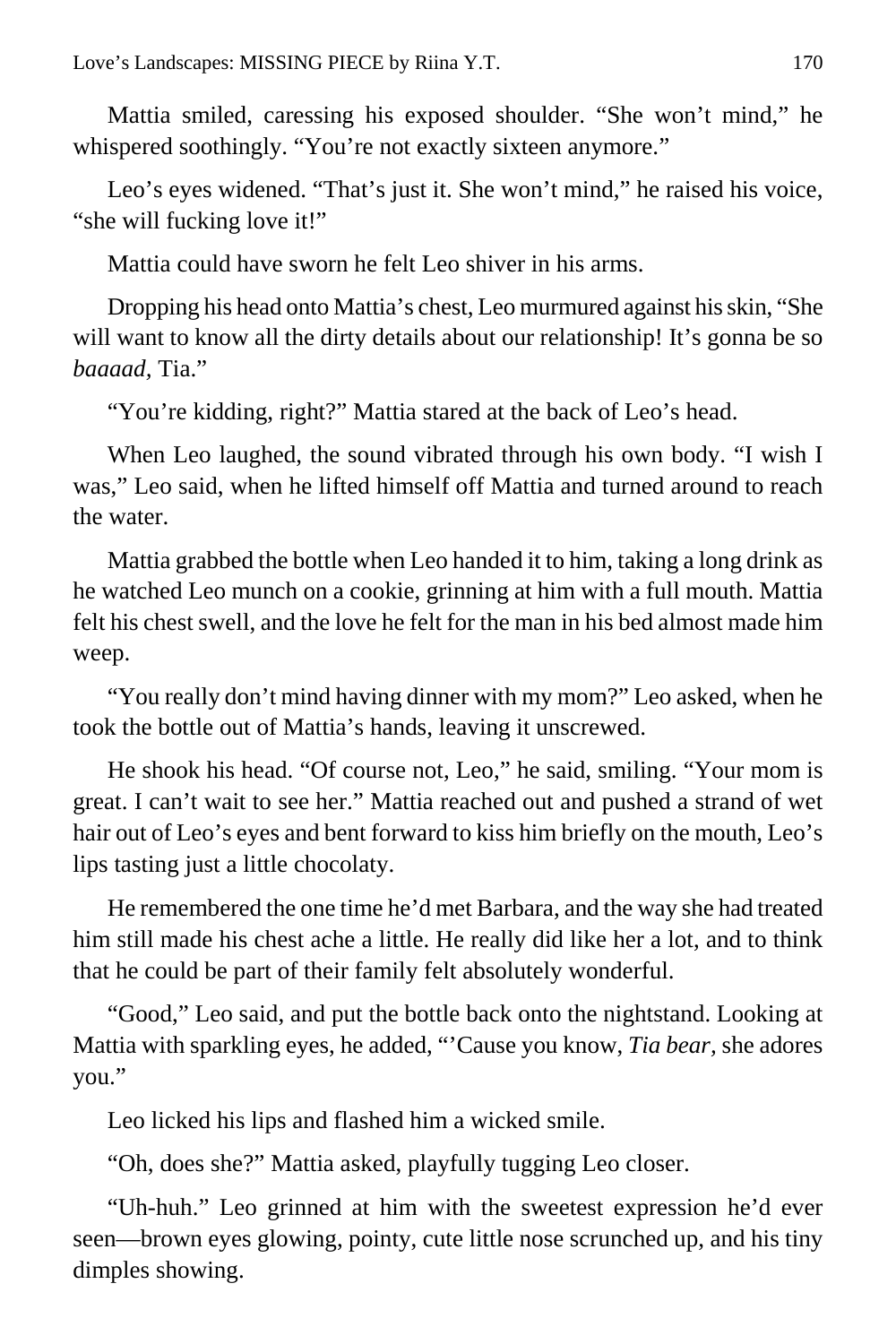Chuckling, Mattia grabbed Leo by his arms and pulled him on top of his chest. Leo bent to touch his lips to Mattia's, kissing him sweetly. "Do you want to know something else, *Tia bear?*" Leo asked, with a dreamy look on his perfect face.

Mattia nodded. "Do tell, *sweet-cheeks.*"

Leo grinned and lowered his head. "I think, maybe…" he whispered close to Mattia's ear, his breath tickling Mattia's skin, "…maybe, you'd like to keep my sofa after all."

Mattia snickered, because it tickled, not because he thought it was funny, and he hoped like hell Leo got that. Leo abruptly leaned back, holding himself up on both arms and glaring down at Mattia.

Mattia schooled his expression. "But it's your sofa, Leo. We've talked about this many times. I can't just keep it *forever* and—" Then it hit him. "You're not moving away after all, are you?"

He knew it didn't make sense. Leo wouldn't just leave after successfully talking his bosses out of transferring him to Santa Barbara. As Leo had told him it took quite a bit of begging to keep his position here, after accepting the transfer so enthusiastically at first. And just where would he go all of a sudden?

Instead of getting off of Mattia, as Mattia imagined he might, Leo pressed closer, drawing a low moan from him. The way Leo's naked body pressed flush against his felt so good and wonderful in all the right places. He didn't want to lose *this*, ever.

"I'm not," Leo whispered, stroking Mattia's cheek affectionately, then bent to nip at Mattia's lower lip, drawing a low moan from him when Leo moved back. He smiled down on Mattia, with the most contented look he'd ever remembered seeing on Leo's face.

When Mattia returned his smile, because it was impossible not to, Leo flushed and blinked nervously when he spoke. "Maybe…" he whispered close to Mattia's lips, "…maybe, you'd like to keep me too?"

A smile grew on Mattia's lips, and he kissed Leo quickly.

"Are you saying?" Mattia said, his voice trailing off when Leo's smile grew wider. Shit, he couldn't believe it!

"Uh-huh." Leo lifted himself up on his arms and grinned down on him. "I'm saying, after all, I really *do* love my couch, and I'd like to see it more often than a few times a week."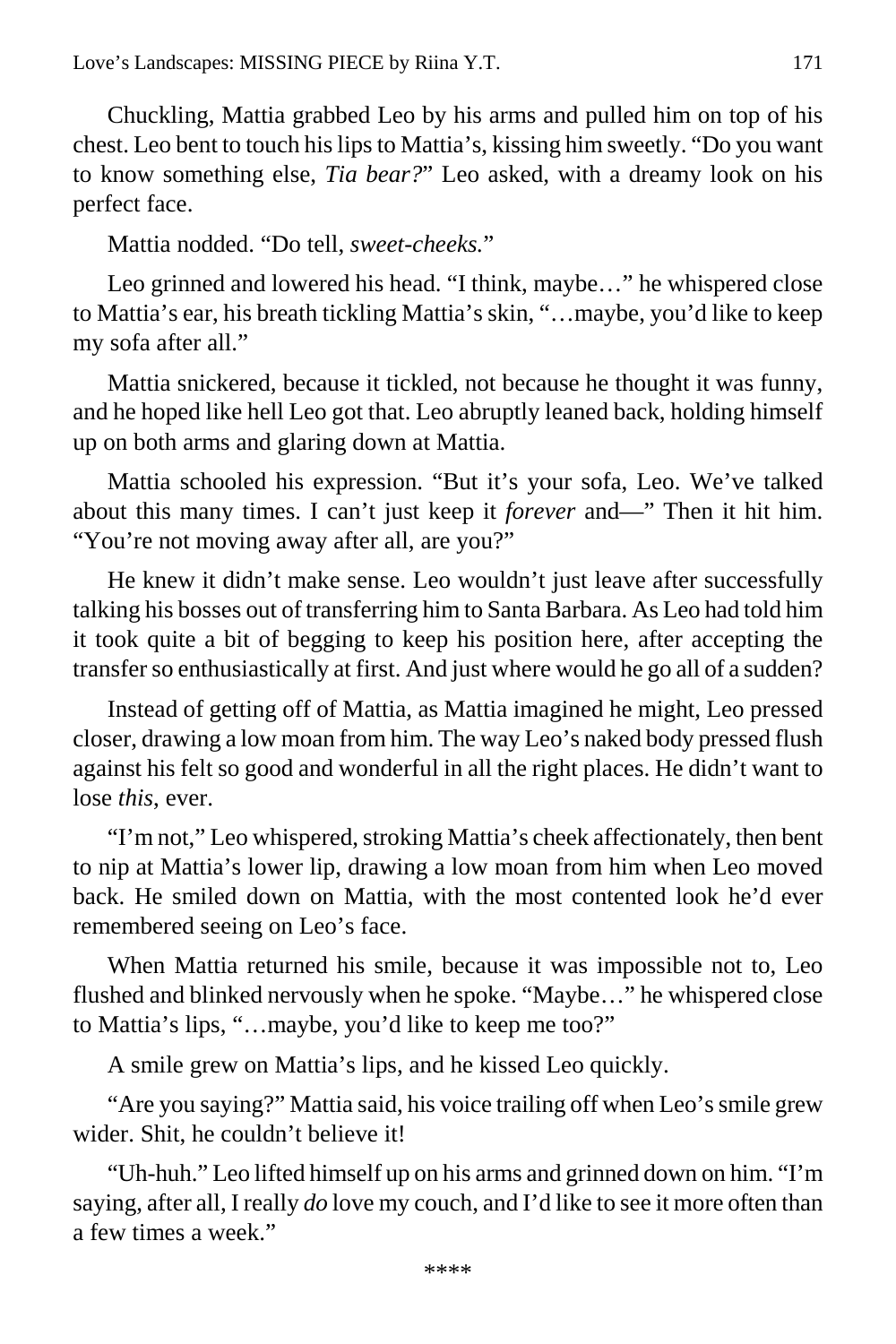Leo felt his chest swell and ache with too many emotions as Mattia regarded him with the most insanely cute grin on his beautiful, full lips.

Yep, no more regrets. No more waiting and no more wasting time. He'd thought about it many times, chewed it over and over, but Leo couldn't find a reasonable explanation as to why they couldn't, or shouldn't, plan a future together in the same place. After Mattia's insanely long and absurdly amazing and simply wonderful speech a few weeks ago, they'd talked about literally *everything* a few more times, and as far as Leo was concerned, they came to the same conclusion.

They were better together. Together, they would be strong and happy, and maybe they could finally feel whole only if they were together. Yes, it was cheesy as hell, but Leo didn't care. He had never felt this *right.* He loved Mattia, always had, and he finally believed that Mattia could, and would, love him the same way in return. Maybe there were all kinds of love and whichever kind it was that kept them together now, he hoped would also keep them together in years to come.

"If your *unspoken* offer still holds, that is," Leo smirked, but he couldn't say anything else even if he wanted because, with one swift move, Mattia had him wriggling and writhing on his back and took his breath with the most intense kiss he'd ever felt. Leo was sure he whimpered at one point—those strong arms never failed to overwhelm him in more ways than one.

Maybe they were rushing it, maybe they should take it slower, but they didn't have to move in together right away—just, hopefully, soon and preferably forever.

Leo wiggled some more, welcoming each stroke of Mattia's tongue as well as every nip of his teeth; it was impossible to simply hold still. Leo felt the excitement of not only right now, but also of a promising future with Mattia buzzing through every cell of his body, leaving him dizzy and breathless.

"You'll never have to ask me if you want to move in, you know," Mattia said, regarding him with a happy smile. With a heady feeling, he looked up into Mattia's warm and loving eyes, but he wasn't given time to reply just yet. Mattia closed the distance between them once more to feast on his lips. Leo reveled in the intense caress, absorbing every bit of Mattia's love for him.

"Who should I ask then?" Leo finally got out a little breathlessly, smirking at Mattia hovering above him. "Prince? Oh right, Prince! Of course, I will have to ask his majesty the next time he decides to—"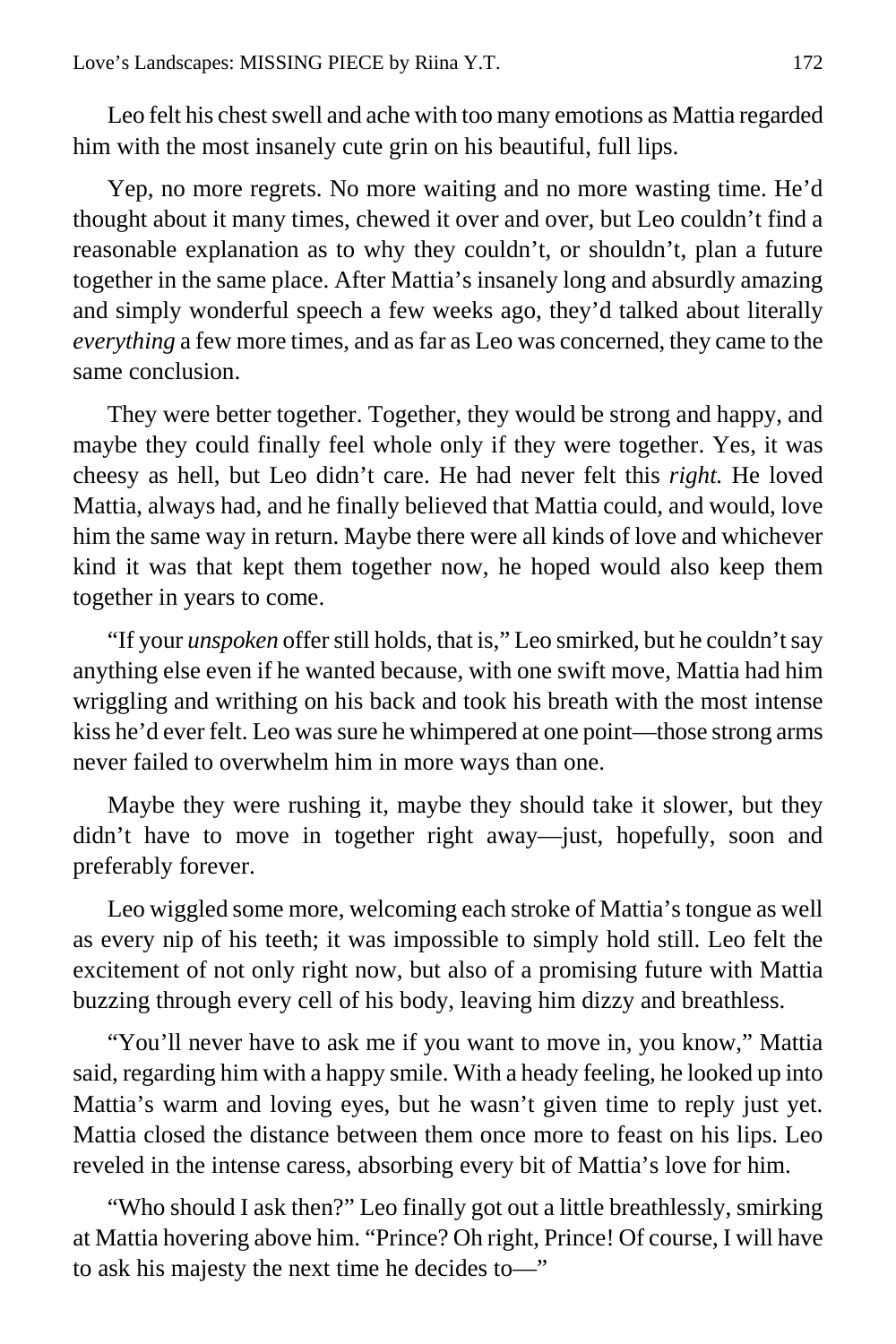Leo ended up laughing before he could finish his sentence; Mattia's naughty fingers tickling him below his waist didn't help the matter.

\*\*\*\*

As if Leo's voice summoned his cat, Prince appeared by their side, jumping on Leo like the insane cat he just might or might not be. Of course the cat's persistent pawing and meowing caused Leo's laughter to rise tenfold, and for a long time, Mattia could only stare at the two crazy creatures in his bed.

Someday soon, they would be able to replay this scene every morning and every night, hopefully every day of their lives. He didn't want to rush it, but Mattia would make sure that they would bring as much of Leo's stuff as they could fit into his apartment, as soon as they could. Then they would start looking at the possibilities of buying or renting something bigger and better. He only wanted the best for Leo.

Mattia waited until Leo's eyes met his.

"Had enough fun with my cat?" Mattia asked teasingly, pulling Leo by his arm. Leo slowly leaned forward and took Mattia's lips with his own. He felt Prince's soft paws on his legs, as the cat made its way to where their feet were and curled up in a ball. Leo grinned against his lips before deepening their kiss and turning it into one long exchange of saliva, filled with desire, love, and promise. When at last they pulled apart, Mattia enveloped Leo in his arms and whispered into his ear, "I love you."

"Love you more," Leo whispered back, giving his lips a quick kiss and squeezing him tight. "You are mine now, forever."

The way Leo touched him, the way he kissed, always made Mattia feel like he was the only thing that mattered. The intensity of it caused Mattia's heart to beat faster, and he pressed closer yet, wanting more of the man in his arms.

"That I am."

Now there was only one thing Mattia really wanted to get out. He'd held it back for way too long and finally just wanted to say it out loud. Mattia hadn't considered it as a secret between them, at least nothing that would threaten their relationship. It wasn't an easy topic, but as much as Mattia wanted, he couldn't forget about it.

Brushing his fingers up and down Leo's arm, he whispered, "I never told you why I sent you away that day."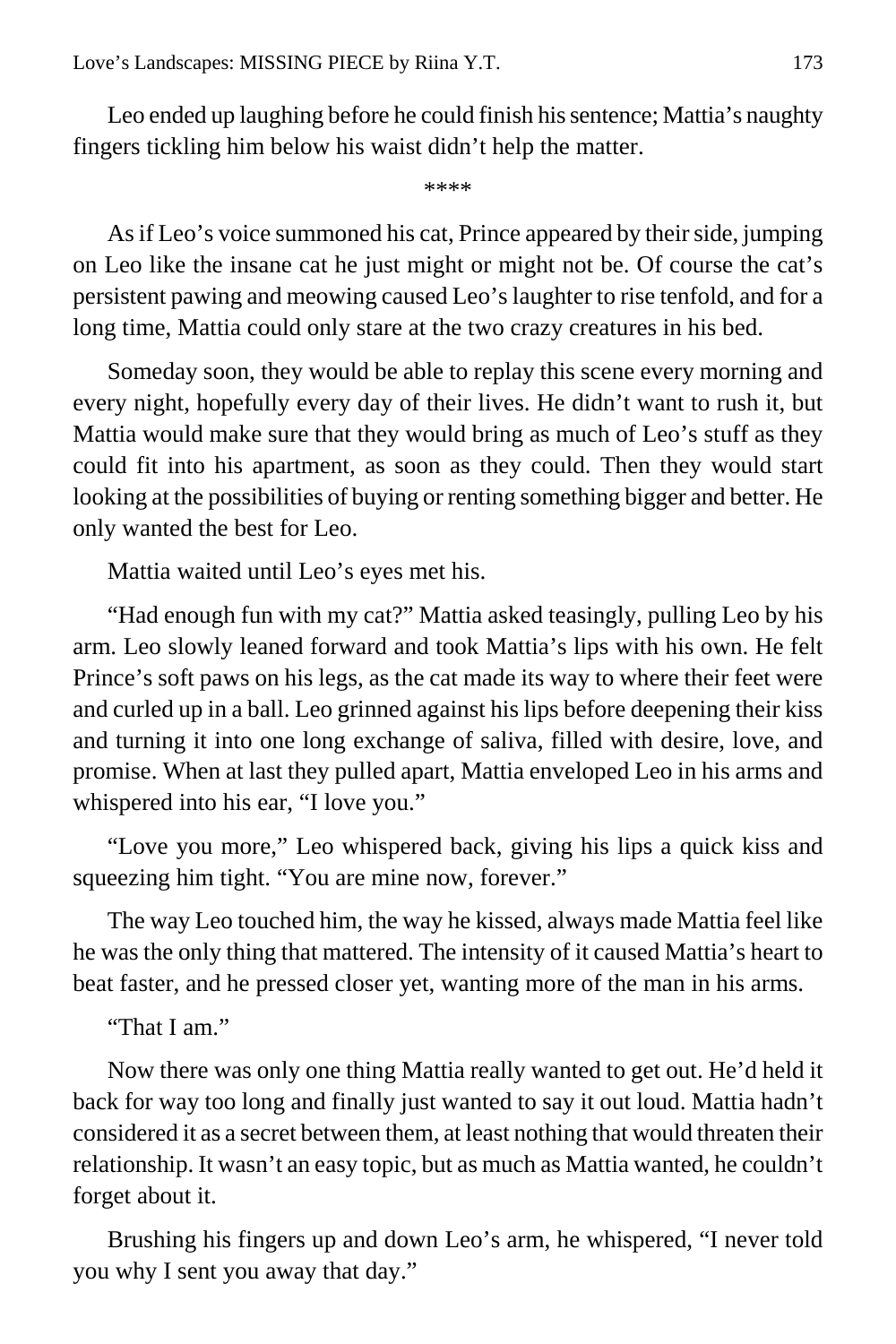Leo stopped kissing his chest and lifted his head. "You don't have to say anything," Leo said, his eyes sparkling with sudden emotion. "It doesn't matter. It *never* honestly mattered."

But it did to Mattia. He considered Leo with a smile. "What if I told you I hated your guts back then?" he asked teasingly.

Leo grinned. "You didn't," he said, before pressing his lips to Mattia's chin.

"How d'you know?" Mattia was unable to stop smiling. It was amazing how happy this man made him.

Leo snuggled closer and purred, "I just do."

"Oh yeah?" Mattia snickered and nipped at Leo's ear.

"Oh yeah," he chuckled in return.

"Seriously though," Mattia sighed. "It was my father. He…"

"I said it's okay, Tia," Leo whispered soothingly.

Mattia shook his head. "No, Leo it's not. What I did wasn't okay." He squeezed Leo tighter. "I still feel terrible for being unreasonably mean to you, when you were nothing but nice. I never wanted to be that person. I swear."

Leo looked up at him with that endearing half-smile that made his heart beat faster. "I know you're not," he whispered and pressed closer. *If he only knew how comforting his closeness was*.

"He didn't like that we were together every day, and that time when he saw us coming back from the lake, all drenched and dirty, undressed down to only our underwear, he kind of freaked out on me and swore he wouldn't let me see you again." Mattia shuddered at the memory of his father shouting and throwing things. "Of course, I complained and told him that we were friends and that he should be happy for me that I found someone to spend time with, but he wouldn't hear any of it. When he threatened to make sure that we wouldn't be hanging out anymore, I knew there was no way I could disobey him. You don't know him, Leo. He could be so scary when he wanted."

"Oh, Tia." Leo hugged him tight and nuzzled his neck. "I'm sorry that your dad is such a lunatic."

"You bet he is," Mattia muttered. He wanted to forget any of those things ever happened, but sadly, he couldn't completely erase those memories. They happened, and they would stay with him forever. "I just knew I couldn't let anything happen to you, you know."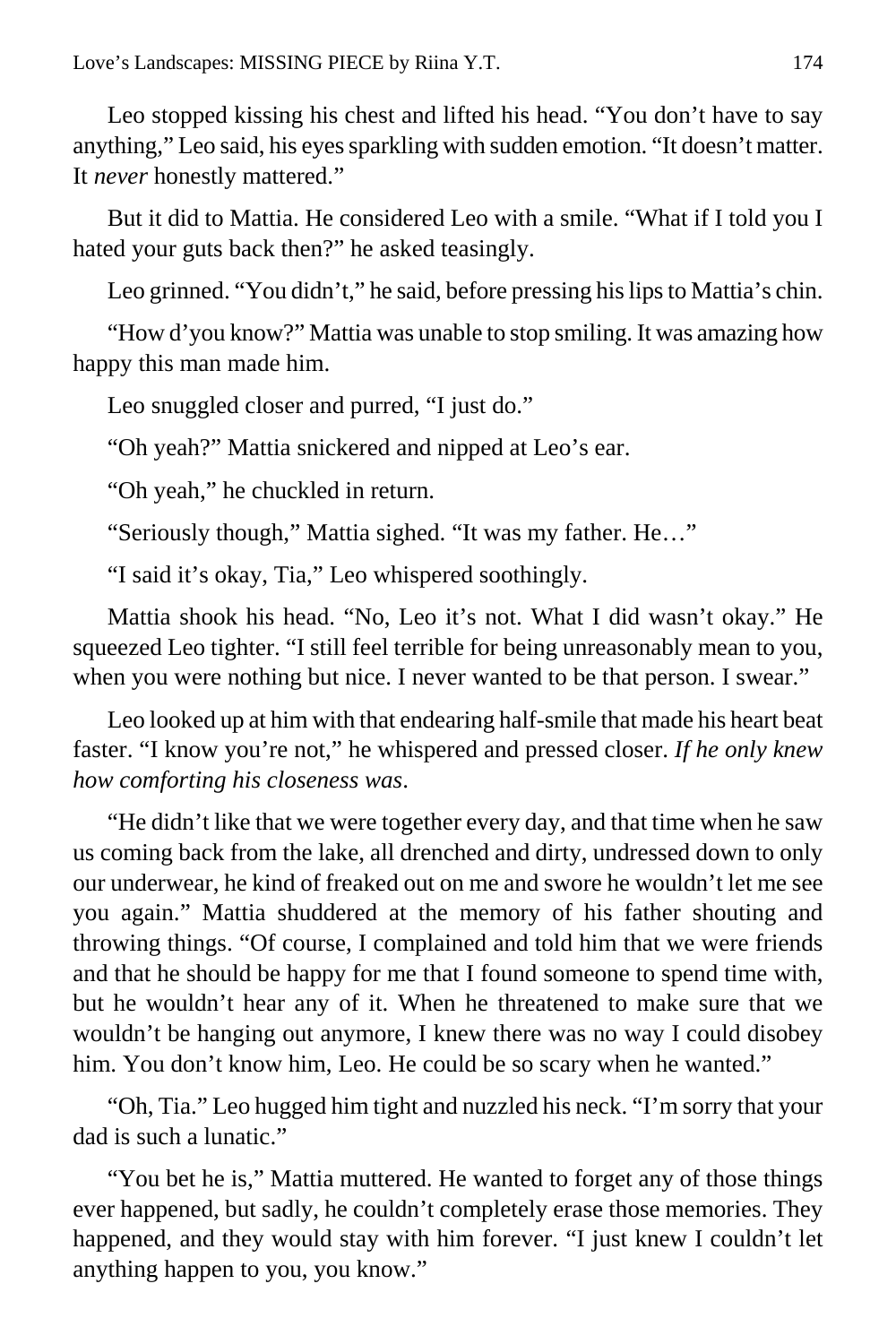"You're so wonderful, Tia." Leo kissed his forehead then his cheek. "You had your reasons, and you did what you had to do. I love you for it, and I hope you can forgive yourself like I have a long time ago."

Mattia nodded and bent to kiss his lover's nose. "No more secrets," he whispered close to Leo's lips.

"No more secrets," Leo agreed, before he kissed him fully on the mouth. Mattia put his hand to the side of Leo's face and pressed their foreheads together, savoring the sweet sensation of his lover's skin on his.

They continued to kiss dreamily, when Mattia suddenly remembered something: a question probably quite irrelevant, but so mysterious Leo had always dodged answering it since the first time Mattia'd asked. He brought his palm to Leo's cheek and brushed his thumb over his lips as they slowly parted.

"Talking about secrets," Mattia whispered, withdrawing further. "Is there anything you'd like me to know? Now is your last chance to come clean."

Leo looked at him with a puzzled expression. "What are you talking about?"

"Your boat? You still haven't told me its name," Mattia prompted. "Wouldn't this be the perfect opportunity to finally let me in on your secret? Since we've just established that there wouldn't be any more secrets between us, you know."

"Tia." Leo let out a nervous laugh. "This isn't the kind of secret we actually have to tell each other about, is it?"

"I didn't know there were different kinds of secrets." Mattia raised an eyebrow, watching Leo sit back against a pile of pillows, his lower lip between his teeth. Leo always chewed on his lips when he was either nervous or having naughty thoughts. Right now, Mattia was quite positive he could rule out the latter.

"No, that's not what I mean. It's just, well, it's not something that's actually of importance, you know?"

"If it isn't that important, can't you just tell me?"

Mattia really didn't get why Leo made a big deal out of it if it didn't mean anything to him. He reached for Leo's waist and drew him in closer, holding him, stroking his bare shoulder for comfort. Leo looked noticeably nervous. Mattia didn't want to think that there was a reason for Leo to feel uncomfortable, especially not in his arms.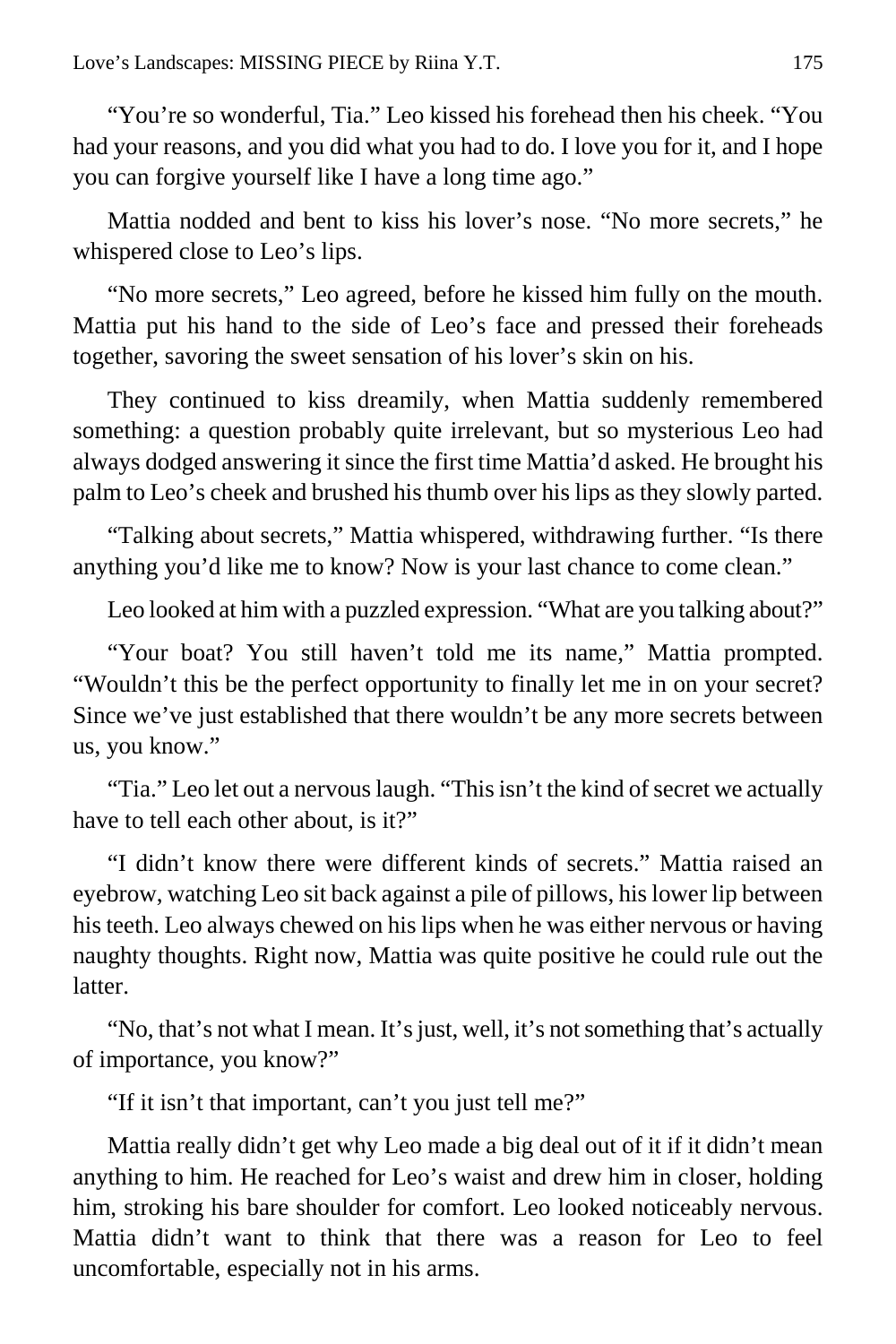"I never meant for it to have a name." Leo sighed, squeezing Mattia's wrist before entwining their fingers. "I suck at picking names and such. I was afraid that I'd get bored with it. That's why there is no actual name on the boat, not anywhere."

"But it does have one." Mattia remembered that Leo'd told him so, the first time he asked.

"Sort of." Leo's brown eyes became watery as he gazed into Mattia's. "Guess I named it mostly for myself. Since the day I got it, it was T to me."

Leo probably saw the confusion in Mattia's eyes, because he clarified, "That's its name. T."

"Tea?"

"T. Like the letter T." Leo avoided looking at Mattia as he added, "In the alphabet."

"Just that? T?" Mattia squeezed Leo's shoulder and pressed himself closer. "That's not really a name, sweet-cheeks." He said teasingly, pressing a lingering kiss to Leo's cheek, and rubbing his palm across his lover's flat stomach in smooth circles.

When Leo withdrew his head, and their eyes met, Mattia's chest swelled, and it felt as if a billion butterflies were dancing deep within his stomach. There was something about the look on Leo's face that stole his breath away and made his spine tingle and his skin feel like it was slowly catching fire.

"It's good enough for me." Leo smiled. "The most wonderful memories are connected to that letter. Always were." With his hands on Mattia's chest, Leo gently pushed him onto his back and lowered himself down. Their knees bumped into each other's, and the blanket tangled itself around their bodies as they moved into a comfortable position.

"That's all I'm gonna say, Tia," Leo murmured against his lips before he caught them in a searing kiss, Leo's fingers kneading his shoulders and his weight pressing Mattia into the soft mattress. Mattia could live with this. He didn't need more of an explanation. Resuming their kisses, he sighed happily. No more secrets.

# **The End**